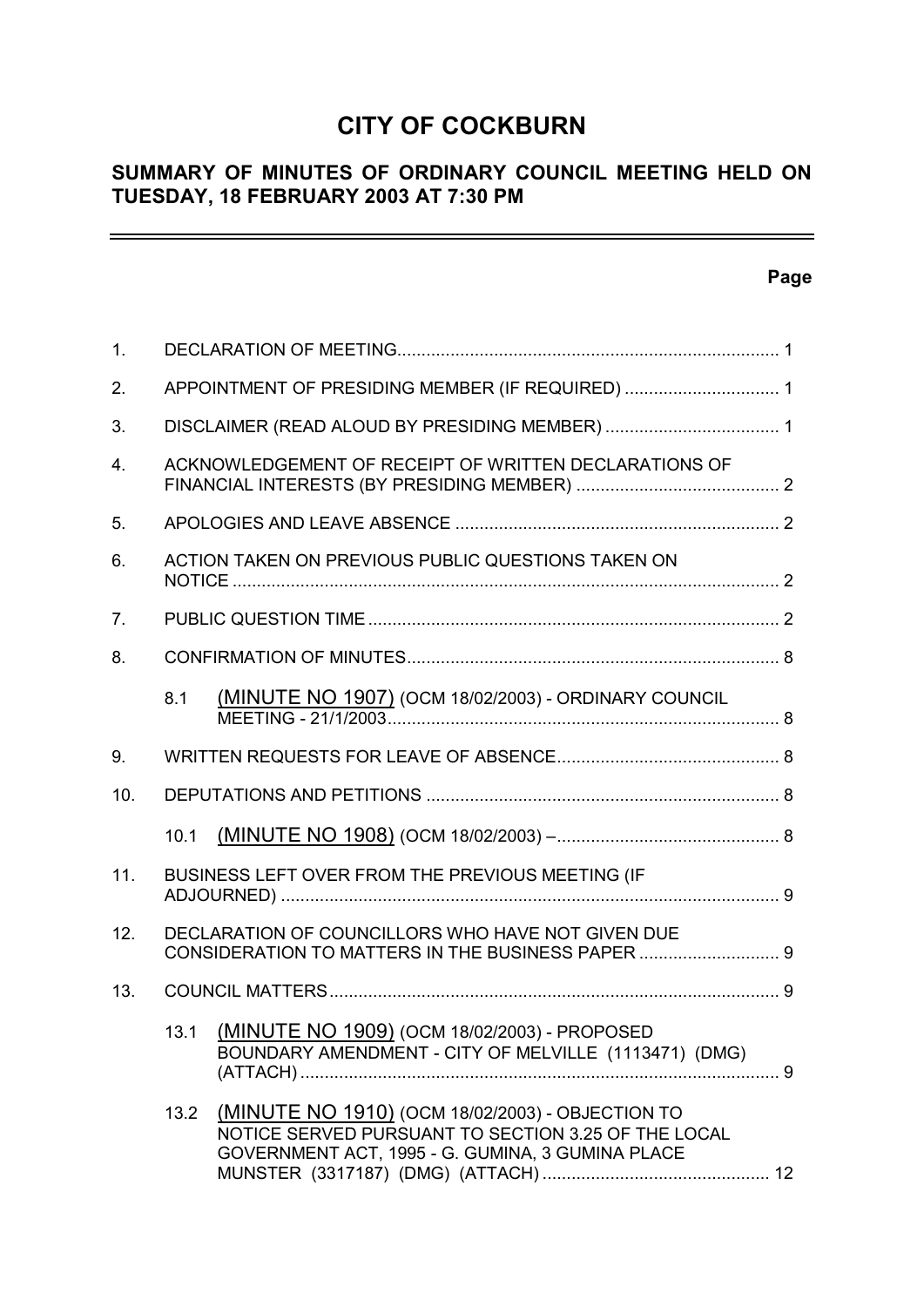|     | 13.3 | (MINUTE NO 1911) (OCM 18/02/2003) - OBJECTION TO<br>NOTICE SERVED PURSUANT TO SECTION 3.25 OF THE LOCAL<br>GOVERNMENT ACT, 1995, A.S. RYAN, 179 YANGEBUP ROAD,                                                     |  |
|-----|------|--------------------------------------------------------------------------------------------------------------------------------------------------------------------------------------------------------------------|--|
|     | 13.4 | (MINUTE NO 1912) (OCM 18/02/2003) - OBJECTION TO<br>NOTICE SERVED PURSUANT TO SECTION 3.25 OF THE LOCAL<br>GOVERNMENT ACT, 1995, V DROPULICH, LOT 303 (NO. 108)<br>BARRINGTON STREET, BIBRA LAKE INDUSTRIAL ESTATE |  |
| 14. |      |                                                                                                                                                                                                                    |  |
|     | 14.1 | (MINUTE NO 1913) (OCM 18/02/2003) - PROPOSED<br>METROPOLITAN REGION SCHEME AMENDMENT 1055/33 -<br>FREMANTLE EASTERN BYPASS SUBMISSION (9105533) (SMH)                                                              |  |
|     | 14.2 | (MINUTE NO 1914) (OCM 18/02/2003) - CITY OF FREMANTLE<br>TOWN PLANNING SCHEME NO. 3 - AMENDMENT NO. 57 - LAND<br>WITHIN THE FREMANTLE EASTERN BYPASS (9105533) (SMH) 30                                            |  |
|     |      | 14.3 (MINUTE NO 1915) (OCM 18/02/2003) - PACKHAM NORTH<br>STRUCTURE PLAN - WATSONS FOODS (WA), SPEARWOOD                                                                                                           |  |
|     | 14.4 | (MINUTE NO 1916) (OCM 18/02/2003) - NEW POLICY APD43 -<br>OUTSTANDING DEVELOPMENT CONDITIONS (9003) (SMH)                                                                                                          |  |
|     | 14.5 | (MINUTE NO 1917) (OCM 18/02/2003) - DELEGATED<br>AUTHORITY - SECTION 374(1B) LOCAL GOVERNMENT<br>(MISCELLANEOUS PROVISIONS) ACT 1960 (3108) (JW) 44                                                                |  |
|     |      | 14.6 (MINUTE NO 1918) (OCM 18/02/2003) - REDEVELOPMENT OF<br>THE CARRINGTON STREET / MEMORIAL HALL PRECINCT (9652;                                                                                                 |  |
|     |      | 14.7 (MINUTE NO 1919) (OCM 18/02/2003) - AMENDMENT TO<br>TOWN PLANNING SCHEME NO. 3 - COCKBURN CENTRAL<br>REGIONAL CENTRE REZONING (9629; 9103833) (AJB) 47                                                        |  |
|     | 14.8 | (MINUTE NO 1920) (OCM 18/02/2003) - LOCAL GOVERNMENT<br>(MISCELLANEOUS PROVISIONS) ACT 1960, SECTION 245A -<br>AUTHORISED PERSONS, PRIVATE SWIMMING POOLS (3211)                                                   |  |
|     | 14.9 | (MINUTE NO 1921) (OCM 18/02/2003) - PROPOSED PETROL<br>FILLING STATION AND CARPARK DECK - PHOENIX SHOPPING<br>CENTRE - LOT 63; 254 ROCKINGHAM ROAD, SPEARWOOD                                                      |  |
|     |      | 14.10 (MINUTE NO 1922) (OCM 18/02/2003) - COOGEE BEACH -                                                                                                                                                           |  |
|     |      |                                                                                                                                                                                                                    |  |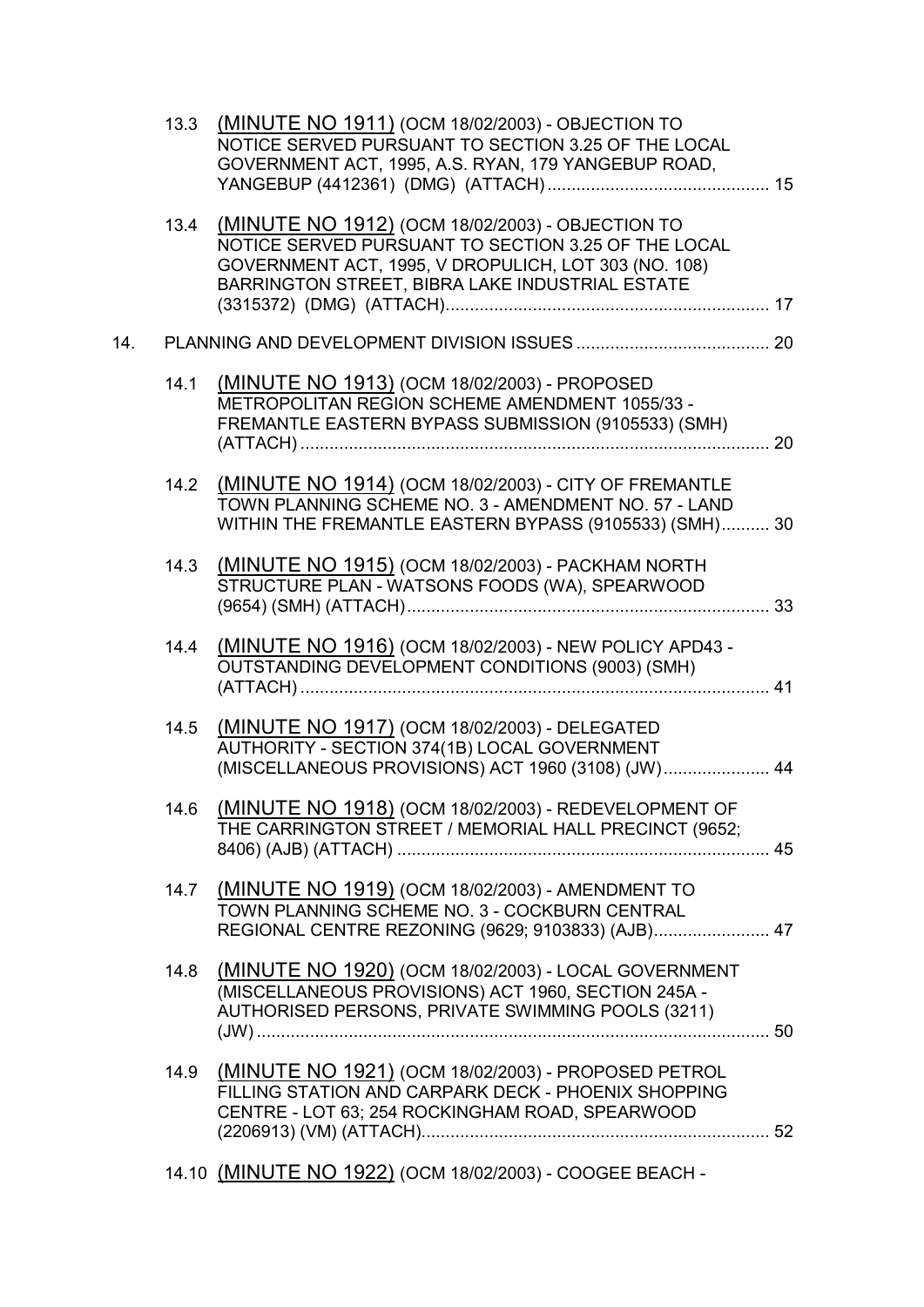| ESTABLISHMENT OF CAFE/KIOSK - RESERVE 46664 (3319158)                                                                                                                                                                                                                 |  |
|-----------------------------------------------------------------------------------------------------------------------------------------------------------------------------------------------------------------------------------------------------------------------|--|
| 14.11 (MINUTE NO 1923) (OCM 18/02/2003) - PROSECUTION OF<br>MARIO'S FAMILY MEATS - LEGAL FOOD SAMPLING - 18 SIMMS                                                                                                                                                     |  |
| 14.12 (MINUTE NO 1924) (OCM 18/02/2003) - AMENDMENTS TO<br>POLICY APD8 - STRATA TITLES (9003) (VM) (ATTACH)  79                                                                                                                                                       |  |
| 14.13 (MINUTE NO 1925) (OCM 18/02/2003) - PROSECUTION OF<br>PAVLOVICH'S DELI - SALE OF NON-COMPLIANT FOODS - 639<br>ROCKINGHAM ROAD, MUNSTER - OWNER: MR, B & EL                                                                                                      |  |
| 14.14 (MINUTE NO 1926) (OCM 18/02/2003) - SCHEME AMENDMENT<br>INITIATION - LOTS 3 AND 4 LYON ROAD, BANJUP - OWNER:<br>WATER CORPORATION - APPLICANT: ROBERTS DAY GROUP                                                                                                |  |
| 14.15 (MINUTE NO 1927) (OCM 18/02/2003) - CHANGE OF USE -<br>APARTMENT DEVELOPMENT AND CONSERVATION WORKS -<br>HERITAGE BUILDING - NEWMARKET HOTEL - LOT 301 (1)<br>ROCKINGHAM ROAD, HAMILTON HILL - OWNER: KEE VEE<br>PROPERTIES PTY LTD - APPLICANT: THOMPSON ONG & |  |
| 14.16 (MINUTE NO 1928) (OCM 18/02/2003) - RECONSIDERATION<br>OF REFUSAL FOR THE KEEPING OF ONE HORSE AND FIVE<br>SHEEP - LOT 18 NO. (4) HARPER ROAD (CNR TAPPER ROAD),                                                                                                |  |
| 14.17 (MINUTE NO 1929) (OCM 18/02/2003) - RECONSIDERATION<br>OF REFUSAL FOR THE KEEPING OF ONE EXISTING HORSE -<br>LOT 41 (NO. 14) GLENDALE CRESCENT, JANDAKOT (5513719)                                                                                              |  |
| 14.18 (MINUTE NO 1930) (OCM 18/02/2003) - RECONSIDERATION<br>OF REFUSAL FOR THE KEEPING OF 1 EXISTING PONY - LOT 2<br>(NO. 9) GUTTERIDGE ROAD, BANJUP (5513725) (MR) (ATTACH) 106                                                                                     |  |
| 14.19 (MINUTE NO 1931) (OCM 18/02/2003) - RECONSIDERATION<br>OF REFUSAL FOR THE KEEPING OF TWO EXISTING HORSES -<br>LOT 12 (NO. 95) GUTTERIDGE ROAD, BANJUP (5513735) (MR)<br>(ATTACH) 113                                                                            |  |
| 14.20 (MINUTE NO 1932) (OCM 18/02/2003) - RECONSIDERATION<br>OF REFUSAL FOR 2 EXISTING STABLES, HAY AND FLOAT<br>SHELTER AND 2 HORSES - LOT 23 (NO.6) WILGA COURT,                                                                                                    |  |
| 14.21 (MINUTE NO 1933) (OCM 18/02/2003) - RECONSIDERATION<br>OF REFUSAL FOR THE KEEPING OF TWO EXISTING HORSES -                                                                                                                                                      |  |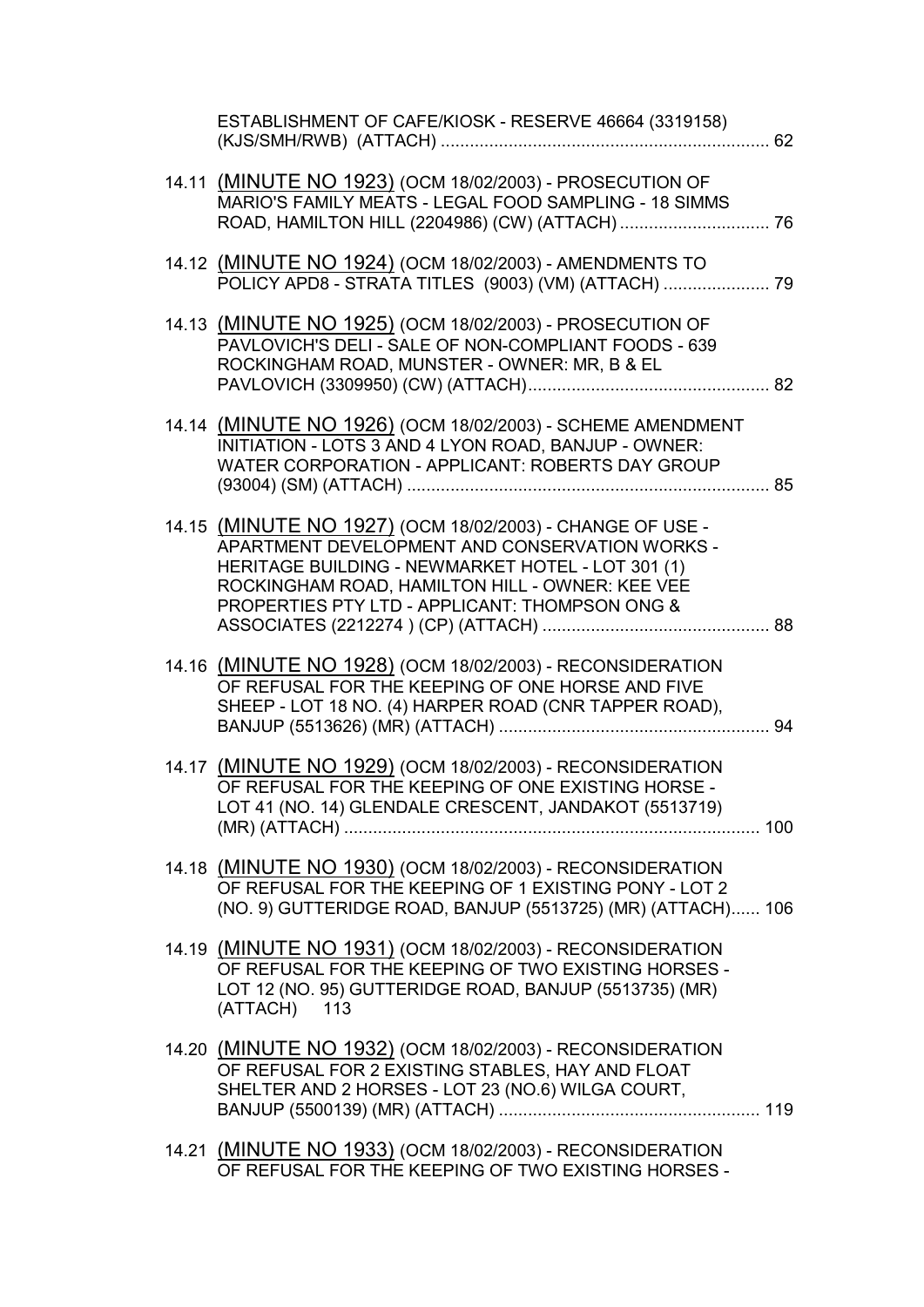|     |      | LOT 7 (NO. 61) GUTTERIDGE ROAD, BANJUP (5513730) (MR)<br>(ATTACH) 130                                                                                                |  |
|-----|------|----------------------------------------------------------------------------------------------------------------------------------------------------------------------|--|
|     |      | 14.22 (MINUTE NO 1934) (OCM 18/02/2003) - RECONSIDERATION<br>OF REFUSAL FOR 2 EXISTING DONKEYS - LOT 19 (NO. 29)<br>BORONIA ROAD, BANJUP (5500115) (MR) (ATTACH) 140 |  |
|     |      | (MINUTE NO 1935) (OCM 18/02/2003) - EXTENSION OF TIME 151                                                                                                            |  |
|     |      | 14.23 (MINUTE NO 1936) (OCM 18/02/2003) - PROPOSED<br>AMENDMENT TO TOWN PLANNING SCHEME NO. 3 LOCAL<br>RESERVE - LOCAL ROAD TO RESIDENTIAL (93005) (MR)              |  |
|     |      | 14.24 (MINUTE NO 1937) (OCM 18/02/2003) - STRATEGIC POLICY -<br>POLICY SC17 'REQUEST FOR RECONSIDERATION OF REFUSED                                                  |  |
| 15. |      | FINANCE AND CORPORATE SERVICES DIVISION ISSUES  158                                                                                                                  |  |
|     | 15.1 | (MINUTE NO 1938) (OCM 18/02/2003) - LIST OF CREDITORS                                                                                                                |  |
|     | 15.2 | (MINUTE NO 1939) (OCM 18/02/2003) - SPEARWOOD<br>DALMATINAC CLUB - WRITE OFF OF DEBT (2202281; 8026) (KL) 159                                                        |  |
| 16. |      |                                                                                                                                                                      |  |
| 17. |      |                                                                                                                                                                      |  |
| 18. |      |                                                                                                                                                                      |  |
|     | 18.1 | (MINUTE NO 1940) (OCM 18/02/2003) - MINUTES OF THE<br>DELEGATED AUTHORITIES, POLICIES AND POSITION<br>STATEMENTS COMMITTEE MEETING - 28 JANUARY, 2003                |  |
| 19. |      | MOTIONS OF WHICH PREVIOUS NOTICE HAS BEEN GIVEN  164                                                                                                                 |  |
| 20. |      | NOTICES OF MOTION GIVEN AT THE MEETING FOR CONSIDERATION                                                                                                             |  |
| 21. |      | NEW BUSINESS OF AN URGENT NATURE INTRODUCED BY DECISION                                                                                                              |  |
| 22. |      | MATTERS TO BE NOTED FOR INVESTIGATION, WITHOUT DEBATE 164                                                                                                            |  |
| 23. |      |                                                                                                                                                                      |  |
| 24. |      | (MINUTE NO 1941) (OCM 18/02/2003) RESOLUTION OF<br>COMPLIANCE (SECTION 3.18(3), LOCAL GOVERNMENT ACT 1995)  165                                                      |  |
| 25. |      |                                                                                                                                                                      |  |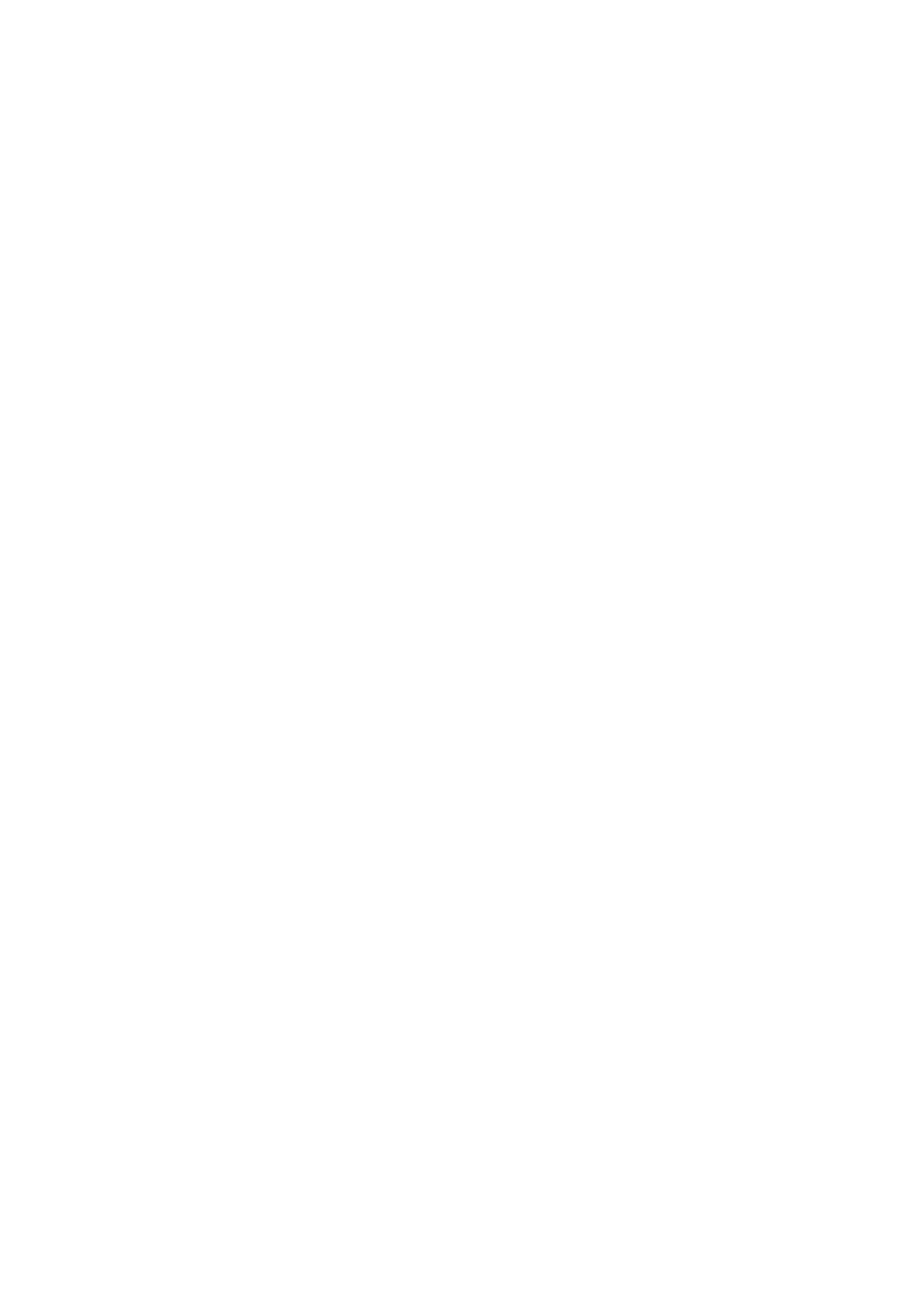# **CITY OF COCKBURN**

# **SUMMARY OF MINUTES OF ORDINARY COUNCIL MEETING HELD ON TUESDAY, 18 FEBRUARY 2003 AT 7:30 PM**

## **PRESENT:**

#### **ELECTED MEMBERS**

| Mr S Lee            | Mayor        |
|---------------------|--------------|
| Mr R Graham         | Deputy Mayor |
| Ms A Tilbury        | Councillor   |
| Mr I Whitfield      | Councillor   |
| Mr A Edwards        | Councillor   |
| Mr K Allen          | Councillor   |
| Mr L Humphreys      | Councillor   |
| Mr M Reeve-Fowkes - | Councillor   |
| Mrs V Oliver        | Councillor   |

#### **IN ATTENDANCE**

|                  | <b>Chief Executive Officer</b>                |
|------------------|-----------------------------------------------|
| $\sim$ 100 $\mu$ | <b>Director, Community Services</b>           |
| $\sim$ 100 $\mu$ | Acting Director, Finance & Corporate Services |
| $\sim 100$       | Director, Planning & Development              |
|                  | Acting Director, Engineering & Works          |
|                  | <b>Executive Secretary</b>                    |
|                  | <b>Communications Manager</b>                 |
|                  |                                               |

# **1. DECLARATION OF MEETING**

The Presiding Member declared the meeting open at 7.30 pm.

## **2. APPOINTMENT OF PRESIDING MEMBER (If required)**

Nil

## **3. DISCLAIMER (Read aloud by Presiding Member)**

Members of the public, who attend Council Meetings, should not act immediately on anything they hear at the Meetings, without first seeking clarification of Council's position. Persons are advised to wait for written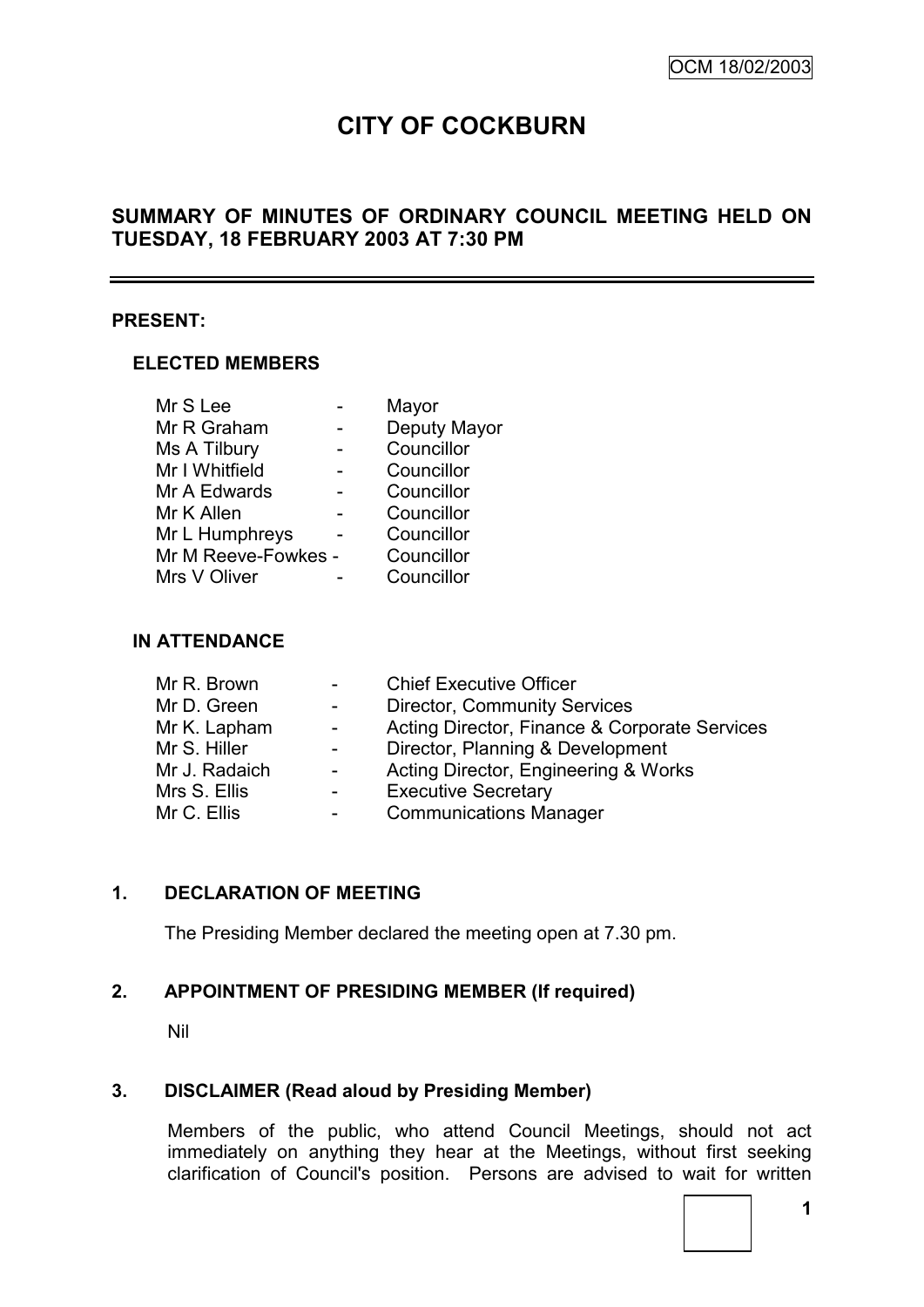advice from the Council prior to taking action on any matter that they may have before Council.

## **4. ACKNOWLEDGEMENT OF RECEIPT OF WRITTEN DECLARATIONS OF FINANCIAL INTERESTS (by Presiding Member)**

Nil

# **5. APOLOGIES AND LEAVE ABSENCE**

Clr N. Waters - Apology

## **6. ACTION TAKEN ON PREVIOUS PUBLIC QUESTIONS TAKEN ON NOTICE**

Nil

## **7. PUBLIC QUESTION TIME**

Mayor Lee advised that he had received a 7 page submission commenting on the Council report relating to the proposed deletion of the Fremantle Eastern Bypass Reserve from the Metropolitan Region Scheme.

Given the length of the submission, together with the short notice, he did not read the submission but responded to the questions raised.

The submission was lodged by Mr Joe Branco, North Lake Action Convenor on behalf of the combined groups of North Lake Residents Association, Coolbellup Community Association, Bibra Lake Residents Association, Beeliar Conservation and Heritage Council and Friends of Clontarf Hill and requested that the submission be read to the meeting.

Before responding to the questions, he wanted to make it clear, that the officer"s report contained in the Agenda was not a study or an analysis of environmental, social or traffic issues relating to road planning south of the river, but simply a response to the Metropolitan Region Scheme Amendment Report, Amendment No. 1055/33 which proposes the deletion of the Fremantle Eastern Bypass reservation.

The officer"s report is based on objective professional advice for the Council"s consideration. The Council will decide whether or not to accept the advice, and make a decision accordingly.

The Council, like the public, has the same opportunity to lodge a submission on any proposed Metropolitan Region Scheme Amendment.

In respect to the questions raised are the following responses, as provided for under the Standing Orders:-

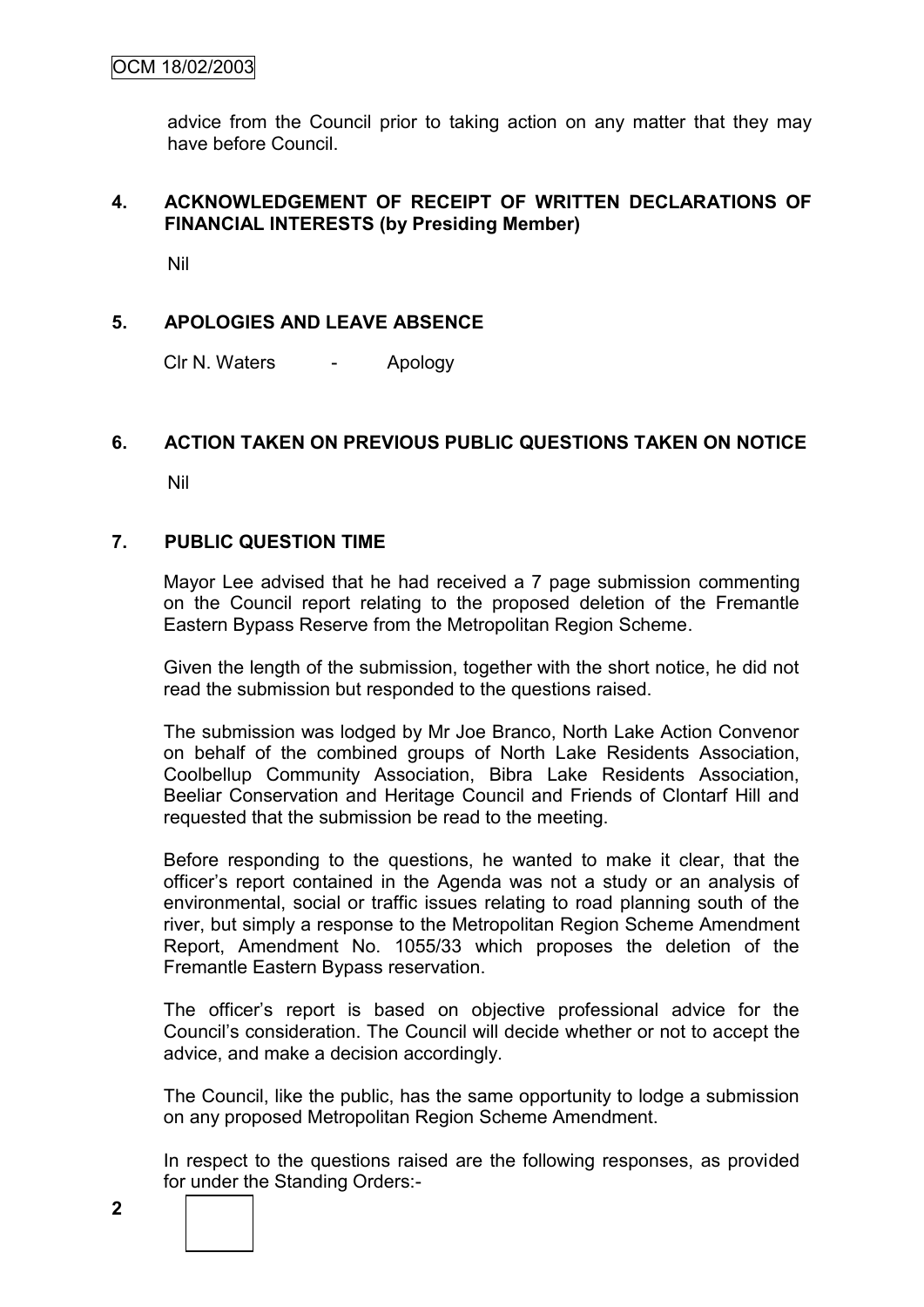- Q: *What consultation has taken place with the community in recent times in order to reach the Recommendation?*
- A: The most recent one took place in 1998.
- Q: *Did the 2002 Community Needs Survey address the Fremantle Eastern Bypass (FEB) and other relevant matters?*
- A: There was no Needs Survey in 2002. These have only been conducted in 1998 and 2000.

A related question was asked in 1998, about the need for the Fremantle to Rockingham Highway and of those surveyed 66.1% supported this road and 26.6% opposed it. If you took into account the previous Council decision was that if the FEB went ahead, the road to Stock Road should also be constructed.

In 2000 the Community Needs Survey asked whether the Roe Highway should be extended through the district. 57.4% said Yes and 32.2% said No.

- Q: *Has Council responded in writing to the WAPC and City of Fremantle regarding the stated flaw in the advertising of the above amendments?*
- A: No. This is a recommendation to be considered by the Council tonight. A submission could be put to that amendment but the item must go to Council first.
- Q: *Do any of the following additional City of Cockburn's Corporate Strategic Plan Key Result Areas apply to this Recommendation:*
	- *‗to foster a sense of community within the district generally and neighbourhoods in particular;*
	- *to conserve the quality, extent and uniqueness of the natural environment that exists within the district; and*
	- *to conserve the character and historic value of the human and built environment'?*
- A: No. MRS Amendment 1055/33 is wholly within the City of Fremantle, these issues would be addressed by the City of Fremantle.
- Q: *Is the Council certain that there are no implications in respect to this*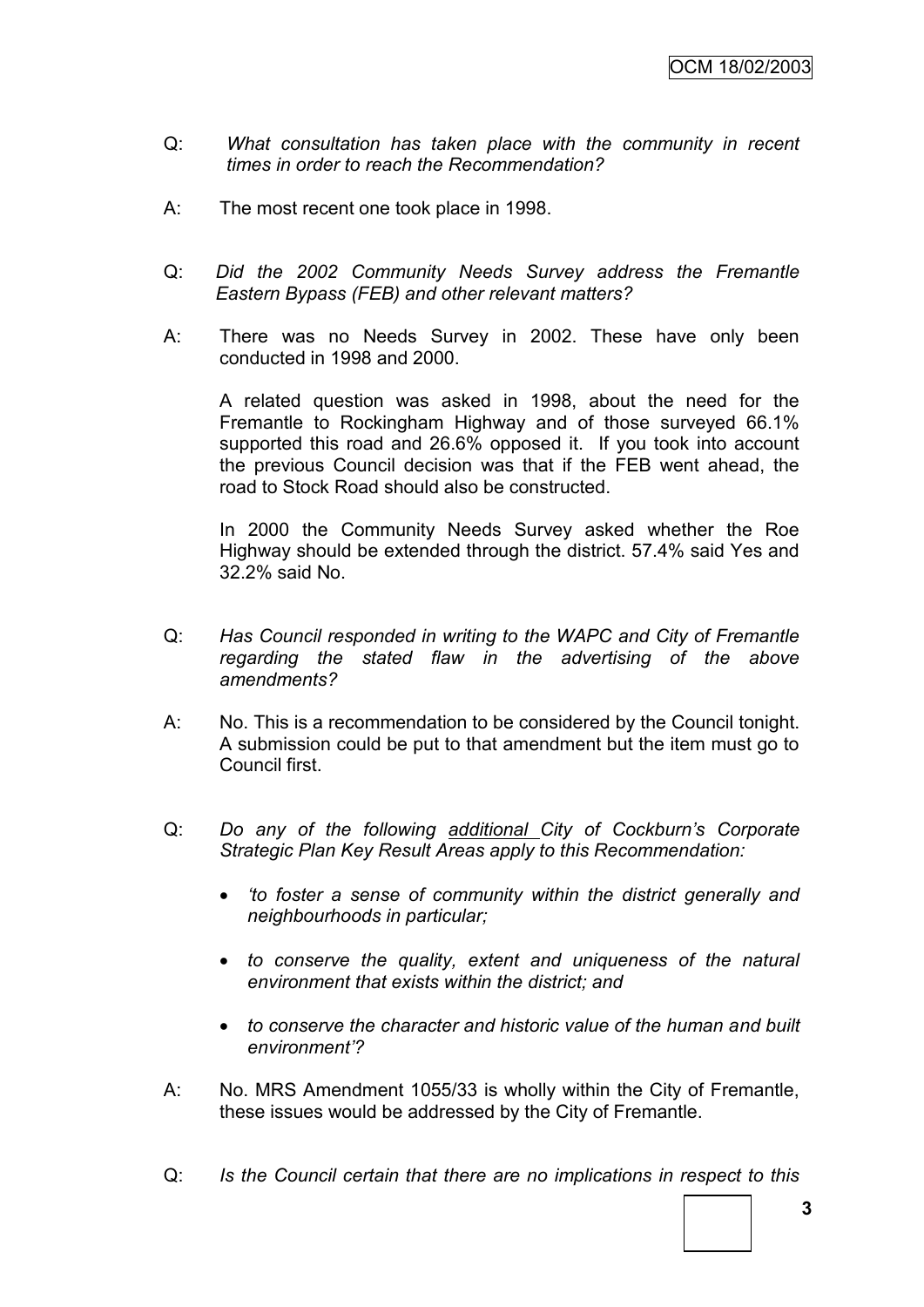*section of the Act?*

A: Yes. This is simply a submission on a proposed MRS Amendment to which submissions have been invited, in accordance with an existing statutory process.

**Bob Retallack**, Coogee spoke in relation to the visit by Council representatives to the East Coast Canals/Marinas. As the canal development proposed at Port Coogee will be the first of its kind in Western Australia (as the well known east coast developments are Mandurah style owner initiated excavations either in inland waterways or mangrove flats); and as the Mayor has a publicly stated preference for a Noosa style development which is misleading since Noosa's canals are on inland waterways and their beaches and headlands, rather than being covered by breakwaters, are vigorously protected; Mr Retallack felt it was imperative that Council ensure the Mayor and CEO"s visit to the east coast results in "hard" data potentially of use to the community. He requested that a written report, substantiated by photographic evidence of the sites visited, be tabled in Council and placed in public domains so electors will have some documentation on which to base their opinions of the Port Coogee project.

Mr Retallack also said that he was pleased to see that a truckload of asbestos that was illegally dumped on land adjacent to the Omeo wreck had finally been removed. However the fence of the Shilken tannery site was apparently flattened during demolition and people are still walking through the area which is dangerous. In view of the damning report of the Asbestos Diseases Society"s Occupational Health & Safety Officer, which indicates widespread dispersion of asbestos occurred during the demolition, is it Council"s responsibility to demand repair of the fence and require public warnings to be posted.

Director Planning advised that a notice had been given to the owners of the property to make it safe but he would follow the matter up further.

**John Marsden,** representing the Yangebup Progress Association stated that they had, a few years ago, appealed to the then Commissioners to reject an application for a waste treatment plant in Bibra Lake. Fortunately the Commissioners deferred that decision and it was later rejected by the Elected Council. Recent events have now shown that there are possible problems with such plants.

It has been reported recently in the press, that the Water Corporation wants to locate the Brookdale Waste Treatment Plant and the Henderson Water Authority site was one option raised. He was very concerned at this suggestion and asked Council to put things in place now to ensure that does not occur. Mr Marsdon asked what was Council"s position on this possible option and if Council had a plan of attack to stop this from happening.



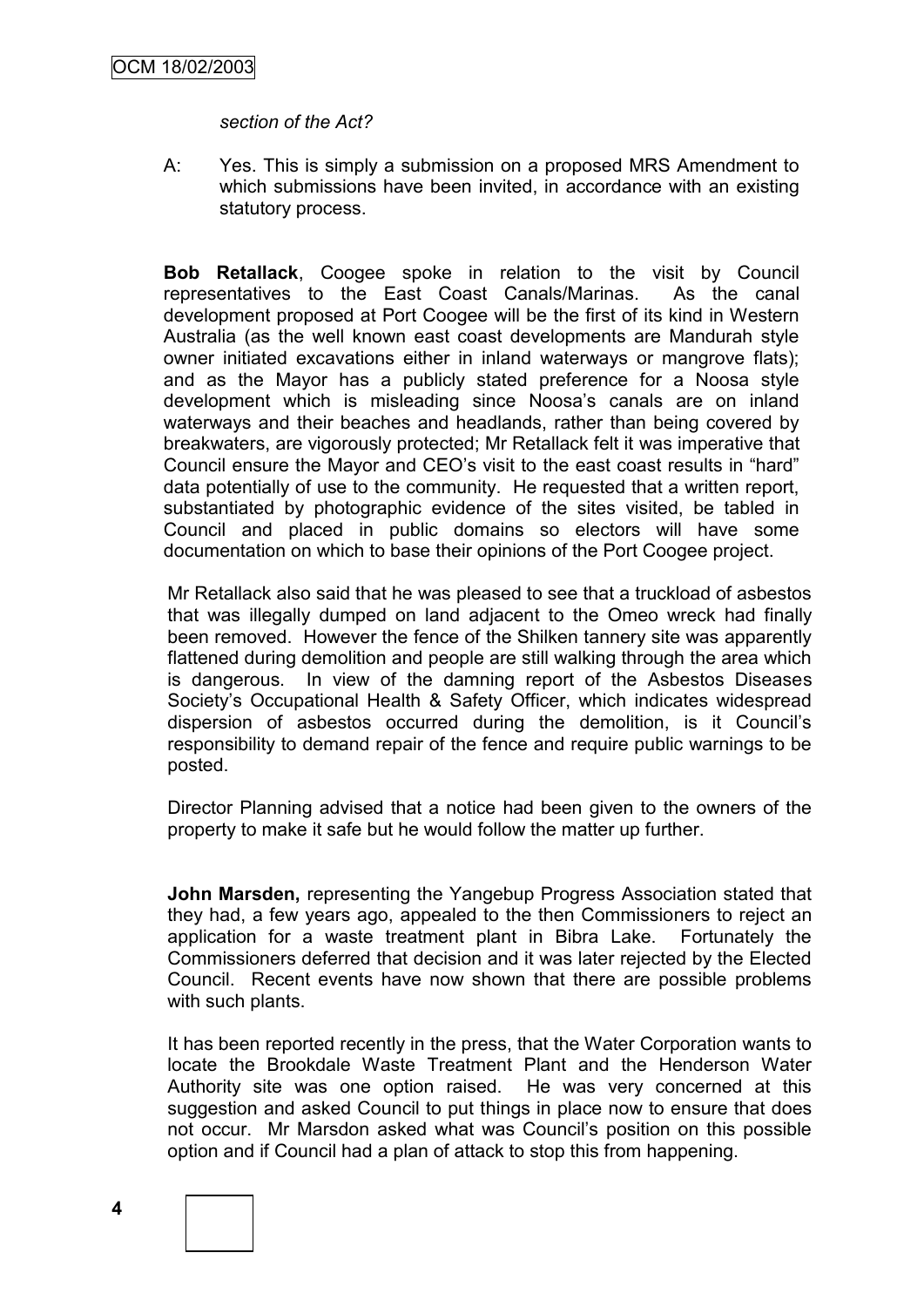Mayor Lee advised that a briefing has been arranged by the Water Authority to occur soon and that once Council has all the information and made investigations, a position will be established.

**Bert Renner**, Spearwood referred to the latest edition of the Cockburn Soundings and in particular, the surveys that require completion and return. Firstly he stated that each household only receives one copy and where the occupants have different opinions, how were they to complete the form. Also that one survey was on the back of the nomination to become a Councillor at the next election so which form should he complete. He asked that his comments be considered next time a survey form is to be included in an edition.

**Joe Branco,** representing the North Lake Residents Association, stated that a few months earlier, he had tabled a report on the Council opposing Roe Highway Stage 8. He thanked Council for having the courage to support the community"s viewpoint then. Now he is doing the same with a report from the EPA which follows through in saying how important that area is. He congratulated Council on supporting the protection of the environment and encouraged them to do so again.

**Brett Wallington,** Jandakot in regards to the surveys in the latest edition of the Cockburn Soundings and in the media, asked how those people in the rural areas are supposed to know if they do not receive the local papers or have the Soundings delivered.

Mayor Lee responded that "The Soundings" is also distributed to the rural areas but if Mr Wallington did not receive the latest edition, the CEO would ensure one is sent out immediately. However with regards to the distribution of the local newspapers, he will need to take that issue up with the newspaper themselves.

**Ros Caylif**, ratepayer spoke in relation to item 14.1. She stated that the State Government"s election promise was to delete the FEB from the MRS which was a result of community concern about the consequences of the construction of the FEB. At the eleventh hour, voices claiming to represent the interests of a large group of people questioned this decision with the main issue focusing entirely on transport issues. That stance ignores social, environmental, aboriginal and sustainability issues.

The City of Cockburn has a policy of reconciliation with the Aboriginal community; a sustainability policy and claims to conserve the quality, extent and uniqueness of the natural environment. Clearly construction of the FEB and Roe Stage 8 contravenes those policies.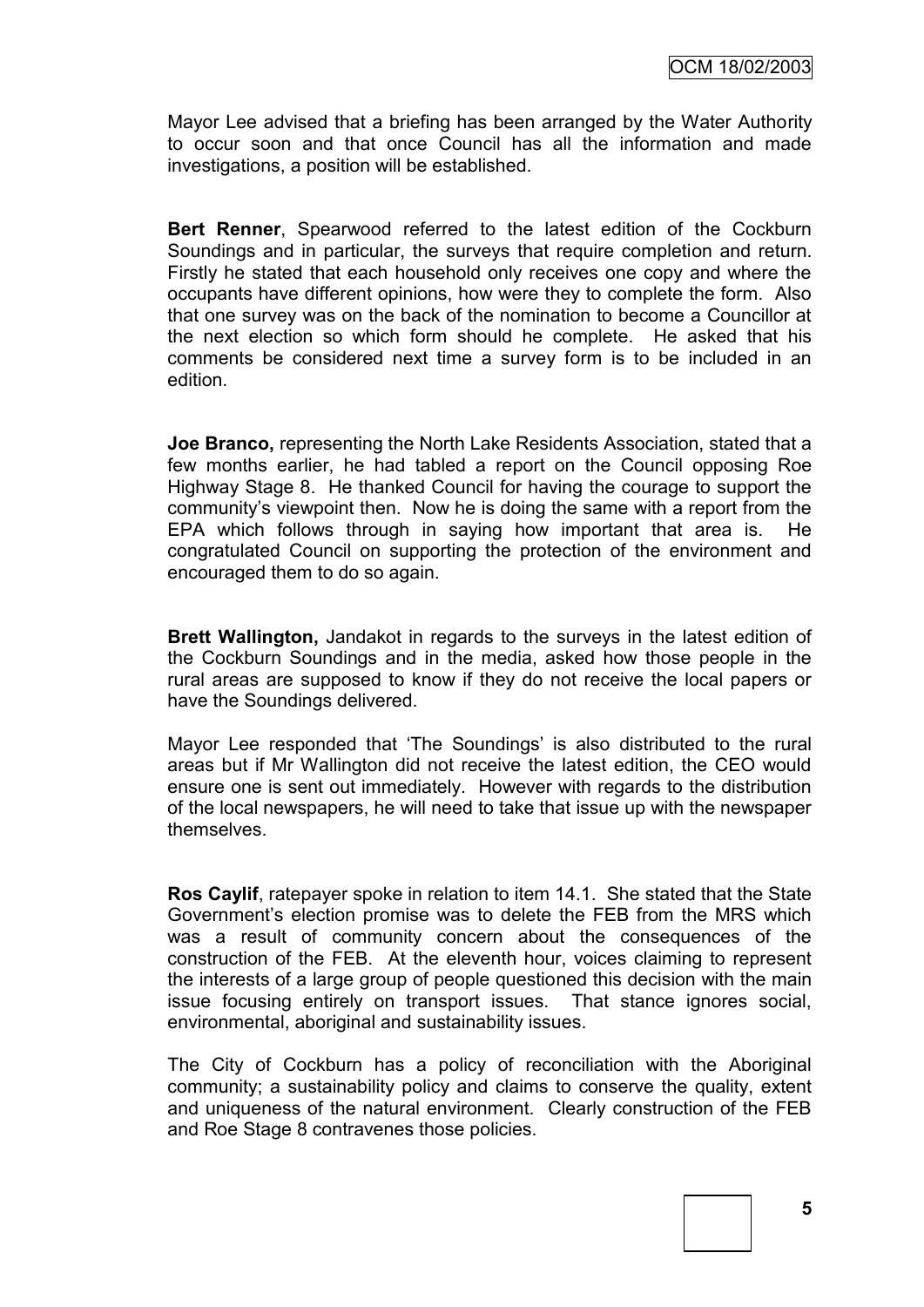Ms Caylif mentioned the significance of Clontarf Hill, Bibra Lake and North Lake's environmental and aboriginal importance. The Fremantle Green Plan also includes this area as an important corridor link, vital to the survival of various species. She tabled copies of a survey that the Friends of Clontarf Hill and residents of the adjacent bushland corridor conducted which indicates that the majority of the local community wish to retain and conserve this unique site for future generations and the enjoyment of the community.

**Peter Tagliaferri,** Mayor of Fremantle and Cockburn Ratepayer, felt that there were several shortcomings in the Officer"s Report for item 14.1 such as the possibility of a more sustainable approach to transport planning (as adopted in the UK & USA) which has been totally overlooked; the TravelSmart program, which reduces car use, was not mentioned; does not take account of surveys conducted by the Dept of Transport that indicated the public favours investment in sustainable travel modes rather than more roads; opinion has changed since 1992 and sustainability is now firmly a public concern; is contradictory – on the one hand building a bypass takes traffic off Carrington St and Hampton Rd is regarded as a disadvantage to businesses on these streets and on the other, not building a bypass is a disadvantage to businesses in Fremantle; fails to acknowledge long term environmental effects on Clontarf Hill; and other points.

Mr Tagliaferri encouraged the Council to vote against the officer"s recommendation and support the City of Fremantle"s position.

Mayor Lee wished to clarify for all present that the officer"s report was not a study or analysis of the environmental, social or traffic issues, but simply a response to the MRS amendment. It does not go into all the details.

**Margaret Wheeler,** resident of Fremantle stated that in the past year, she has found public transport in her area to be inadequate which has forced her to get a car. She felt highways produce more cars and make cars more necessary. Also she has been shocked by the lack of road reserves and the number of native plants that would be threatened by Stage 8 of the Roe Highway.

Mayor Lee advised that Elected Members would be going on a tour of the conservation areas in the community on Thursday. Council does allocate a substantial amount of funds to environment issues so it is an issue of great importance.

**Joe Branco**, in relation to item 13.1, supported the Council in not changing the border on Farrington Road but asked Council to reject that there is an opportunity for Melville Council to revisit this issue. The part of Farrington Road that has not been built should not be built. Request that Council does not look at negotiating with Melville to change the border.

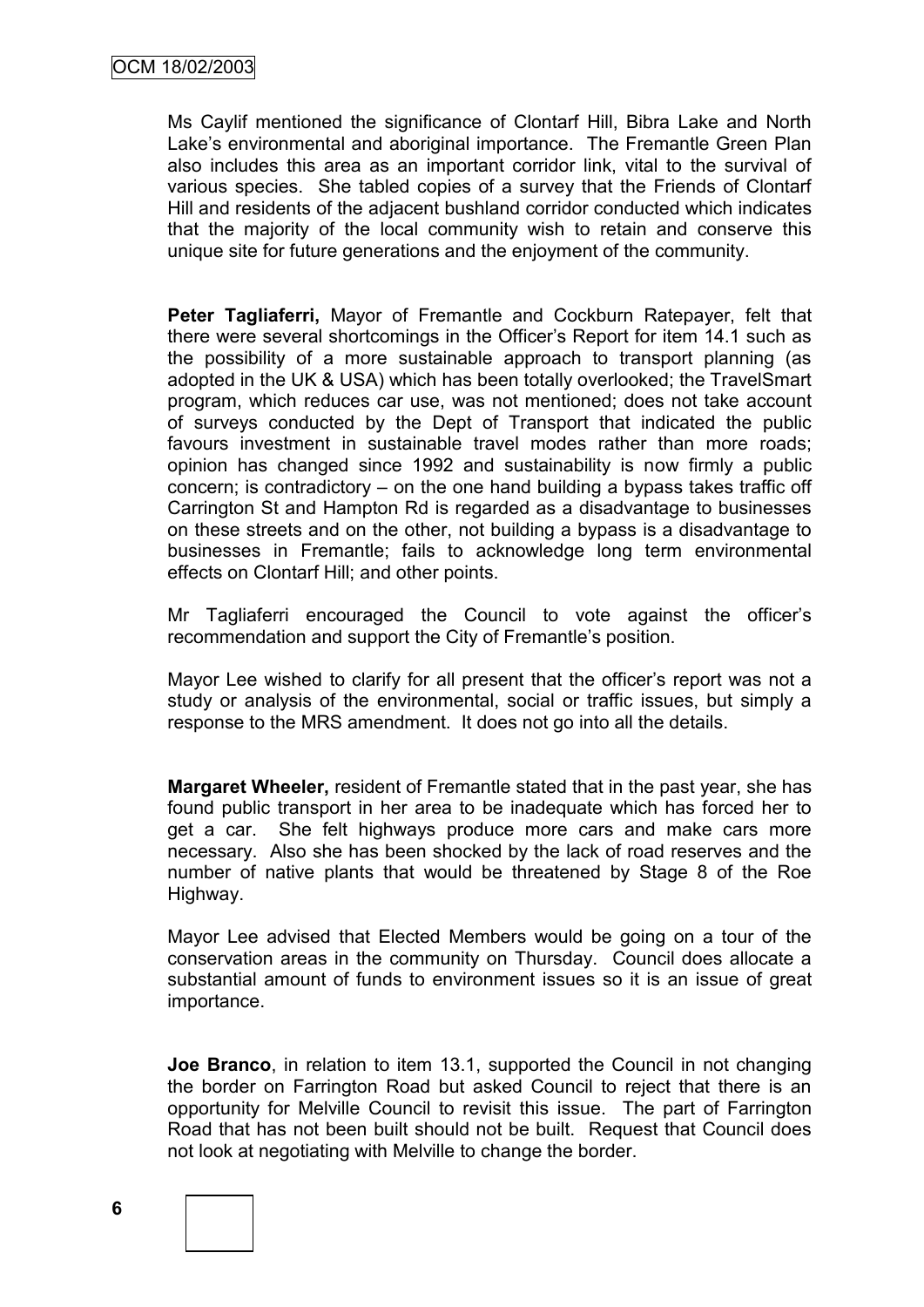OCM 18/02/2003

In relation to item 14.1, he referred to a statement on page 17 "*any alternative for the Fremantle Eastern Bypass should have a lesser impact on the community than the FEB may have had*". The Government has put out a six point plan offering alternatives and these alternatives have lesser impact on the communities. Based on that line alone, freight to rail improvement on traffic efficiency to the port needs to be looked at and unless the community oppose the deletion of this, nothing will occur. It is requested that Council not support the recommendation.

**Robert Sheehey, Banjup regarding item 14.18 stated that the officer's report** was incorrect on some points that he wished to clarify being that their application did mention 6 sheep and they do pick up the manure. He also stated that half of his property is made up of peat which retains nutrients and he has planted several trees to reduce nutrients. The other half of his property has green grass that requires nutrients and he is allowed to fertilize that without any problem. It also seems laughable that the people who live across the road in Atwell (over the water mound), come and get all the manure from his property to fertilize their gardens and that is OK. He was also critical that the football oval and parks in the area are fertilized several times a year.

Mayor Lee clarified that it is DEWCP that has control over the water mound applications.

**Jodie Tapp,** Banjup stated that her parents purchased their land about 13 years ago because they could have horses. There is a pony club and trotting track operating up the road and yet her parents are not allowed to have horses, even though they do pick up the manure because they are responsible owners and she found it quite hard to comprehend how that works where people can fertilize their lawns and others can"t have horses. DEWCP has agreed to approve their application for 2 horses with some conditions that they are following and ask that Council now allow them to continue doing what they have done for the last 13 years.

**Rosemary Sheehey**, Banjup tabled a copy of a Chemical Water Analysis that was done on the drinking water of their property to show that the nutrients in their water are well within the allowable limits.

**Darryl Smith** Coogee, in relation to item 14.10, stated that he has been eagerly awaiting the new café to come and expressed extreme disappointment at the recommendation in the agenda and that the officer"s report stated they had not included sources of revenue. He felt that the consultants appear to have conducted a very basic study that was residentially driven. Also it has been perceived the development of the surf club as a negative for the café however, the surf life saving club brings people to the beach and the existing deli has benefited substantially from their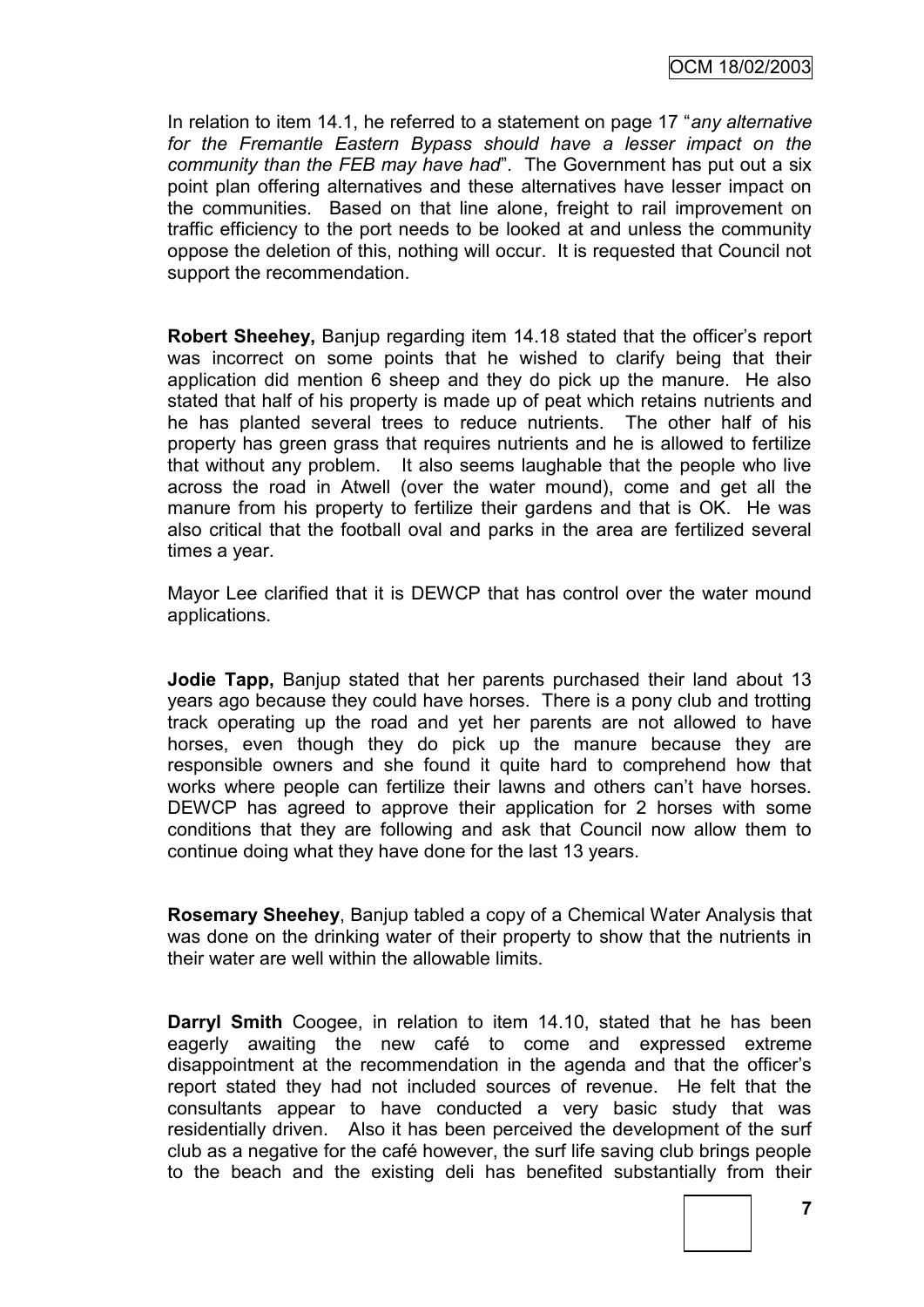activities. He urged Council to pursue a business case to look at realistic revenue streams; look at other options and perhaps it would be appropriate to then test the market with more realistic options and also look at a business plan to improve Coogee Beach.

**Patrick Thompson** in regards to item 14.3, stated that he used to live near Watsons and now lives only a little further away in Spearwood. He agreed there was an odour on occasions but had improved dramatically and believed Watsons was making a definite effort to reduce odours. He believed a final decision needed to be made to have the industry here or not and that he did not have a problem with it.

Before closing Question Time, the Mayor showed a framed charcoal sketch to the gallery which was presented to Council by the makers of a small film called "Destine", filmed at Naval Base recently, in appreciation for Council"s support.

## **8. CONFIRMATION OF MINUTES**

#### **8.1 (MINUTE NO 1907) (OCM 18/02/2003) - ORDINARY COUNCIL MEETING - 21/1/2003**

## **RECOMMENDATION**

That the Minutes of the Ordinary Council Meeting held on Tuesday, 21 January 2003 be confirmed as a true and accurate record.

## **COUNCIL DECISION**

MOVED Clr M Reeve-Fowkes SECONDED Clr I Whitfield that the recommendation be adopted.

**CARRIED 9/0**

## **9. WRITTEN REQUESTS FOR LEAVE OF ABSENCE**

Nil

## **10. DEPUTATIONS AND PETITIONS**

## **10.1 (MINUTE NO 1908) (OCM 18/02/2003) –**

Deputy Mayor Graham tabled a petition that reads "*We the undersigned would like the walkway closed due to robberies and unlawful use between Haring Green and Empress Crescent, Atwell*."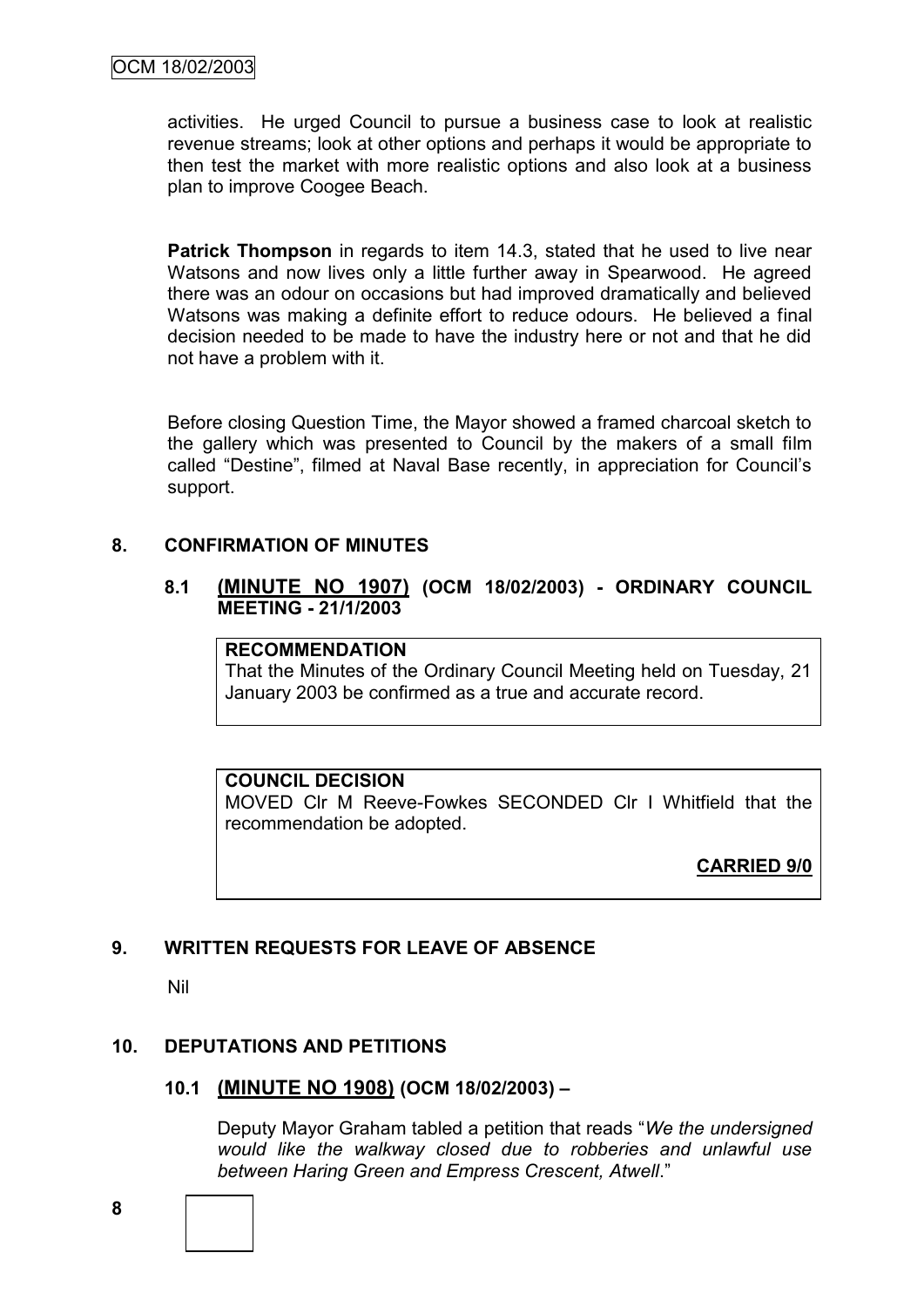## **COUNCIL DECISION**

MOVED Deputy Mayor R Graham SECONDED Clr A Tilbury that the petition be received and referred for the preparation of an officer's report.

**CARRIED 9/0**

# **11. BUSINESS LEFT OVER FROM THE PREVIOUS MEETING (If adjourned)**

Nil

## **12. DECLARATION OF COUNCILLORS WHO HAVE NOT GIVEN DUE CONSIDERATION TO MATTERS IN THE BUSINESS PAPER**

Nil

## **13. COUNCIL MATTERS**

## **13.1 (MINUTE NO 1909) (OCM 18/02/2003) - PROPOSED BOUNDARY AMENDMENT - CITY OF MELVILLE (1113471) (DMG) (ATTACH)**

## **RECOMMENDATION**

That Council informs the City of Melville that:

- (1) it supports the relocation of the District boundary between the Cities of Melville and Cockburn to follow the northern side of the Farrington Road Reserve between North Lake Road eastwards to the point where the road becomes a dual carriageway and then becoming the central alignment from that point extending eastwards to the Kwinana Freeway (as per the attachment), at this stage; and
- (2) it commits to a review of the alignment to follow the central alignment of the Reserve following an opportunity to view the Murdoch University Development Plan for any traffic management implications the Plan may have on the presently unmade portion of Farrington Road.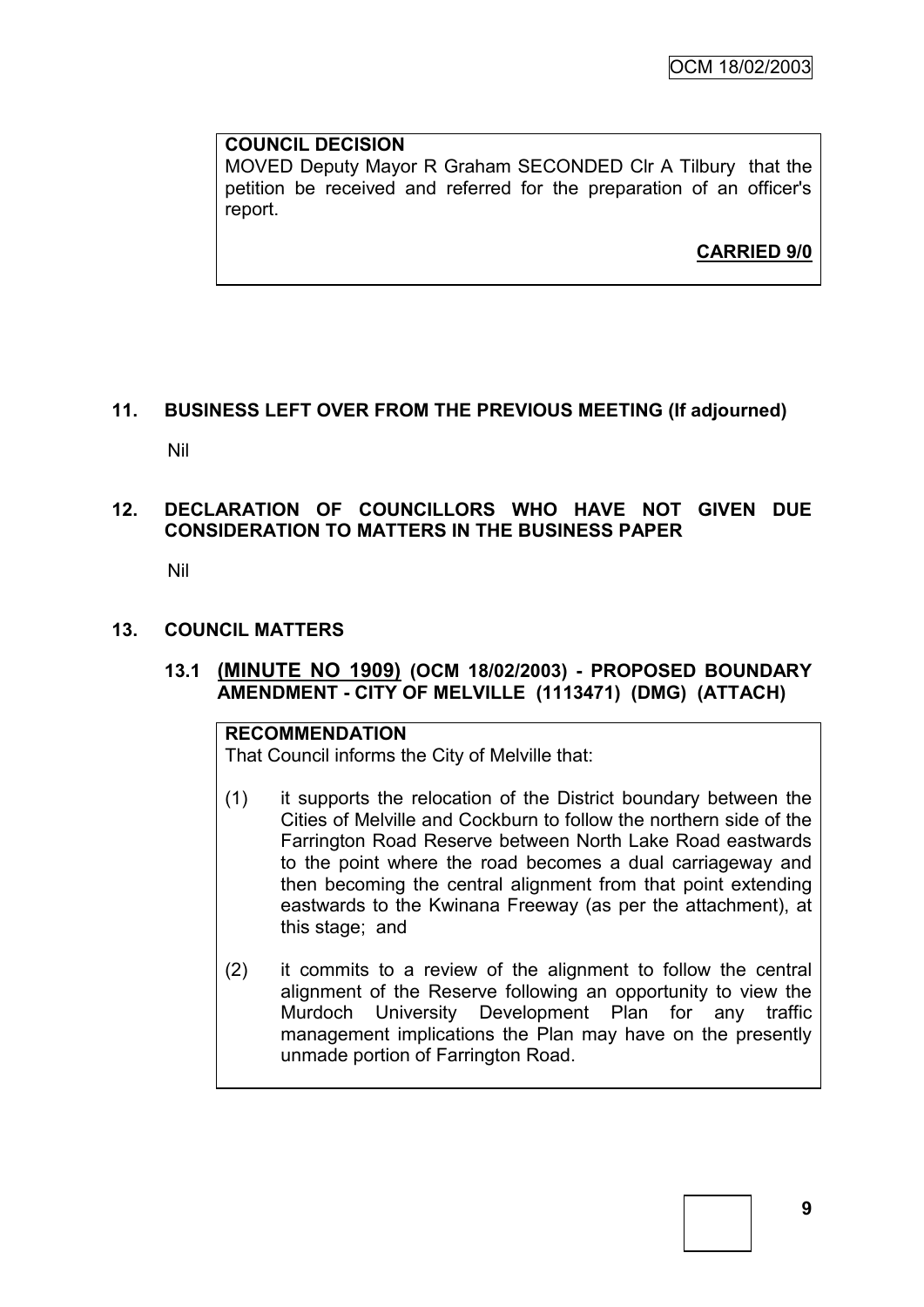#### **COUNCIL DECISION**

MOVED Clr L Humphreys SECONDED Clr M Reeve-Fowkes that Council informs the City of Melville that:-

- (1) it supports the relocation of the District boundary between the Cities of Melville and Cockburn to follow the northern side of the Farrington Road Reserve between North Lake Road eastwards to the point where the road becomes a dual carriageway and then becoming the central alignment from that point extending eastwards to the Kwinana Freeway (as per the attachment), at this stage; and
- (2) it commits to a review of the Boundary alignment should this be necessary once the Murdoch University Development Plan has been finalised.

**CARRIED 9/0**

#### **Explanation**

As Council has not agreed that Farrington Road should be a duel carriageway, this matter does not come into consideration during discussion on the boundary changes. This is in line with recommendations of a meeting held between representatives of Cockburn and Melville Council's at which Clrs Humphreys and Reeve-Fowkes were in attendance.

## **Background**

This matter has been under consideration from Council since November 2001, when Council undertook a survey of residents in the portion of North Lake bounded by Farrington Road, North Lake Road and the City of Melville boundary. The survey favoured a re-alignment of the current boundary to follow Farrington Road, thus ceding that portion of North Lake to the City of Melville. However, the exact alignment has most recently been a point of conjecture between both Councils.

#### **Submission**

To agree to the northern boundary of the Farrington Road Reserve to form the boundary between the Cities of Melville and Cockburn, from North Lake Road eastwards until the point where Farrington Road becomes a dual carriageway and thereafter the central alignment, to the junction with Kwinana Freeway, with a review to a further amendment using the centre line, following the completion of the Murdoch University Development Plan.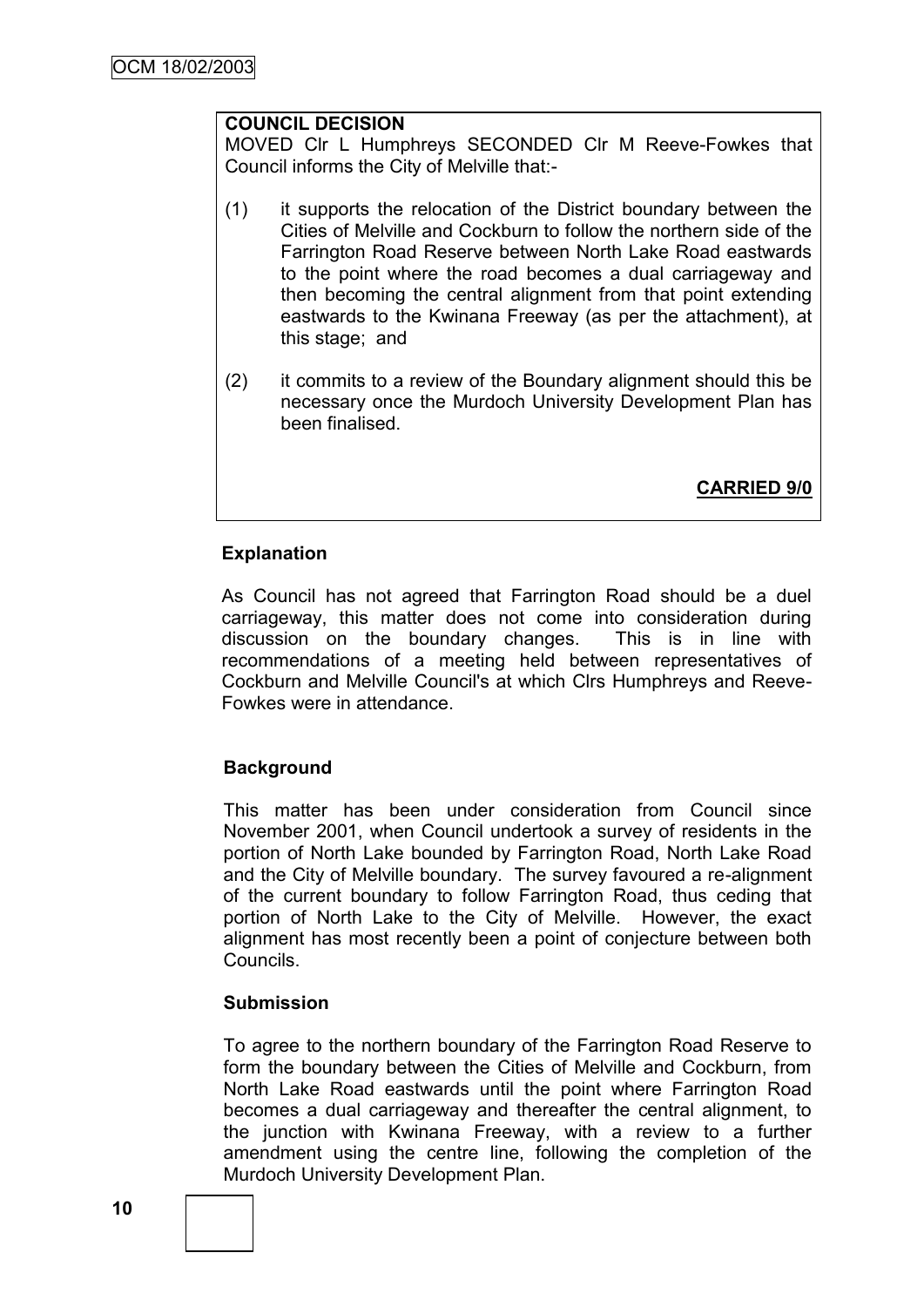#### **Report**

Following the most recent deferral of this matter in December 2002, the Local Government Advisory Board has informed both the Cities of Melville and Cockburn that it will not recommend any boundary changes between the Councils in the subject area, until some agreement between the Councils has been reached. With this in mind, representatives from both Councils met in January 2003, to discuss issues of importance and concern to both, in accordance with Council"s directive.

Melville"s issues were primarily associated with the Murdoch University Development Plan which is in the final planning stages. Of priority importance to the City of Melville will be access and egress issues to the southern side of the development, for which any internal road system will require use of Farrington Road.

These concerns are valid given that the adjoining development will require approvals to be given by a neighbouring authority in relation to access points on Farrington Road if the boundary remains along the northern alignment of the road reserve.

With the City of Cockburn concerned that its ability to properly plan for the construction of the unmade portion of Farrington Road will be compromised if the boundary is drawn along the central alignment initially, representatives of both Councils are confident that their concerns could be adequately addressed with the release of the Murdoch University Development Plan, which will identify its traffic management issues. While the timing of the release of this Plan is uncertain, it is probable that a Draft will be available during the latter half of the 2003 calendar year.

With this in mind, both Council's representatives were prepared to seek the approval of the representative Councils to agree to the northern alignment of Farrington Road as the boundary amendment point eastwards to where the road becomes dual carriageway and the central alignment thereafter to the junction of the Kwinana Freeway for the short term, in order to rationalise the ill-defined boundary as it currently stands. Both Councils will commit to a review of this position to a central alignment, having considered the Development Plan, and its impact on traffic management issues related to Farrington Road.

This is considered a fair and equitable position which will enable the relevant property "handover" issues to be dealt with in time for the forthcoming (2003/04) rating year, with the Murdoch University Development matter being able to be viewed in isolation without the same imperatives under consideration.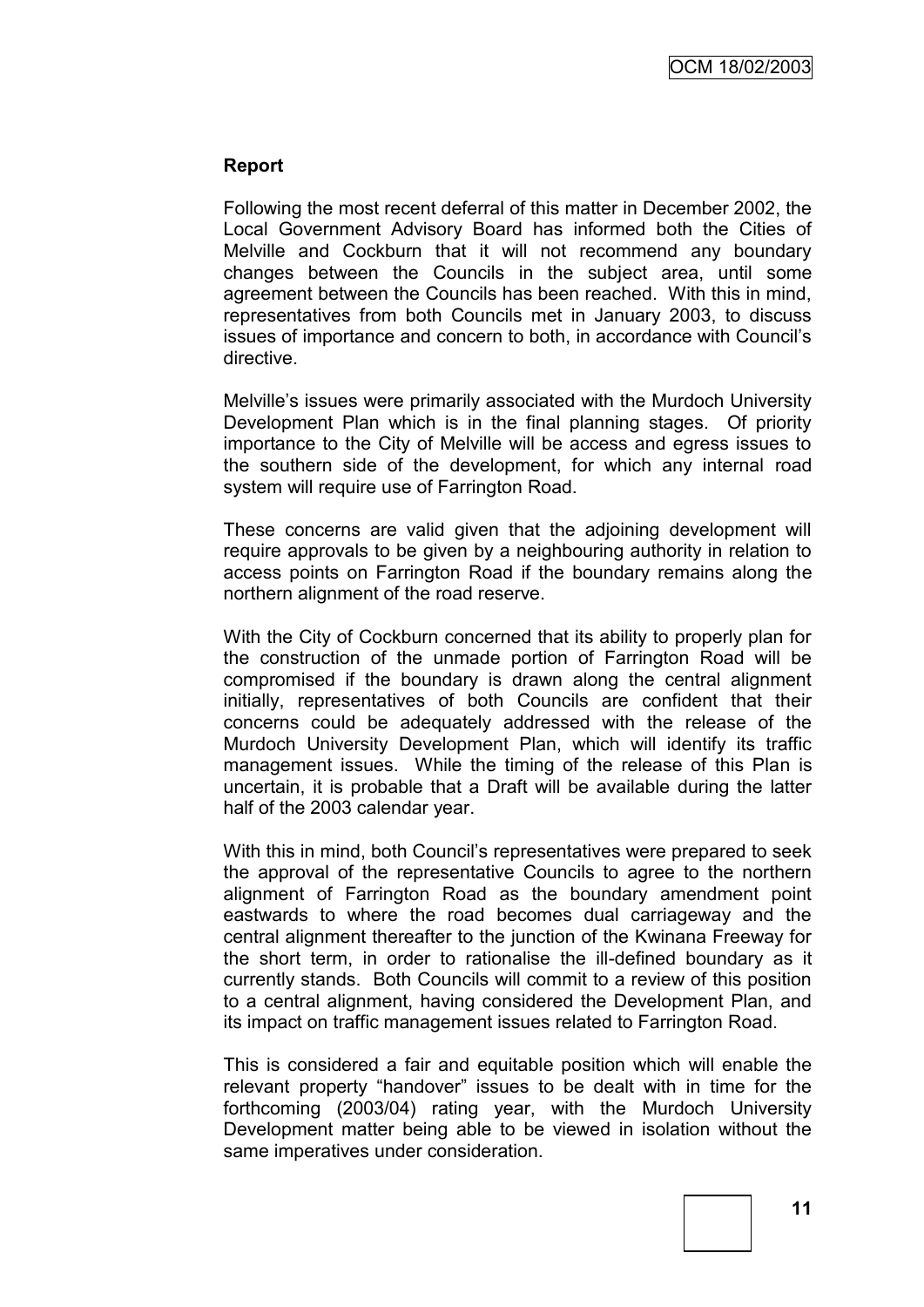#### **Strategic Plan/Policy Implications**

Key Result Area "Maintaining Your Community Facilities" refers.

Farrington Road has been classified as a District Distributor Road "A" in Council"s adopted road hierarchy. To effectively perform its intended function in accordance with recognised standards, a carriageway will be required to be constructed in the foreseeable future due to excessive traffic currently using the road.

#### **Budget/Financial Implications**

No costs associated with the statutory procedures involving boundary changes are attributed to the City of Cockburn, as it is understood the City of Melville will accept these expenses. In any case, these costs are minor.

No road works are programmed to be undertaken in widening Farrington Road in the current (2002/03) budget.

#### **Legal Implications**

The Local Government Advisory Board is the Statutory Body responsible for boundary adjustments between Local Governments. The Board considers proposals in accordance with Part 3 of Schedule 2.1 of the Local Government Act, 1995. The Board may recommend to the Minister that any proposal be either accepted or rejected.

#### **Community Consultation**

Consultation with the residents of the affected area of North Lake has already been undertaken, resulting in a majority support for the boundary amendment.

Any consultation in respect of constructing Farrington Road to dual carriageway standard should be undertaken on a widespread basis, involving both affected residents of the area and road users from Cockburn alike.

#### **Implications of Section 3.18(3) Local Government Act, 1995**

Nil

**13.2 (MINUTE NO 1910) (OCM 18/02/2003) - OBJECTION TO NOTICE SERVED PURSUANT TO SECTION 3.25 OF THE LOCAL GOVERNMENT ACT, 1995 - G. GUMINA, 3 GUMINA PLACE MUNSTER (3317187) (DMG) (ATTACH)**

**RECOMMENDATION**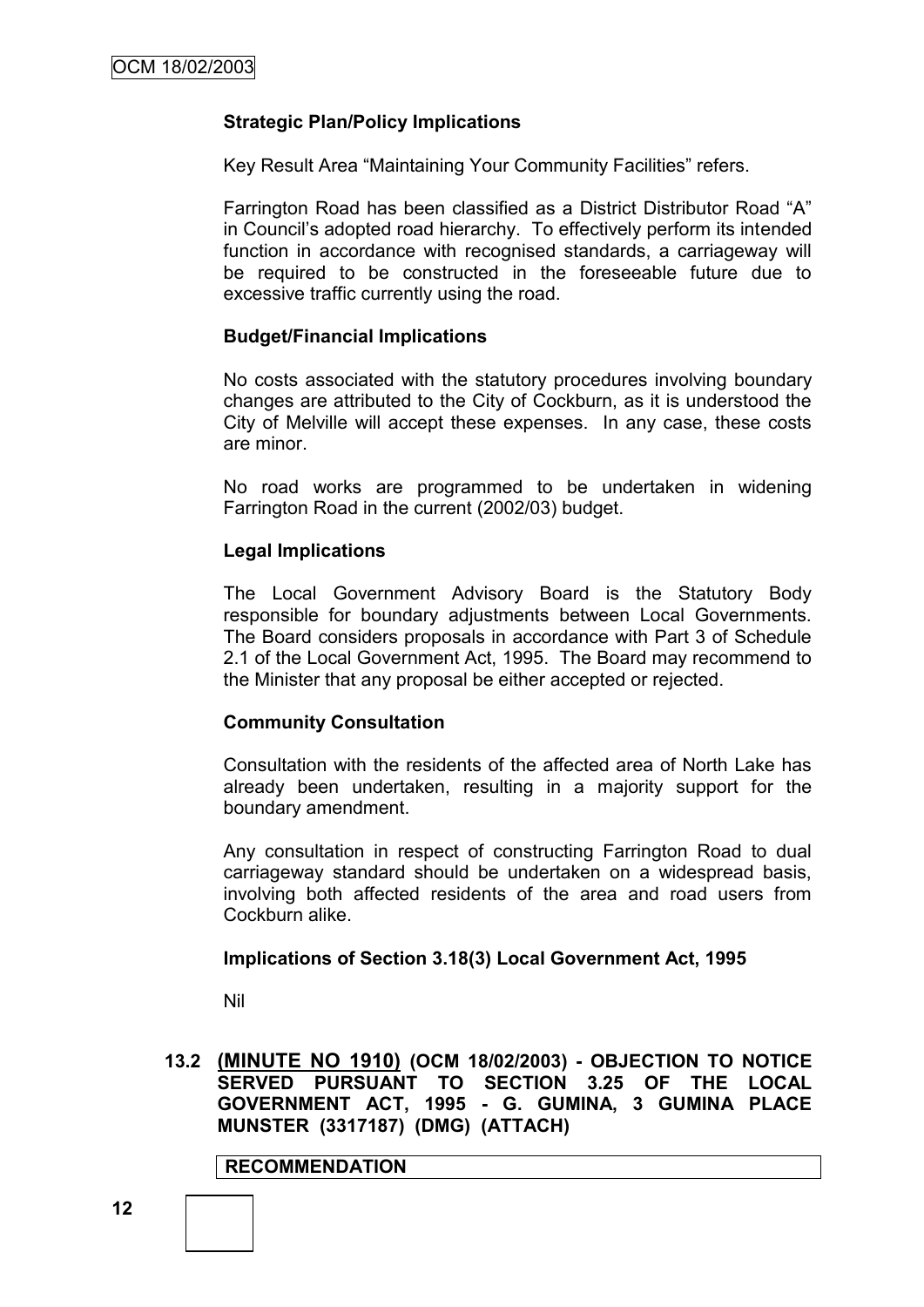That Council advises Mr G Gumina that it is prepared to vary the requirement for the overgrown vegetation at 3 Gumina Place, Munster, to be removed from within 14 days of the date of the Notice (i.e.  $22<sup>nd</sup>$ January, 2003) to within 14 days of the time taken to remove overgrown vegetation from the verge adjoining 3 Gumina Place and from the nearby verge fence line adjoining Cable Ski Park which is the responsibility of Council.

## **COUNCIL DECISION**

MOVED Clr I Whitfield SECONDED Clr A Tilbury that the recommendation be adopted.

**CARRIED 9/0**

## **Background**

As a result of an increase in complaints received by Council on the unsightly state of some properties within the District, a programme aimed at identifying properties deemed as unacceptable and having the concerns rectified, was initiated.

The programme was notified to the public through the local newspapers, and, more recently, "Cockburn Soundings" explaining the primary reason for this action was to promote Council"s Mission Statement and encourage conformity throughout the District with its ideals.

From that point on, properties were identified as being sub-standard through a number of sources, being reports from either members of the public, Elected Members or staff.

Affected property owners were originally sent a letter seeking their cooperation in addressing the concerns highlighted.

If, following a period of time allowed for remediation works to be undertaken, the property was still unsightly, the owner of the property was served with a Notice pursuant to Sec. 3.25 of the Act, requiring specific works to be undertaken to correct the identified problem. Should the recipient of the Notice disagree with its requirements, an Objection or Appeal against the decision may be lodged, pursuant to Sec. 9.5 or Sec. 9.7 of the Act.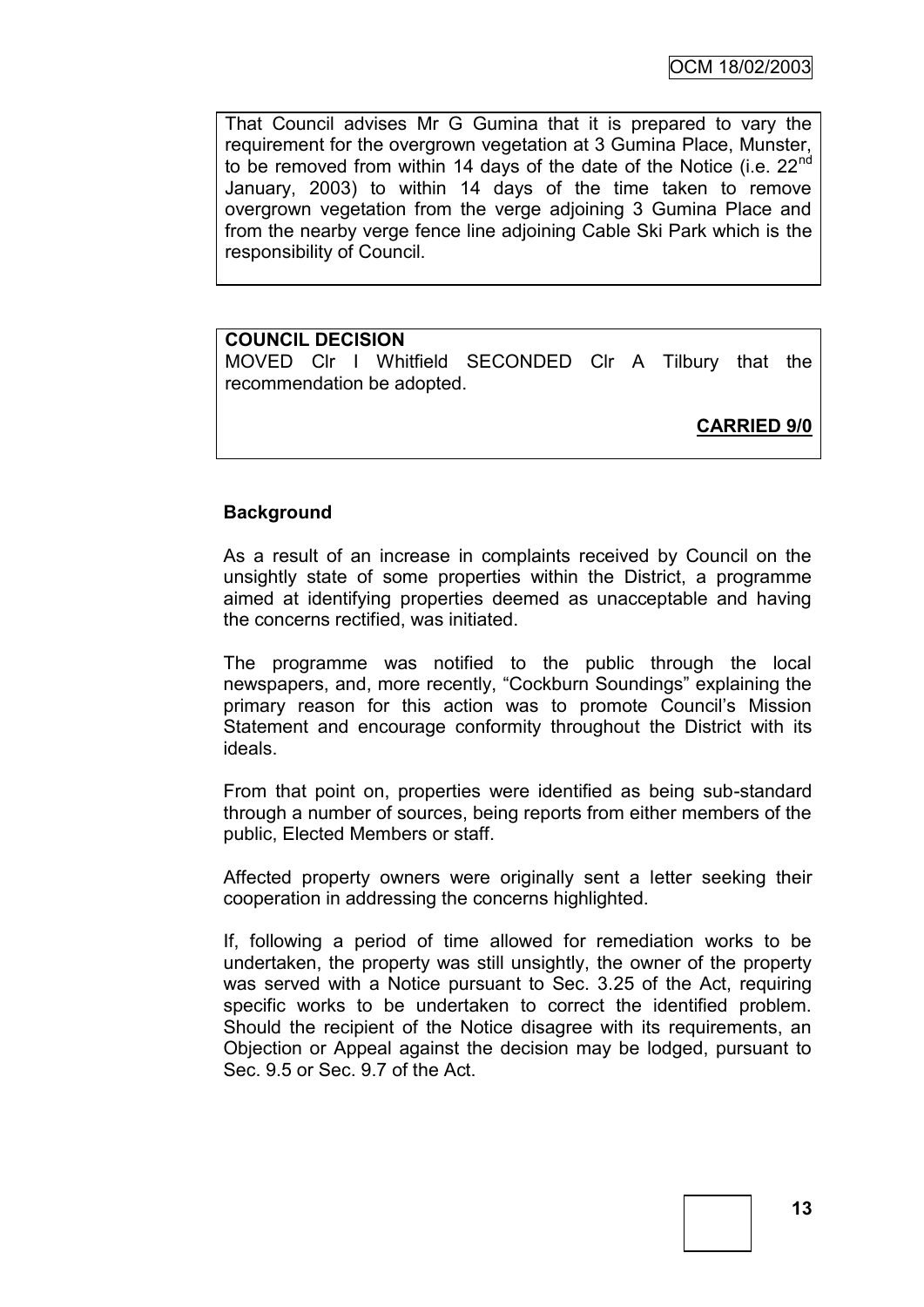## **Submission**

An objection has been lodged by the owner of 3 Gumina Place, Munster, against the Notice requiring the removal of unsightly vegetation (wild oats) from the property.

#### **Report**

The property at 3 Gumina Place, Munster, was identified as containing unsightly material during a routine inspection of the District. Simultaneously, a nearby Council sump site and verge was also deemed to be unsightly and a works request was submitted to have the necessary works undertaken to ensure compliance with the programme.

In the meantime, no action has been taken on removing the overgrown wild oats from 3 Gumina Place.

Accordingly, the owner was sent a Notice requiring the removal of the vegetation from the property within 14 days, which expired on 22 January, 2003.

The owner has lodged an Objection against the requirement citing a nearby Council sump site and verge adjoining Cable Ski Park as being in a worse condition and believing that Council should be setting an example.

Although this is a valid point, it should be stated that an order has been lodged for the sump site and verge to be cleared. This task has been included in Council"s works programme and will be completed in due course. The sump has since been cleared and the verge adjoining Cable Ski Park has been predominantly cleared, however, further work is required along the fence line. In addition, the verge adjoining 3 Gumina Place requires some attention by Council.

Even though it is not acceptable to refuse to undertake required works on the basis of Council controlled land also requiring attention, the overgrowth at 3 Gumina Place is not sufficiently bad to warrant its immediate removal and it is therefore not unreasonable to allow the owner a similar timeframe as that applicable to the Council itself.

## **Strategic Plan/Policy Implications**

Council"s Mission Statement "To make the district of the City of Cockburn the most attractive place to live, work and visit in the Perth Metropolitan Area" refers.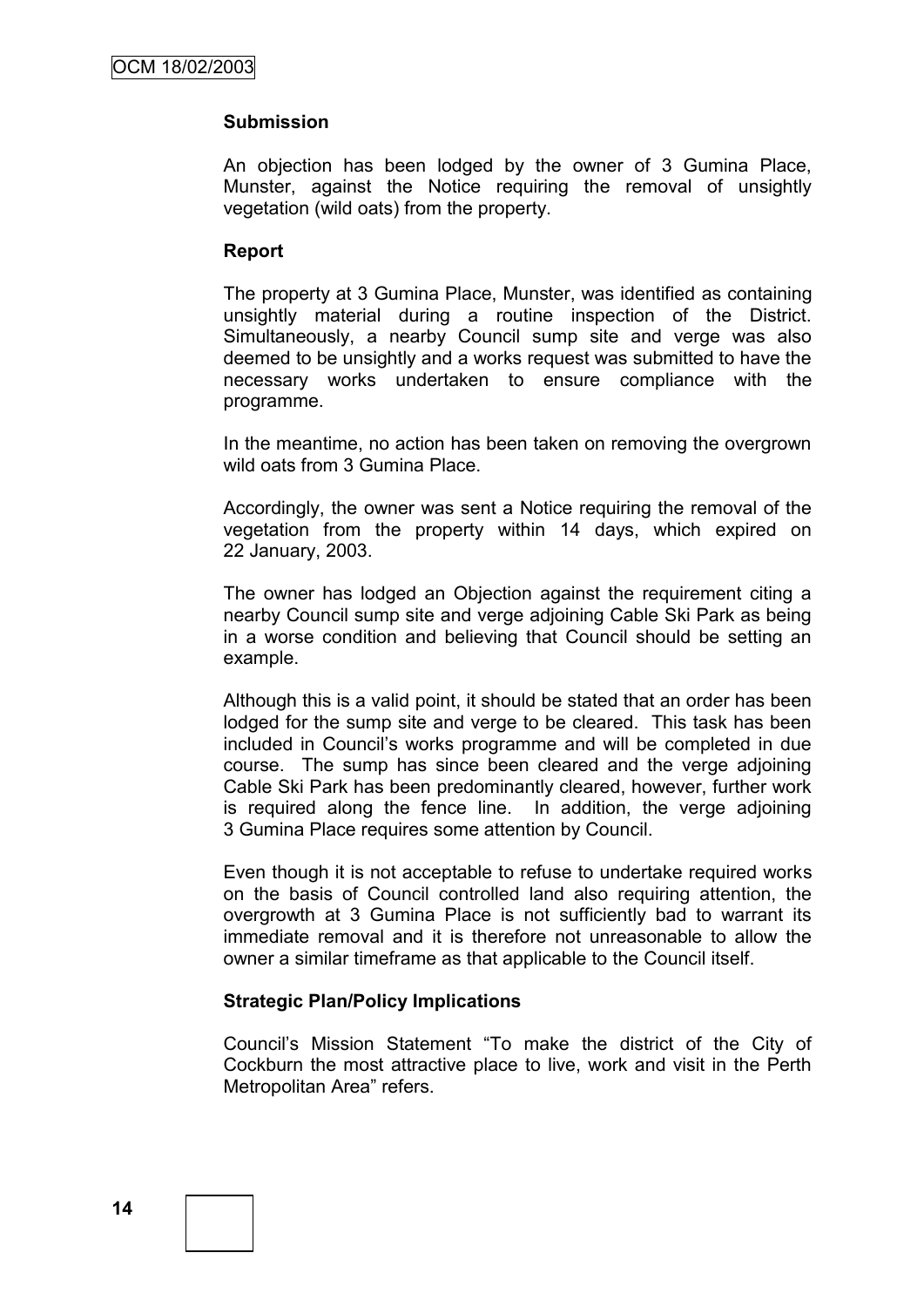## **Budget/Financial Implications**

Any costs incurred by Council in ensuring compliance with the Notice will be recoverable from the owner. Funds available to clear Council Sump Site and verges.

## **Legal Implications**

Part 3 Division 3 Subdivisions 2 and 3 and Part 9 Division 1 of the Local Government Act, 1995, refers.

## **Community Consultation**

Advertising of the programme to target unsightly properties was undertaken through local newspapers and, more recently, "Cockburn Soundings".

## **Implications of Section 3.18(3) Local Government Act, 1995**

Nil.

## **13.3 (MINUTE NO 1911) (OCM 18/02/2003) - OBJECTION TO NOTICE SERVED PURSUANT TO SECTION 3.25 OF THE LOCAL GOVERNMENT ACT, 1995, A.S. RYAN, 179 YANGEBUP ROAD, YANGEBUP (4412361) (DMG) (ATTACH)**

## **RECOMMENDATION**

That Council inform the owner of 179 Yangebup Road, Yangebup, that::

- (1) the objection lodged against the Notice served on them pursuant to Sec. 3.25 of the Local Government Act, 1995, (the Act) is dismissed, and
- (2) clearing of the vegetation from the property is required to be undertaken by 10 March, 2003, unless an appeal is lodged pursuant to Sec. 9.7 of the Act.

## **COUNCIL DECISION**

MOVED Clr I Whitfield SECONDED Clr A Tilbury that the recommendation be adopted.

**CARRIED 9/0**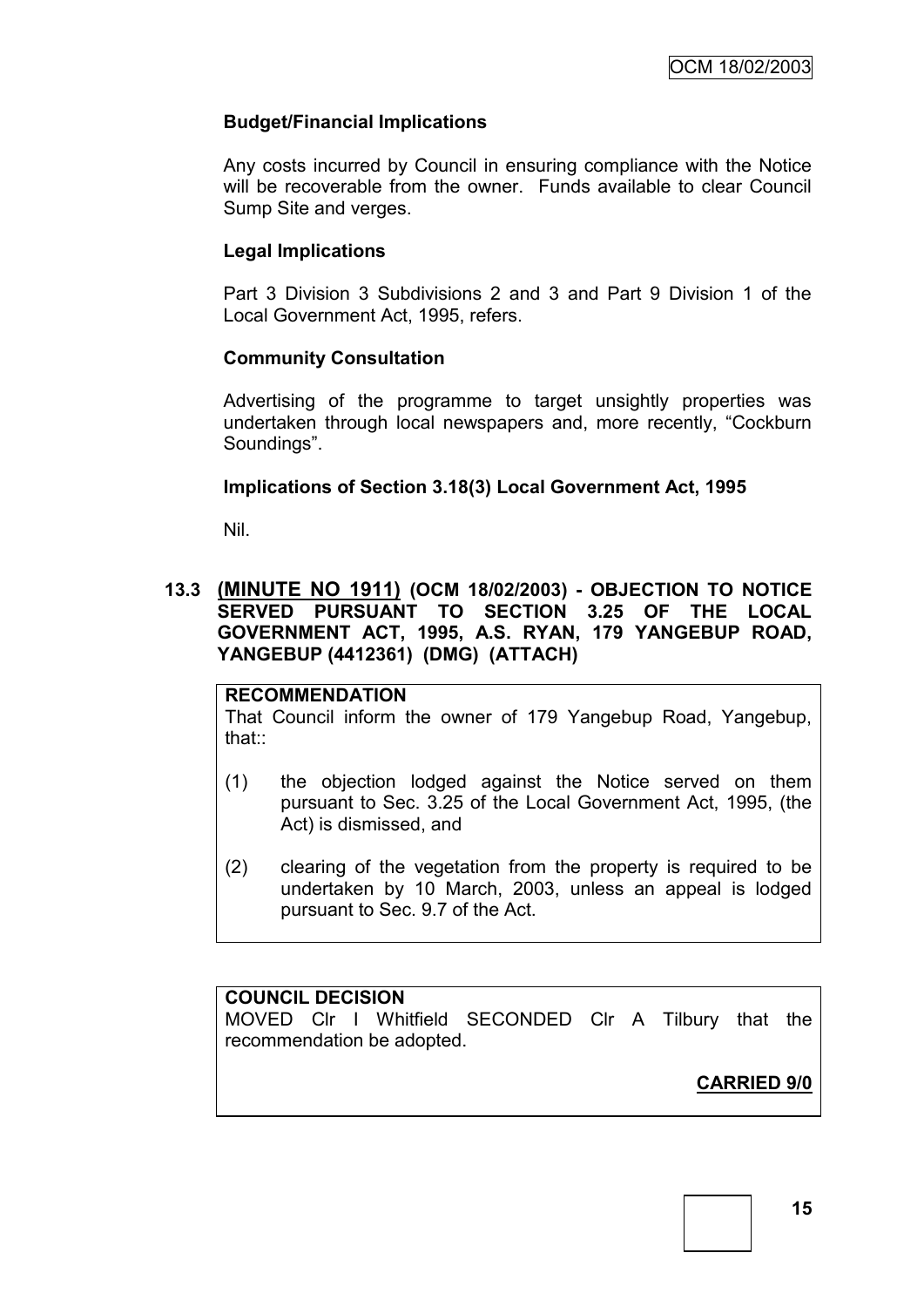## **Background**

As a result of an increase in complaints received by Council on the unsightly state of some properties within the District, a programme aimed at identifying properties deemed as unacceptable and having the concerns rectified, was initiated.

The programme was notified to the public through the local newspapers, and, more recently, "Cockburn Soundings" explaining the primary reason for this action was to promote Council"s Mission Statement and encourage conformity throughout the District with its ideals.

From that point on, properties were identified as being sub-standard through a number of sources, being reports from either members of the public, Elected Members or staff.

Affected property owners were originally sent a letter seeking their cooperation in addressing the concerns highlighted.

If, following a period of time allowed for remediation works to be undertaken, the property was still unsightly, the owner of the property was served with a Notice pursuant to Sec. 3.25 of the Act, requiring specific works to be undertaken to correct the identified problem. Should the recipient of the Notice disagree with its requirements, an Objection or Appeal against the decision may be lodged, pursuant to Sec. 9.5 or Sec. 9.7 of the Act.

#### **Submission**

An objection has been lodged by the owner of 179 Yangebup Road, Yangebup, against the Notice requiring the removal of unsightly vegetation from the property.

## **Report**

The property at 179 Yangebup Road, Yangebup, was originally identified as containing unsightly dried vegetation during a routine inspection of the District.

Subsequently, the owner was sent a standard letter seeking cooperation in removing the unsightly material. A further inspection of the property in early January, 2003, revealed that no attempt had been made to remove the offending material and, consequently, it remained visually unsightly.

A formal Notice was issued pursuant to Section 3.25 of the Act requiring the property owner to remove the vegetation by 22 January, 2003. The owner was advised of the Objection and Appeal rights and, as a result, an Objection was received on 21 January, 2003.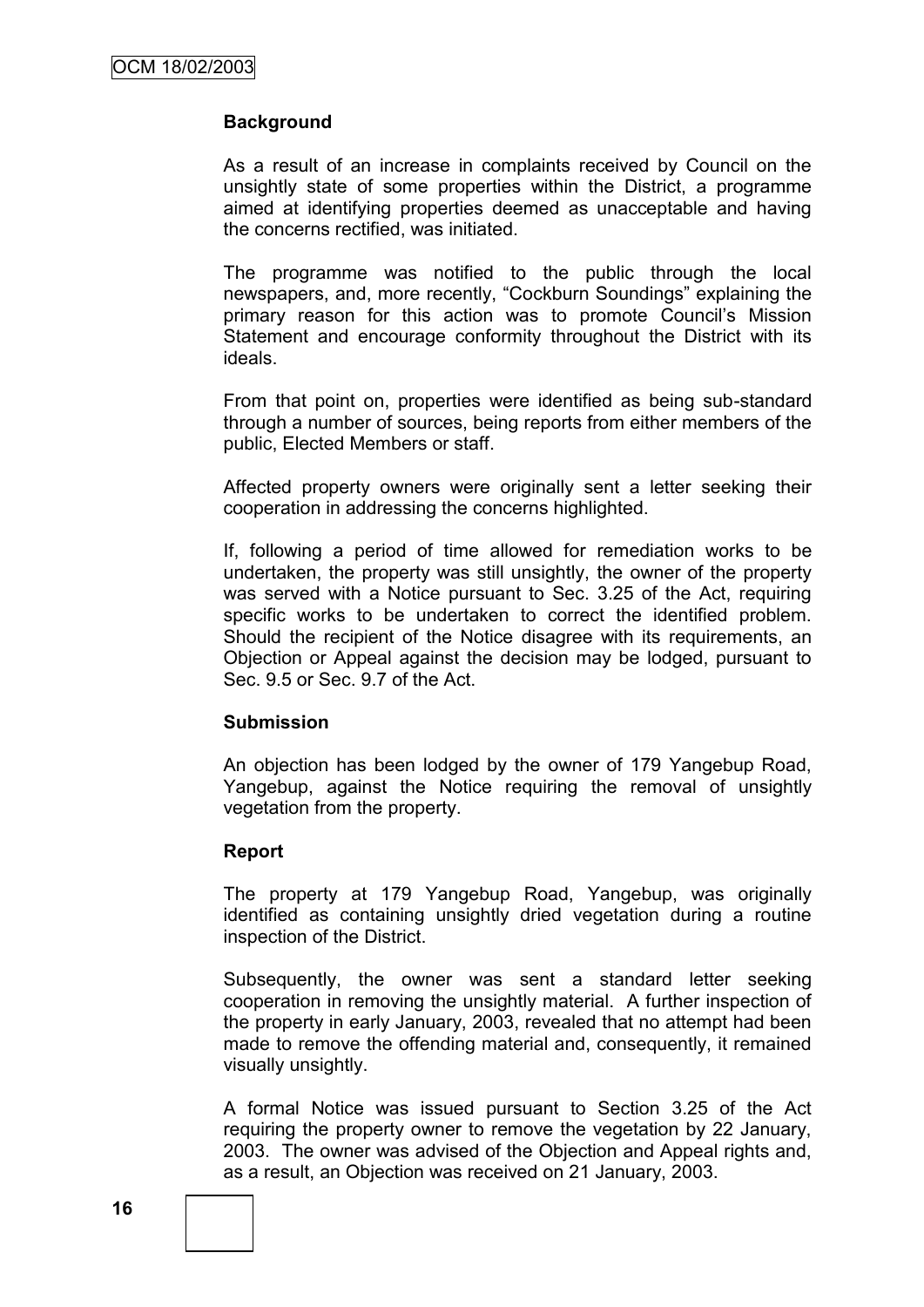The grounds of the Objection is that assistance was not available at that time of the year, due to the New Year"s break, to enable the required work to be done.

It is apparent that no effort has been made to clear the vegetation and the objection did not specify a time by which the vegetation could or would be cleared.

Accordingly, it is not considered the Objection has any validity and should be dismissed.

#### **Strategic Plan/Policy Implications**

Council"s Mission Statement "To make the district of the City of Cockburn the most attractive place to live, work and visit in the Perth Metropolitan Area" refers.

#### **Budget/Financial Implications**

Any costs incurred by Council in ensuring compliance with the Notice will be recoverable from the owner.

#### **Legal Implications**

Part 3 Division 3 Subdivisions 2 and 3 and Part 9 Division 1 of the Local Government Act, 1995, refers.

#### **Community Consultation**

Advertising of the programme to target unsightly properties was undertaken through local newspapers and, more recently, "Cockburn Soundings".

#### **Implications of Section 3.18(3) Local Government Act, 1995**

Nil.

#### **13.4 (MINUTE NO 1912) (OCM 18/02/2003) - OBJECTION TO NOTICE SERVED PURSUANT TO SECTION 3.25 OF THE LOCAL GOVERNMENT ACT, 1995, V DROPULICH, LOT 303 (NO. 108) BARRINGTON STREET, BIBRA LAKE INDUSTRIAL ESTATE (3315372) (DMG) (ATTACH)**

# **RECOMMENDATION**

That Council advises Mr V Dropulich that it is prepared to vary the requirement for the overgrown vegetation at Lot 303 (No. 108) Barrington Street, Bibra Lake to be removed from within 14 days of the date of the Notice to a requirement that the vegetation be removed at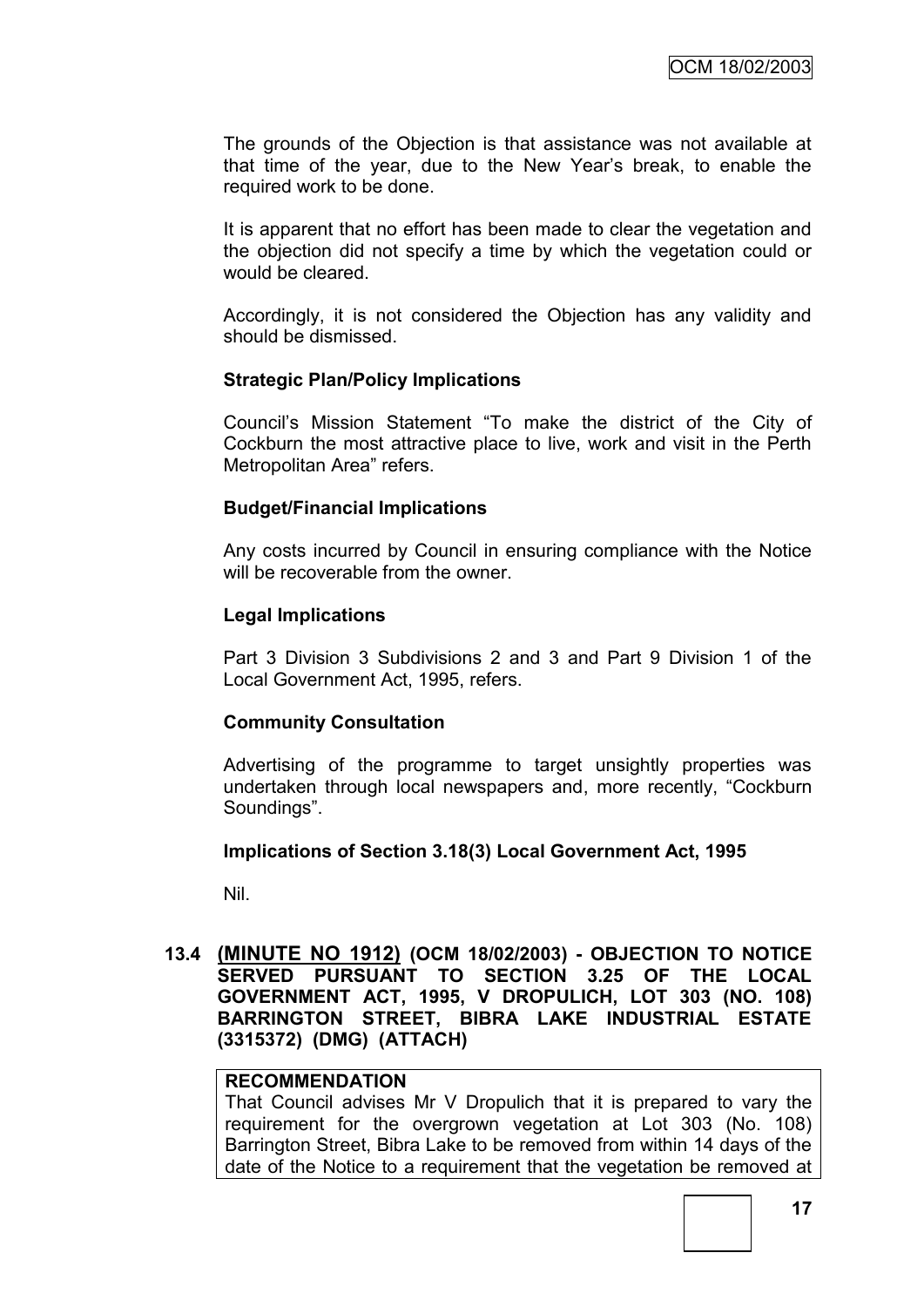the same time as the annual firebreak is installed in 2003 (i.e. approximately October, 2003).

#### **COUNCIL DECISION**

MOVED Clr I Whitfield SECONDED Clr A Tilbury that the recommendation be adopted.

**CARRIED 9/0**

#### **Background**

As a result of an increase in complaints received by Council on the unsightly state of some properties within the District, a programme aimed at identifying properties deemed as unacceptable and having the concerns rectified, was initiated.

The programme was notified to the public through the local newspapers, and, more recently, "Cockburn Soundings" explaining the primary reason for this action was to promote Council"s Mission Statement and encourage conformity throughout the District with its ideals.

From that point on, properties were identified as being sub-standard through a number of sources, being reports from either members of the public, Elected Members or staff.

Affected property owners were originally sent a letter seeking their cooperation in addressing the concerns highlighted.

If, following a period of time allowed for remediation works to be undertaken, the property was still unsightly, the owner of the property was served with a Notice pursuant to Sec. 3.25 of the Act, requiring specific works to be undertaken to correct the identified problem. Should the recipient of the Notice disagree with its requirements, an Objection or Appeal against the decision may be lodged, pursuant to Sec. 9.5 or Sec. 9.7 of the Act.

#### **Submission**

An objection has been lodged by the owner of Lot 303 (No. 108) Barrington Street, Bibra Lake Industrial Estate against the Notice requiring the removal of unsightly vegetation (dried wild oats) from the property.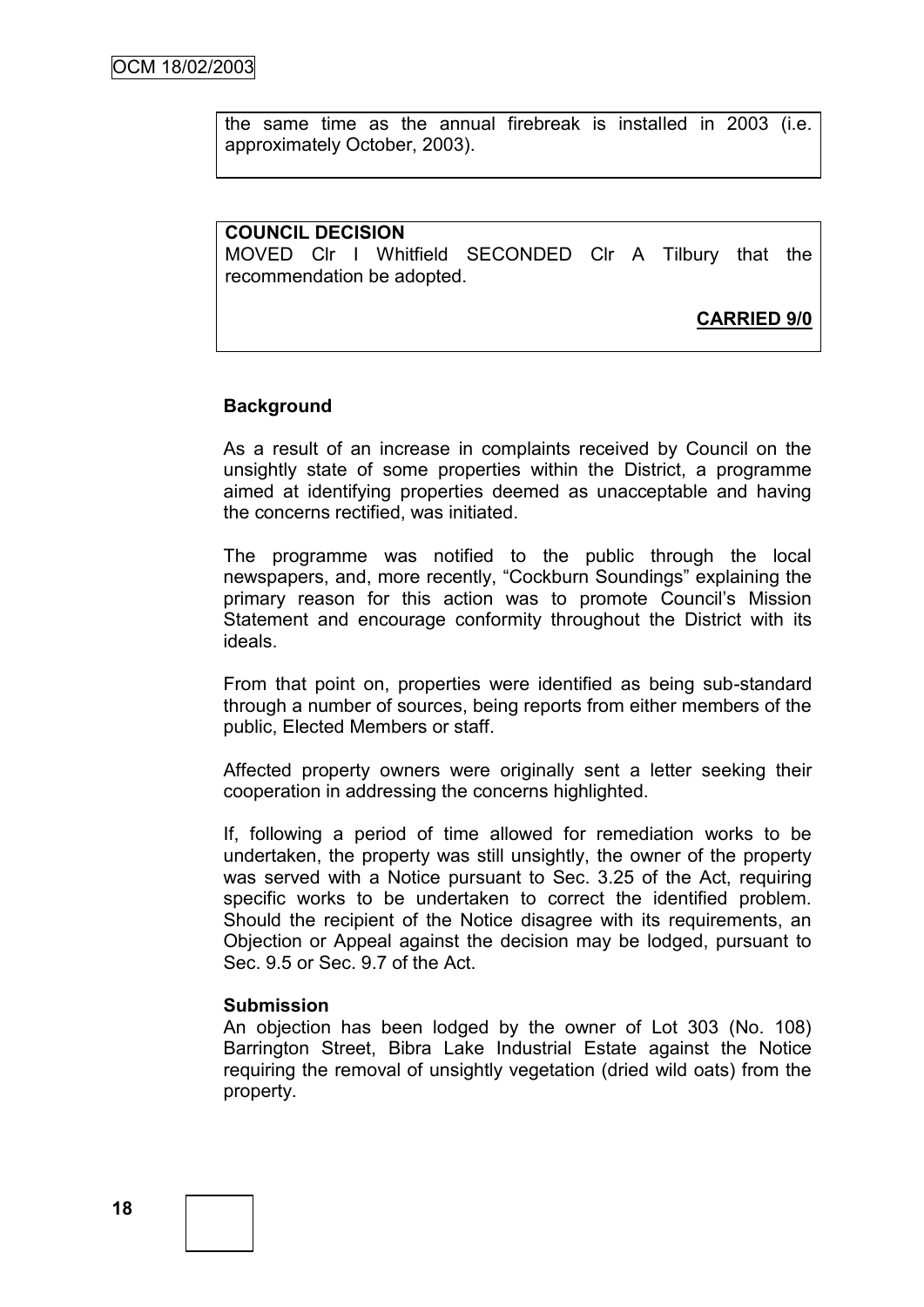## **Report**

The property at Lot 303 (No. 108) Barrington Street, Bibra Lake Industrial Estate, was identified as containing unsightly material (dried wild oats) in a routine inspection of the District.

Subsequently, the owner was sent a letter seeking cooperation in removing the unsightly material. A further inspection of the property in late December, 2002, revealed that no attempt had been made to remove the material.

A formal Notice was issued pursuant to Section 3.25 of the Act requiring the property owner to remove the vegetation by 27 January, 2003.

The owner was advised of the Objection and Appeal rights and, as a result, an Objection was received on 24 January, 2003.

The grounds of the Objection are quite lengthy and are shown on the attachment to the Agenda. Of significance, are items 2, 5 and 8 of the objection grounds.

The appearance of this lot should be fairly viewed in relation to its proximity and location within an Industrial Estate.

The general condition of the property is in keeping with its surrounds and it is doubtful whether the works being required would raise the level of visual amenity within the Industrial area.

Of further note, is the statement that the owner would have considered the works as part of the annual firebreak clearing which is undertaken around October of each year.

Given that the condition of this property does not have an impact on the appearance of the surrounding area, it is considered reasonable that, given the nature and volume of work required to reduce and remove the offending vegetation, **Council** defer the requisition and make it effective at a time coinciding with the installation of the annual firebreak to the property, estimated to be around October, 2003.

#### **Strategic Plan/Policy Implications**

Council"s Mission Statement "To make the district of the City of Cockburn the most attractive place to live, work and visit in the Perth Metropolitan Area" refers.

#### **Budget/Financial Implications**

Any costs incurred by Council in ensuring compliance with the Notice will be recoverable from the owner.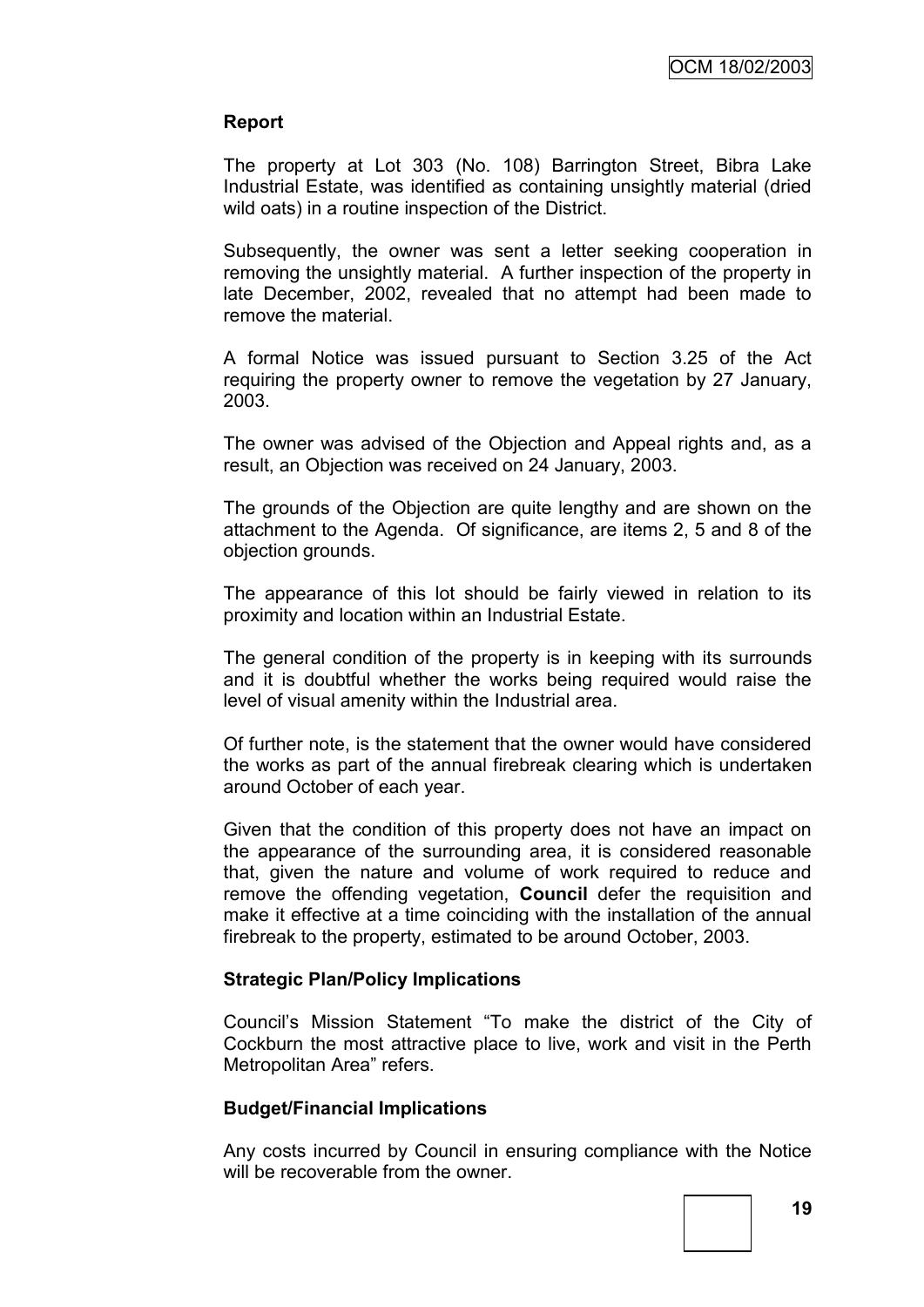#### **Legal Implications**

Part 3 Division 3 Subdivisions 2 and 3 and Part 9 Division 1 of the Local Government Act, 1995, refers.

#### **Community Consultation**

Advertising of the programme to target unsightly properties was undertaken through local newspapers and, more recently, "Cockburn Soundings".

#### **Implications of Section 3.18(3) Local Government Act, 1995**

Nil.

## **14. PLANNING AND DEVELOPMENT DIVISION ISSUES**

**14.1 (MINUTE NO 1913) (OCM 18/02/2003) - PROPOSED METROPOLITAN REGION SCHEME AMENDMENT 1055/33 FREMANTLE EASTERN BYPASS SUBMISSION (9105533) (SMH) (ATTACH)**

# **RECOMMENDATION**

That Council:

- (1) receive the report;
- (2) oppose the deletion of the Fremantle Eastern Bypass from the Metropolitan Region Scheme as proposed by Metropolitan Region Scheme Amendment 1055/33, until such time as:-
	- 1. the effect of the six (6) point freight traffic plan published in "Better traffic planning for Perth's southern suburbs" by the Department for Planning and Infrastructure in 2002 to be implemented by the State Government has produced the desired outcomes, to the satisfaction of the affected local governments;
	- 2. a suitable alternative to the Fremantle Eastern Bypass alignment is identified which has a lesser impact on the community than may have been associated with the operation of the Bypass;
- (3) in the event that the Fremantle Eastern Bypass reservation is retained that it be planned to be constructed between Stirling Bridge and Stock Road, Hamilton Hill utilising the Roe Highway Stage 8 reservation as provided for in the Metropolitan Region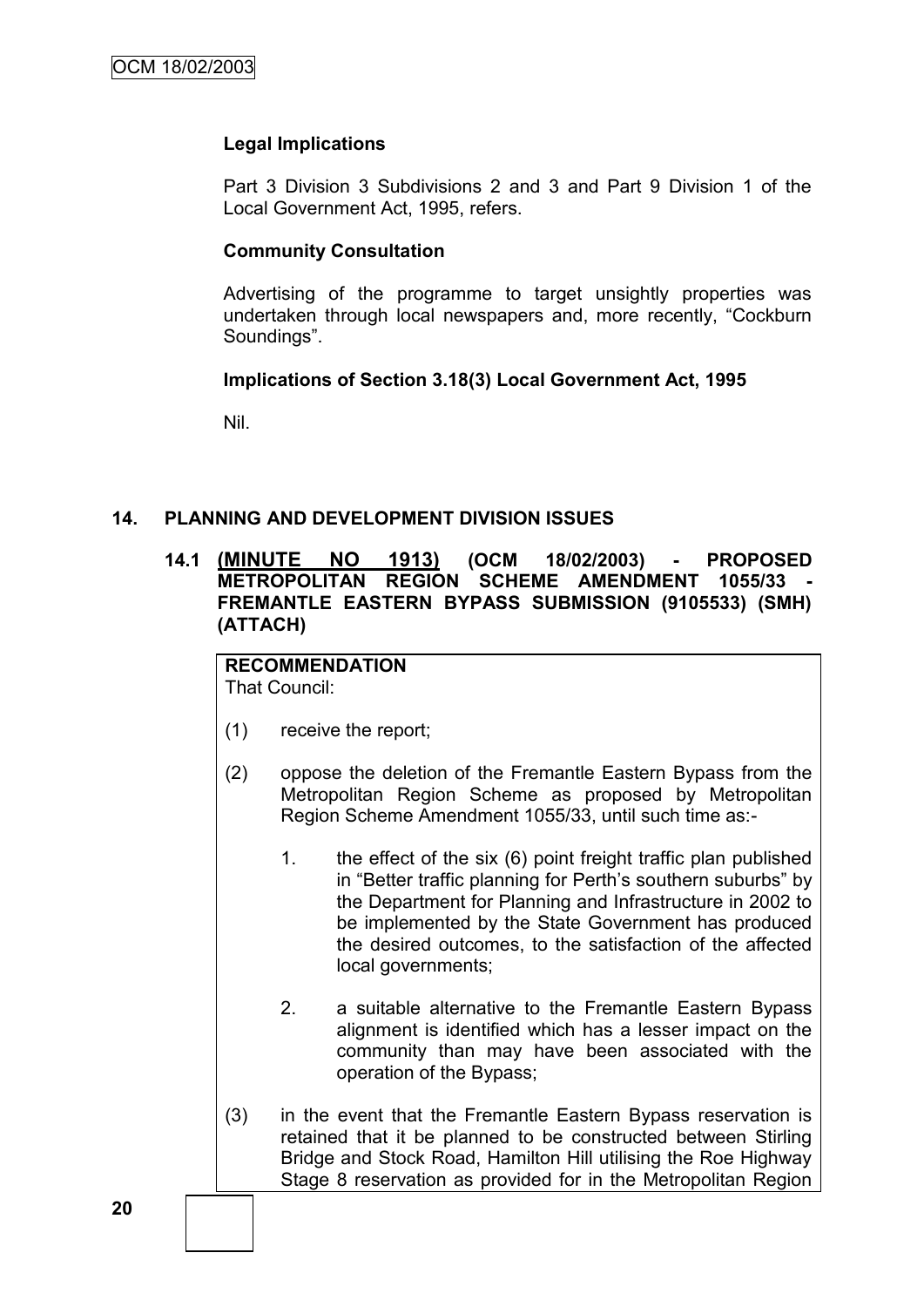Scheme ;

- (4) forward a copy of the report to the Western Australian Planning Commission for its consideration;
- (5) challenge the validity of the public advertising period advertised in the Government Gazette published on 12 November 2002 and 17 December 2002, with the WAPC on the basis that the copies of the relevant plans and reports explaining the proposed changes to the City of Fremantle Town Planning Scheme No. 3 Amendment No. 57 were not made available at all the places nominated in the gazette and that it be re-advertised for the purposes of public comment.

## **COUNCIL DECISION**

MOVED Clr V Oliver SECONDED Clr L Humphreys that Council:

- (1) receive the report; and
- (2) support the deletion of the Fremantle Eastern Bypass from the Metropolitan Region Scheme Amendment 1055/33.

**CARRIED 7/2**

# **Explanation**

The Metropolitan Freight Network Review (Freight Planning Congress) recommended that the best way to address traffic growth problems with freight movement was to upgrade existing roads and other non-road building options. Another highway bisecting the suburbs is not required.

## **Background**

The inclusion of the Fremantle Eastern Bypass (FEB) has been a contentious issue since its incorporation in the Metropolitan Region Scheme (MRS) by the Tonkin Government in 1973.

In 1992, the Lawrence Government had the FEB deleted from the MRS by Amendment 880/33A.

In 1998, the Court Government reinstated the FEB into the MRS by an Act of Parliament.

In 2002 the Gallop Government proposed to once again delete the FEB through MRS Amendment 1055/33.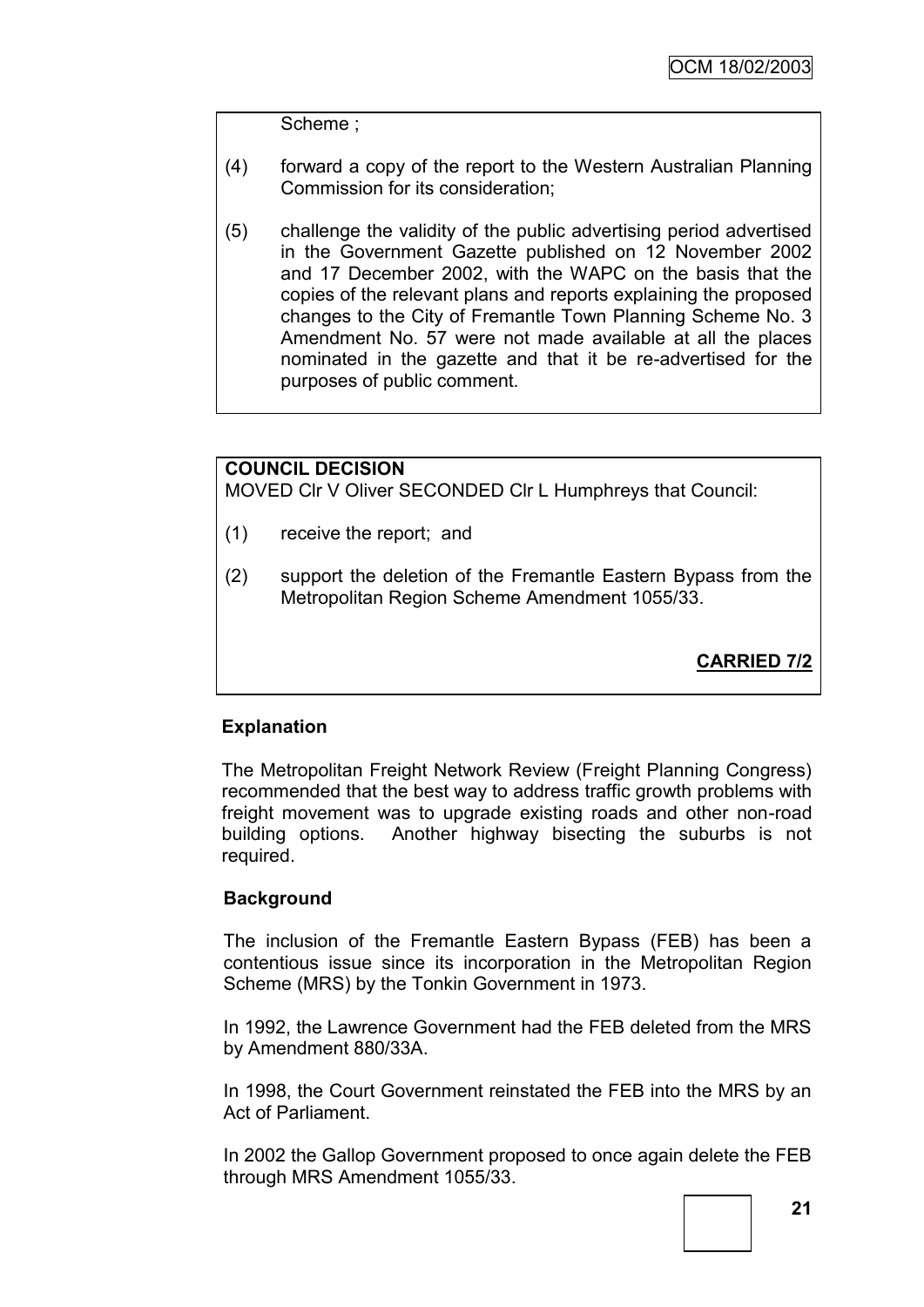The WAPC has called for public submissions on the proposed deletion of the FEB, which closes on 12 March 2003.

It should be noted that the advertising of the MRS Amendment 1055/33 and the complementary City of Fremantle Town Planning Scheme No. 3 Amendment No. 57 was not in accordance with the Government Gazettes published on 12 November 2002 or 17 December 2002.

The notice dealt with the MRS and local scheme amendments jointly and advised that "copies of the relevant plans and reports explaining the proposed changes to the schemes…….. for public inspection …… at each of the following places –"

Copies of the City of Fremantle local scheme Amendment No. 57, were not made available in accordance with the notice.

Given this, the validity of the advertising period should be challenged.

It is important to point out that this amendment is to do with the deletion of the FEB reserve, and has nothing to do with the construction of the Bypass. The planning, design and construction of the Bypass is quite a separate issue, the timing of which is totally within the control of the State Government.

#### **Submission**

The WAPC proposes to delete the FEB primary regional road reserve from the MRS, between High Street, Fremantle and Healy Road, Hamilton Hill and reclassify the land to Urban.

This proposal is based on the Commission"s view that the FEB is not required to serve the needs of the region because of the need to:-

- achieve a more sustainable approach to addressing traffic growth;
- $\blacksquare$  take account of changing land use in the region from when the Bypass was first determined; and
- **F** recognise social and environmental values in the community.

The Metropolitan Freight Network Review (understood to be the Freight Planning Congress conducted in 2001/2002) recommended that the best way to address traffic growth problems with freight movement was to upgrade existing roads and other non-road building options.

#### **Report**

A comprehensive report on the proposed MRS Amendment 1055/33 is attached to the Agenda.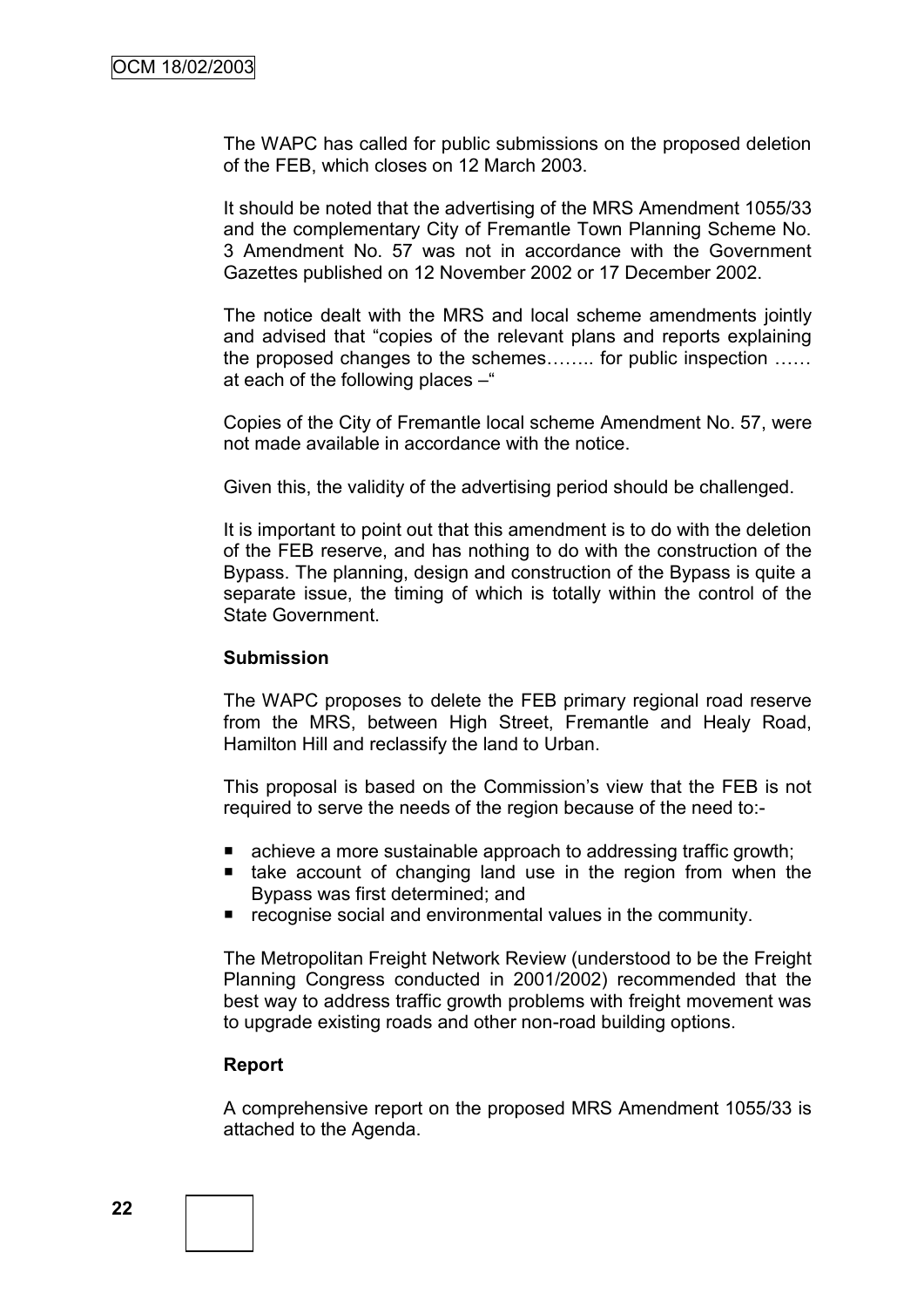The MRS Amendment Report does not contain any substantiated technical reasons for deleting the FEB.

There is no doubt that the FEB is a strategically important regional road within the metropolitan road network.

The FEB has the potential to operate as a regionally important road even if the Roe Highway (Stage 8) is not built between the Kwinana Freeway and North Lake Road. The FEB has the potential to be constructed as either a grade separated or an at grade road link between High Street and either Stock Road or North Lake Road, utilising the Roe Highway (Stage 8) reserve as currently provided for in the MRS. This position is not contrary to the Council"s reasons not to support the construction of Roe 8 through the Bibra wetlands.

The alternative option being examined to replace the FEB by the State Government is to upgrade Stock Road, Leach Highway and High Street as the route to Fremantle Port for freight traffic.

It is assumed that this localised road upgrade will be the focus of freight traffic converging towards the port from Leach Highway, South Street and Stock Road. Although it is not clear as to what road upgrade is contemplated, this option appears to have a number of difficulties associated with it, namely:-

- The west-south intersection of Leach Highway and Stock Road is:
	- acute making intersection design difficult
	- $\div$  in a natural depression making heavy vehicle movement difficult and inefficient
	- $\cdot$  locked in by significant industrial development on the south-west corner.
- The road upgrade relies on the successful implementation of the non-road building options which assumes that:-
	- $\cdot$  more container freight will be transported by rail
	- $\div$  inland container terminals will be built
	- $\div$  there will be improved management of the truck loading and booking system at the port.
- The non-road building options associated with the road upgrade are not within the control of the State, but to be implemented by the private sector and be subject to public and industry acceptance.
- The bringing forward of planning and construction of the Outer Harbour at Kwinana will be subject to EPA approval and public acceptance.
- The fact that the City of Fremantle does not support the widening of High Street to 6 lanes.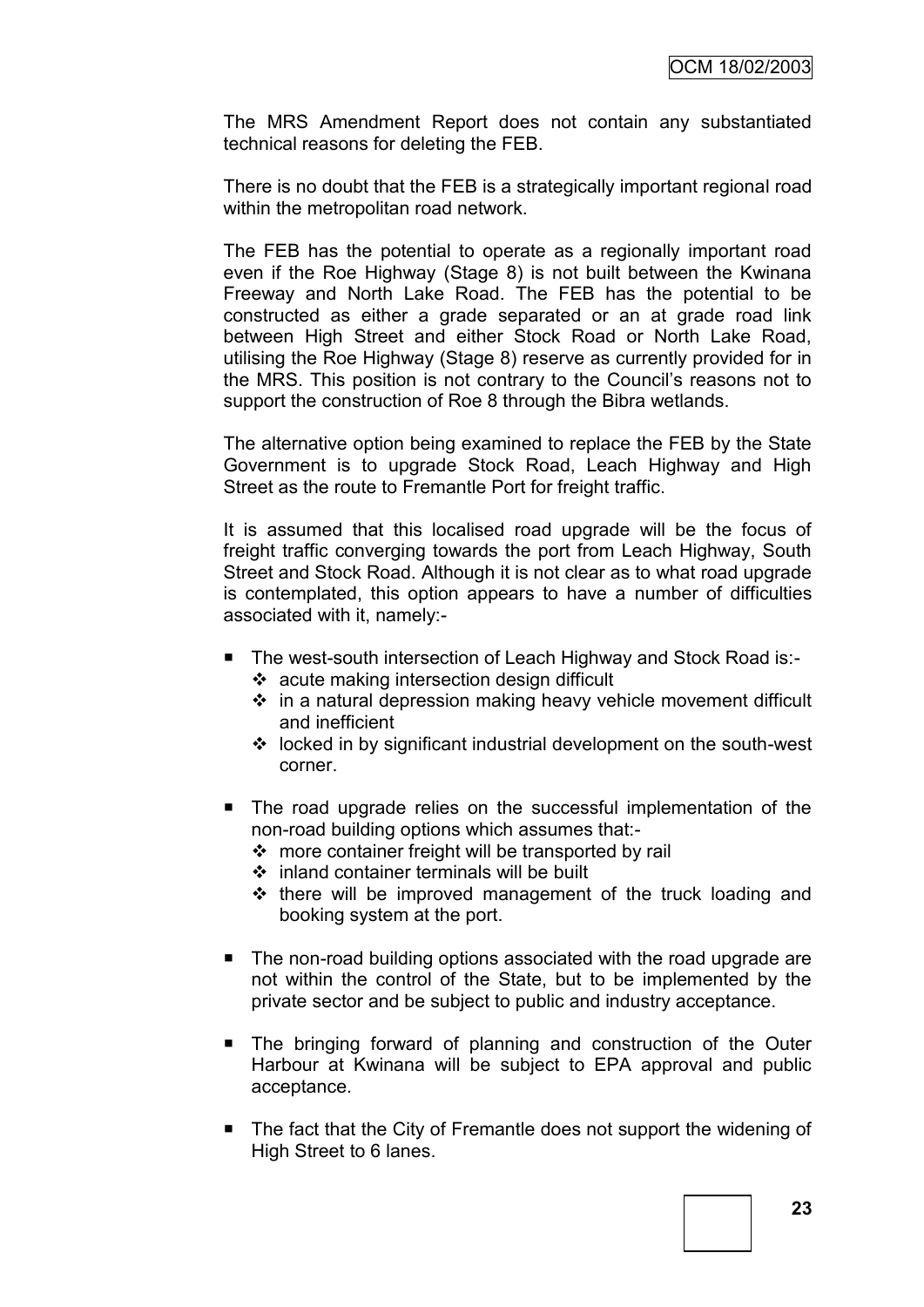- The fact that residential properties between Chudleigh Street and Wood Street have direct driveway access onto High Street.
- The right-turn junction from High Street into Stirling Highway, which serves Fremantle Port with a two truck channelisation is not sustainable given the projected growth of container trade through the port, and will need substantial modification. Such modification may impact on all the existing residents immediately adjacent o the "T" junction. The current junction also has an adverse camber.
- The fact that the extent of the impact of the proposed road upgrade on existing residents in Willagee, Palmyra and Fremantle will be about the same if not greater than those potentially affected by the FEB alignment. This is because the FEB mainly passes through industrial land, a landfill site and Clontarf Hill Reserve, with limited impact on existing residences.

Given the above points, it is clear that a satisfactory alternative route for freight and passenger traffic to serve the port and destinations north of the river has not been identified. The alternative proposal of limited road upgrading, together with the non-road building initiatives are not robust and may not be deliverable.

Moreover, the report concedes that the decision to initiate the deletion of the FEB from the MRS was undertaken without a:-

- road network analysis of traffic impacts
- social impact assessment
- cost/benefits analysis of alternatives including land acquisition and property implications
- environmental assessment of all alternatives

It would be undesirable at this stage to delete the FEB Reserve, without knowing that the six (6) point freight traffic plan promoted by the State Government in "Better traffic planning for Perth's southern suburbs" published by DPI in 2002, has been effective.

The successful deletion of the FEB relies on the other "non-road building" initiatives.

Another important point is that the initiative to delete the FEB from the MRS appears to be based solely on the outcome of the Freight Network Review (Freight Planning Congress). Freight is only a small part of the transportation using the regional road system. The FEB will provide for all traffic, including public transport, and cannot be seen as only serving the needs of freight travelling to and from the port. A total traffic analysis needs to be undertaken.

The State Government is solely responsible for the FEB, and even if the FEB Reserve continues to exist in the MRS, there is no obligation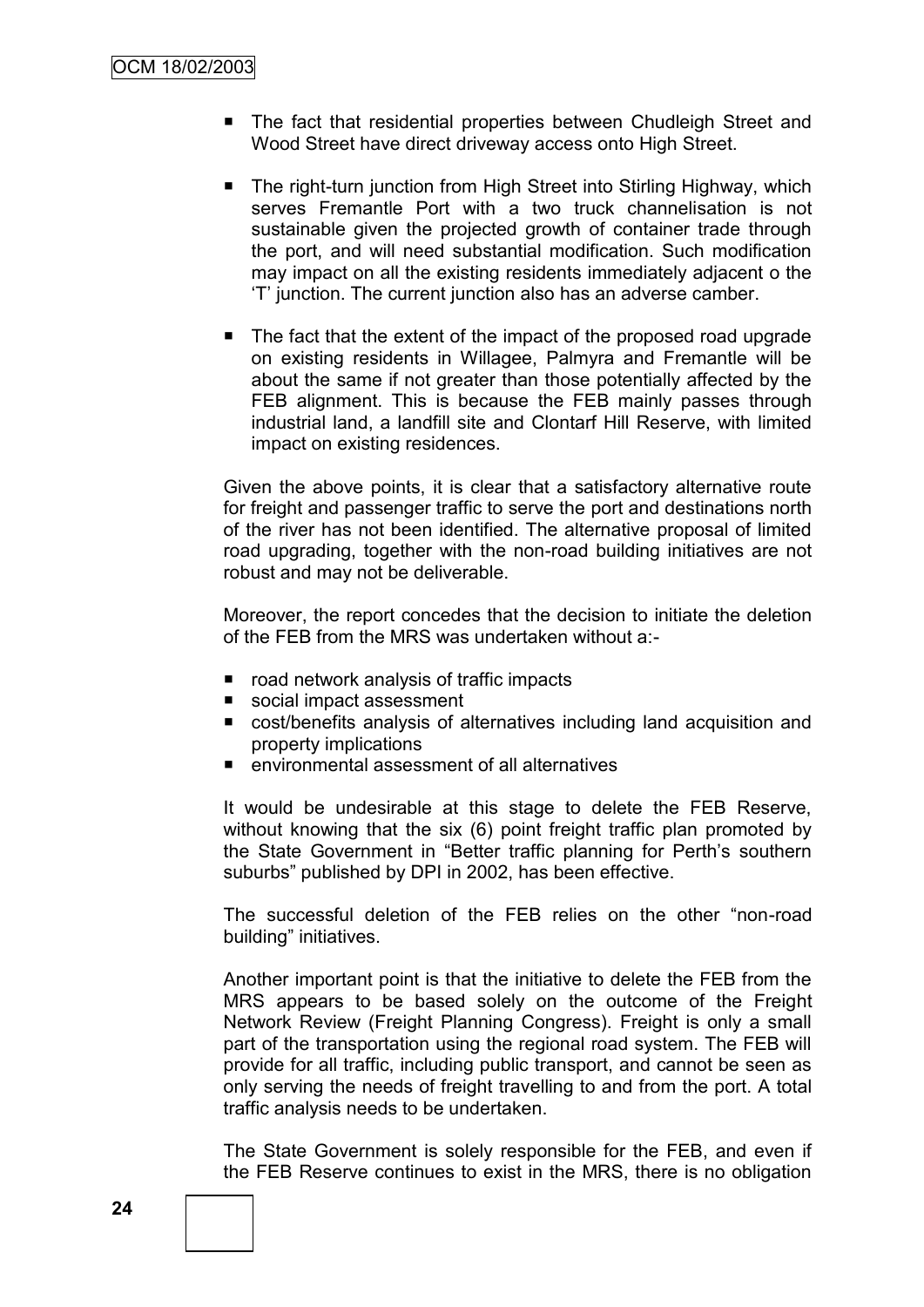on the Government to build it. Therefore, it is considered prudent for the Government to implement its 6 point plan, evaluate the outcome and if successful, then examine alternatives to the FEB. If on the other hand the 6 point plan is not successful, then at least the FEB option has not been prematurely eliminated as a means of addressing possible future regional traffic problems.

In addition, at this stage no decision has been made about the future of the Roe Highway Stage 8, which will also be subject to public comment. Until the future of this regional road is known it seems inappropriate to be considering the future of the FEB as the two roads are interrelated.

Given this, it is recommended that until such time as the Government has clearly identified a suitable alternative freight and passenger traffic route to replace the FEB, and the Government has demonstrated that the 6 point plan has been effective, the Council oppose the deletion of the FEB at this time. This is a responsible position to take.

Any alternative for the FEB, should have a lesser impact on the community, than the FEB may have had.

It is important to note that the EPA has not formally identified any social or environmental impacts associated with the operation of the FEB, except for Clontarf Hill. The environmental consultants, on behalf of MRWA, determined that the construction of the FEB through the Hill, a distance of less than 300 metres, was manageable.

If the FEB is retained, following the assessment of the public submissions, then the Council should consider re-affirming its resolution of August 1999, that the FEB be built from Stirling Bridge to Stock Road, utilising the Roe Highway (Stage 8) reserve.

Some of the advantages of retaining the FEB have been included in a number of reports prepared by Main Roads WA up until August 2000, such as:-

- Remove tens of thousands of motor cars, trucks and semi-trailers from local roads in Fremantle and Cockburn,
- **Provide a vital north-south link in Perth's regional road network,**
- Reduce accidents on local Fremantle roads,
- **Increase efficiency of commercial freight transit to and from** Fremantle"s port,
- Reduce vehicle operating costs substantially over the next 30 years,
- Reduce vehicle accidents costs,
- Reduce business and commercial travel time,
- Reduce existing and future traffic noise, vibration and congestion on Fremantle roads,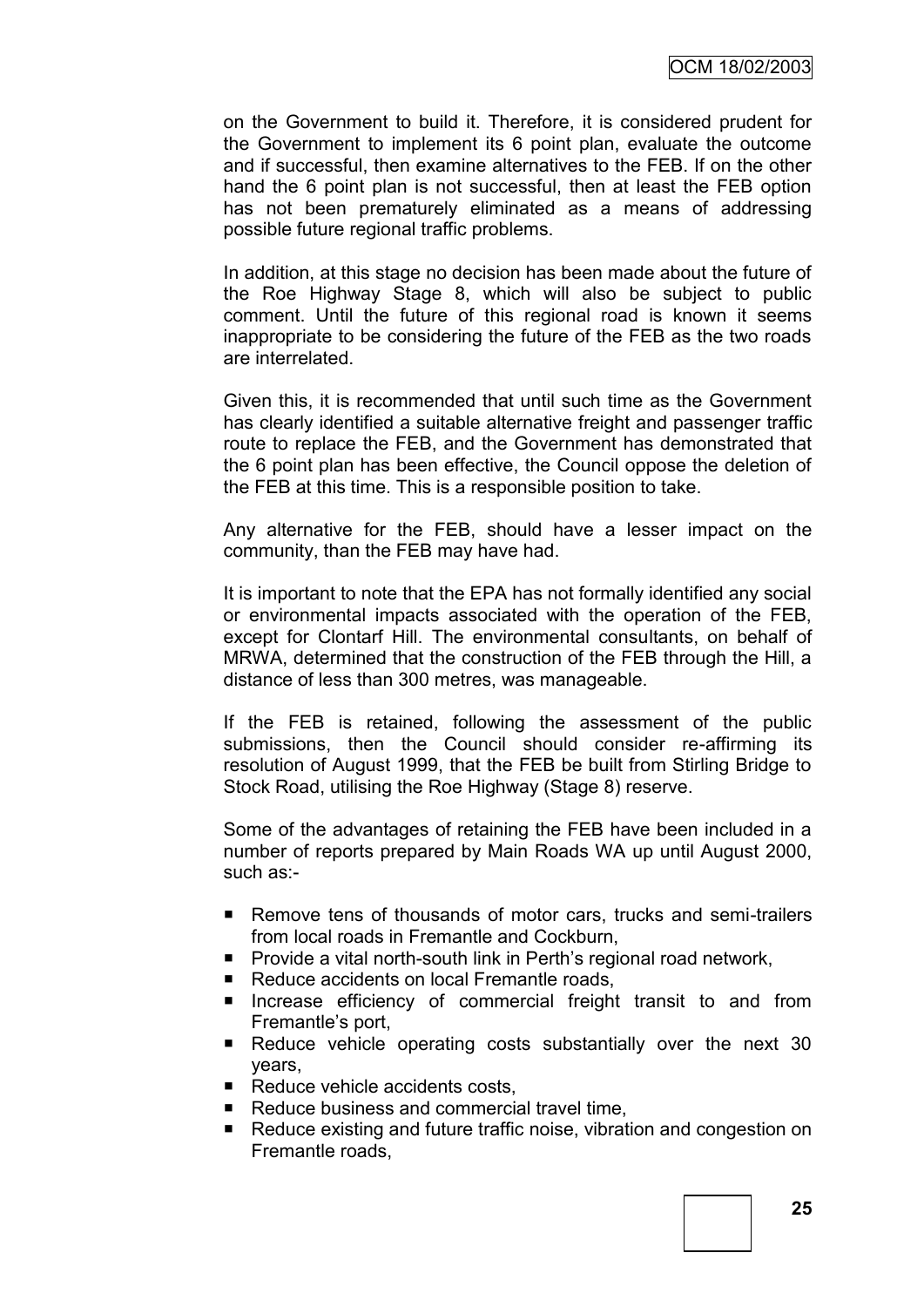- Reduce travel time from areas south of Fremantle to the northern suburbs and to the inner harbour,
- Help to reduce vehicle emissions in Fremantle,
- **Provide the opportunity to calm traffic along Hampton Road.**

There are various other advantages of retaining the FEB reserve contained in the report and in the attachment to the report.

Some of the disadvantages of retaining the FEB from the MRS could be:-

- The road will impact on part of the White Gum Valley and Beaconsfield localities between Stack Street and Lefroy Road by changing the existing land use pattern within the FEB reserve,
- By attracting traffic away from the commercial properties fronting Hampton Road and Carrington Street,
- Adverse traffic impacts on the City of Cockburn if the southern end of the Bypass is not connected to either Cockburn Road, Carrington Street or Stock Road. To terminate the FEB at Rockingham Road, could increase the through traffic using this road. This however is a design and construction issue not a matter relating to the retention of the reserve,
- **The continued "holding" of the reserve, largely in government** ownership, could cause the affected properties to become blighted.

The State Government"s current six (6) point traffic plan involves:-

- Extend Roe Highway to Kwinana Freeway.
- Put more freight on rail.
- Build inland container terminals.
- Make better use of our roads
- Plan now for the Outer Harbour at Kwinana.
- $\blacksquare$  Improve existing roads.

The six (6) point traffic plan is fully supported, and is a proper approach to traffic and transportation planning, and this should not be seen as innovative but an expectation of the State's planning agencies.

However, the six (6) point traffic plan cannot necessarily be used as the rationale to delete the FEB from the MRS. The plan provides a sound basis for dealing with the traffic network and the interaction of the different transport types and modes of travel, of which the FEB forms part. The implementation of the plan does not logically lead to the conclusion that the FEB is not required in either the short or long term.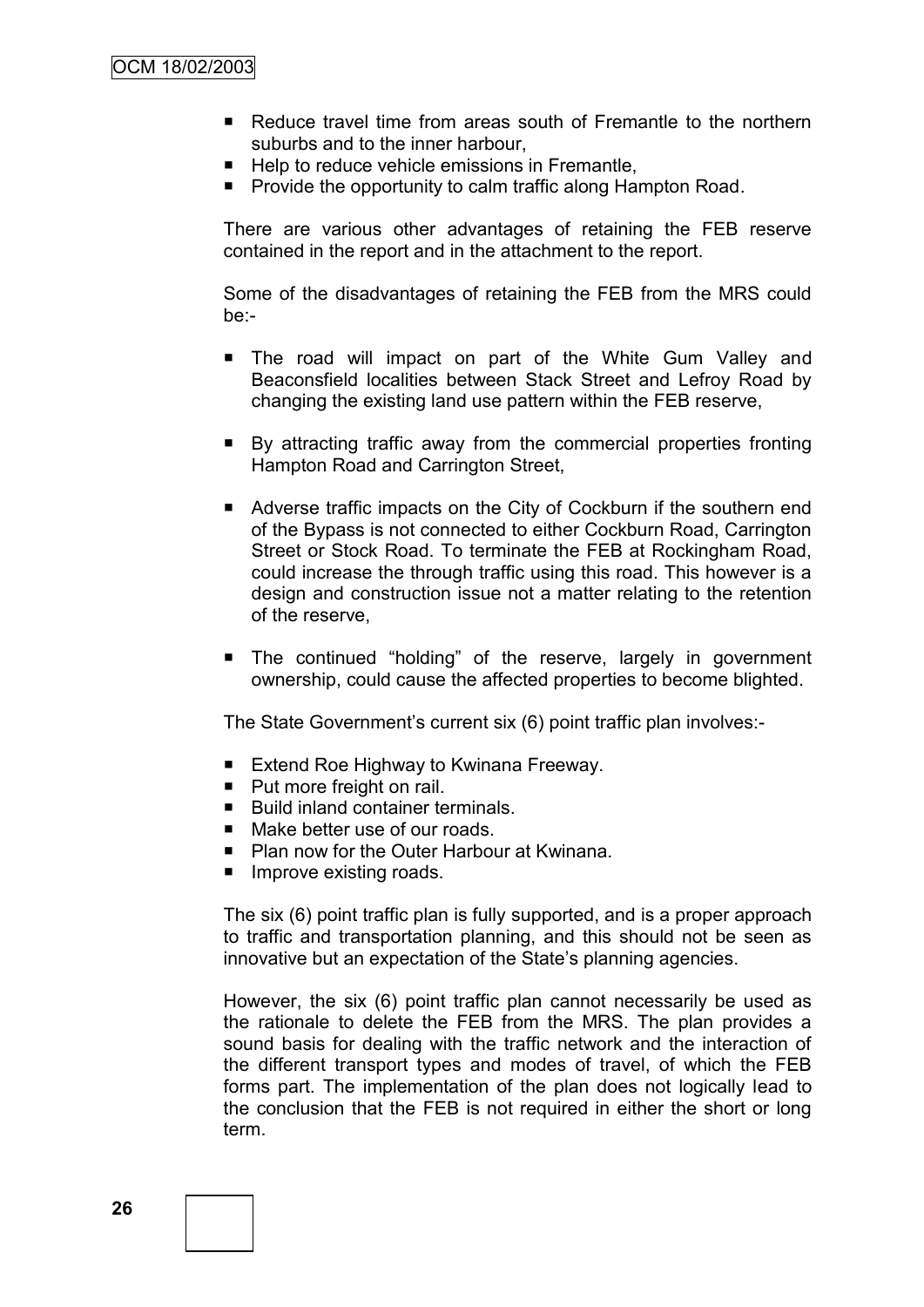Some of the advantages of deleting the FEB from the MRS could be:-

- no change in the road pattern in the localities of Fremantle, White Gum Valley, Beaconsfield and Hamilton Hill.
- no impact on Clontarf Hill (Although the Environmental Consultants ERM, advise that the impacts are manageable).
- **P** provide the community with certainty, given that the issue has been a point of discussion and community interest for the past 30 years. (Although the Liberal Party has said it will reinstate the FEB reserve if returned to Government Cockburn Gazette 14/12/02).
- re-development of the Government owned land for residential and other compatible uses.
- no potential adverse impact on the southern end of the FEB, if the FEB was to connect into Rockingham Road in Hamilton Hill.
- retain through traffic on Hampton Road and Carrington Street in the interests of street front businesses.
- continued use of Fremantle Traffic Bridge for freight traffic using Hampton Road, allowing better use of existing bridge infrastructure.
- reduced need for Roe Highway Stage 8, west of Stock Road.
- The need for the Fremantle to Rockingham Highway is significantly reduced.

Some of the disadvantages of deleting the FEB could be:-

- through traffic continues to use Hampton Road resulting from freight and general traffic travelling from the south using Cockburn Road to access the port and destinations north of Fremantle.
- **Inter-** through traffic continues to use Carrington Street as a defacto bypass link between Leach Highway and Rockingham Road serving the residential suburbs south to Spearwood and Munster.
- increased traffic using Stock Road, Leach Highway and High Street to connect to Stirling Bridge, the port and the northern coastal destinations.
- the 46,000 vpd projected to use the FEB by 2021, will need to be accommodated in the existing road network. Given that this traffic was predicted between Stirling Bridge and the Roe Highway (completed) and the Fremantle to Rockingham Highway, it must be assumed that without the FEB, these traffic numbers will need to be provided for along High Street, Leach Highway, South Street and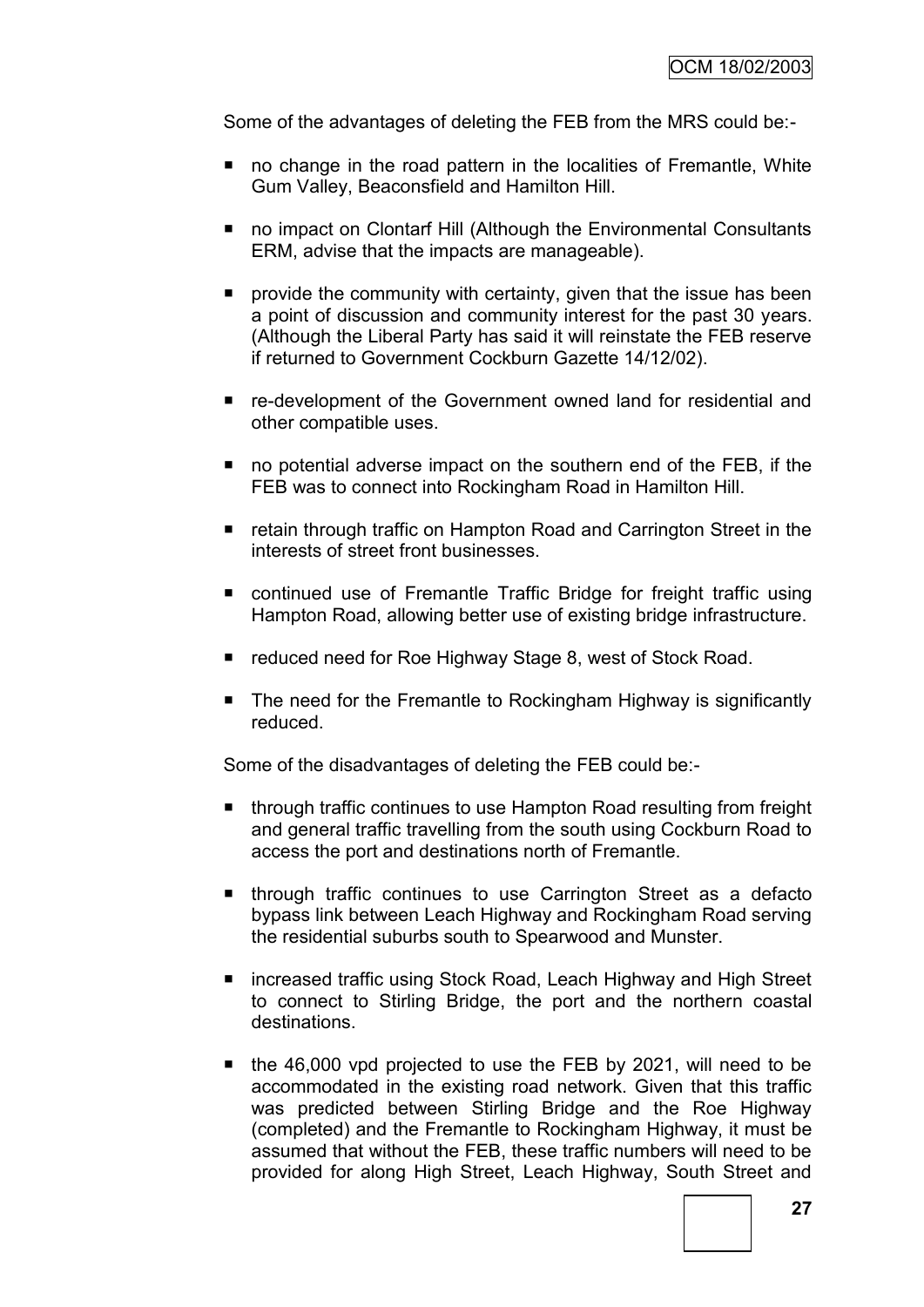Stock Road. This will add to the decline in amenity for residents abutting these roads in terms of noise, vibration, air pollution and quality of life, in the same way as claimed by the opponents of the FEB in White Gum Valley and Beaconsfield, unless steps are taken to minimise the impacts on all of these roads. The primary difference between the two situations is that High Street, Leach Highway and South Street have not been designated as freight routes, whereas the FEB would be designed in accordance with Australian Standards and best practice. High Street and Leach Highway are substandard roads for freight and through traffic because they have frequent controlled intersections and direct property frontages. To retrofit these roads to acceptable standards will be expensive and very difficult.

- $\blacksquare$  the external network benefits rely on the successful implementation of the six (6) point traffic plan, which requires the co-operation of the private sector and the timely development of major works that will be the subject of environmental and community acceptance. Therefore, there is uncertainty in relation to these proposals.
- that it precludes the opportunity to reconsider the construction of the FEB in the future, should it be deemed necessary. The construction of the FEB rests with the State Government.
- **F** reduced access to Fremantle Port and thereby limit its ultimate growth potential.
- **through traffic will not bypass Fremantle, and this may adversely** affect the viability of the CBD.

For the above reasons, it would be reasonable and proper to retain the FEB reserve until such time as the local and regional implications of deleting it are known.

There is nothing contained in the Amendment Report which provides a logical rationale to support the deletion of the FEB from the MRS at this time.

## **Strategic Plan/Policy Implications**

The Corporate Strategic Plan Key Result Areas which apply to this item are:-

- 2. Planning Your City
	- *"To ensure that the planning of the City is based on an approach which has the potential to achieve high levels of convenience for its citizens."*
	- *"To ensure that the development will enhance the levels of amenity currently enjoyed by the community."*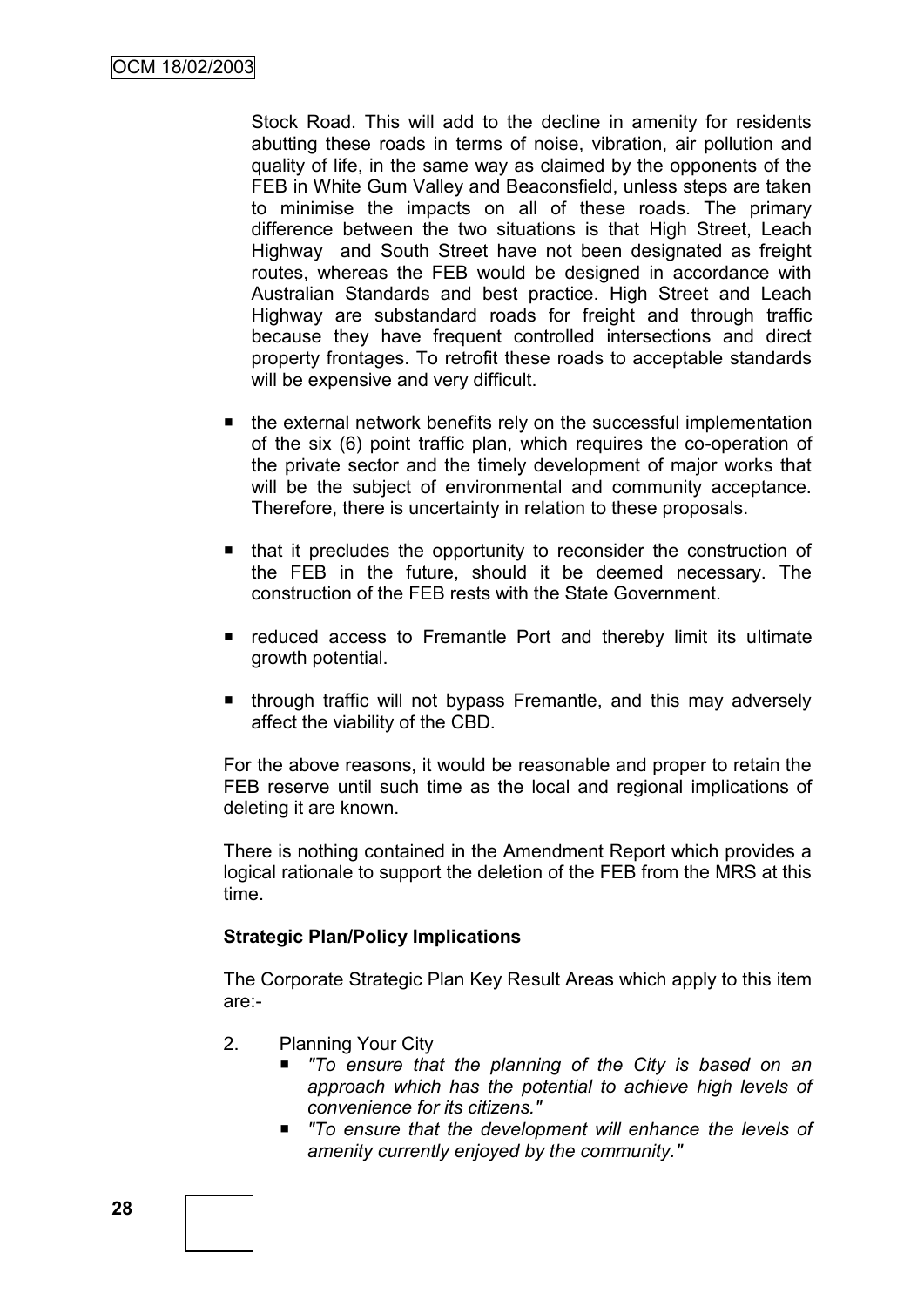- 5. Maintaining Your Community Facilities
	- *"To construct and maintain roads, which are the responsibility of the Council, in accordance with recognised standards, and convenient and safe for use by vehicles, cyclists and pedestrians."*

#### **Budget/Financial Implications**

N/A

## **Legal Implications**

N/A

## **Community Consultation**

Under Section 33 of the MRTPS Act the MRS Amendment 1055/33 is required to be advertised.

The public have until 12 March 2003 to lodge submissions on the proposal.

Under the Act, the Commission is obliged to consider all submissions that have been duly lodged and where a submission contains an objection to the amendment the Commission shall not dismiss the objection until the person making the submission or their agent has been given the opportunity of being heard.

The Commission shall not uphold an objection to the amendment until the hearings have been completed.

After considering all the submissions, a copy of the submissions and a report on the submissions, together with any modifications the WAPC thinks fit is made available to the Minister for consideration and recommendation to the Governor.

In 1992 MRS Amendment 880/33A was introduced to delete the FEB. There were 1032 submissions of which 56% opposed the deletion. The majority of those opposed were from White Gum Valley and Beaconsfield in the City of Fremantle.

Of the 1032 submissions, 271 (26%) were from localities within the City of Cockburn of which 85% opposed the deletion of the FEB and only 15% were in support.

Also from a Council point of view, the Community Needs Survey conducted in 1998 found that of all those surveyed, 66% supported and 26% opposed the development of a major road along the coast between Fremantle and Rockingham, being the proposed Fremantle to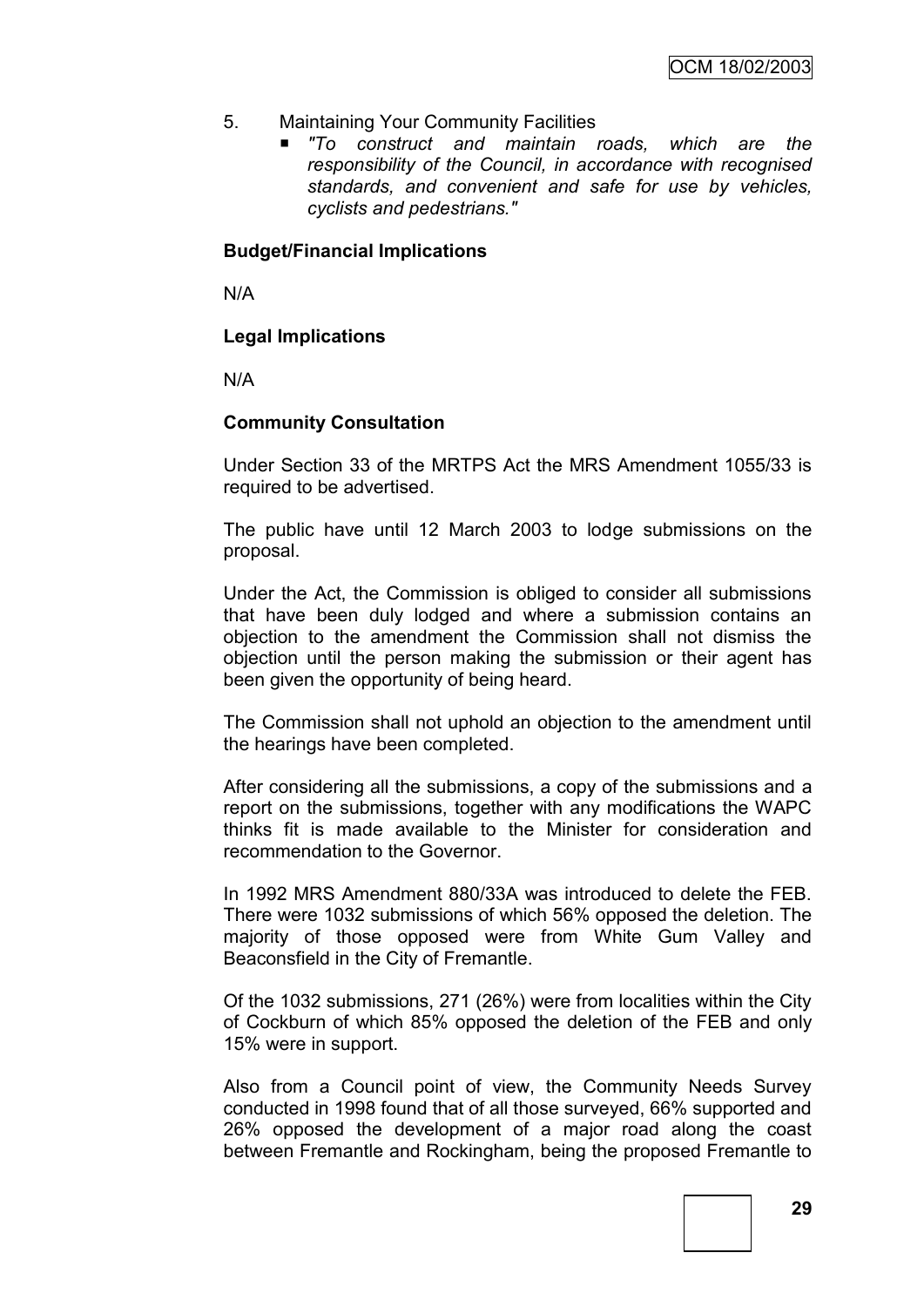Rockingham Highway (Primary Regional Road) which includes the FEB.

#### **Implications of Section 3.18(3) Local Government Act, 1995**

Nil.

## **14.2 (MINUTE NO 1914) (OCM 18/02/2003) - CITY OF FREMANTLE TOWN PLANNING SCHEME NO. 3 - AMENDMENT NO. 57 - LAND WITHIN THE FREMANTLE EASTERN BYPASS (9105533) (SMH)**

# **RECOMMENDATION**

That Council:

- (1) receive the report;
- (2) oppose the proposal to amend City of Fremantle Town Planning Scheme No. 3 Amendment No. 57, until such time as:-
	- 1. the effect of the six (6) point freight traffic plan published in "Better traffic planning for Perth's southern suburbs" by the Department for Planning and Infrastructure in 2002 to be implemented by the State Government has produced the desired outcomes, to the satisfaction of the affected local governments;
	- 2. a suitable alternative to the Fremantle Eastern Bypass alignment is identified which has the same or lesser impacts on the community than those that may have been associated with the operation of the Bypass;
- (3) provide a copy of the report for the consideration of the City of Fremantle;
- (4) challenge the validity of the public advertising period in the Government Gazette published on 12 November 2002 and 17 December 2002, by the WAPC on the basis that copies of the relevant plans and reports explaining the proposed changes to the City of Fremantle Town Planning Scheme No. 3 Amendment No. 57 were not made available at all the places nominated in the gazette and that it be re-advertised for the purposes of public comment.



(1) receive the report;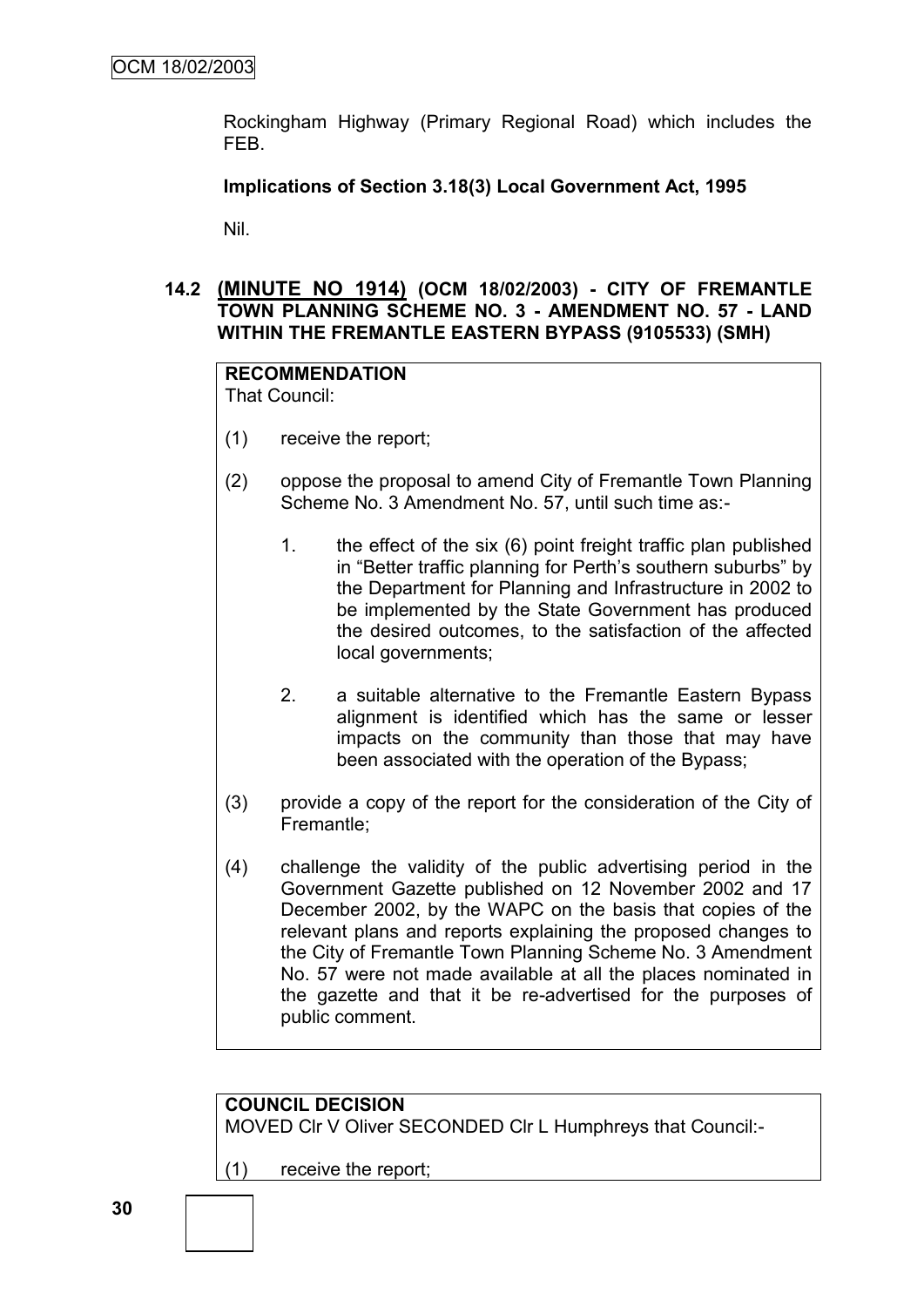- (2) support the City of Fremantle Town Planning Scheme No.3 Amendment 57, subject to the deletion of the Fremantle Eastern Bypass Reserve from the Metropolitan Region Scheme under proposed Amendment 1055/33; and
- (3) advise the City of Fremantle accordingly.

**CARRIED 7/2**

## **Explanation**

The City of Fremantle is a prime tourist destination. The Eastern Bypass would disrupt and almost cut Fremantle suburbs in half, creating large streams of traffic through Hamilton Hill and unacceptable environmental damage to Clontarf Hill areas. Urban development on FEB land will create a safer environment for the suburbs White Gum Valley, Beaconsfield and Hamilton Hill.

#### **Background**

The WAPC gave approval to the City of Fremantle to advertise an amendment to its Town Planning Scheme No. 3 to provide for the detailed zoning of the FEB reserve, in parallel with MRS Amendment 1055/33 to reclassify the FEB reservation to Urban.

The parallel advertising of the MRS and the local scheme is fully supported.

Public submissions on the City of Fremantle Scheme Amendment 3/57 were called as part of the notice for the MRS Amendment 1055/33.

The submission period closes on 12 March 2003.

It should be noted that the advertising of the MRS Amendment 1055/33 and the complementary City of Fremantle Town Planning Scheme No. 3 Amendment No. 57 was not in accordance with the Government Gazettes published on 12 November 2002 or 17 December 2002.

The notice dealt with the MRS and local scheme amendments jointly and advised that "copies of the relevant plans and reports explaining the proposed changes to the schemes ……. for public inspection …. at each of the following places-"

Copies of the City of Fremantle local scheme amendment 3/57 were not made available in accordance with the notice.

Given this, the validity of the advertising period should be challenged.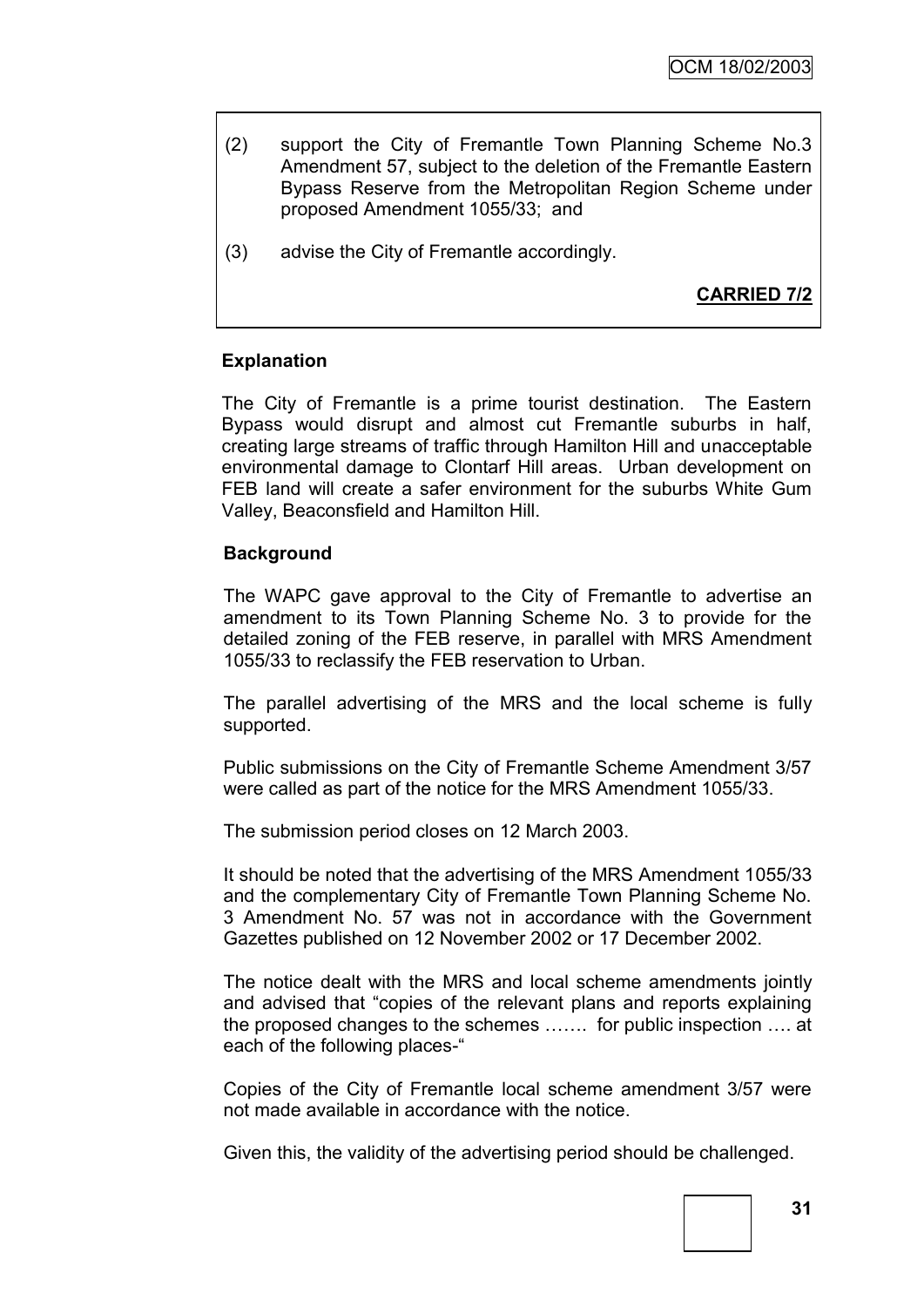#### **Submission**

Amendment No. 57, is confined to the zoning of the FEB reserve between High Street and Healy Road which is the southern boundary of the City of Fremantle.

The proposal, which covers around 18 hectares provides for zones that generally align with those existing on either side of the current FEB reserve.

The residential zone provides for R25, R30, an expansion to the White Gum Valley Primary School Reserve, a Development Zone (DP16) which applies to the industrial zone and the landfill site and an open space reserve over Clontarf Hill.

The inclusion of the Development Zone (DP16) appears to provide for environmental evaluation of suspect sites prior to development. This is considered contrary to the purpose of referring MRS and local scheme amendments to the EPA for assessment under Section 48(A) of the EP Act.

#### **Report**

The Amendment 57 is acceptable from a technical viewpoint.

However, as it has been recommended that Council oppose the deletion of the FEB until such time as a suitable alternative route or alignment is identified, it is considered that the same position should be taken in respect to Amendment 57.

The City of Fremantle supports the State Government"s plan to delete the Fremantle Eastern Bypass from the MRS.

The City favours alternative proposals that would offer more viable and sustainable approach to addressing the movement of freight to and from Fremantle Port.

The City of Fremantle has held this view since the late 1980"s according to Council records.

Local scheme amendment 57 will either proceed or lapse depending upon the outcome of MRS Amendment 1055/33.

Given this there is little value in preparing a comprehensive response on the City"s amendment.

This report should be read in conjunction with the report on MRS Amendment 1055/33 to delete the FEB reserve from the MRS and to reclassify the land Urban.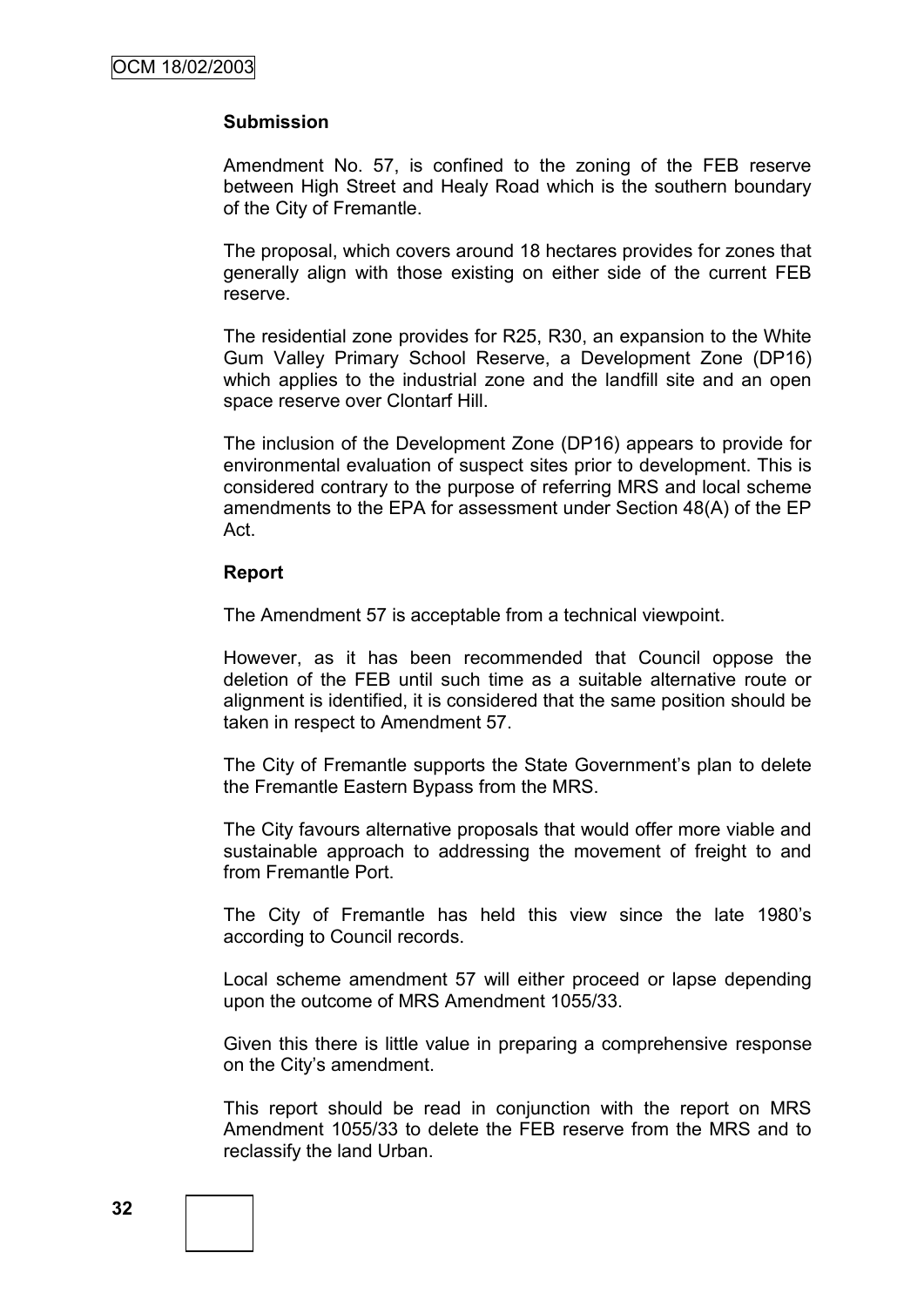## **Strategic Plan/Policy Implications**

The Corporate Strategic Plan Key Result Areas which apply to this item are:-

- 2. Planning Your City
	- *"To ensure that the planning of the City is based on an approach which has the potential to achieve high levels of convenience for its citizens."*
	- To ensure that the development will enhance the levels of *amenity currently enjoyed by the community."*

## **Budget/Financial Implications**

N/A

#### **Legal Implications**

N/A

## **Community Consultation**

The Council has until 12 March 2003 to lodge a submission on the proposed City of Fremantle Town Planning Scheme No. 3 Amendment 57.

Neither the WAPC nor the City of Fremantle provided the Council or other nominated public places with copies of Amendment 57 for information and comment, in accordance with the notice in the Government Gazette.

The details provided to the Council attached to the Agenda were retrieved from the Fremantle City Council website.

#### **Implications of Section 3.18(3) Local Government Act, 1995**

Nil.

#### **14.3 (MINUTE NO 1915) (OCM 18/02/2003) - PACKHAM NORTH STRUCTURE PLAN - WATSONS FOODS (WA), SPEARWOOD (9654) (SMH) (ATTACH)**

# **RECOMMENDATION**

That Council:

- (1) receive the report and the schedule of submissions;
- (2) defer consideration of the structure plan for the Packham North locality adjoining Watsons Foods (WA) on Hamilton Road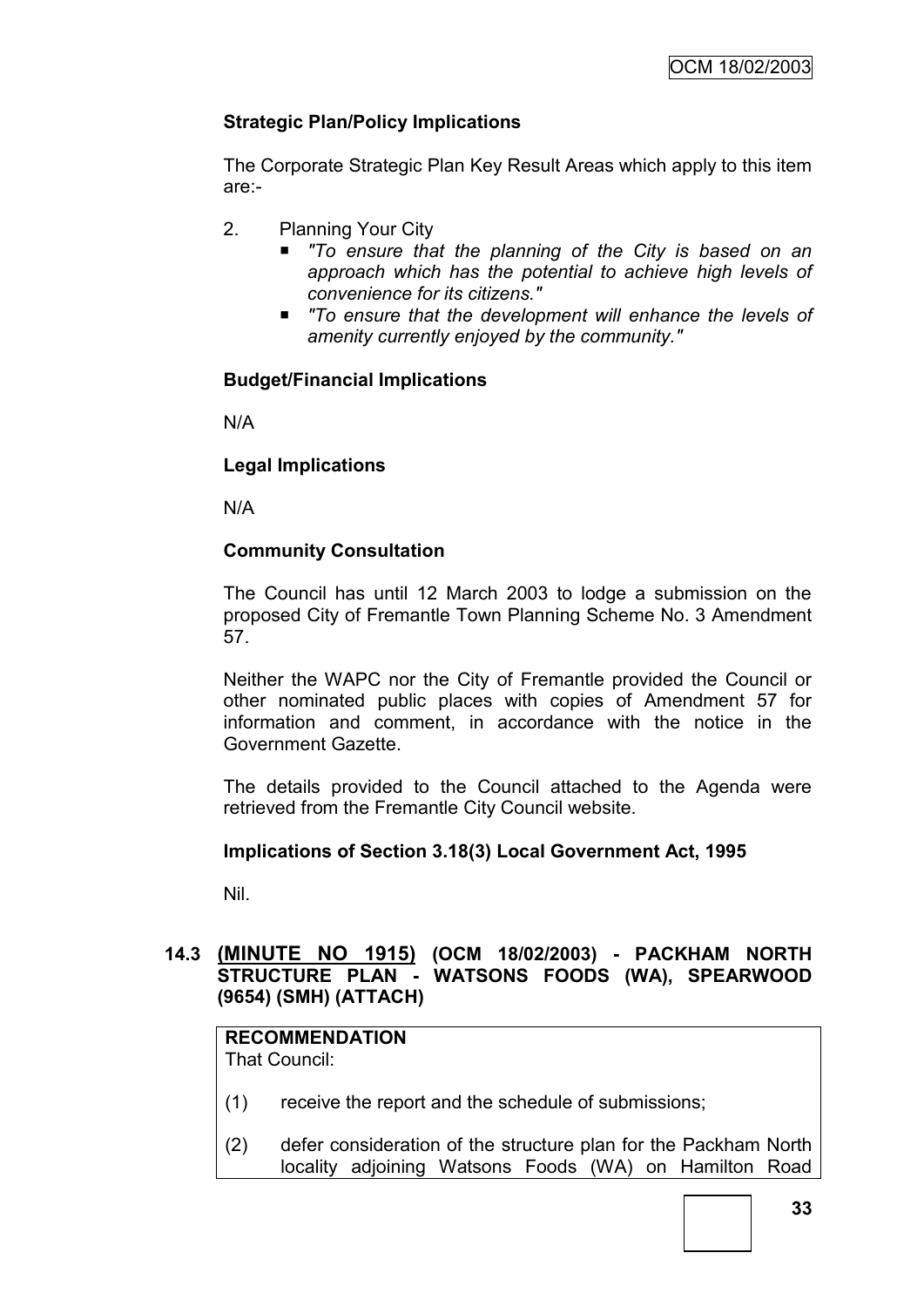Spearwood, until such time as the current odour modelling study being undertaken for the plant is completed, subject to the recommendations from the study being formally adopted by the EPA as the basis for the planning and development of the area;

(3) advise all those who lodge submissions, together with Watsons Foods (WA) and the consultant Planning Solutions (Aust) Pty Ltd of the Council decision.

#### **COUNCIL DECISION**

MOVED Clr L Humphreys SECONDED Mayor S Lee that Council:

- (1) receive the report and the schedule of submissions;
- (2) defer consideration of the structure plan for the Packham North locality adjoining Watsons Foods (WA) on Hamilton Road Spearwood, until such time as the current odour modelling study being undertaken for the plant is completed, subject to the recommendations from the study being formally adopted by the EPA as the basis for the planning and development of the area;
- (3) advise all those who lodge submissions, together with Watsons Foods (WA) and the consultant Planning Solutions (Aust) Pty Ltd of the Council decision;
- (4) not proceed with the current Packham North Structure Plan prepared by Planning Solutions (Aust) Pty Ltd and that any future Structure Plan be prepared by Council Staff taking into consideration submissions received from adjoining residents and landowners; and
- (5) forward a copy of the report to the Secretary of the Independent Committee on Watsons Foods Odour issue.

# **CARRIED 9/0**

#### **Explanation**

It appears that the current plan was hastily prepared without public input as verified by the submissions and petitions received. When the new odour contours are in place, Council will be in a position to prepare a plan based on the study and the public submissions received. It is also appropriate to forward a copy of the Officer's Report to the Committee monitoring this issue.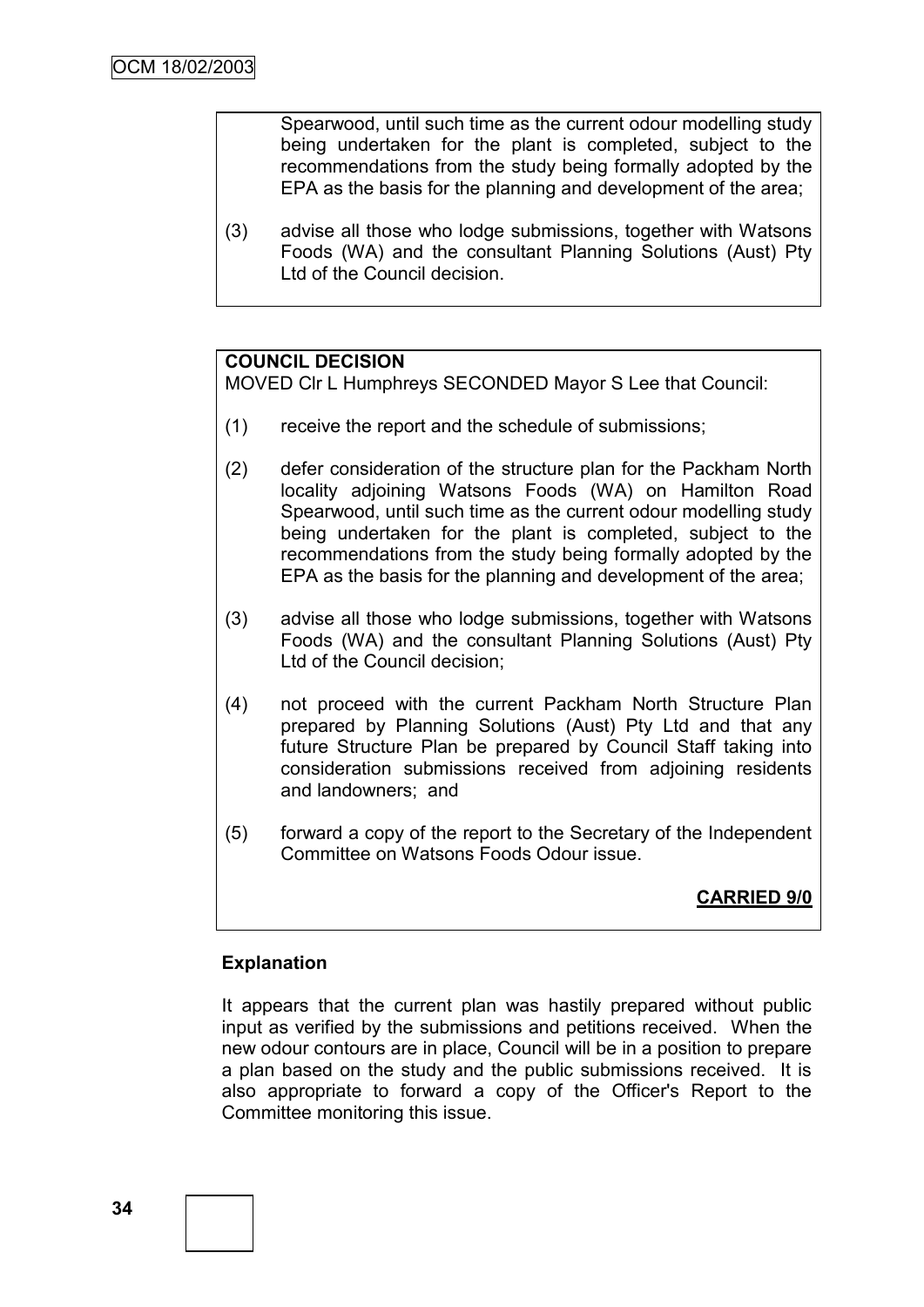### **Background**

Planning Solutions (Aust) Pty Ltd, planning consultants for Watsons Foods (WA), submitted a structure plan proposal for the planning and development of the Packham North locality, surrounding the Watsons Abattoir and food processing plant.

The land, together with Watsons is zoned urban under the Metropolitan Region Scheme (MRS).

Despite the fact that the local scheme is supposed to be made consistent with the MRS, Town Planning Scheme No. 3 was required by the WAPC to exclude the area from the Packham Urban Development Plan (DA1) and the land to the south and west of Watsons retained as rural. The original Packham Structure Plan no longer applies to the area.

The approach by the Commission was based on the advice of the EPA, which was first given in 1995 in relation to Amendment No. 121 to District Zoning Scheme No. 2 where a 500 metre generic buffer around Watsons applied.

Briefly the background to Amendment No. 121 was as follows.

In June 1996, the Council resolved to recommend to the Hon. Minister that Amendment No. 121 not be proceeded with due to the need for a review of land uses adjacent to the Watsons Factory.

Following the preparation of a revised structure plan the Council sought to have Amendment No. 121 re-advertised. Watsons strenuously opposed the Amendment.

In October 1997, the Minister for Planning refused to grant final approval to Amendment No. 12 because:-

- 1. noise, odour and amenity issues related to Watsons, and a suitable buffer remained unresolved.
- 2. an agreed buffer around Watsons was an essential pre-requisite to the re-zoning of the land.

Since this time odour studies have been undertaken in an endeavour to establish scientifically based odour contours to replace the 500m generic buffer. This was subsequently done and the contours agreed to by the DEP. the agreed contours were used by Planning Solutions to prepare the most recent Structure Plan.

Council at its meeting held on 19 November 2002 resolved to:-

*―(1) receive the report;*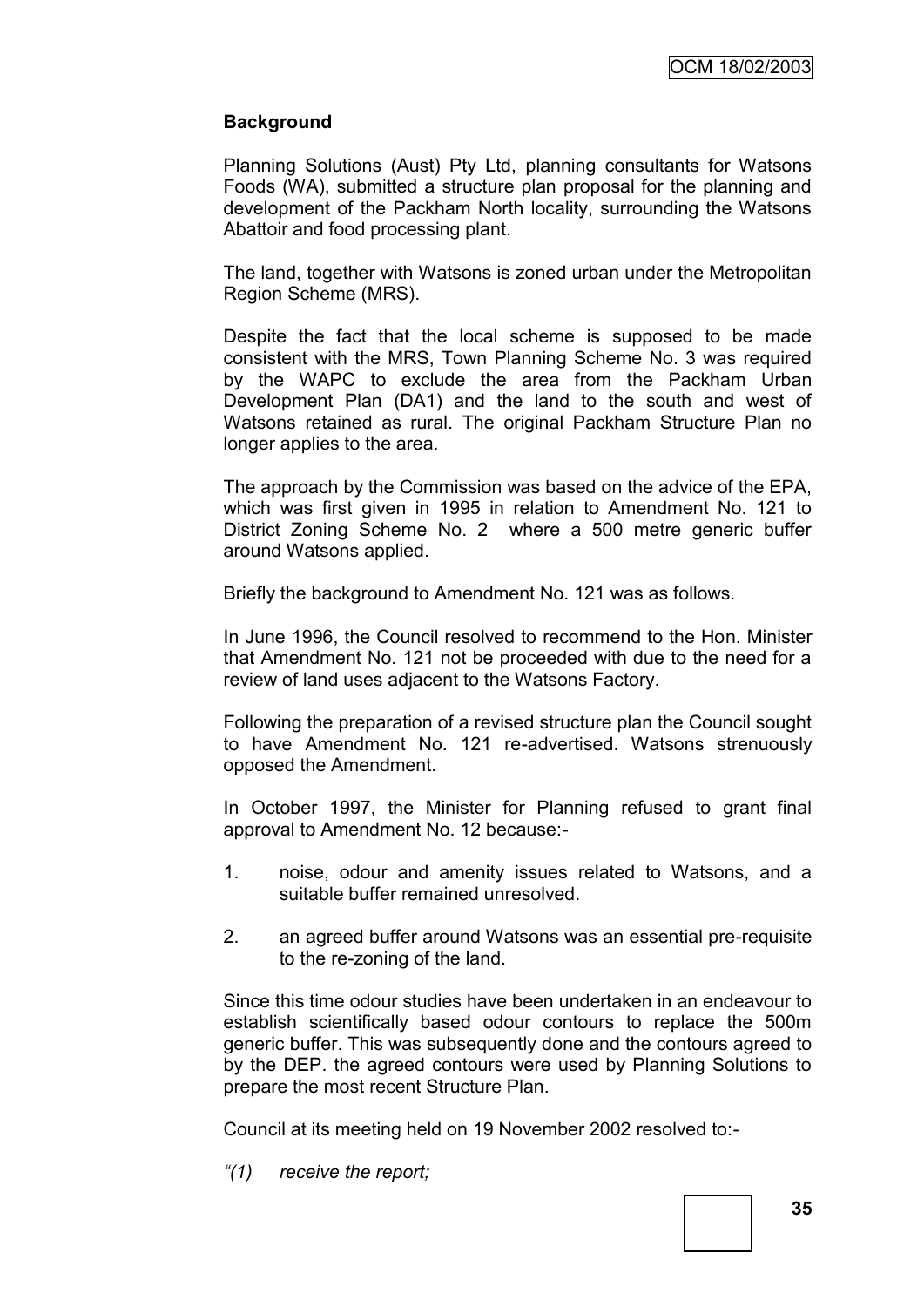- *(2) defer consideration of the Packham North Structure Plan until the Council has received advice from the Independent Committee on Watsons Food Odour Issue, in respect to the potential of the odour contours surrounding the Watsons Plant being reduced in order to allow alternate land uses to be established in the Packham North locality;*
- *(3) refer the proposed Structure Plan prepared for Watsons Foods (WA) by Planning Solutions, to the Independent Committee on Watsons Foods Odour Issue for advice on the possible contraction of the odour currently applying to the Watsons Plant on Hamilton Road, Spearwood;*
- *(4) circulate the Packham North Structure Plan as the basis for receiving public comment from nearby affected owners, before seeking comment from the wider community;*
- *(5) notify and seek comments on the Packham North Structure Plan from all owners within the Structure Plan Study Area and all owners of land within 1km of Watsons, south of the freight railway line; and*
- *(6) advise Watsons Foods (WA) and the consultants of the Council's decision and that they be provided with a copy of the Division Report.‖*

The explanation supporting the resolution was:-

*―It was mentioned that there is a Committee in existence that is reviewing the Watsons issue and the Mayor is confident that the odour contours will be reduced once this Committee completes its work which is expected to be soon and therefore, Council should not support or otherwise, any Structure Plan until the work by the Committee is finished.*

*It was also mentioned that the Planning Consultants who prepared the Structure Plan on behalf of Watsons Foods (WA) has only undertaken limited consultation with owners within the Structure Plan Study Area. Prior to Council advertising the Plan to the wider community, only those owners who are major stakeholders directly affected by the Plan, should be consulted. Any issues with the Plan can then be resolved prior to seeking wider public comment‖*

On 27 November 2002, letters were sent to 500 property owners within 1 kilometre of Watsons, south of the railway line. The letter included a copy of the proposed plan, together with an extract of the Executive Summary and Recommendations from the Planning Solutions Structure Plan report, dated October 2002. The extracts from the report were issued with the approval of Planning Solutions and Watsons.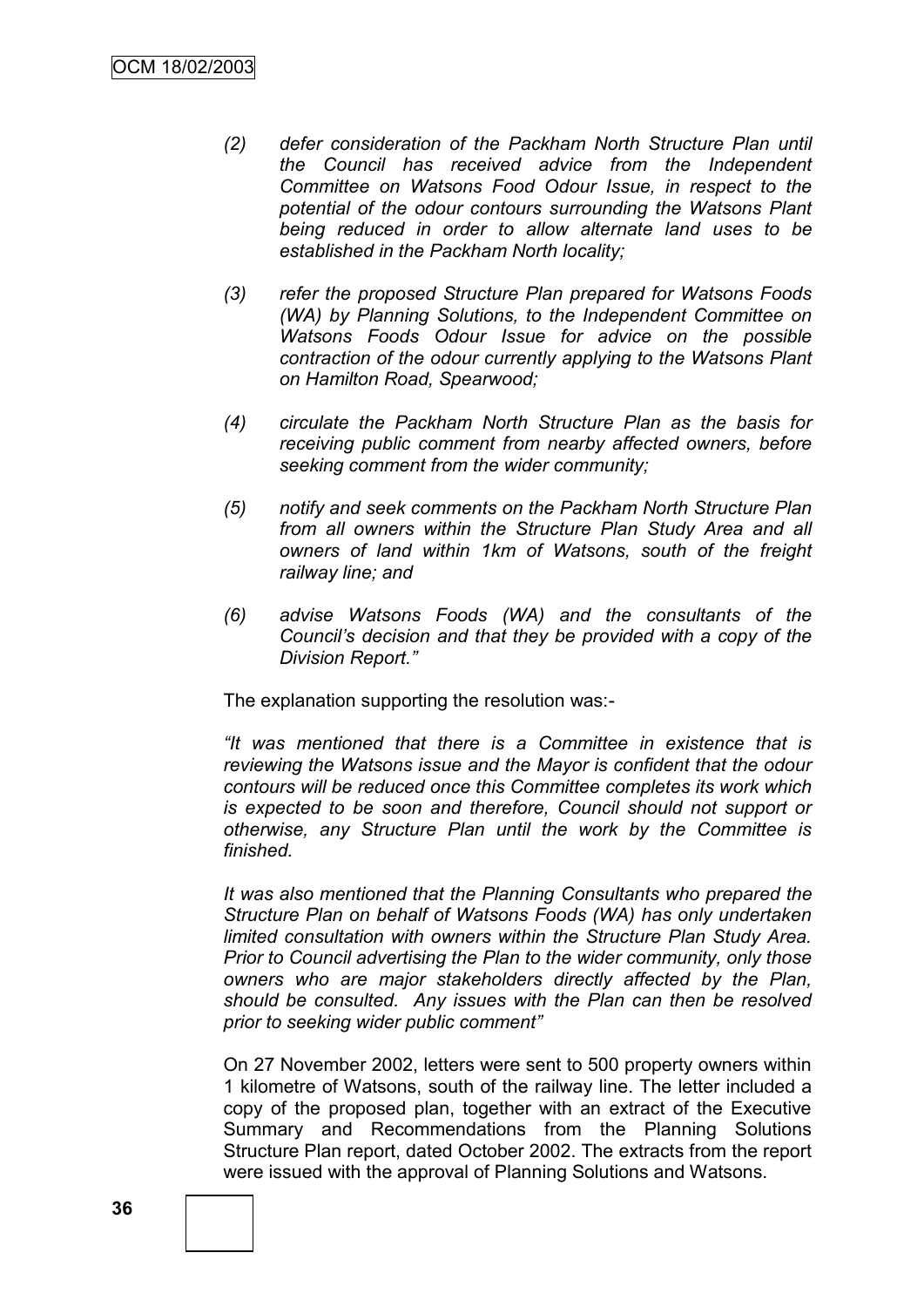Those receiving the letter were requested to lodge any comments with the Chief Executive Officer by 24 December 2002.

As at the close of the submission period 64 submissions had been received, the majority of which opposed the plan.

On 21 November 2002, a letter was sent to the Chairman of the Independent Committee on Watsons Foods Odour Issues, in accordance with the Council resolution.

The Chairman of the Committee, Mr Fran Logan, responded in a letter dated 12 December 2002, a copy of which is attached to the Agenda.

#### **Submission**

Of the 500 letters circulated to property owners, 64 responses (12.5%) were received. Mostly in the form of letters from individuals and families, and included four (4) petitions.

The majority of submissions came from landowners within the rural zoned land to the south and west of Watsons, which objected to the proposed structure plan.

Of the 64 submissions:-

| Object | Conditionally<br>Support | Support | No Comment | $\tau$ <sub>otal</sub> |
|--------|--------------------------|---------|------------|------------------------|
| 59     |                          |         |            | 64                     |
| 92%    | 3%                       | 2%      | 3%         | 100%                   |

The name, address and comments of the submitters are contained in the attached schedule.

No recommendations on each submission have been made because the public comment period was informal, and does not form part of a statutory process.

Of the 64 submissions:-

|     | Inside Structure Plan Area   Outside Structure Plan Area | ⊟ Total |
|-----|----------------------------------------------------------|---------|
| 23  |                                                          | 64      |
| 36% | 62%                                                      | 100%    |

Although there was only a 12.8% response to the letters circulated it can be seen that 36% of those who responded were directly affected by the proposed plan.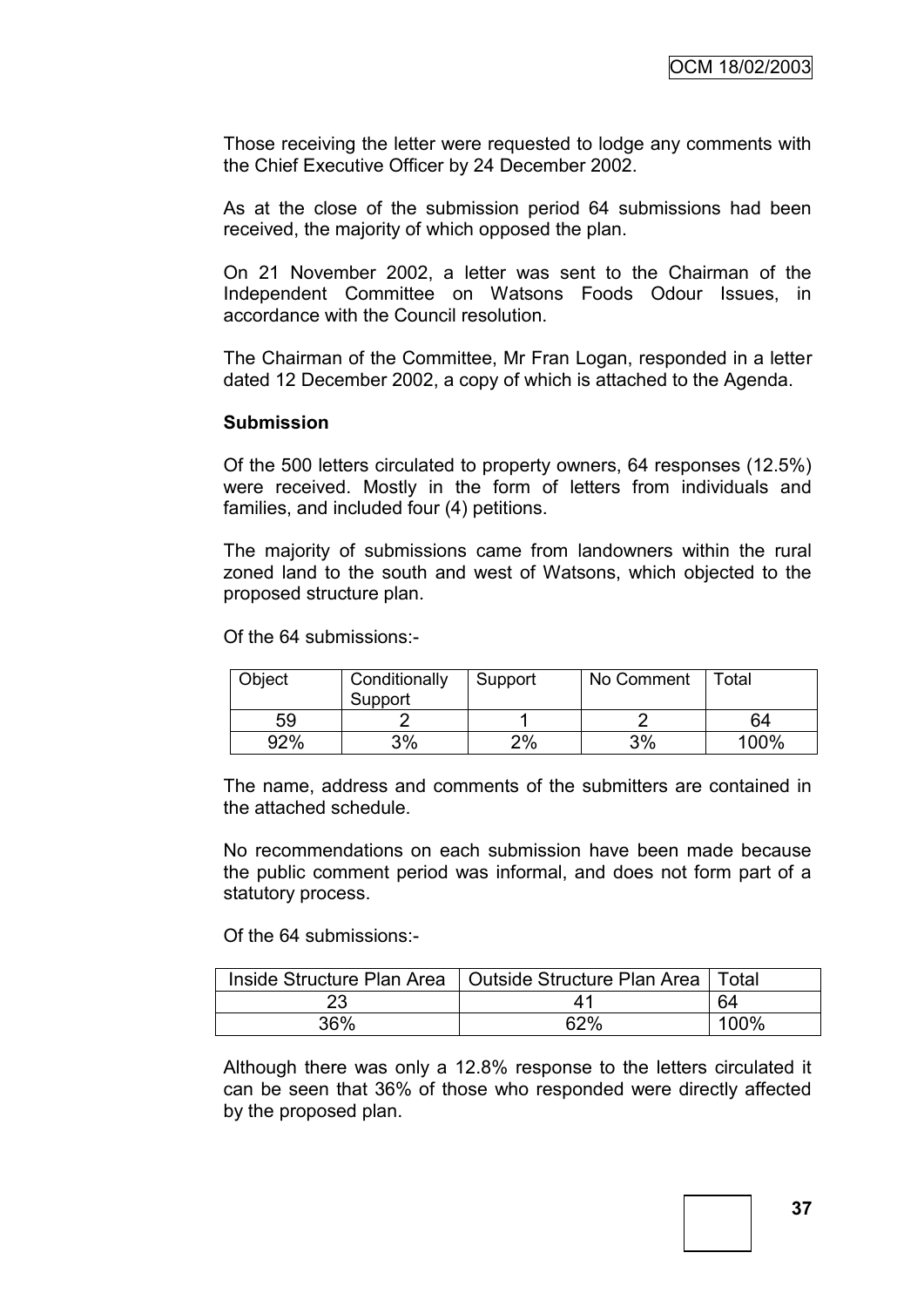There are 71 properties within the Structure Plan area. Although some are in multiple ownership only the owners of 23 properties or 32% responded to the invitation to comment on the proposal Plan.

The letter from the Chairman of the Committee, Fran Logan, advised that Watsons and the Water Corporation have agreed to an independent engineering review of the plant. This will be followed by additional odour modelling which should be completed by around May 2003.

The Committee believes that this will result in a noticeable reduction in the odour contours around Watsons.

#### **Report**

Given the strong landowner objection to the proposed structure plan for the Packham North locality, together with the fact that the Independent Committee on Watsons Food Odour Issues believes that the current plant upgrades will reduce the odour contours surrounding Watsons, the Council should defer this matter until the results of the odour modelling are known.

Importantly, the new odour contours should be formally adopted by the DEP as the basis for providing planning and development advice before the structure plan is reconsidered.

It is also important for the Council to appreciate the context surrounding the procedure for implementing the structure plan, which is briefly set out as follows:-

- The Packham North locality and Watsons are included in the Urban Zone under the MRS. Urban, by practice, usually provides for residential, retail, commercial, mixed business, service and light industrial land uses in the local scheme.
- The local scheme (TPS No. 3) should be made consistent with the MRS. However, where a scheme or an amendment is approved by the Minister inconsistent with the MRS, the local scheme prevails. Currently under TPS No. 3, the land is zoned rural.
- The WAPC can approve residential subdivision on land, such as rural zoned land, without regard for the zoning of the land. Given this, it could be possible for landowners to apply to subdivide the land without re-zoning, however, it is unlikely the DEP would support this and therefore be refused by the WAPC. If an application was refused then there would be a right of appeal, something not available where a scheme amendment is refused. This course of action is a decision to be made by the landowners.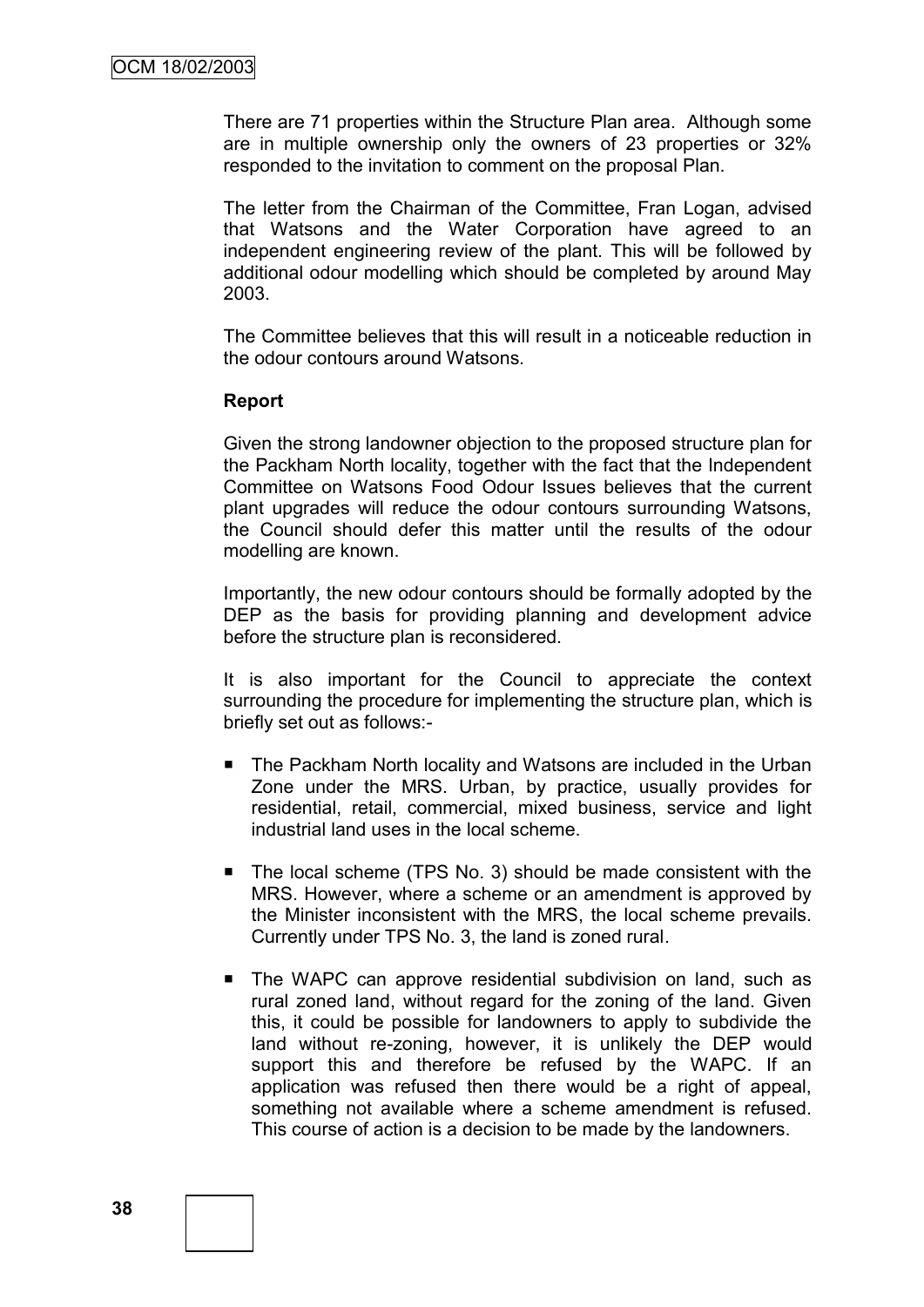- $\blacksquare$  For a structure plan to be approved for the land, it is necessary for the land to be designated a Development Area (DA). The Development Area sets out the procedure for preparing and adopting structure plans, which is a public process. This would require a scheme amendment. Because the land is zoned rural it would be desirable to reclassify the land to an appropriate zone in the local scheme consistent with the Urban Zone.
- All amendments to the local scheme must firstly be referred to the EPA for assessment.
- The EPA will apply its buffer guidelines and is likely to oppose incompatible land uses being established inside any buffer established around Watsons. This would include residential uses.
- It is pointed out that all "buffers" established by the EPA are only advisory, unless the buffer forms part of an EPA approval or is included as a provision in a local scheme. The Watsons buffer is not statutory, it is only advisory. Never-the-less, in the scheme amendment process it is the WAPC that decides to accept the advice not the local government. This is because the WAPC advises the Minister on the finalisation of amendments.
- Scheme Amendments can only proceed to advertising if the EPA is satisfied that all environmental issues have been properly addressed.
- Environmental reviews and scheme amendments are undertaken as part of a public process.
- Should the EPA allow the WAPC to advertise an amendment to TPS No 3 for the Packham North locality, it would be advertised in conjunction with any proposed structure plan, and the submissions reviewed and recommendations made by the Council to the WAPC.
- The WAPC then recommends to the Minister and the Minister makes the final decision. There is no right of appeal.

As the land will need to be re-zoned, this will necessarily involve the EPA and the WAPC.

A structure plan will need to be prepared and adopted by the Council and endorsed by the WAPC.

Notwithstanding the final extent of the odour contours around Watsons (post May 2003), DEWCP have advised that no odour sensitive uses should be allowed within the 5-6 ODU.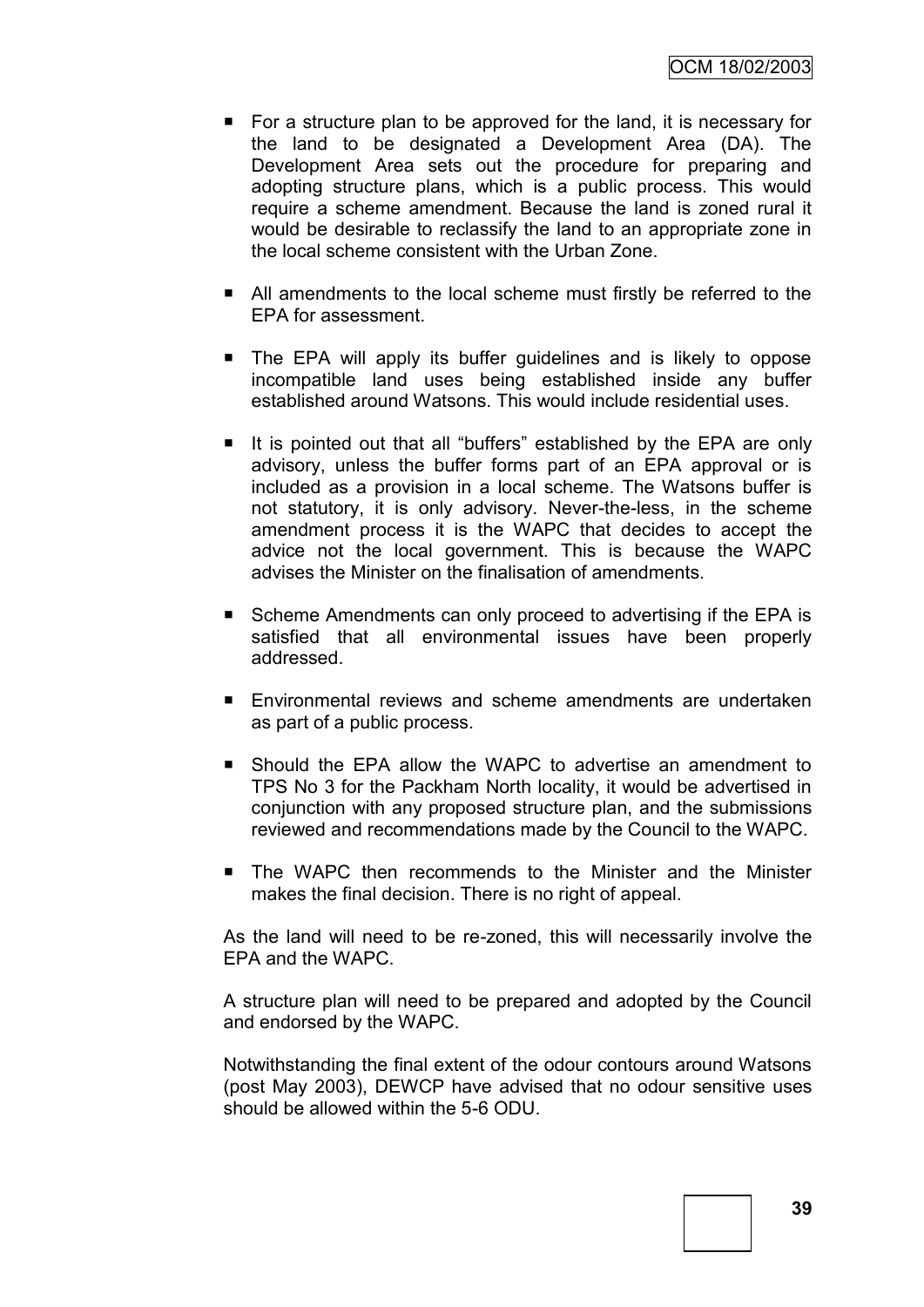Given this, regardless of community expectations that the land should be zoned residential, some parts of the land will necessarily have to provide for some other uses that are compatible with Watsons.

By deferring any decision on the future of the Packham North locality, and by retaining the land rural, retains the status quo and does not preclude other land use options in the future.

If the Council accepts this recommendation then when the future of Packham North is reconsidered later in 2003, following advice from the EPA or DEWCP, that the revised odour contours for Watsons have been formally adopted for planning purposes, the Council needs to consider who should prepare the plan and the amendment documentation.

Given the negative public reaction to the Planning Solutions proposed Structure Plan, the role of Urban Focus in representing the interests of some owners in the locality, and the strongly held views of the landowners, it may be prudent for the Council's Planning and Development Division to undertake the responsibility of preparing the structure plan and the amendment documentation, rather than it being undertaken by a party with a vested interest in the area. The Council should ensure that all affected ratepayers are consulted and their views appropriately considered in the planning of the area, when next considered by Council.

#### **Strategic Plan/Policy Implications**

- 2. Planning Your City
	- *"To ensure that the planning of the City is based on an approach which has the potential to achieve high levels of convenience for its citizens."*
	- *"To ensure that the development will enhance the levels of amenity currently enjoyed by the community."*
- 3. Conserving and Improving Your Environment
	- *"To conserve the quality, extent and uniqueness of the natural environment that exists within the district."*

#### **Budget/Financial Implications**

N/A

#### **Legal Implications**

N/A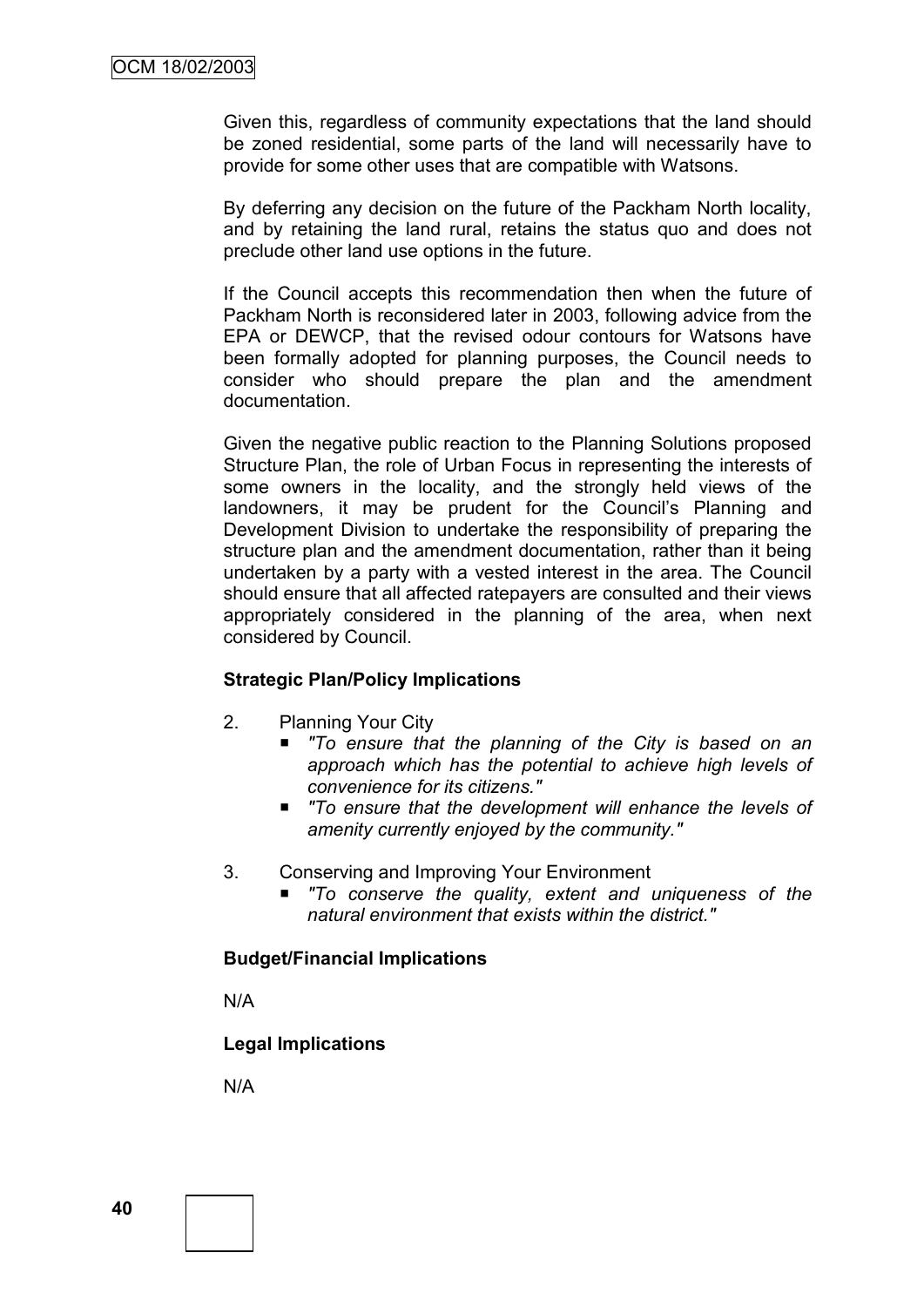## **Community Consultation**

The Council upon receipt of the proposed Structure Plan prepared for Packham North, immediately advised affected landowners and invited comments.

This was not a formal public comment period.

The purpose of this agenda item is to report on the community responses and recommend a course of action to the Council.

#### **Implications of Section 3.18(3) Local Government Act, 1995**

Nil.

## **14.4 (MINUTE NO 1916) (OCM 18/02/2003) - NEW POLICY APD43 - OUTSTANDING DEVELOPMENT CONDITIONS (9003) (SMH) (ATTACH)**

# **RECOMMENDATION**

That Council:

- (1) receive the report; and
- (2) adopt Policy APD43 "Outstanding Development Conditions" as attached to the Agenda and include it in its Policy Manual, together with the Delegated Authority APD66 as attached to the Agenda, being included in the Delegated Authority Register.

#### **COUNCIL DECISION**

MOVED Deputy Mayor R Graham SECONDED Mayor S Lee that Council refer this item to the Delegated Authorities, Policies and Position Statements Committee for consideration.

# **CARRIED 9/0**

#### **Explanation**

Council has established the Delegated Authorities, Policies and Position Statements Committee to act as a recommendatory body to Council on the adoption of new delegated authorities, policies and position statements. It is considered this new policy should therefore, be referred to the committee for review, prior to recommendation to Council.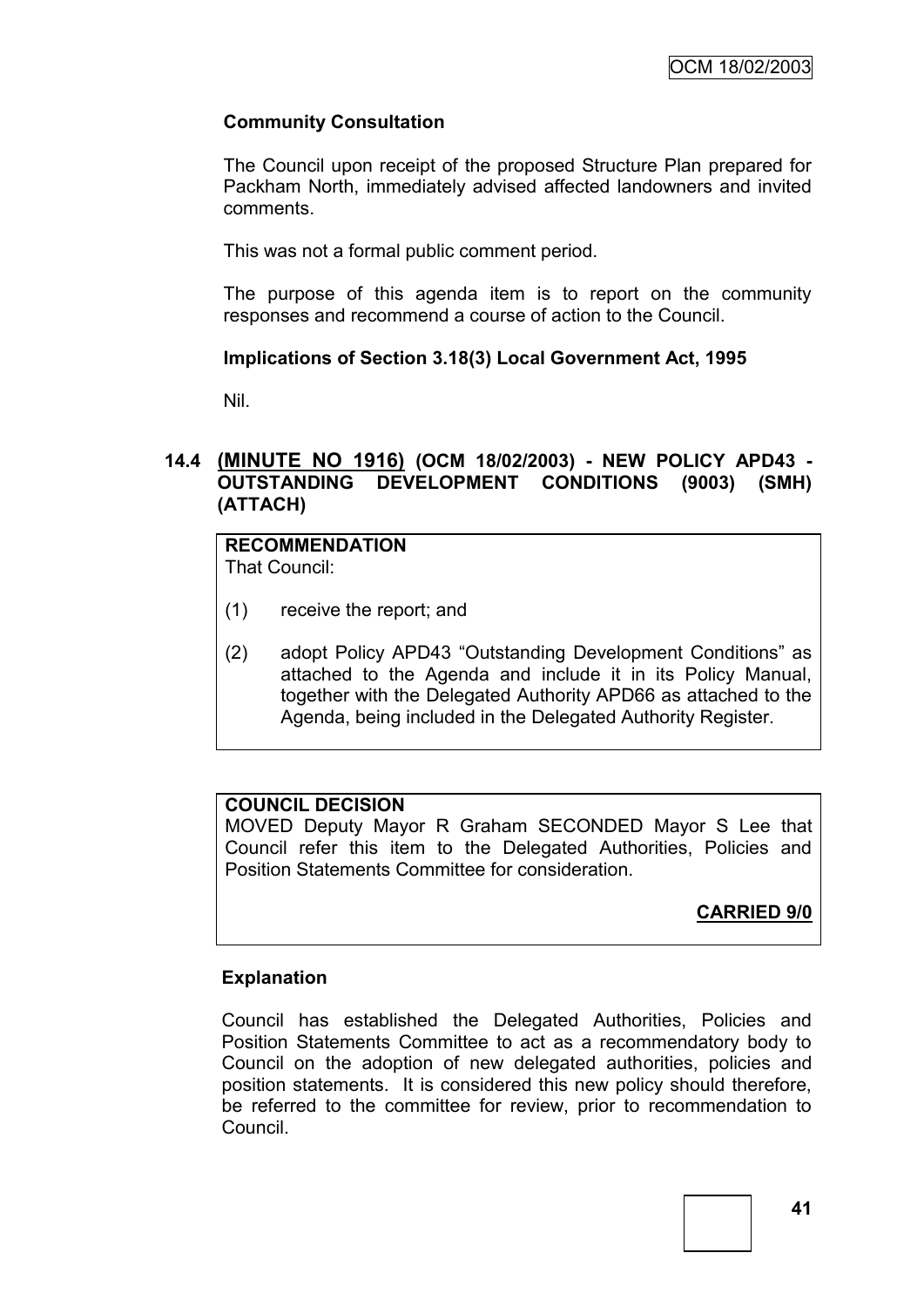## **Background**

Town Planning Scheme No. 3 was gazetted on 20 December 2002. Clause 8.3.2 of the new scheme gives the power to refuse development applications where conditions of a previous approval have not been complied with.

#### **Submission**

N/A

#### **Report**

For Council to implement the provisions of Clause 8.3.2 which state "Where planning approval has been granted subject to conditions, and one of more of the conditions have not been complied with to the satisfaction of the local government, the local government may refuse to issue an approval for the further use or development of the land to which the conditions of a previous approval are outstanding".

So that this clause can be implemented under delegated authority on behalf of the Council, it is necessary for a Policy to be adopted so that the staff can deal with applications in a consistent way.

Because the Clause 8.3.2 is explicit but provides for some discretion in that the Council "may refuse to issue an approval" there is a need for a procedure to be followed.

Where a site is inspected and it is found that previous conditions of approval are outstanding, a notice should be issued to the owner of the land advising of the breach in conditions and given 28 days to make the development compliant.

At the expiration of the 28 day period the site would be re-inspected and an assessment made as to whether or not the owner had completed any or all outstanding conditions and from this point the application for additional development on the land would be processed.

If, however, the landowner had not made the existing development compliant with existing conditions of approval, then the staff on behalf of the Council could issue a refusal. Any refusal issued under the Scheme would be subject to appeal.

This provision was inserted into the Scheme to assist the Council in enforcing its scheme provisions and development conditions. It is hoped that this method of requiring compliance will reduce the need for Council to take legal action against those landowners who do not have the complying development.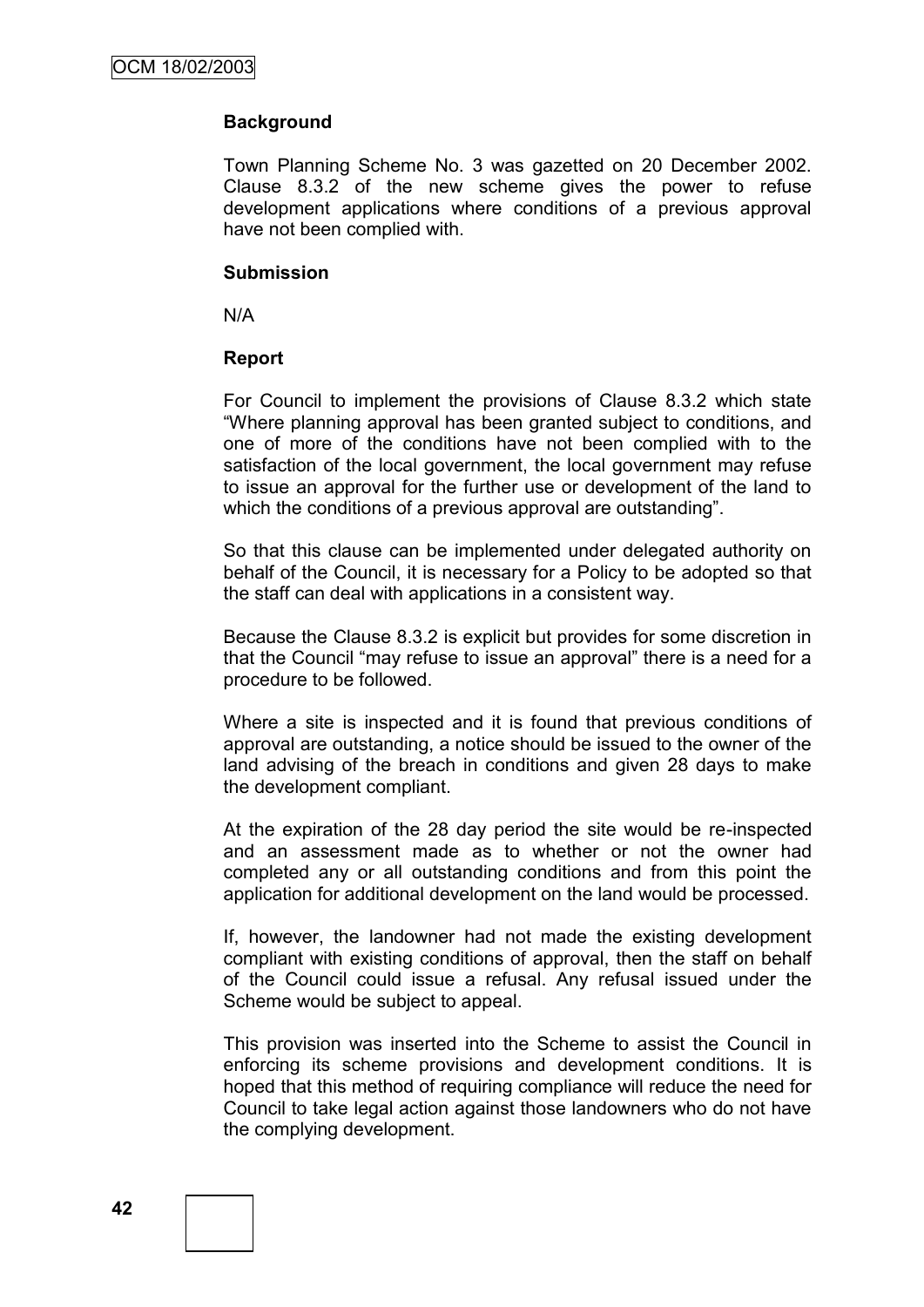The attached Policy and Delegation provide for a procedure to deal with Clause 8.3.2 and is recommended for adoption.

It is considered unnecessary to advertise the Policy for public comment under Part 2 of the Scheme, because the Clause 8.3.2 is not being interpreted through the application of a Policy, it is only putting a Policy in place for the administration to follow in determining whether or not existing development complies with current planning approvals.

## **Strategic Plan/Policy Implications**

The Corporate Strategic Plan Key Result Areas which apply to this item are:-

- 1. Managing Your City
	- *―To provide effective monitoring and regulatory services that administer relevant legislation and local laws in a fair and impartial way.‖*
- 2. Planning Your City
	- *"To ensure that the planning of the City is based on an approach which has the potential to achieve high levels of convenience for its citizens."*

#### APD29 DEVELOPMENT COMPLIANCE POLICY

#### **Budget/Financial Implications**

N/A

#### **Legal Implications**

Clause 8.3.2 forms part of TPS No. 3. This clause gives the Council the power to refuse development applications on land where development already exists and the development does not comply with existing conditions of approval.

The proposed Policy does not seek to interpret the provisions of the Scheme, it only sets out an administrative procedure to deal with the implementation of Clause 8.3.2. In view of this it is not deemed necessary to advertise the Policy under Part 2 of the Scheme.

#### **Community Consultation**

N/A

#### **Implications of Section 3.18(3) Local Government Act, 1995**

Nil.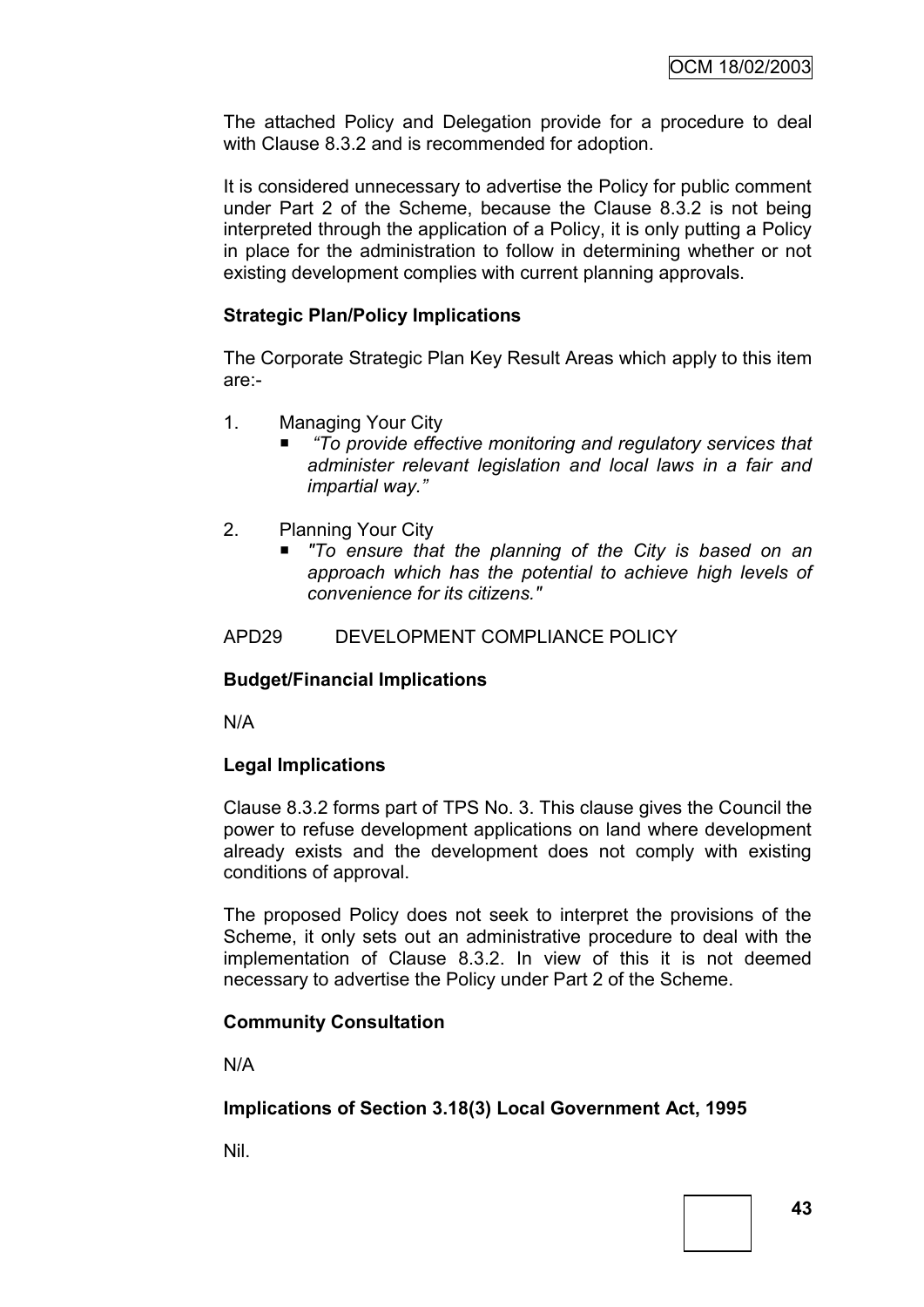## **14.5 (MINUTE NO 1917) (OCM 18/02/2003) - DELEGATED AUTHORITY - SECTION 374(1B) LOCAL GOVERNMENT (MISCELLANEOUS PROVISIONS) ACT 1960 (3108) (JW)**

## **RECOMMENDATION**

That Council delegate its authority to approve or to refuse to approve plans and specifications under Section 374(1b) of the Local Government (Miscellaneous Provisions) Act 1960, to Council"s Building Surveyor, Noel Raymond Olsen.

#### **COUNCIL DECISION**

MOVED Clr L Humphreys SECONDED Clr I Whitfield that the recommendation be adopted.

**CARRIED 9/0**

#### **Background**

Mr N R Olsen is due to commence his employment with the City of Cockburn on 4 March 2003 and part of his agreed duties, is to approve or refuse building plans and specifications under delegated authority of Council.

#### **Submission**

Mr Olsen has the necessary Local Government Qualifications to accept this delegation.

#### **Report**

N/A

#### **Strategic Plan/Policy Implications**

N/A

#### **Budget/Financial Implications**

N/A

#### **Legal Implications**

N/A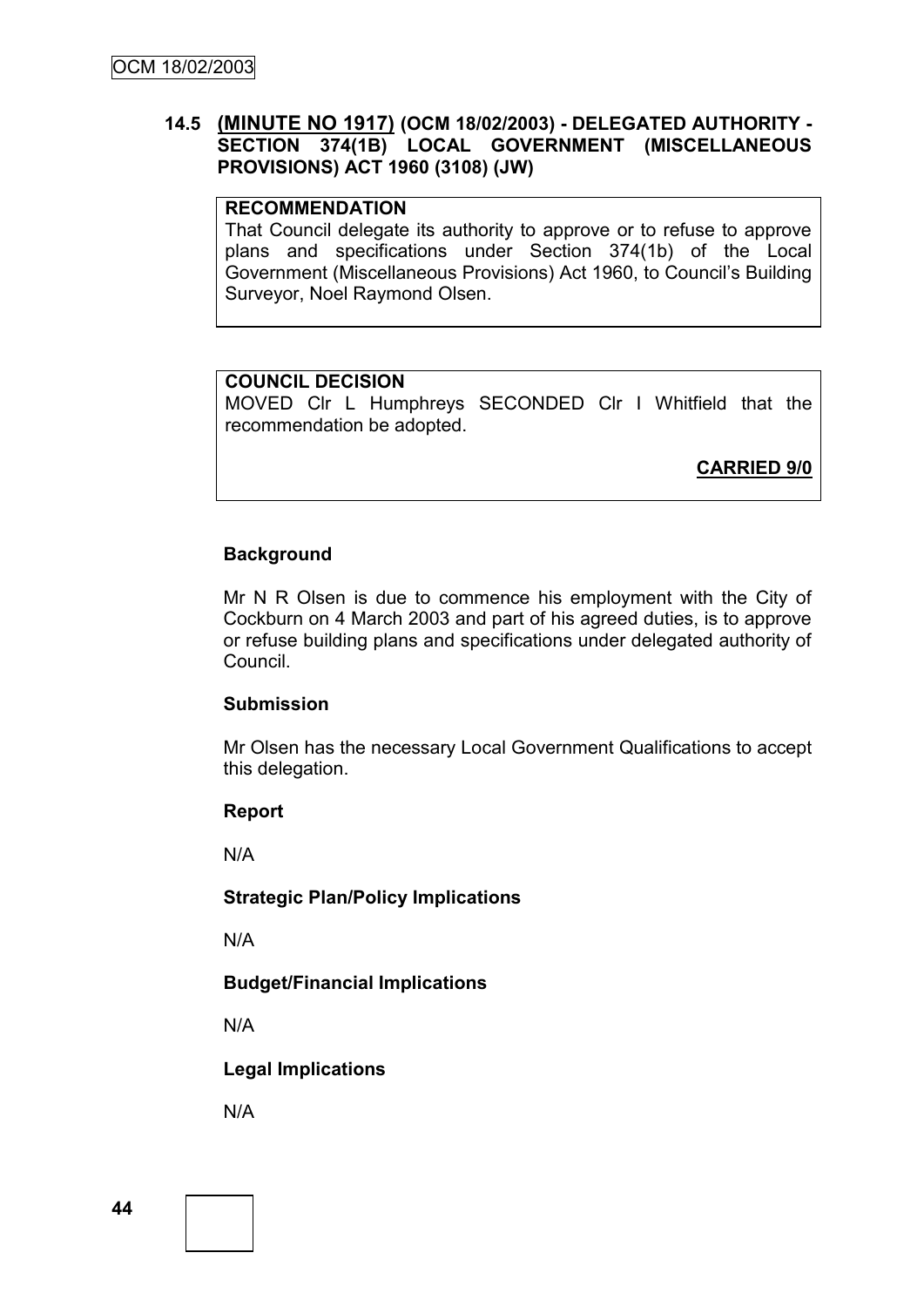## **Community Consultation**

N/A

**Implications of Section 3.18(3) Local Government Act, 1995**

Nil.

## **14.6 (MINUTE NO 1918) (OCM 18/02/2003) - REDEVELOPMENT OF THE CARRINGTON STREET / MEMORIAL HALL PRECINCT (9652; 8406) (AJB) (ATTACH)**

#### **RECOMMENDATION**

That Council receive the report.

## **COUNCIL DECISION**

MOVED Mayor S Lee SECONDED Clr K Allen that Council:

- (1) receive the report; and
- (2) forward a copy of the Agenda Report and attachments to the Cockburn RSL for their information.

**CARRIED 9/0**

#### **Explanation**

It is important that the Cockburn RSL be consulted and kept informed on the project and in particular, the possible minor repositioning and upgrading of the war memorial that could occur subject to funding considerations and the outcome of discussions with the RSL.

#### **Background**

Council at its meeting held on 19 November 2002 considered a report on the redevelopment of the Memorial Hall and proposals of the surrounding area. Part 5 of the Council decision requires a progress report on the redevelopment to be presented to the February 2003 Council meeting (Minute No. 1838).

#### **Submission**

N/A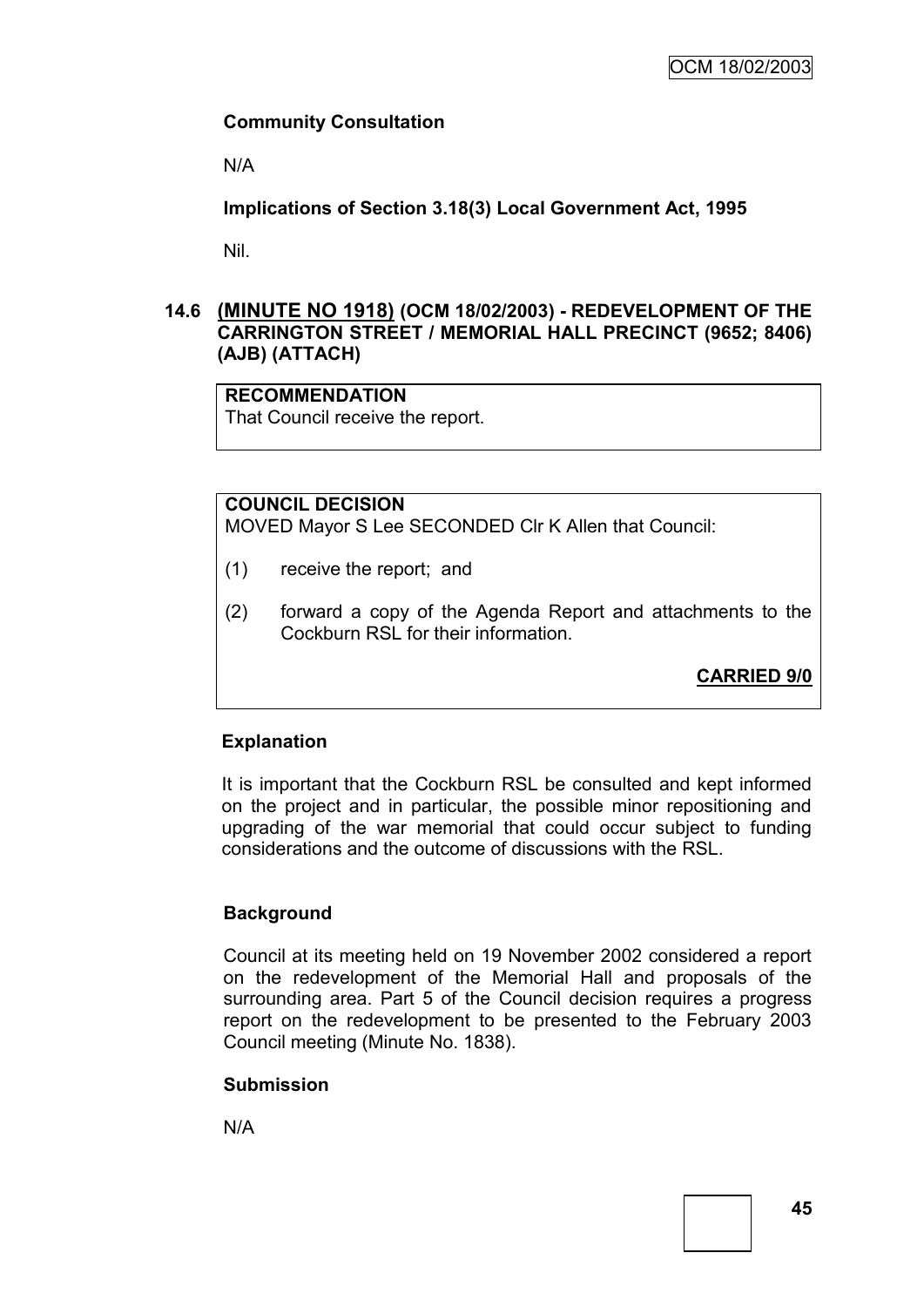#### **Report**

Progress on the project since the November meeting of Council is as follows.

- The Department for Planning and Infrastructure (DPI) has been advised that Option A is supported as the basis of further detailed planning of the Carrington Street Shopping Centre and Bus interchange facilities. A brief report and Concept Plans were received from DPI in December and the Concept Plans are included in the Agenda attachments.
- The Greening Plan Review Group has not met since the November Council Meeting. Notwithstanding this, the Manager Parks has been requested to consider the options for the landscaping of the precinct and to list this matter on the agenda for the next meeting of the group.
- An advertisement inviting tenders from suitably qualified and experienced architects to prepare plans for the upgrading of Memorial Hall was placed in the West Australian on Saturday 18<sup>th</sup> January 2003 and closes on Thursday 27<sup>th</sup> February 2003. The brief requires the appointed consultant to undertake discussion with the RSL regarding the upgrading and possible minor relocation of the war memorial.

The redevelopment concept plan prepared by the DPI Urban Design and Major Places Unit is consistent with the general principles of Option A outlined in the November 2002 Agenda and is supported as the basis of more detailed design work that will need to be prepared as part of this project.

Council Members will be advised on the outcome of the Tender process after 27/2/03. Mr Robert Avard will be responsible for managing the brief.

#### **Strategic Plan/Policy Implications**

The Corporate Strategic Plan Key Result Areas which apply to this item are:-

- 2. Planning Your City
	- *"To ensure that the planning of the City is based on an approach which has the potential to achieve high levels of convenience for its citizens."*
	- *"To ensure that the development will enhance the levels of amenity currently enjoyed by the community."*
	- *"To foster a sense of community within the district generally and neighbourhoods in particular."*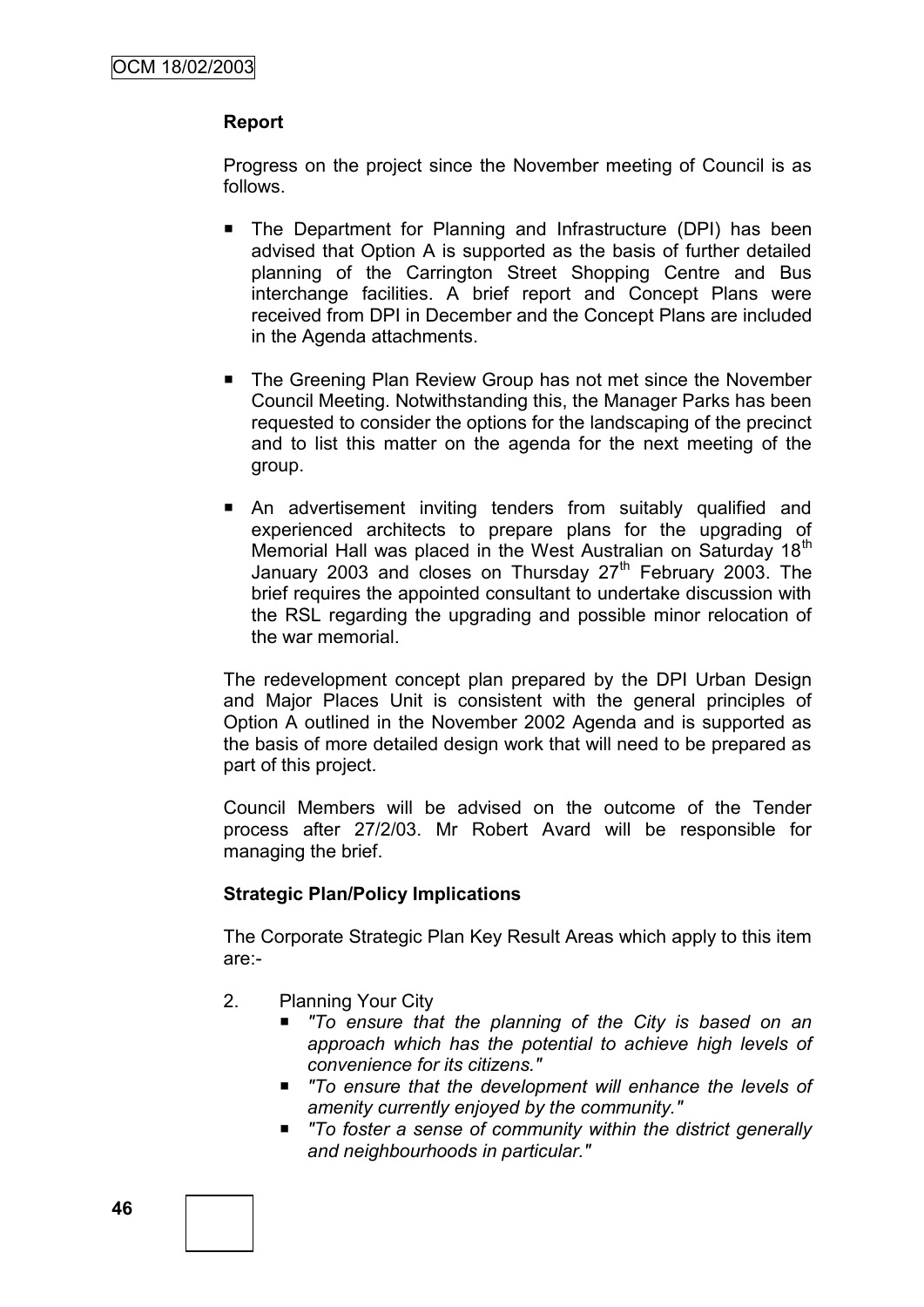- 3. Conserving and Improving Your Environment
	- To conserve the character and historic value of the human *and built environment."*
- 4. Facilitating the needs of Your Community
	- *"To facilitate and provide an optimum range of community services."*
	- "To *identify current community needs, aspirations, expectations and priorities of the services provided by the Council."*
- 5. Maintaining Your Community Facilities
	- *"To construct and maintain community buildings which are owned or managed by the Council, to meet community needs."*

#### **Budget/Financial Implications**

There is no specific budget item allocating funds to the Memorial Hall project. The Chief Executive Officer proposes to fund the consultants from the general consultants Account No 116310 which as sufficient funds to cover the expected expenditure.

#### **Legal Implications**

N/A

**Community Consultation**

N/A

**Implications of Section 3.18(3) Local Government Act, 1995**

Nil.

### **14.7 (MINUTE NO 1919) (OCM 18/02/2003) - AMENDMENT TO TOWN PLANNING SCHEME NO. 3 - COCKBURN CENTRAL REGIONAL CENTRE REZONING (9629; 9103833) (AJB)**

# **RECOMMENDATION**

- That Council:
- (1) resolve to initiate the following amendment to City of Cockburn Town Planning Scheme No 3 :-

TOWN PLANNING AND DEVELOPMENT ACT 1928 (AS AMENDED) RESOLUTION DECIDING TO AMEND CITY OF COCKBURN TOWN PLANNING SCHEME NO. 3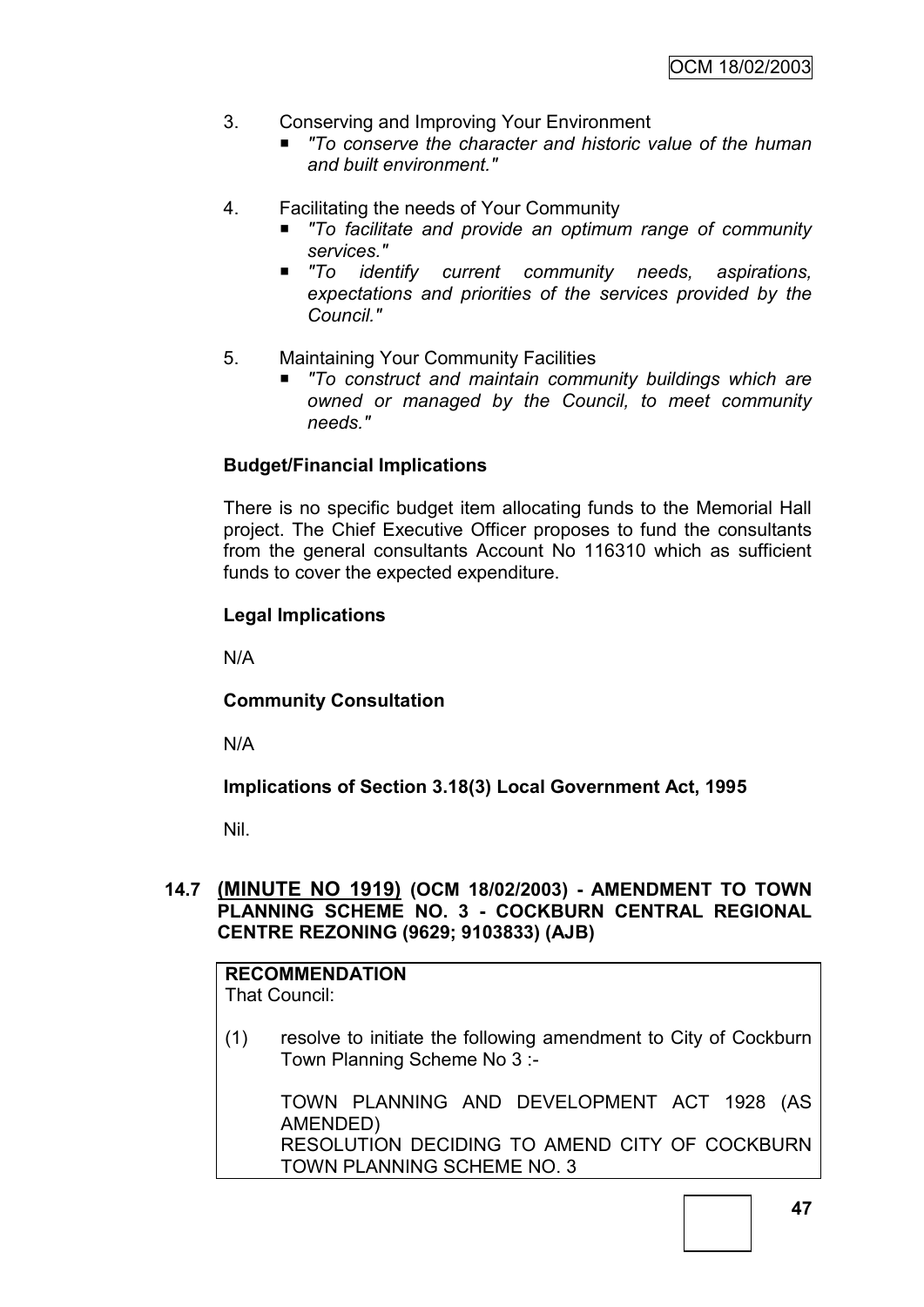#### AMENDMENT NO. 1

Resolved that the Council, in pursuance of Section 7 of the Town Planning and Development Act, 1928 (as amended), amend the above Town Planning Scheme by:

- 1. Rezoning all the land shown on the Scheme Map generally bounded by the Kwinana Freeway, Beeliar Drive, Poletti Road, North Lake Road and Kentucky Court known as Cockburn Central from unzoned land to Regional Centre zone and Development Area (DA 23) as depicted on the amendment map;
- 2. Adding to the Eleventh Schedule Development Areas in the Scheme Text, Development Area (DA 23), Cockburn Central and appropriate provisions.
- (2) require Strategic Planning Services to prepare the amending documents for adoption by Council; and
- (3) advise the Western Australian Planning Commission accordingly.

#### **COUNCIL DECISION**

MOVED Clr A Edwards SECONDED Clr A Tilbury that the recommendation be adopted.

#### **CARRIED 9/0**

#### **Submission**

Correspondence has been received from the Western Australian Planning Commission advising that Metropolitan Region Scheme Amendment No 1038/33 – Thomsons Lake Regional Centre (Cockburn Central) was granted final approval effective from  $13<sup>th</sup>$  November 2002 and that Council is required to initiate action to amend its Town Planning Scheme so that it is consistent with the MRS. A copy of the correspondence is included in the Agenda attachments.

#### **Report**

Section 35A of the Metropolitan Region Town Planning Scheme Act requires Council to resolve to prepare an amendment to its zoning scheme within 3 months of the Region Scheme Amendment having the force of law to make it consistent with the MRS and within such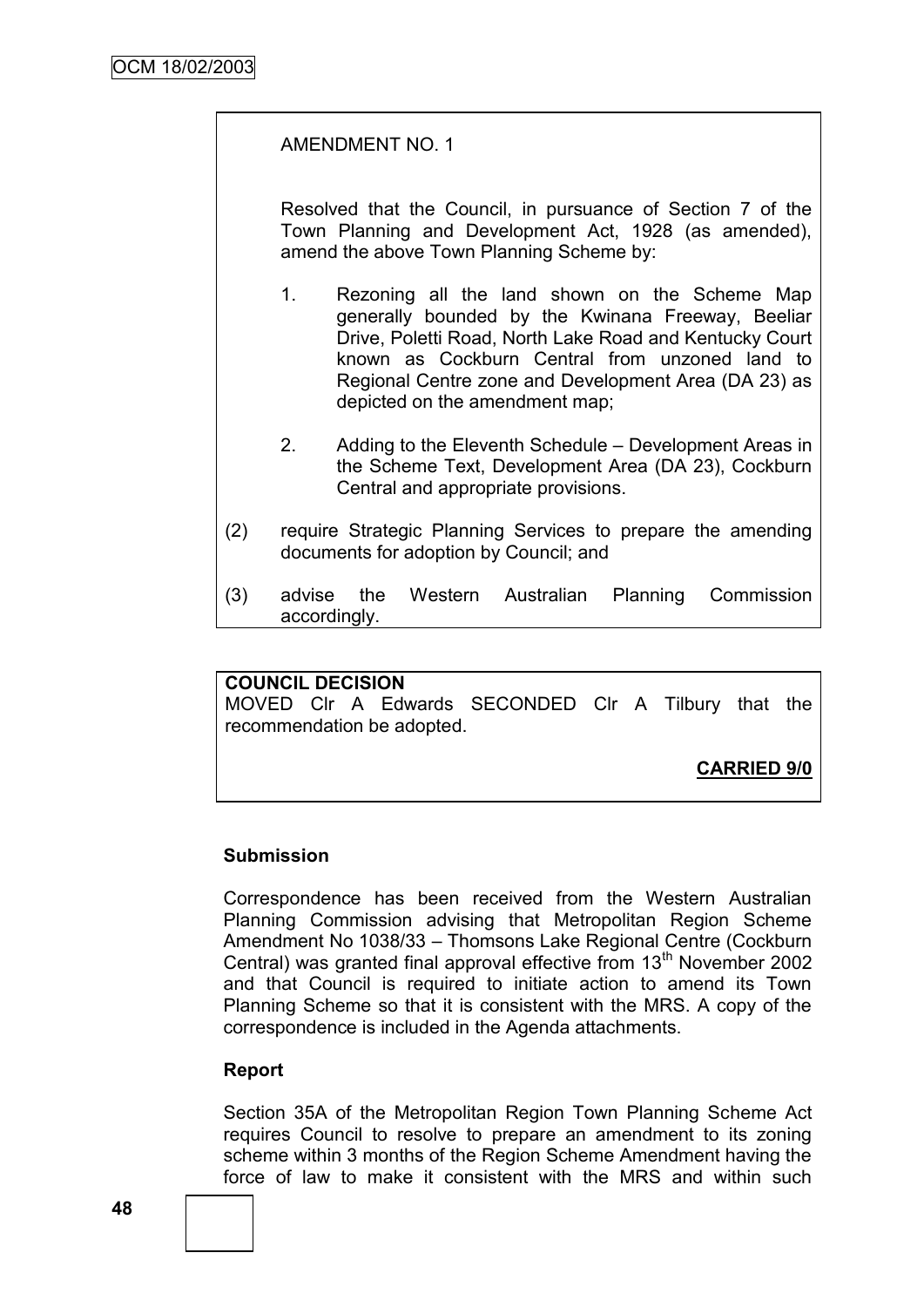reasonable time after the passing of the resolution forward to the Minister for approval the amendment documentation.

The effective date for the MRS Amendment was 13<sup>th</sup> November 2002. The Department for Planning and Infrastructure has been advised that this matter will be considered by Council at its meeting to be held on 18<sup>th</sup> February.

Where an MRS amendment deals with land reserved for public purposes such as "Parks and Recreation" and "Other Regional Roads", the Metropolitan Region Town Planning Scheme Act provides these changes are automatically made to Councils District Planning Scheme without any further action. Changes that have automatically occurred in TPS 3 as a result of the approval of MRS Amendment as a result of these provisions are as follows;

- Land required for the extension of North Lake Road through the East Jandakot industrial estate to Armadale Road and reserved Other Regional Road by the MRS amendment is likewise reserved in TPS 3.
- Land previously zoned Parks and Recreation (Restricted Use) which was zoned Urban and Urban Deferred by the MRS amendment to allow for the development of the Cockburn Central area as part of the Thomsons Lake Regional Centre is unzoned in TPS 3.

It is proposed to zone all the unzoned land generally bounded by the Kwinana Freeway, Beeliar Drive, Poletti Road, North Lake Road and Kentucky Court as Regional Centre zone and include it as a Development Area in Schedule 11 together with appropriate provisions.

The stated objective of the Regional Centre Zone in TPS 3 is to provide for a full range of shopping, office, administrative, social, recreation, entertainment and community services consistent with the regionserving role of the centre and including residential uses. Cockburn Central together with the Gateways site form the hub of the regional centre and accordingly the proposed inclusion in the Regional Centre zone is appropriate. The Gateways site is already zoned Regional Centre and provides the major shopping facilities within the regional centre.

The inclusion of the Cockburn Central area as a Development Area In TPS 3 will give statutory force to the adopted Structure Plan to guide subdivision and development in the area and enable the inclusion of specific control provisions.

The resolution to amend Town Planning Scheme No 3 is included in the Agenda attachments. The detailed amendment including provisions to be included in Schedule 11 –Development Areas will be presented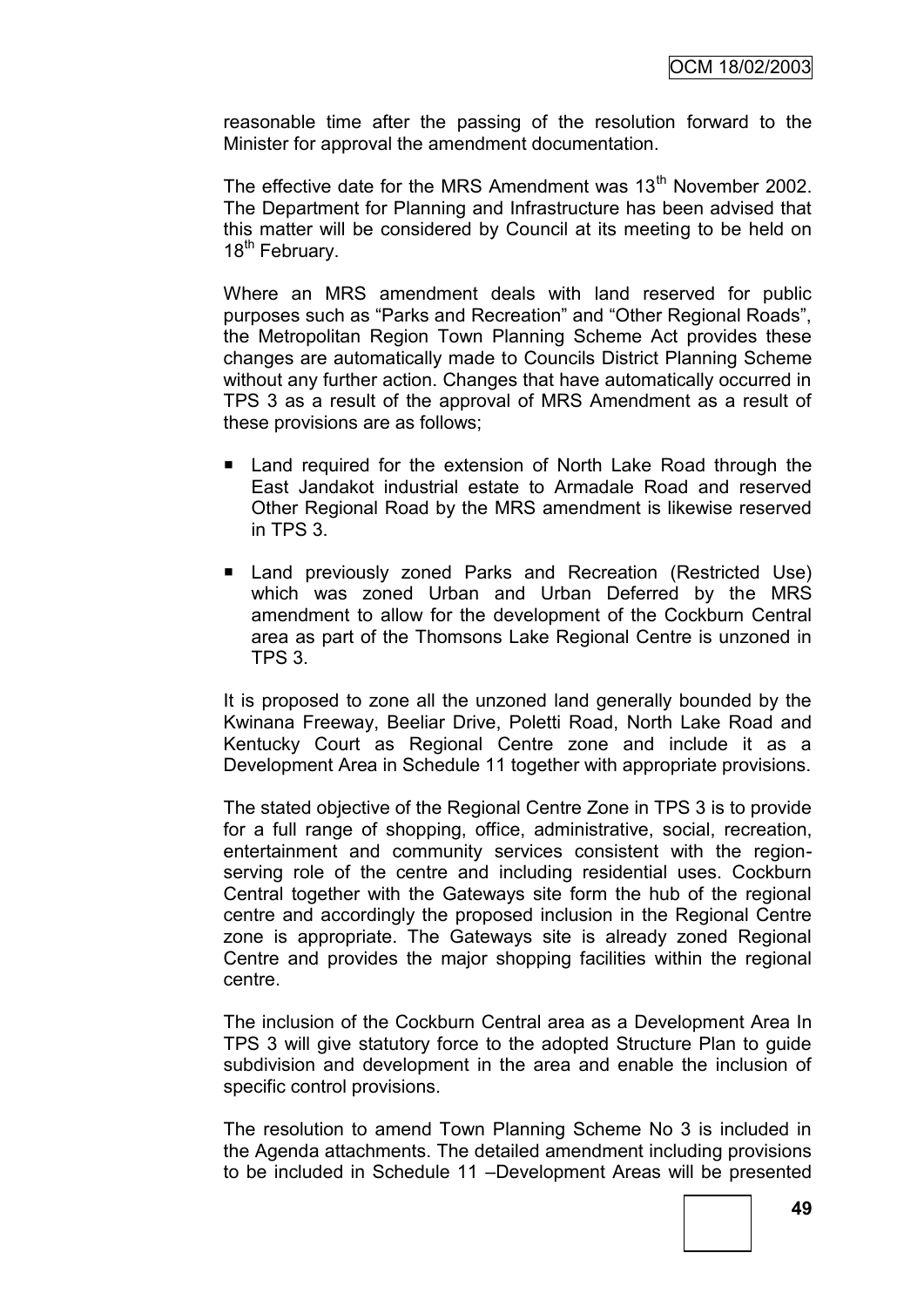to a subsequent meeting of Council for adoption and forwarding to the Minister as required by the MRS Act.

#### **Strategic Plan/Policy Implications**

N/A

#### **Budget/Financial Implications**

Cost to advertise the amendment.

#### **Legal Implications**

N/A

#### **Community Consultation**

To be undertaken as part of the Amendment process.

#### **Implications of Section 3.18(3) Local Government Act, 1995**

Nil.

#### **14.8 (MINUTE NO 1920) (OCM 18/02/2003) - LOCAL GOVERNMENT (MISCELLANEOUS PROVISIONS) ACT 1960, SECTION 245A - AUTHORISED PERSONS, PRIVATE SWIMMING POOLS (3211) (JW)**

#### **RECOMMENDATION**

That Council endorse the following persons employed as Building Surveyors by the City of Cockburn as authorised persons pursuant to Part VIII, Section 245A of the Local Government (Miscellaneous Provisions) Act 1960:

Mr John West Mr Michael Ward Mr Desmond Worthington Mr Keith Brameld Mr Noel Olsen Ms Emma Boswell

#### **COUNCIL DECISION**

MOVED Clr A Edwards SECONDED Clr A Tilbury that the recommendation be adopted.

## **CARRIED 9/0**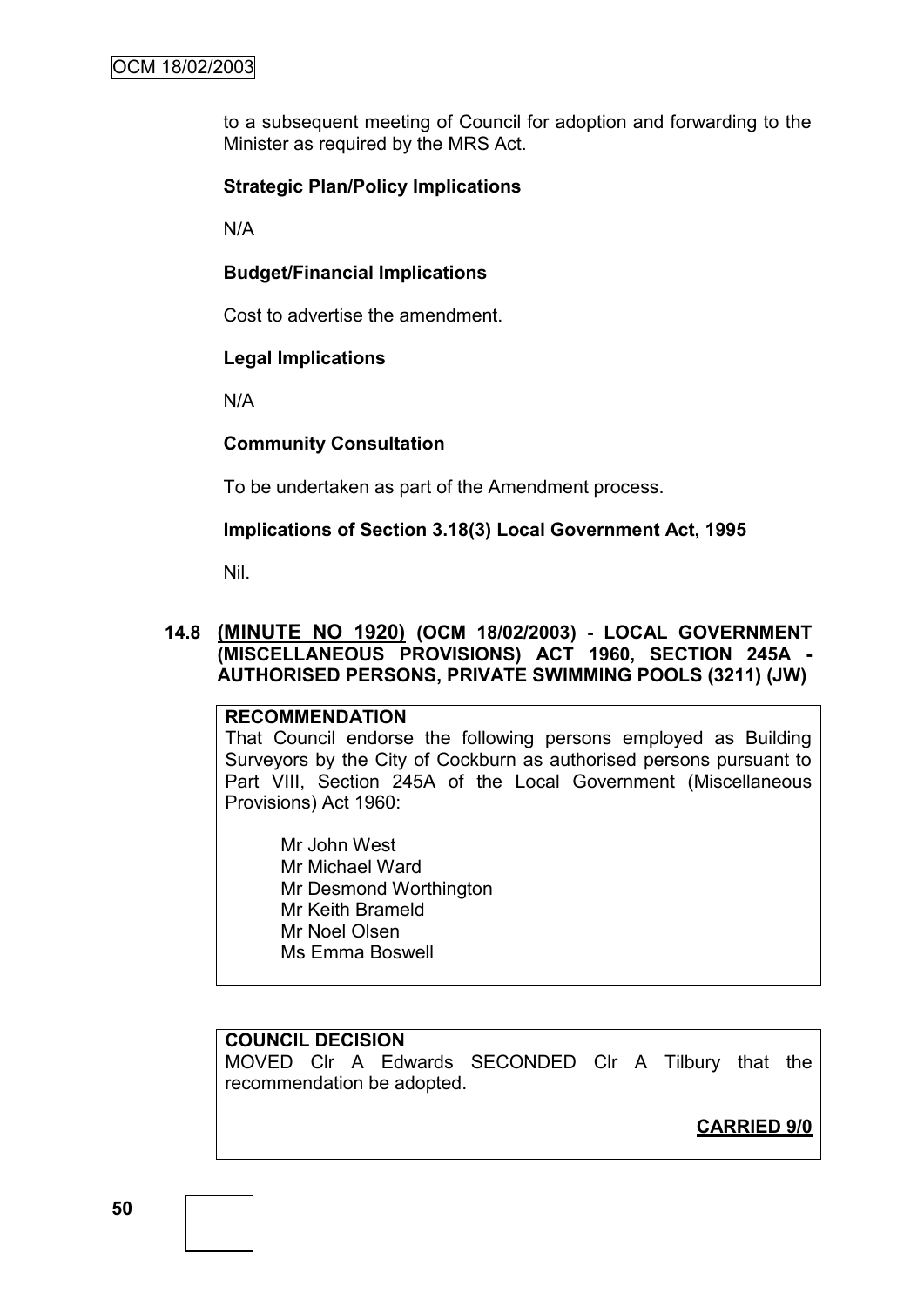## **Background**

The Local Government (Miscellaneous Provisions) Act 1960, Section 245A requires that private swimming pools be inspected every 4 years. A person who is required to oversee or carry out this inspection function must be authorised by the local government for the purpose of Section 245A and have appropriate experience and or qualifications.

#### **Submission**

N/A

#### **Report**

Due to staff changes within the Building Service it is required that new persons be endorsed as authorised persons in regard to private swimming pools.

In order to implement publicly accountable practices and methods that permit flexibility in terms of provision of customer service by the Building Service, the persons nominated in the Recommendation should be endorsed as authorised persons for the purposes of Section 245A of the Act.

#### **Strategic Plan/Policy Implications**

The Corporate Strategic Plan Key Result Areas which apply to this item are:-

- 1. Managing Your City
	- To deliver services and to manage resources in a way that *is cost competitive without compromising quality."*
	- *"To conduct Council business in open public forums and to manage Council affairs by employing publicly accountable practices."*

#### **Budget/Financial Implications**

N/A

#### **Legal Implications**

N/A

#### **Community Consultation**

N/A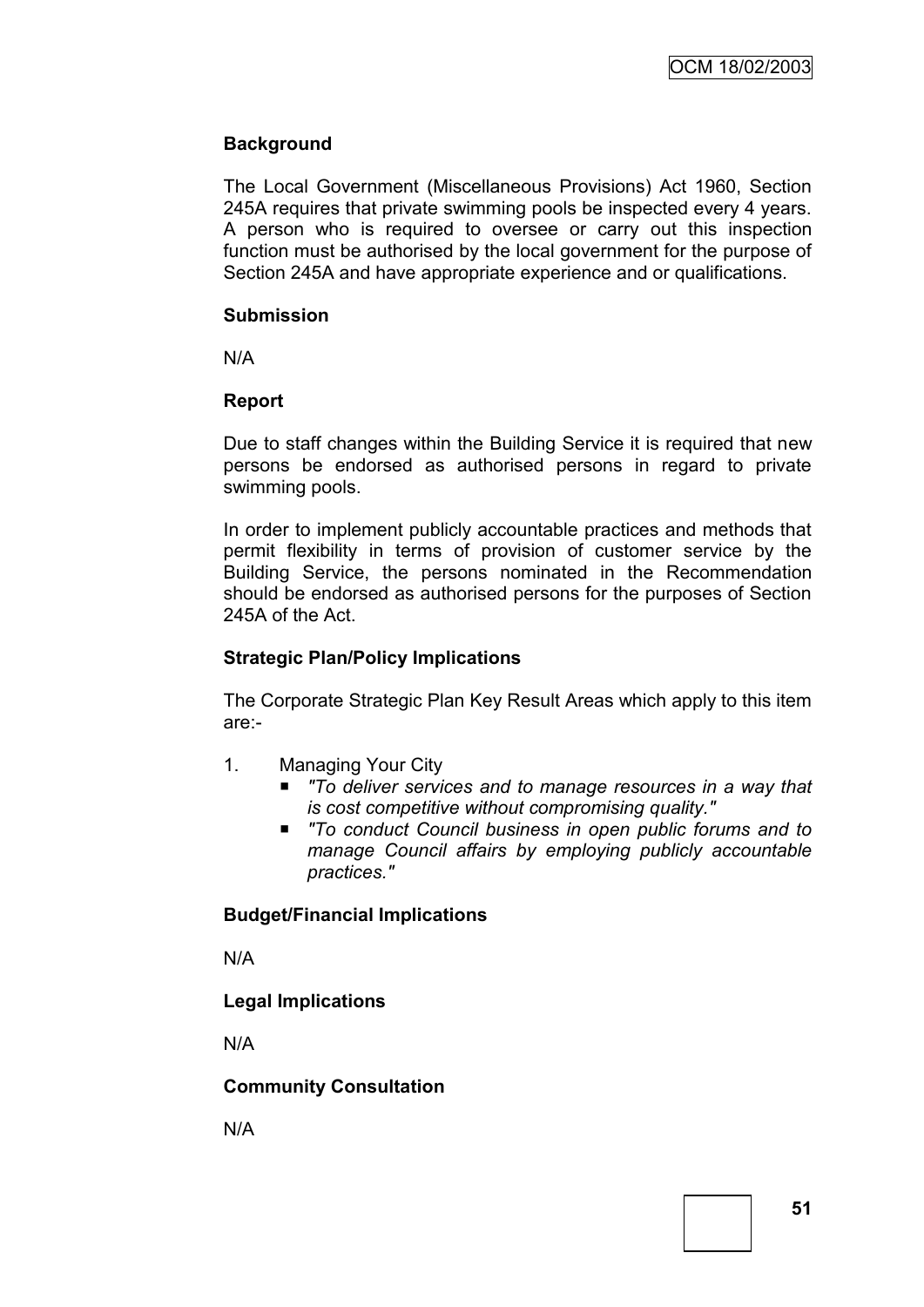#### **Implications of Section 3.18(3) Local Government Act, 1995**

Nil.

**14.9 (MINUTE NO 1921) (OCM 18/02/2003) - PROPOSED PETROL FILLING STATION AND CARPARK DECK - PHOENIX SHOPPING CENTRE - LOT 63; 254 ROCKINGHAM ROAD, SPEARWOOD (2206913) (VM) (ATTACH)**

# **RECOMMENDATION**

That Council:

(1) grant approval to the development of a Petrol Filling Station and a carpark deck on Lot 63; 254 Rockingham Road, Spearwood, subject to compliance with the following conditions:-

Standard Conditions

- 1. Development may be carried out only in accordance with the terms of the application as approved herein and any approved plan.
- 2. Nothing in the approval or these conditions shall excuse compliance with all relevant written laws in the commencement and carrying out of the development.
- 3. No person shall install or cause or permit the installation of outdoor lighting otherwise than in accordance with the requirements of Australian Standard AS 4282 - 1997 "Control of the Obtrusive Effects of Outdoor Lighting".
- 4. Retaining wall(s) being constructed in accordance with a suitably qualified Structural Engineer's design and a building licence being obtained prior to construction.
- 5. The premises shall be kept in a neat and tidy condition at all times by the owner/occupier to the satisfaction of the Council.
- 6. A plan or description of all signs for the proposed development (including signs painted on a building) shall be submitted to and approved by the Council as a separate application. The application (including detailed plans) and appropriate fee for a sign licence must be submitted to the Council prior to the erection of any signage on the site/building.
- 7. No bunting is to be erected on the site. (Bunting includes streamers, streamer strips, banner strips or decorations of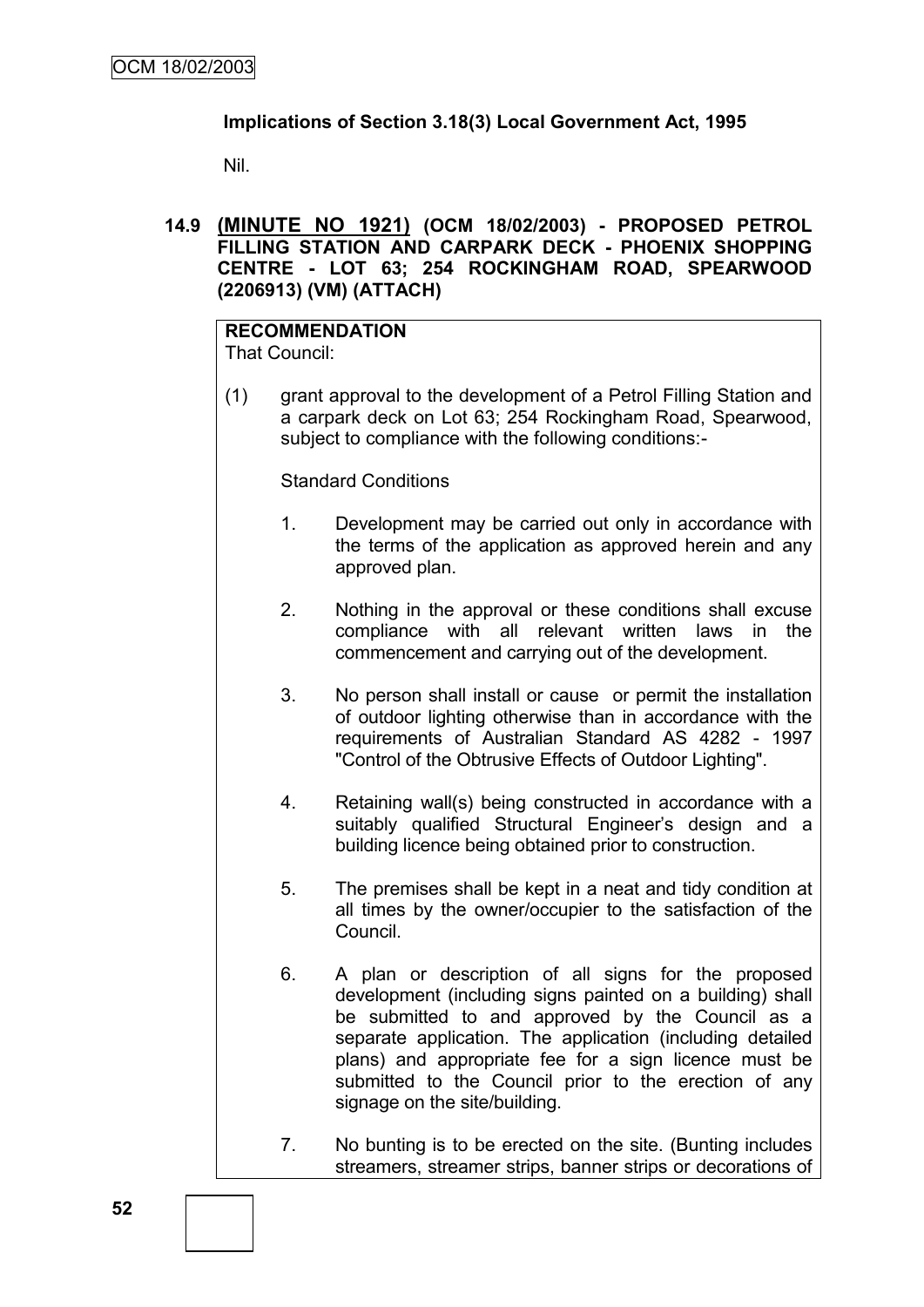similar kind).

- 8. The extension and/or alterations shall be in the same materials, colour and design as the existing building.
- 9. The proposed development shall be clad or coloured to complement the surroundings, and/or adjoining developments, in which it is located, and shall use non reflective materials and colours.
- 10. The proposed carpark structure must be screened where practicable from view from any public street or reserve and/or surrounding development by existing and/or proposed landscaping as approved by the Council.
- 11. The area of vegetation delineated on the approved plan for conservation is to be retained in accordance with the requirements of the Council and protected from damage by all on-site works to the satisfaction of the Council.
- 12. A minimum of three (3) disabled carbays designed in accordance with Australian Standard 2890.1 - 1993 is to be provided in a location convenient to, and connected to a continuous accessible path to, the main entrance of the building or facility. Design and signage of the bay(s) and path(s) is to be in accordance with Australian Standard 1428.1 - 1993. Detailed plans and specifications illustrating the means of compliance with this condition are to be submitted in conjunction with the Building Licence application.
- 13. Traffic control devices are to be designed and constructed in accordance with the requirements and specifications certified by a suitably qualified practicing Engineer to the satisfaction of the Council.
- 14. Access onto the site shall be restricted to that shown on the plan approved by the Council.
- 15. The parking area, driveways and points of ingress and egress to be designed, constructed, drained and marked in accordance with the plan certified by a suitably qualified practicing Engineer and thereafter maintained to the satisfaction of the Council. These works are to be done as part of the building construction.
- 16. Carbay grades are not to exceed 6% and disabled carbays are to have a maximum grade 2.5%.
- 17. The provision of bicycle parking facilities in accordance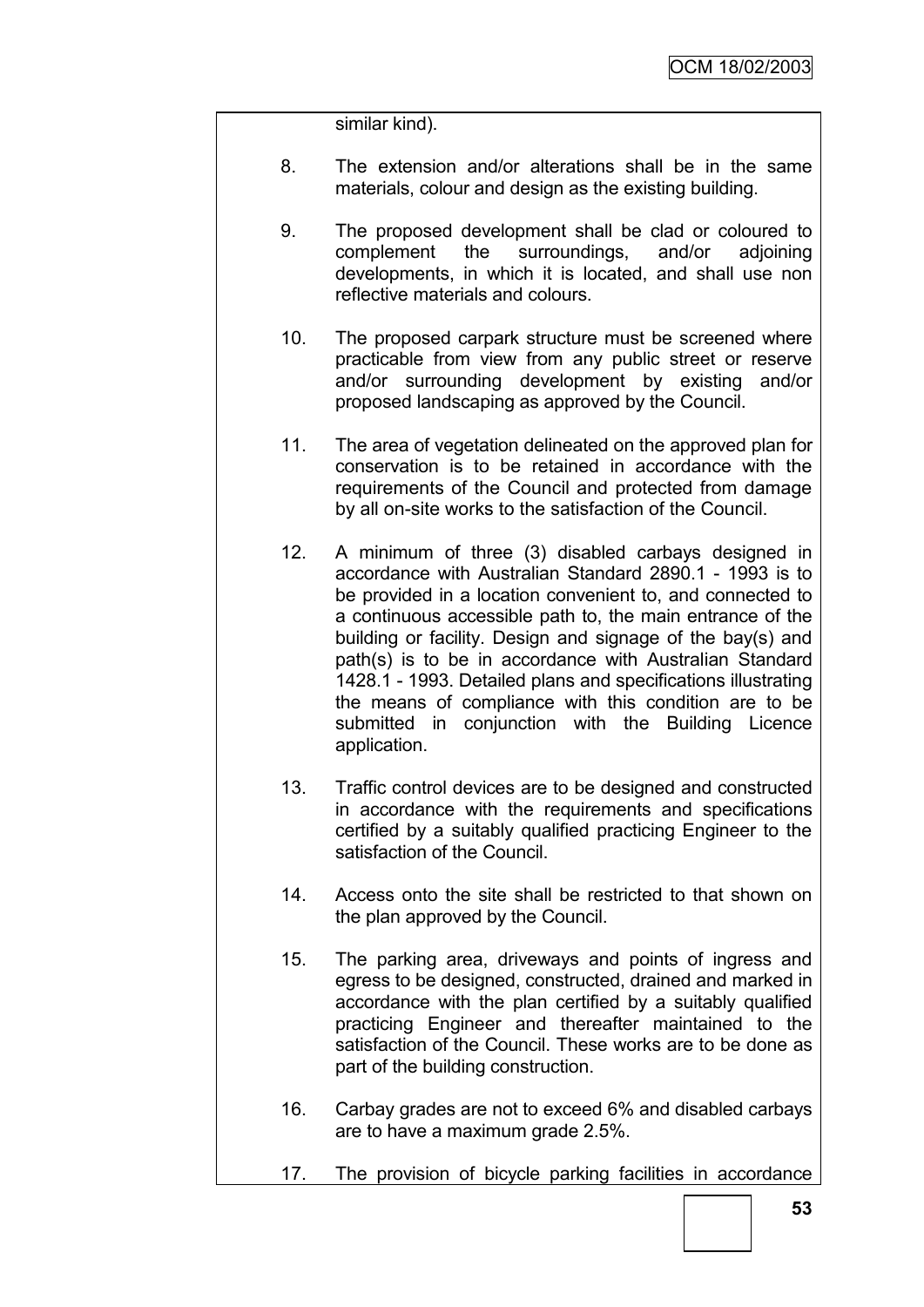with the approved plans is to be provided in the locations marked on the attached plans, and are to be installed prior to the development being occupied.

Conditions to be complied with prior to applying for a Building Licence:

- 18. A landscape plan must be submitted to the Council and approved, prior to applying for building licence and shall include the following:-
	- (1) the location, number and type of existing and proposed trees and shrubs, including calculations for the landscaping area being in conformity with the City of Cockburn Greening Plan
	- (2) any lawns to be established
	- (3) any natural landscape areas to be retained;
	- (4) those areas to be reticulated or irrigated; and
	- (5) verge treatments
- 19. All earthworks and/or associated drainage details shall be in accordance with plans and specifications certified by a suitably qualified practicing Engineer to the satisfaction of the Council.
- 20. All stormwater drainage shall be designed in accordance with the document entitled "Australian Rainfall and Runoff" 1987 (where amended) produced by the Institute of Engineers, Australia, and the design is to be certified by a suitably qualified practicing Engineer, to the satisfaction of the Council.

Conditions to be complied with prior to occupation

- 21. Landscaping is to be undertaken in the street verge adjacent to the Lot(s) in accordance with the approved plans and be established prior to the occupation of the building; and thereafter maintained to the Council's satisfaction.
- 22. All stormwater being contained and disposed of on-site to the satisfaction of the Council.

Special Conditions

23. The proposed exit ramp onto Coleville Crescent from the lower deck to be designed as shown on the amended plans dated 28 January 2003 (ie: 1:10 metres grading). The ramp to be constructed as part of Stage 1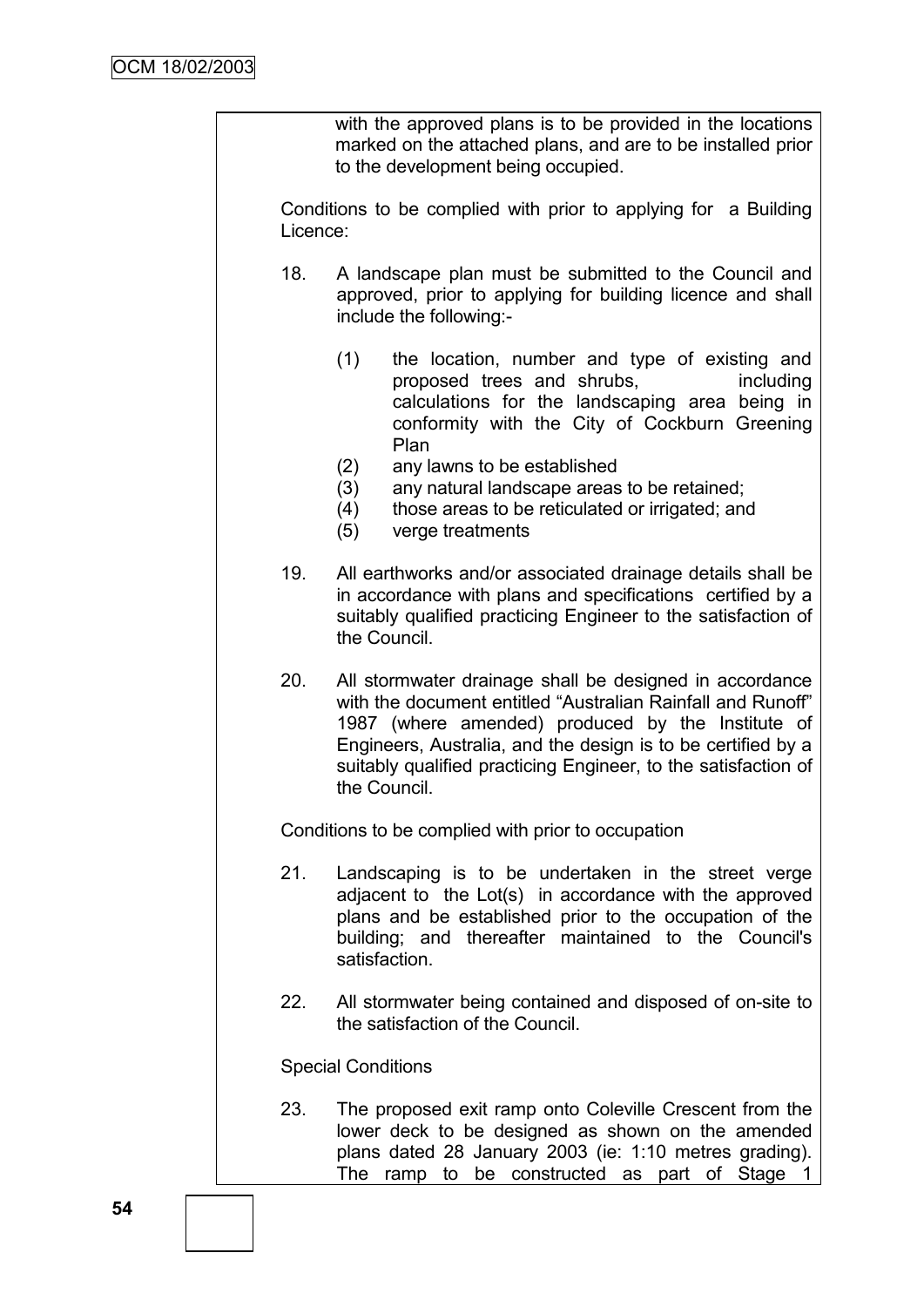development.

- 24. Further details of the deck elevations to be prepared at building licence stage and to reflect the amendments in red to the approved plans.
- 25. The petrol tanker access times to the site to be restricted to once a day prior to 7am, and the removable bollards to be removed only to provide for vehicular exit to the tanker and not at all for customers vehicles.
- 26. Provision of trees within large pots to be distributed throughout the deck parking . The quantity to be one pot plant per ten bays provided and to be shown at the building licence stage.
- 27. Parking signs with controls on peak periods being erected along Coleville Crescent abutting the site to the satisfaction of Council.
- 28. Two traffic control devices being constructed (ie. watts profile humps) along Coleville Crescent in the location specified and at a time determined by Council, following the completion and operation of the Petrol Filling Station and car parking deck and an assessment of traffic conditions.

#### Standard Footnotes

- 1. Where petrol, benzine or other inflammable or explosive substances or grease, oil or greasy/oily matter may be discharged, a sealed washdown area and a petrol/oil trap (gravity separator) must be installed and connected to the sewer, with the approval of the Water Corporation and Department of Environment, Water and Catchment Protection.
- 2. The development is to comply with the requirements of the Building Code of Australia.
- 3. Access and facilities for disabled persons is to be provided in accordance with the requirements of the Building Code of Australia.
- 4. The use of the premises must comply with the Department of Environmental Protection's Code of Practice.
- 5. The use of the premises must comply with the *Health (Food Hygiene) Regulations 1993* and Chapter 3 of the Australian New Zealand Food Standards Code (Australia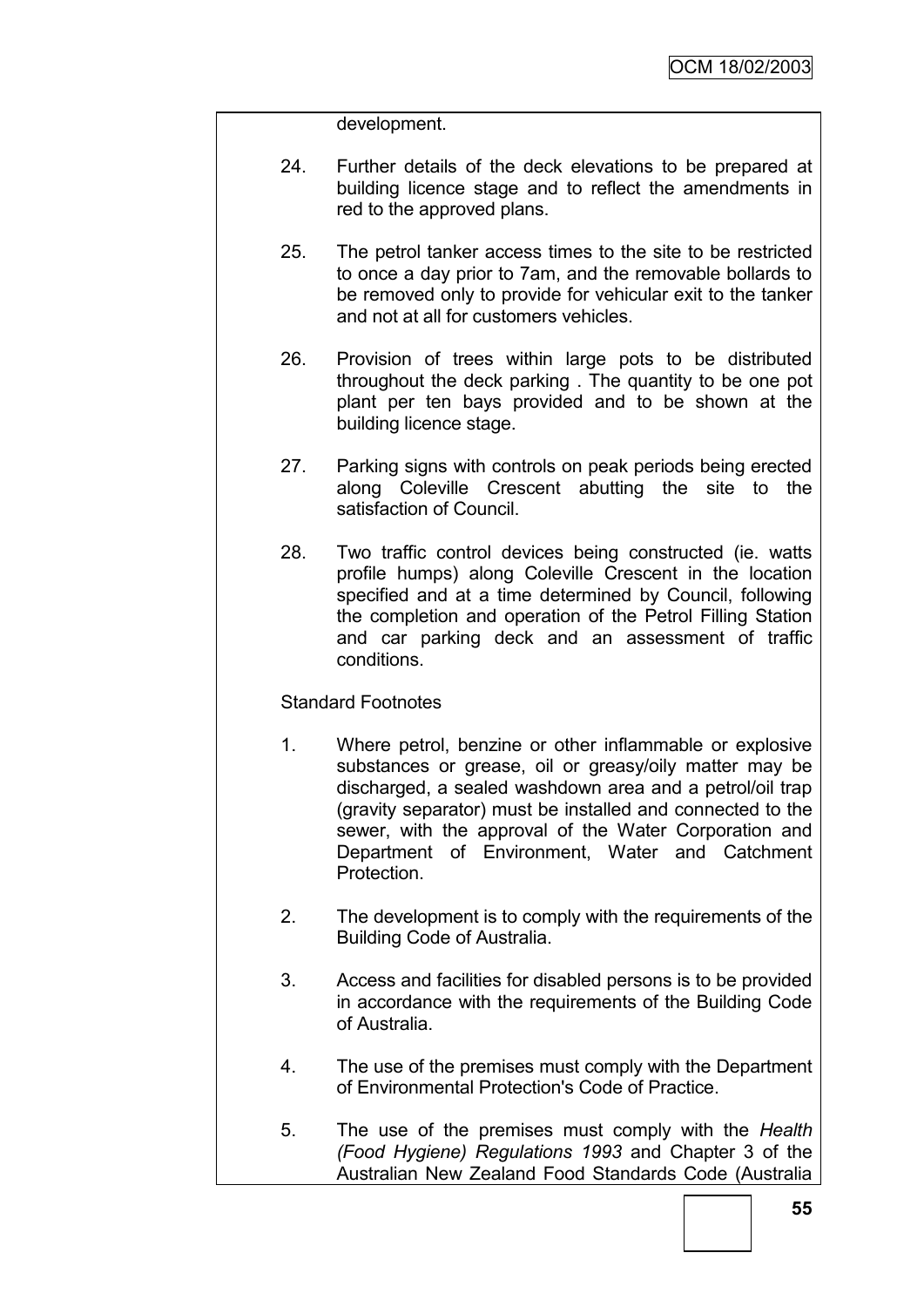Only)**.**

- 6. The operations should comply with all environmental standards as *specified* in any works approvals, licence, conditions of approval applied under the *Environmental Protection Act 1986*.
- 7. Approval should be obtained from the Department of Minerals and Petroleum Resources before commencing or carrying on any development under this approval.
- 8. Uncovered parking bays shall be a minimum of 5.5 x 2.5 metres, clearly marked on the ground and served by a 6 metre wide paved accessway.
- 9. The Council takes no responsibility or liability in respect to maintenance and reinstatement of any verge area landscaped as a condition of approval.
- (2) issues a Schedule 9 Notice of Determination for Planning Approval which is also interpreted as a Form 2 Notice of Approval.

## **COUNCIL DECISION**

MOVED Clr L Humphreys SECONDED Clr K Allen that Council:

- (1) refuse to grant its approval to the proposed petrol filling station and carpark deck – Phoenix Shopping Centre – Lot 63, 254 Rockingham Road, Spearwood for the following reasons:-
	- 1. The proposed development is inconsistent with orderly and proper planning.
	- 2. The proposed development has the potential to cause significant traffic conflicts on Rockingham Road and Coleville Crescent.
- (2) issue a MRS Form 2 Notice of Refusal and Schedule 9 Notice of Determination on Application for Planning Approval.

## **MOTION LOST 3/6**

MOVED Clr A Edwards SECONDED Clr M REEVE-FOWKESthe recommendation be adopted.

## **CARRIED 6/3**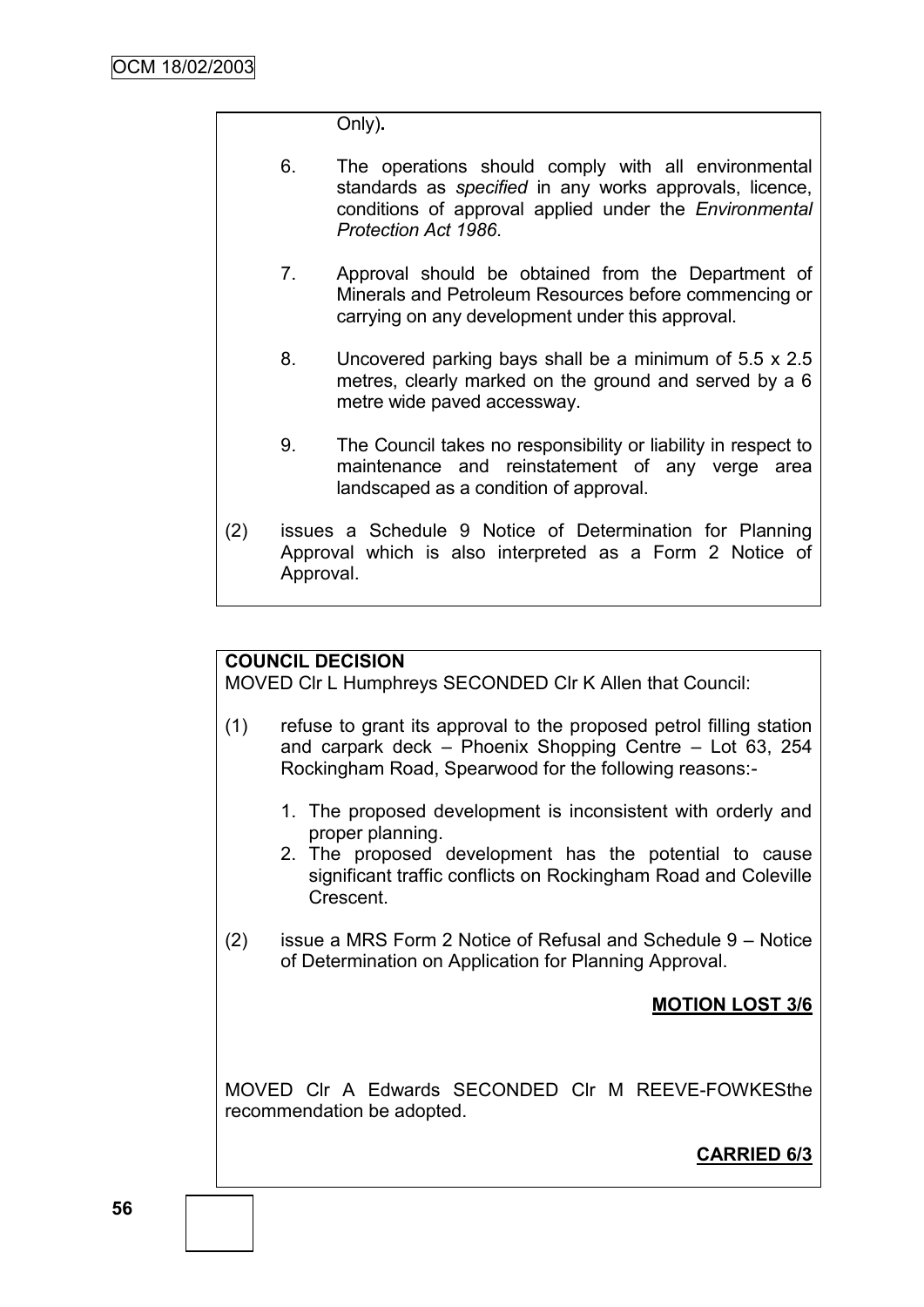#### **Background**

| ZONING:           | MRS:      | Urban                                               |
|-------------------|-----------|-----------------------------------------------------|
|                   |           | TPS3:   District Centre                             |
| <b>LAND USE:</b>  |           | <b>Volley Investments Pty Ltd</b>                   |
| APPLICANT:        |           | Cameron Chisholm & Nicol Pty Ltd                    |
| <b>OWNER:</b>     |           | Petrol filling station and upper level carpark deck |
| LOT SIZE:         | 5.7484 ha |                                                     |
| <b>USE CLASS:</b> |           | - Petrol Filling Station 'P' Permitted Use          |
|                   |           | - Carparking Deck associated with Shopping          |
|                   |           | Centre - Shop 'P' Permitted Use                     |

The Phoenix Park Shopping Centre has two main car parking areas, one to the north with 925 bays and one to the south with 252 bays. This application proposes to increase the number of bays within the southern car park.

The southern car parking area in percentage terms is more utilised than the northern car parking area, given its proximity to Rockingham Road and easy access. The Shopping Centre car parks are currently accessed from Coleville Crescent, two access points along Rockingham Road and through Burgundy Crescent off Lancaster Street. The two access points onto Rockingham Road are utilised in a different way, as the northern access between the Commonwealth Bank and McDonalds is not highly visible or convenient to the public along Rockingham Road. Therefore the preference is to utilise the other access point, the area the subject of this application.

The current car parking layout has been redesigned as a result of Council approving a Garden Centre extension to the Centre on 20 February 2002.

The existing banking facility is no longer operating and is proposed to be demolished as part of the development.

#### **Submission**

The City received an application dated 26 August 2002. The application is to construct a Petrol Filling Station and an upper level car parking deck containing 170 car parking bays in recognition of the high rate of usage of the car park.

The applicant in a letter dated 26 August 2002 has advised the following. "*The development is proposed to be constructed in a staged programme, with completion of the filling station by December 2003 and completion of the carpark deck by October 2004.‖*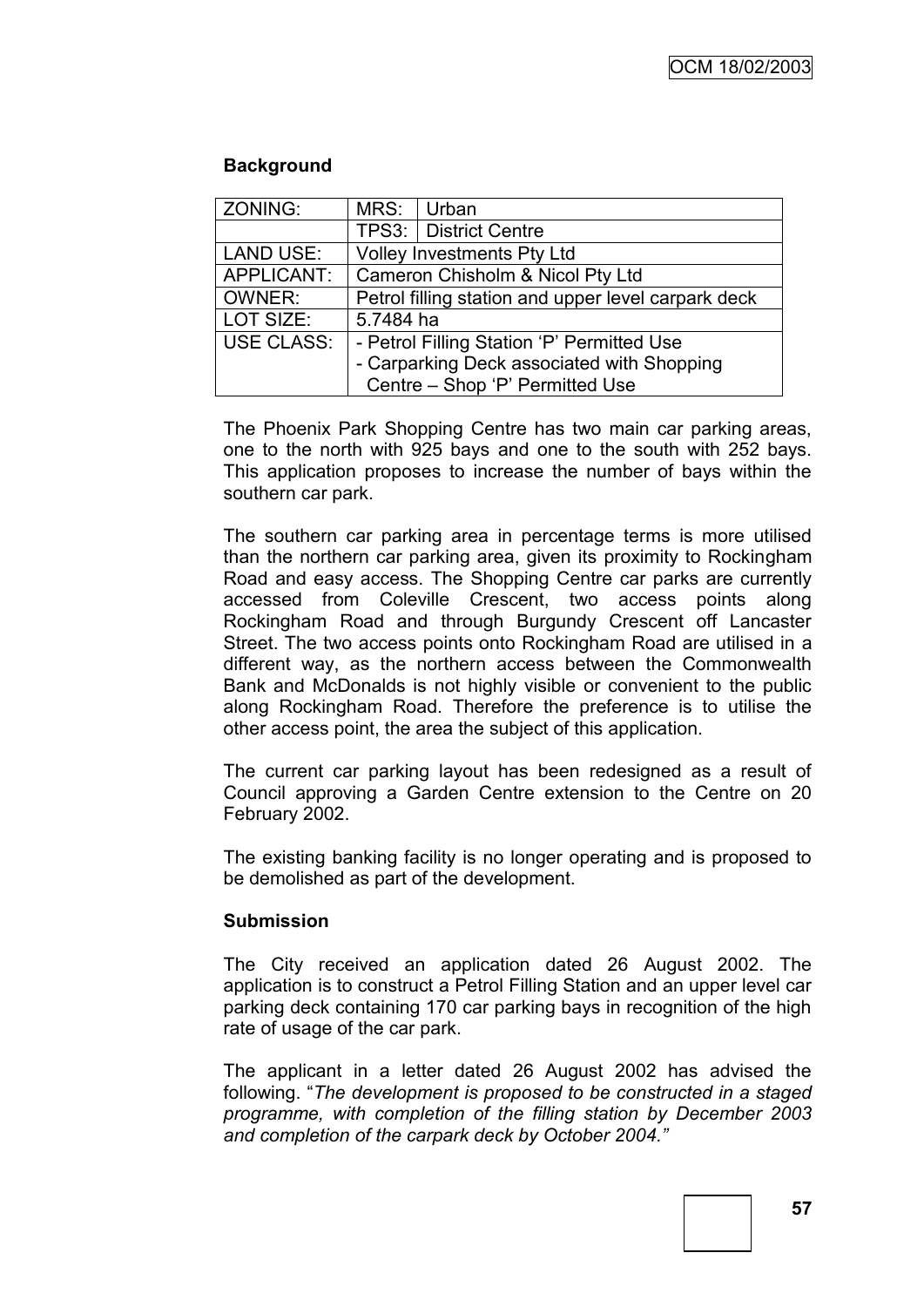As a result of a projection of increased traffic along Coleville Crescent and Rockingham Road, the applicant was requested by the City to provide a traffic impact study.

The traffic study attached to the Agenda dated 28 January 2003 is a revised study after the initial study was reviewed by Council Planning and Engineering Services. As a result of Council comments, further modifications to the plans were required to ensure compliance with Australian Road Standards AS2890 – Parking Facilities.

These modifications were addressed such as:

- the grading of the ramp from the lower parking area to Coleville Crescent was decreased,
- $\blacksquare$  the access closer to the filling station into Rockingham Road was closed to the public by way of removable bollards which will be removed to provide access only to the fuel tankers.

As part of the conclusion of the Traffic Impact Statement the consultant recommended some design changes to exit grading levels, some traffic control measures along Coleville Crescent to reduce traffic speeds and control parking signs on the road parking during peak period on Coleville Crescent. These will be imposed as conditions of approval. The full report is attached as an appendix to the report. The conclusion states as follows:-

"*The development of additional deck car parking and a ground level +Plus Petrol on the southern car park of the Phoenix Park Shopping Centre can be accommodated providing some minor amendments are made to proposed access places and traffic management measures implemented on Coleville Crescent between the Centre and Spearwood Avenue.*

*The addition of further parking will result in the redistribution of parking around the Centre and consequently a redistribution of traffic movements. This redistribution of movements along with the establishment of a new +Plus Petrol are unlikely to have any significant impact on traffic movements on the abutting roads during the peak hour.*

*The primary issues that require further attention are:*

- *design of the proposed exit only access from the ground level car park to Coleville Crescent;*
- the volume of traffic that will now use Coleville Crescent between *the Shopping Centre and Spearwood Avenue.*

*It is recommended that the proposed exit only access be designed to comply with Australian Standard 2890 and that all adjacent vegetation be maintained below 0.9m within the visibility splay onto Coleville*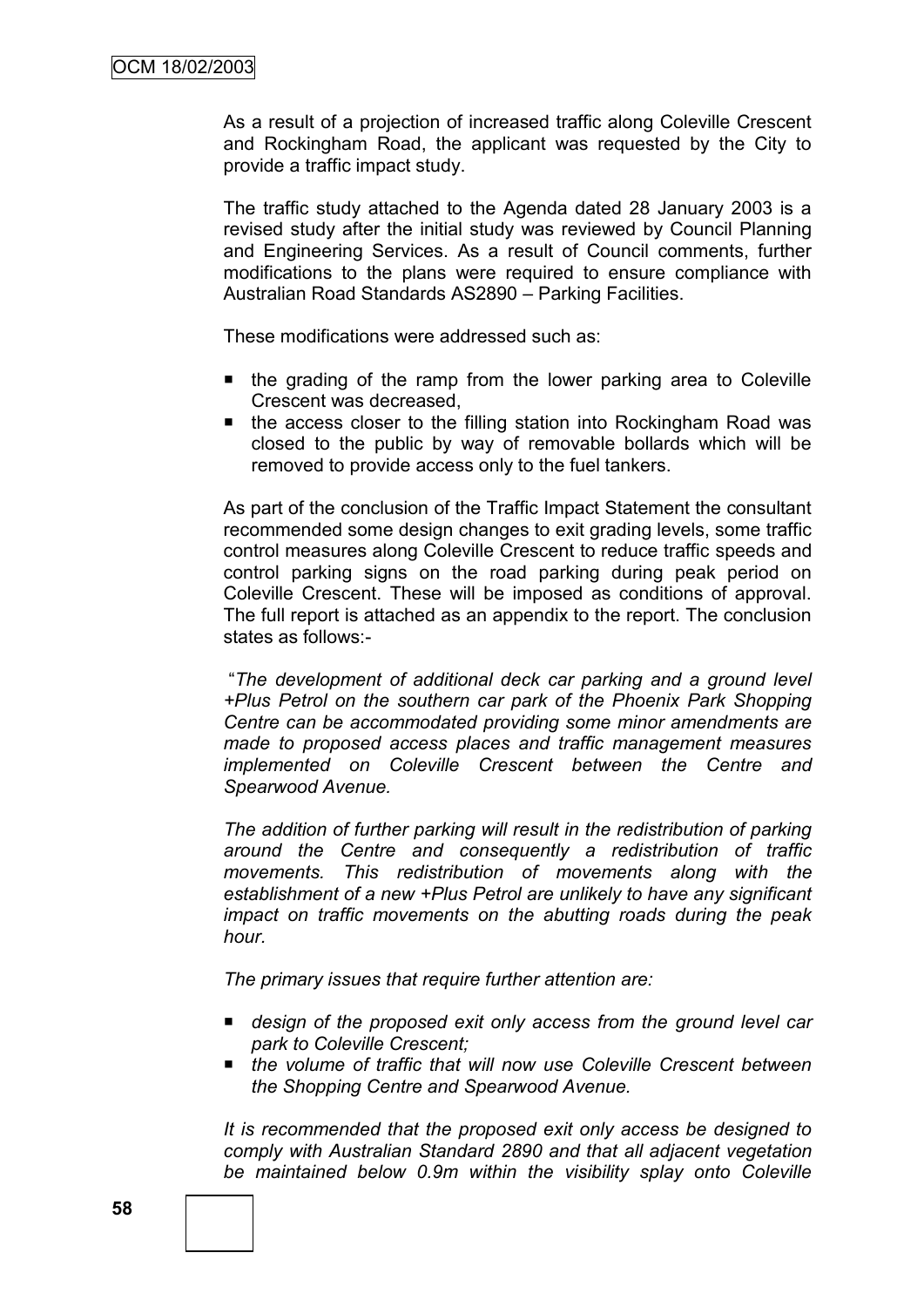*Crescent. Approval should be given to constructing a new exit only access onto Rockingham Road that can be used by both the departing fuel tanker and +Plus Petrol patrons. The design however should be such that normal Shopping Centre patrons are discouraged from using the access.*

*The increase in traffic on Coleville Crescent south of the Centre will be noticeable but will be within the physical capacity of the road. Traffic control measures involving the construction of a Watts profile speed hump at the southern end of Coleville Crescent and just north of Goffe Street should be implemented.*

*The volume of traffic will also be such that parking controls should be put in place along Coleville Crescent to discourage on road parking during the peak traffic periods. The requirements for the parking should be finalised after the proposed alterations have been completed and the traffic pattern established.*

*The findings of this Report should be discussed with the designers of the proposed development and with the City of Cockburn so that agreement can be reached on the traffic management intervention measures recommended.‖*

## **Report**

#### *Planning Considerations*

The proposed "Petrol Filling Station" and car parking deck are permitted uses in the District Centre Zone in Town Planning Scheme No. 3. Accordingly there is no statutory requirement for the proposal to be advertised for public comment.

The proposal is situated within Clause 32 area Notice of Delegation 28/11/1998 under the Metropolitan Region Scheme where a referral was not required to the WAPC as there was no increased floor area proposed. The proposed development decreases the actual floor space of Phoenix Shopping Centre as it removes the bank facility with an approximate area of  $370m^2$  and includes the development of a 270m<sup>2</sup> petrol station (including bowsers area).

The proposal generally complies with the standard requirements of the Scheme with the exception of shade trees for car parking which can be addressed as conditions of approval. This will ensure that the top of the decked car parking area provides shade to cars and visually softens the deck with greenery.

As a result of discussions with the City the applicant has modified the proposal to improve the visual presentation of the deck to Rockingham Road. However further treatment details of the deck will be required to be provided at building licence stage.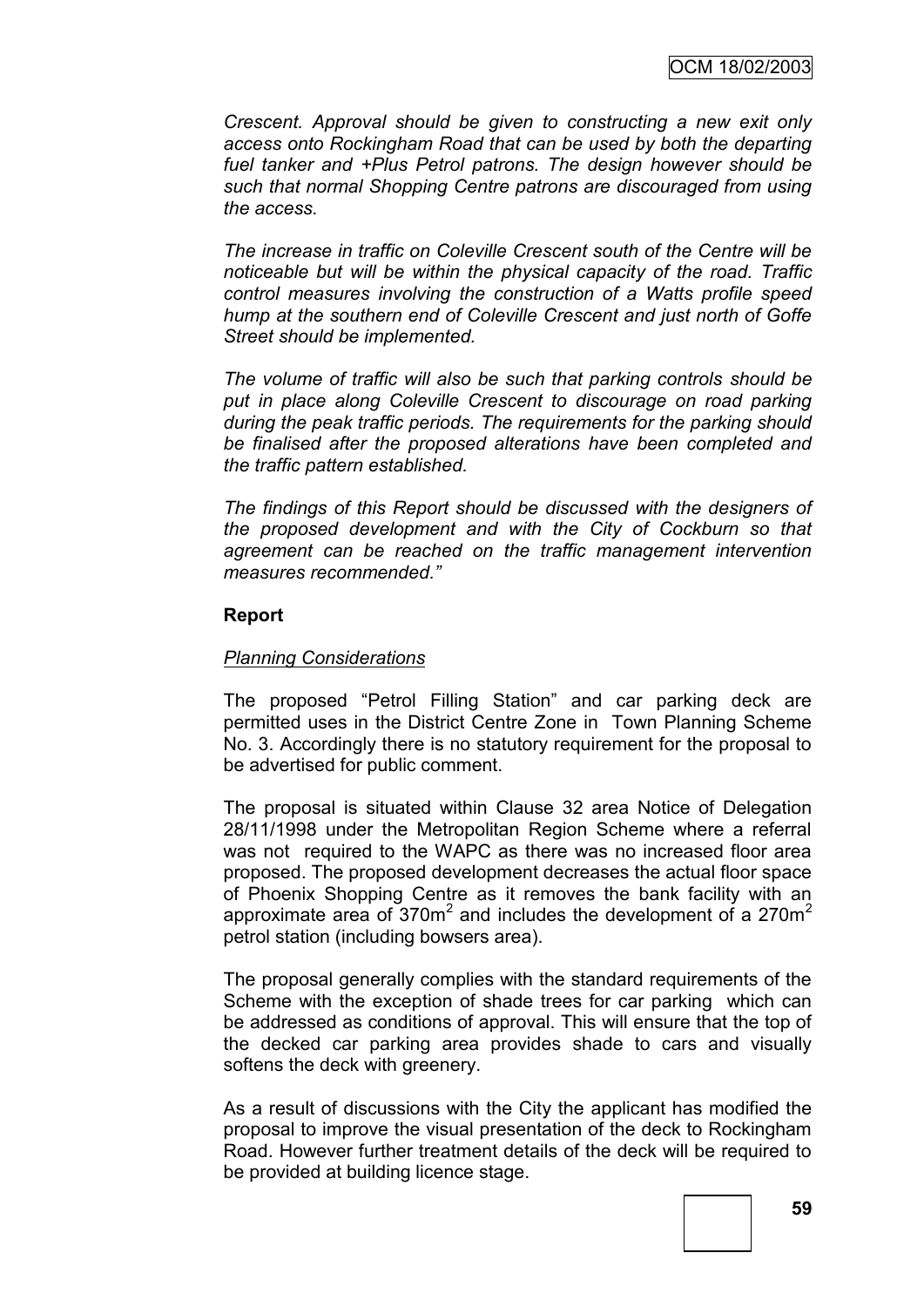#### *Traffic Impact Considerations*

Council has specific requirements which were required to be addressed on the submitted plans, such as standard exit vehicle grading ramps, bollards on a new exit point into Rockingham Road to restrict the access to the petrol tanker only at specific times (ie: prior to 7am) and the location of the petrol bowsers in relation to vehicular movements to be improved.

The applicant has agreed to most of the modifications requested by the City. However the amended plans illustrate an exit ramp grading from Coleville Crescent into the car parking area of 1 in 5 metres. This is not acceptable to Council as it is not in accordance with Australian Standards. The applicant also presented an option of the ramp with a 1:10 metres grade which is supported. The implication of extending the exit ramp with a 1 in 10 metres grading will reduce traffic circulation but this is preferable to a potential traffic congestion on a proposed exit ramp with a 1:5 metre grading.

The proposed access of the upper deck onto Coleville Crescent had raised an issue with regard to vehicular sight when the bus is stopped at its bay. However the bus stop will be relocated to the opposite side of the road, thereby removing the potential conflict.

The plans also illustrated some required modifications to traffic islands along Rockingham Road to ensure tanker movements can be accommodated. These modifications are required to be undertaken by the applicant at its cost.

Furthermore, to ensure provisions of the Scheme are fully addressed such as safety and amenity to patrons, a traffic median along Rockingham Road will also need to be modified as part of the building licence. This is required as a result of the increased traffic volume at the exit point. The required modifications are illustrated on the plans.

#### *Other Considerations*

- The details of the fitout illustrated the provision for food items, (ie drinks, chips etc). Therefore it is the intention of the proprietor to include these items for sale as application for a food licence permit is required.
- A separate application for a Sign Licence is also required.
- The staged construction of the development is acceptable to the Council on a condition that the exit ramp from the lower deck onto Coleville Crescent is included as part of works of Stage 1 (ie: same time as petrol filling station development) to ensure the vehicular movements of the site are appropriate to the new development.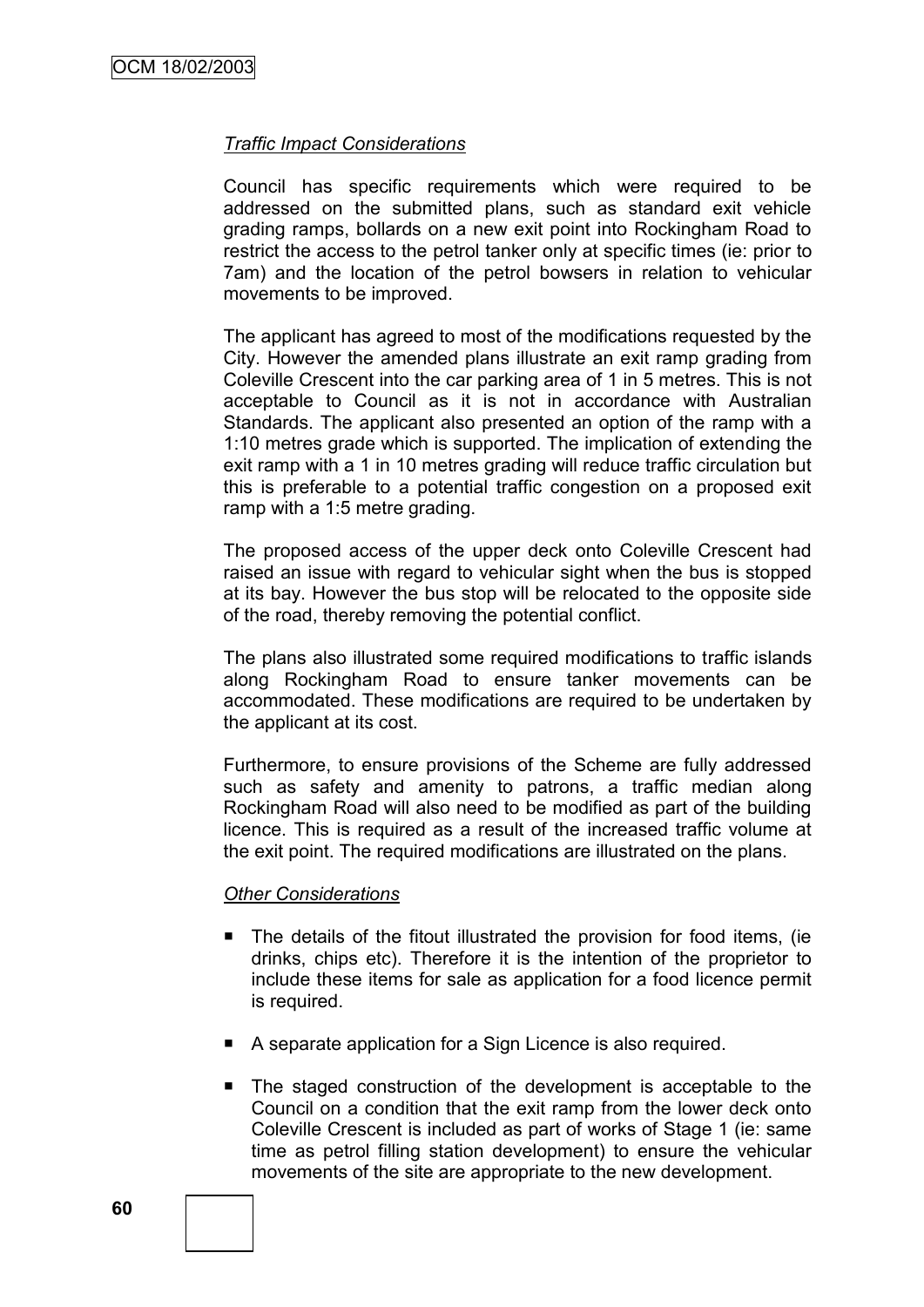- The applicant's consultant engineer has also recommended some design changes to Coleville Crescent such as control parking signs for peak period, and the construction of two speed humps at the southern end of Coleville Crescent and just north of Goffe Street to reduce traffic speeds. These requirements could be imposed as special conditions.
- The proposal also complies with Council Policy APD36 Shopping Centres and Service Stations.

Given the above it is recommended that the proposal be approved subject to conditions.

#### **Strategic Plan/Policy Implications**

The Corporate Strategic Plan Key Result Areas which apply to this item are:-

- 2. Planning Your City
	- *"To ensure that the planning of the City is based on an approach which has the potential to achieve high levels of convenience for its citizens."*
	- *"To ensure that the development will enhance the levels of amenity currently enjoyed by the community."*

The planning policies which apply to this item are:-

| APD17 | <b>Standard Development Conditions and Footnotes</b> |
|-------|------------------------------------------------------|
| APD36 | <b>Shopping Centres and Service Stations</b>         |

#### **Budget/Financial Implications**

N/A

#### **Legal Implications**

Nil.

#### **Community Consultation**

Under Council"s Scheme there is no requirement to advertise a development proposal. It should be noted, however, that an informal submission has been made to Council, and because Council decisions are made on technical grounds, community consultation is not warranted.

It should be noted that a submission dated 18 November 2002 was received from a business owner objecting to the proposal on the grounds that the proposal will increase traffic congestion on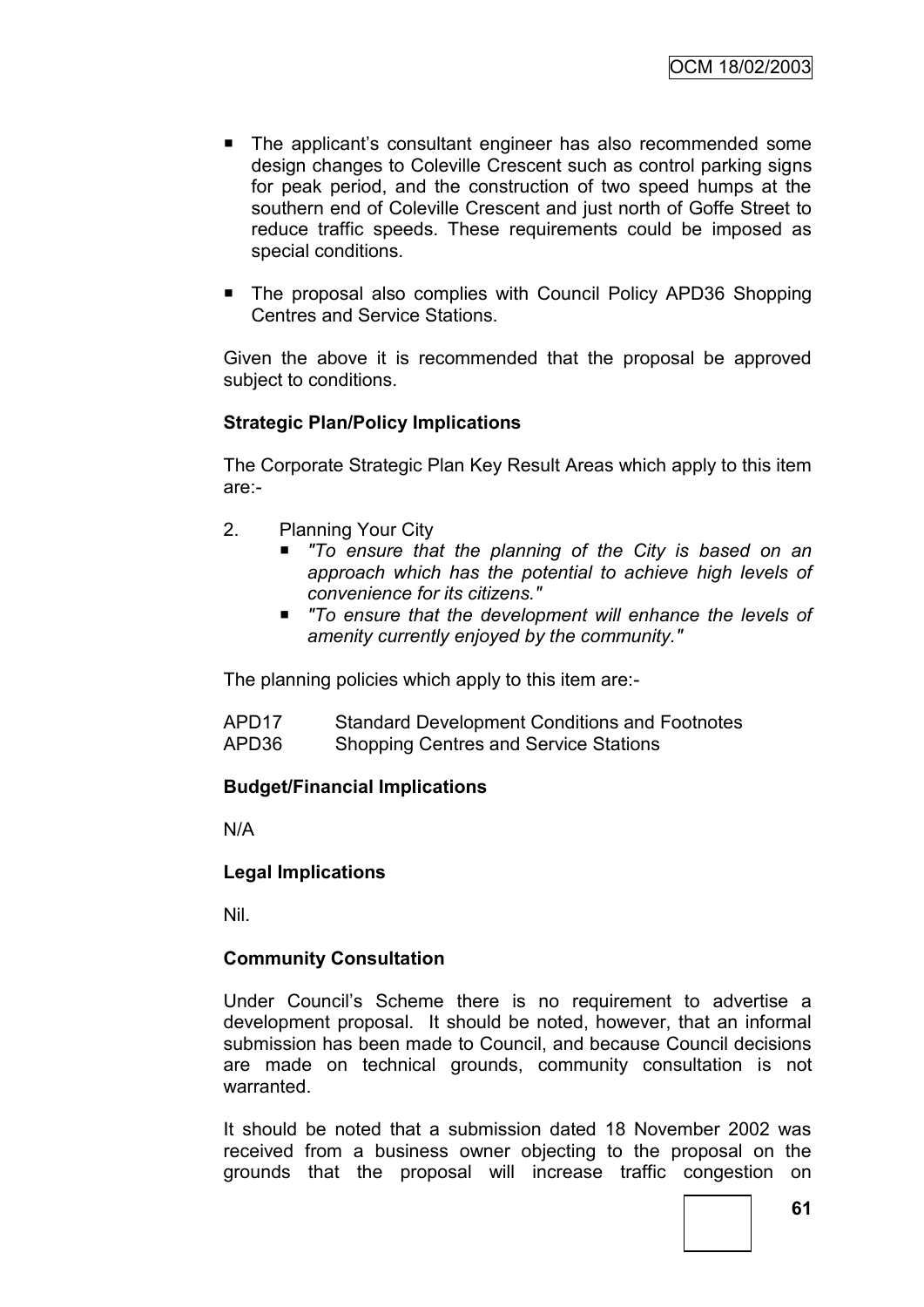Rockingham Road. A Traffic Impact Statement was prepared as part of the consideration of the application by Council which has satisfactorily addressed this matter.

A copy of the letter of objection from the business owner, Palermo Nominees Pty Ltd which has interests in service stations and retail outlets on Rockingham Road is attached for Council"s consideration.

#### **Implications of Section 3.18(3) Local Government Act, 1995**

Nil.

## **14.10 (MINUTE NO 1922) (OCM 18/02/2003) - COOGEE BEACH - ESTABLISHMENT OF CAFE/KIOSK - RESERVE 46664 (3319158) (KJS/SMH/RWB) (ATTACH)**

#### **RECOMMENDATION** That Council:

- (1) receive the Economic Modelling and Financial Feasibility Report on the Coogee Beach Café/Kiosk dated January 2003, prepared by McGees Property Consultants; and
- (2) not proceed to establish a Café/Kiosk at Coogee Beach because it appears to be a high risk venture, based on the conclusions and recommendations contained in the McGees Property Consultants Report.

# **COUNCIL DECISION**

MOVED Clr K Allen SECONDED Mayor S Lee that Council:-

- (1) receive the report;
- (2) proceed with the proposal to design and construct a Café/Kiosk at Coogee Beach within the Powell Road Reserve, subject to the following:
	- 1. adopt the schematic drawings that have already been prepared by Hoffman Architects for the proposed Café/Kiosk at Coogee Beach and these be used as the basis for an environmental assessment by a suitably qualified and experienced coastal engineer and for submitting a formal application for approval to commence development to the Western Australian Planning Commission (WAPC); and
	- 2. call for tenders from suitably qualified and experienced coastal engineers to assess the environmental impacts of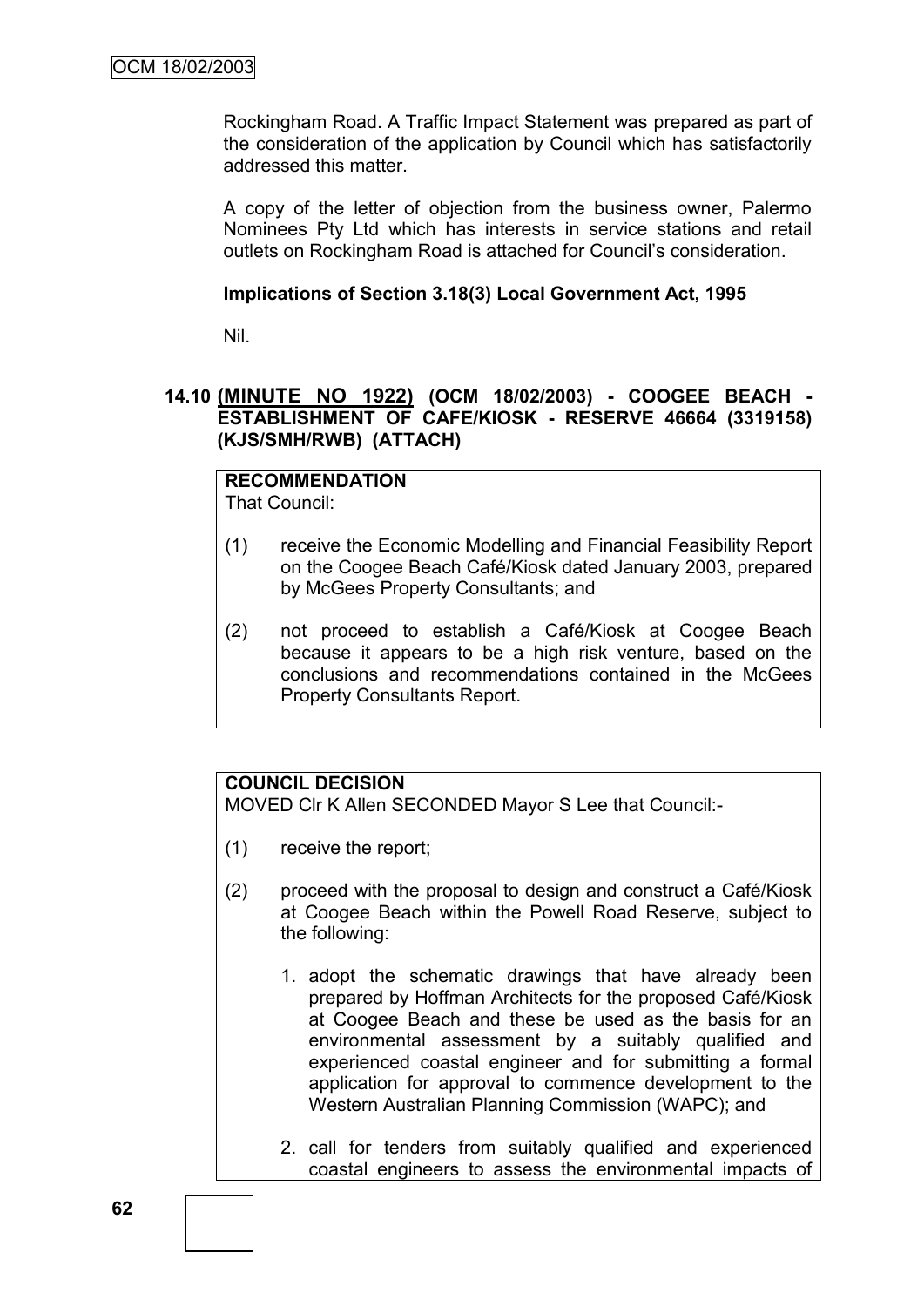developing a Café/Kiosk in the Powell Road Reserve in accordance with the schematic plans prepared by Hoffman Architects;

- 3. authorise the Chief Executive Officer to:
	- a. assess the tenders and appoint a suitably qualified and experienced coastal engineer to undertake the assessment and prepare a report on the proposed Café/Kiosk to support the planning application to be lodged with the WAPC;
	- b. submit the MRS Form 1, Application for Approval to Commence Development which has been signed by DOLA, together with the necessary plans and reports for the consideration and determination of the WAPC; and
	- c. negotiate any aspects of the application with CALM, DEWCP, DOLA and the DPI as required;
- (3) following receipt of the determination by the WAPC the matter be referred back to the Council for consideration and a decision to proceed with the proposed Café/Kiosk; and
- (4) simultaneously re-advertise for Expressions of Interest (EOI) from private organisations and individuals to take up a ground lease of 1320 $m^2$  to build and operate a Café/Kiosk at Coogee Beach on the basis of:-
	- 1. a lease period of 20 years with an option for a further 20 years, subject to the approval of DOLA; and
	- 2. Council gaining all the necessary development approvals and installing the required utility services to the lease area.

# **CARRIED BY ABSOLUTE MAJORITY OF COUNCIL 8/1**

#### **Explanation**

Since the Council advertised for Expressions of Interest (EOI), the report prepared by McGees has varied the assumptions by extending the period for the ground lease and suggested that the Council be responsible for installing the services for the proposed Coogee Café/Kiosk.

The provision of a Café/Kiosk is an important community facility and Council should pursue its provision further. The approach provides the opportunity for Council to progress the proposal without a final commitment to build the facility.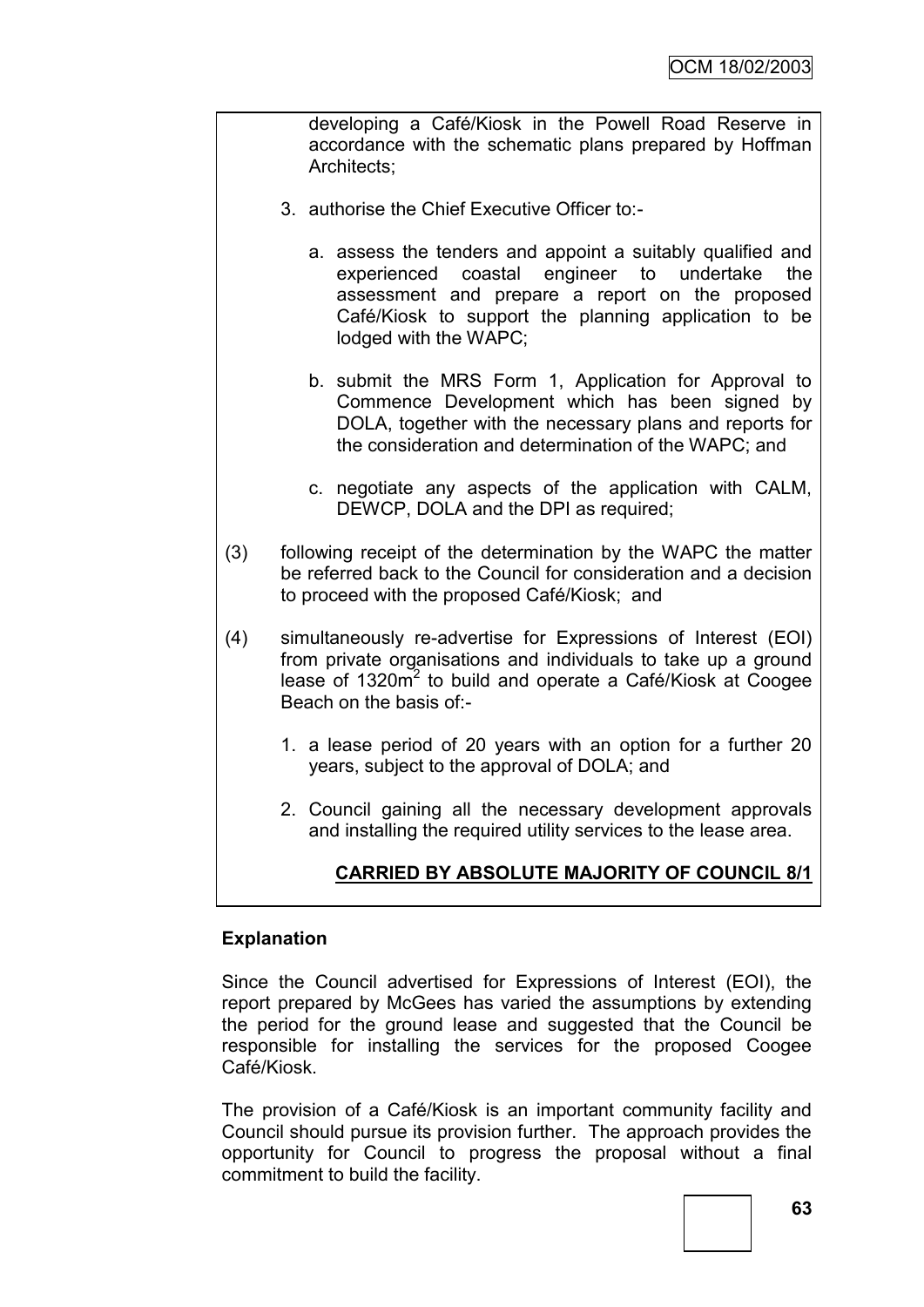## **Background**

Council at its meeting held on 16 April 2002 resolved to:-

- *―(1) pursue the possibility of constructing, owning and leasing out a café/kiosk at Coogee Beach based on the same lines which was foreshadowed in the proposal considered by Council on 15 May 2001;*
- *(2) write to the Department of Planning and Infrastructure, Department of Environmental Protection and Conservation and Land Management, advising of the proposal and seeking a preliminary response as to the level of support that such a proposal is likely to receive should a formal application be lodged;*
- *(3) subject to supportive responses being received from (2) above, the Chief Executive Officer is to commission a suitably qualified financial consultant to provide advice on the economic viability and risk in proceeding with the construction of a café/kiosk at Coogee Beach; and*
- *(4) upon receipt of the advice from the financial consultant, determine if a business plan is to be prepared to progress the matter further.‖*

In response to the Council"s decision, the Council"s Land Officer wrote to the DPI, DEWCP, CALM and DOLA between May and July 2002 to determine their reaction to the proposal being contemplated by the Council.

The responses were:-

■ DPI On the 5 August 202, the Department advised the need to submit an MRS Form 1 and identified the issues to be addressed. The letter stated that "*it should not be inferred from the above that the Department or the WAPC will support the proposal.*"

On 21 August 2002, the Department advised that the proposed development was consistent with the purpose of the reservation. The location of the Café/Kiosk in the foredune was of concern to the WAPC and will need to be addressed. It was suggested that the Café/Kiosk be located closer to Cockburn Road and behind the dunes if possible.

 DEWCP On 2 October 2002, the Department advised it would require an appropriate coastal impact assessment by a suitably qualified coastal engineer. If the proposal was to lead to significant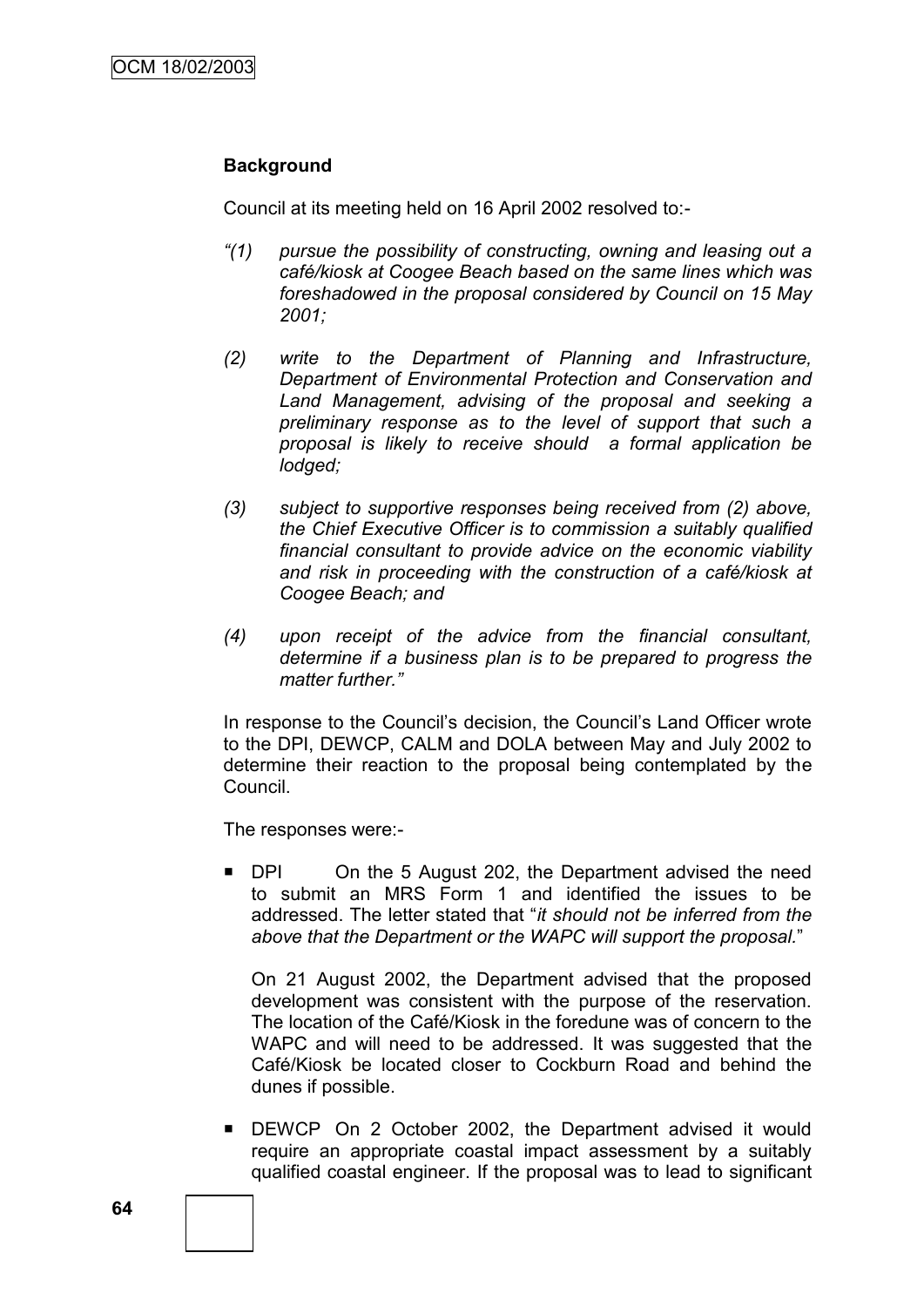impacts it will need to be referred to the EPA under Section 38 of the Act. The proposal would also need to comply with DPI policies.

- CALM On 22 May 2002, the Department advised that it considered the proposal to be appropriate given the site"s existing recreational character, and is therefore generally supportive of the proposal. The advice provided some direction in regard to matters to consider if the proposal was to proceed.
- DOLA On 25 June 2002, the Department advised that it was not opposed to the proposed Café/Kiosk, however, it was a substantial project that was clearly outside the current use of the reserve. DOLA would approve the proposal subject to conditions, one of which was to enter a cost sharing arrangement in respect to the lease. The Department signed the MRS Form 1 subject to "no undertaking intended".

On 4 November 2002, the Department issued the Management Order for the reserve in favour of the City of Cockburn.

It can be seen that there is no outright objection from any of the State agencies asked to respond to the proposal for a Café/Kiosk at Coogee Beach.

However, except for CALM and DOLA, DPI and DEWCP have not given any clear indication that the project is likely to be approved. The DPI and DEWCP have outlined the matters to be addressed in order for the proposal to be considered.

Given this, there is the possibility that the project as presented may not be approved either as proposed and/or in the location contemplated.

Based on the Departmental responses the CEO approached McGees National Property Consultants in November 2002 to prepare a proposal to undertake a feasibility study for the Café/Kiosk proposal.

Previously, pursuant to a Council decision, the Department of Housing and Works was engaged in July 2001, to invite submissions and select a preferred proponent to construct and operate the Café/Kiosk from the site, but by the close of the submission period no conforming expressions of interest were received. This approach is the same as Scenario 1 discussed in the McGees report.

The lack of response lead to the Council resolution dated 16 October 2002, to pursue the possibility of constructing, owning and leasing out the Café/Kiosk which is reflected in Scenario 2 in the McGees report.

McGees completed their report in January 2003, and contained conclusions and recommendations for the Council"s consideration.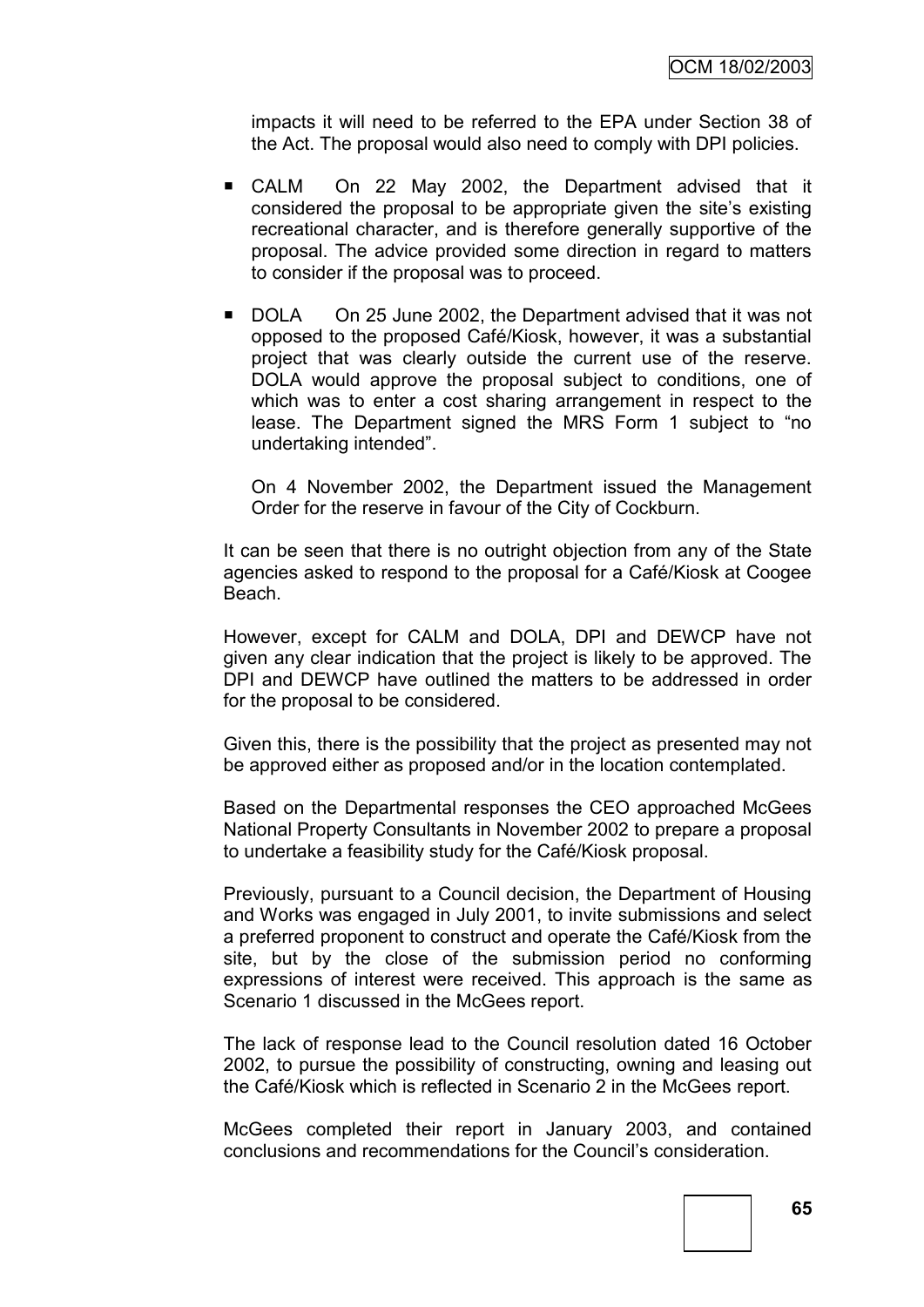## **Submission**

The McGees report evaluated two (2) scenarios.

- Scenario 1: The creation of a ground lease area of approximately 1320m<sup>2</sup> and offering the land for the development of a Café/Kiosk on a ground lease basis. The Council to provide all the services to the lot.
- Scenario 2: For the City of Cockburn to construct a Café/Kiosk on the land within the ground lease area of 1320 $m^2$ .

The results of the analysis for scenario 1 was …."*that it is unlikely the present value of a ground lease will ever be less than zero. In other words cc (City of Cockburn) is not likely to make a loss in this scenario.‖*

However, scenario 1 has already been tested in the market place and there were no conforming expressions of interest. Given this scenario 1 is not worth pursuing further.

The results of the analysis for scenario 2 were different from that for scenario 1 which included statements such as ….."*probability the City of Cockburn will not achieve the target rate of return of 9.0%.‖*

"*Therefore, although there is an opportunity to show a superior present value through design and construct the probability that one would actually achieve these figures is very low relative to the probability of*  failure."

Because of this, two further variations to scenario 2 were assessed based on reducing the area of the proposed Café/Kiosk by 25% and 35% respectively. This demonstrated that reducing the cost of the development did not greatly affect the present value which remained low. Certain criterion were adopted, based on consensus, interviews of restaurateurs and from this "*there appears to be only a 40.0% to 45.0% chance of success if this criterion was adopted.‖*

The synopsis of results from the report are briefly summarised as follows:-

- 1. There is sufficient capacity in the City of Cockburn catchment to generate sufficient gross revenue to support a small Café/Kiosk.
- 2. Return on capital is not likely to meet market expectations.
- 3. Primary influence on potential Gross Revenue for the café is primarily influenced by the number of café meal purchases made by households in a monthly period.

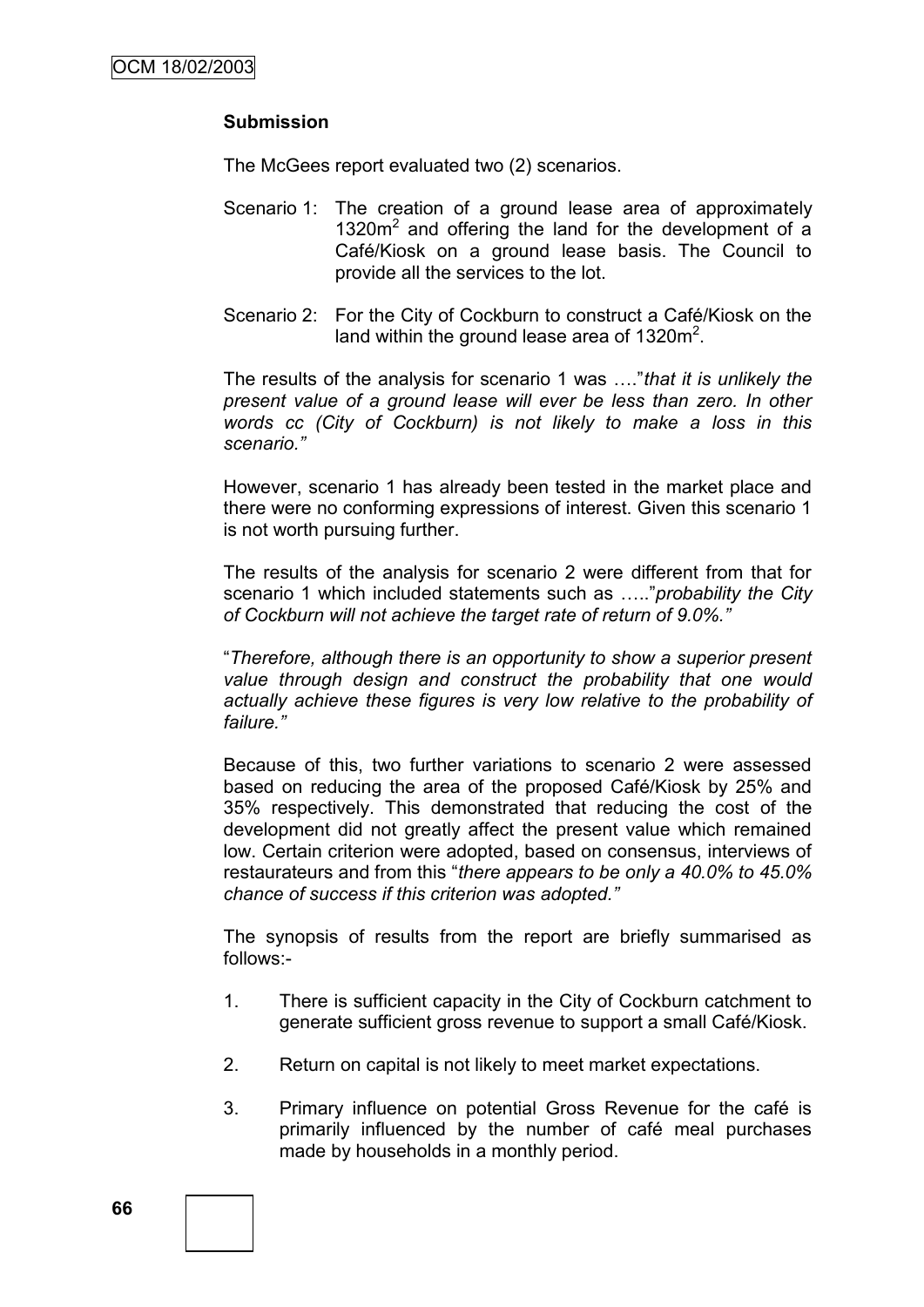- 4. Imputed/implied success of the existing facility suggests it may be prudent to maintain the current Deli line in portion of the new Café/Kiosk. This factor was not included in the assessment.
- 5. The conceptual drawings provide for too large a café to accommodate estimated levels of demand.
- 6. The City of Cockburn is better off in present value terms offering a ground lease to a building envelope rather than committing capital to the design and construction of the proposed improvements.
- 7. Reducing the proposed size of café by 25% to 35% to equal estimated levels of demand does not improve the PV for scenario 2 sufficiently to surpass that achieved for scenario 1.
- 8. Port Coogee is identified as providing strong (PMR) competition in the future. This factor has not been modelled due to the mediocre results achieved in the first run calculations.
- 9. An interesting observation is that PV in scenario 2 equates to \$0 at a discount rate of 7% (static).

The comparison of distribution suggests that scenario 1 is a "sure thing" with relatively low levels of risk whilst there remains substantial uncertainty with scenario 2, particularly when one considers the level of capital commitment.

The conclusions contained in the report are:-

- *―(1) In its present format, the design and construct option for the proposed Café/Kiosk would not appear viable at market levels of return on capital and expected profitability for said café. The Ground Lease option is far superior, but has its own risks that could eventuate in market stigma should a subsequent operator fail.*
- *(2) City of Cockburn may decide the public amenity provided by the facility warrants adoption of discount rates below market level thus improving viability of scenario 2.*
- *(3) Gross Revenue estimates suggest smaller Café/Kiosk than that proposed may succeed.*
- *(4) Should City of Cockburn wish to further evaluate Café/Kiosk prospects, it should offer the opportunity to the market via Expression of Interest.*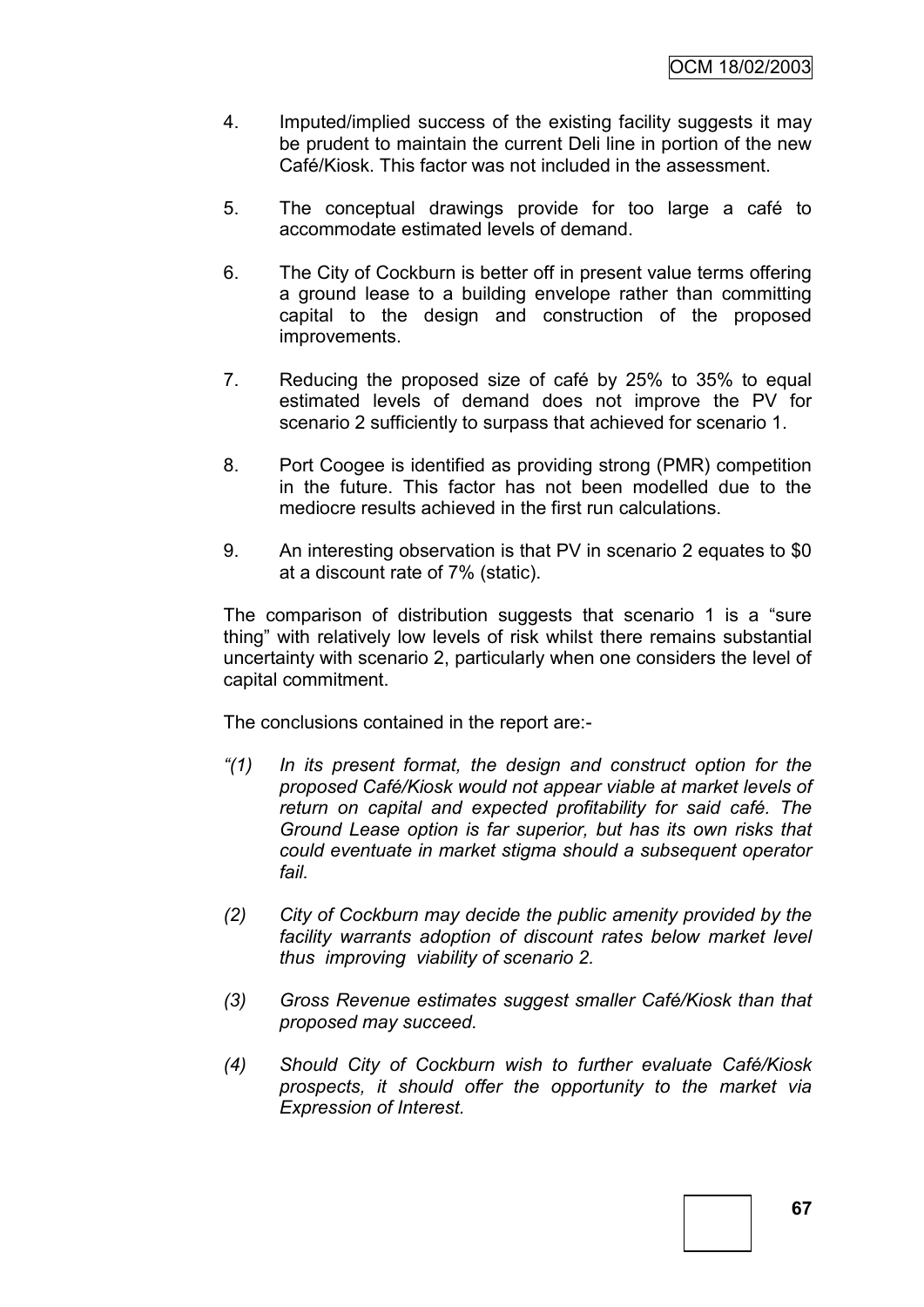- *(5) A Ground Lease only option for the purpose of developing said Café/Kiosk presents the least risk to City of Cockburn but does not guarantee success.*
- *(6) Permitted uses should allow Deli lines to accommodate Caravan Park and transient customers.*
- *(7) Design and space decision will be critical in café profitability and success; City of Cockburn should maintain an open mind to prospective operators concepts and limit (to an extent) Council imposed constraints on size and design.*
- *(8) Not all restaurateurs want to be property investors; hence joint venture opportunities subject to financial testing should be considered.*
- *(9) The marginal results of this assessment should be conveyed to DOLA in ground lease negotiations in order to realise a peppercorn rental. This will allow greater flexibility in lease negotiations with operator, particularly in early years.*
- *(10) The ground lease option creates a profit rental situation adding value to the Lessee's interest in the longer term, improving marketability of concept.*
- *(11) A properly structured EOI process will enable a consultative process with prospective Lessees, stimulating innovation.*
- *(12) Rental structure should be linked to gross revenue that is, turnover rental with base rate. This will allow City of Cockburn to provide a discounted rental in early years with fixed escalation clauses whilst sharing success when café revenue increases beyond an agreed level.‖*

The consultants recommendations are:-

"*In its present format, the design and construct option for the proposed Café/Kiosk would not appear viable at market levels of return on capital and expected profitability for said café. The Ground Lease option is far superior but has its own risks that could eventuate in market stigma should a subsequent operator fail.*

*Gross Revenue estimates may support a smaller concept, particularly if one makes provision for Deli lines, as is presently the case.*

*The most obvious factors requiring further consideration that will create a more favourable outcome for both options, but more importantly, for scenario 2, are:-*

*1. Benchmark Rate of Return (Discount Rate) to City of Cockburn,*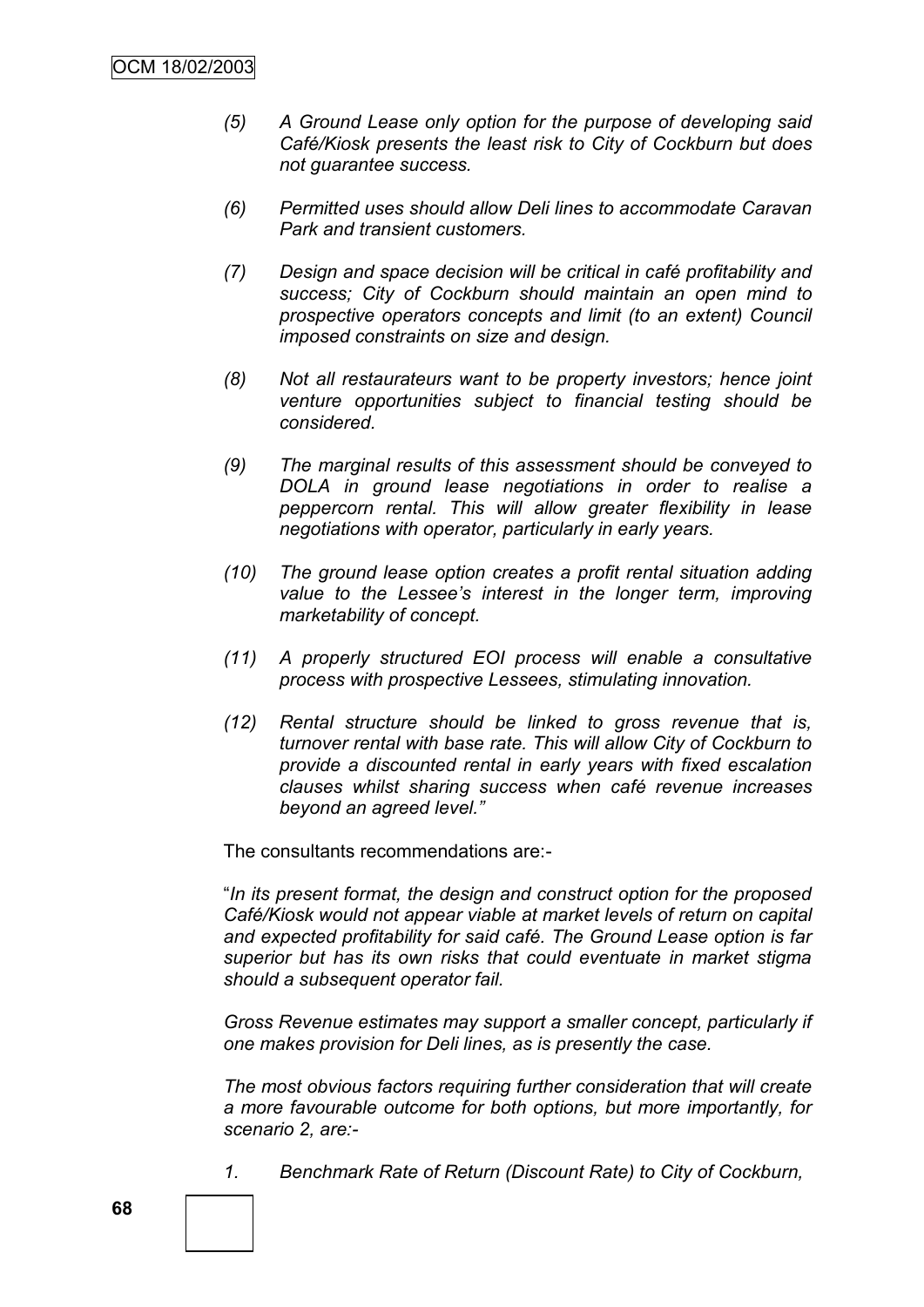- *2. Requirement to share ground rental with DOLA,*
- *3. Café concept and size,*
- *4. Consultative Lease negotiation and rental format.*

*Item 2 has been tested disclosing a marginal improvement for the design and construct option.*

*Notwithstanding the above observations, should City of Cockburn wish to continue the evaluation further, then we would make the following recommendation;*

*City of Cockburn should seek Expressions of Interest (EOI) for Café/Kiosk development on either a Ground Lease or Design and Construct basis. City of Cockburn should not commit to a course of action but seek input from the market. The input should detail the preferred leasehold interest sought and request conceptual designs with forecast base cost and revenue figures.*

*This will allow the market to innovate whilst testing the markets' perception of the sites viability. City of Cockburn should acknowledge its interest in possible JV; cost sharing to support viability of a proposed concept subject to an adequate return on capital being achieved.*

*Additionally, structured rentals (Lease) with linked turnover percentages to accommodate early patronage establishment should be considered.*

*This process should embrace a range of broad parameters for lease negotiation and offer flexible lease/development options whilst recognising opportunities for profit share, reduced rental for capital trade off, the provision of assistance through the planning, design and approval process.*

*This process will test the markets' perception and expectations of the site whilst not committing coc to any specific course of action.*

*Furthermore, we consider the gross revenue figures for the existing shop must be ratified in accordance with the existing lease. This will provide further guidance in establishing gross revenue for the café/kiosk.‖*

A copy of McGees National Property Consultant"s Report has been circulated to Elected Members as a confidential document.

## **Report**

It is clear from the consultants report that both the ground lease leasing and the design and construction scenarios for the proposed Café/Kiosk are at best marginal.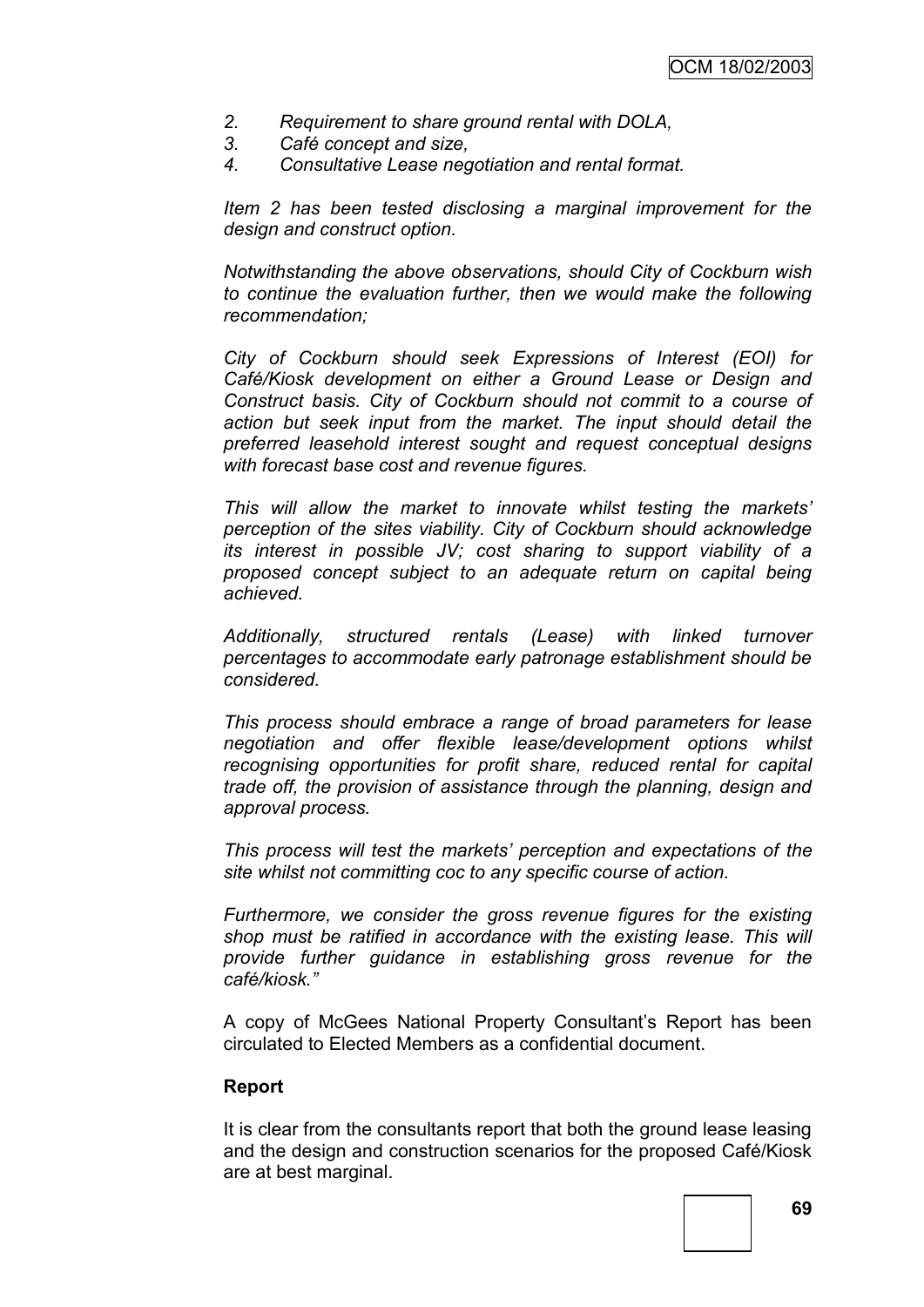The report assumes that the Council would provide cash funds to design and construct the development, estimated to be in the order of \$1,000,000 from say reserve funds.

Discussions with the consultants confirmed that they did not allow for the Council needing to borrow around \$1,000,000 to service, design and construct the proposed development. To borrow funds would mean that the project would not be viable.

The consultant confirmed that from a public authority point of view, scenario 1 is the preferred approach because all the risk is taken by the operator.

Should the venture fail, under either Scenario 1 or Scenario 2, then the Council risks the loss of income from the site and the possibility of being responsible for the vacant building.

Scenario 1 has been tested in the market place and there was no private sector interest.

Scenario 2 would require the funds to be raised from a reserve account or be borrowed by the Council.

To borrow \$1,000,000 at 5.9% over 20 years would require an annual repayment of \$86,000.

The consultants estimate that the annual lease repayment for a tenanted Council owned Café/Kiosk building would be in the order of \$72,000. This is a shortfall of around \$14,000 per annum to meet the loan repayments.

However, this loss is likely to be substantially increased because it is expected, based on the advice of the consultant, that the landowner, DOLA, will seek 50% of the income derived from the lease. This would mean that the Council"s share of the lease would be only \$36,000 per annum, leaving a shortfall of \$50,000 per annum to meet the loan repayments. Over the 20 year period of the loan it would amount to a subsidy of \$1,000,000.

If the money is raised from Council reserves it is expected that the annual lease would be in the order of \$72,000. This represents a return on investment of around 7.2%. However, if 50% of the income is shared with DOLA, this would reduce the return to 3.6%.

The assessment undertaken by the consultants did not have regard for the development of a Life Saving and Surf Club at Coogee Beach, and only had superficial assessment of the impact that Port Coogee may have when the marina facilities and highway commercial is developed within 300 to 400m of the proposed Café/Kiosk site.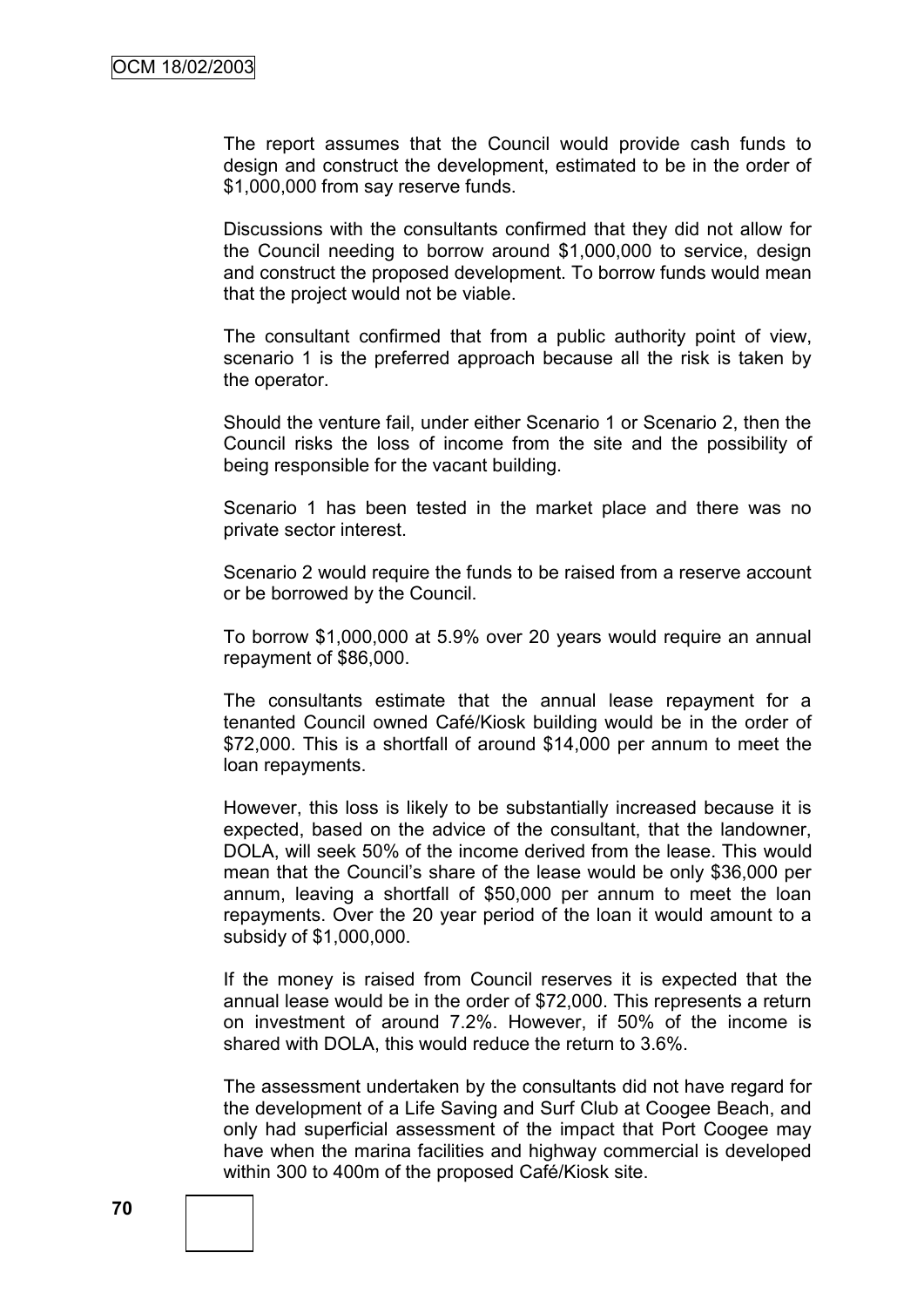In relation to the proposed Surf Club, the Council has been advised at a recent presentation by the Club, that they proposed to build a 3,500 sq.m. Club building which will include provision of a canteen to serve the needs of its members. This factor has not been considered as part of the Report and could have an impact on the viability of the Café/Kiosk.

The other major difficulty with the development of the proposed site in addition to gaining all the necessary approvals, is the fact that the development, whether it be by the private sector under scenario 1 or by the Council under scenario 2, will be on land owned by DOLA, even though the reserve is vested in the local government.

The report emphasises the need to retain a "deli" type store within the reserve to serve the caravan park and passing trade. A kiosk as planned, is unlikely to hold the range of items found in a deli.

Given this, one suggestion is for the existing Coogee Shop to be upgraded so that the deli/kiosk is retained and a café, alfresco style, be added to it. This option has not been investigated.

Within this locality it is expected that there will be a number of cafes, fast foods and restaurants associated with the Port Coogee marina which will provide the type of service that the Council is envisaging for Coogee Beach. Given that at this stage it is not clear as to the extent and type of food outlets provided in the marina, it may be premature to contemplate a facility of this type at Coogee Beach at this time in any event.

In the circumstances the recommendation must be that the proposed Café/Kiosk not be proceeded with as it would put ratepayers funds at an unacceptable risk, based on the McGees report.

However, should the Council decide to not accept the officer"s recommendation and proceed with the Café/Kiosk instead, then the following optional recommendations could be considered:-

OPTION 1

*―RECOMMENDATION That Council:-*

- *(1) receive the report;*
- *(2) invite a representative of the McGees National Property Consultants to present the findings of the report to Council;*
- *(3) following the McGees presentation, reconsider the proposal to develop a Café/Kiosk at Coogee Beach.‖*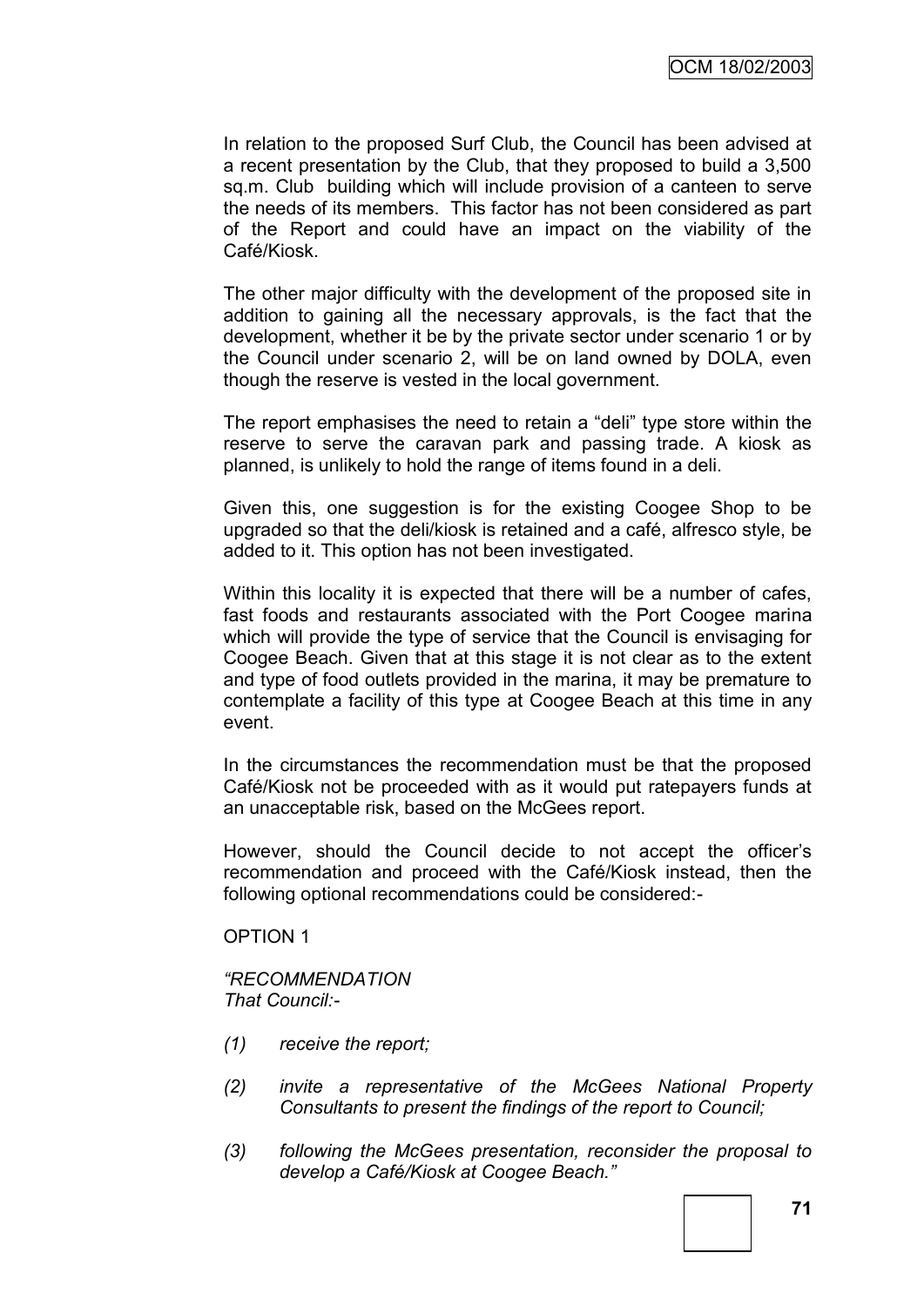OR

OPTION 2

*―RECOMMENDATION That Council:-*

- *(1) receive the report;*
- *(2) proceed with the proposal to design and construct a Café/Kiosk at Coogee Beach within the Powell Road Reserve;*
- *(3) adopt the schematic drawings that have already been prepared by Hoffman Architects for the proposed Café/Kiosk at Coogee Beach and these be used as the basis for an environmental assessment by a suitably qualified and experienced coastal engineer and for submitting a formal application for approval to commence development to the Western Australian Planning Commission (WAPC);*
- *(4) call for tenders from suitably qualified and experienced coastal engineers to assess the environmental impacts of developing a Café/Kiosk in the Powell Road Reserve in accordance with the schematic plans prepared by Hoffman Architects;*
- *(5) authorise the Chief Executive Officer to:-*
	- *1. assess the tenders and appoint a suitably qualified and experienced coastal engineer to undertake the assessment and prepare a report on the proposed Café/Kiosk to support the planning application to be lodged with the WAPC;*
	- *2. submit the MRS Form 1, Application for Approval to Commence Development which has been signed by DOLA, together with the necessary plans and reports for the consideration and determination of the WAPC;*
	- *3. negotiate any aspects of the application with CALM, DEWCP, DOLA and the DPI as required;*
- *(6) following receipt of the determination by the WAPC the matter be referred back to the Council for consideration and a decision to proceed with the proposed Café/Restaurant.‖*

*TO BE CARRIED BY AN ABSOLUTE MAJORITY OF COUNCIL*

A copy of the Hoffman Architects" Schematic Plan is attached to the Agenda. This plan has been presented to Council previously.

**72**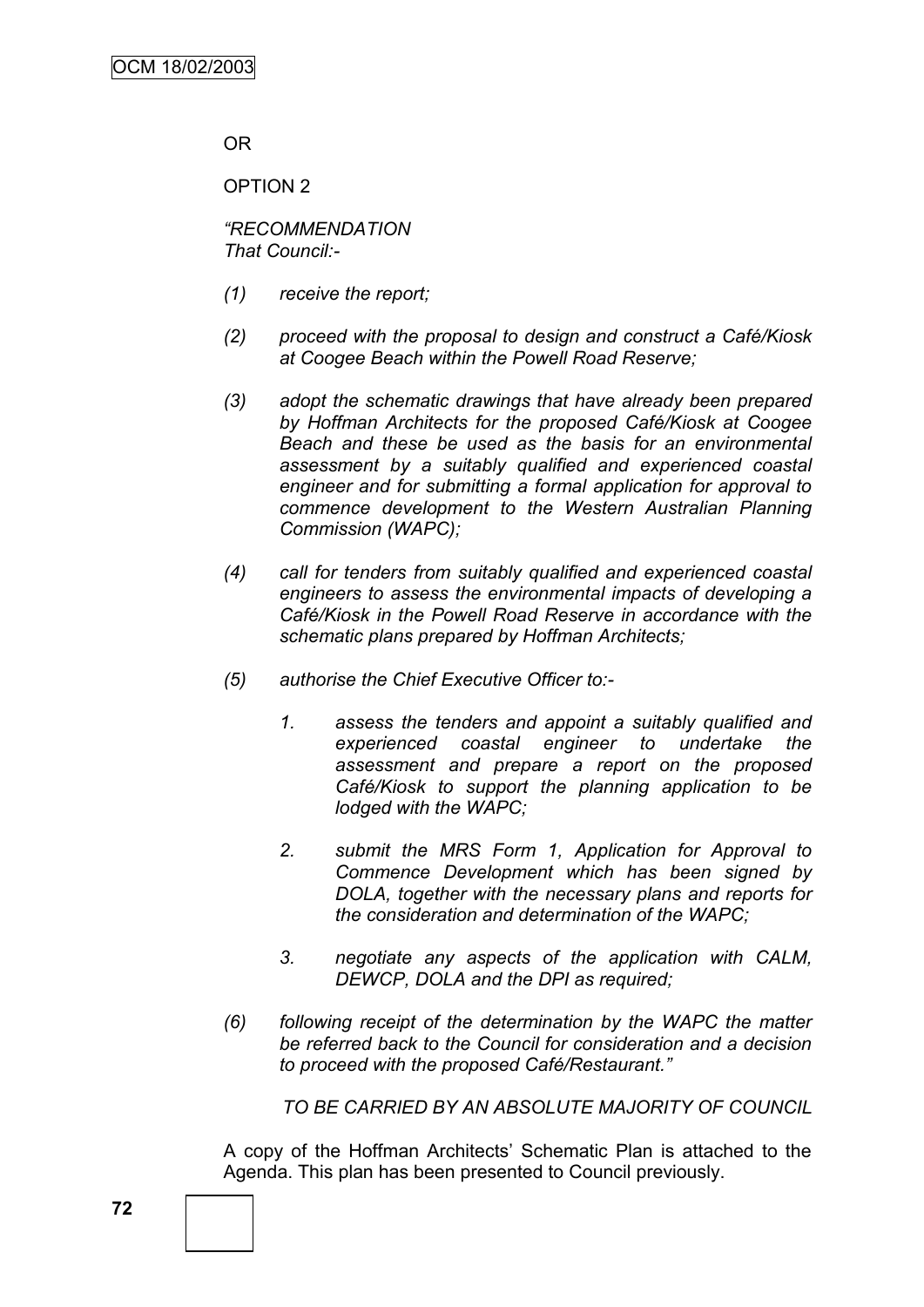The Council needs to consider the WAPC determination which could be a refusal or an approval which contain conditions unacceptable to the Council. A right of appeal would exist.

In the event that the WAPC approves the proposed development with conditions acceptable to the Council, the Council could proceed as follows:-

- call tenders for the appointment of a project manager,
- call tenders for an architect, engineer and quantity surveyor to design, and cost the project,
- following the design and costing of the project to the satisfaction of the Council, call tenders from potential operators of the Café/Kiosk;
- subject to completing the foregoing steps in the process to the Council"s satisfaction, proceed with the preparation of the Business Plan as required under the Local Government Act.

It is considered necessary to achieve the required approvals prior to expending funds on the detailed design of the Café/Kiosk.

When the approvals are in place the Council can proceed with confidence to detailed design, costing and the identification of a potential operator.

The information about the design, the costs, the funding, the potential income, risks and liabilities will form the basis to the Business Plan which will need to be advertised for public comment before the project can proceed to construction.

## **Strategic Plan/Policy Implications**

The Corporate Strategic Plan Key Result Areas which apply to this item are:-

- 1. Managing Your City
	- To deliver services and to manage resources in a way that *is cost effective without compromising quality."*
	- To conduct Council business in open public forums and to *manage Council affairs by employing publicly accountable practices."*
- 4. Facilitating the needs of Your Community
	- *"To facilitate and provide an optimum range of community services."*
	- *"To identify current community needs, aspirations, expectations and priorities of the services provided by the Council."*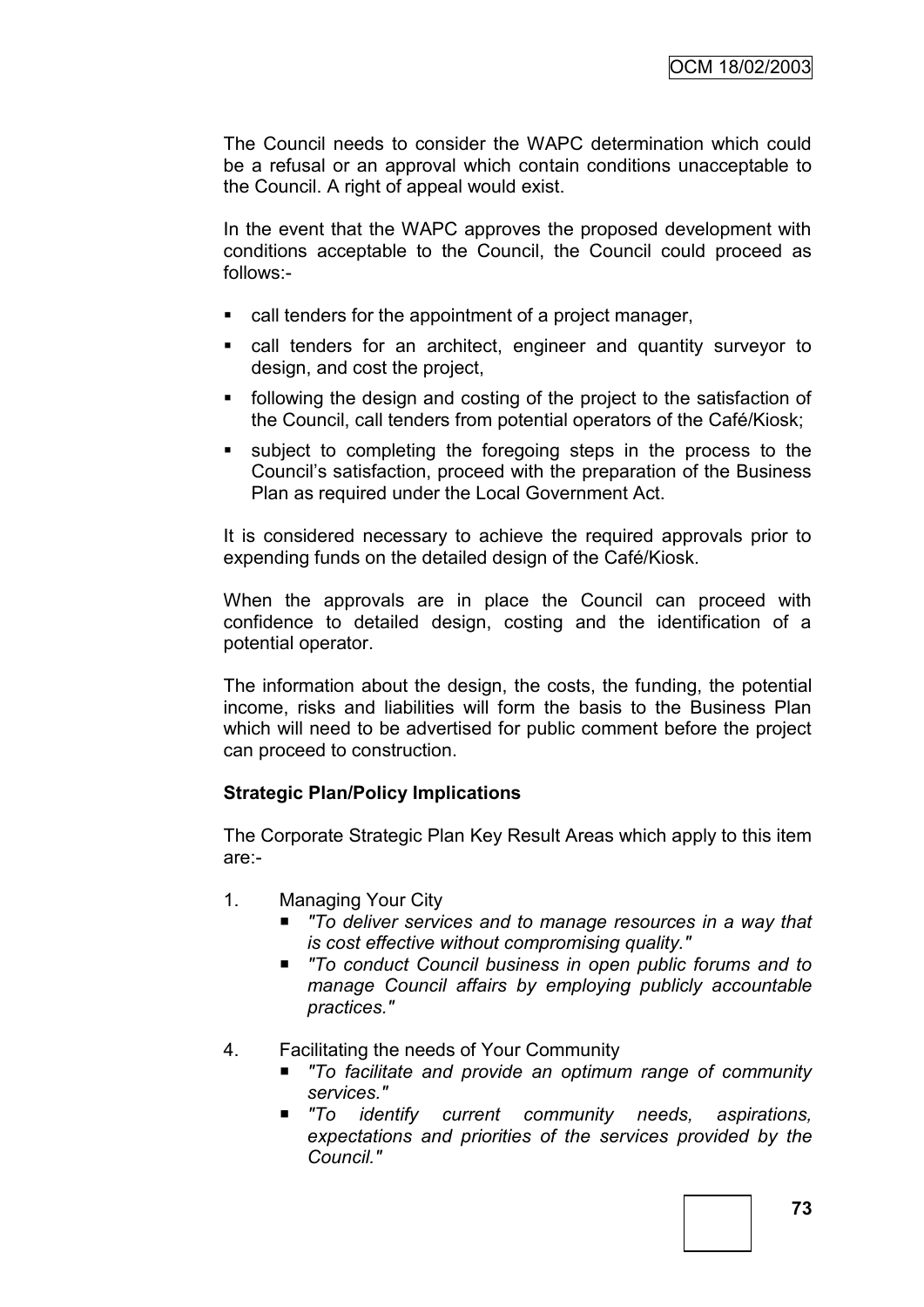- 5. Maintaining Your Community Facilities
	- *"To construct and maintain community buildings which are owned or managed by the Council, to meet community needs."*

#### **Budget/Financial Implications**

An amount of \$151,000 was allocated in the 2001/02 budget for architect fees and site works for the Coogee Beach Kiosk Shop.

Fees paid to the Architect Consulting Engineer and Valuer amounted to \$8,095 in 2001/02. The funds were carried over to the 2002/03 Budget. The account balance is \$142,795 less \$6,985 which remains outstanding towards payment for McGees Financial Analysis Report.

The initial estimated cost of a Kiosk/shop was in the order of \$350,000.

Servicing of the facility was initially estimated to be around \$43,000.

The DOLA MRS Form 1, application for the Café/Kiosk contained an estimated cost of \$400,000.

The study undertaken by McGees, based on the Council brief provided for the following development costs.

|   | <b>Building</b>          | \$510,000   |
|---|--------------------------|-------------|
|   | Alfresco                 | \$65,000    |
| ■ | Walkways                 | \$15,750    |
|   |                          | \$590,750   |
|   | <b>Professional fees</b> | \$88,613    |
|   | Contingency (10%)        | \$67,936    |
|   |                          | \$747,299   |
|   | GST (10%)                | \$74,730    |
|   |                          | \$822,029   |
|   | Say                      | \$820,000   |
|   |                          |             |
|   | <b>Servicing Works</b>   | \$70,000    |
| п | <b>External Works</b>    | \$70,000    |
| ■ | <b>DOLA/Survey Fees</b>  | \$25,000    |
|   |                          | \$985,000   |
|   | Say                      | \$1,000,000 |

If the Council was to borrow \$1,000,000 capital and interest repayments would be \$86,244 per annum.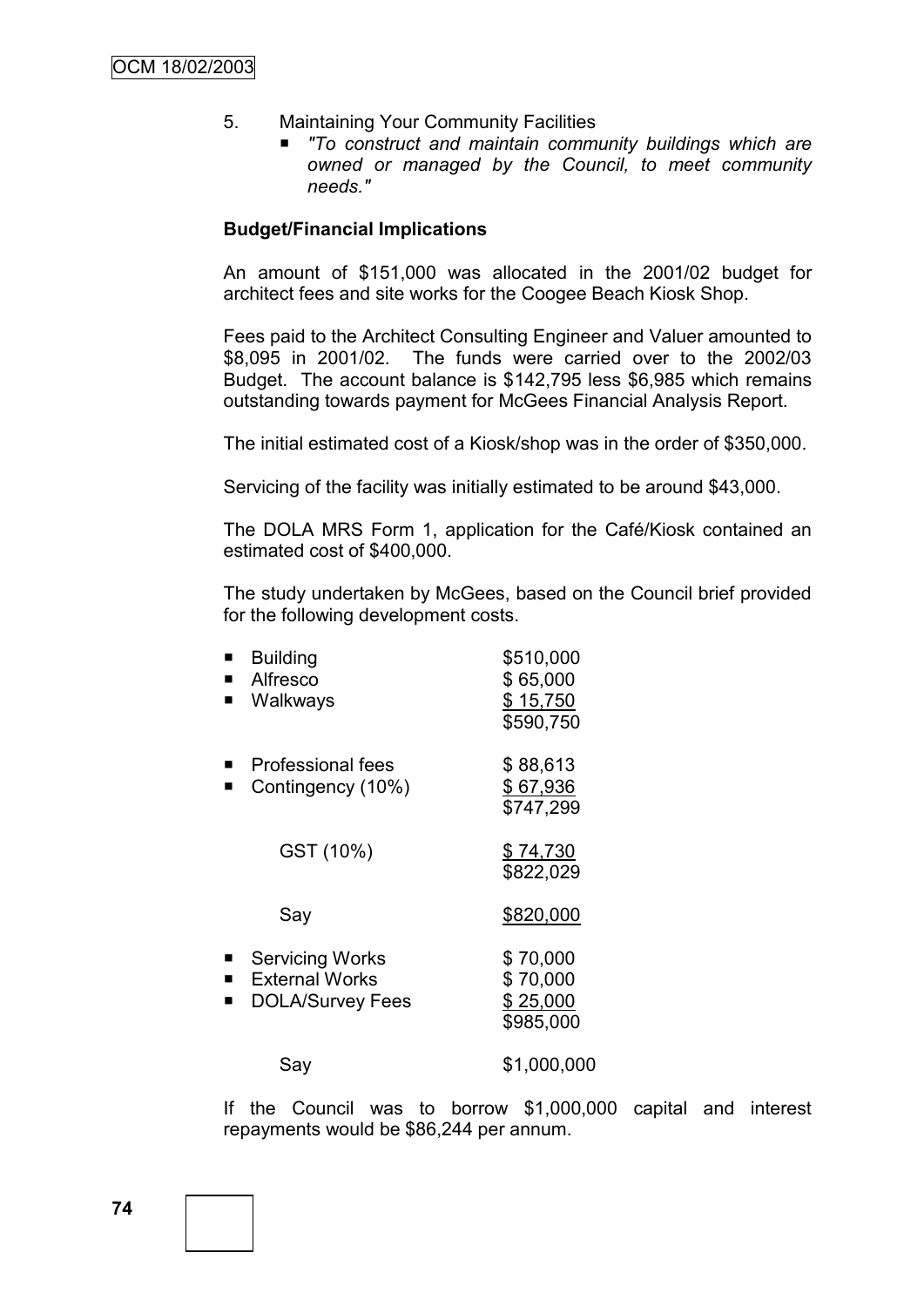Based on the report the likely lease repayment under scenario 2 would be in the order of \$72,000 per annum. It is expected that DOLA, as the owner of the land, will require 50% of the estimated income, leaving the Council around \$36,000 per annum to repay \$86,000 in loan repayments, a shortfall of \$50,000 per annum.

On a borrowing of \$1,000,000 over 20 years at 5.9% to design and construct the Café/Kiosk under scenario 2, the following would apply:-

| limetrial payments (\$86,000 per annum) | \$ 720,000          |
|-----------------------------------------|---------------------|
| ■ Depreciation (\$14,000 per annum)     | \$ 290,000          |
| ■ Lease shortfall (\$50,000 per annum)  | \$1,000,000         |
|                                         | $$2,010,000$ (loss) |

If the Council raises the \$1,000,000 from reserve funds with a return on investment of \$72,000, this is 7.2% per annum, 1.8% less than the commercial target rate of 9.0% required for a project of this type.

Moreover, the 7.2% return would be further reduced because of the 50% paid to DOLA, leaving a return of only 3.6%, some 5.4% less than the commercial target rate of 9% for a Café/Kiosk business.

Currently the rate on return for the Council on \$1,000,000, is 4.8%. This means that the Café/Kiosk would produce a rate of return of 1.2% less than would be paid by a financial institution.

For comparison purposes if scenario 2 is funded by using reserve funds over 20 years, to design and construct the Café/Kiosk, at a lost opportunity cost of 4.8% the following would apply:-

| Income $(\$72,000/annum)$            | \$1,440,000       |
|--------------------------------------|-------------------|
| 50% income share to DOLA             | $-$ \$ 720,000    |
| <b>Balance</b>                       | $+$ \$ 720,000    |
|                                      |                   |
| Less opportunity cost (4.8% / annum) | $-$ \$ 960,000    |
| Less depreciation (\$14,000 / annum) | $-$ \$ 290,000    |
|                                      | $$530,000$ (loss) |

At the end of 20 years the depreciated value of the \$590,000 building and associated facilities at 2.5% per annum, would leave a residue value of around \$300,000.

These figures exclude any operating costs that the Council may incur in respect to repairs and maintenance of the facility.

## **Legal Implications**

Section 3.59 of the Local Government Act, 1995, and Regulations 9 and 10 of the Local Government (Functions and General) Regulations, 1996, "Commercial Enterprises by Local Governments" refer.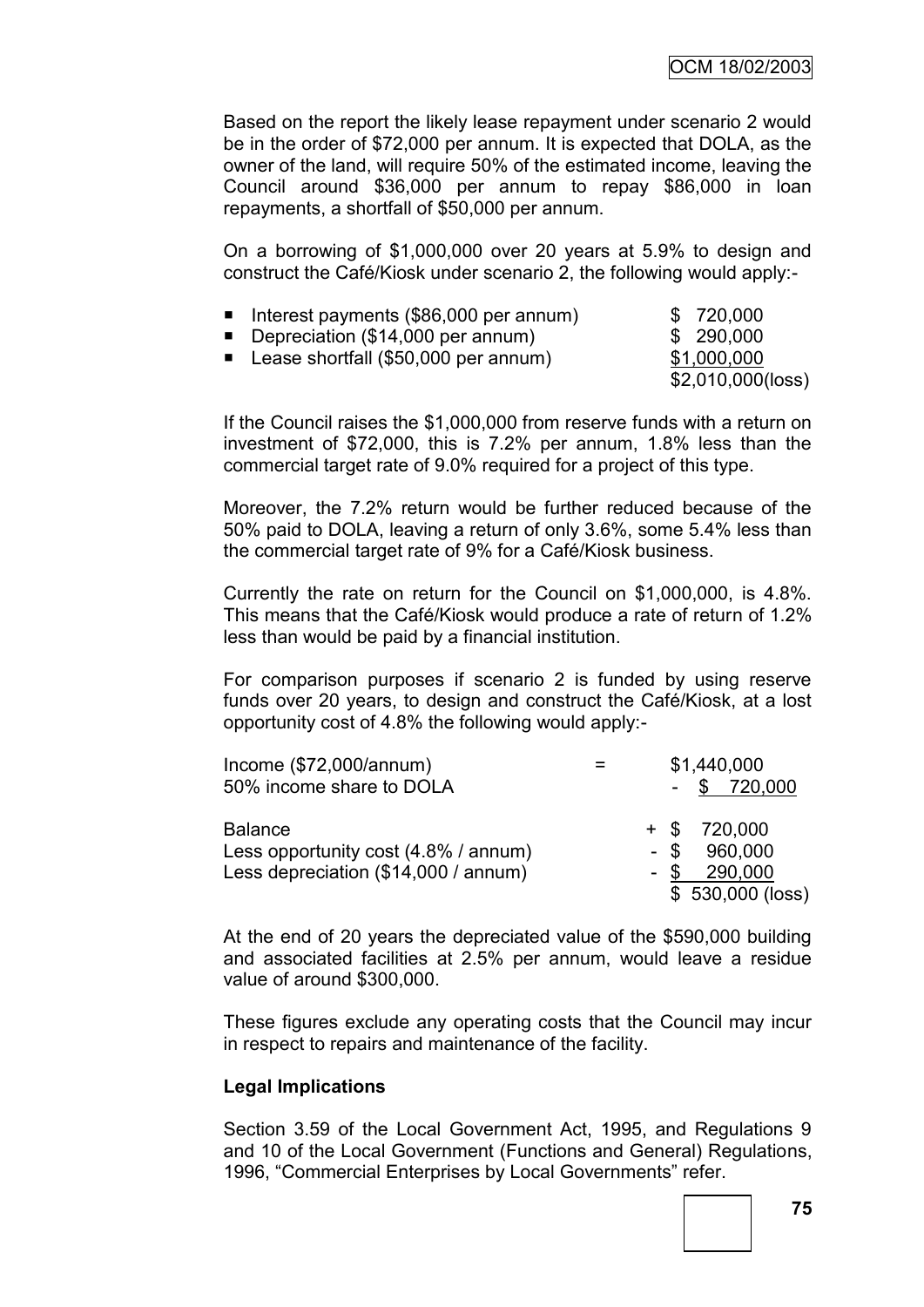The proposal is within the meaning of a "major trading undertaking" as defined under the legislation as it is likely to involve Council expenditure of greater than \$250,000, should Council resolve to proceed. Accordingly, it will be necessary for a Business Plan to be prepared, in accordance with the Act and Regulations, requiring full financial details of the proposal to be disclosed, including details of the proponents.

#### **Community Consultation**

According to the Council files, to date there has been no community consultation regarding the proposed development of a Café/Kiosk at Coogee Beach.

Should the Council proceed with the project as planned then the procedure for the adoption of a Business Plan will require a public comment period.

#### **Implications of Section 3.18(3) Local Government Act, 1995**

The proposed Café/Kiosk is a development that could be undertaken by the private sector, and therefore, represents a duplication of services that could be provided by others.

Scenario 1, is acceptable because the local government is only providing the land and receives a lease, and the liability and risk is taken by the developer/owner of the building, and the operator.

Scenario 2, in essence represents the subsidisation of a private business, the Café/Kiosk operator, from ratepayer funds.

Local government involvement in business ventures is dealt with in the "Hilmer" report.

## **14.11 (MINUTE NO 1923) (OCM 18/02/2003) - PROSECUTION OF MARIO'S FAMILY MEATS - LEGAL FOOD SAMPLING - 18 SIMMS ROAD, HAMILTON HILL (2204986) (CW) (ATTACH)**

#### **RECOMMENDATION**

That Council authorise the Principal Environmental Health Officer to instigate a prosecution against Mario's Family Meats for non compliance with the Health Act 1911 (as amended), namely selling food that is adulterated and does not comply with the prescribed standard.

**76**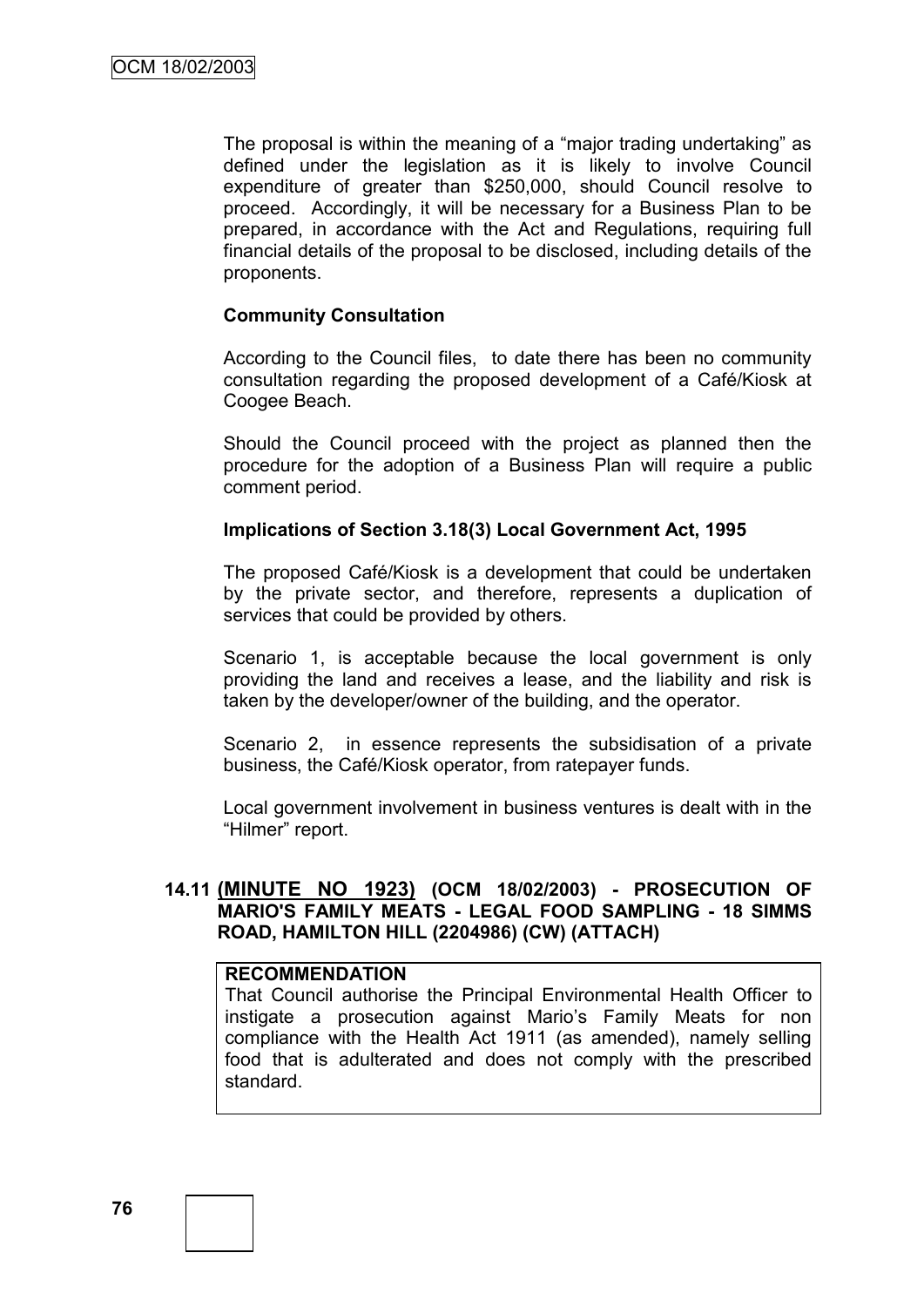#### **COUNCIL DECISION**

MOVED Clr I Whitfield SECONDED Clr A Edwards that the recommendation be adopted.

# **CARRIED 9/0**

## **Background**

On 25 November 2002, Officers from the City's Health Service conducted legal sampling at Mario"s Family Meats located at 18 Simms Road, Hamilton Hill after analysis of samples taken on a number of previous occasions found several food products which did not comply with the prescribed standard.

This constitutes an offence under Section 246O of the Health Act 1911 (as amended). Furthermore this raises doubts over the skills and knowledge of the proprietor, which is required by Chapter 3 of the Australia New Zealand Food Standards Code.

## **Submission**

Copy of Analyst Report is attached to the Agenda.

## **Report**

The City's Environmental Health trainee conducts monthly non-legal food sampling of food products which are sold from food premises within the City of Cockburn. The purpose of the sampling is two fold, to assist the manufacturers/vendors of food to ensure that the food which they sell is compliant with the prescribed standard and to ensure that where the standard is not being met, the manufacturer is informed to enable modifications to their practices.

Non legal food sampling of meat products from Mario"s Family Meats was conducted on 3 April 2002, 2 July 2002 and 7 October 2002, each result indicating the presence of excess Sulphur dioxide in the food product, or the presence of Sulphur dioxide in foods which were not permitted to contain the preservative. In each case the proprietor was formally advised of the non-compliance with the Code and warned that further non-compliance could result in legal action being taken. As the samples were not taken by an Environmental Health Officer using the methodology prescribed in the Health Act 1911 (as amended), legal action could not be taken using these results.

Sulphur dioxide is a substance used as a preservative to prevent food spoilage. It is used in many foods including cordials, dried fruits, fruit juices, soft drinks, sausages and wines. Sulphur dioxide, at the levels permitted in food, will not affect most people. However, certain groups,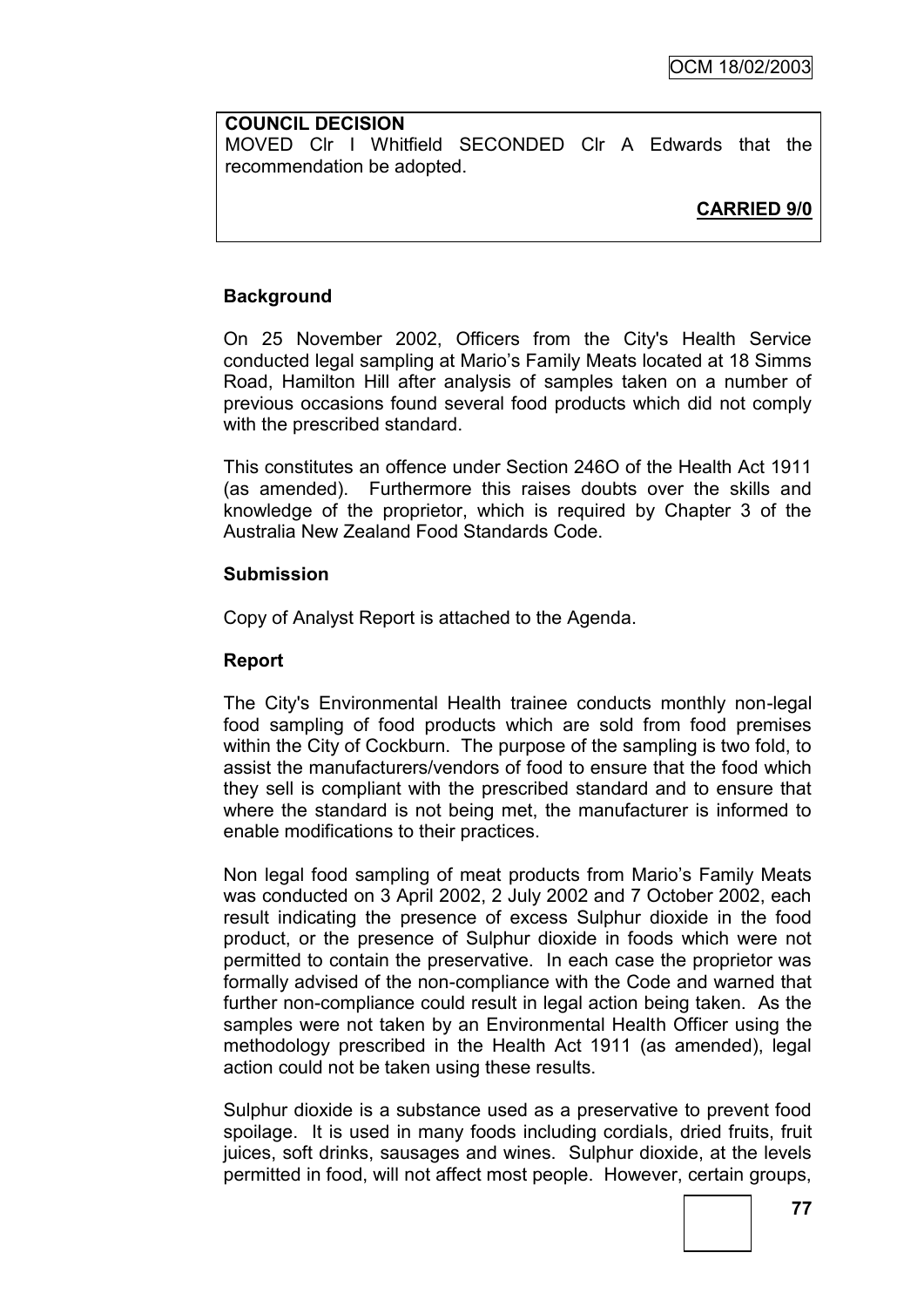particularly asthmatics, may be sensitive to this preservative. Persons who are sensitive to Sulphur dioxide usually get a burning sensation in the throat, tight chest, wheezing and sometimes respiratory distress.

The Australia New Zealand Food Standards Code (the Code), Standard 1.3.1 permits a maximum concentration of 500mg/kg of Sulphur dioxide in sausage meat and products which contain sausage meat. In previous samples more than double the prescribed amount (1160mg/kg) has been found. The analysts report indicated the presence of 810mg/kg of Sulphur dioxide in the sausage hamburger sampled on 25 November 2002.

Section 246L of the Health Act 1911 (as amended) states:-

*―A person who sells food that is — (a) unfit for consumption by man; (b) adulterated; or (c) damaged, deteriorated or perished, commits an offence.‖*

Food is deemed to be adulterated when it contains a substance prescribed as prohibited generally or in relation to food of that class or description;

Furthermore, Section 246O(2) of the Health Act 1911 (as amended) states:-

"A person who sells food that does not comply with the standard prescribed for the food demanded by the purchaser commits an offence."

The maximum penalty for a breach of Section 246L is \$2500, with the minimum penalty for a first offence being \$250. The maximum penalty for a breach of Section 246O(2) is \$2000, with the minimum penalty for a first offence being \$200.

Food Safety Standard 3.2.2.3 requires persons undertaking or supervising food handling operations have:-

a) skills in food handling and food hygiene matters; and

b) knowledge of food safety and food hygiene matters,

commensurate to their work activities. The continual breaches of the Code, after being advised of the legislative requirements for sausage products on three separate occasions, indicates that if the proprietor has not intentionally breached the required Sulphur dioxide content for the product, then he may well not have the skills necessary to prepare a product which complies with the Code.

Since the proprietor of the premises has been warned previously, and this is a clear breach of the Code, the City's Health Service recommends that prosecution action be taken.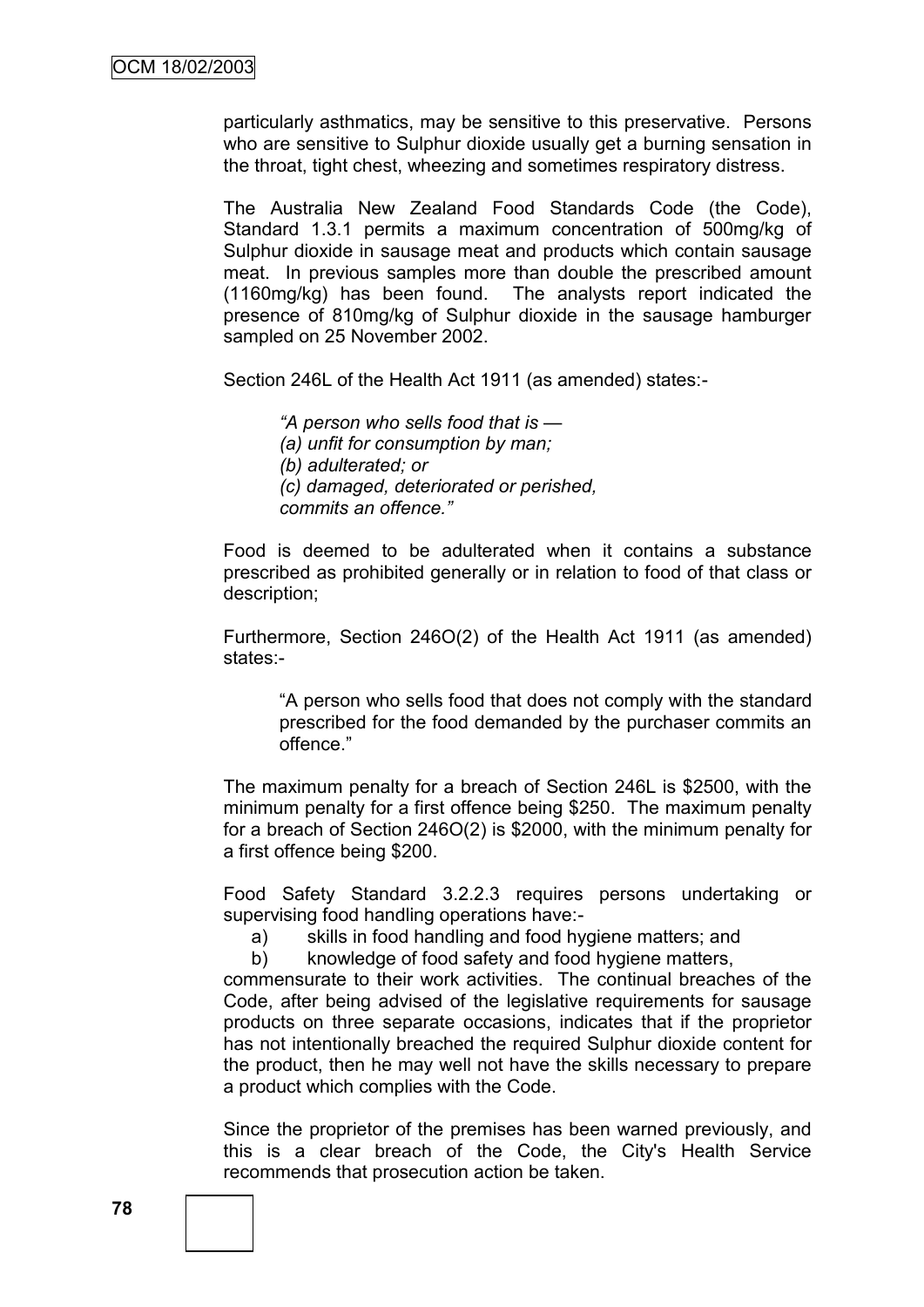# **Strategic Plan/Policy Implications**

The Corporate Strategic Plan Key Result Areas which apply to this item are:-

- 1. Managing Your City
	- *"To conduct Council business in open public forums and to manage Council affairs by employing publicly accountable practices."*
	- "To provide effective monitoring and regulatory services that *administer relevant legislation and local laws in a fair and impartial way.‖*
	- *―To maintain a professional and well trained workforce that is responsive to the community's needs.‖*

# **Budget/Financial Implications**

Legal expenses are available in Account No:- GL200-8080

## **Legal Implications**

Council's Environmental Health Officers will liaise with the Council"s Lawyers to ensure that the appropriate documentation and statements required by the Court are provided.

## **Community Consultation**

N/A

## **Implications of Section 3.18(3) Local Government Act, 1995**

Nil.

# **14.12 (MINUTE NO 1924) (OCM 18/02/2003) - AMENDMENTS TO POLICY APD8 - STRATA TITLES (9003) (VM) (ATTACH)**

# **RECOMMENDATION**

That Council:

- (1) adopt the amended version of the Administrative Policy APD8 "Strata Titles" as attached to the Agenda, for inclusion in the Council"s Policy Manual; and
- (2) adopt the amended Delegated Authority APD8 "Strata Titles", as attached to the Agenda, for inclusion in the Council"s Delegated Authority Register.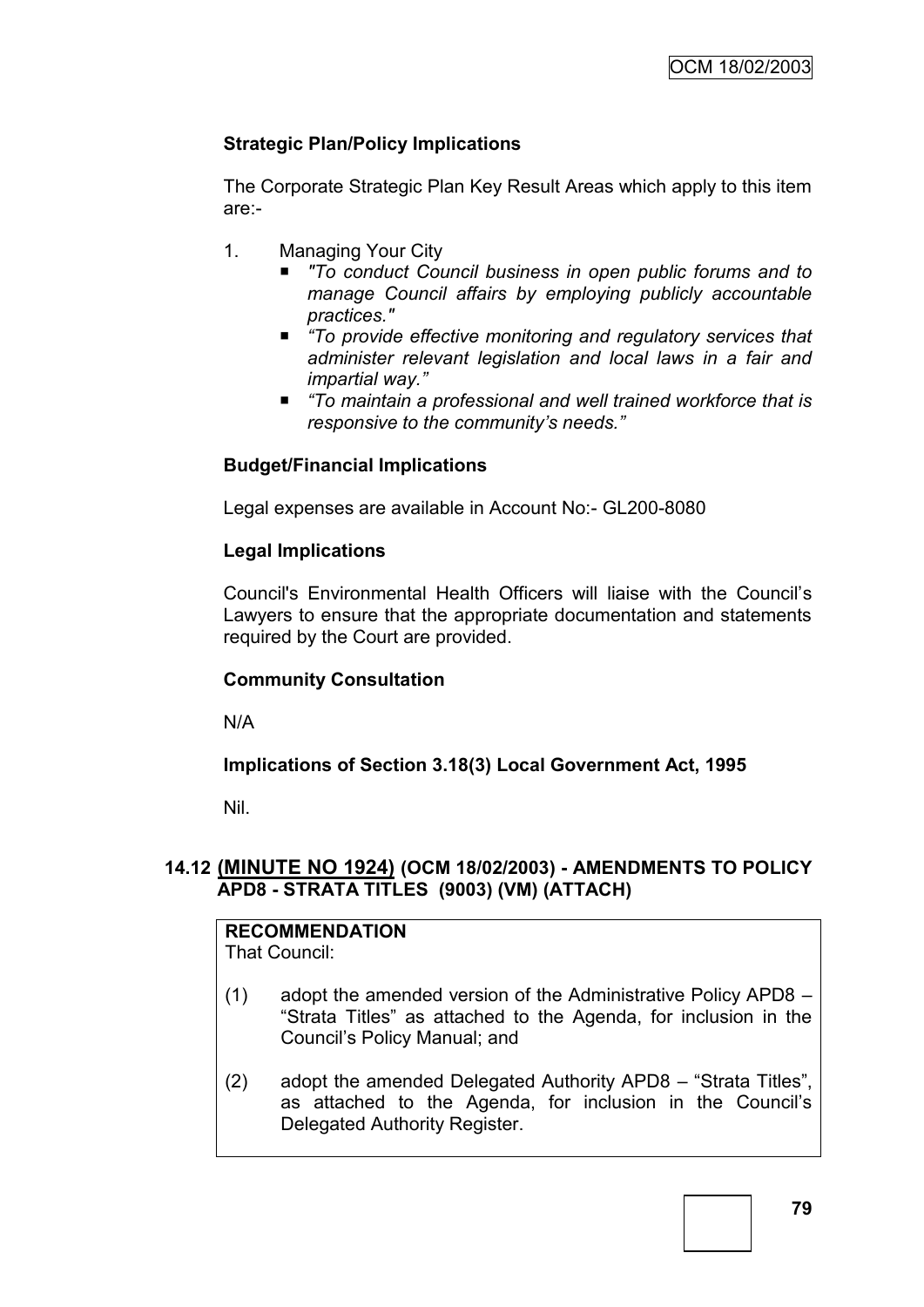# **COUNCIL DECISION**

MOVED Deputy Mayor R Graham SECONDED Mayor S Lee that Council refer this item to the Delegated Authorities, Policies and Position Statements Committee for consideration.

# **CARRIED 9/0**

#### **Explanation**

Council has established the Delegated Authorities, Policies and Position Statements Committee to act as a recommendatory body to Council on amending delegated authorities, policies and position statements. It is considered this proposed amendment should therefore, be referred to the committee for review, prior to recommendation to Council.

#### **Background**

Council at its Ordinary Meeting on 19 August 1992 resolved to adopt the Administrative Policy APD8 – "Strata Titles" and Delegated Authority APD8 – "Strata Titles Act", for inclusion in the Council"s Delegated Authority Register. The Policy was further reviewed by Council at its meeting on 15 October 2002.

#### **Submission**

The proposed amendments to the policy are outlined below:

- 1) Modify the Residential Survey Stratas section 2. of the policy to read as follows (amendments in bold type):
	- "2. Residential Survey Stratas

The minimum site area requirements of the proposed strata lots or subdivision lots to comply with Table 1 of the Residential Design Codes and the Scheme Map (R-Code), *in particular the strata lot area to comply with the minimum site area per dwelling of the respective Code (ie: R20 – strata lot to be a minimum lot area of 440m<sup>2</sup> ).*

*In the case of strata developments with common property the common property area is to be divided between the strata lots and the respective portion allocated to the strata lots and to be included on the minimum specific strata lot requirement.*

The variation to these minimum site area requirements will apply pursuant to the Town Planning Scheme.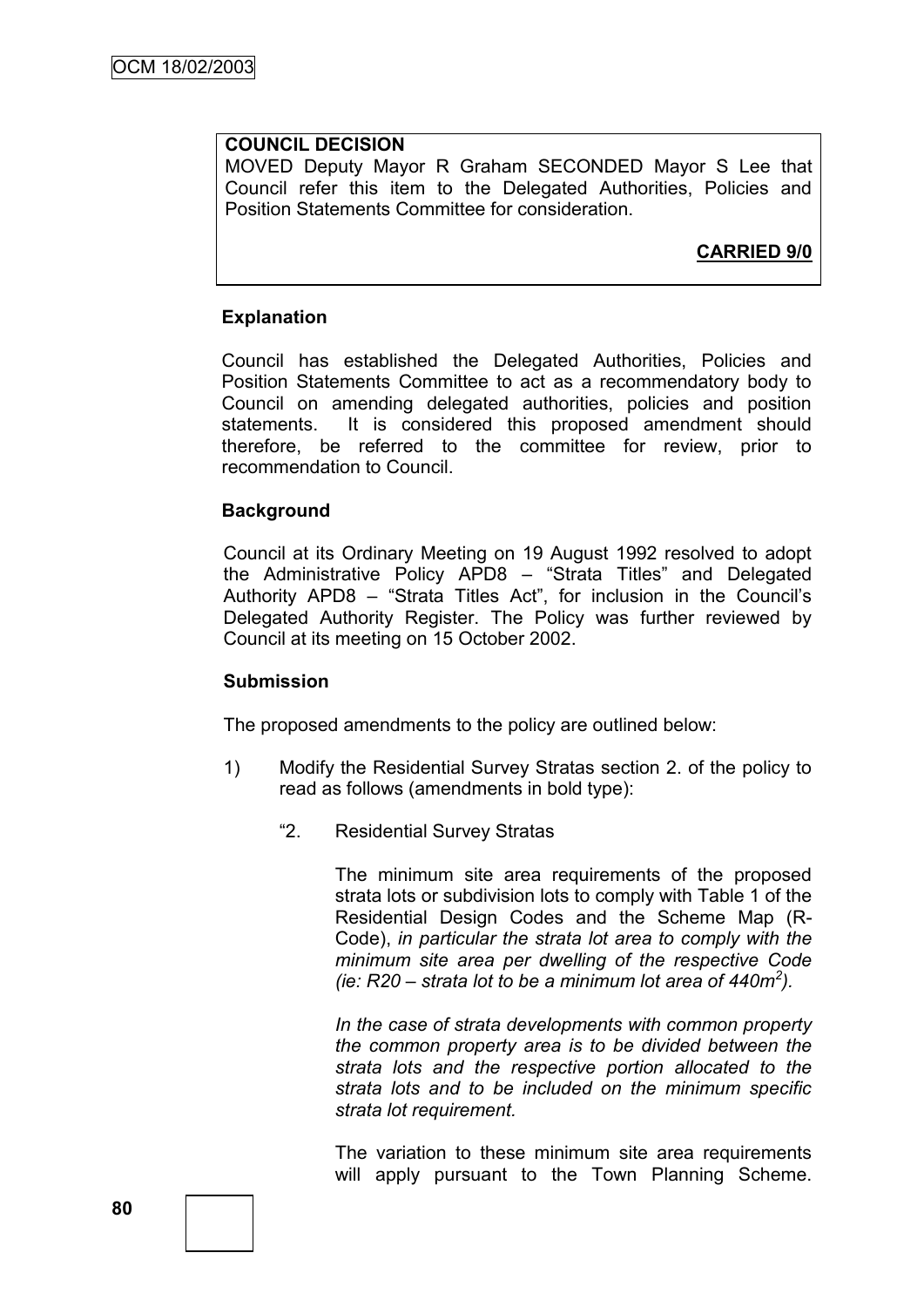OCM 18/02/2003

Notwithstanding the Codes, *in Residential zones coded R20 the Council may vary the minimum site area per dwelling and the minimum lot area/ rear battleaxe requirements in Columns 3 and 4 of Table 1 of the Codes by permitting 2 grouped dwellings on any lot with an area of 900m<sup>2</sup> or greater as provided for under Clause 5.4 of Town Planning Scheme No. 3, but in all other respects the development shall conform with the requirements of the R20 code.‖*

## **Report**

Since the gazettal of the new Residential Design Codes and Town Planning Scheme No. 3, staff have had the opportunity to apply Policy APD8. After working with the policy it was realised there were changes that are needed to bring the policy into line with Town Planning Scheme No. 3 – Codes variation clause.

Town Planning Scheme No. 3 under Clause 5.4 – Special Application of Residential Design Codes, permits Council to vary the minimum site area per dwelling and the minimum lot area/rear battleaxe requirements in columns 3 and 4 of Table 1 of the Design Codes.

With the introduction of the clause in the Scheme it was found that Policy APD8 did not specify a minimum strata lot size. Proponents could subdivide lots into sizes much smaller than the prevailing lot size for the area and the minimum lot size in the Codes. This could result in housing designs not appropriate for the density of the area (ie. large dwellings on smaller lots would resemble higher density).

This policy reiterates the Scheme requirements where the battleaxe requirements of column 4 can be waived, however, the minimum strata lot size also has to comply with the minimum site area for the density code as specified in Table 1 column 3 of the Design Codes.

# **Strategic Plan/Policy Implications**

The Corporate Strategic Plan Key Result Areas which apply to this item are:-

- 2. Planning Your City
	- *"To ensure that the planning of the City is based on an approach which has the potential to achieve high levels of convenience for its citizens."*
	- *"To ensure that the development will enhance the levels of amenity currently enjoyed by the community."*
	- *"To foster a sense of community within the district generally and neighbourhoods in particular."*
- 3. Conserving and Improving Your Environment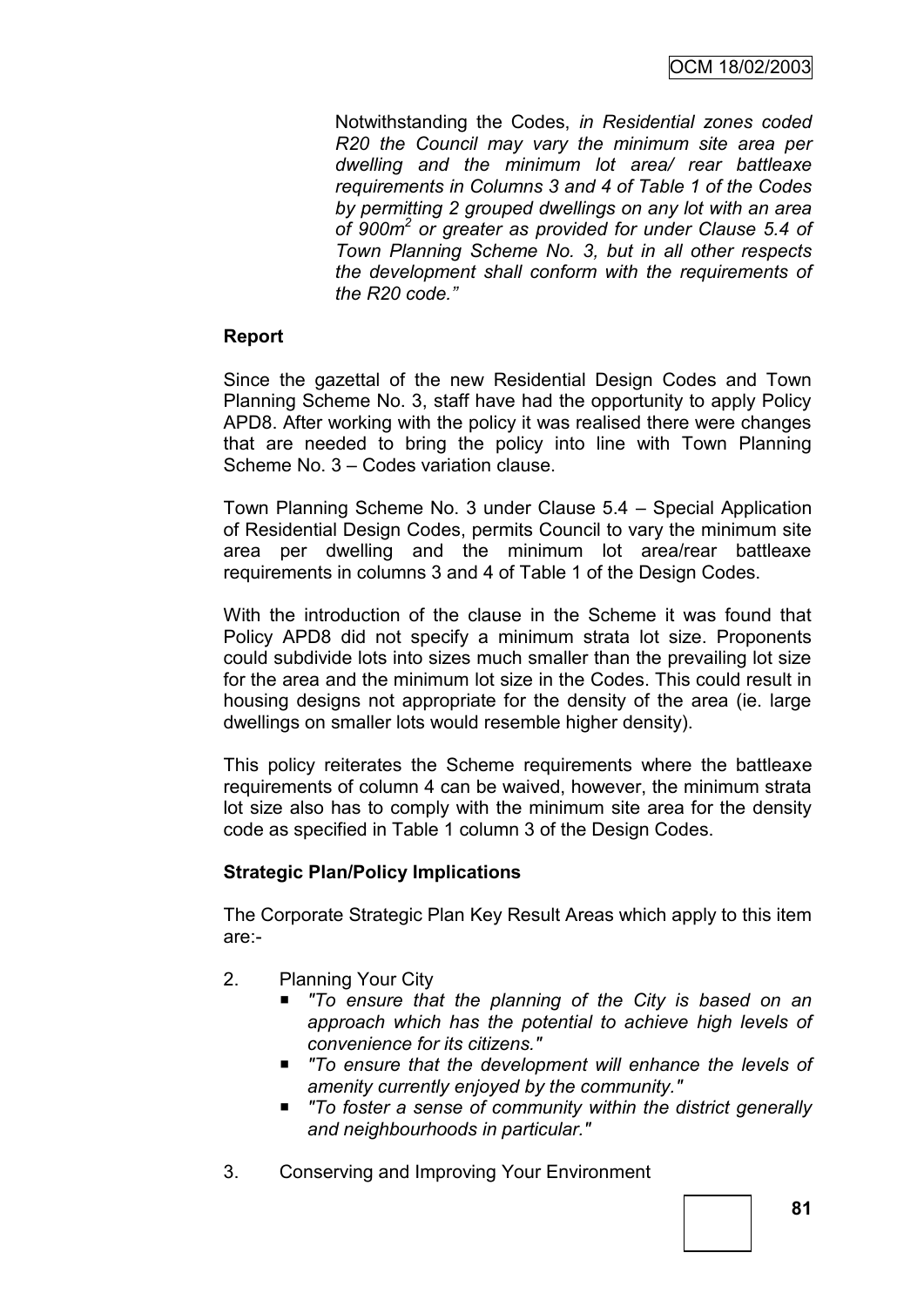■ To conserve the character and historic value of the human *and built environment."*

#### **Budget/Financial Implications**

N/A

**Legal Implications**

N/A

#### **Community Consultation**

N/A

**Implications of Section 3.18(3) Local Government Act, 1995**

Nil.

## **14.13 (MINUTE NO 1925) (OCM 18/02/2003) - PROSECUTION OF PAVLOVICH'S DELI - SALE OF NON-COMPLIANT FOODS - 639 ROCKINGHAM ROAD, MUNSTER - OWNER: MR, B & EL PAVLOVICH (3309950) (CW) (ATTACH)**

#### **RECOMMENDATION**

That Council authorise the Principal Environmental Health Officer to instigate a prosecution against Pavlovich's Deli for non compliance with the Health Act 1911 (as amended), namely selling food that does not comply with the prescribed standard.

#### **COUNCIL DECISION**

MOVED Clr L Humphreys SECONDED Clr M Reeve-Fowkes that the recommendation be adopted.

**CARRIED 9/0**

#### **Background**

On 23 January 2003, the Council"s A/Principal Environmental Health Officer and Environmental Health Officer assessed "Pavlovich"s Deli" located at 639 Rockingham Road, Munster for compliance with the Health (Food Hygiene) Regulations 1993 and associated legislation. The Council"s Environmental Health Officer had attended the premises on the previous afternoon but had been forcefully removed from the building.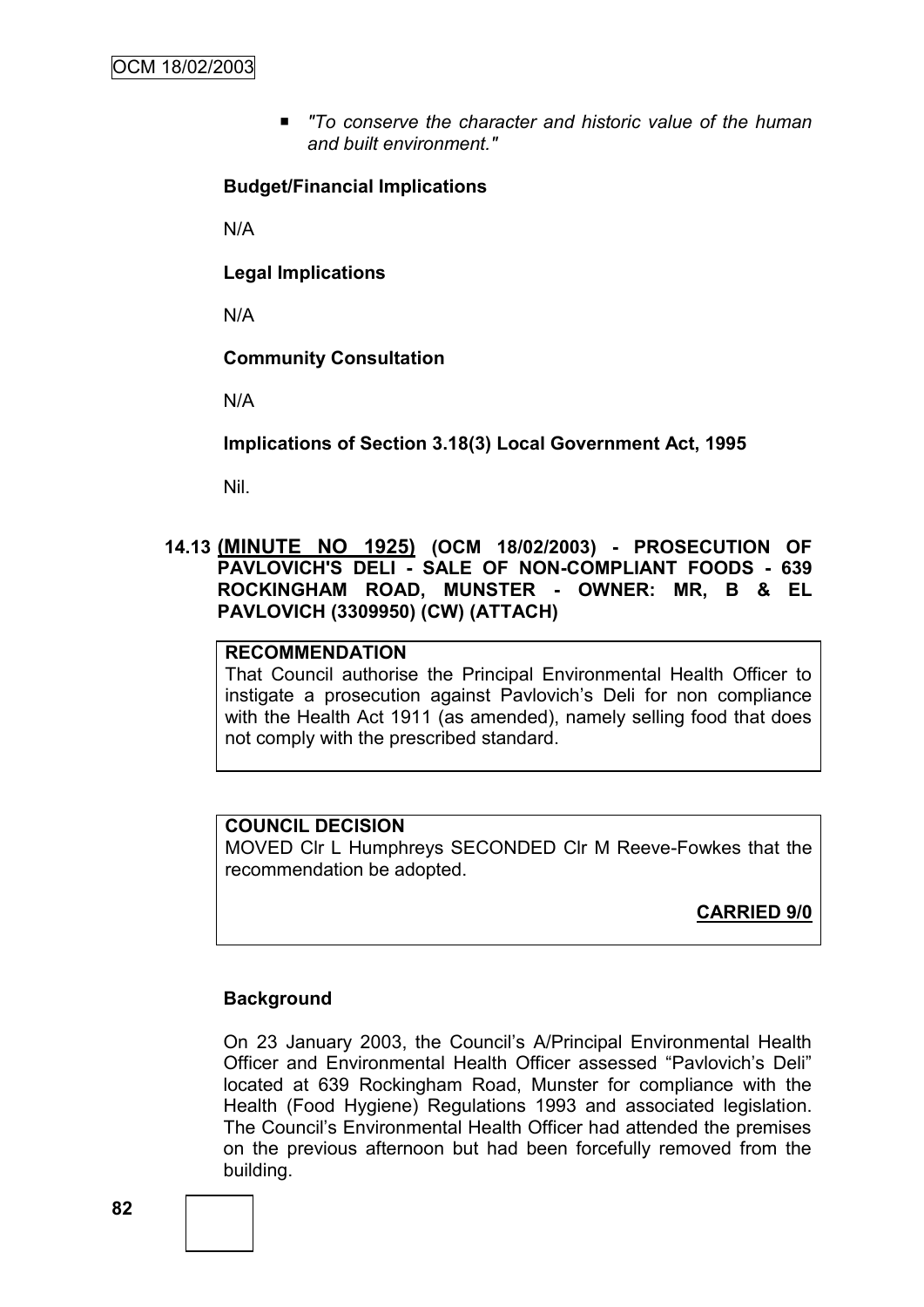Prior to leaving the deli, it was observed that several food items were past their "use-by date". As of 20 December 2002, the Australian New Zealand Food Standards Code (the Code) was amended, prohibiting the sale of foods which were past their use-by-date. As such the offending items were seized by the A/Principal Environmental Health Officer, to be kept as evidence for breach of the Health Act 1911 (as amended).

## **Submission**

A list of foods seized is attached to the Agenda.

## **Report**

On Wednesday 22 January 2003, the Council"s Environmental Health Officer attended Pavlovich"s Deli to conduct a routine food premises assessment to determine compliance with the Health (Food Hygiene) Regulations 1993 and Chapter 3 of the Australia New Zealand Food Standards Code. Upon entry into the premises, the officer identified herself as a City of Cockburn Environmental Health Officer to the proprietor and commenced her assessment. The officer was part way through her assessment when she was forcefully removed from the premises by a person understood to be the owners daughter. Prior to leaving the premises, it was noticed that there were several food items which appeared past their use-by-date.

On the morning of 23 January 2003, the A/Principal Environmental Health Officer and Environmental Health Officer attended the premises to advise the proprietor that hindering an Environmental Health Officer in the course of their duties was an offence under the Health Act 1911 (as amended) and to also confirm whether foods which were out of date coding were on display for sale. The Code was amended on 20 December 2002, including provisions relating to the labelling of food. Standard 1.2.5.3 states:-

"Food must not be sold past its use-by date"

Again the officers identified themselves and advised the proprietor the purpose of the assessment. After explaining the offence provisions of the Health Act 1911 (as amended) in regards to hindering an Environmental Health Officer, the Officers commenced their assessment of the displayed food products within the premises to determine how many items had an expired "use-by-date". The officers also confirmed whether the Proprietor was aware of the change in legislation and had received the promotional information pertaining to this from the City of Cockburn. They re-iterated that it was now an offence to sell food or have food products on display which had an expired use-by date.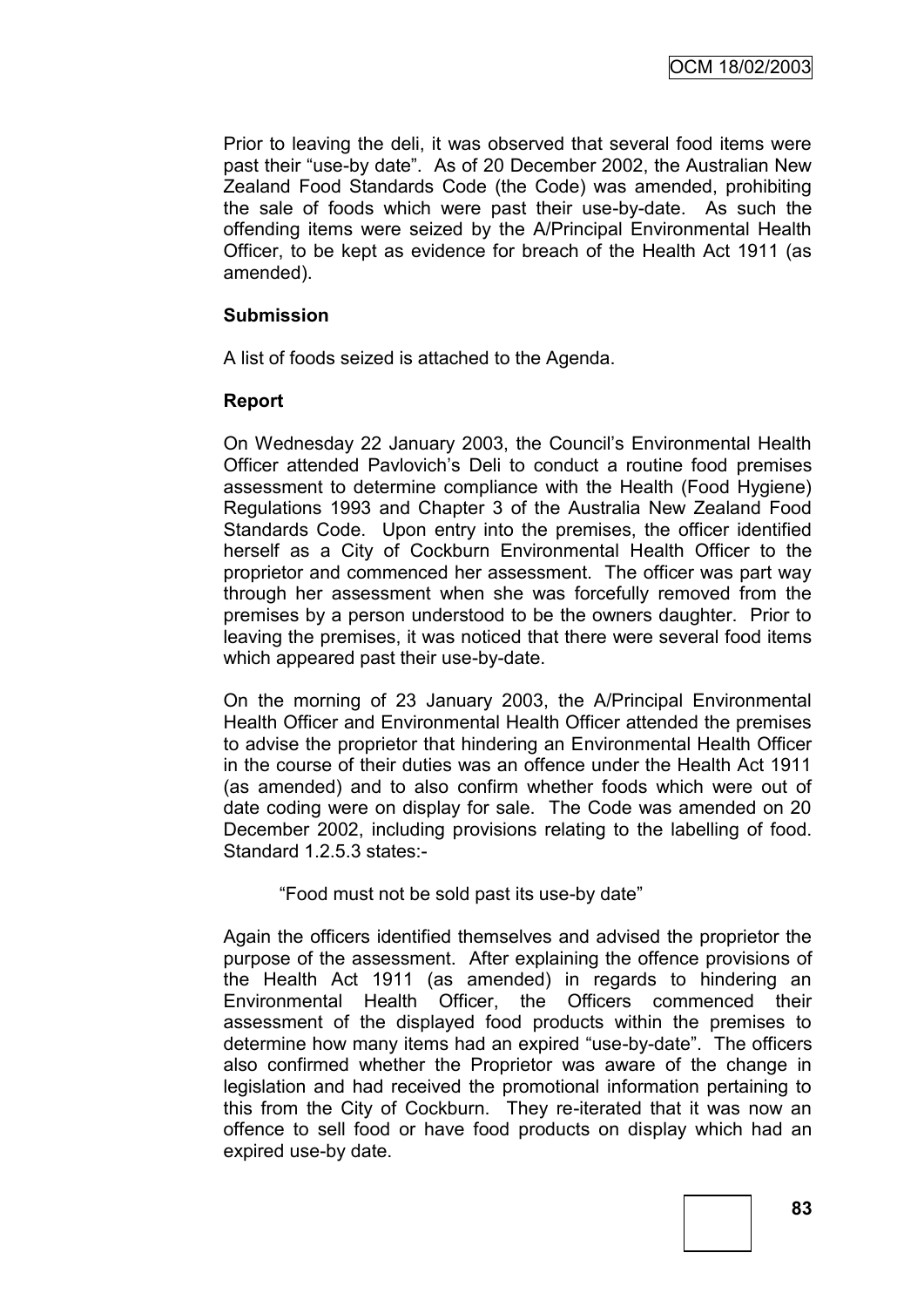Previously the Code did permit foods to be sold out of date code, however the food was required to be of the nature, substance and quality demanded by the purchaser. It must not have deteriorated, perished or have any taste, texture or smell different to that normally associated with the product.

The prior assessment of the premises on 1 August 2002 found many food products which were out of date coding. The Environmental Health Officer at that time verbally advised the proprietor of the premises that amendments to the Code would be occurring on 20 December 2002 and that after this date it would be illegal to sell food products which were past their use-by date. Previous assessments of the premises, going back to 1997, have indicated issues with the display for sale of food products which were out of date coding. The proprietor being requested in each case to remove from sale those products with expired use-by dates.

The Officers seized at total of 78 food items which had either an expired use-by date (ranging from 17 December 2002 to 25 September 1989) or had deteriorated (ie insect damage to packaging, "blown cans" etc). The proprietor was advised that many of the remaining items had expired "best before" dates and should be removed from the shelves, however it is not an offence to sell food which has an expired best before date.

The Council"s Health Service proposes to take action against the proprietor for the display for sale of those products which had an expired use-by date only, food products which have deteriorated will not be subject to this action. On the advise of the Council's lawyers, the seized food items have been kept as evidence.

Section 246O(2) of the Health Act 1911 (as amended) states:-

"A person who sells food that does not comply with the standard prescribed for the food demanded by the purchaser commits an offence."

The maximum penalty for a breach of Section 246O(2) is \$2000, with the minimum penalty for a first offence being \$200. The Council"s Lawyers have advised that it would be possible to classify each offending food product (40 products in total) as a breach of the Act.

Food Safety Standard 3.2.2.3 requires persons undertaking or supervising food handling operations have:-

- c) skills in food handling and food hygiene matters; and
- d) knowledge of food safety and food hygiene matters,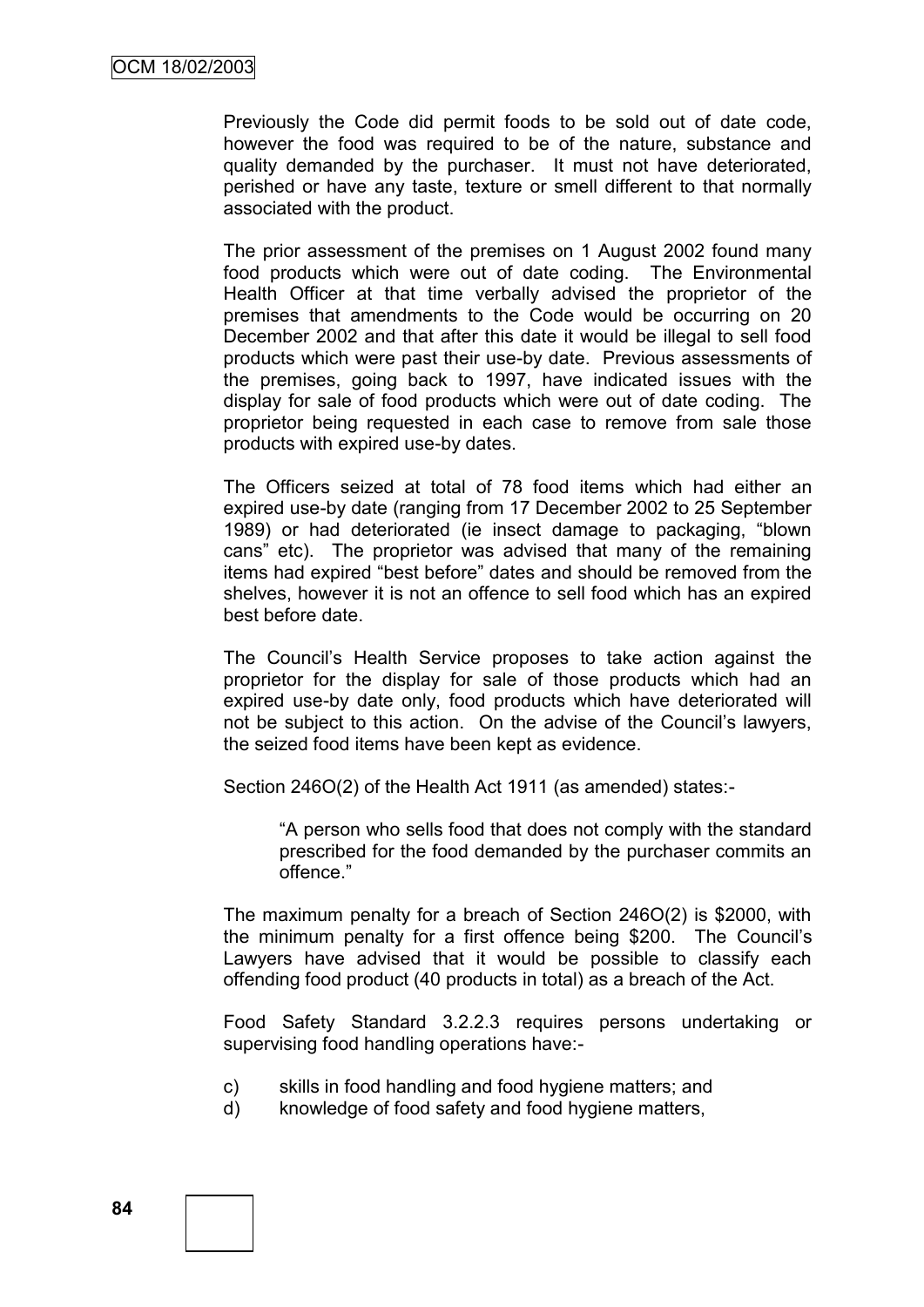commensurate to their work activities. The continual breaches of the Code indicates a lack of knowledge of the Code by the Proprietor and a lack of skills in regard to stock rotation and disposal.

Since the proprietor of the premises has been warned previously, and this is a clear breach of the Code, the Council"s Health Service recommends that prosecution action be taken.

## **Strategic Plan/Policy Implications**

The Corporate Strategic Plan Key Result Areas which apply to this item are:-

- 1. Managing Your City
	- To conduct Council business in open public forums and to *manage Council affairs by employing publicly accountable practices."*
	- *―To provide effective monitoring and regulatory services that administer relevant legislation and local laws in a fair and impartial way.‖*
	- "To maintain a professional and well trained workforce that is *responsive to the community's needs.‖*

# **Budget/Financial Implications**

Legal expenses are available in Account No:- GL200-8080

## **Legal Implications**

Council"s Environmental Health Officers will liaise with the Council"s Lawyers to ensure that the appropriate documentation and statements required by the Court are provided.

## **Community Consultation**

N/A

## **Implications of Section 3.18(3) Local Government Act, 1995**

Nil.

# **14.14 (MINUTE NO 1926) (OCM 18/02/2003) - SCHEME AMENDMENT INITIATION - LOTS 3 AND 4 LYON ROAD, BANJUP - OWNER: WATER CORPORATION - APPLICANT: ROBERTS DAY GROUP (93004) (SM) (ATTACH)**

**RECOMMENDATION** That Council: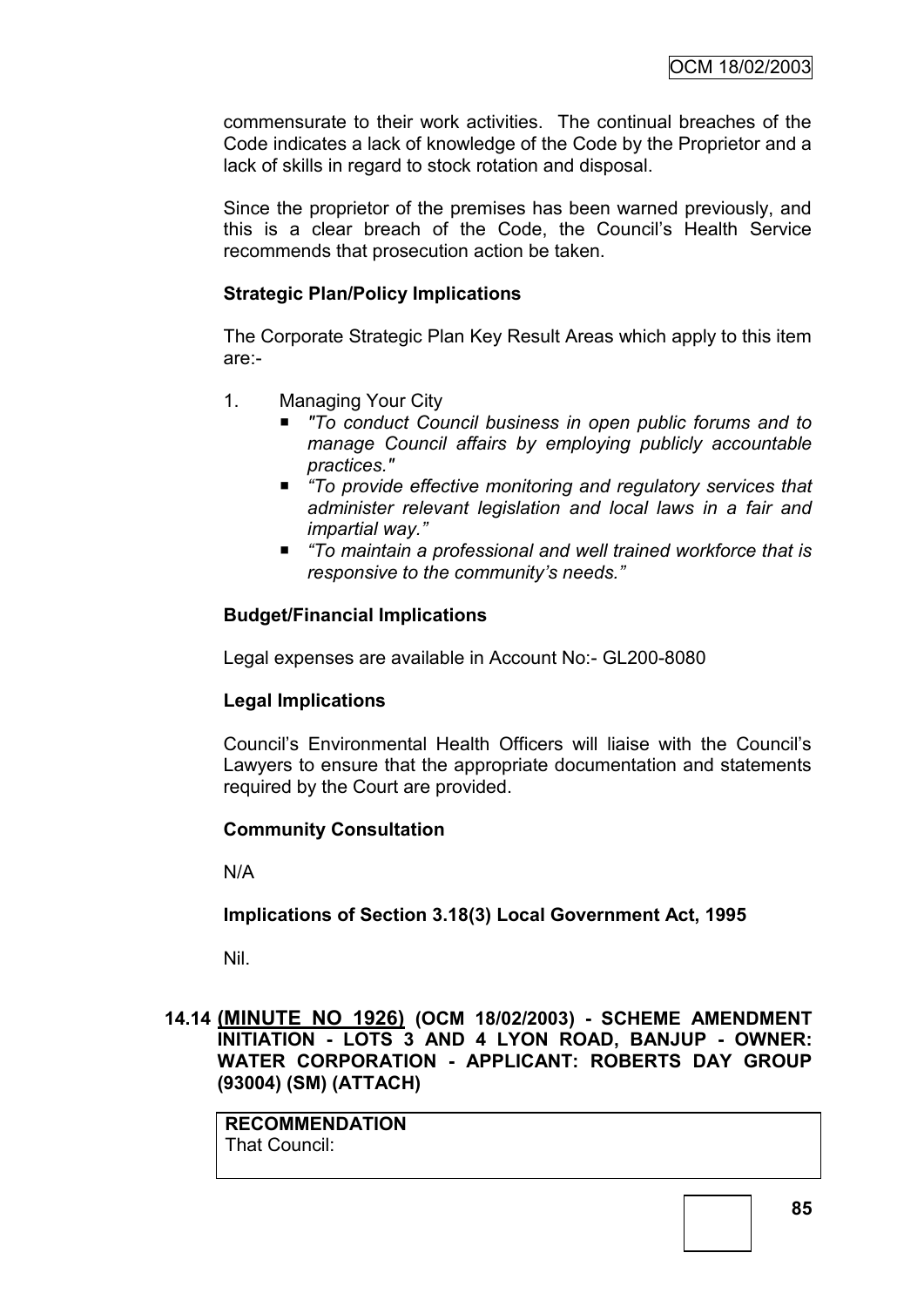(1) adopt the following amendment:-

TOWN PLANNING AND DEVELOPMENT ACT 1928 (AS AMENDED) RESOLUTION DECIDING TO AMEND CITY OF COCKBURN TOWN PLANNING SCHEME – TOWN PLANNING SCHEME NO. 3

AMENDMENT NO. 4

Resolved that Council, in pursuance of section 7 of the Town Planning and Development Act 1928 amend the above Town Planning Scheme by:-

- 1. rezoning Lots 3 & 4 Lyon Road, Banjup from "Public Purposes" to "Development" and amend the Scheme Map accordingly:
- (2) following the receipt of formal advice from the Environmental Protection Authority that the Scheme Amendment should not be assessed under Section 48A of the Environmental Protection Act, advertise the Amendment under Town Planning Regulation 25 without reference to the Western Australian Planning Commission;
- (3) notwithstanding (2) above, the Director of Planning and Development may refer a Scheme or Scheme Amendment to the Council for its consideration following formal advice from the Environmental Protection Authority that the Scheme Amendment should not be assessed under Section 48A of the Environmental Protection Act, as to whether the Council should proceed or not proceed with the Amendment;
- (4) advise the applicant of the Council"s decision.

## **COUNCIL DECISION**

MOVED Clr L Humphreys SECONDED Clr M Reeve-Fowkes that the recommendation be adopted.

**CARRIED 9/0**

## **Background**

N/A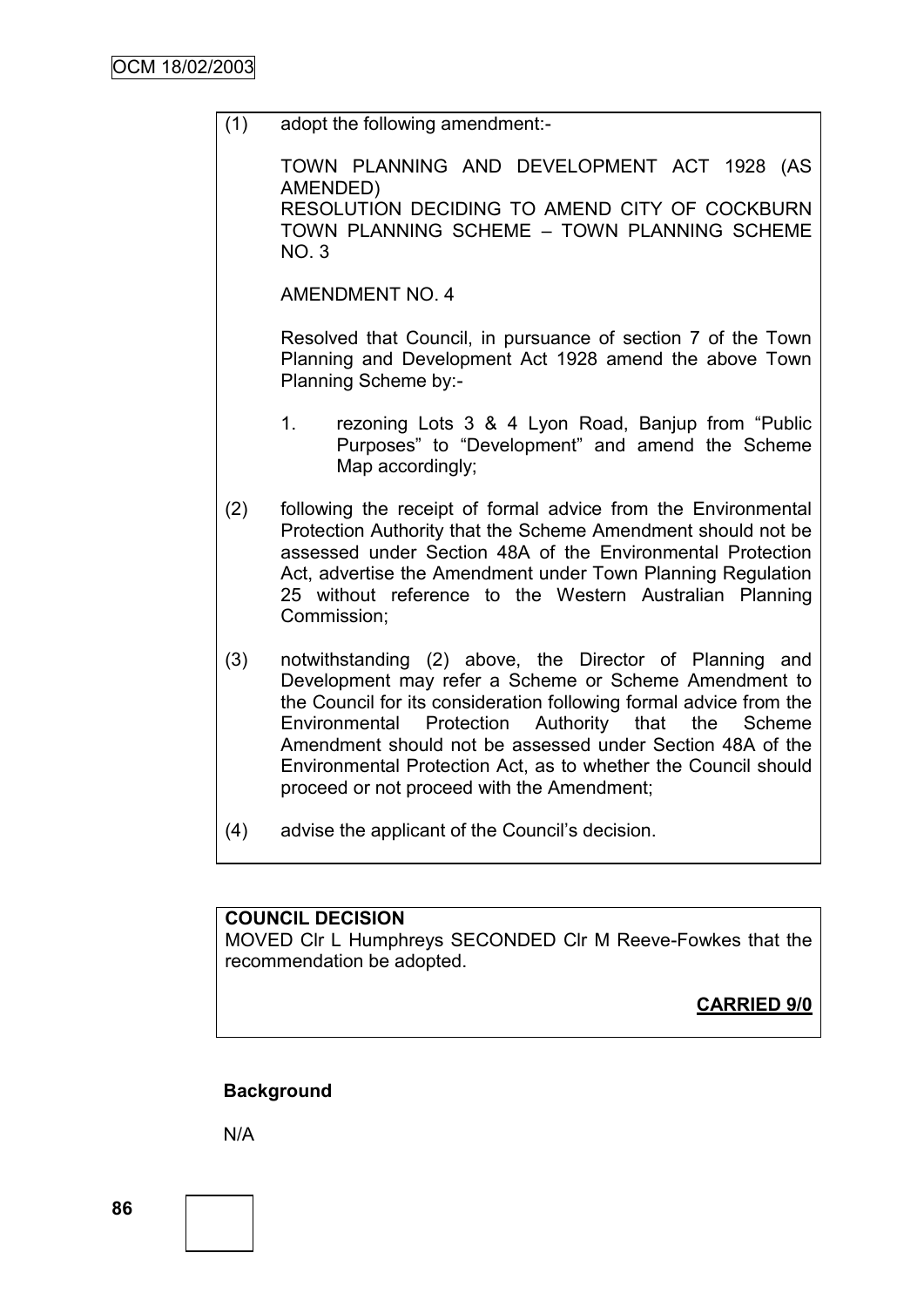# **Submission**

Roberts Day Group, acting on behalf of Landcorp is seeking to rezone two bore sites at Lots 3 and 4 Lyon Road, Banjup located in the "Harvest Lakes" residential estate from "Public Purposes" to "Development".

## **Report**

The bore sites are located on the eastern side of Lyon Road, Banjup and lie within the Atwell South/Harvest Lakes Structure Plan area, which forms part of 'Development Area 20 – Atwell South' (see attached location plan). The production bores form part of the Jandakot Groundwater Extraction infrastructure operated by the Water Corporation. The Water Corporation is currently rationalising its bore sites along Lyon Road and has determined that the 2 bore sites are surplus to requirements.

The bore sites lie within the Atwell South/Harvest Lakes Structure Plan, which was adopted by Council on 16 April 2002 to guide subdivision and development in the area. The bore sites were incorporated into the Structure Plan as residential areas in the knowledge that they were surplus to the Water Corporation's requirements and could potentially be developed for residential purposes.

Rezoning the 2 sites to "Development" is required for the implementation of the Structure Plan and subdivision proposals and will allow what is currently unutilised land to be developed for residential purposes as per the adopted "Atwell South/Harvest Lakes" Structure Plan.

Accordingly, it is recommended that Council initiate an amendment to Scheme 3 to rezone the bore sites at Lots 3 & 4 Lyon Road, Banjup from "Public Purposes" to "Development".

## **Strategic Plan/Policy Implications**

The Corporate Strategic Plan Key Result Areas which apply to this item are:-

- 2. Planning Your City
	- *"To ensure that the planning of the City is based on an approach which has the potential to achieve high levels of convenience for its citizens."*
	- *"To ensure that the development will enhance the levels of amenity currently enjoyed by the community."*
	- *"To foster a sense of community within the district generally and neighbourhoods in particular."*
- 3. Conserving and Improving Your Environment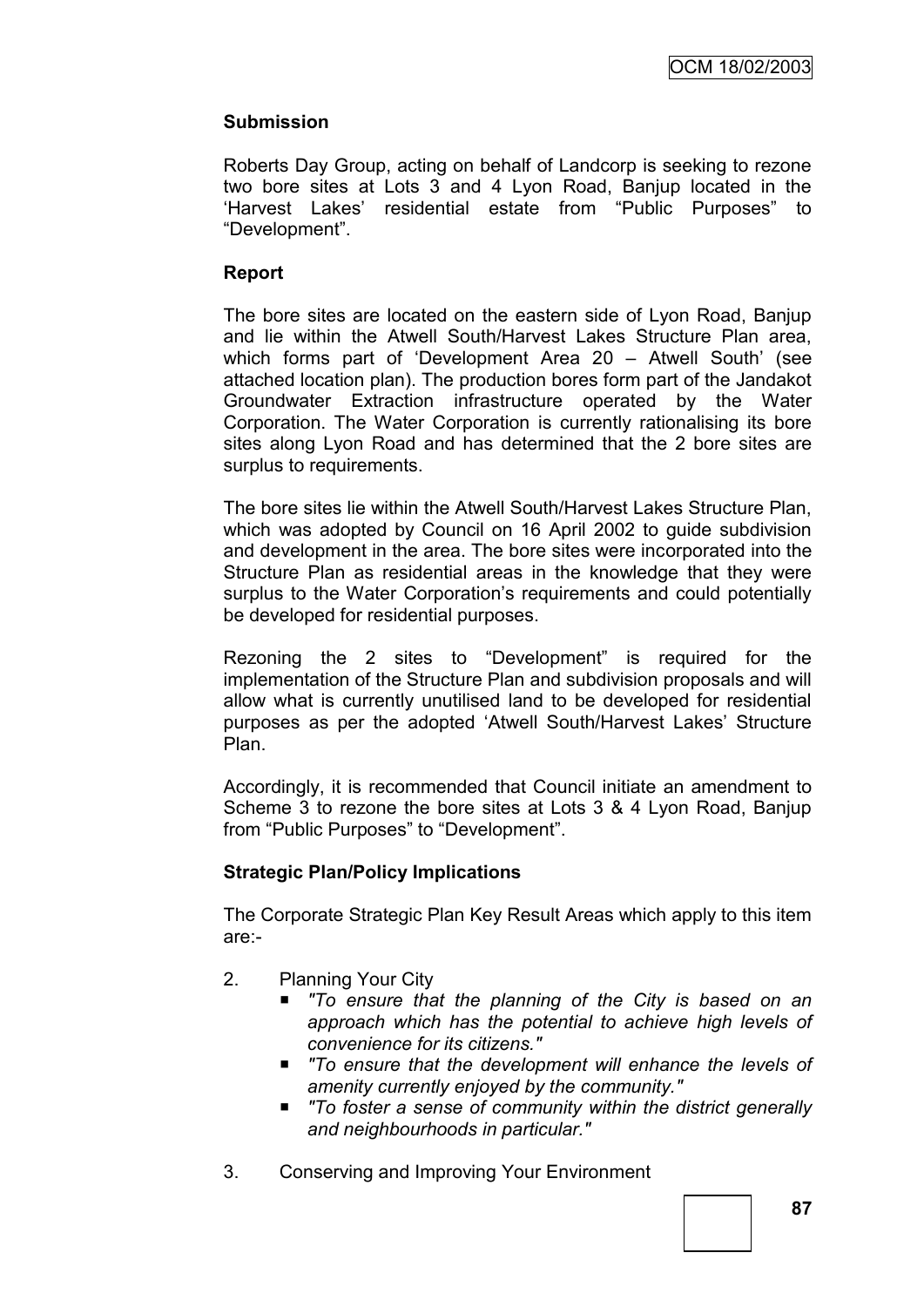■ To ensure that the development of the district is undertaken *in such a way that the balance between the natural and human environment is maintained."*

## **Budget/Financial Implications**

N/A

**Legal Implications**

N/A

**Community Consultation**

N/A

**Implications of Section 3.18(3) Local Government Act, 1995**

Nil.

**14.15 (MINUTE NO 1927) (OCM 18/02/2003) - CHANGE OF USE - APARTMENT DEVELOPMENT AND CONSERVATION WORKS - HERITAGE BUILDING - NEWMARKET HOTEL - LOT 301 (1) ROCKINGHAM ROAD, HAMILTON HILL - OWNER: KEE VEE PROPERTIES PTY LTD - APPLICANT: THOMPSON ONG & ASSOCIATES (2212274 ) (CP) (ATTACH)**

**RECOMMENDATION** That Council:

(1) Approve the application to develop 7 residential apartment units and conservation works on a heritage listed building at Lot 301 Rockingham Road, Hamilton Hill subject to the following conditions:-

STANDARD CONDITIONS

- 1. Nothing in the approval or these conditions shall excuse compliance with all relevant written laws in the commencement and carrying out of the development.
- 2. No person shall install or cause or permit the installation of outdoor lighting otherwise than in accordance with the requirements of Australian Standard AS 4282 - 1997 "Control of the Obtrusive Effects of Outdoor Lighting".
- 3. Retaining wall(s) being constructed in accordance with a suitably qualified Structural Engineer's design and a building licence being obtained prior to construction.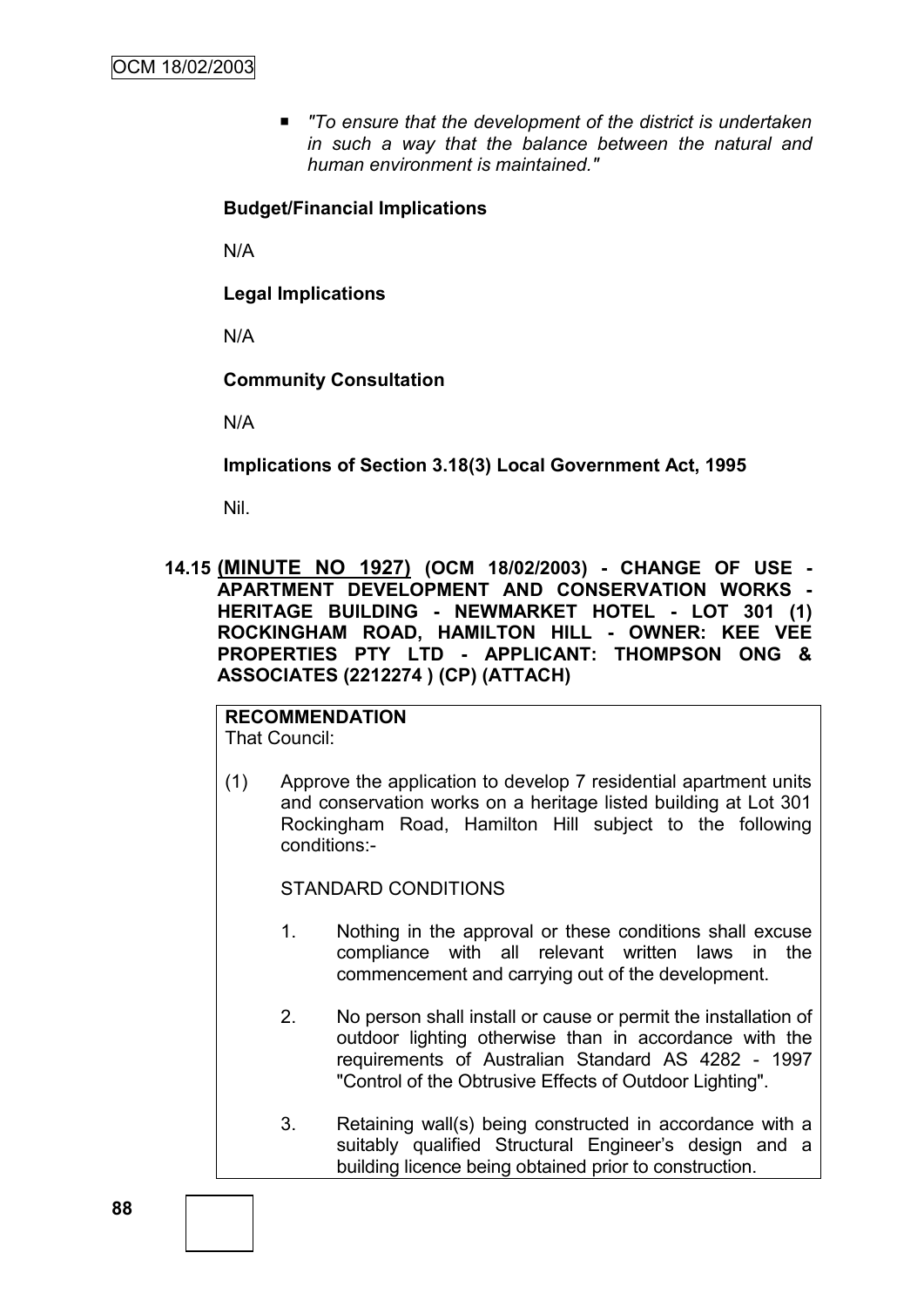- 4. The premises shall be kept in a neat and tidy condition at all times by the owner/occupier to the satisfaction of the Council.
- 5. A landscape plan must be submitted to the Council and approved, prior to applying for building licence and shall include the following:-
	- (1) the location, number and type of existing and proposed trees and shrubs, including calculations for the landscaping areas being in conformity with the City of Cockburn Greening Plan;
	- (2) lawn areas to be established;
	- (3) shade tree and amenity plantings around/ throughout the carpark;
	- (4) areas to be reticulated or irrigated; and
	- (5) verge treatments where appropriate.
- 6. Landscaping and tree planting to be undertaken in accordance with the approved plan prior to the occupation of the site.
- 7. No wall, fence or landscaping greater than 0.75 metres in height measured from the natural ground level at the boundary, shall be constructed within 2.0 metres of a vehicular accessway unless the wall, fence or landscaping is constructed with a 3 metre truncation.
- 8. Earthworks over the site and batters must be stabilised to prevent sand or dust blowing, and appropriate measures shall be implemented within the time and in the manner directed by the Council in the event that sand or dust is blown from the site.
- 9. All earthworks and/or associated drainage details shall be in accordance with plans and specifications certified by a suitably qualified practicing Engineer to the satisfaction of the Council.
- 10. All stormwater drainage shall be designed in accordance with the document entitled "Australian Rainfall and Runoff" 1987 (where amended) produced by the Institute of Engineers, Australia, and the design is to be certified by a suitably qualified practicing Engineer, to the satisfaction of the Council.
- 11. All stormwater being contained and disposed of on-site to the satisfaction of the Council.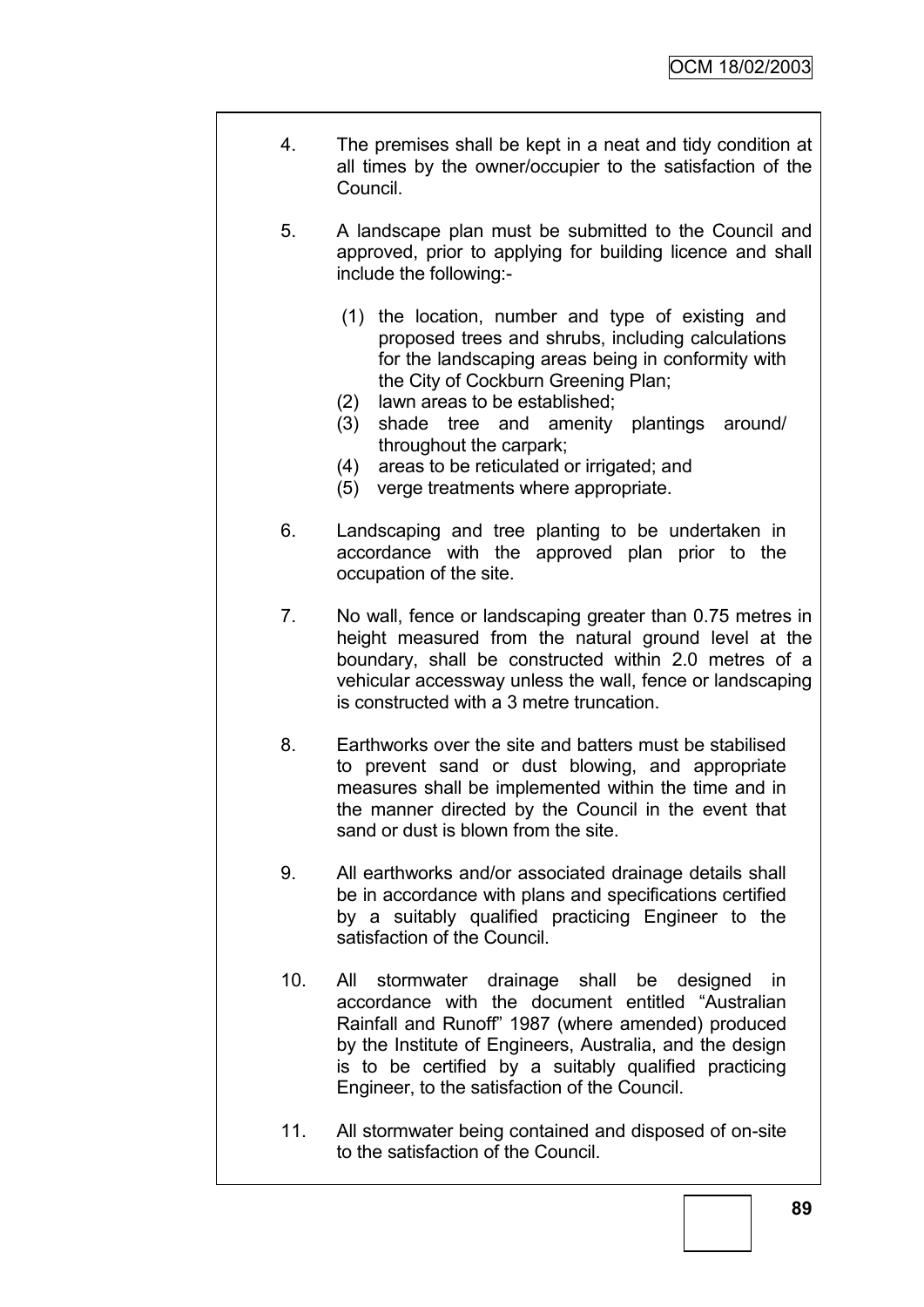- 12. The parking bay/s, driveway/s and points of ingress and egress to be designed in accordance with the Australian Standard for Offstreet Carparking (AS2890) unless otherwise specified by this approval and are to be constructed, drained and marked in accordance with the design and specifications certified by a suitably qualified practicing Engineer and are to be completed prior to the development being occupied and thereafter maintained to the satisfaction of the Council.
	- 13. Carbay grades are not to exceed 6% and disabled carbays are to have a maximum grade 2.5%.
	- 14. The applicant engaging a suitably qualified practicing Engineer to certify that the whole of the lot is suitable for the approved development to the satisfaction of the Council prior to applying for a Building Licence, and before the commencement or carrying out of any work or use authorised by this approval.
	- 15. Refuse bins shall be provided adequate to service the development and the bins are to be screened from view to the satisfaction of the Council before the development is occupied or used.
	- 16. All road widenings, rights-of-way and truncations, must be surrendered or granted free of cost to the Council prior to the issue of a Certificate of Classification, or before the development is occupied or used.

## SPECIAL CONDITIONS

- 17. The conservation works outlined in the letter from Thompson Ong and Associates dated 24 October 2002 shall be completed to the satisfaction of the City, subject to the requirements of the Heritage Council of Western Australia outlined in their letter dated 11 December 2002.
- 18. The developer entering into a new legal Heritage Agreement to supersede an earlier heritage agreement with Council in order to ensure the requirements of Condition 17 is completed within 2 years of the date of this approval. The deed shall be in the format of a caveatal interest registered on the title (at the cost of the developer).
- 19. The low brick wall being constructed along the street frontage beneath the veranda shall be no higher than the ground level window sills.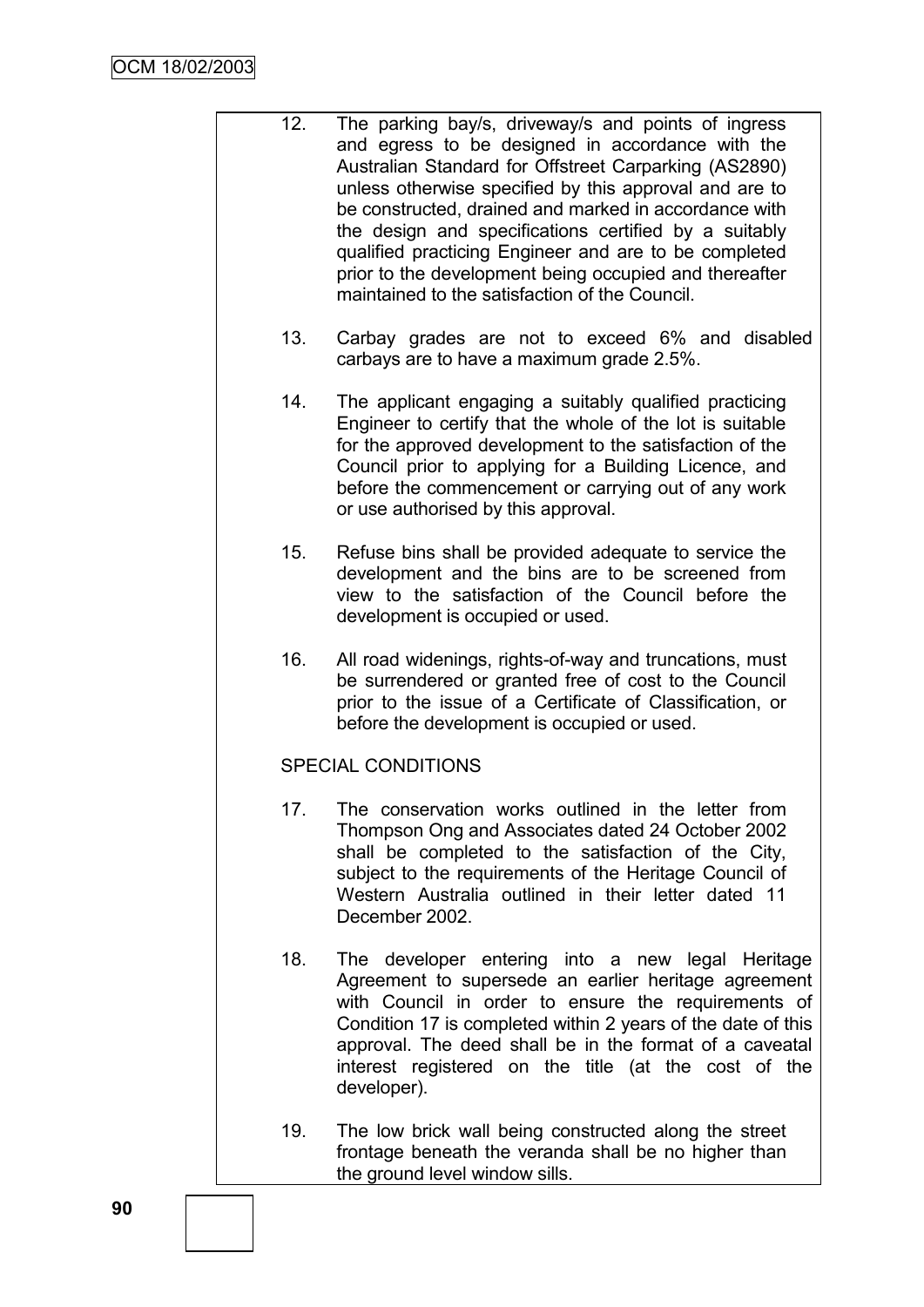- 20. The proposed garages shall be in the same materials, colour and design as the heritage hotel building to the satisfaction of the Council.
- 21. All paths from the carpark to the building entrances shall be wheel chair accessible and developed to the satisfaction of the Council.
- 22. Units B, C, F & G shall be provided with clothes dryers at the expense of the developer.
- 23. No laundry shall be permitted to be visible from any public place from any units at any time.
- 24. The windows in the Unit F bedroom and the Unit A upstairs landing that overlook the living courts of the ground floor units shall be glazed in obscure glass to the satisfaction of the Council.
- 25. A plan shall be submitted detailing a location for the collection of garbage bins in a convenient, but screened location to the satisfaction of the Council.
- 26. Enclosed outdoor storage areas no less than 4m² each shall be erected in the living courts for Units A, D and E prior to occupying the building.
- 27. The living courts for Units A, D and E shall be screen fenced to the satisfaction of the Council prior to occupation of the building.
- 28. All windows to habitable rooms facing Rockingham and Cockburn Roads shall be acoustically designed and installed to the satisfaction of the Council.
- 29. The lounge bar extension to the hotel shall be demolished.

# STANDARD FOOTNOTES

- 1. Under the provisions of the Metropolitan Region Scheme, approval to commence development should be obtained from the Western Australian Planning Commission and therefore your application has been forwarded to the Department for Planning and Infrastructure for determination. Development should not be commenced until approval under the Metropolitan Region Scheme has been given.
- 2. Until the Council has issued a Certificate of Classification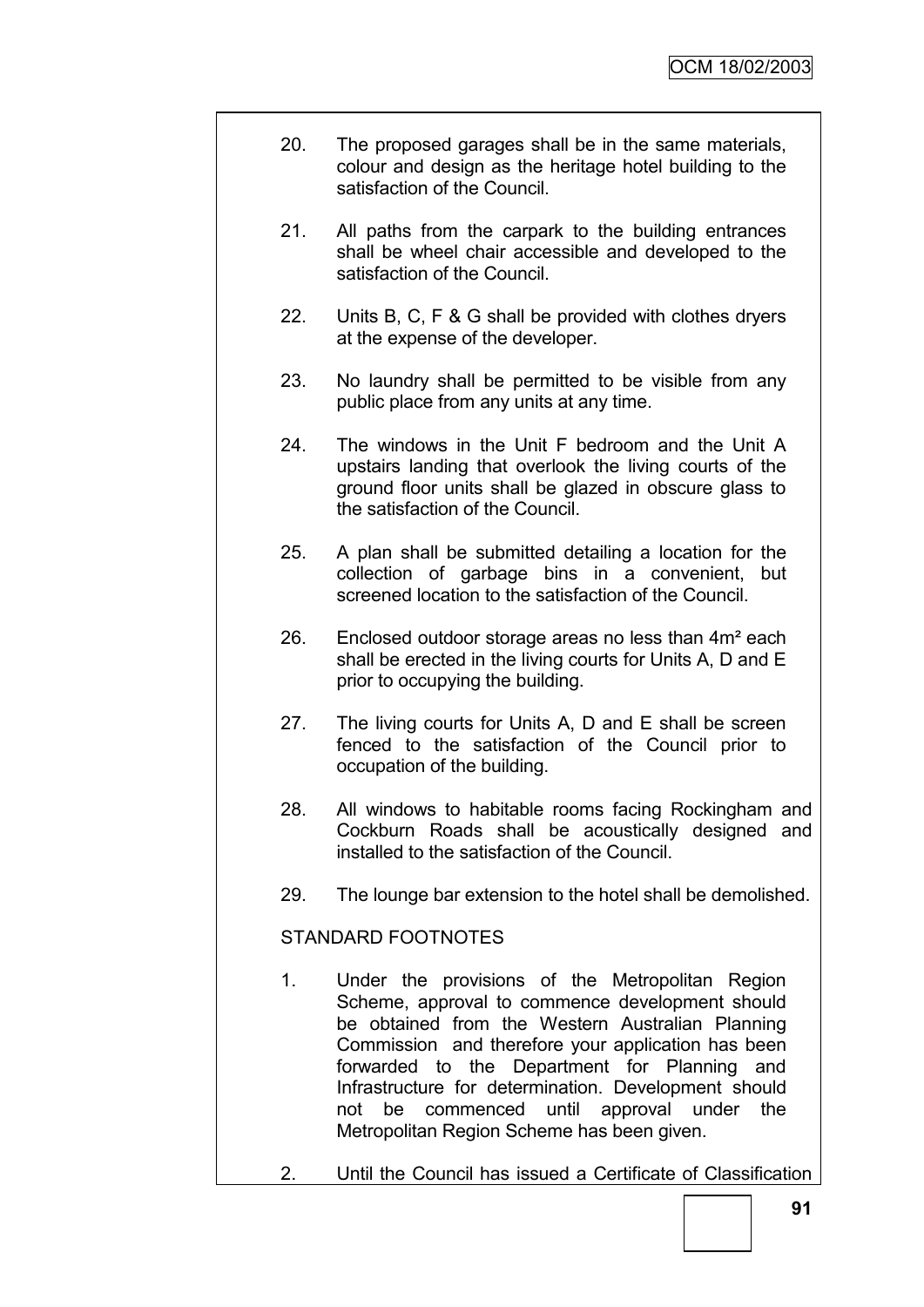under Regulation 20 of the Building Regulations 1989, there shall be no approval to use the building for the purposes of the development herein conditionally approved and the land shall not be used for any such purpose.

- 3. The development is to comply with the requirements of the Building Code of Australia.
- 4. The development is to comply with the *Environmental Protection Act 1986* which contains penalties where noise limits exceed the prescribed by the *Environmental Protection (Noise) Regulations 1997*.
- 5. The development site should be connected to the reticulated sewerage system of the Water Corporation before commencement of any use.
- 6. Uncovered parking bays shall be a minimum of 5.5 x 2.5 metres, clearly marked on the ground and served by a 6 metre wide paved accessway.
- (2) issue a Schedule 9 valid for 24 months to the applicant.

## **COUNCIL DECISION**

MOVED Clr L Humphreys SECONDED Clr M Reeve-Fowkes that the recommendation be adopted.

# **CARRIED 9/0**

## **Background**

| ZONING:    | MRS:                                             | Urban               |
|------------|--------------------------------------------------|---------------------|
|            | DZS:                                             | <b>Local Centre</b> |
| LAND USE:  | Existing heritage hotel building and bottle shop |                     |
| LOT SIZE:  | 3865m <sup>2</sup>                               |                     |
| USE CLASS: | Permitted "P" use.                               |                     |

The Newmarket Hotel is recorded in the City of Cockburn Municipal Heritage Inventory as a "Category A" building. This means the building has the highest level of protection under the inventory, which recommends that Council provide maximum encouragement to the owner to conserve the building under the town planning scheme.

The property is currently being subdivided to rationalise the land holding; separating the hotel building from the bottle shop.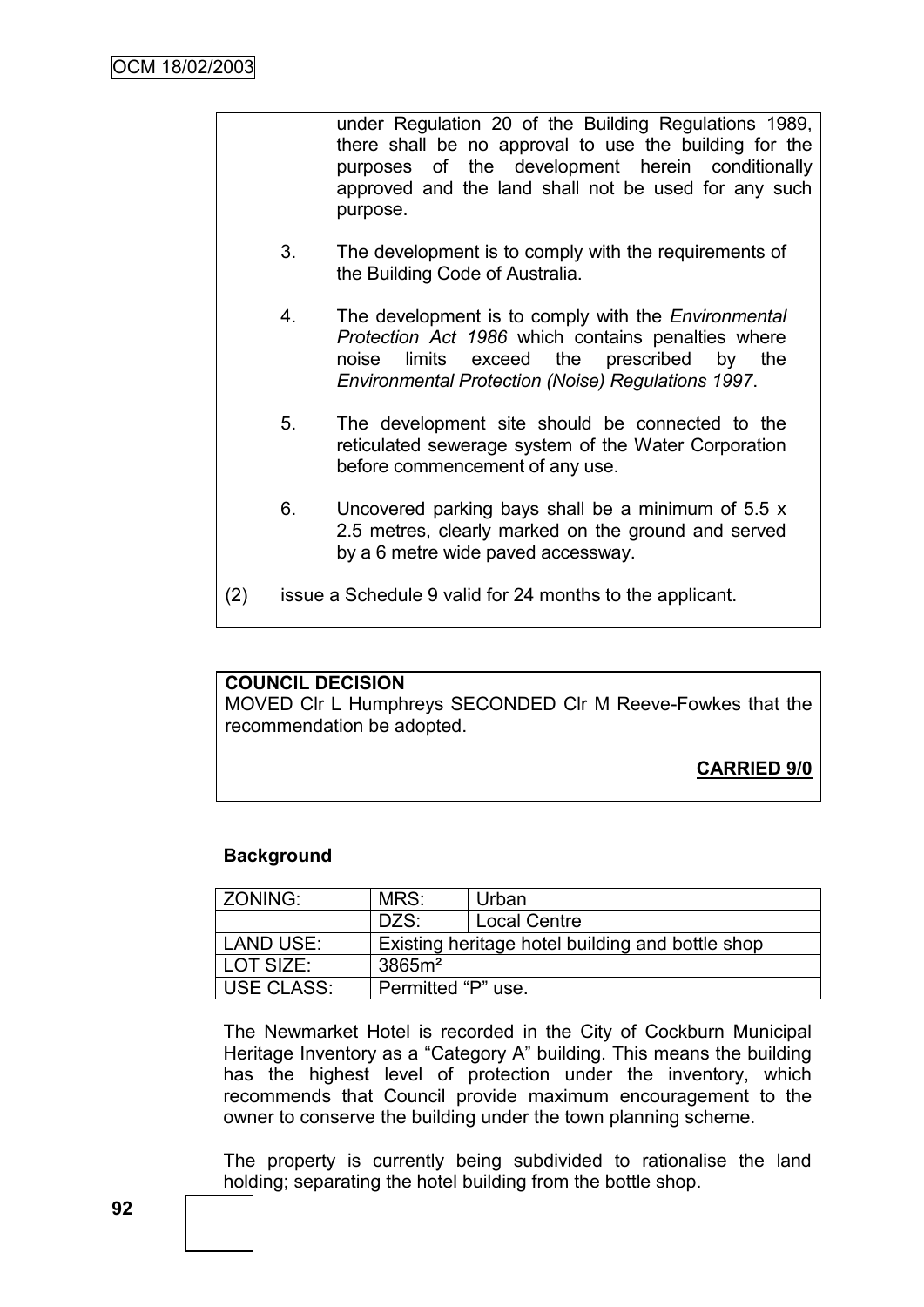Use of the building has reduced over the years to the point where only the lounge bar remained operating in 2002. Due to lack of maintenance, the building has deteriorated to the point where Council issued a Dangerous Building Notice in October 2002, closing down the lounge bar and classifying the hotel unfit for habitation.

#### **Submission**

It is proposed to convert the Newmarket Hotel building into 7 residential apartments, with associated car parking and vehicle access that is shared with adjoining land. The former lounge bar part of the building, which is an extension that is out of character with the rest of the hotel, will be demolished.

Inherent with this proposal is the intention to undertake conservation works to the building to conserve its heritage character. A conservation plan has been submitted which has been assessed by, and now has the support of the Heritage Council of WA. The schedule of the works proposed, floor plans and letter of support from the Heritage Council of WA are contained in the agenda attachments.

#### **Report**

Because the site is not zoned residential in Town Planning Scheme No.3 ("TPS 3"), the application has been assessed using the "Mixed Use Development" standards of the Residential Design Codes of WA ("R-Codes") as a guide. The proposal largely complies with these criteria, in particular relating to:

- Building setbacks;
- Car parking;
- Open space;
- Outdoor living areas.

Density of development is such that 6.2 units would be permissible under an R-60 rating for the site, but approval is sought for 7. Given that the proposal involves refurbishing an existing "Category A" heritage building, it is appropriate to grant conditional approval for the 7 units as requested, as an incentive.

There is sufficient reciprocal car parking on the subject land to accommodate the demand generated by the current proposal, in addition to the parking demands attributable to developments occurring on adjoining land.

Central to the favourable recommendation of this application is the need to ensure the conservation works are completed to a high standard and within a certain time frame. To this extent, a Heritage Agreement is recommended in the event of approving the application, pursuant to Clause 7.3 of TPS 3.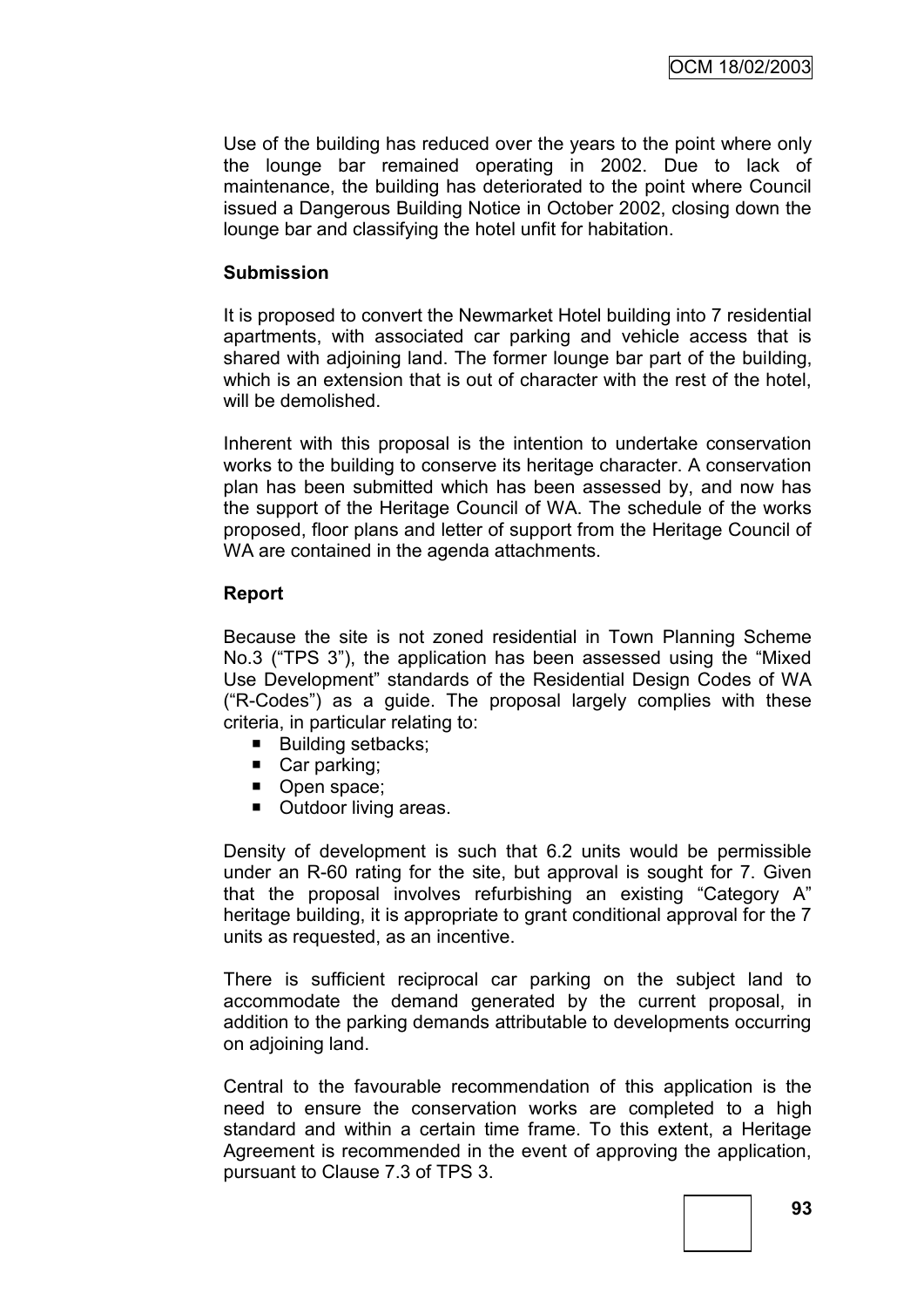# **Strategic Plan/Policy Implications**

The Corporate Strategic Plan Key Result Areas which apply to this item are:-

- 1. Managing Your City
	- *"To conduct Council business in open public forums and to manage Council affairs by employing publicly accountable practices."*
- 2. Planning Your City
	- *"To ensure that the planning of the City is based on an approach which has the potential to achieve high levels of convenience for its citizens."*
	- *"To ensure that the development will enhance the levels of amenity currently enjoyed by the community."*
- 3. Conserving and Improving Your Environment
	- *"To conserve the quality, extent and uniqueness of the natural environment that exists within the district."*
	- *"To conserve the character and historic value of the human and built environment."*

The Planning Policies which apply to this item are:-

| APD1  | Clause 32 Approvals                                  |
|-------|------------------------------------------------------|
| APD17 | <b>Standard Development Conditions and Footnotes</b> |

## **Budget/Financial Implications**

N/A

## **Legal Implications**

N/A

**Community Consultation**

N/A

**Implications of Section 3.18(3) Local Government Act, 1995**

Nil.

## **14.16 (MINUTE NO 1928) (OCM 18/02/2003) - RECONSIDERATION OF REFUSAL FOR THE KEEPING OF ONE HORSE AND FIVE SHEEP - LOT 18 NO. (4) HARPER ROAD (CNR TAPPER ROAD), BANJUP (5513626) (MR) (ATTACH)**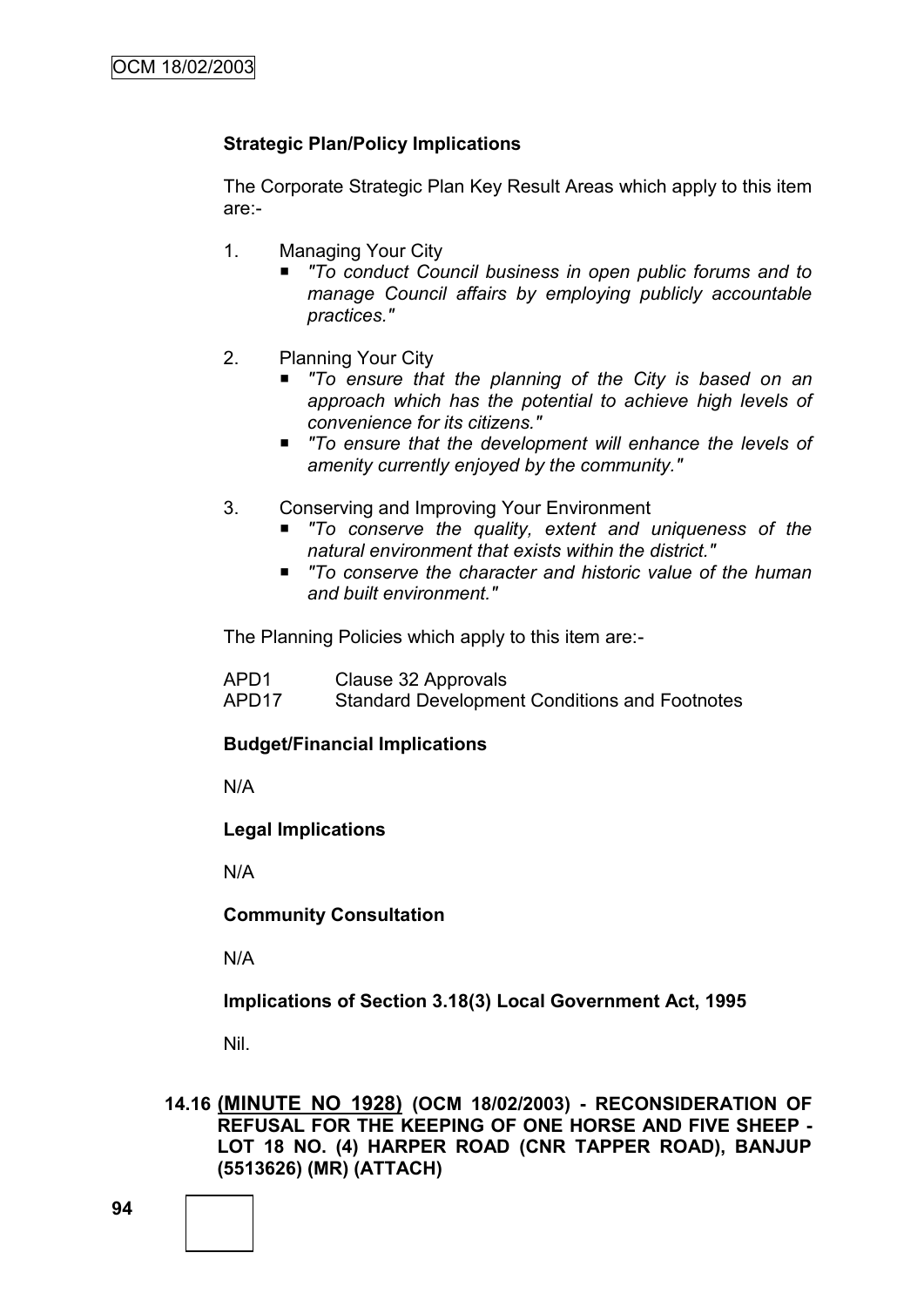# **RECOMMENDATION**

That Council:-

- (1) reaffirm the decision by delegated authority to issue an MRS Form 2 refusal for the proposed keeping of horses, in accordance with the application dated 4 July 2002 for the following reasons:-
	- 1. The land the subject of this proposal is located within the Jandakot Underground Water Pollution Control Area (UWPCA), which has been declared for Priority 2 (P2) source protection. Stables are a conditional land use in P2 areas according to the Water Quality Protection Notes on Land Use Compatibility in Public Drinking Water Source Areas. On the basis of the soil type at this property, an acceptable stocking rate is 5ha per horse. Therefore the keeping of one horse and 5 sheep is inappropriate.
	- 2. The concentration of nitrogen recharging into the groundwater for P2 Jandakot UWPCA from this property exceeds the recommended concentration of the National Health and Medical Research Council"s guidelines according to the Draft Environmental Guidelines for Horse Activities. Therefore the keeping of one horse and 5 sheep is inappropriate.
	- 3. The proposal is inconsistent with the objectives of the Statement of Planning Policy No. 6

# Footnotes:

- (a) P2 source protection areas are defined to ensure that there is no increased risk of pollution to the water source. P2 areas are declared over land where low intensity development (such as rural) already exists. Protection of public water supply sources is a high priority in these areas.
- (b) The owner has up to 12 months from the date of this refusal to permanently remove the one horse and 5 sheep from the subject land.
- (c) The owner has up to 12 months from the date of this refusal to demolish or remove the horse stall or stables which have been constructed on the lot without the prior building approval of Council;
- (d) Statement of Planning Policy No 6 was adopted under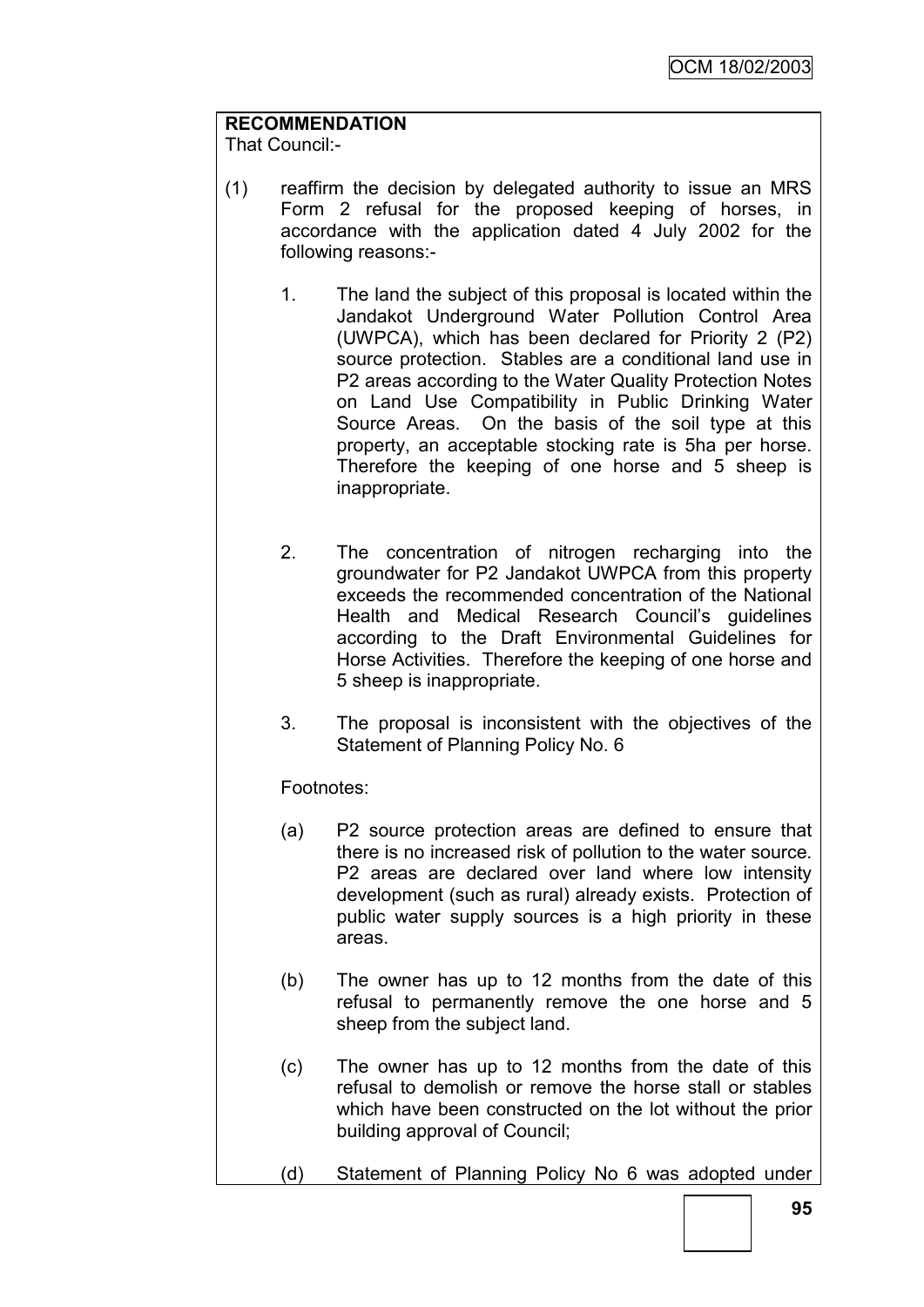Section 5AA of the Town Planning and Development Act and gazetted on 12 June 1998.

# **COUNCIL DECISION**

MOVED Clr A Tilbury SECONDED Clr I Whitfield that Council:

- (1) receive the report;
- (2) write to the applicant suggesting that the existing application submitted to the Council to keep one horse and five sheep on the lot, be withdrawn and that a fresh application be made accompanied with commitments to manage the one horse and five sheep in order to reduce the risk of ground water pollution on the lot;
- (3) waive the planning fee in this particular case;
- (4) upon receipt of the written request to withdraw the current application and the receipt of the fresh application, refer the fresh application to Department of Environment, Water and Catchment Protection (DEWCP) for advice under the provisions of the Statement of Planning Policy No. 6;
- (5) reconsider the application following the advice of DEWCP; and
- (6) request DEWCP to prepare an information sheet for distribution to landowners who currently own or intend to own animals on land located in the Rural Water Protection Zone, advising ways acceptable to DEWCP of minimising the sources of nitrogen pollution that could adversely affect the Jandakot underground water mound

**CARRIED 9/0**

## **Explanation**

The applicant should be given the opportunity to have a fresh application considered by DEWCP to keep animals within the Rural Water Protection Zone on the basis of additional information about the management methods to be applied by the landowner to minimise potential pollution of the Jandakot underground water mound.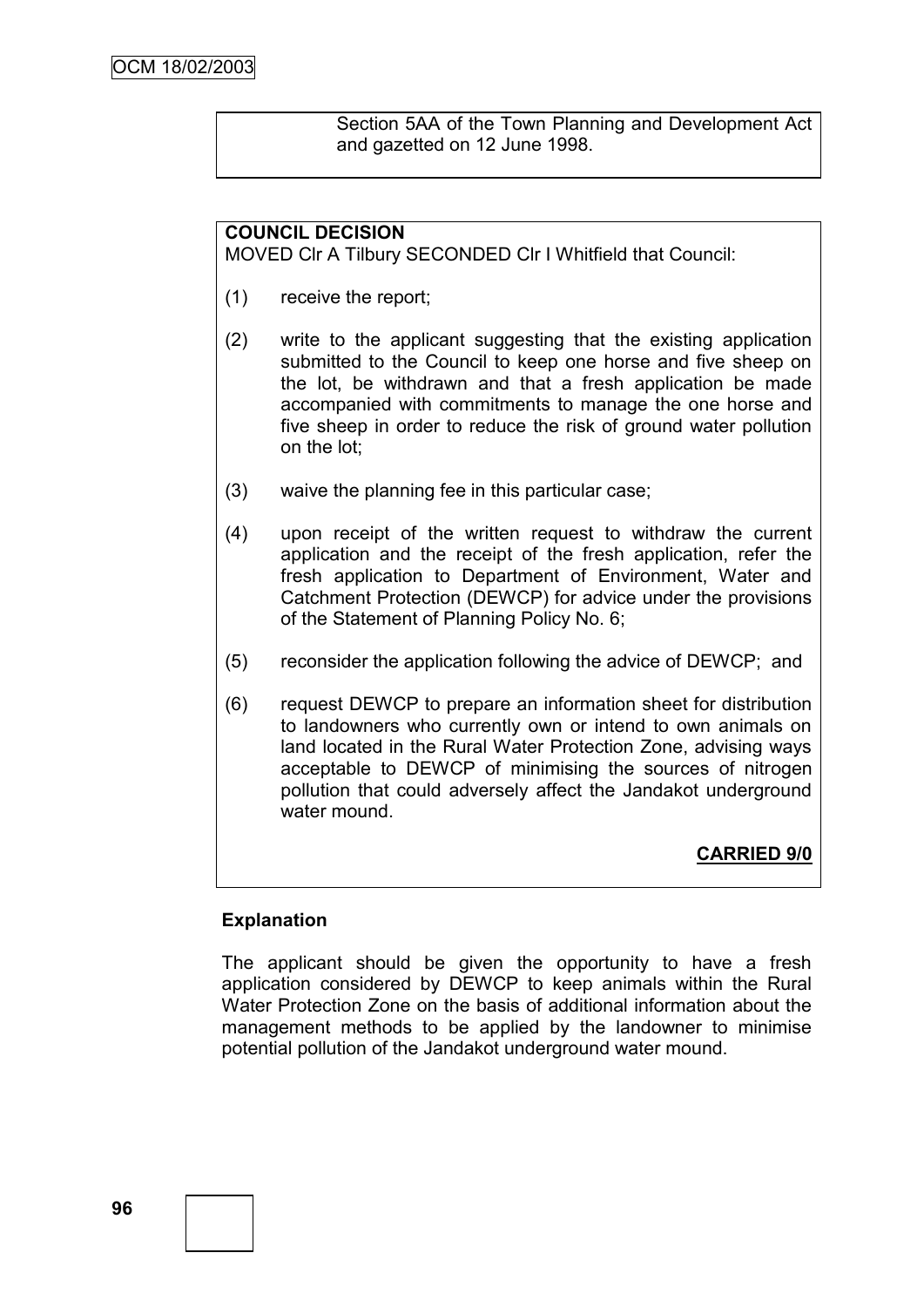## **Background**

| ZONING:          |                                        | MRS:   Rural - Water Protection |  |
|------------------|----------------------------------------|---------------------------------|--|
|                  |                                        | DZS2: Resource                  |  |
| <b>LAND USE:</b> | <b>Existing Dwelling</b>               |                                 |  |
| APPLICANT:       | <b>Herbert &amp; Patricia Chambers</b> |                                 |  |
| OWNER:           | 'as above'                             |                                 |  |
| l LOT SIZE:      | 2.0 <sub>ha</sub>                      |                                 |  |
| USE CLASS:       | SPP No 6 - Stable 'AA'                 |                                 |  |

Council has the discretion after having due regard for the advice from the Department of Environment and Water Catchment Protection ("DEWCP"), to permit the keeping of horses. Generally the responsibility for determination of development and use of land rests with the Council based on the Resource Zone provisions in Town Planning Scheme No 3 but not in this instance. The procedure for dealing with discretionary uses is for the Council to refer development applications within the Resource Zone to the DEWCP for advice, before making a determination. The Council is required to incorporate the DEWCP recommendations into its decision on the application.

If the Council is not prepared to accept the advice of the DEWCP"s then the development application must be forwarded to the Western Australian Planning Commission for determination, together with the DEWCP"s recommendation.

The refusal decision for one horse and 5 sheep was issued under delegated authority of Council. Pursuant to Policy SC17 *Requests for Reconsideration of Refused Applications* the opportunity was given to applicants to request their application be forwarded to the Council for determination upon a request in writing being lodged within 14 days.

The land was included in Special Rural Zone No 1 in Town Planning Scheme – District Zoning Scheme No 1 (gazetted on 12 June 1974). Appendix 8 in Scheme 1 contains former Special Rural Zone provisions that apply to the subject land where a rural pursuit and stabling of horses was only permitted if special consent was given by Council and the Council is advised by the then Metropolitan Water Authority that a licence would be issued for the use of groundwater in the amounts necessary for the development. Accordingly planning consent was required when the owner initially purchased the property.

The land was included in Special Rural Zone No 4 in District Zoning Scheme No 2 (gazetted in December 1992). The planning approval requirements in the Council"s Scheme No 2 – Sixth Schedule Special Rural Zone relating to the keeping of 1 horse and 5 sheep were clearly specified as follows:-

*―4.2.2 The Council shall not give Planning Consent for a Nursery, Private Recreation, Hobby Farm or Stables unless the Water Authority*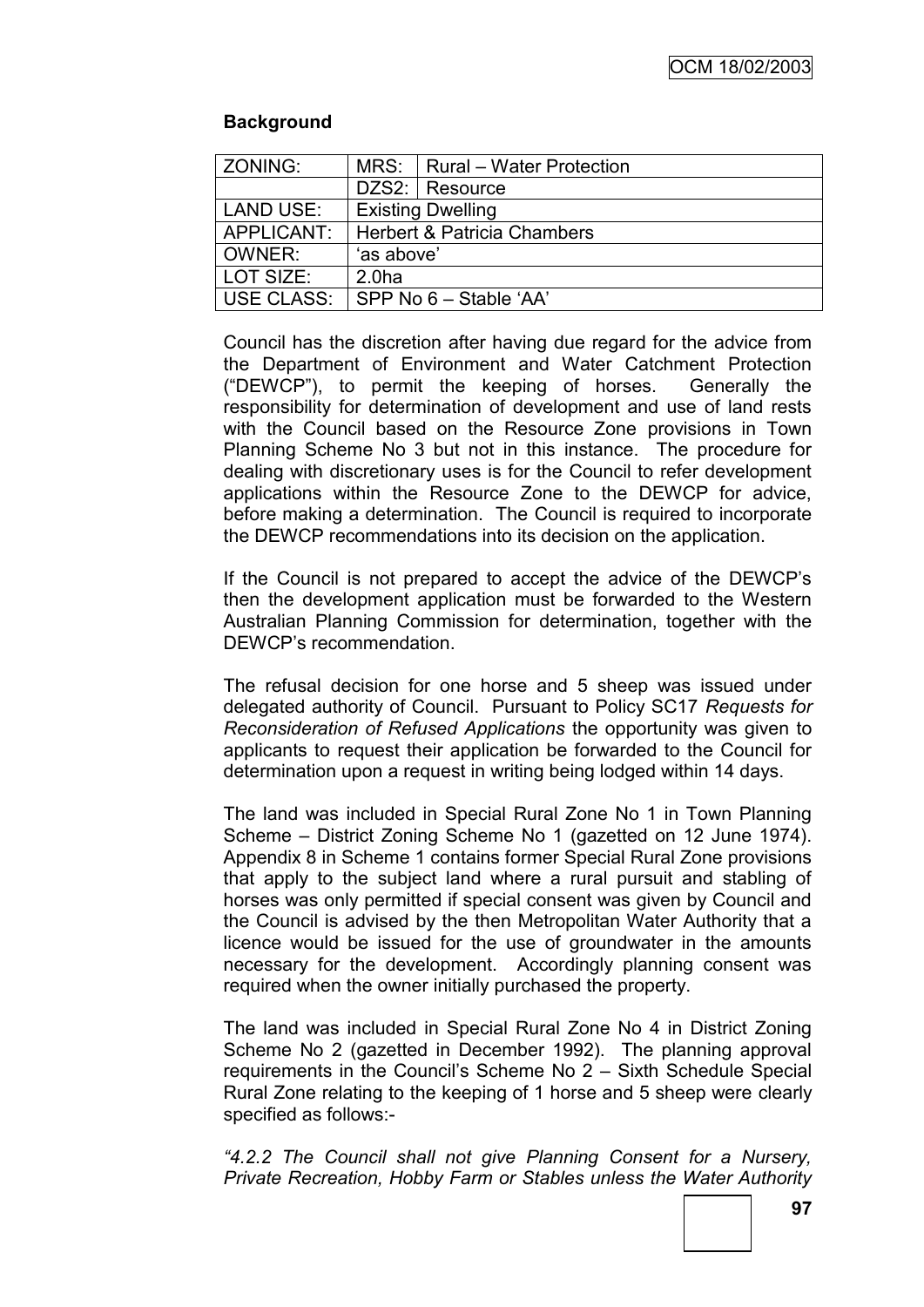*of Western Australia has formally advised that it would issue a licence for a water bore to extract the quantity of ground water necessary for the development.*

*4.2.3 The Council shall not give Planning Consent for the agistment or the stabling of horses on any lot unless the Department of Agriculture has formally advised that it is satisfied that the soil conditions and type of vegetation existing within the area defined in clause 6.1 of this Schedule or a particular lot within the area so defined is capable of supporting such a use.‖*

The use of a Stable in Scheme 2 meant that land in that zone could not be used for the purpose indicated unless the Council has in its discretion granted Planning Consent after notice of the application has been given in accordance with Clause 6.2. Accordingly there is no question at law as to whether or not a planning approval was required.

#### **Submission**

The applicant has sought reconsideration of a refusal decision to keep a pony and has raised the following additional points in support of their submission:-

- *"We have kept livestock here for the past 21 years and prior to that our property formed part of a farm and market garden which operated for many years. Most of the native vegetation was cleared from our land prior to our purchasing it and we have spent considerable time and money planting many varieties of native trees and bushes; and*
- We trust the Council will consider our amended application.<sup>™</sup>

Because there was no substantial change to the proposal, the reconsideration was not referred to the DEWCP for further advice.

#### **Report**

The State Government"s objective in relation to land uses over the Jandakot water mound is to control and manage future land uses to achieve acceptable levels of risk for contamination. A Parliamentary Select Committee on Metropolitan Development and Groundwater Supplies in 1993 indicated that Perth"s groundwater systems constitute a significant regional resource of fresh water, which meets approximately 60 percent of combined domestic, irrigation, and industrial supply demands. The City"s planning scheme was amended to reflect the water protection policies and by-laws developed by the Water Authority (now Water Corporation and the DEWCP).

Land use and development controls in the Resource Zone are contained within the City"s Town Planning Scheme No 3 ("TPS3") and Statement of Planning Policy No 6 ("SPP6") - Jandakot Groundwater Protection Policy (gazetted June 1998). The Western Australian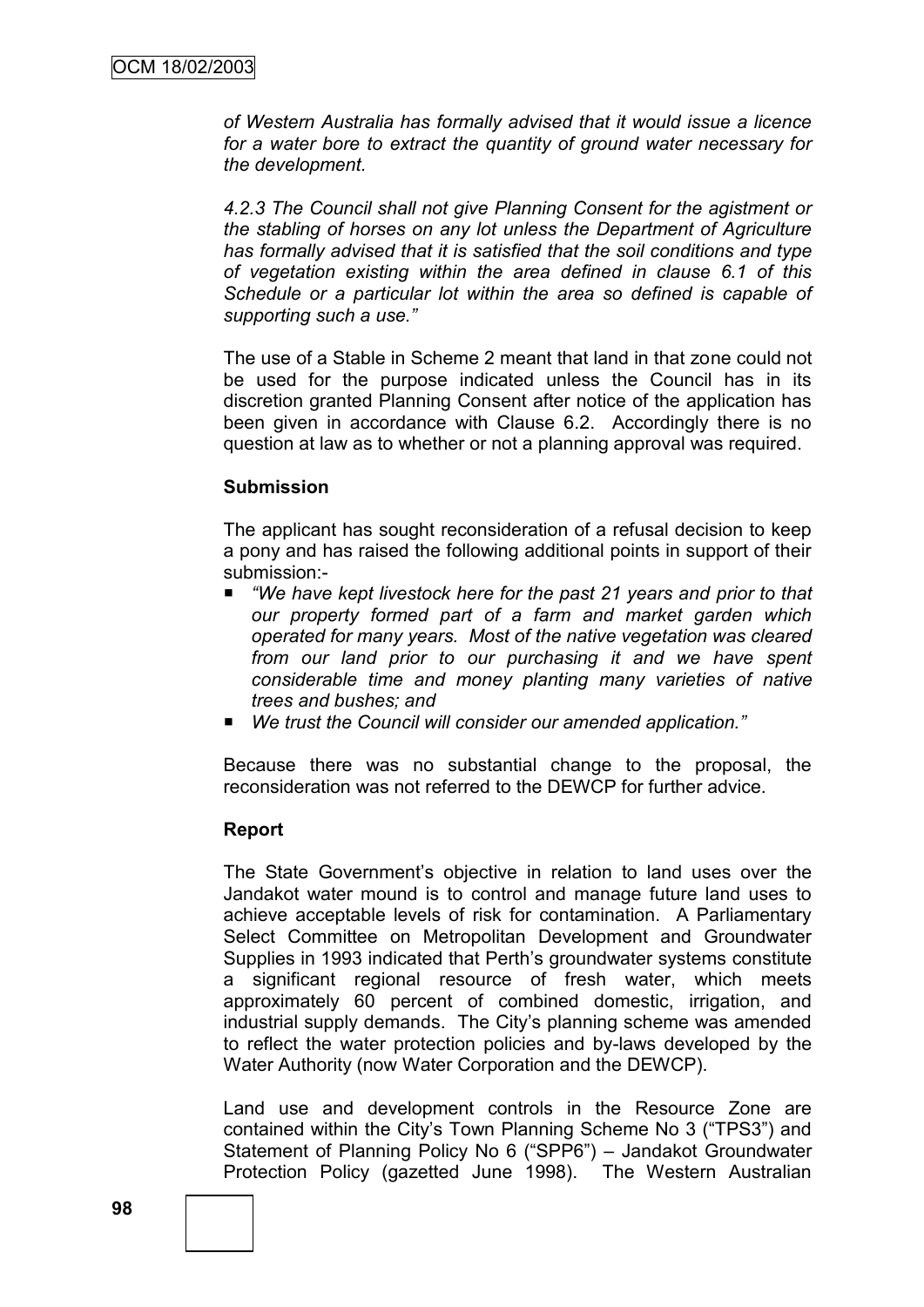Planning Commission are responsible for establishing the land use controls that are applied by Council in TPS No 3.

The proposal while not specifically defined is generally included within the Stable land use class in SPP6 which is a discretionary use and is defined as follows:-

"..any land, building or structure used for the housing, keeping and feeding of horses, asses and mules and associated incidental activities;"

The proposal was assessed for conformity with Statement of Planning Policy No 6 – Jandakot Groundwater Protection Policy and the advice of the Water and Rivers Commission. The reasons for refusing the proposal were based on the recommendations of the DEWCP. The DEWCP consider that the proposal was not acceptable based on the concentration of nitrogen recharging the groundwater. The entire property is also situated within a 200 metres buffer to an Environmental Protection Policy Wetland, where the keeping of horses is not environmentally acceptable.

Position Statement (PSPD13) of Council states "Where retrospective *development applications for the keeping of horses have been considered by the WRC to not comply with the Draft Environmental Guidelines for Horse Activities (October 2001) or other relevant guidelines and advice to that effect is received by the Council, then the applications concerned will be refused‖.*

Although the proposal is not supported on technical grounds, it is open for the Council to support the proposal if it considers that it is appropriate in this instance. Council cannot legally approve the proposal and must refer the application to the Western Australian Planning Commission for its determination.

The options available to the Council in respect to this application are:-

*Option One* – adopt the officer"s recommendation, consistent with the DEWCP advice.

*Option Two* – reject the officer"s recommendation and the DEWCP advice and resolve as follows:-

"*That Council:-*

- *(1) receive the report;*
- *(2) is not prepared to accept the recommendation of Department of Environment, Water and Catchment Protection as provided for under Clause 13 of the Statement of Planning Policy No. 6 – Jandakot Groundwater Protection Policy;*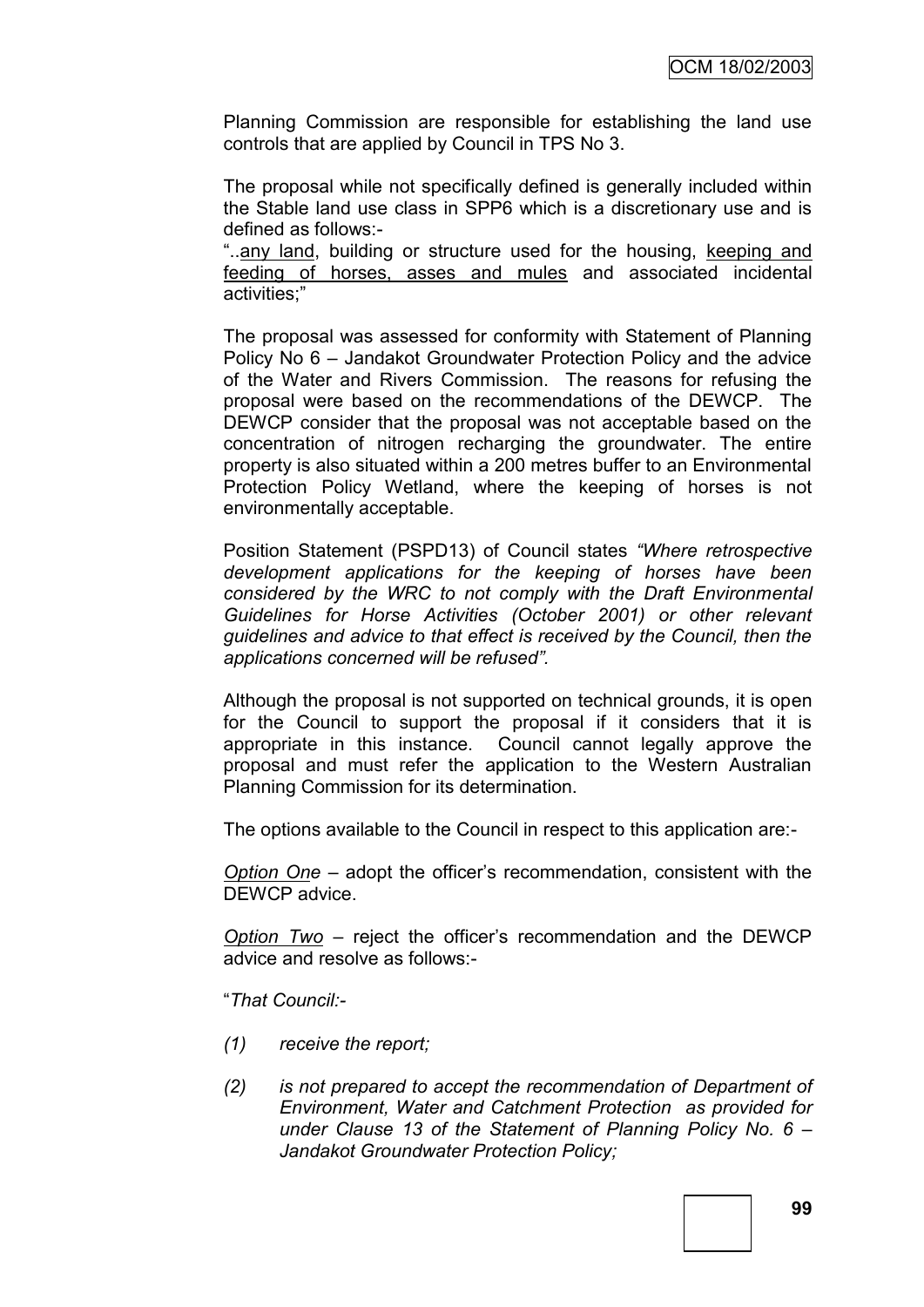- *(3) forward the application to the Western Australian Planning Commission for determination, together with the Department of Environment, Water and Catchment Protection recommendation;*
- *(4) advise the applicant and Department of Environment, Water and Catchment Protection of the Council's decision accordingly.‖*

Should Council adopt Option 2 it will need to provide an explanation supporting its decision.

From a planning viewpoint however the proposal cannot be supported due to the initial recommendations provided by the DEWCP, which have been used as the basis for refusal. It is recommended that the initial refusal be reaffirmed.

#### **Strategic Plan/Policy Implications**

The Corporate Strategic Plan Key Result Areas which apply to this item are:-

2. Planning Your City *"To ensure that the planning of the City is based on an approach which has the potential to achieve high levels of convenience for its citizens."*

## **Budget/Financial Implications**

Council's decision is appealable. Legal representation will be required if an appeal is lodged with the Tribunal.

## **Legal Implications**

N/A

## **Community Consultation**

This application has been processed in accordance with Council Policy which was the subject of community consultation.

## **Implications of Section 3.18(3) Local Government Act, 1995**

Nil.

**14.17 (MINUTE NO 1929) (OCM 18/02/2003) - RECONSIDERATION OF REFUSAL FOR THE KEEPING OF ONE EXISTING HORSE - LOT 41 (NO. 14) GLENDALE CRESCENT, JANDAKOT (5513719) (MR) (ATTACH)**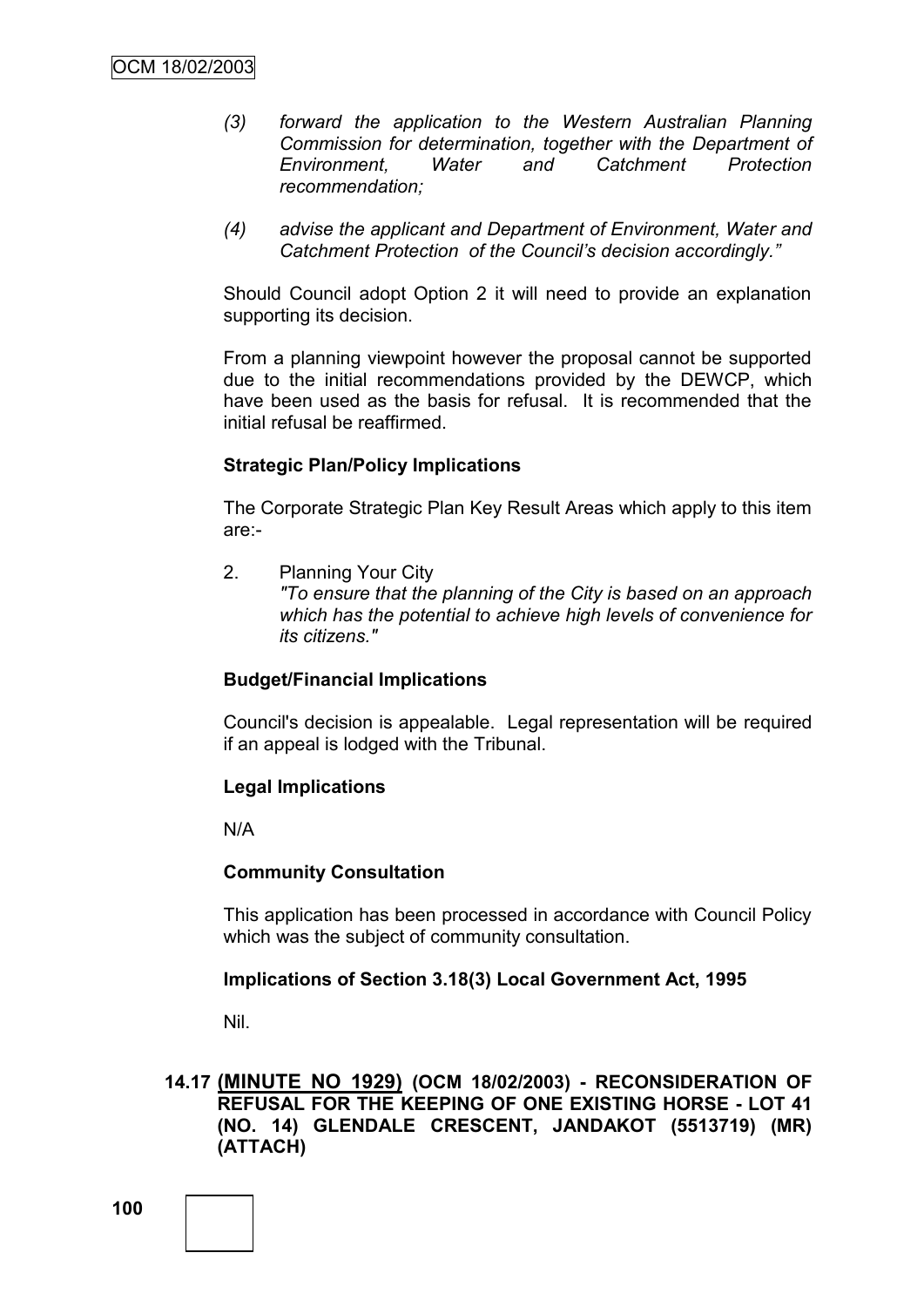# **RECOMMENDATION**

That Council:

- (1) reaffirm the decision by delegated authority to issue an MRS Form 2 refusal for the proposed keeping of one horse, in accordance with the application dated 26 June 2002 for the following reasons:-
	- 1. The land the subject of this proposal is located within the Jandakot Underground Water Pollution Control Area (UWPCA), which has been declared for Priority 2 (P2) source protection. Stables are a conditional land use in P2 areas according to the Water Quality Protection Notes on Land Use Compatibility in Public Drinking Water Source Areas. On the basis of the soil type at this property, an acceptable stocking rate is 5ha per horse. Therefore the keeping of one horse is inappropriate.
	- 2. The concentration of nitrogen recharging into the groundwater for P2 Jandakot UWPCA from this property exceeds the recommended concentration of the National Health and Medical Research Council's guidelines according to the Draft Environmental Guidelines for Horse Activities. Therefore the keeping of one horse is inappropriate.
	- 3. The proposal is inconsistent with the objectives of the Statement of Planning Policy No. 6.

## Footnotes:

- (a) P2 source protection areas are defined to ensure that there is no increased risk of pollution to the water source. P2 areas are declared over land where low intensity development (such as rural) already exists. Protection of public water supply sources is a high priority in these areas.
- (b) The owner has up to 12 months from the date of this refusal to permanently remove the horse from the subject land.
- (c) Statement of Planning Policy No 6 was adopted under Section 5AA of the Town Planning and Development Act and gazetted on 12 June 1998.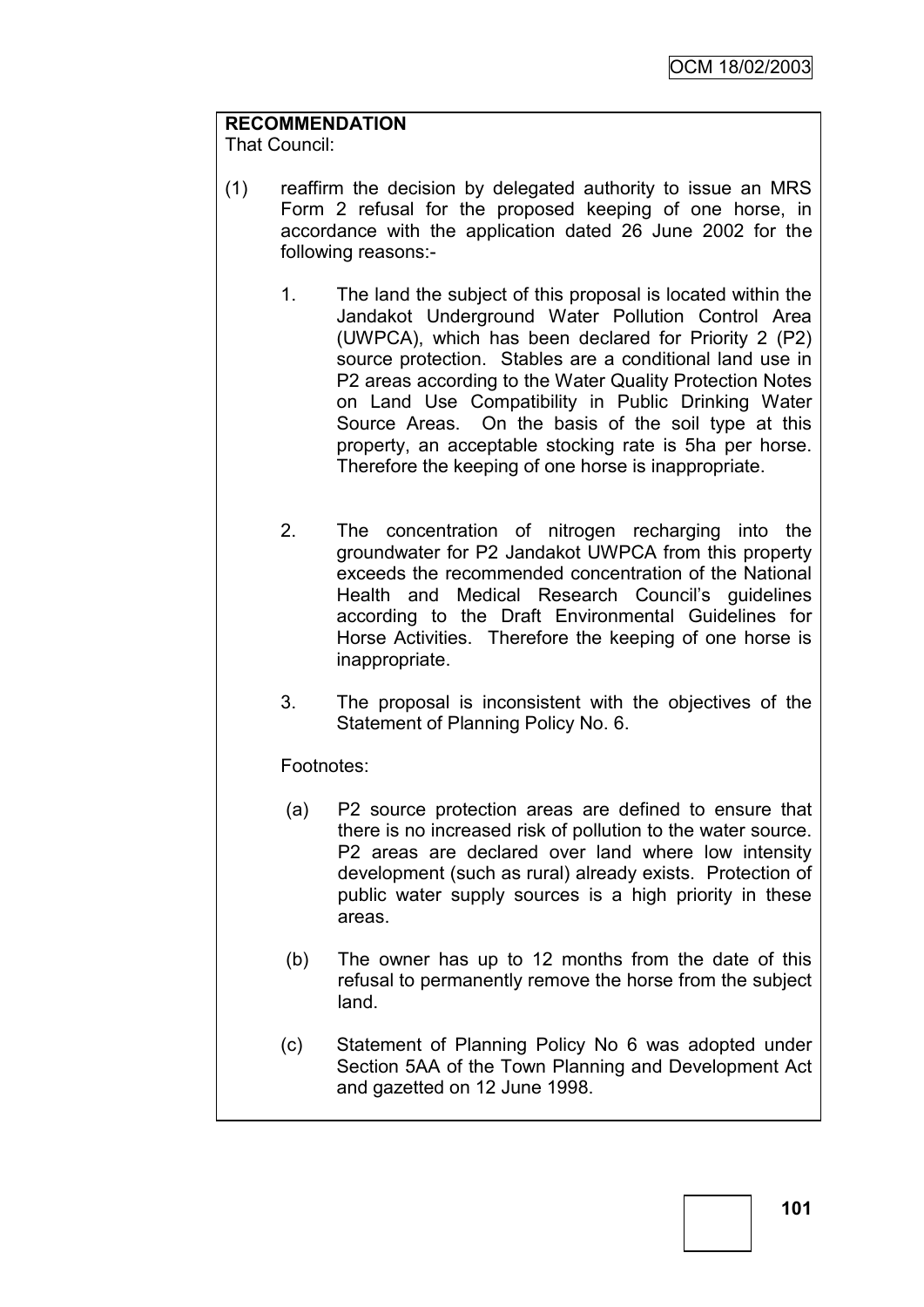# **COUNCIL DECISION**

MOVED Clr I Whitfield SECONDED Clr A Tilbury that Council:

- (1) receive the report;
- (2) write to the applicant suggesting that the existing application submitted to the Council to keep one horse on the lot be withdrawn and that a fresh application be made accompanied with commitments to manage the one horse in order to reduce the risk of ground water pollution on the lot;
- (3) waive the planning fee in this particular case;
- (4) upon receipt of the written request to withdraw the current application and the receipt of the fresh application, refer the fresh application to Department of Environment, Water and Catchment Protection (DEWCP) for advice under the provisions of the Statement of Planning Policy No. 6; and
- (5) reconsider the application following the advice of DEWCP.

**CARRIED 9/0**

## **Explanation**

The applicant should be given the opportunity to have a fresh application considered by DEWCP to keep animals within the Rural Water Protection Zone on the basis of additional information about the management methods to be applied by the landowner to minimise potential pollution of the Jandakot underground water mound.

## **Background**

| ZONING:          |                          | MRS:   Rural - Water Protection |  |
|------------------|--------------------------|---------------------------------|--|
|                  |                          | DZS2: Resource                  |  |
| <b>LAND USE:</b> | <b>Existing Dwelling</b> |                                 |  |
| APPLICANT:       | <b>Meredith Woolcock</b> |                                 |  |
| OWNER:           | 'as above'               |                                 |  |
| LOT SIZE:        | 2.0 <sub>ha</sub>        |                                 |  |
| USE CLASS:       | $SPP$ No 6 – Stable 'AA' |                                 |  |

Council has the discretion after having due regard for the advice from the Department of Environment, Water and Catchment Protection ("DEWCP") to permit the keeping of horses. Generally the responsibility for determination of development and use of land rests with the Council based on the Resource Zone provisions in Town Planning Scheme No 3. The procedure for dealing with discretionary uses is for the Council to refer development applications within the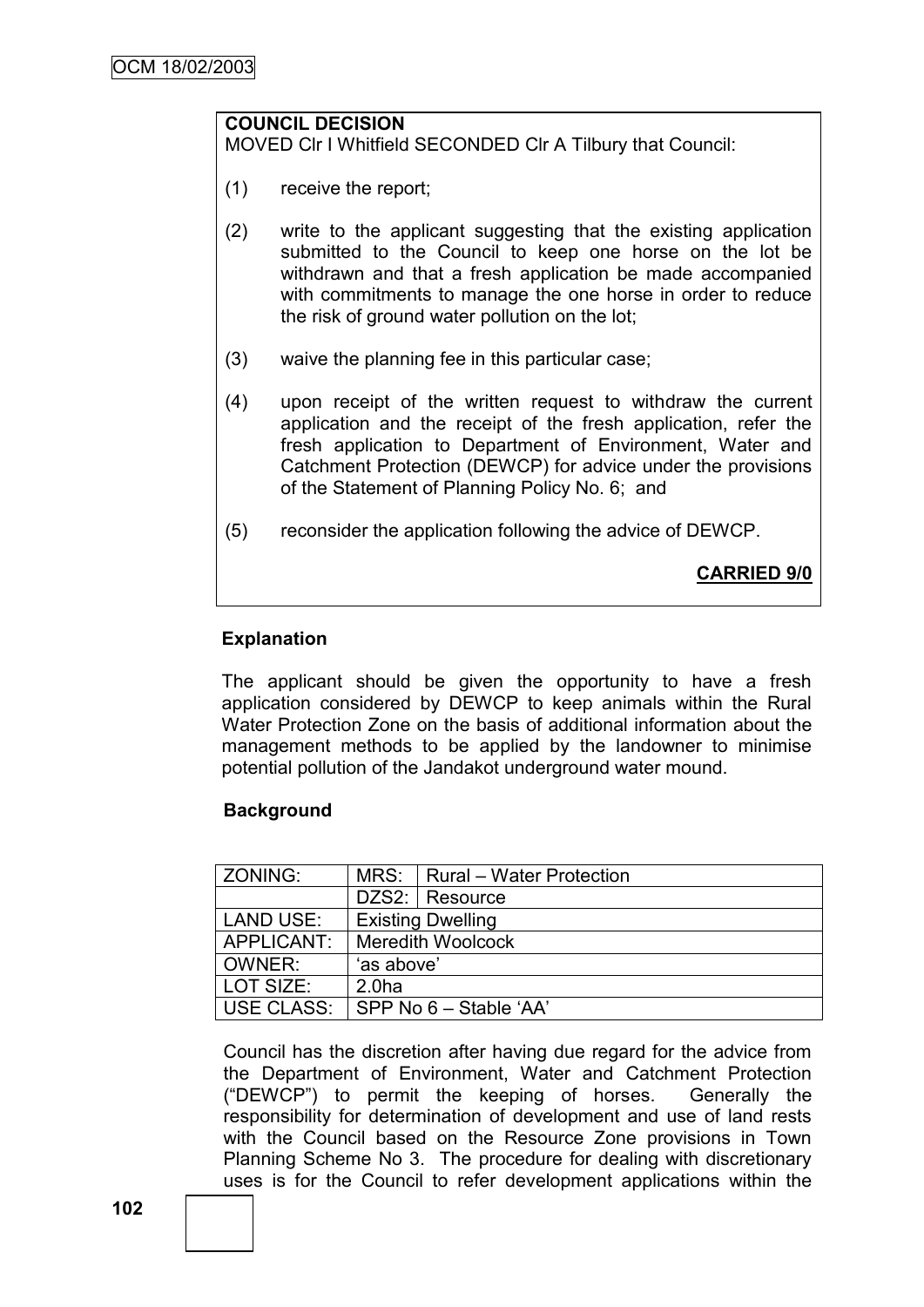Resource Zone to the DEWCP for advice, before making a determination. The Council is required to incorporate the DEWCP recommendations into its decision on the application.

If the Council is not prepared to accept the advice of the DEWCP then the development application must be forwarded to the Western Australian Planning Commission for determination, together with the DEWCP recommendation.

The refusal decision for one horse was issued under delegated authority of Council. Pursuant to Policy SC17 *Requests for Reconsideration of Refused Applications* the opportunity was given to applicants to request their application be forwarded to the Council for determination upon a request in writing being lodged within 14 days

It is recognised that historically the land was included in Special Rural Zone No 1 in Town Planning Scheme – District Zoning Scheme No 1 (gazetted on 12 June 1974). Appendix 8 in Scheme 1 contains former Special Rural Zone provisions that apply to the subject land. Clause 25 states:-

*―(25) No person shall keep or permit to be kept more than one horse on any lot in the Jandakot/Solomon Roads subdivisions and more particularly described in column (a) of this Appendix.*

The keeping of one horse was therefore permitted at the time the applicant owned the property under District Zoning Scheme 1, however the keeping of a horse still required a planning consent pursuant to clause 23 of Scheme 1 as follows:-

*―23. Any person who desires to commence development of land for any purpose other than the construction or alteration of a private dwelling in a Residential Zone shall make application to the Council for Planning Consent etc…‖*

There is no record of a planning approval being granted for the keeping of a horse on the property.

## **Submission**

The applicant has sought reconsideration of a refusal decision to keep a horse and has raised the following additional points in support of their submission:-

"I am very concerned about the refusal decision for the following reasons:

- We have owned and resided at 14 Glendale Crescent for 20 years *and have kept a horse on the property for that length of time;*
- *The horse I currently own has lived on this property for the past 15 years and is now 24 years old – it would be extremely stressful for*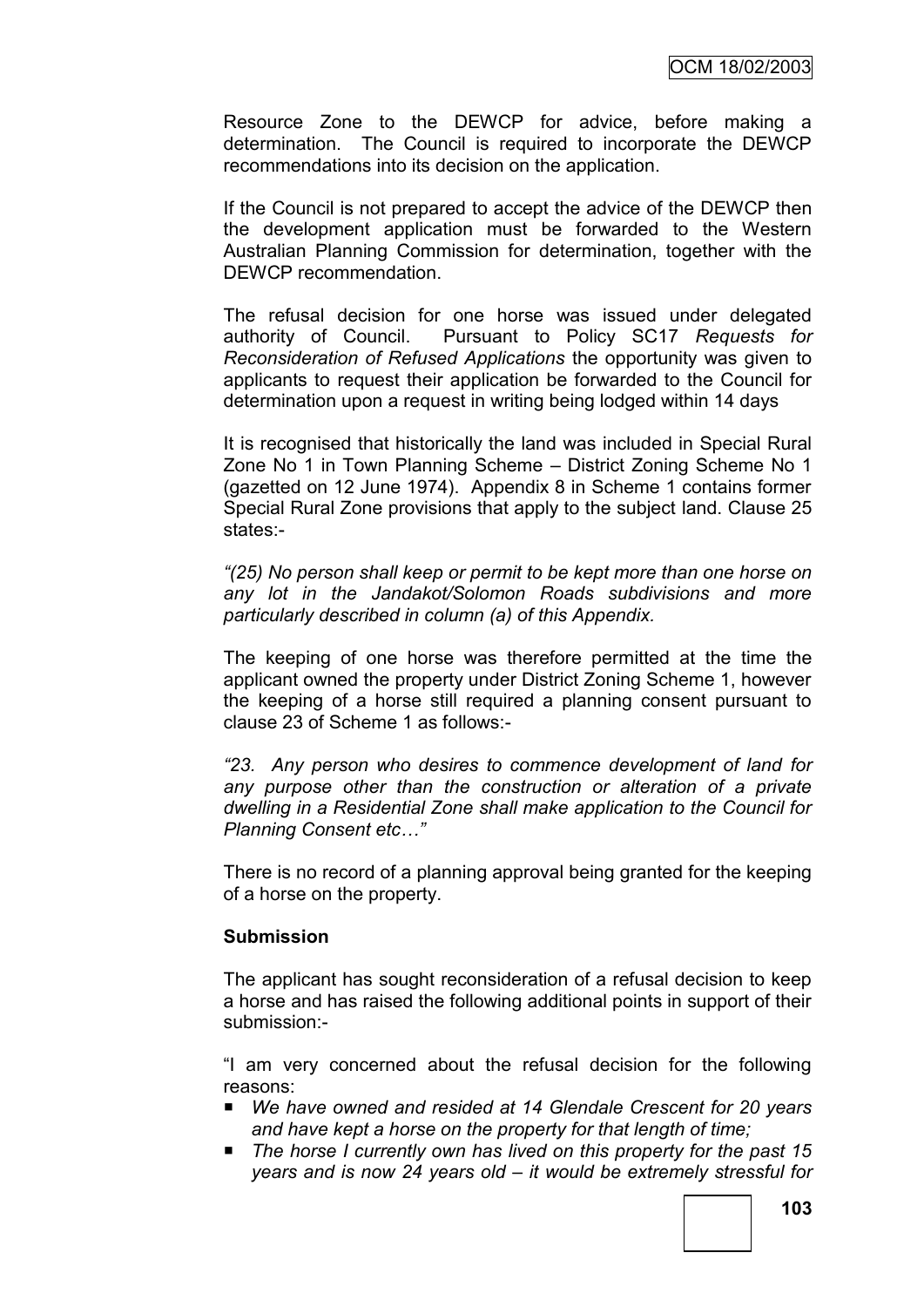*her and our family to have to move her at this stage – she is a much loved family pet;*

- We restrict her access to the natural flora & fauna on the property *(which constitutes the major part of the acreage) and totally hand feed her;*
- When we purchased the property, it was on the understanding that *we could keep one horse – any more needed to have permission granted;*
- *I do understand the Waters & Rivers Commission's concerns in regard to the underground water supplies in the Jandakot area, however I do feel that perhaps there are other avenues to be explored, such as providing guidelines for manure control etc, which could allow special rural residents to maintain the lifestyle they are seeking which in many cases includes ponies and horses, whilst still protecting the environment.‖*

Because there was no substantial change to the proposal, the reconsideration was not referred to the DEWCP for further advice.

### **Report**

The State Government's objective in relation to land uses over the Jandakot water mound is to control and manage future land uses to achieve acceptable levels of risk for contamination. A Parliamentary Select Committee on Metropolitan Development and Groundwater Supplies in 1993 indicated that Perth"s groundwater systems constitute a significant regional resource of fresh water, which meets approximately 60 percent of combined domestic, irrigation, and industrial supply demands. The City"s planning scheme was amended to reflect the water protection policies and by-laws developed by the Water Authority (now Water Corporation and the DEWCP).

Land use and development controls in the Resource Zone are contained within the City"s Town Planning Scheme No 3 ("TPS3") and Statement of Planning Policy No 6 ("SPP6") – Jandakot Groundwater Protection Policy (gazetted June 1998). The Western Australian Planning Commission are responsible for establishing the land use controls that are applied by Council in TPS No 3.

The proposal while not specifically defined is generally included within the Stable land use class in SPP6 which is a discretionary use and is defined as follows:-

*―..any land, building or structure used for the housing, keeping and feeding of horses, asses and mules and associated incidental activities;‖*

The proposal was assessed for conformity with Statement of Planning Policy No 6 – Jandakot Groundwater Protection Policy and the advice of the DEWCP. The reasons for refusing the proposal were based on the recommendations of the DEWCP, that the proposal was not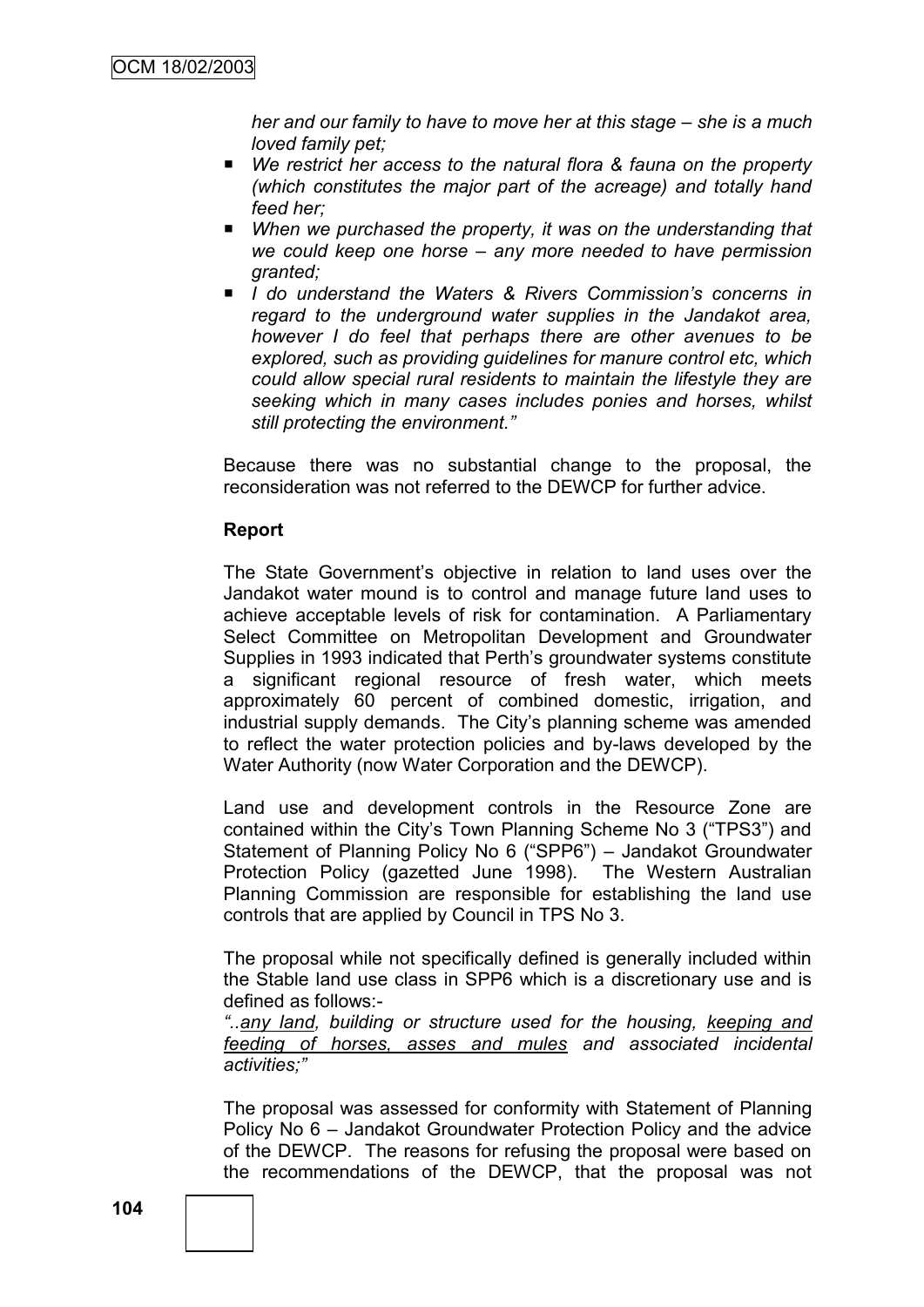acceptable based on the concentration of nitrogen recharging the groundwater.

Position Statement (PSPD13) of Council states "Where retrospective *development applications for the keeping of horses have been considered by the WRC to not comply with the Draft Environmental Guidelines for Horse Activities (October 2001) or other relevant guidelines and advice to that effect is received by the Council, then the applications concerned will be refused‖.*

District Zoning Scheme 1 allowed the keeping of not more than one horse on the property, but this was always subject to a planning consent being sought and obtained from Council. If an application had been lodged under Scheme 1 it is likely that the Council would have approved it, since it was a permitted use at the time. Nevertheless this was not the case.

Despite that this proposal was refused and is still not supported based on current environmental standards. It is open for the Council to support the proposal, if it believes that it is appropriate in this instance. Council cannot legally approve the proposal and must refer the application to the Western Australian Planning Commission for its determination.

If the Council, however, accept the more recent advice from DEWCP which contradicts its original advice, then presumably an amended decision can be issued by the Council which conforms to the latest DEWCP advice without the need to refer the matter to the WAPC.

The options available to the Council in respect to this application are:-

*Option One* – adopt the officer"s recommendation, consistent with the DEWCP advice.

*Option Two* – reject the officer"s recommendation and the DEWCP advice and resolve as follows:-

"*That Council:-*

- *(1) receive the report;*
- *(2) is not prepared to accept the recommendation of Department of Environment, Water and Catchment Protection as provided for under Clause 13 of the Statement of Planning Policy No. 6 – Jandakot Groundwater Protection Policy;*
- *(3) forward the application to the Western Australian Planning Commission for determination, together with the Department of Environment, Water and Catchment Protection recommendation;*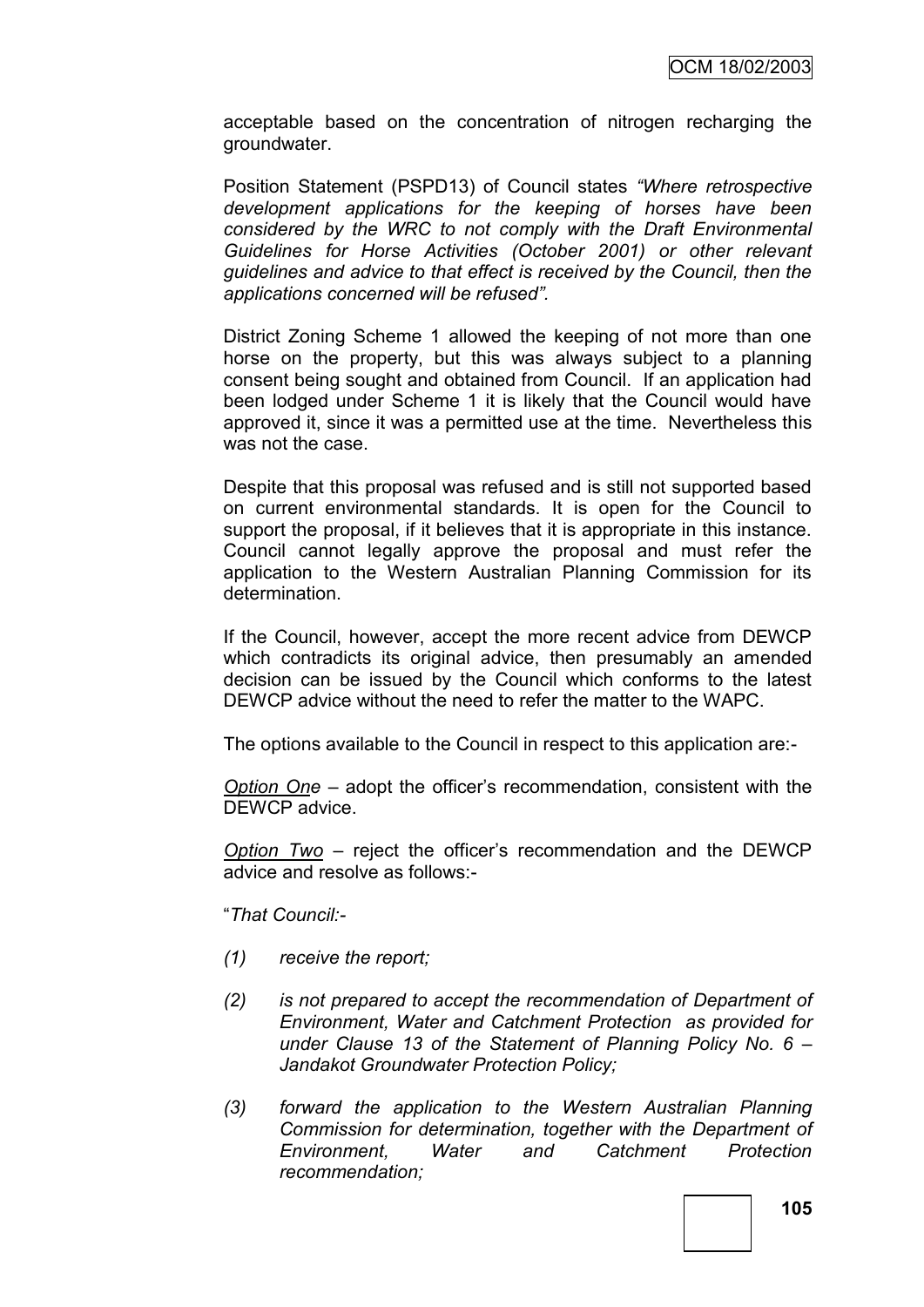*(4) advise the applicant and Department of Environment, Water and Catchment Protection of the Council's decision accordingly.‖*

Should Council adopt Option 2 it will need to provide an explanation supporting its decision.

From a planning viewpoint however the proposal cannot be supported due to the initial recommendations provided by the DEWCP, which have been used as the basis for refusal. It is recommended that the application be refused.

## **Strategic Plan/Policy Implications**

The Corporate Strategic Plan Key Result Areas which apply to this item are:-

- 2. Planning Your City
	- *"To ensure that the planning of the City is based on an approach which has the potential to achieve high levels of convenience for its citizens."*

## **Budget/Financial Implications**

Council's decision is appealable. Legal representation may be required if an appeal is lodged with the Tribunal. The DEWCP would be requested to defend its recommendations and provide legal representation.

## **Legal Implications**

N/A

## **Community Consultation**

This application has been processed in accordance with Council Policy which was the subject of community consultation.

## **Implications of Section 3.18(3) Local Government Act, 1995**

Nil.

## **14.18 (MINUTE NO 1930) (OCM 18/02/2003) - RECONSIDERATION OF REFUSAL FOR THE KEEPING OF 1 EXISTING PONY - LOT 2 (NO. 9) GUTTERIDGE ROAD, BANJUP (5513725) (MR) (ATTACH)**

**RECOMMENDATION** That Council: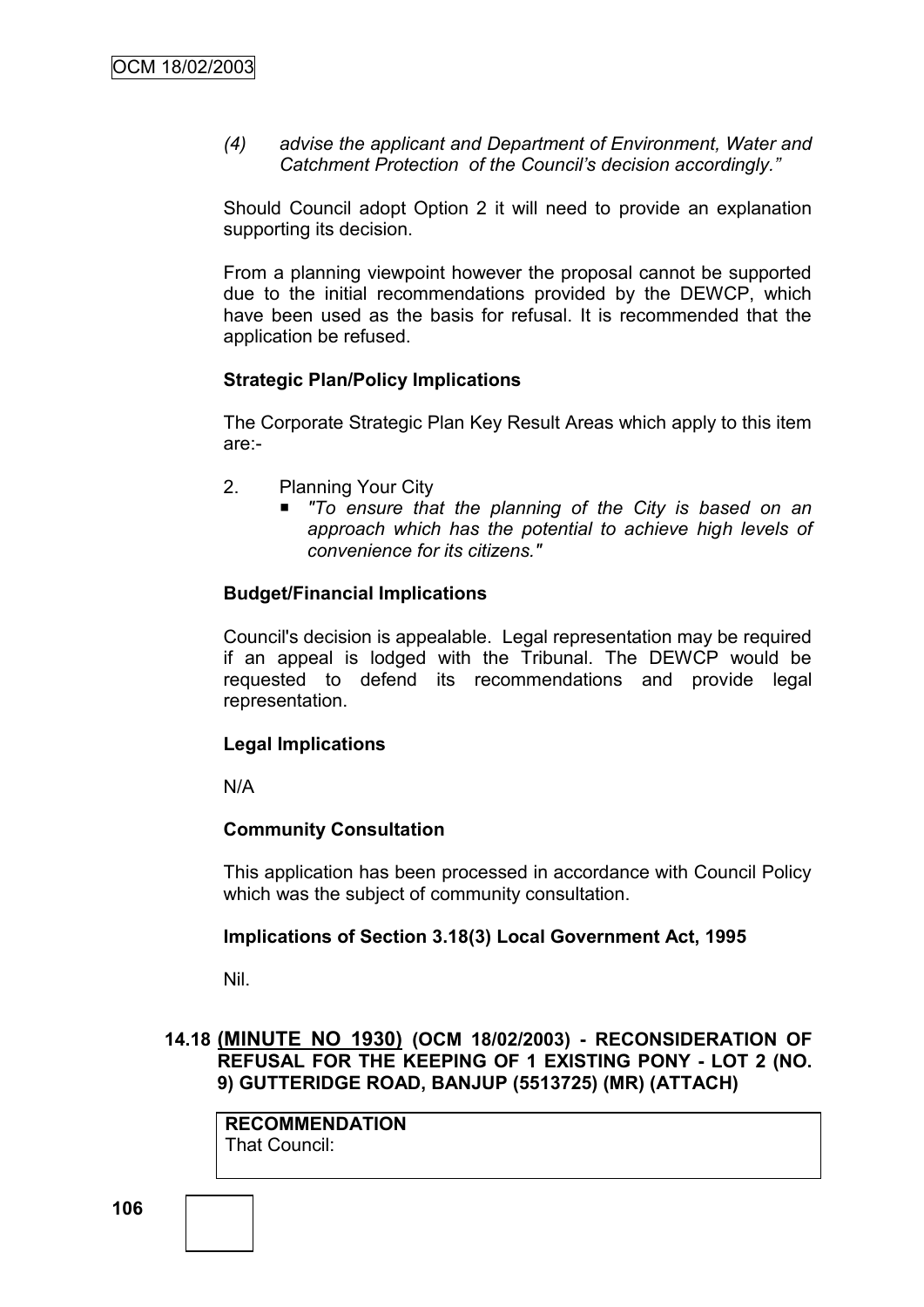- (1) reaffirm the decision by delegated authority to issue a form 2 refusal for the proposed Pony, in accordance with the application dated 1 July 2002 for the following reasons:-
	- 1. The land the subject of this proposal is located within the Jandakot Underground Water Pollution Control Area (UWPCA), which has been declared for Priority 2 (P2) source protection. Stables are a conditional land use in P2 areas according to the Water Quality Protection Notes on Land Use Compatibility in Public Drinking Water Source Areas. On the basis of the soil type at this property, an acceptable stocking rate is 1.7ha per horse which would support the keeping of one pony. However the second assessment criteria measures the likely concentration of nitrogen recharging into the groundwater for P2 Jandakot UWPCA from this property. The amount for this property exceeds the recommended concentration of the National Health and Medical Research Council"s guidelines according to the Draft Environmental Guidelines for Horse Activities. Therefore the keeping of one pony is inappropriate.
	- 2. The proposal is inconsistent with the objectives of the Statement of Planning Policy No. 6

Footnotes:

- (a) P2 source protection areas are defined to ensure that there is no increased risk of pollution to the water source. P2 areas are declared over land where low intensity development (such as rural) already exists. Protection of public water supply sources is a high priority in these areas.
- (b) The owner has up to 12 months from the date of this refusal to permanently remove the pony from the subject land.
- (c) Statement of Planning Policy No 6 was adopted under Section 5AA of the Town Planning and Development Act and gazetted on 12 June 1998.
- (2) advise the owner that the keeping of livestock such as sheep must be included in a separate application for planning approval or alternatively be removed off-site within 12 months.

## **COUNCIL DECISION** MOVED Clr A Tilbury SECONDED Clr I Whitfield that Council:-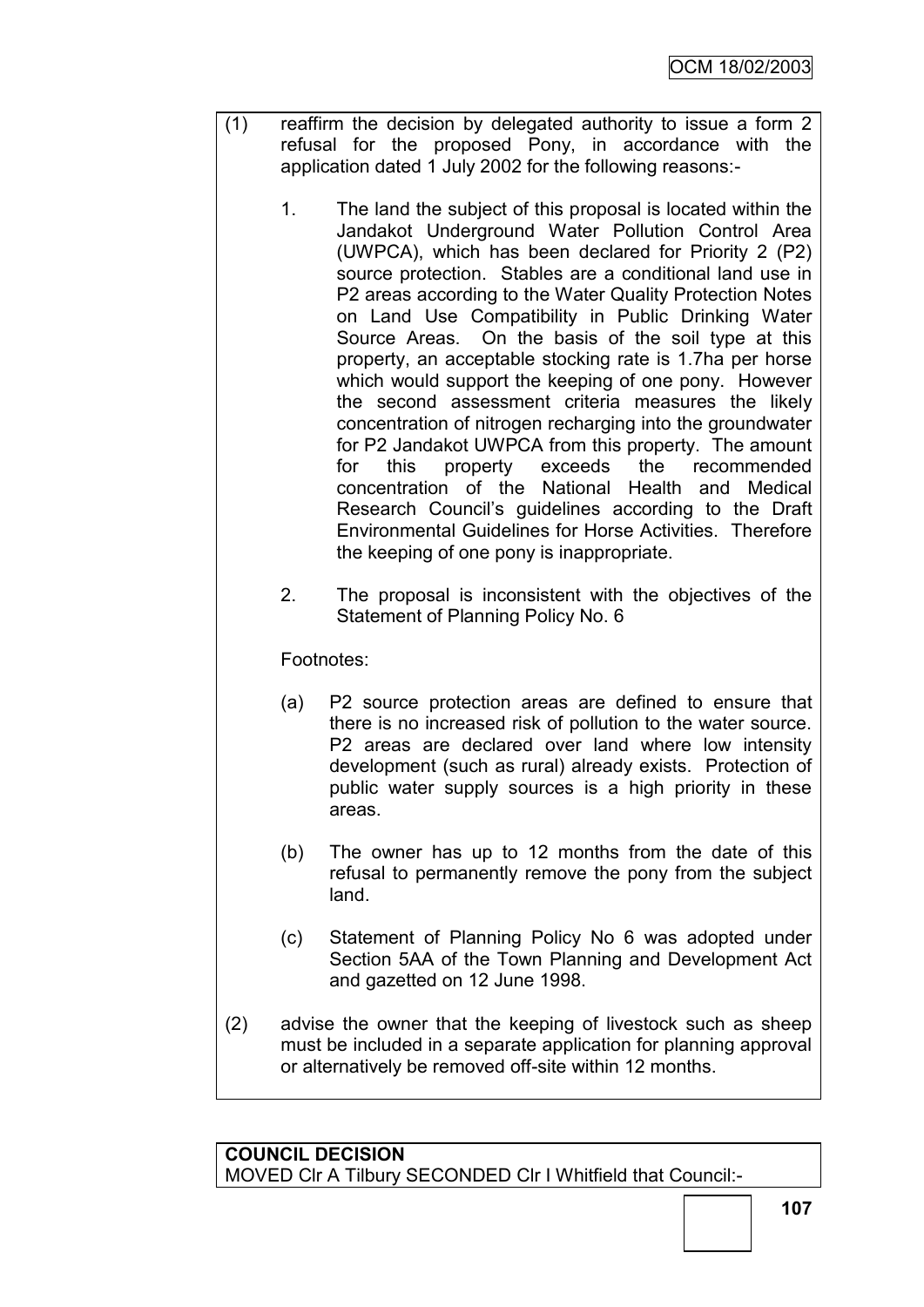- (1) receive the report;
- (2) write to the applicant suggesting that the existing application submitted to the Council to keep one pony on the lot be withdrawn and that a fresh application be made accompanied with commitments to manage the one pony in order to reduce the risk of ground water pollution on the lot;
- (3) waive the planning fee in this particular case;
- (4) upon receipt of the written request to withdraw the current application and the receipt of the fresh application, refer the fresh application to Department of Environment, Water and Catchment Protection (DEWCP) for advice under the provisions of the Statement of Planning Policy No. 6; and
- (5) reconsider the application following the advice of DEWCP.

**CARRIED 9/0**

## **Explanation**

The applicant should be given the opportunity to have a fresh application considered by DEWCP to keep animals within the Rural Water Protection Zone on the basis of additional information about the management methods to be applied by the landowner to minimise potential pollution of the Jandakot underground water mound.

## **Background**

| ZONING:          |                          | MRS:   Rural - Water Protection |  |
|------------------|--------------------------|---------------------------------|--|
|                  |                          | DZS2: Resource                  |  |
| <b>LAND USE:</b> | <b>Existing Dwelling</b> |                                 |  |
| APPLICANT:       | Rosemary & Robert Sheehy |                                 |  |
| OWNER:           | 'as above'               |                                 |  |
| LOT SIZE:        | 2.0 <sub>ha</sub>        |                                 |  |
| USE CLASS:       | SPP No 6 - Stable 'AA'   |                                 |  |

Council has the discretion after having due regard for the advice from the Department of Environment, Water and Catchment Protection ("DEWCP"), to permit the keeping of one pony. Generally the responsibility for determination of development and use of land rests with the Council based on the Resource Zone provisions in Town Planning Scheme No 3 but not in this instance. The procedure for dealing with discretionary uses is for the Council to refer development applications within the Resource Zone to the DEWCP for comment, before making a determination. The Council is required to incorporate the DEWCP"s recommendations into its decision on the application.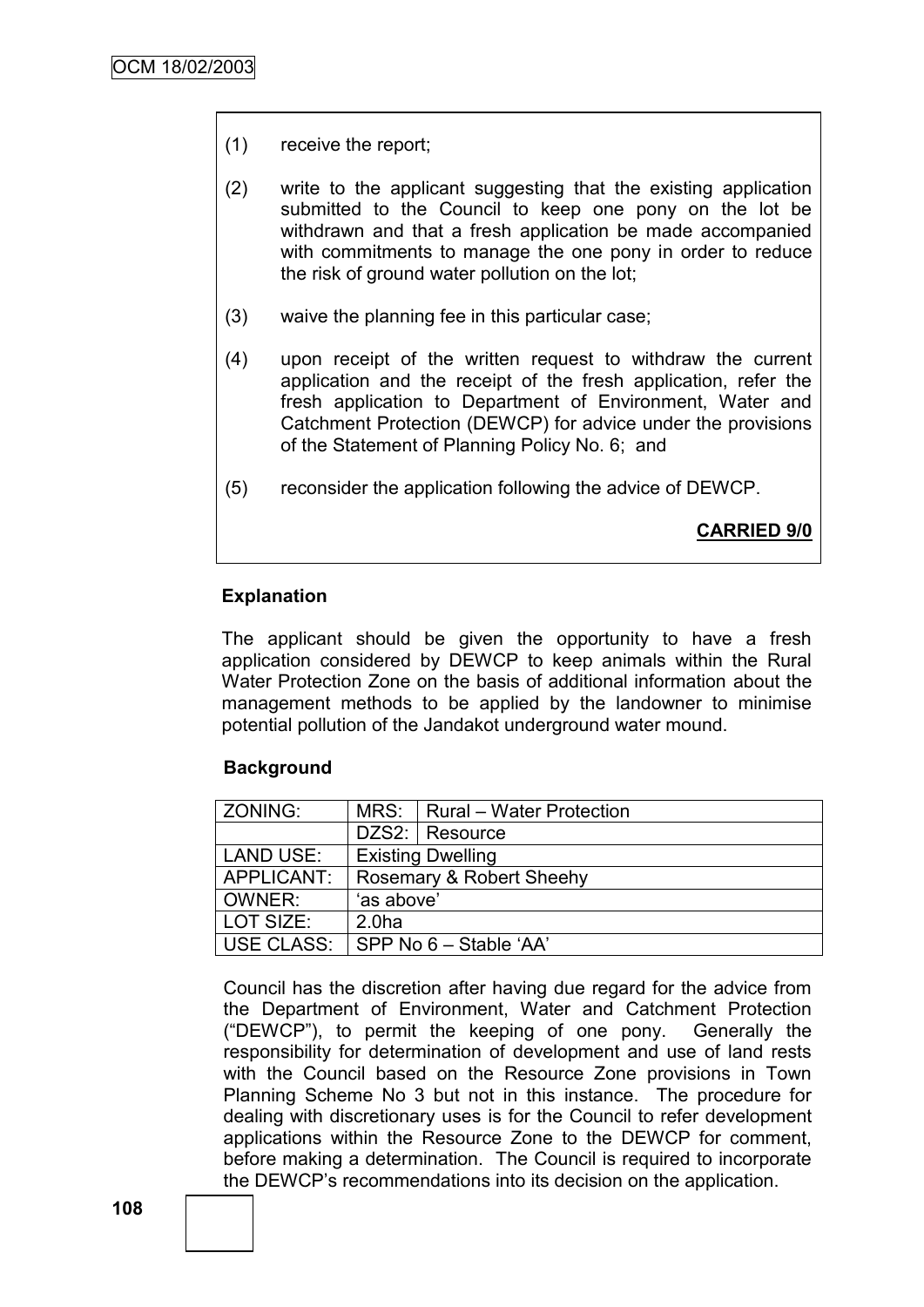If the Council is not prepared to accept the recommendation of the DEWCP then the development application must be forwarded to the Western Australian Planning Commission for determination, together with the DEWCP recommendation.

The refusal decision for a pony was issued under delegated authority of Council. Pursuant to Policy SC17 *Requests for Reconsideration of Refused Applications* the opportunity was given to applicants to request their application be forwarded to the Council for determination upon a request in writing being lodged within 14 days.

It is recognised that historically the land was included in Special Rural Zone No 4 in District Zoning Scheme No 2 (gazetted in December 1992). The planning approval requirements in the Council's Scheme No 2 – Sixth Schedule Special Rural Zone relating to the keeping of horses were clearly specified as follows:-

*―4.2.2 The Council shall not give Planning Consent for a Nursery, Private Recreation, Hobby Farm or Stables unless the Water Authority of Western Australia has formally advised that it would issue a licence for a water bore to extract the quantity of ground water necessary for the development.*

*4.2.3 The Council shall not give Planning Consent for the agistment or the stabling of horses on any lot unless the Department of Agriculture has formally advised that it is satisfied that the soil conditions and type of vegetation existing within the area defined in clause 6.1 of this Schedule or a particular lot within the area so defined is capable of supporting such a use.‖*

The use of a Stable in Scheme 2 meant that land in that zone could not be used for the purpose indicated unless the Council has in its discretion granted Planning Consent after notice of the application has been given in accordance with Clause 6.2. Accordingly there is no question at law as to whether or not a planning approval was required.

There is no record of a planning approval being granted for the keeping of horses on the property.

The Cockburn City Herald (Feb 1, 2003) contains a front page article regarding the application to keep a pony from the Sheehy family. Mr Sheehy was reported as also having a dozen sheep on the property which was not the subject of this application. The keeping of sheep should have been included in the application to Council, together with the pony. The keeping of livestock such as sheep would have been a relevant consideration in assessing the total nutrient loading into the ground water mound. This matter was not referred to the Department of Environment, Water and Catchment Protection, because it wasn"t included in the application. The number of sheep held on this property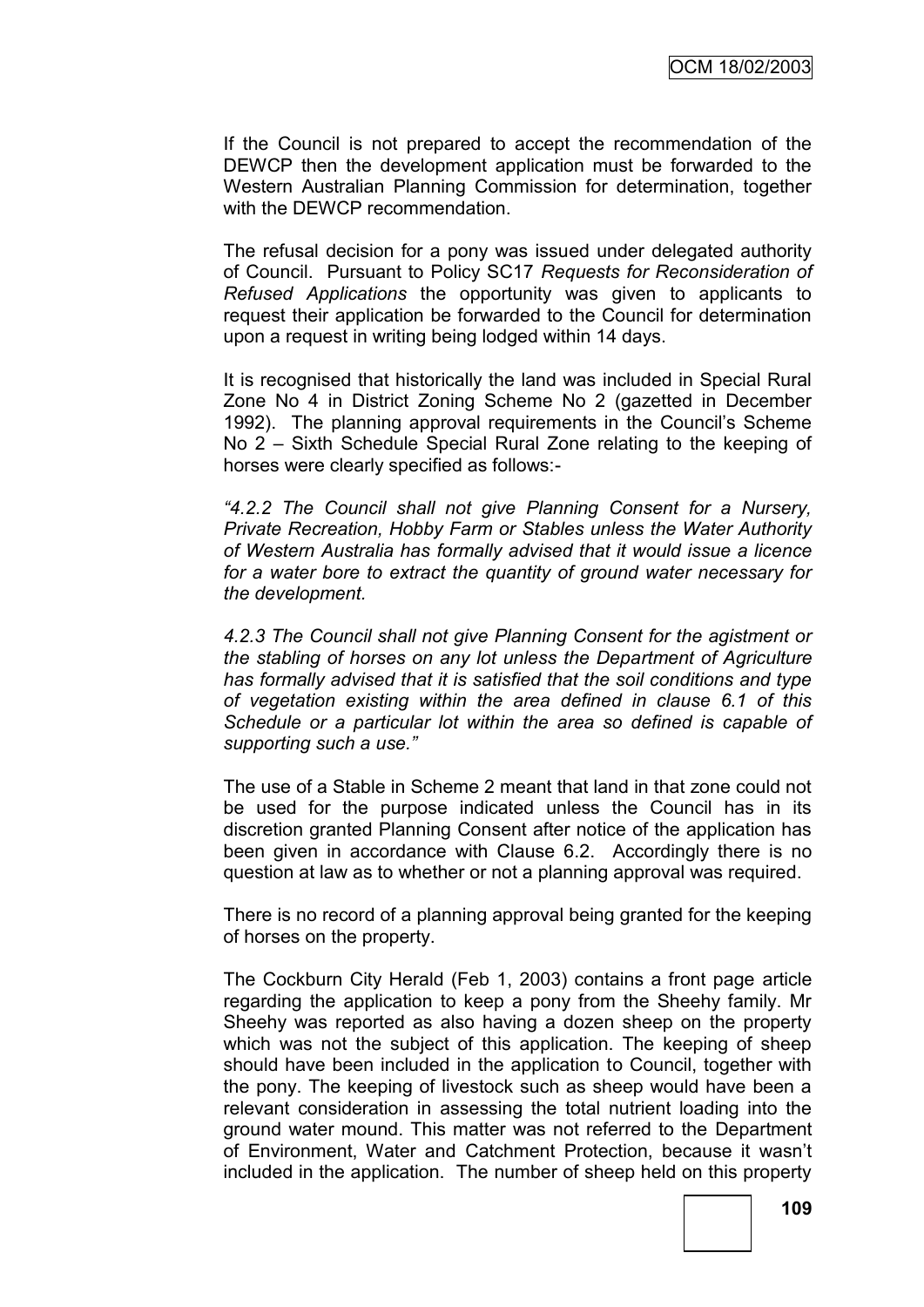will be determined, and if necessary a fresh application required for consideration by the DEWCP.

It was also noted in previous discussions with Mr Sheehy in May 2002 that the pony would be removed from the property and Council officers were invited to check that this had occurred, as it was understood that it was "too much trouble" to apply for an approval. Nevertheless the Sheehy family subsequently decided to proceed with lodging the planning application to keep the pony.

## **Submission**

The applicant has sought reconsideration of a refusal decision to keep a pony and has raised the following additional points in support of their submission:-

- Our original proposal was very comprehensive and undertook to collect the pony refuse and place it in covered plastic drums for offsite disposal;
- In Atwell just across from Tapper Road nearby there are many more houses on land pouring a lot more fertiliser into the ground than one small pony would ever do;
- This subdivision into 2.0ha size lots was originally a dairy farm for many years and we think it is a little bit late now to worry about ground water pollution;
- We believe we are being made the scapegoats for incompetent town planning (ie Atwell which is on the groundwater mound);
- The ruling by Council is impinging on the rural lifestyle;
- When the property was purchased several years ago it was on the understanding that it was Special Rural and that we could keep two horses;
- Planted hundreds of native trees over six years which will replace any nutrients leached from the ground by one pony;
- A great percentage of our rural property is peat which retains nutrients and thus nullifies any damage done by one small pony;
- We also drink the groundwater from our property, which is filtered through limestone. We believe we have the most to loose and not put our health at risk even if we thought there would be a problem from leaching nutrients.

## **Report**

The State Government's objective in relation to land uses over the Jandakot water mound is to control and manage future land uses to achieve acceptable levels of risk for contamination. A Parliamentary Select Committee on Metropolitan Development and Groundwater Supplies in 1993 indicated that Perth"s groundwater systems constitute a significant regional resource of fresh water, which meets approximately 60 percent of combined domestic, irrigation, and industrial supply demands. The City"s planning scheme was amended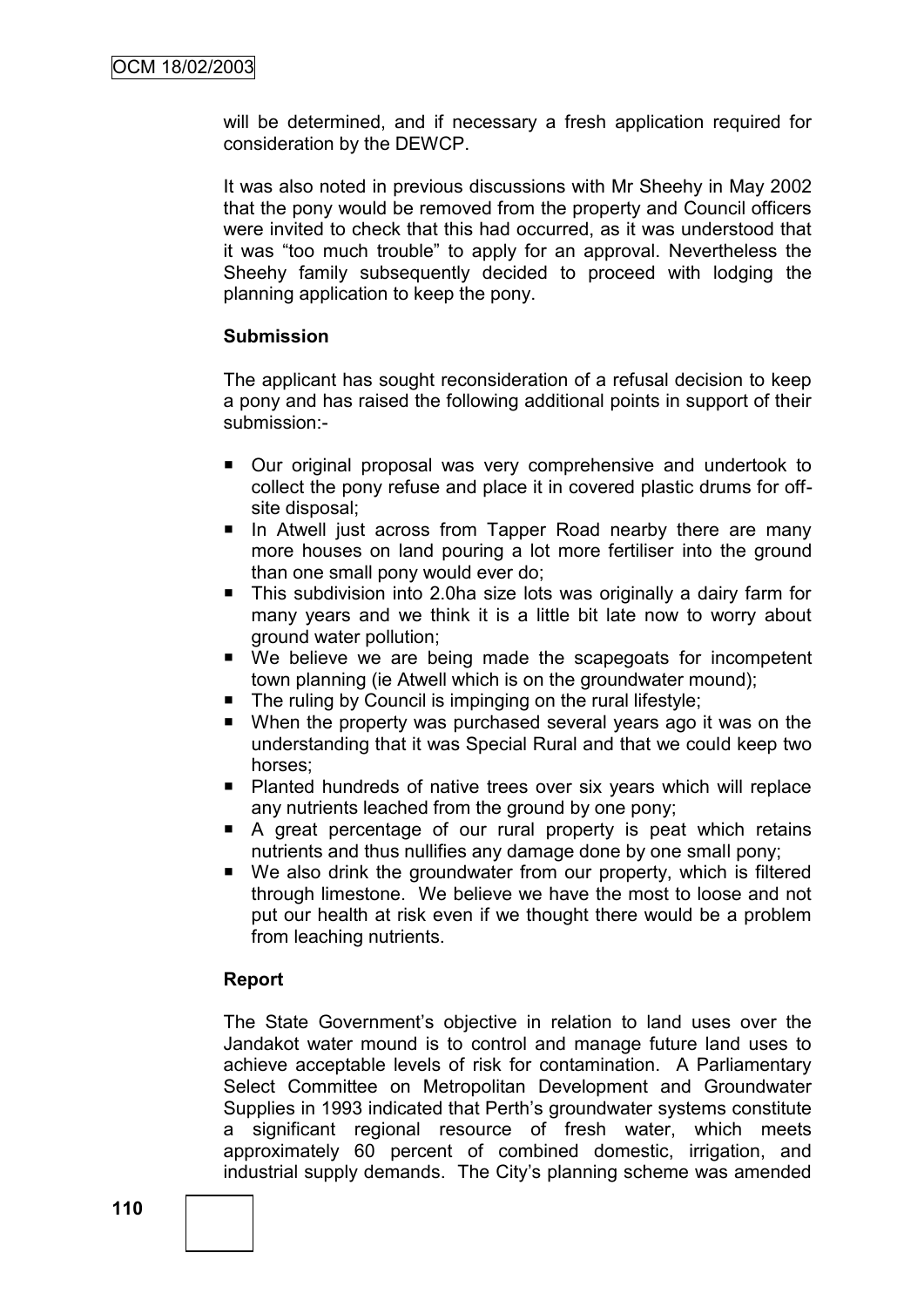to reflect the water protection policies and by-laws developed by the Water Authority (now Water Corporation and the Department of Environment and Water Catchment Protection DEWCP).

Land use and development controls in the Resource Zone are contained within the City"s Town Planning Scheme No 3 ("TPS3") and Statement of Planning Policy No 6 ("SPP6") – Jandakot Groundwater Protection Policy (gazetted June 1998). The Western Australian Planning Commission are responsible for establishing the land use controls that are applied by Council in TPS No 3.

The proposal while not specifically defined is generally included within the Stable land use class in SPP6 which is a discretionary use and is defined as follows:-

*―..any land, building or structure used for the housing, keeping and feeding of horses, asses and mules and associated incidental activities;‖*

The proposal was assessed for conformity with Statement of Planning Policy No 6 – Jandakot Groundwater Protection Policy and the advice of the DEWCP. The reasons for refusing the proposal were based on the recommendations of the DEWCP. The DEWCP consider that the proposal was not acceptable based on the concentration of nitrogen recharging the groundwater.

Position Statement (PSPD13) of Council states "Where retrospective *development applications for the keeping of horses have been considered by the WRC to not comply with the Draft Environmental Guidelines for Horse Activities (October 2001) or other relevant guidelines and advice to that effect is received by the Council, then the applications concerned will be refused‖.*

Notwithstanding the above, the applicant has retained a substantial area of remnant vegetation on the property and managed to "fit the development into the landscape" rather than substantially modifying the environment to suit the development. Despite that this proposal is not supported on technical grounds, it is open for the Council to support the proposal if it considers that it is appropriate in this instance. Council cannot legally approve the proposal but it can refer the application to the Western Australian Planning Commission for its determination.

The options available to the Council in respect to this application are:-

*Option One* – adopt the officer"s recommendation, consistent with the DEWCP advice.

*Option Two* – reject the officer"s recommendation and the DEWCP advice and resolve as follows:-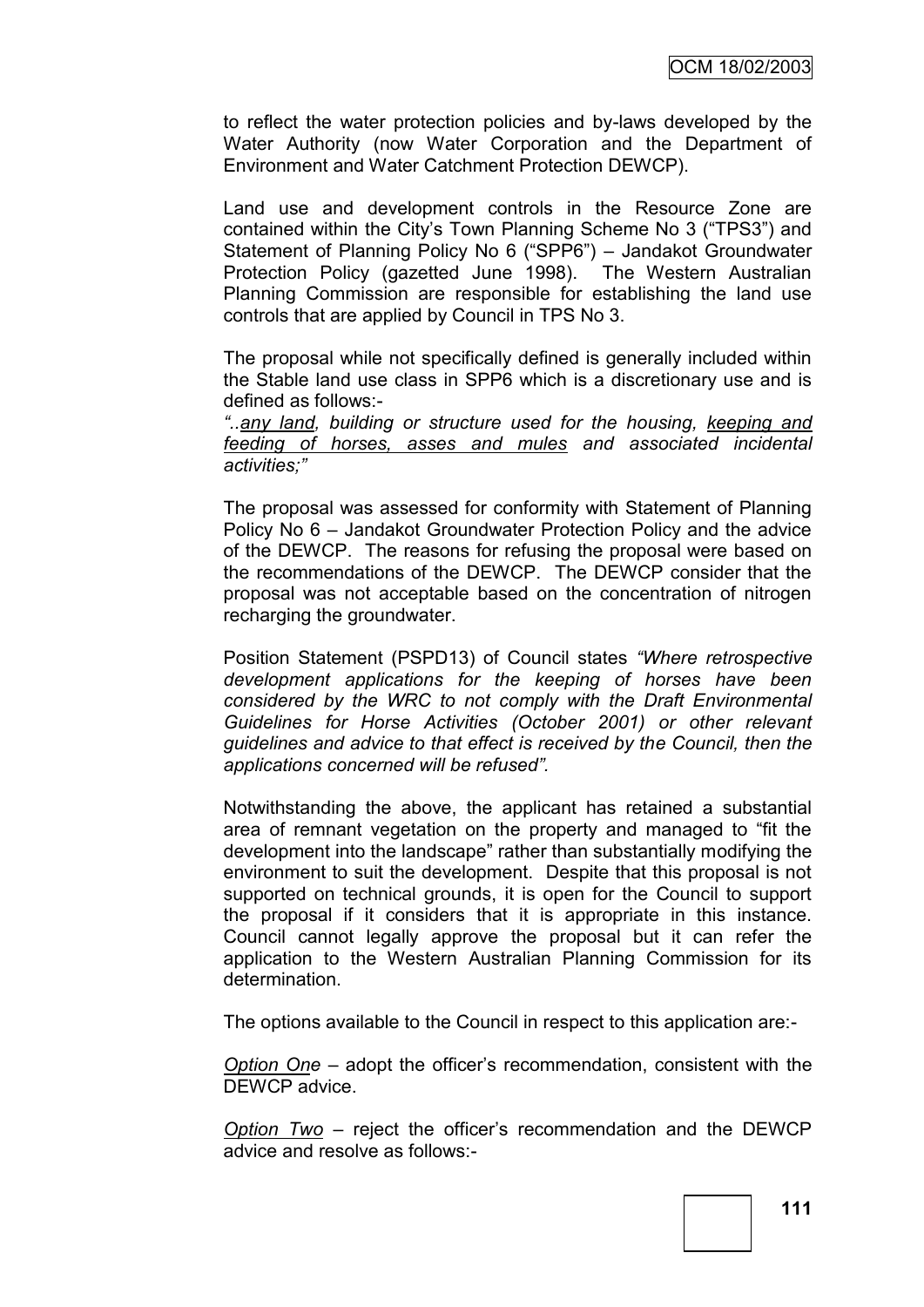"*That Council:-*

- *(1) receive the report;*
- *(2) is not prepared to accept the recommendation of Department of Environment, Water and Catchment Protection as provided for under Clause 13 of the Statement of Planning Policy No. 6 – Jandakot Groundwater Protection Policy;*
- *(3) forward the application to the Western Australian Planning Commission for determination, together with the Department of Environment, Water and Catchment Protection recommendation;*
- *(4) advise the applicant and Department of Environment, Water and Catchment Protection of the Council's decision accordingly.‖*

Should Council adopt Option 2 it will need to provide an explanation supporting its decision.

The proposal is not supported due to the recommendations provided by the DEWCP, which have been used to outline reasons for refusal. It is recommended that the previous refusal be reaffirmed.

### **Strategic Plan/Policy Implications**

The Corporate Strategic Plan Key Result Areas which apply to this item are:-

2. Planning Your City *"To ensure that the planning of the City is based on an approach which has the potential to achieve high levels of convenience for its citizens."*

## **Budget/Financial Implications**

Council's decision is appealable. Legal representation may be required if an appeal is lodged with the Tribunal. The DEWCP would be requested to defend its recommendations and provide legal representation.

#### **Legal Implications**

N/A

#### **Community Consultation**

This application has been processed in accordance with Council Policy which was the subject of community consultation.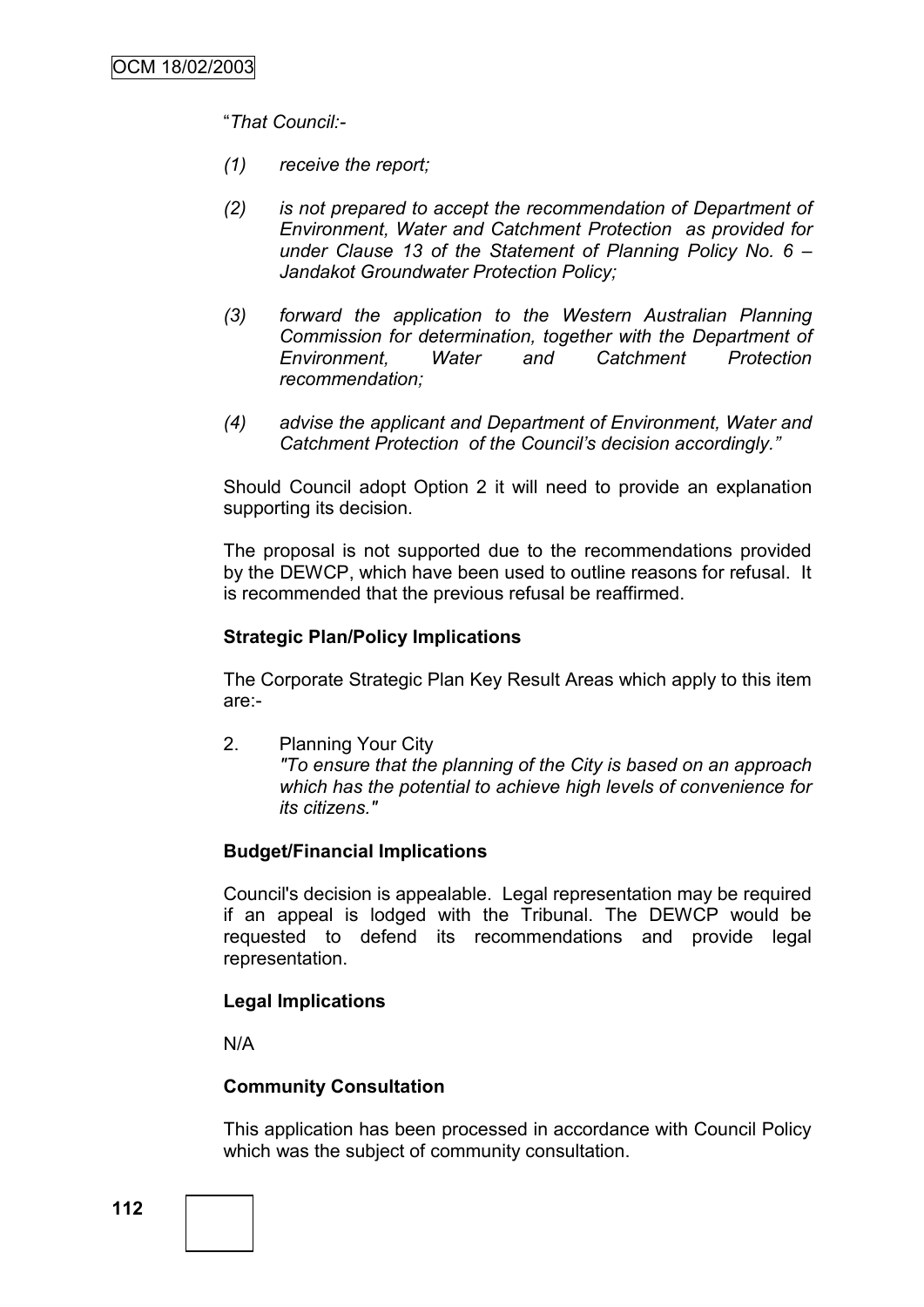# **Implications of Section 3.18(3) Local Government Act, 1995**

Nil.

## **14.19 (MINUTE NO 1931) (OCM 18/02/2003) - RECONSIDERATION OF REFUSAL FOR THE KEEPING OF TWO EXISTING HORSES - LOT 12 (NO. 95) GUTTERIDGE ROAD, BANJUP (5513735) (MR) (ATTACH)**

#### **RECOMMENDATION** That Council:

- (1) reaffirm the decision by delegated authority to issue an MRS Form 2 refusal for the proposed keeping of horses, in accordance with the application dated 30 June 2002 for the following reasons:-
	- 1. The land the subject of this proposal is located within the Jandakot Underground Water Pollution Control Area (UWPCA), which has been declared for Priority 2 (P2) source protection. Stables are a conditional land use in P2 areas according to the Water Quality Protection Notes on Land Use Compatibility in Public Drinking Water Source Areas. On the basis of the soil type at this property, an acceptable stocking rate is 1.7ha per horse. Therefore the keeping of two (or three) horses is inappropriate.
	- 2. The concentration of nitrogen recharging into the groundwater for P2 Jandakot UWPCA from this property exceeds the recommended concentration of the National Health and Medical Research Council"s guidelines according to the Draft Environmental Guidelines for Horse Activities. Therefore the keeping of two horses is inappropriate.
	- 3. The proposal is inconsistent with the objectives of the Statement of Planning Policy No. 6

# Footnotes:

(a) P2 source protection areas are defined to ensure that there is no increased risk of pollution to the water source. P2 areas are declared over land where low intensity development (such as rural) already exists. Protection of public water supply sources is a high priority in these areas.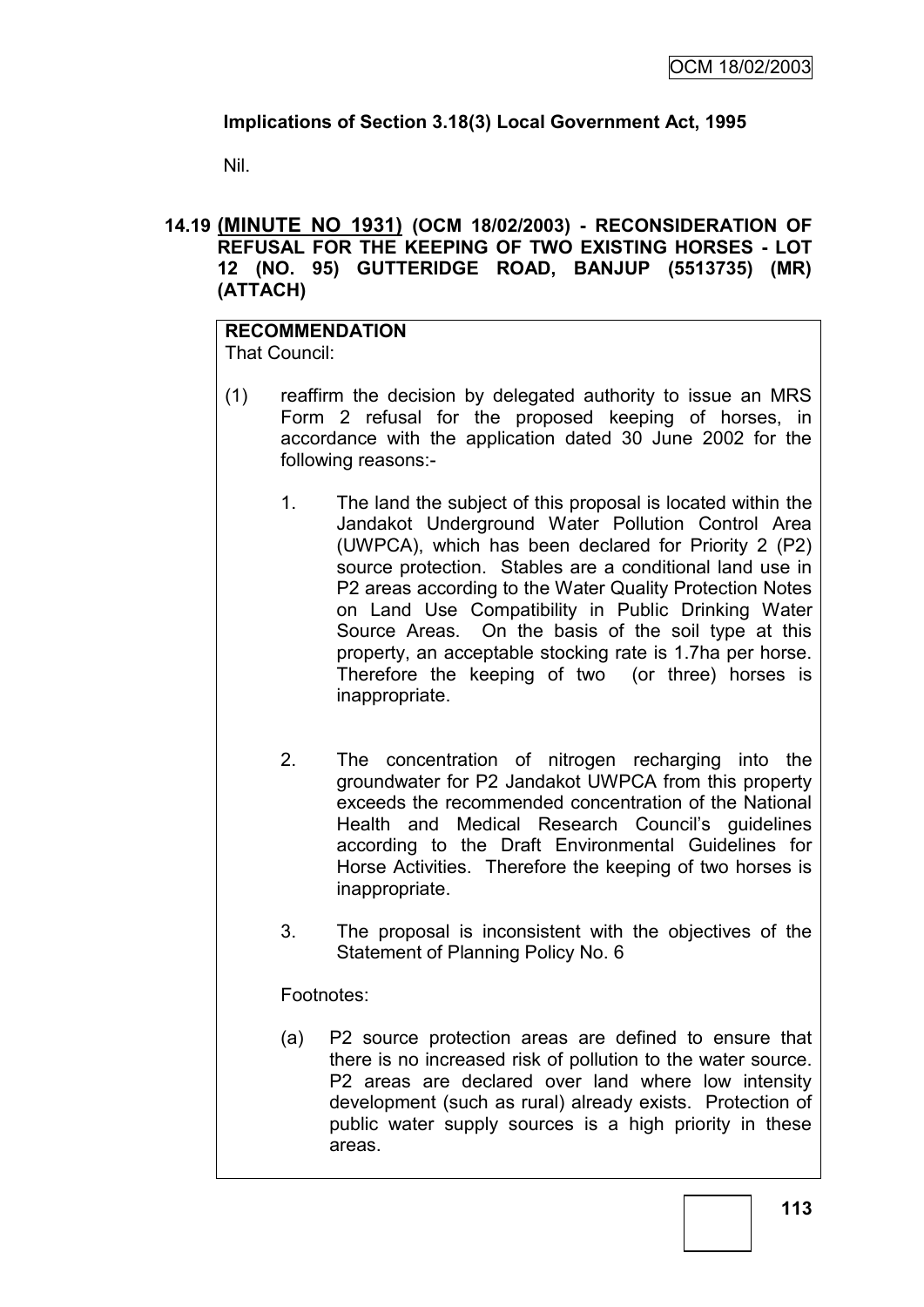- (b) The owner has up to 12 months from the date of this refusal to permanently remove the horses from the subject land.
	- (c) Statement of Planning Policy No 6 was adopted under Section 5AA of the Town Planning and Development Act and gazetted on 12 June 1998.

## **COUNCIL DECISION**

MOVED Clr A Tilbury SECONDED Clr I Whitfield that Council:

- (1) receive the report;
- (2) write to the applicant suggesting that the existing application submitted to the Council to keep two horses on the lot be withdrawn and that a fresh application be made accompanied with commitments to manage the two horses in order to reduce the risk of ground water pollution on the lot;
- (3) waive the planning fee in this particular case;
- (4) upon receipt of the written request to withdraw the current application and the receipt of the fresh application, refer the fresh application to Department of Environment, Water and Catchment Protection (DEWCP) for advice under the provisions of the Statement of Planning Policy No. 6; and
- (5) reconsider the application following the advice of DEWCP.

## **CARRIED 9/0**

## **Explanation**

The applicant should be given the opportunity to have a fresh application considered by DEWCP to keep animals within the Rural Water Protection Zone on the basis of additional information about the management methods to be applied by the landowner to minimise potential pollution of the Jandakot underground water mound.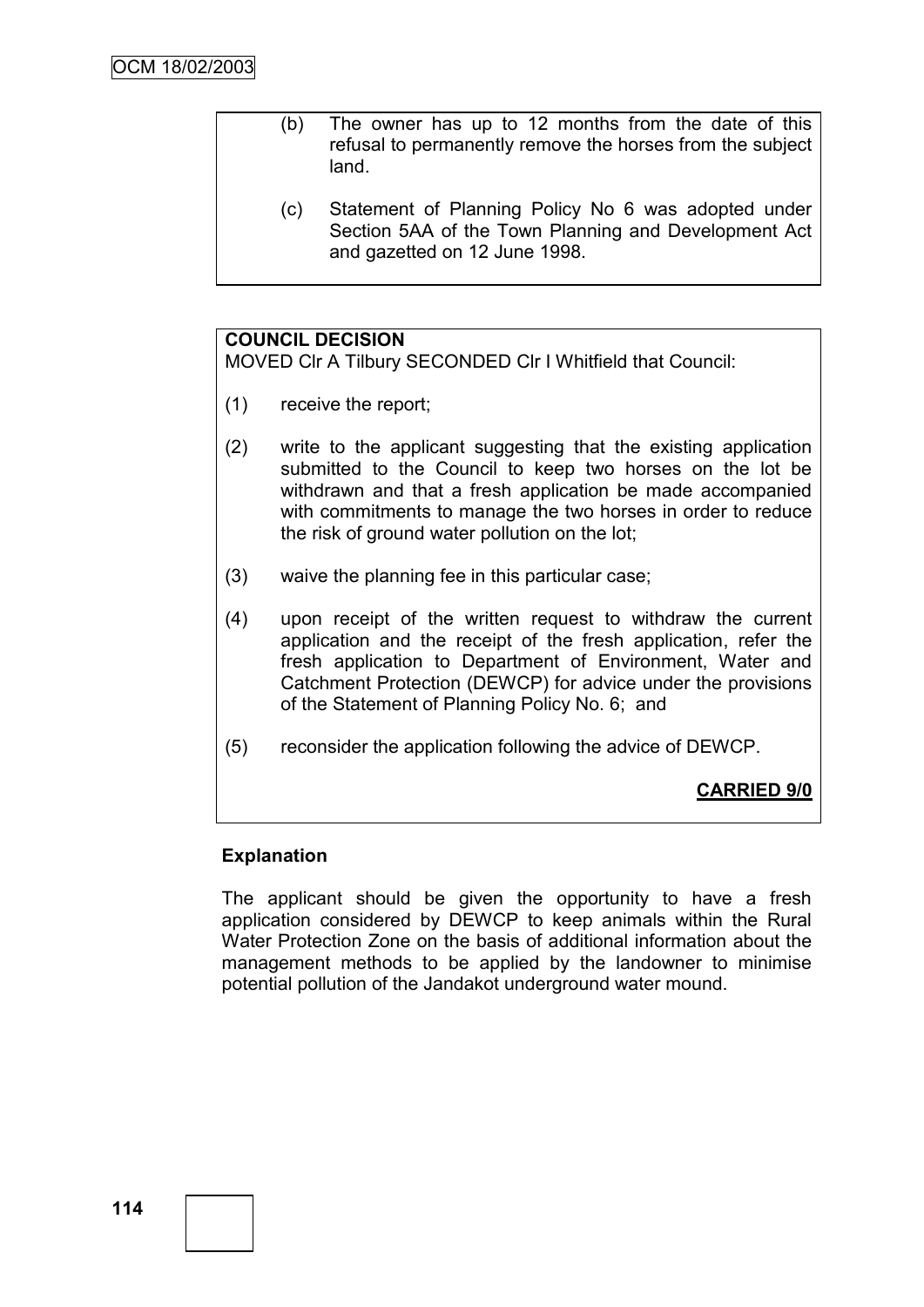## **Background**

| <b>ZONING:</b>   |                          | MRS:   Rural - Water Protection |
|------------------|--------------------------|---------------------------------|
|                  |                          |                                 |
|                  |                          | DZS2: Resource                  |
| <b>LAND USE:</b> | <b>Existing Dwelling</b> |                                 |
| APPLICANT:       | Malcolm & Anita Wanstall |                                 |
| OWNER:           | 'as above'               |                                 |
| l LOT SIZE:      | 2.0 <sub>ha</sub>        |                                 |
| USE CLASS:       | SPP No 6 - Stable 'AA'   |                                 |

Council has the discretion after having due regard for the advice from the Department of Environment and Water Catchment Protection ("DEWCP"), to permit the keeping of horses. Generally the responsibility for determination of development and use of land rests with the Council based on the Resource Zone provisions in Town Planning Scheme No 3. The procedure for dealing with discretionary uses is for the Council to refer development applications within the Resource Zone to the DEWCP for advice, before making a determination. The Council is required to incorporate the DEWCP"s recommendations into its decision on the application.

If the Council is not prepared to accept the advice of the DEWCP then the development application must be forwarded to the Western Australian Planning Commission for determination, together with the DEWCP recommendation.

The refusal decision for two horses was issued under delegated authority of Council. Pursuant to Policy SC17 *Requests for Reconsideration of Refused Applications* the opportunity was given to applicants to request their application be forwarded to the Council for determination upon a request in writing being lodged within 14 days

It is recognised that historically the land was included in Special Rural Zone No 4 in District Zoning Scheme No 2 (gazetted in December 1992). The planning approval requirements in the Council's Scheme No 2 – Sixth Schedule Special Rural Zone relating to the keeping of horses were clearly specified as follows:-

*―4.2.2 The Council shall not give Planning Consent for a Nursery, Private Recreation, Hobby Farm or Stables unless the Water Authority of Western Australia has formally advised that it would issue a licence for a water bore to extract the quantity of ground water necessary for the development.*

*4.2.3 The Council shall not give Planning Consent for the agistment or the stabling of horses on any lot unless the Department of Agriculture has formally advised that it is satisfied that the soil conditions and type of vegetation existing within the area defined in clause 6.1 of this Schedule or a particular lot within the area so defined is capable of supporting such a use.‖*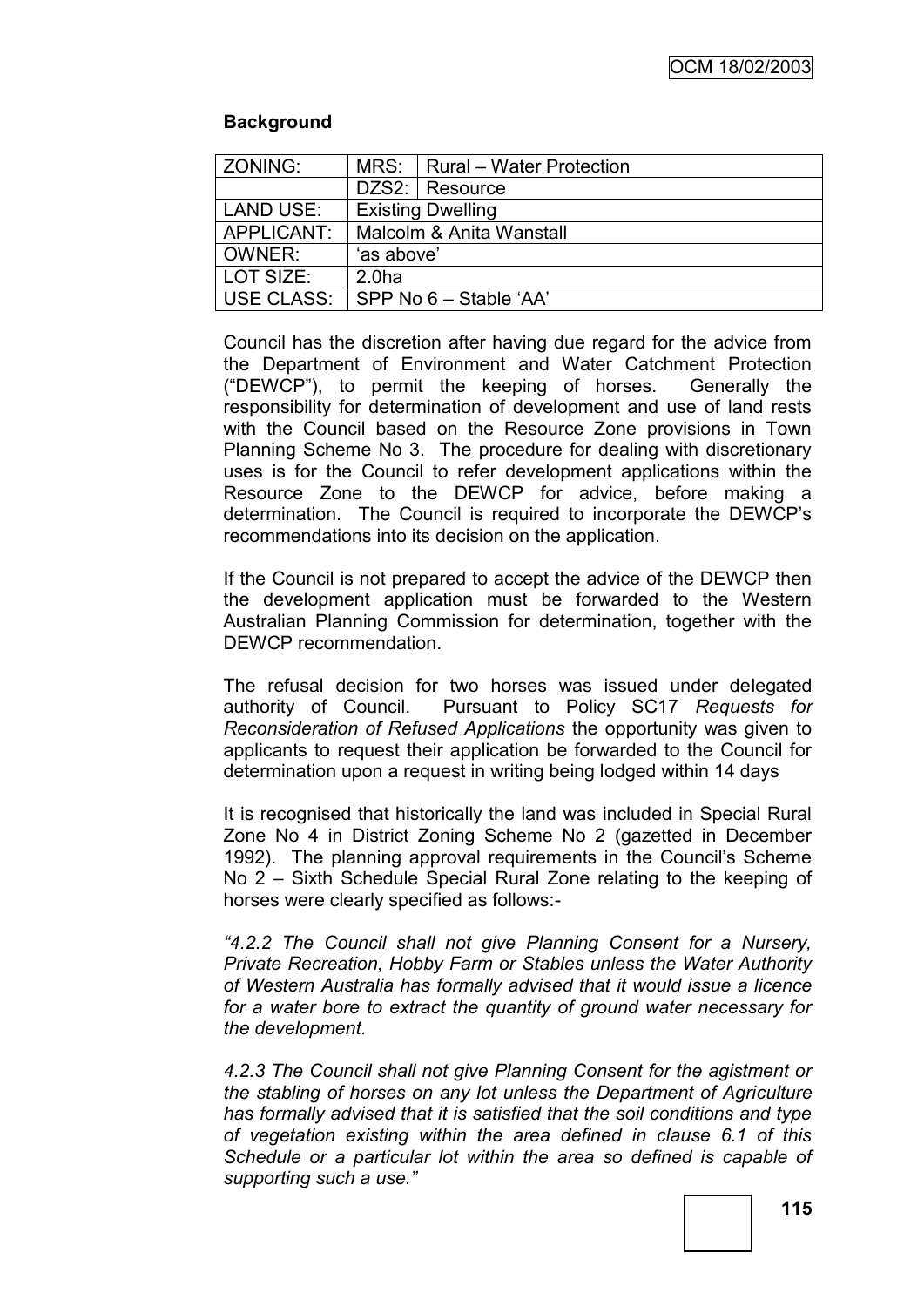The use of a Stable in Scheme 2 (ie keeping of horses) meant that land in that zone could not be used for the purpose indicated unless the Council has in its discretion granted Planning Consent after notice of the application has been given in accordance with Clause 6.2. Accordingly there is no question at law as to whether or not a planning approval was required.

There is no record of a planning approval being granted for the keeping of a horse on the property.

### **Submission**

The applicant has sought reconsideration of a refusal decision to keep 2 horses and has raised the following additional points in support of their submission:-

- *"Application to keep 2 horses of which is in her 19<sup>th</sup> year too old to sell and too young to be destroyed. The other in her 18th year owned since a baby and been broken in and trained by us;*
- They are part of our family and we couldn't bear to part with them. *We ride them regularly and have been looking forward to riding them more in our imminent retirement;*
- *Our horses are in their back yards at night for their safety and have access to their shelter if they whish ie. They are not locked in;*
- *Their shelters have a limestone base which is covered with a layer of sawdust to absorb any urine. The yards are filed with a thickness of imported white sand and both yards and shelters are lined regularly to neutralise the acid;*
- *While we agree with the protection of the ground water these changes were made 18 yrs after we bought the property. Every effort is being made to manage the property and horses in a responsible manner; and*
- Any changes to our management of this property and horses which *all enable us to keep these 2 horses could be adopted I'm sure. Therefore we would ask you to please reconsider this application.‖*

Because there was no substantial change to the proposal, the reconsideration was not referred to the DEWCP for further advice.

## **Report**

The State Government's objective in relation to land uses over the Jandakot water mound is to control and manage future land uses to achieve acceptable levels of risk for contamination. A Parliamentary Select Committee on Metropolitan Development and Groundwater Supplies in 1993 indicated that Perth"s groundwater systems constitute a significant regional resource of fresh water, which meets approximately 60 percent of combined domestic, irrigation, and industrial supply demands. The City"s planning scheme was amended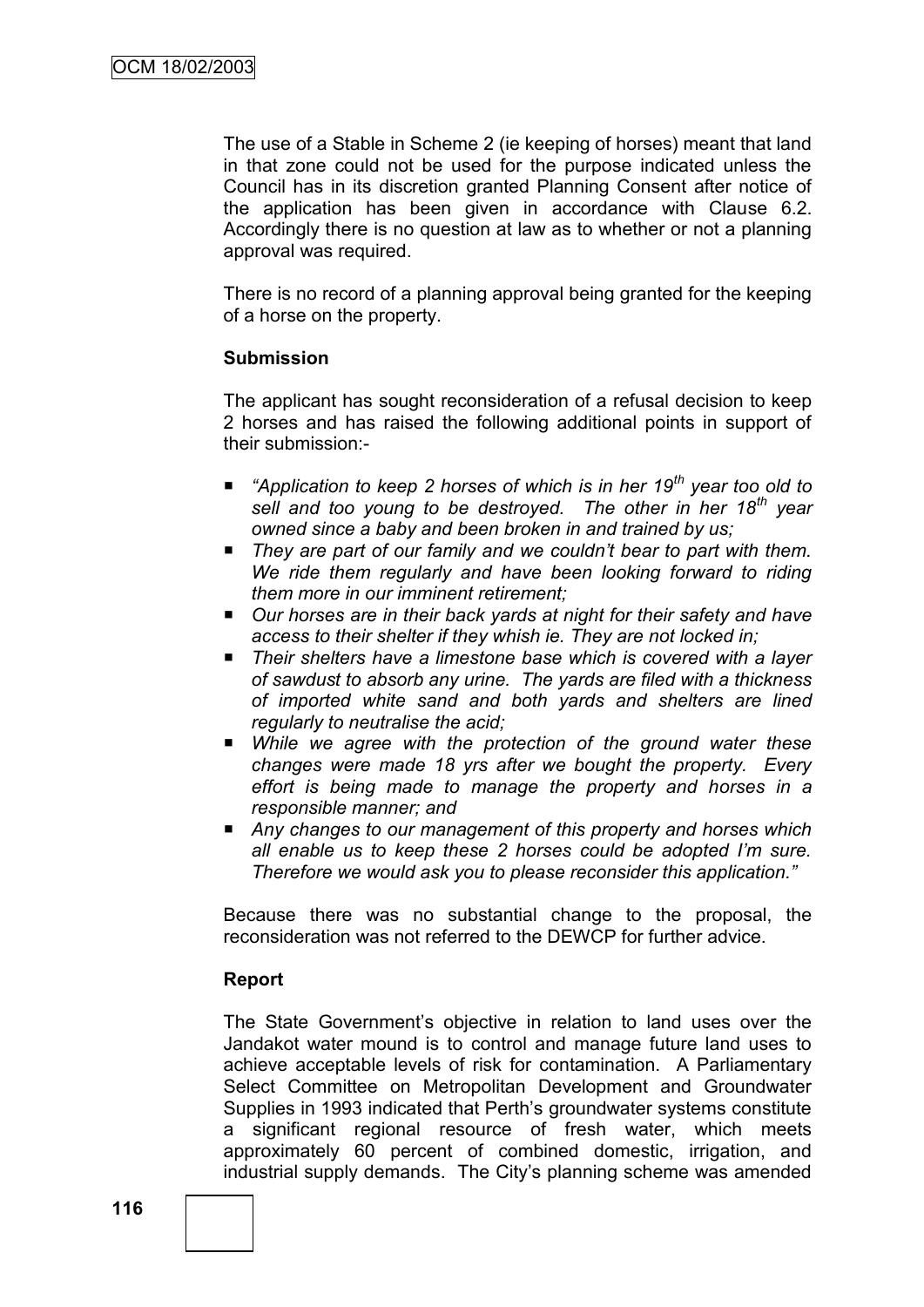to reflect the water protection policies and by-laws developed by the Water Authority (now Water Corporation and the DEWCP).

Land use and development controls in the Resource Zone are contained within the City"s Town Planning Scheme No 3 ("TPS3") and Statement of Planning Policy No 6 ("SPP6") – Jandakot Groundwater Protection Policy (gazetted June 1998). The Western Australian Planning Commission are responsible for establishing the land use controls that are applied by Council in TPS No 3.

The proposal while not specifically defined is generally included within the Stable land use class in SPP6 which is a discretionary use and is defined as follows:-

*―..any land, building or structure used for the housing, keeping and feeding of horses, asses and mules and associated incidental activities;‖*

The proposal was assessed for conformity with Statement of Planning Policy No 6 – Jandakot Groundwater Protection Policy and the advice of the DEWCP. The reasons for refusing the proposal were based on the recommendations of the department. The DEWCP consider that the proposal was not acceptable based on the concentration of nitrogen recharging the groundwater. The City has also noted that the property is entirely within a 200 metre buffer to an adjoining sumpland wetland which is reserved at the rear of the property.

Position Statement (PSPD13) of Council states "Where retrospective *development applications for the keeping of horses have been considered by the WRC to not comply with the Draft Environmental Guidelines for Horse Activities (October 2001) or other relevant guidelines and advice to that effect is received by the Council, then the applications concerned will be refused‖.*

Notwithstanding the above, the applicant reputedly has a long history of keeping horses and has retained remnant vegetation on the property. Although the proposal is not supported on technical grounds, it is open for the Council to support the proposal if it considers that it is appropriate in this instance. Council cannot legally approve the proposal and must refer the application to the Western Australian Planning Commission for its determination.

The options available to the Council in respect to this application are:-

*Option One* – adopt the officer"s recommendation, consistent with the DEWCP advice.

*Option Two* – reject the officer"s recommendation and the DEWCP advice and resolve as follows:-

"*That Council:-*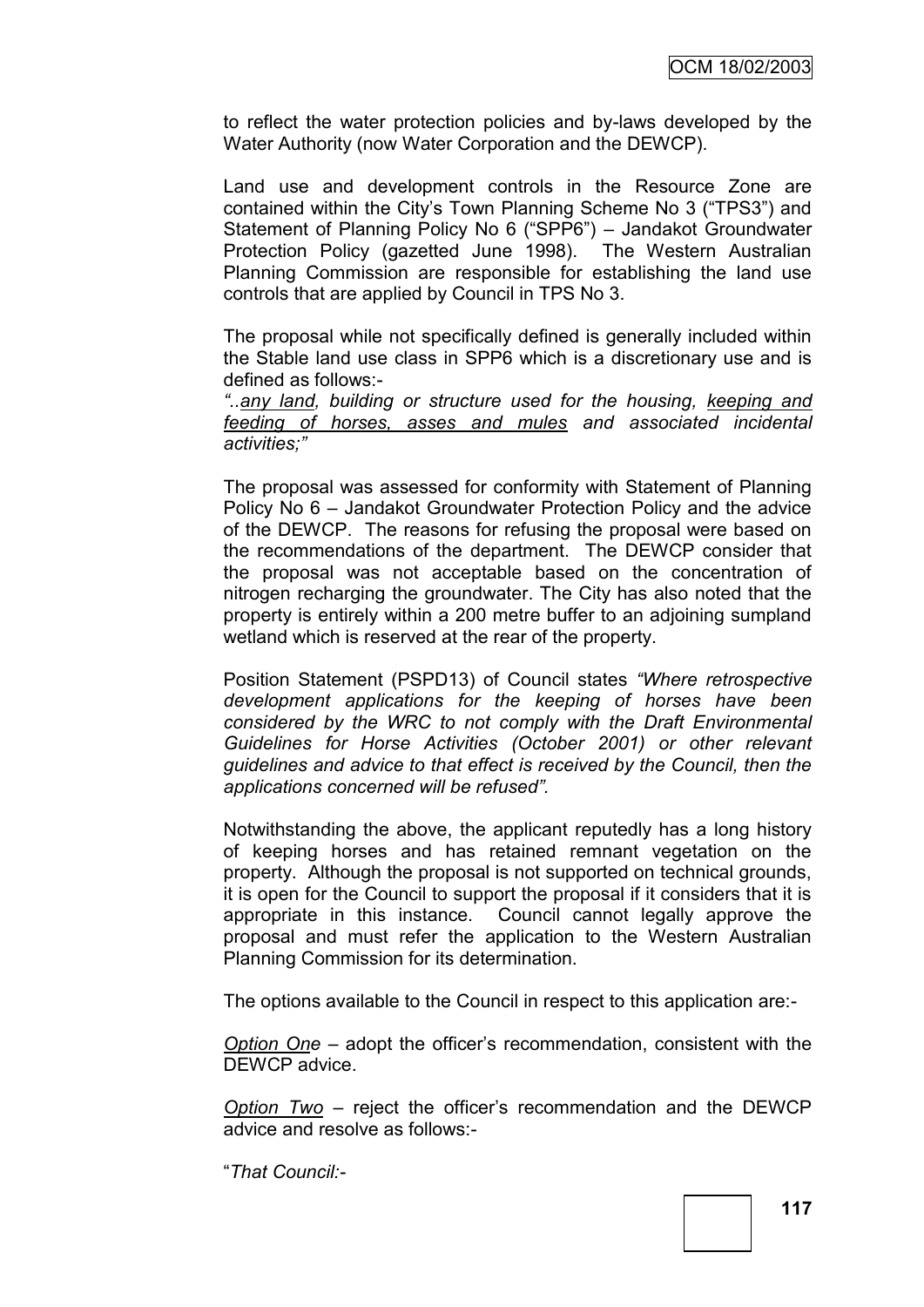- *(1) receive the report;*
- *(2) is not prepared to accept the recommendation of Department of Environment, Water and Catchment Protection as provided for under Clause 13 of the Statement of Planning Policy No. 6 – Jandakot Groundwater Protection Policy;*
- *(3) forward the application to the Western Australian Planning Commission for determination, together with the Department of Environment, Water and Catchment Protection recommendation;*
- *(4) advise the applicant and Department of Environment, Water and Catchment Protection of the Council's decision accordingly.‖*

Should Council adopt Option 2 it will need to provide an explanation supporting its decision.

From a planning viewpoint however the proposal cannot be supported due to the initial recommendations provided by the DEWCP, which have been used as the basis for refusal. It is recommended that the initial refusal be reaffirmed.

### **Strategic Plan/Policy Implications**

The Corporate Strategic Plan Key Result Areas which apply to this item are:-

2. Planning Your City *"To ensure that the planning of the City is based on an approach which has the potential to achieve high levels of convenience for its citizens."*

## **Budget/Financial Implications**

Council's decision is appealable. Legal representation may be required if an appeal is lodged with the Tribunal. The DEWCP would be requested to defend its recommendations and provide legal representation.

#### **Legal Implications**

N/A

#### **Community Consultation**

This application has been processed in accordance with Council Policy which was the subject of community consultation.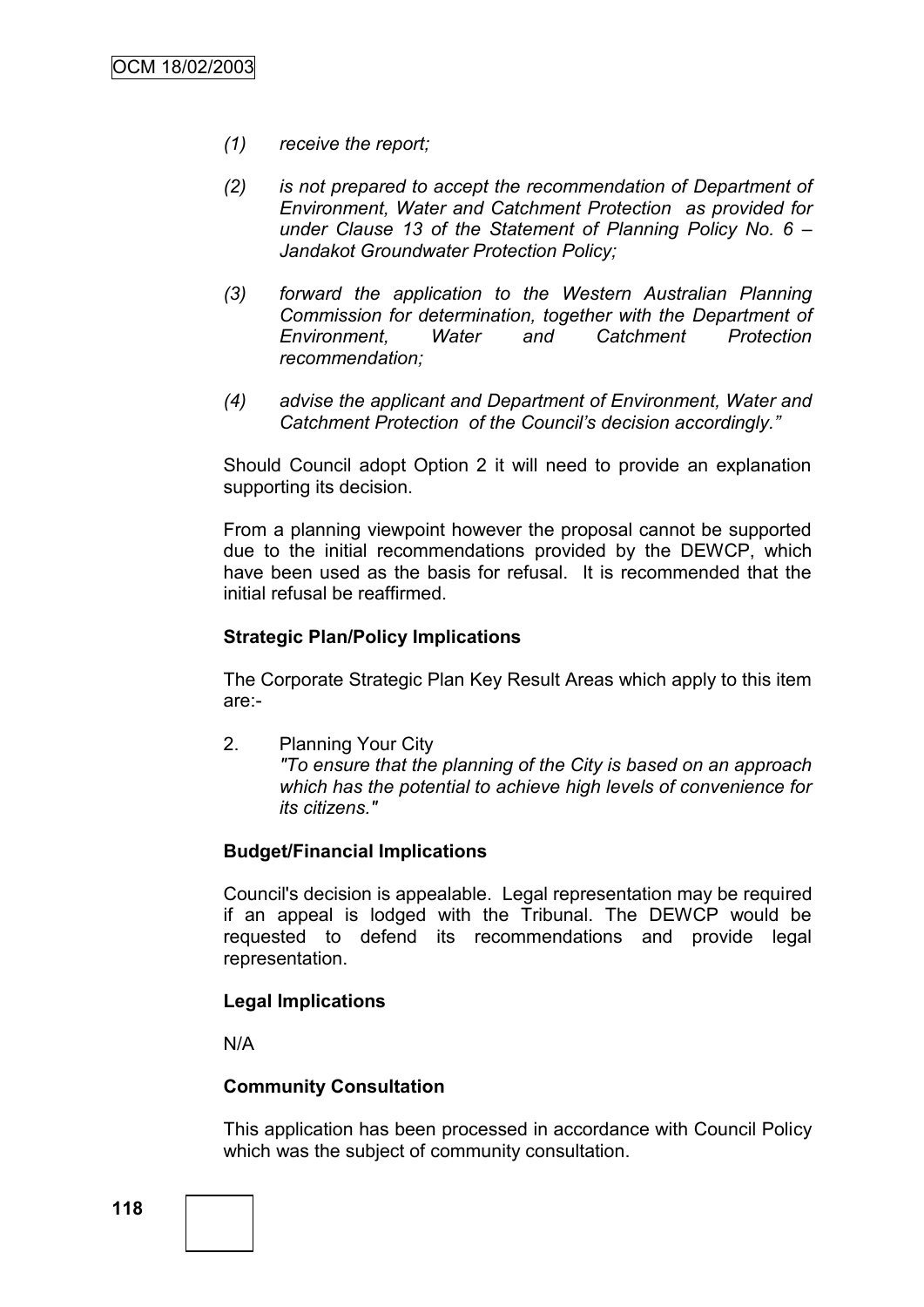# **Implications of Section 3.18(3) Local Government Act, 1995**

Nil.

## **14.20 (MINUTE NO 1932) (OCM 18/02/2003) - RECONSIDERATION OF REFUSAL FOR 2 EXISTING STABLES, HAY AND FLOAT SHELTER AND 2 HORSES - LOT 23 (NO.6) WILGA COURT, BANJUP (5500139) (MR) (ATTACH)**

#### **RECOMMENDATION** That Council:

- (1) reaffirm the decision by delegated authority to issue an MRS Form 2 refusal for the proposed 2 Stables, Hay & Float Shelter & 3 Horses, in accordance with the application dated 1 July 2002 for the following reasons:-
	- 1. The land the subject of this proposal is located within the Jandakot Underground Water Pollution Control Area (UWPCA), which has been declared for Priority 2 (P2) source protection. Stables are a conditional land use in P2 areas according to the Water Quality Protection Notes on Land Use Compatibility in Public Drinking Water Source Areas. On the basis of the soil type at this property, an acceptable stocking rate is 5ha per horse. Therefore the keeping of three horses is inappropriate.
	- 2. The concentration of nitrogen recharging into the groundwater for P2 Jandakot UWPCA from this property exceeds the recommended concentration of the National Health and Medical Research Council's quidelines according to the Draft Environmental Guidelines for Horse Activities. Therefore, the keeping of three horses is inappropriate.
	- 3. The proposal is inconsistent with the objectives of the Statement of Planning Policy No 6.

Footnotes:

- (a) P2 source protection areas are defined to ensure that there is no increased risk of pollution to the water source. P2 areas are declared over land where low intensity development (such as rural) already exists. Protection of public water supply sources is a high priority in these areas.
- (b) The owner has up to 12 months from the date of this refusal to permanently remove the horses from the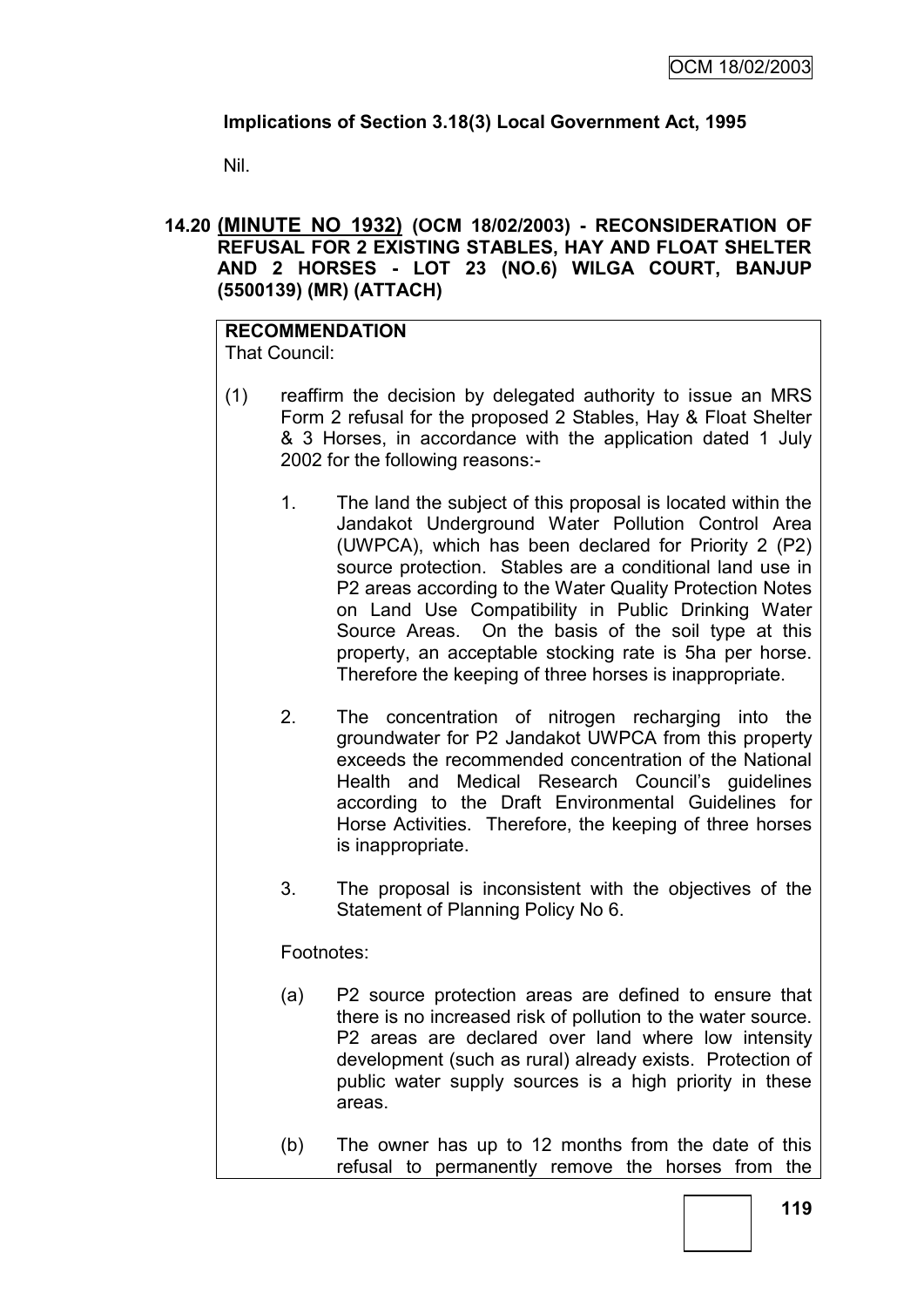subject land.

- (c) The owner has up to 12 months from the date of this refusal to demolish or remove the horse stall or stables which have been constructed on the lot without the prior building approval of Council.
- (d) Statement of Planning Policy No. 6 was adopted under Section 5AA of the Town Planning and Development Act and gazetted on 12 June 1998.
- (e) This refusal does not affect the keeping of poultry on the property, in the numbers indicated by the applicant on the submitted plans.

## **COUNCIL DECISION**

MOVED Clr I Whitfield SECONDED Clr A Tilbury that Council:

- (1) receive the report;
- (2) accepts the amended recommendation on the application by Department of Environment, Water and Catchment Protection dated 31 January 2003 in relation to the application;
- (3) sets aside the officer"s refusal of the application made under delegated authority as provided for under Council Policy SC17 – *Request for Reconsideration of Refused Applications*;
- (4) approve the application subject to the following conditions:-
	- 1. A containment household effluent system where the effluent is periodically removed to a licensed waste treatment facility off-site. A septic system contributes an estimated 18kg of nitrogen / household / year for an average household of four people.(DEWCP recommendation)
	- 2. Reduce fertiliser application to pasture and garden, and use some composted horse manure for pasture improvement during optimal times, rather than artificial fertiliser (refer to Draft Environmental Management Guidelines for Horse Facilities and Activities). (DEWCP recommendation)
	- 3. Collect manure daily then contain and cover for removal off-site or for composting. (DEWCP recommendation)
	- 4. Nothing in the approval or these conditions shall excuse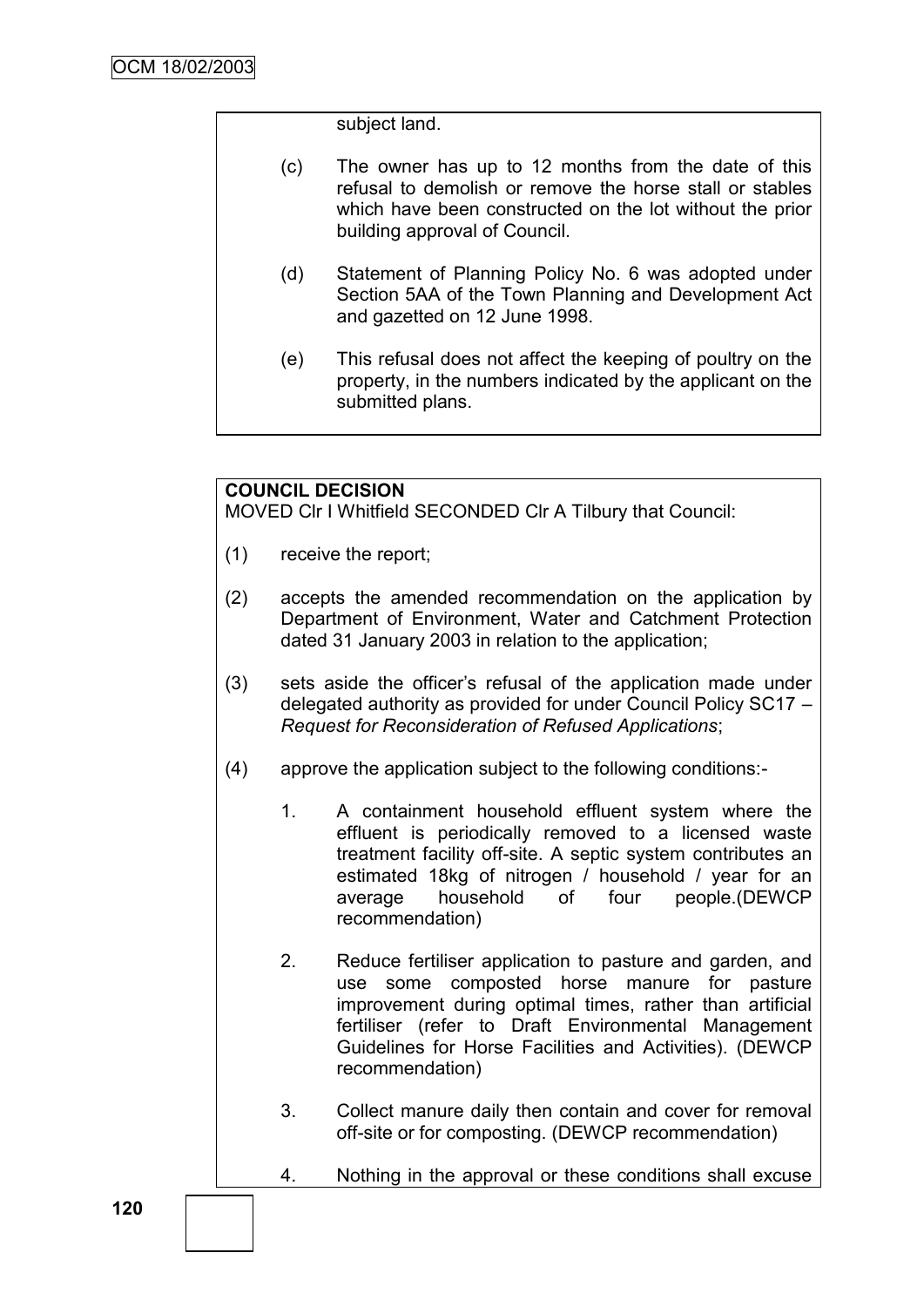compliance with all relevant written laws in the commencement and carrying out of the development.

- 5. This approval is limited to the keeping of 2 horses, 2 existing stables and float shelter only.
- 6. The stabling and agistment of the horses shall be in accordance with the Department of Environment, Water and Catchment Protection Best Management Practice "Environmental Management Guidelines for Horse Facilities and Activities" September 2002.
- 7. Existing remnant vegetation being retained and conserved by the installation of fencing where appropriate.
- 8. The keeping of horses (2) must not cause a dust or odour nuisance to adjoining owners.
- 9. The stable floor being constructed with a concrete impervious floor.
- 10. No part of the dressage area shall be located any less than 10 metres from any lot boundary and shall be screened from the adjoining property by vegetation to minimise dust impacts on adjoining properties.
- 11. Compliance with the City of Cockburn Local Laws 2000 relating to Stables.

# **Footnotes**

- 1. Conditions 1,2 and 3 are the recommendations made by Department of Environment, Water and Catchment Protection as provided for under Clause 11 of the Statement of Planning Policy No. 6 – Jandakot Groundwater Protection Policy and have been included as conditions as required under Clause 13.
- 2. The City of Cockburn is not responsible for the imposition of Conditions 1, 2 and 3, and therefore the Department of Environment, Water and Catchment Protection is deemed the responsible authority in respect to ensuring compliance and enforcement of these conditions.
- 3. Structural certification is required if a building licence has not been granted for the construction of the stables.
- 4. In accordance with the Council"s Local Laws 2000 Standards for Stables: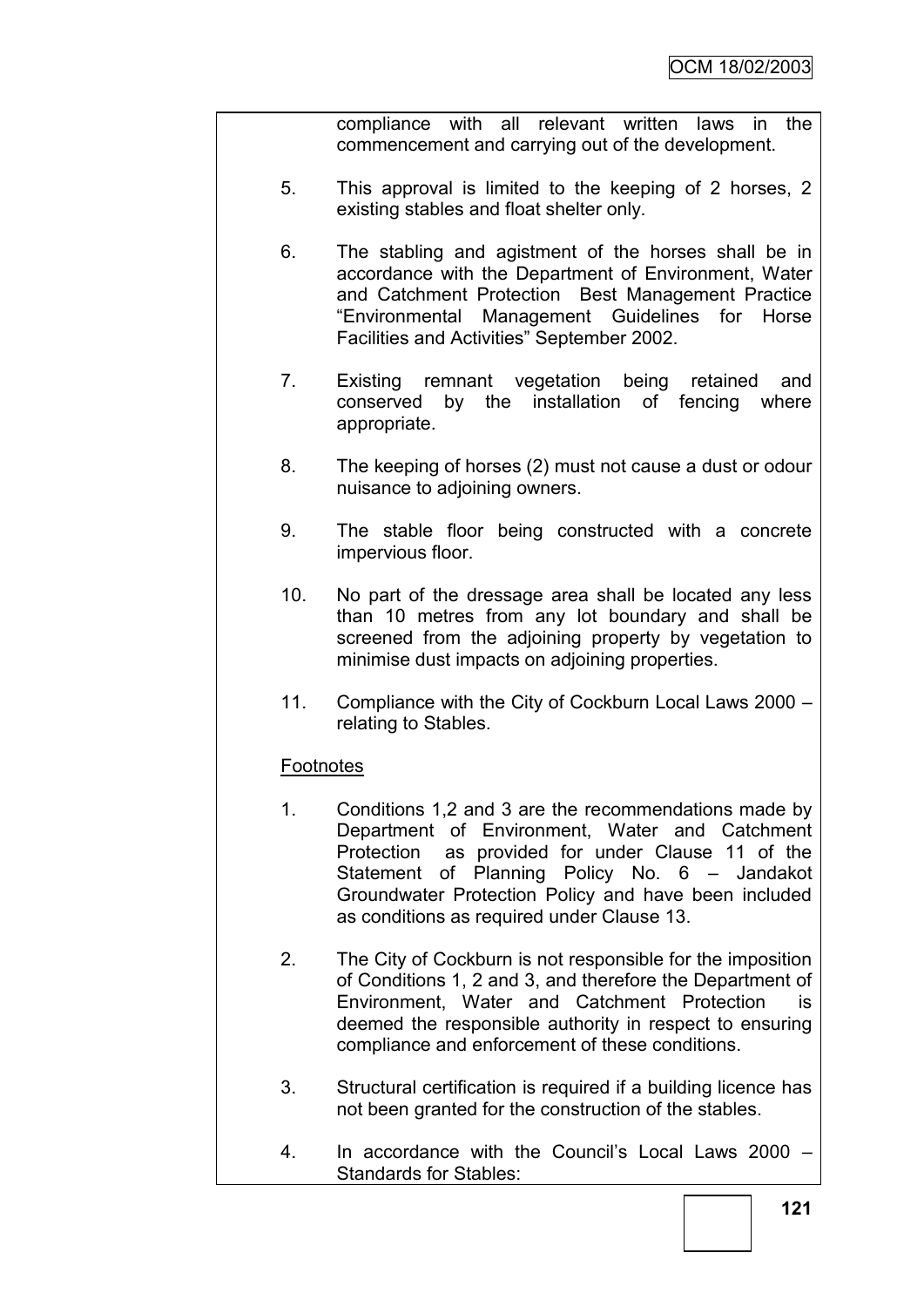"(3) any paddock or yard used for the keeping of any horse shall have a fence or railing at a distance of not less than 15 metres from any dwelling house.

### Manure Receptacle

"The owner or occupier of premises shall:

- (a) provide in a convenient position, an impervious receptacle with a tight fitting lid, for the storage of manure and offensive litter;
- (b) keep the lid of the receptacle closed except when manure is being deposited or removed;
- (c) cause the receptacle to be emptied at least once a week and more often as necessary to prevent it becoming offensive or a breeding place for flies or other insects."
- (5) issue the approval for a period valid for 2 years and if the development is not substantially commenced within this period, a fresh application is required to be made;
- (6) issue a Schedule 9 and an MRS Form 2 setting out the Council decision;
- (7) advise the applicant and the Department of Environment, Water and Catchment Protection of the Council's decision accordingly.

# **CARRIED 9/0**

## **Explanation**

The applicant's amended proposal from 3 horses to 2 horses has been approved by DEWCP. The management techniques being applied to the stabling of the 2 horses is based on a practical approach to minimising the impact on the ground water. The applicants have been responsible landowners who have retained a substantial area of remnant bushland on their block. The recommendation from DEWCP is therefore acceptable to Council.

## **Background**

| ZONING:          |                          | MRS:   Rural - Water Protection |  |
|------------------|--------------------------|---------------------------------|--|
|                  |                          | DZS2: Resource                  |  |
| <b>LAND USE:</b> | <b>Existing Dwelling</b> |                                 |  |
| APPLICANT:       | <b>Patrick Taaffe</b>    |                                 |  |
| OWNER:           | <b>Patrick Taaffe</b>    |                                 |  |
| l LOT SIZE:      | 2.0 <sub>ha</sub>        |                                 |  |
| USE CLASS:       | SPP No 6 – Stable 'AA'   |                                 |  |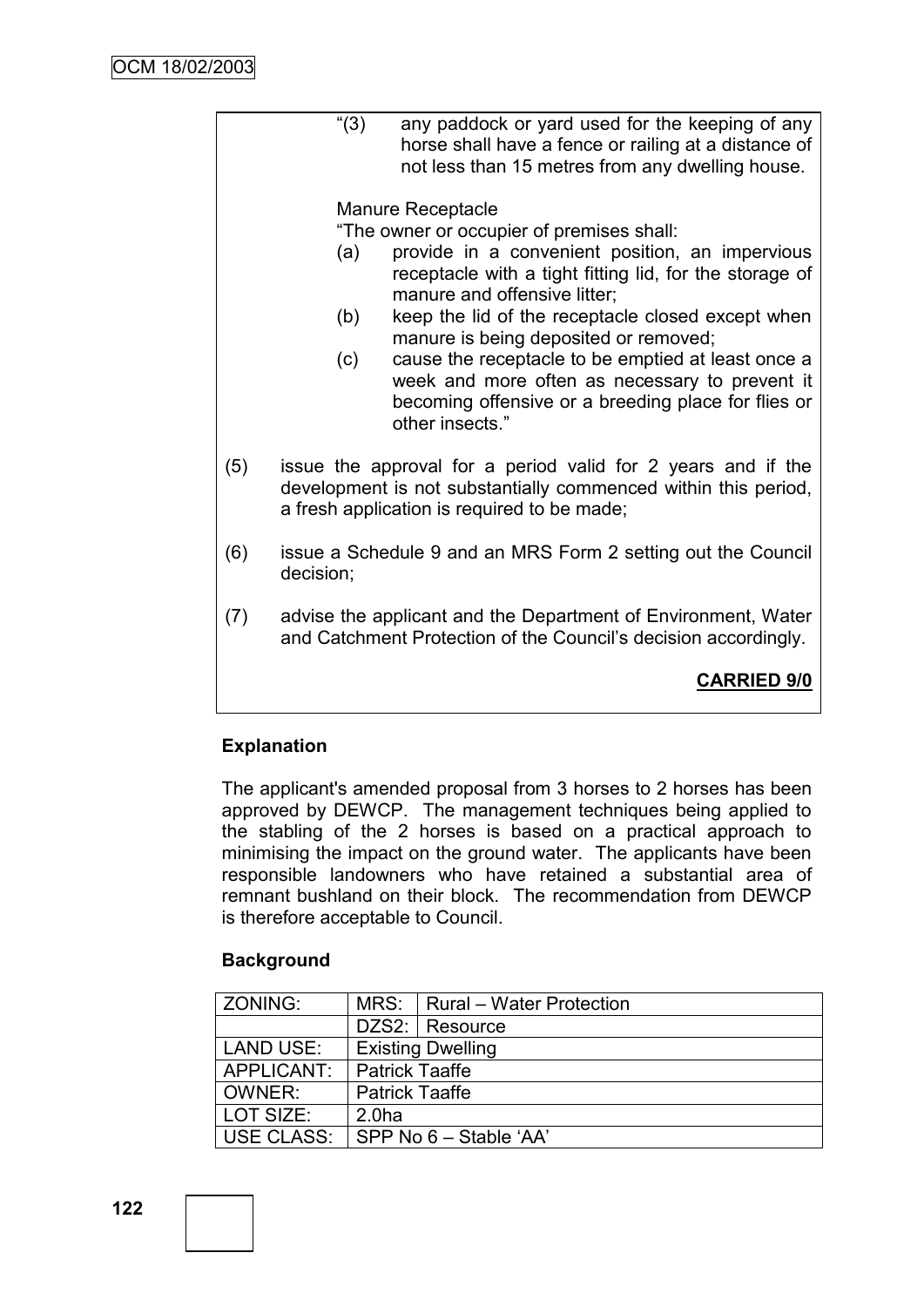The Council may, at its discretion, after having due regard for the advice from the Department of Environment, Water and Catchment Protection ("DEWCP"), permit the use. Generally the responsibility for determination of development and use of land rests with the Council based on the Resource Zone provisions in Town Planning Scheme No 3. The procedure for dealing with discretionary uses is for the Council to refer development applications within the Resource Zone to the DEWCP for advice, before making a determination. The Council is required to incorporate the DEWCP"s recommendations into its decision on the application.

If the Council is not prepared to accept the advice of the DEWCP then the development application must be forwarded to the Western Australian Planning Commission for determination, together with the DEWCP recommendation.

The refusal decision for 2 Stables, Hay & Float Shelter & 3 Horses was issued under delegated authority of Council. Pursuant to Policy SC17 *Requests for Reconsideration of Refused Applications* the opportunity was given to applicants to request their application be forwarded to the Council for determination upon a request in writing being lodged within 14 days.

It is recognised historically the land was included in Special Rural Zone for the area "south of Forrest Road" (now Armadale Road) in Town Planning Scheme – District Zoning Scheme No. 1 (gazetted on 12 June 1974). Appendix 8 Schedule 1 contains former Special Rural Zone provisions that apply to the subject land. Clause (25) states:-

"*(25) The keeping of only one (1) horse per lot may be permitted on the land described in paragraph (3) of column (g).‖*

The keeping of one horse was therefore permitted at the time the applicant owned the property under District Zoning Scheme No. 1, however, the keeping of one horse still required a planning consent as a rural pursuit pursuant to Clause 23 of Scheme No. 1.

The land was included in Special Rural Zone No 7 in District Zoning Scheme No 2 (gazetted in December 1992). The planning approval requirements in the Council"s Scheme No 2 relating to the keeping of horses were clearly specified as follows:-

*―7.2.3 The Council shall not give Planning Consent for the agistment or the stabling of horses on any lot unless the Department of Agriculture has formally advised that it is satisfied that the soil conditions and type of vegetation existing within the area defined in clause 7.1 of this Schedule or a particular lot within the area so defined is capable of supporting such a use.‖*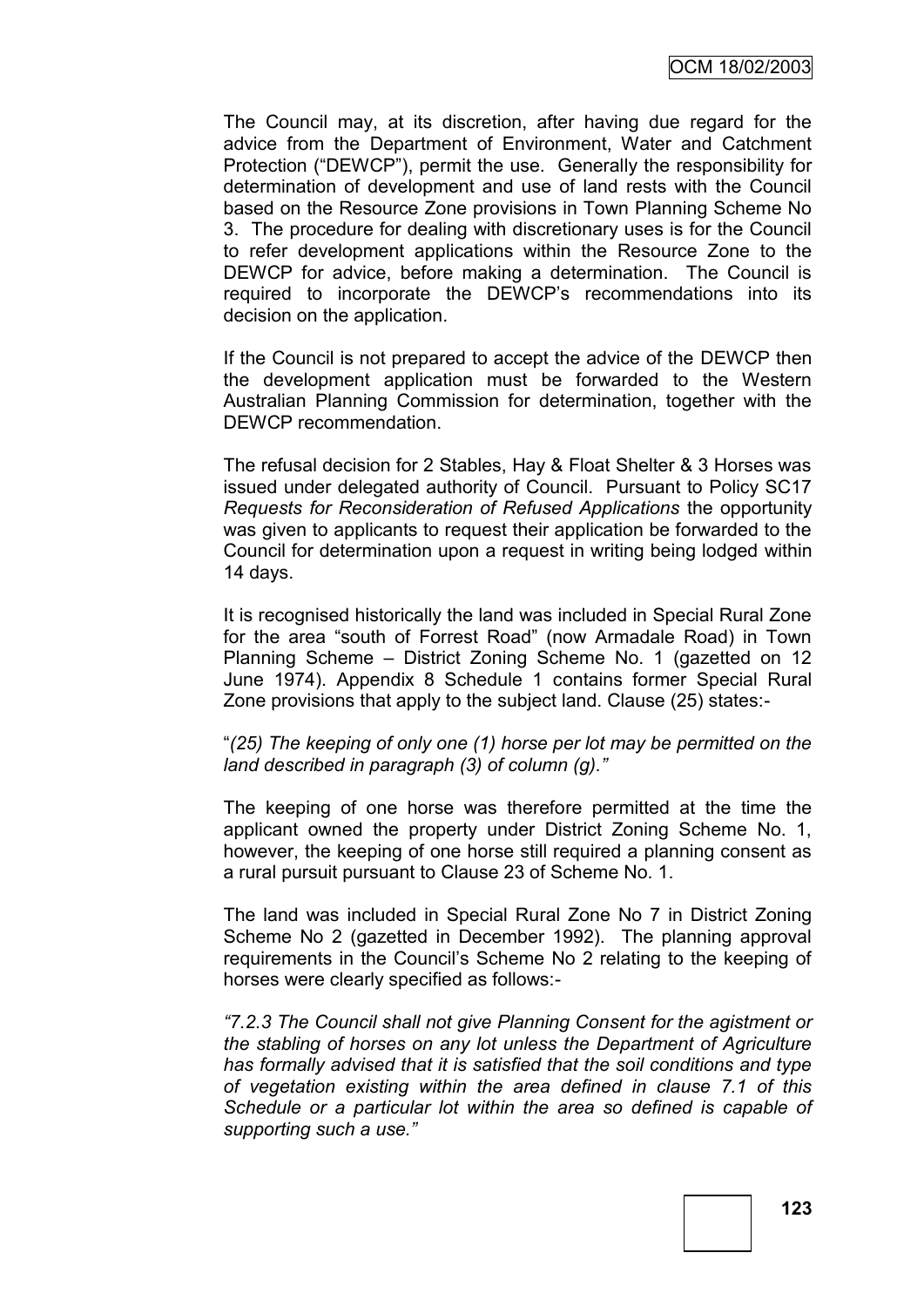The use of a Stable in Scheme 2 meant that land in that zone could not be used for the purpose indicated unless the Council has in its discretion granted Planning Consent after notice of the application has been given in accordance with Clause 6.2. Accordingly there is no question as to whether or not a planning approval was required.

There is no record of a planning consent for the keeping of horses on the property.

## **Submission**

The applicant has sought reconsideration of a refusal decision for 2 Stables, Hay & Float Shelter & 3 Horses and raised the following additional points in support of their submission:-

- We have lived at 6 Wilga Court for nearly 13 years and find the refusal decision very disappointing with its affect on our way of life;
- $\blacksquare$  The selling agent advised that it was acceptable to have 2 to 3 horses as long as the land was looked after. No notification was given for a requirement to have a permit to keep a horse/stable;
- **The Jandakot Trotting Track is close by yet horses have been** refused on our property?;
- Since applying to Council one horse has been sold and so there will only be two horses on the property now. We are willing to concrete or limestone the floors of our two stables to minimise the concentration of nitrogen recharging into the groundwater;
- The horses are stabled from 6pm to 8am ever day;
- All manure is cleared every morning and night using trailers which are covered and cleared once a week for use as manure on gardens in the metropolitan area;
- The land is well vegetated and several native trees have been planted over the years that provide good visual screening;
- A letter from the Department of Environment, Water and Catchment Protection has allowed a neighbour close by to have 3 horses and this property has the same Priority 2 soil we have.

Because additional information was provided by the applicant as part of the request for reconsideration, the additional information was sent to DEWCP for consideration, prior to preparing the report to Council. The re-assessment by DEWCP resulted in there being no objection to the proposal subject to the following conditions to minimise nitrogen contribution to the Jandakot Underground Water Pollution Control Area:-

- "A containment household effluent system where the effluent is *periodically removed to a licensed waste treatment facility off-site. A septic system contributes an estimated 18kg of nitrogen / household / year for an average household of four people.*
- *Reduce fertiliser application to pasture and garden, and use some composted horse manure for pasture improvement during optimal*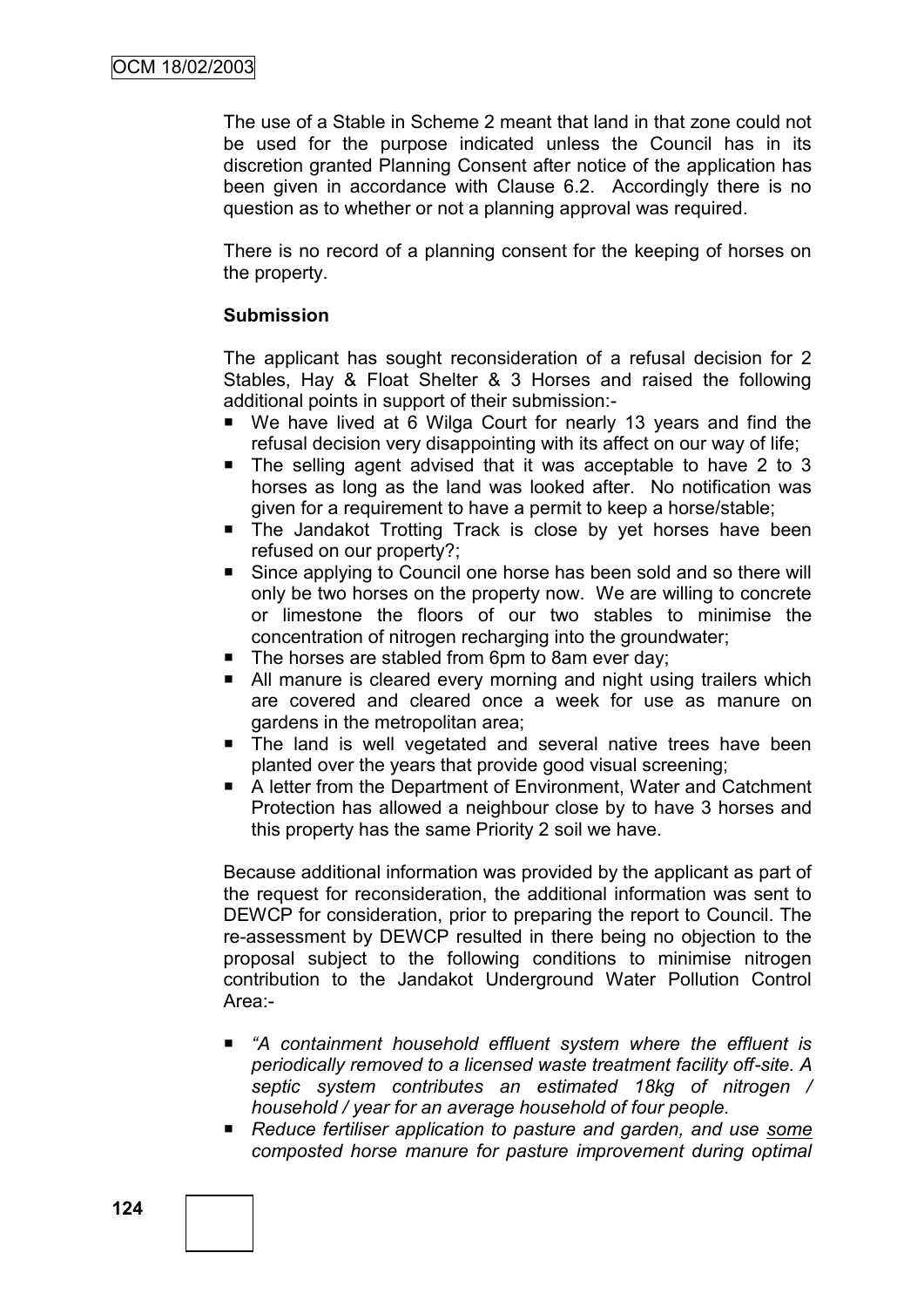*times, rather than artificial fertiliser (refer to Draft Environmental Management Guidelines for Horse Facilities and Activities).*

■ Collect manure daily then contain and cover for removal off-site or *for composting.‖*

The first recommendation is totally irrelevant to the application and the other two are not enforceable. These are incompatible recommendations, which the Council should not take responsibility for.

The Statutory Planning Service received the revised position of DEWCP. Changes in the position by the referral authority is unacceptable and puts into doubt the reliability of the advice being provided.

### **Report**

The objective in relation to land uses over public groundwater is to control and manage future land uses to achieve acceptable levels of risk for contamination. A Parliamentary Select Committee on Metropolitan Development and Groundwater Supplies in 1993 indicated that Perth"s groundwater systems constitute a significant regional resource of fresh water, which meets approximately 60 percent of combined domestic, irrigation, and industrial supply demands. It was for this reason that the City"s planning scheme was amended to reflect the water protection policies and By-laws developed by the Water Authority (now Water Corporation and the Department of Environment, Water and Catchment Protection ).

Land use and development controls in the Resource Zone are in City"s Town Planning Scheme No 3 ("TPS3") and Statement of Planning Policy No 6 ("SPP6") – Jandakot Groundwater Protection Policy (gazetted June 1998). The Council"s land use control"s have been prepared by the Western Australian Planning Commission and are applied by the Council as statute since SPP No 6 is incorporated by reference in TPS No 3.

The proposal falls within the Stable land use class in SPP6 being a discretionary use and which means:-

"..any land, building or structure used for the housing, keeping and feeding of horses, asses and mules and associated incidental activities;"

The proposal was assessed for conformity with Statement of Planning Policy No 6 – Jandakot Groundwater Protection Policy and the advice of the DEWCP. The reasons for refusing the proposal were based on the recommendations of the DEWCP. The DEWCP consider that the proposal was not acceptable based on the stocking rate proposed and the concentration of nitrogen recharging the groundwater.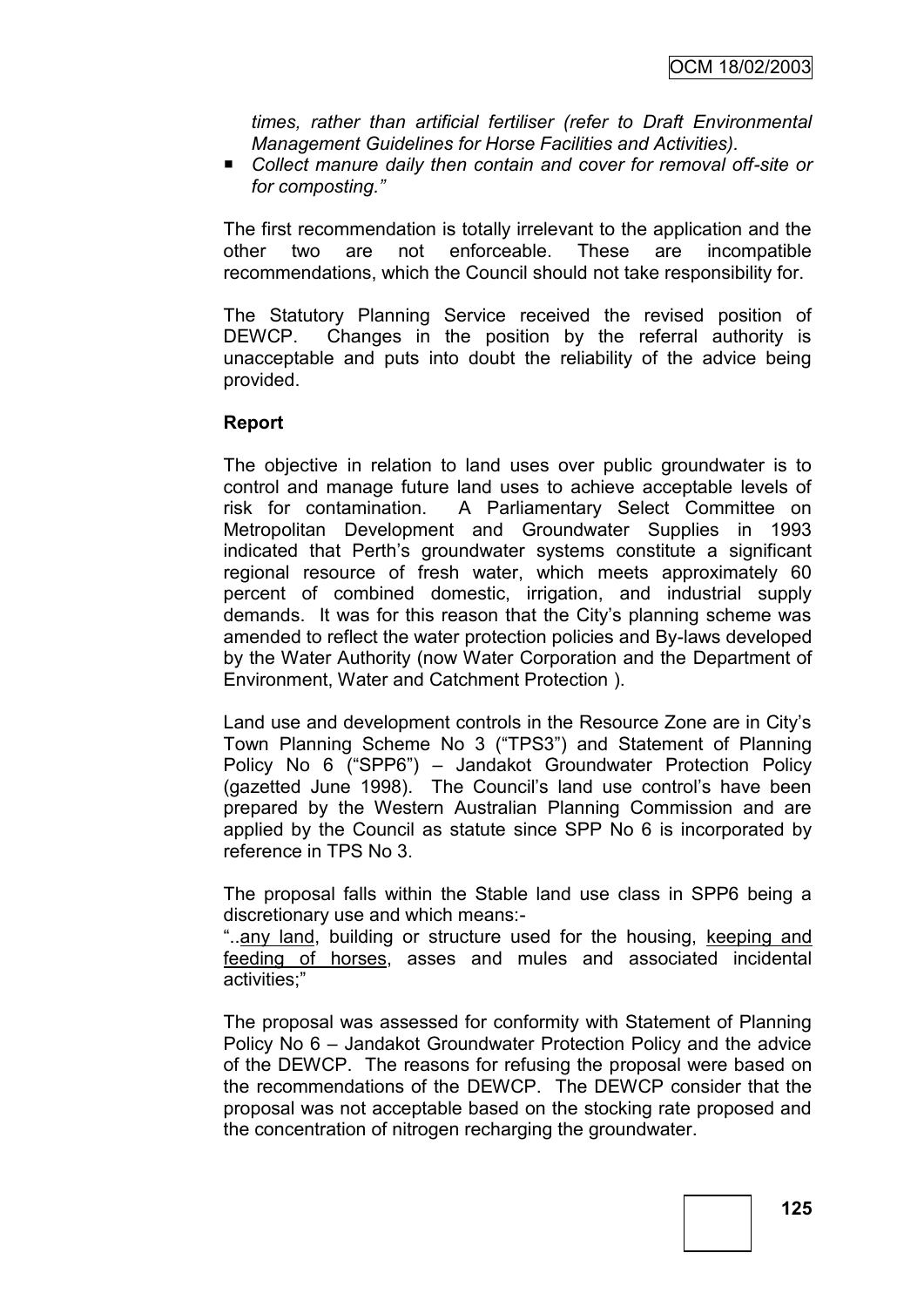The applicant has amended the proposal by reducing the number of horses from 3 to 2. It was on this basis that the amended proposal was referred to the DEWCP who now support the proposal subject to conditions relating to the containment of domestic effluent, reduced fertiliser application and the collection of manure. This amended advice is impossible and impractical to apply. The DEWCP were contacted in this regard and since neither the Council nor the DEWCP would check these conditions for compliance it wasn"t considered appropriate to recommend approving the proposal. Accordingly the initial reasons for refusal are still appropriate.

Notwithstanding the above, the applicant has retained a substantial area of remnant vegetation on the property and managed to "fit the development into the landscape" rather than substantially modifying the environment to suit the development. The management techniques to be applied together with the stabling of horses also appear to be based on a practical approach to minimise the impact on the groundwater. It is therefore open for the Council to support the proposal if it considers that it is appropriate to do so in this instance. If this is accepted as an alternative option the Council cannot approve the proposal and must refer the application to the Western Australian Planning Commission for determination, where it does not accept the advice of the DEWCP.

If the Council, however, accept the more recent advice from DEWCP which contradicts its original advice, then presumably an amended decision can be issued by the Council which conforms to the latest DEWCP advice without the need to refer the matter to the WAPC.

The options available to the Council in respect to this application are:-

*Option One* – adopt the officer"s recommendation, consistent with the DEWCP advice.

*Option Two* – reject the officer"s recommendation and the DEWCP advice and resolve as follows:-

"*That Council:-*

- *(1) receive the report;*
- *(2) is not prepared to accept the recommendation of Department of Environment, Water and Catchment Protection as provided for under Clause 13 of the Statement of Planning Policy No. 6 – Jandakot Groundwater Protection Policy;*
- *(3) forward the application to the Western Australian Planning Commission for determination, together with the Department of Environment, Water and Catchment Protection recommendation;*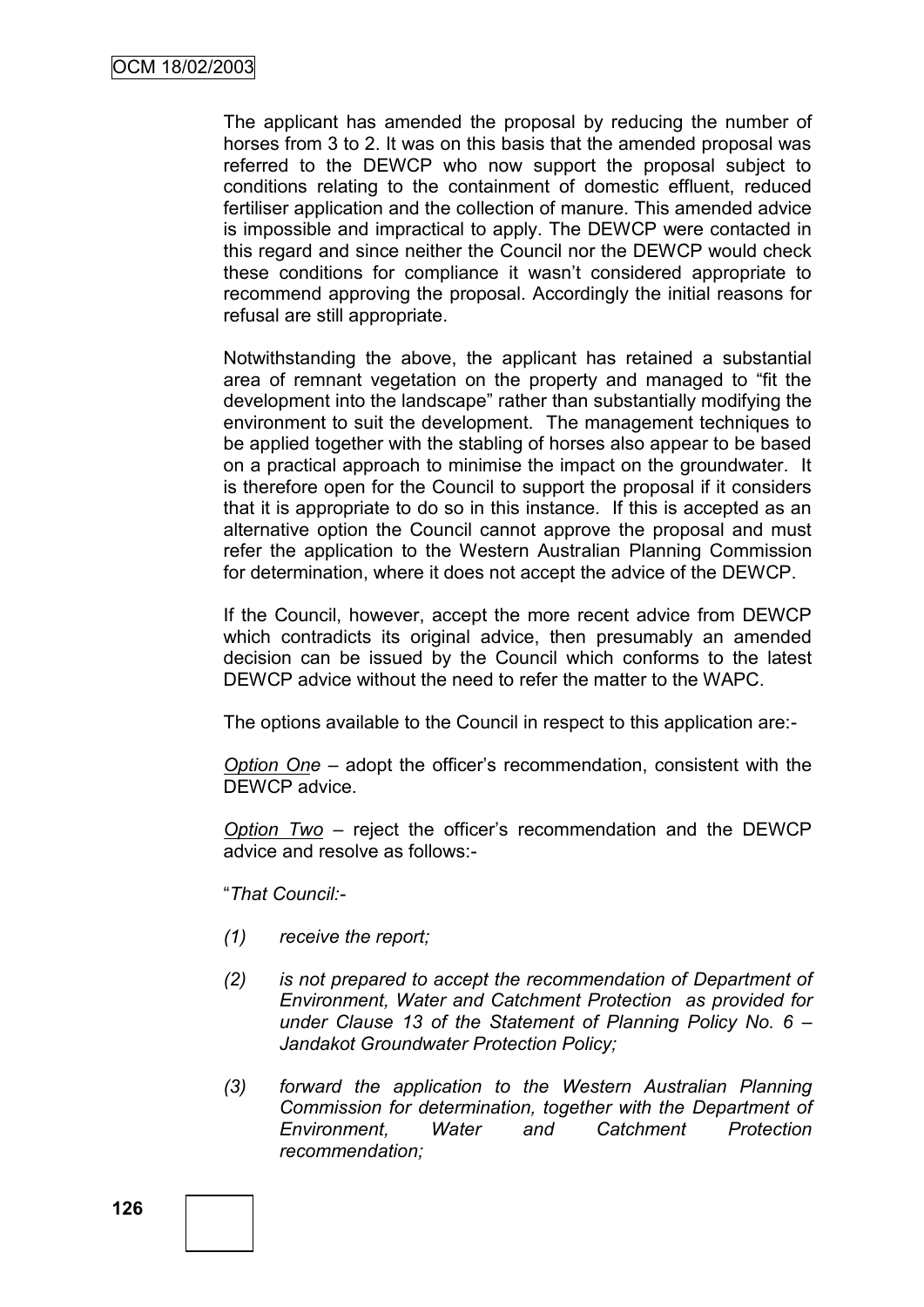*(4) advise the applicant and Department of Environment, Water and Catchment Protection of the Council's decision accordingly.‖*

Should Council adopt Option 2 it will need to provide an explanation supporting its decision.

*Option 3* – reject the officer"s recommendation and support the amended Department of Environment, Water and Catchment Protection advice and resolve as follows:-

*―That Council:-*

- *(1) receive the report;*
- *(2) accepts the amended recommendation on the application by Department of Environment, Water and Catchment Protection dated 31 January 2003 in relation to the application;*
- *(3) sets aside the officer's refusal of the application made under delegated authority as provided for under Council Policy SC17 – Request for Reconsideration of Refused Applications;*
- *(4) approve the application subject to the following conditions:-*
	- *1. A containment household effluent system where the effluent is periodically removed to a licensed waste treatment facility off-site. A septic system contributes an estimated 18kg of nitrogen / household / year for an average household of four people.(DEWCP recommendation)*
	- *2. Reduce fertiliser application to pasture and garden, and use some composted horse manure for pasture improvement during optimal times, rather than artificial fertiliser (refer to Draft Environmental Management Guidelines for Horse Facilities and Activities). (DEWCP recommendation)*
	- *3. Collect manure daily then contain and cover for removal off-site or for composting. (DEWCP recommendation)*
	- *4. Nothing in the approval or these conditions shall excuse compliance with all relevant written laws in the commencement and carrying out of the development.*
	- *5. This approval is limited to the keeping of 2 horses, 2 existing stables and float shelter only.*
	- *6. The stabling and agistment of the horses shall be in accordance with the Department of Environment, Water*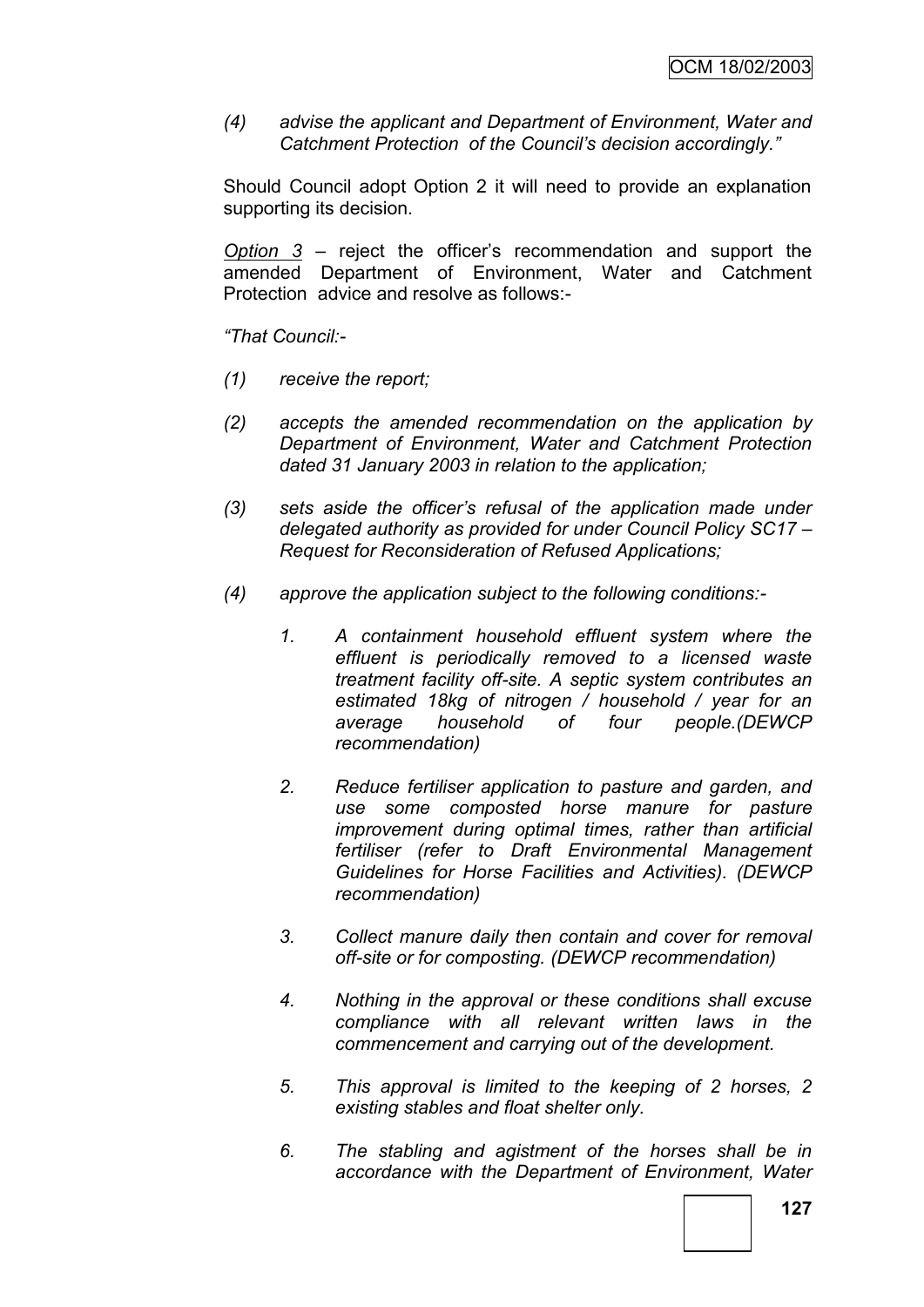*and Catchment Protection Best Management Practice ―Environmental Management Guidelines for Horse Facilities and Activities‖ September 2002.*

- *7. Existing remnant vegetation being retained and conserved by the installation of fencing where appropriate.*
- *8. The keeping of horses (2) must not cause a dust or odour nuisance to adjoining owners.*
- *9. The stable floor being constructed with a concrete impervious floor.*
- *10. No part of the dressage area shall be located any less than 10 metres from any lot boundary and shall be screened from the adjoining property by vegetation to minimise dust impacts on adjoining properties.*
- *11. Compliance with the City of Cockburn Local Laws 2000 – relating to Stables.*

### *Footnotes*

- *1. Conditions 1,2 and 3 are the recommendations made by Department of Environment, Water and Catchment Protection as provided for under Clause 11 of the Statement of Planning Policy No. 6 – Jandakot Groundwater Protection Policy and have been included as conditions as required under Clause 13.*
- *2. The City of Cockburn is not responsible for the imposition of Conditions 1, 2 and 3, and therefore the Department of Environment, Water and Catchment Protection is deemed the responsible authority in respect to ensuring compliance and enforcement of these conditions.*
- *3. Structural certification is required if a building licence has not been granted for the construction of the stables.*
- *4. In accordance with the Council's Local Laws 2000 – Standards for Stables:*
	- *―(3) any paddock or yard used for the keeping of any horse shall have a fence or railing at a distance of not less than 15 metres from any dwelling house.*

#### *Manure Receptacle*

*―The owner or occupier of premises shall:*

*(a) provide in a convenient position, an impervious receptacle with a tight fitting lid,*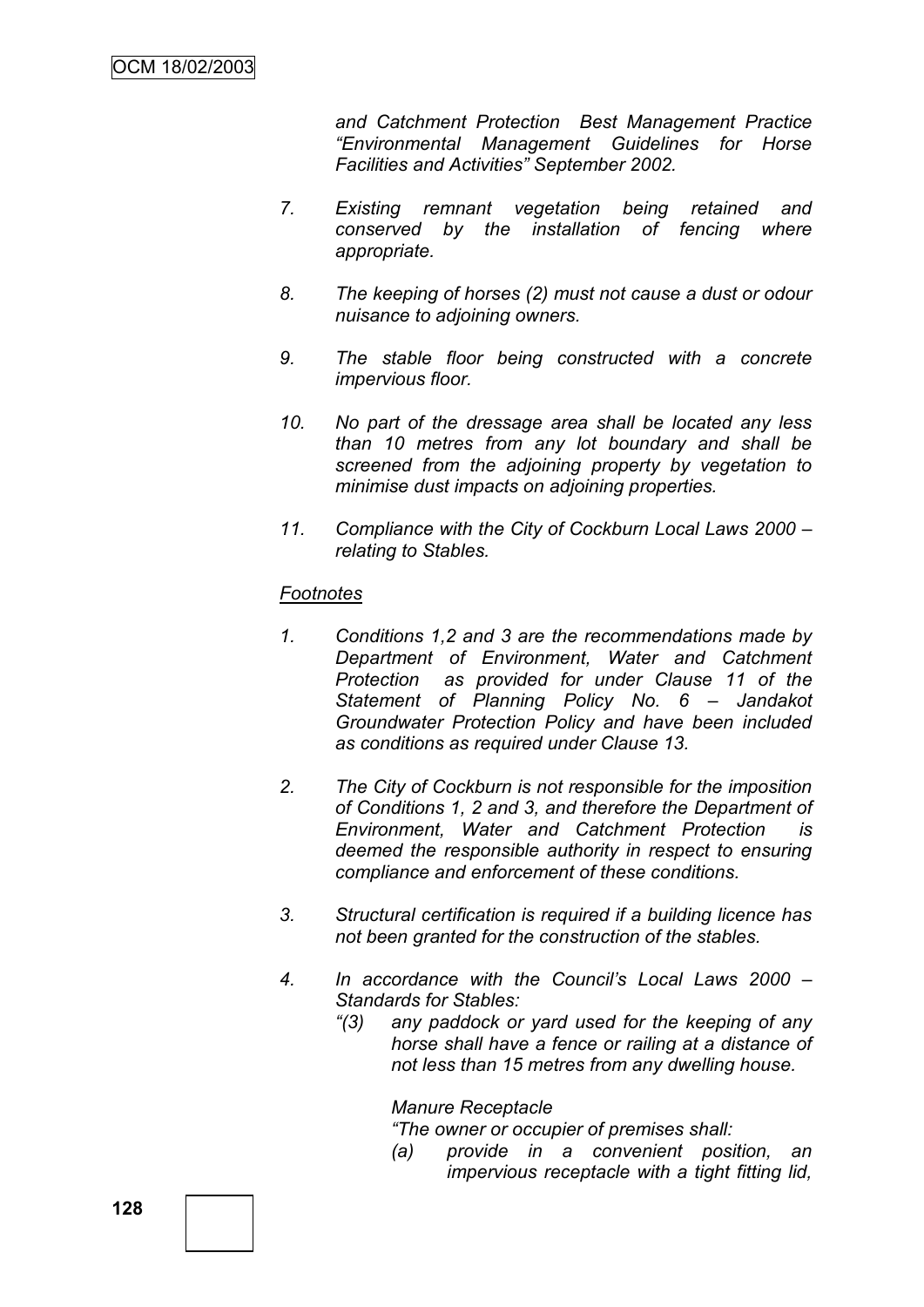*for the storage of manure and offensive litter;* 

- *(b) keep the lid of the receptacle closed except when manure is being deposited or removed;*
- *(c) cause the receptacle to be emptied at least once a week and more often as necessary to prevent it becoming offensive or a breeding place for flies or other insects.‖*
- *(5) issue the approval for a period valid for 2 years and if the development is not substantially commenced within this period, a fresh application is required to be made;*
- *(6) issue a Schedule 9 and an MRS Form 2 setting out the Council decision;*
- *(7) advise the applicant and the Department of Environment, Water and Catchment Protection of the Council's decision accordingly.‖*

Should Council adopt Option 3 it will need to provide an explanation supporting its decision.

From a planning viewpoint however the proposal cannot be supported due to the initial recommendations provided by the DEWCP, which have been used as the basis for refusal. It is recommended that the initial refusal be reaffirmed.

## **Strategic Plan/Policy Implications**

The Corporate Strategic Plan Key Result Areas which apply to this item are:-

- 2. Planning Your City
	- *"To ensure that the planning of the City is based on an approach which has the potential to achieve high levels of convenience for its citizens."*

# **Budget/Financial Implications**

Council's decision is appealable. Legal representation may be required if an appeal is lodged with the Tribunal. The DEWCP would be requested to defend its recommendations and provide legal representation.

# **Legal Implications**

N/A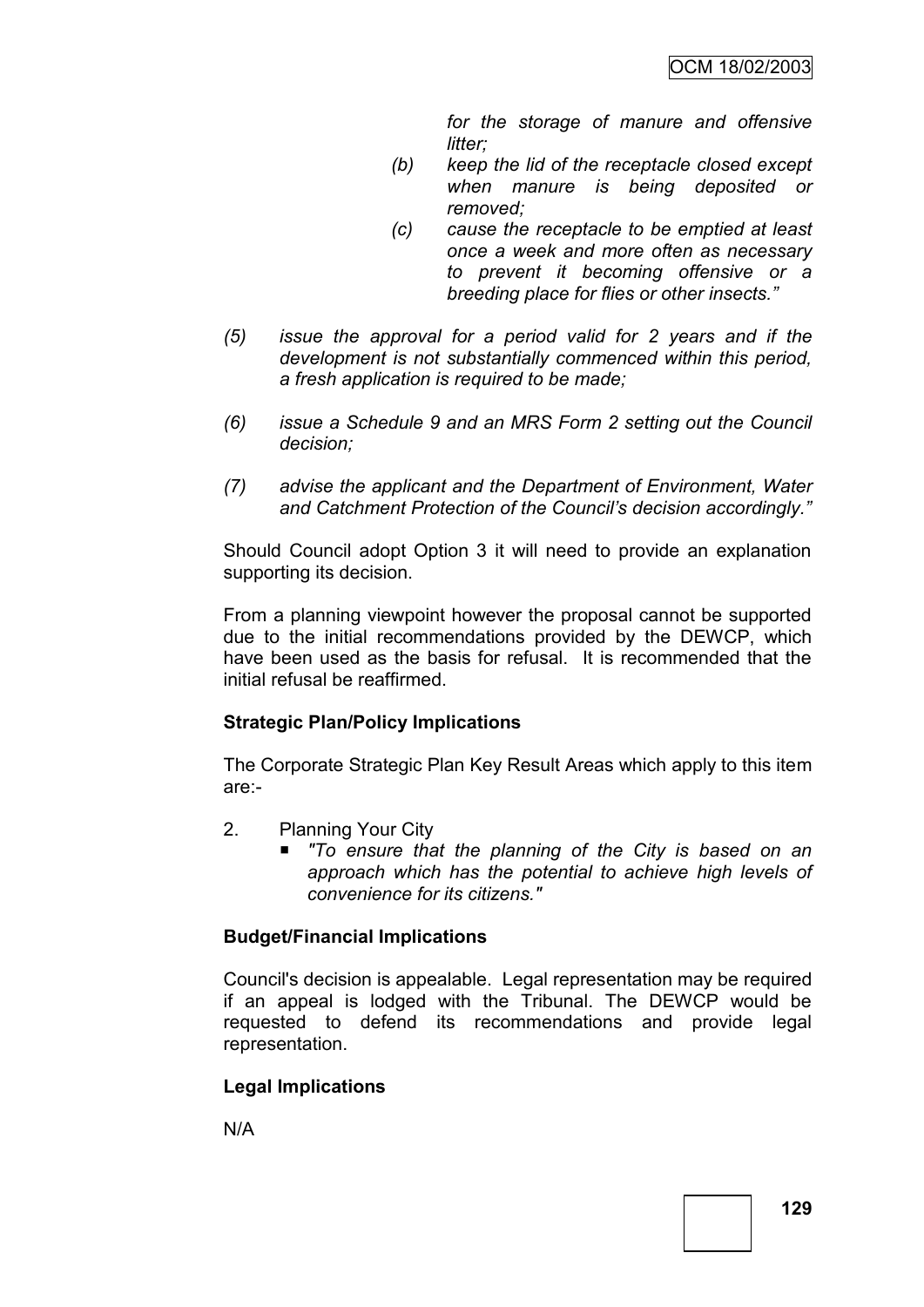## **Community Consultation**

This application has been processed in accordance with Council Policy which was the subject of community consultation.

### **Implications of Section 3.18(3) Local Government Act, 1995**

Nil.

## **14.21 (MINUTE NO 1933) (OCM 18/02/2003) - RECONSIDERATION OF REFUSAL FOR THE KEEPING OF TWO EXISTING HORSES - LOT 7 (NO. 61) GUTTERIDGE ROAD, BANJUP (5513730) (MR) (ATTACH)**

#### **RECOMMENDATION** That Council:

- (1) reaffirm the decision by delegated authority to issue an MRS Form 2 refusal for the two horses, in accordance with the application dated 18 June 2002 for the following reasons:-
	- 1. The land the subject of this proposal is located within the Jandakot Underground Water Pollution Control Area (UWPCA), which has been declared for Priority 2 (P2) source protection. Stables are a conditional land use in P2 areas according to the Water Quality Protection Notes on Land Use Compatibility in Public Drinking Water Source Areas. On the basis of the soil type at this property, an acceptable stocking rate is 1.7ha per horse. Therefore the keeping of two horses is inappropriate.
	- 2. The concentration of nitrogen recharging into the groundwater for P2 Jandakot UWPCA from this property exceeds the recommended concentration of the National Health and Medical Research Council's guidelines according to the Draft Environmental Guidelines for Horse Activities. Therefore the keeping of two horses is inappropriate.
	- 3. The proposal is inconsistent with the objectives of the Statement of Planning Policy No. 6.

Footnotes:

(a) P2 source protection areas are defined to ensure that there is no increased risk of pollution to the water source. P2 areas are declared over land where low intensity development (such as rural) already exists. Protection of public water supply sources is a high priority in these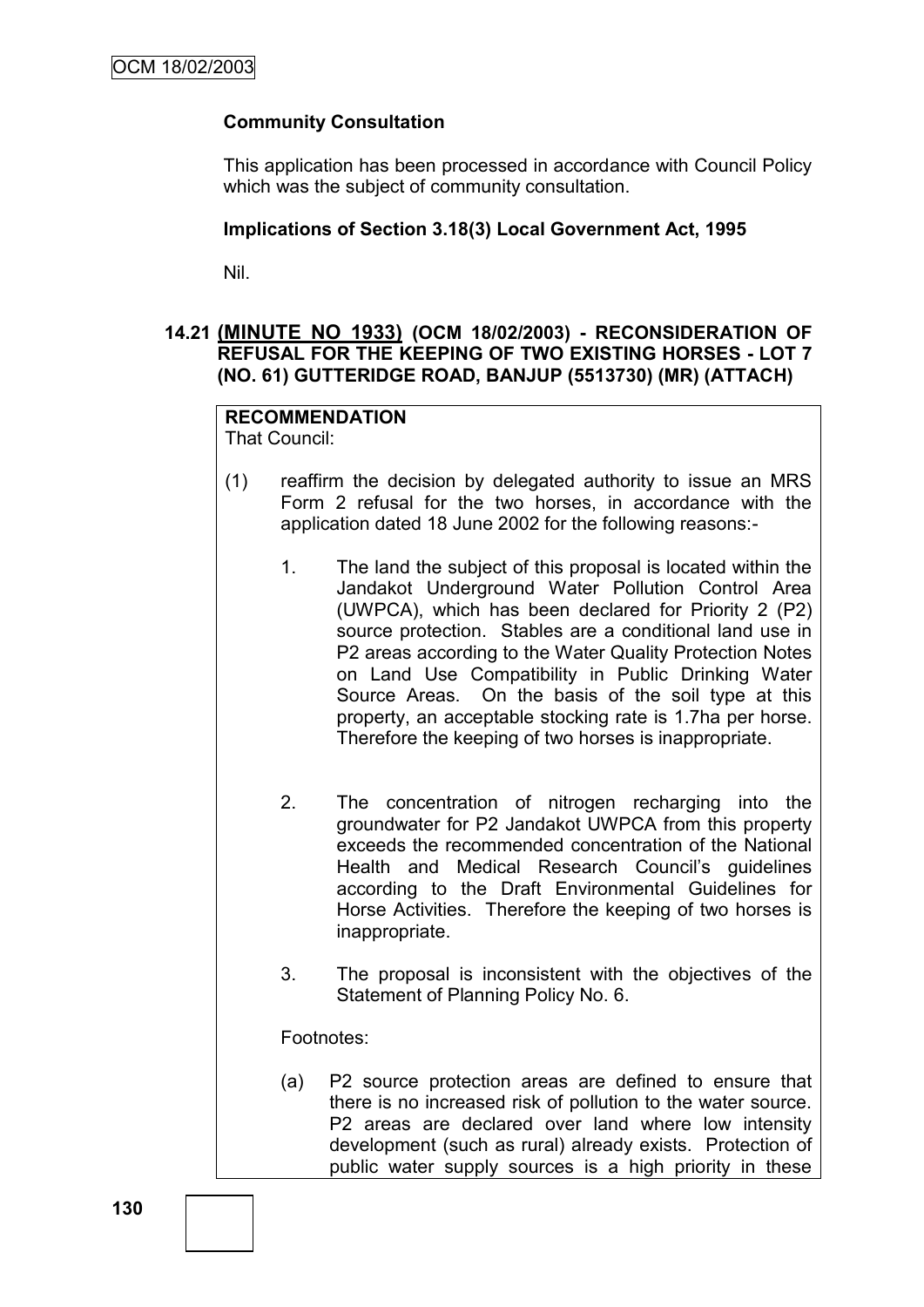areas.

- (b) The owner has up to 12 months from the date of this refusal to permanently remove the pony from the subject land.
- (c) Statement of Planning Policy No 6 was adopted under Section 5AA of the Town Planning and Development Act and gazetted on 12 June 1998.

## **COUNCIL DECISION**

MOVED Clr A Tilbury SECONDED Clr I Whitfield that Council:

- (1) receive the report;
- (2) accepts the amended recommendation on the application by Department of Environment, Water and Catchment Protection dated 31 January 2003 in relation to the application;
- (3) sets aside the officer"s refusal of the application made under delegated authority as provided for under Council Policy SC17 – *Request for Reconsideration of Refused Applications*;
- (4) approve the application subject to the following conditions:-
	- 1. A containment household effluent system where the effluent is periodically removed to a licensed waste treatment facility off-site. A septic system contributes an estimated 18kg of nitrogen / household / year for an average household of four people.(DEWCP recommendation)
	- 2. Reduce fertiliser application to pasture and garden, and use some composted horse manure for pasture improvement during optimal times, rather than artificial fertiliser (refer to Draft Environmental Management Guidelines for Horse Facilities and Activities). (DEWCP recommendation)
	- 3. Collect manure daily then contain and cover for removal off-site or for composting. (DEWCP recommendation)
	- 4. Nothing in the approval or these conditions shall excuse compliance with all relevant written laws in the commencement and carrying out of the development.
	- 5. This approval is limited to the keeping of 2 horses, 2 existing stables and float shelter only.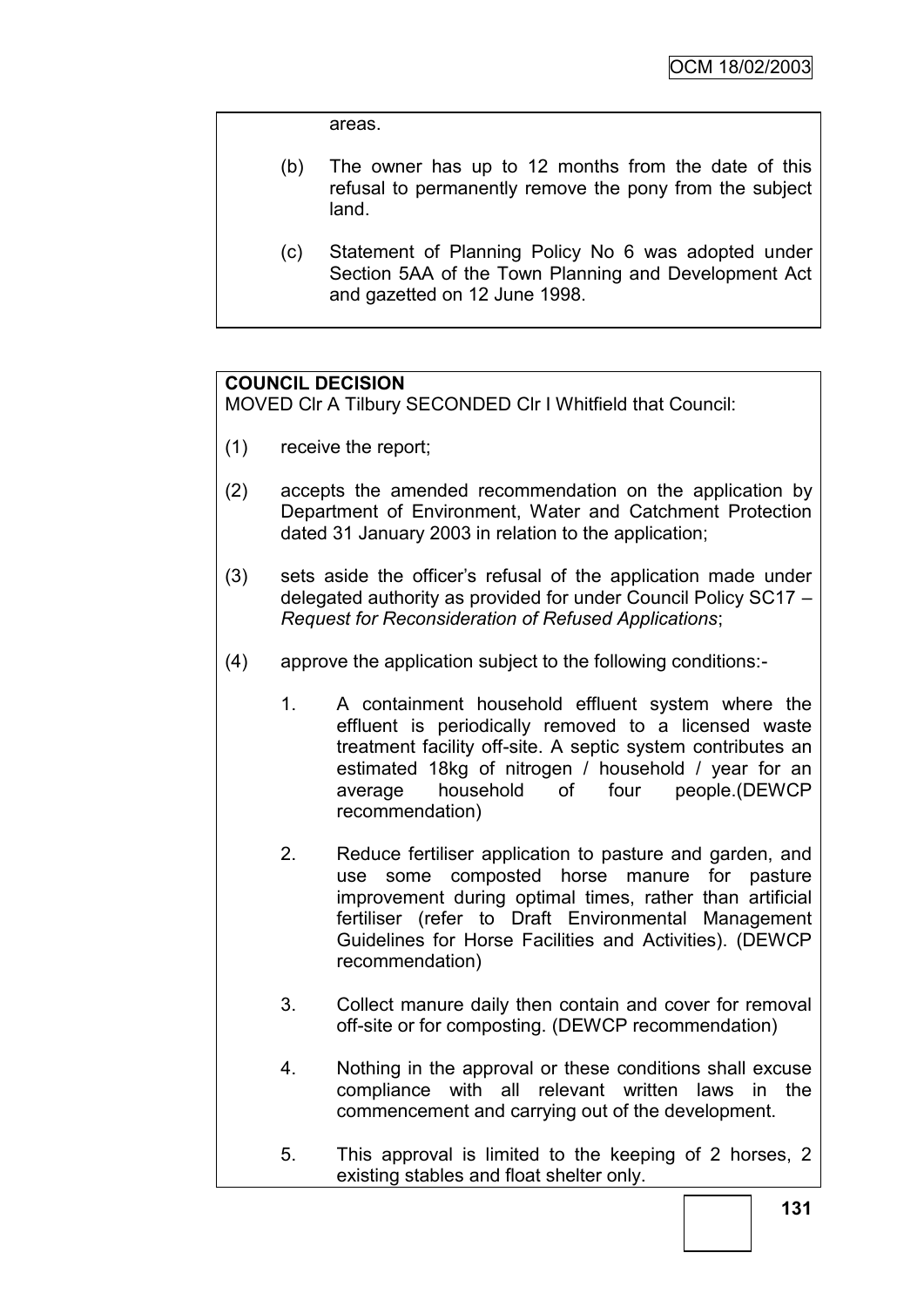- 6. The stabling and agistment of the horses shall be in accordance with the Department of Environment, Water and Catchment Protection Best Management Practice "Environmental Management Guidelines for Horse Facilities and Activities" September 2002.
- 7. Existing remnant vegetation being retained and conserved by the installation of fencing where appropriate.
- 8. The keeping of horses (2) must not cause a dust or odour nuisance to adjoining owners.
- 9. The stable floor being constructed with a concrete impervious floor.
- 10. No part of the dressage area shall be located any less than 10 metres from any lot boundary and shall be screened from the adjoining property by vegetation to minimise dust impacts on adjoining properties.
- 11. Compliance with the City of Cockburn Local Laws 2000 relating to Stables.

## **Footnotes**

- 1. Conditions 1,2 and 3 are the recommendations made by Department of Environment, Water and Catchment Protection as provided for under Clause 11 of the Statement of Planning Policy No. 6 – Jandakot Groundwater Protection Policy and have been included as conditions as required under Clause 13.
- 2. The City of Cockburn is not responsible for the imposition of Conditions 1, 2 and 3, and therefore the Department of Environment, Water and Catchment Protection is deemed the responsible authority in respect to ensuring compliance and enforcement of these conditions.
- 3. Structural certification is required if a building licence has not been granted for the construction of the stables.
- 4. In accordance with the Council"s Local Laws 2000 Standards for Stables:
	- "(3) any paddock or yard used for the keeping of any horse shall have a fence or railing at a distance of not less than 15 metres from any dwelling house.

Manure Receptacle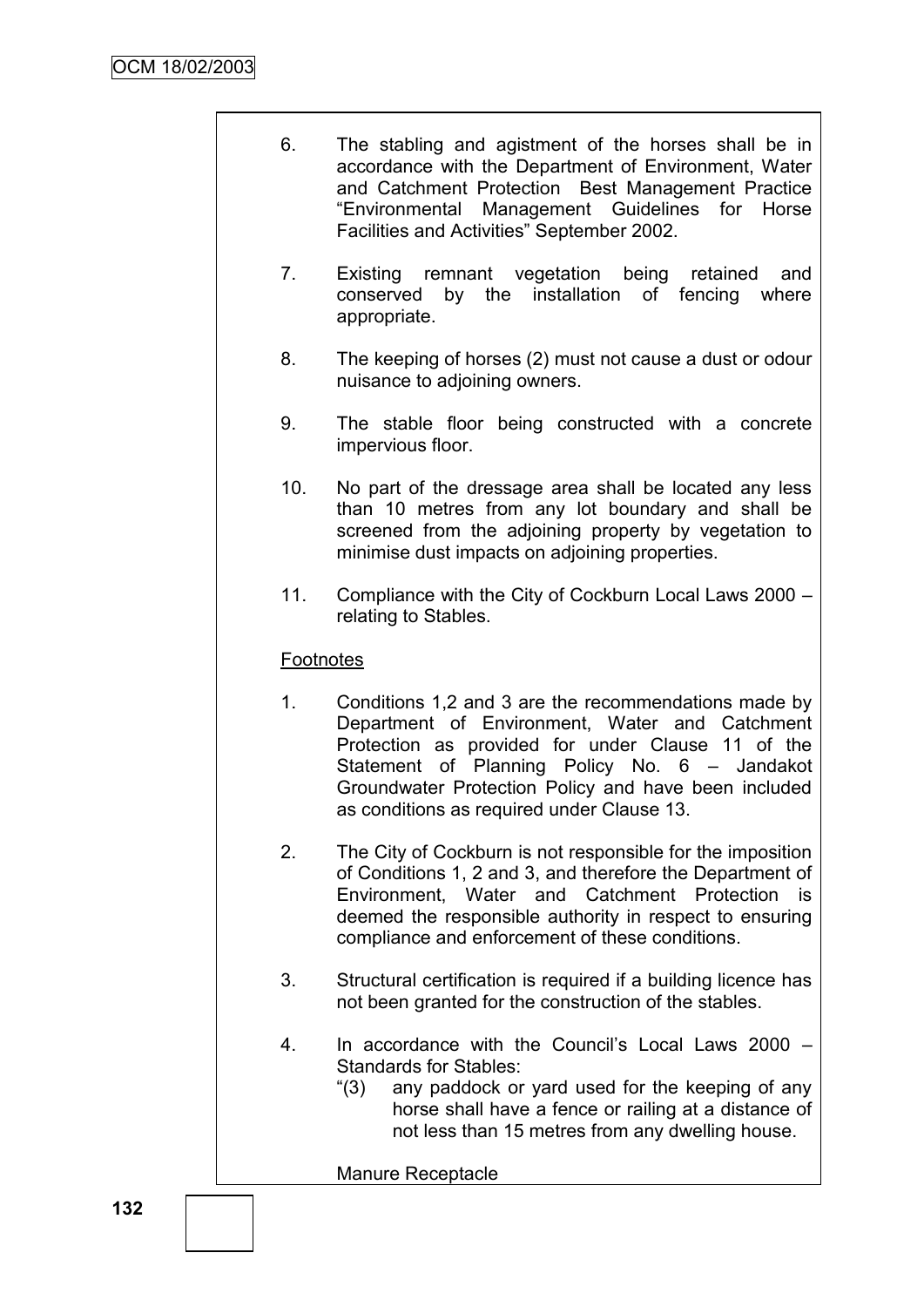|     |                                                                                                                                                                               | "The owner or occupier of premises shall:                                                            |  |
|-----|-------------------------------------------------------------------------------------------------------------------------------------------------------------------------------|------------------------------------------------------------------------------------------------------|--|
|     | (a)                                                                                                                                                                           | provide in a convenient position, an impervious                                                      |  |
|     |                                                                                                                                                                               | receptacle with a tight fitting lid, for the storage of                                              |  |
|     |                                                                                                                                                                               | manure and offensive litter;                                                                         |  |
|     | (b)                                                                                                                                                                           | keep the lid of the receptacle closed except when                                                    |  |
|     |                                                                                                                                                                               | manure is being deposited or removed;                                                                |  |
|     | (c)                                                                                                                                                                           | cause the receptacle to be emptied at least once a<br>week and more often as necessary to prevent it |  |
|     |                                                                                                                                                                               | becoming offensive or a breeding place for flies or                                                  |  |
|     |                                                                                                                                                                               | other insects."                                                                                      |  |
|     |                                                                                                                                                                               |                                                                                                      |  |
| (5) | issue the approval for a period valid for 2 years and if the<br>development is not substantially commenced within this period,<br>a fresh application is required to be made; |                                                                                                      |  |
|     |                                                                                                                                                                               |                                                                                                      |  |
| (6) | issue a Schedule 9 and an MRS Form 2 setting out the Council<br>decision;                                                                                                     |                                                                                                      |  |
| (7) | advise the applicant and the Department of Environment, Water                                                                                                                 |                                                                                                      |  |
|     |                                                                                                                                                                               | and Catchment Protection of the Council's decision accordingly.                                      |  |
|     |                                                                                                                                                                               |                                                                                                      |  |
|     |                                                                                                                                                                               | <b>CARRIED 9/0</b>                                                                                   |  |
|     |                                                                                                                                                                               |                                                                                                      |  |

# **Explanation**

The applicants sought reconsideration from DEWCP. Consequently DEWCP now support the proposal subject to the containment of domestic effluent, reduced fertilizer use and the collection of manure and other conditions. The recommendation is therefore acceptable to Council.

# **Background**

| ZONING:          |                          | MRS: Rural – Water Protection |  |
|------------------|--------------------------|-------------------------------|--|
|                  |                          | DZS2: Resource                |  |
| <b>LAND USE:</b> | <b>Existing Dwelling</b> |                               |  |
| APPLICANT:       | Lynne Turner             |                               |  |
| OWNER:           | 'as above'               |                               |  |
| LOT SIZE:        | 2.0 <sub>ha</sub>        |                               |  |
| USE CLASS:       | SPP No 6 - Stable 'AA'   |                               |  |

Council has the discretion after having due regard for the advice from the Department of Environment, Water and Catchment Protection ("DEWCP"), to permit the keeping of two horses. Generally the responsibility for determination of development and use of land rests with the Council based on the Resource Zone provisions in Town Planning Scheme No 3 but not in this instance. The procedure for dealing with discretionary uses is for the Council to refer development applications within the Resource Zone to the DEWCP for advice,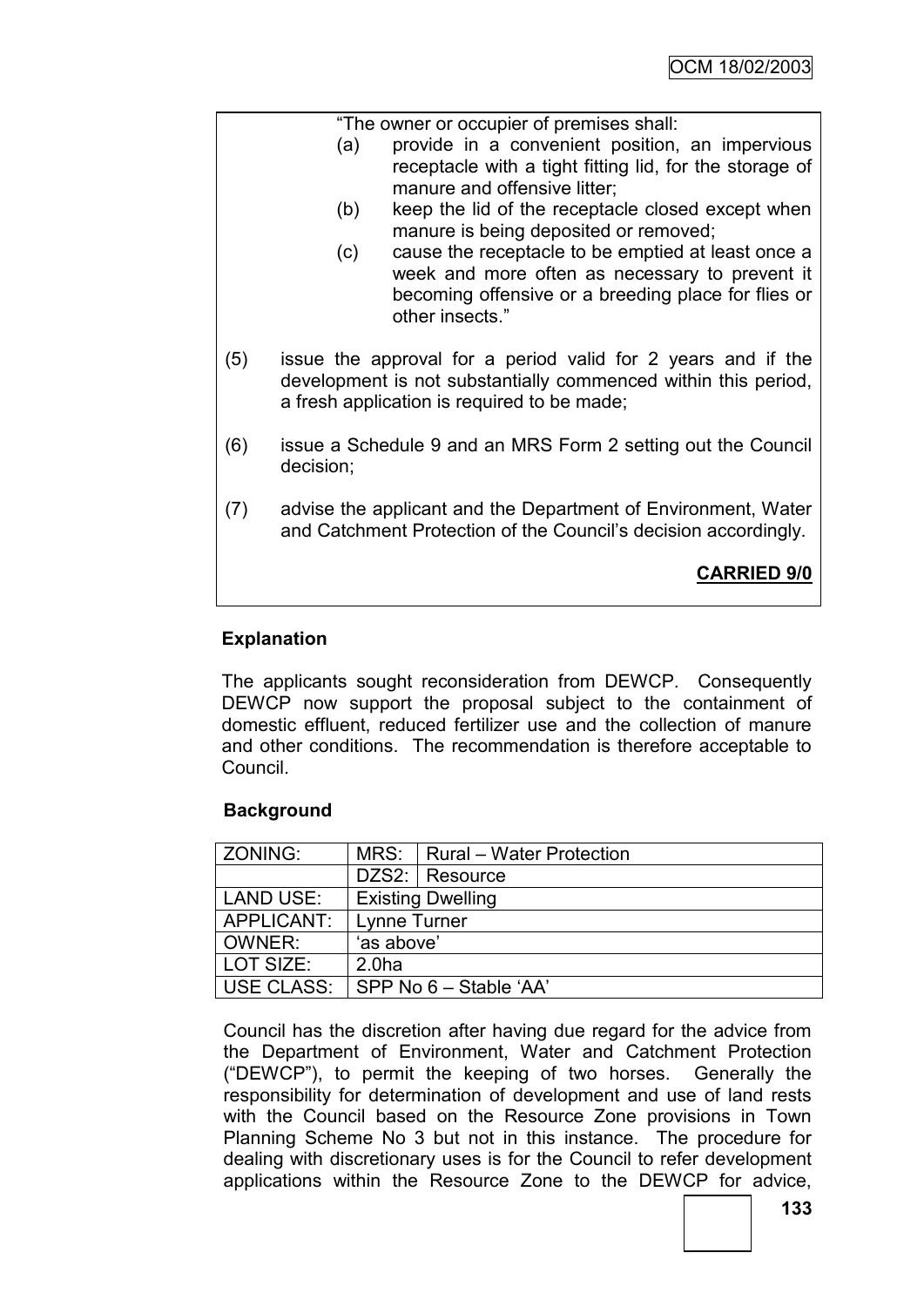before making a determination. The Council is required to incorporate the DEWCP"s recommendations into its decision on the application.

If the Council is not prepared to accept the advice of the DEWCP then the development application must be forwarded to the Western Australian Planning Commission for determination, together with the DEWCP"s recommendation.

The refusal decision for two horses was issued under delegated authority of Council. Pursuant to Policy SC17 *Requests for Reconsideration of Refused Applications* the opportunity was given to applicants to request their application be forwarded to the Council for determination upon a request in writing being lodged within 14 days.

It is recognised that historically the land was included in Special Rural Zone No 4 in District Zoning Scheme No 2 (gazetted in December 1992). The planning approval requirements in the Council's Scheme No 2 – Sixth Schedule Special Rural Zone relating to the keeping of horses were clearly specified as follows:-

*―4.2.2 The Council shall not give Planning Consent for a Nursery, Private Recreation, Hobby Farm or Stables unless the Water Authority of Western Australia has formally advised that it would issue a licence for a water bore to extract the quantity of ground water necessary for the development.*

*4.2.3 The Council shall not give Planning Consent for the agistment or the stabling of horses on any lot unless the Department of Agriculture has formally advised that it is satisfied that the soil conditions and type of vegetation existing within the area defined in clause 6.1 of this Schedule or a particular lot within the area so defined is capable of supporting such a use.‖*

The use of a Stable in Scheme 2 meant that land in that zone could not be used for the purpose indicated unless the Council has in its discretion granted Planning Consent after notice of the application has been given in accordance with Clause 6.2. Accordingly there is no question at law as to whether or not a planning approval was required.

There is no record of a planning approval being granted for the keeping of horses on the property.

#### **Submission**

The applicant has sought reconsideration of a refusal decision to keep a pony and has raised the following additional points in support of their submission:-

■ The thoroughbred mare is used for breeding and therefore is not always present throughout the year. Once the mare gives birth the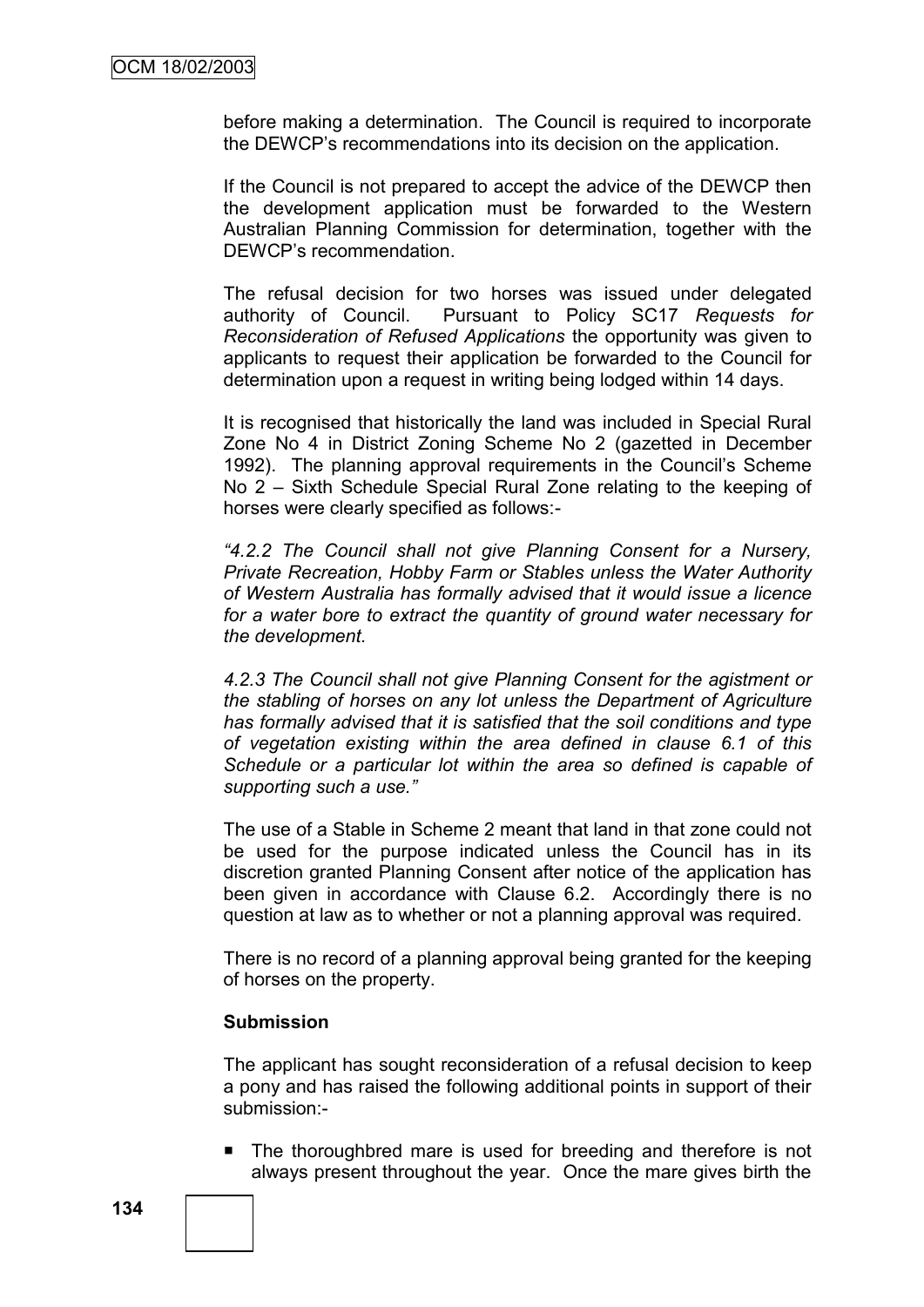foal is separated and agisted elsewhere. There is only one horse on the property at one time with the exception of the foal at foot for about 5 months.

- The Water and Rivers Commission now advise that the stocking rate is 5ha per horse as opposed to 1.7ha per horse outlined in the Council"s letter of refusal. The Commission changed the rules after our application was made to Council;
- If the stocking rate is 5 hectares per horse why does the Council allow the subdivision of land into 2 hectare lots which are useless;
- The Jandakot Underground water pollution control area has a series of bores in an area of Priority 3, with Atwell, Atwell Waters a section of Thompson Lake and Harvest Lake. This Priority 3 area also contains a piggery and several market gardens in Lydon Road etc. Nitrogen discharge from one mare and a foal needs to be but into context with the tonnes of fertiliser from these built up areas;
- We don"t have the same level of services that exist in residential areas and rely on the groundwater for our only water supply;
- We maintain good farming practices by rotating the paddocks that the animal grazes in and collect manure on a daily basis and remove it from our property and minimise the amount of fertiliser that we apply to our garden;
- We chose to live in this area because it offered excellent facilities for our intended lifestyle, close to vet hospital, goog schools, shopping, sporting facilities;
- **If the government were serious about protecting the valuable** underground water resource why don"t they connect us to the sewerage system then we could abolish the septic tanks and have our horse at home and all live happily ever after.

Because additional information was provided by the applicant as part of the request for reconsideration, the additional information was sent to DEWCP for consideration, prior to preparing the report to Council. The re-assessment by DEWCP resulted in there being no objection to the proposal subject to the following conditions to minimise nitrogen contribution to the Jandakot Underground Water Pollution Control Area:-

- *―A containment household effluent system where the effluent is periodically removed to a licensed waste treatment facility off-site. A septic system contributes an estimated 18kg of nitrogen / household / year for an average household of four people.*
- *Reduce fertiliser application to pasture and garden, and use some composted horse manure for pasture improvement during optimal times, rather than artificial fertiliser (refer to Draft Environmental Management Guidelines for Horse Facilities and Activities).*
- Collect manure daily then contain and cover for removal off-site or *for composting.‖*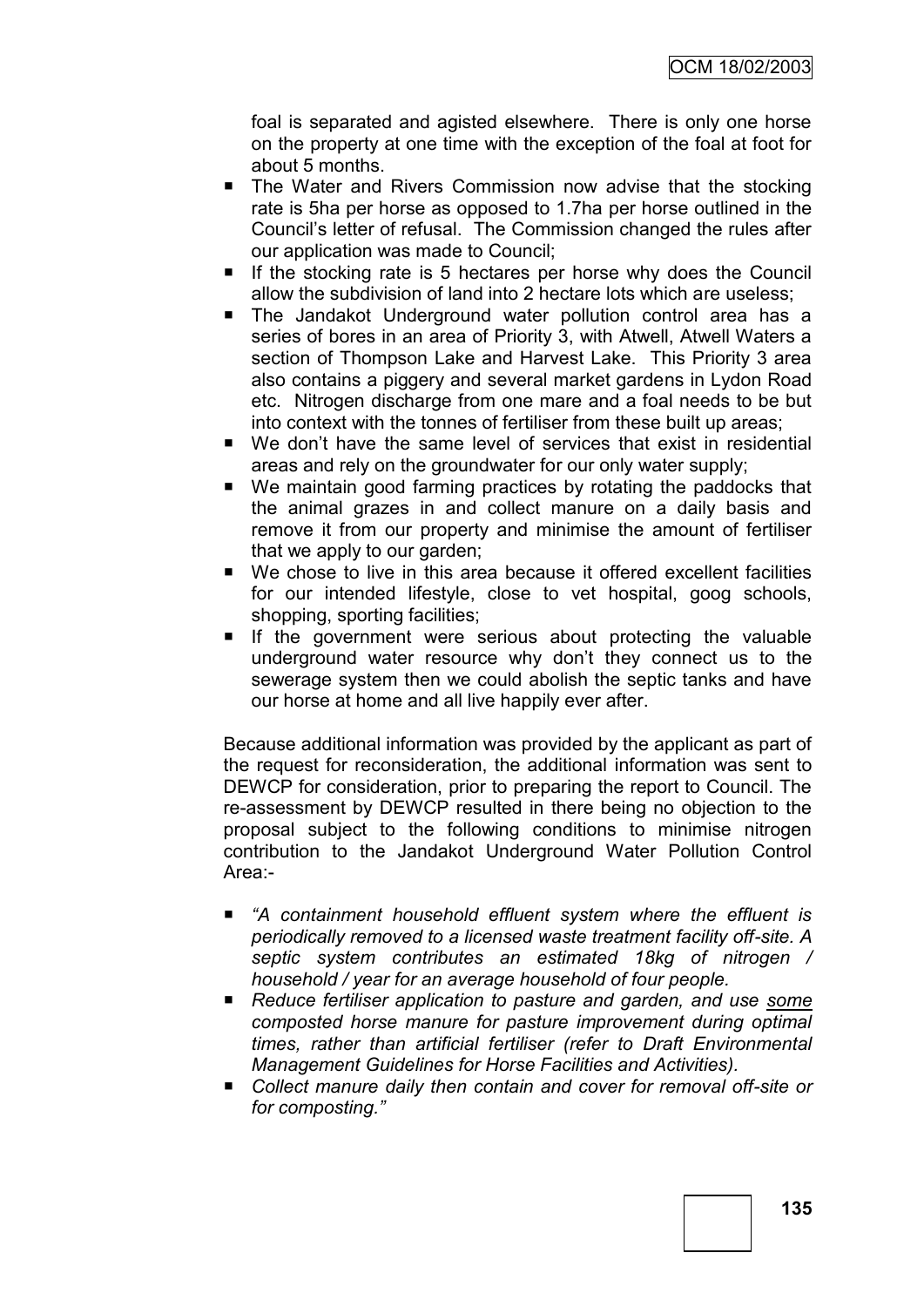The first recommendation is totally irrelevant to the application and the other two are not enforceable. These are incompatible recommendations, which the Council should not take responsibility for.

The Statutory Planning Service received the revised position of DEWCP. Changes in the position by the referral authority is unacceptable and puts into doubt the reliability of the advice being provided.

## **Report**

The State Government"s objective in relation to land uses over the Jandakot water mound is to control and manage future land uses to achieve acceptable levels of risk for contamination. A Parliamentary Select Committee on Metropolitan Development and Groundwater Supplies in 1993 indicated that Perth"s groundwater systems constitute a significant regional resource of fresh water, which meets approximately 60 percent of combined domestic, irrigation, and industrial supply demands. The City"s planning scheme was amended to reflect the water protection policies and by-laws developed by the Water Authority (now Water Corporation and the Department of Environment and Water Catchment Protection DEWCP).

Land use and development controls in the Resource Zone are contained within the City"s Town Planning Scheme No 3 ("TPS3") and Statement of Planning Policy No 6 ("SPP6") – Jandakot Groundwater Protection Policy (gazetted June 1998). The Western Australian Planning Commission are responsible for establishing the land use controls that are applied by Council in TPS No 3.

The proposal while not specifically defined is generally included within the Stable land use class in SPP6 which is a discretionary use and is defined as follows:-

*―..any land, building or structure used for the housing, keeping and feeding of horses, asses and mules and associated incidental activities;‖*

The proposal was assessed for conformity with Statement of Planning Policy No 6 – Jandakot Groundwater Protection Policy and the advice of the DEWCP. The reasons for refusing the proposal were based on the recommendations of the DEWCP. The DEWCP had considered that the proposal was not acceptable based on the concentration of nitrogen recharging the groundwater. The additional information from the applicant was referred to the DEWCP who now support the proposal subject to conditions relating to the containment of domestic effluent, reduced fertiliser application and the collection of manure. This amended advice and conditions are impossible and impracticable to administer. The DEWCP were contacted in this regard and since neither the City nor the DEWCP would check these conditions for compliance it wasn"t considered appropriate to recommend approving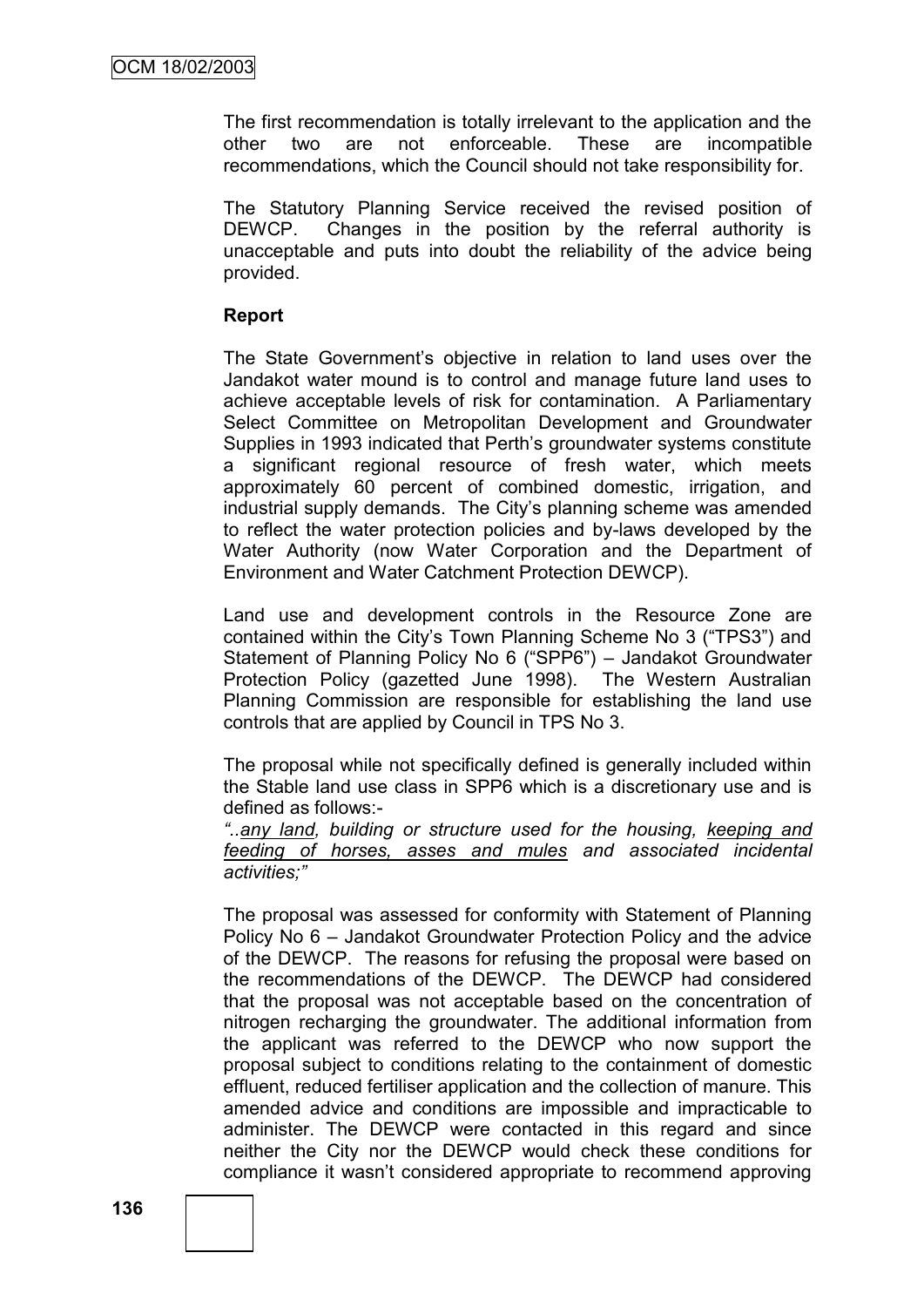the proposal. Accordingly the initial reasons for refusal are still applicable.

Notwithstanding the above, the applicant has retained a substantial area of remnant vegetation on the property and managed to "fit the development into the landscape" rather than substantially modifying the environment to suit the development. Despite that this proposal is not supported on technical grounds, it is open for the Council to support the proposal if it considers that it is appropriate in this instance. Council cannot legally approve the proposal but must refer the application to the Western Australian Planning Commission for its determination.

If the Council, however, accept the more recent advice from DEWCP which contradicts its original advice, then presumably an amended decision can be issued by the Council which conforms to the latest DEWCP advice without the need to refer the matter to the WAPC.

The options available to the Council in respect to this application are:-

*Option One* – adopt the officer"s recommendation, consistent with the DEWCP advice.

*Option Two* – reject the officer"s recommendation and the DEWCP advice and resolve as follows:-

"*That Council:-*

- *(1) receive the report;*
- *(2) is not prepared to accept the recommendation of Department of Environment, Water and Catchment Protection as provided for under Clause 13 of the Statement of Planning Policy No. 6 – Jandakot Groundwater Protection Policy;*
- *(3) forward the application to the Western Australian Planning Commission for determination, together with the Department of Environment, Water and Catchment Protection recommendation;*
- *(4) advise the applicant and Department of Environment, Water and Catchment Protection of the Council's decision accordingly.‖*

Should Council adopt Option 2 it will need to provide an explanation supporting its decision.

*Option 3* – reject the officer"s recommendation and support the amended Department of Environment, Water and Catchment Protection advice and resolve as follows:-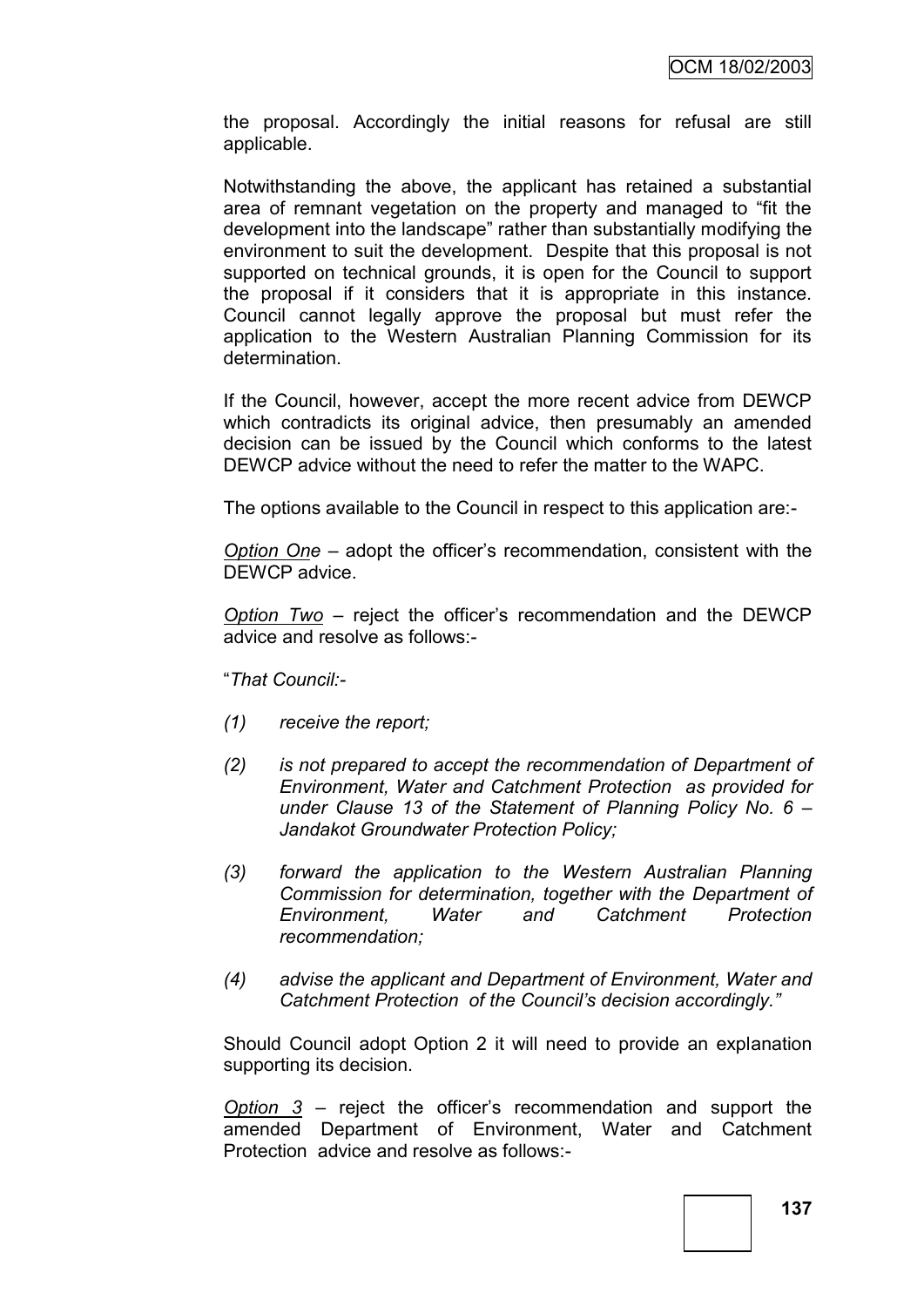*―That Council:-*

- *(1) receive the report;*
- *(2) accepts the amended recommendation on the application by Department of Environment, Water and Catchment Protection dated 31 January 2003 in relation to the application;*
- *(3) sets aside the officer's refusal of the application made under delegated authority as provided for under Council Policy SC17 – Request for Reconsideration of Refused Applications;*
- *(4) approve the application subject to the following conditions:-*
	- *1. A containment household effluent system where the effluent is periodically removed to a licensed waste treatment facility off-site. A septic system contributes an estimated 18kg of nitrogen / household / year for an average household of four people.(DEWCP recommendation)*
	- *2. Reduce fertiliser application to pasture and garden, and use some composted horse manure for pasture improvement during optimal times, rather than artificial fertiliser (refer to Draft Environmental Management Guidelines for Horse Facilities and Activities). (DEWCP recommendation)*
	- *3. Collect manure daily then contain and cover for removal off-site or for composting. (DEWCP recommendation)*
	- *4. Nothing in the approval or these conditions shall excuse compliance with all relevant written laws in the commencement and carrying out of the development.*
	- *5. This approval is limited to the keeping of 2 horses only.*
	- *6. The agistment of the horses shall be in accordance with the Department of Environment, Water and Catchment Protection Best Management Practice ―Environmental Management Guidelines for Horse Facilities and Activities‖ September 2002.*
	- *7. Existing remnant vegetation being retained and conserved by the installation of fencing where appropriate.*
	- *8. The keeping of horses (2) must not cause a dust or odour nuisance to adjoining owners.*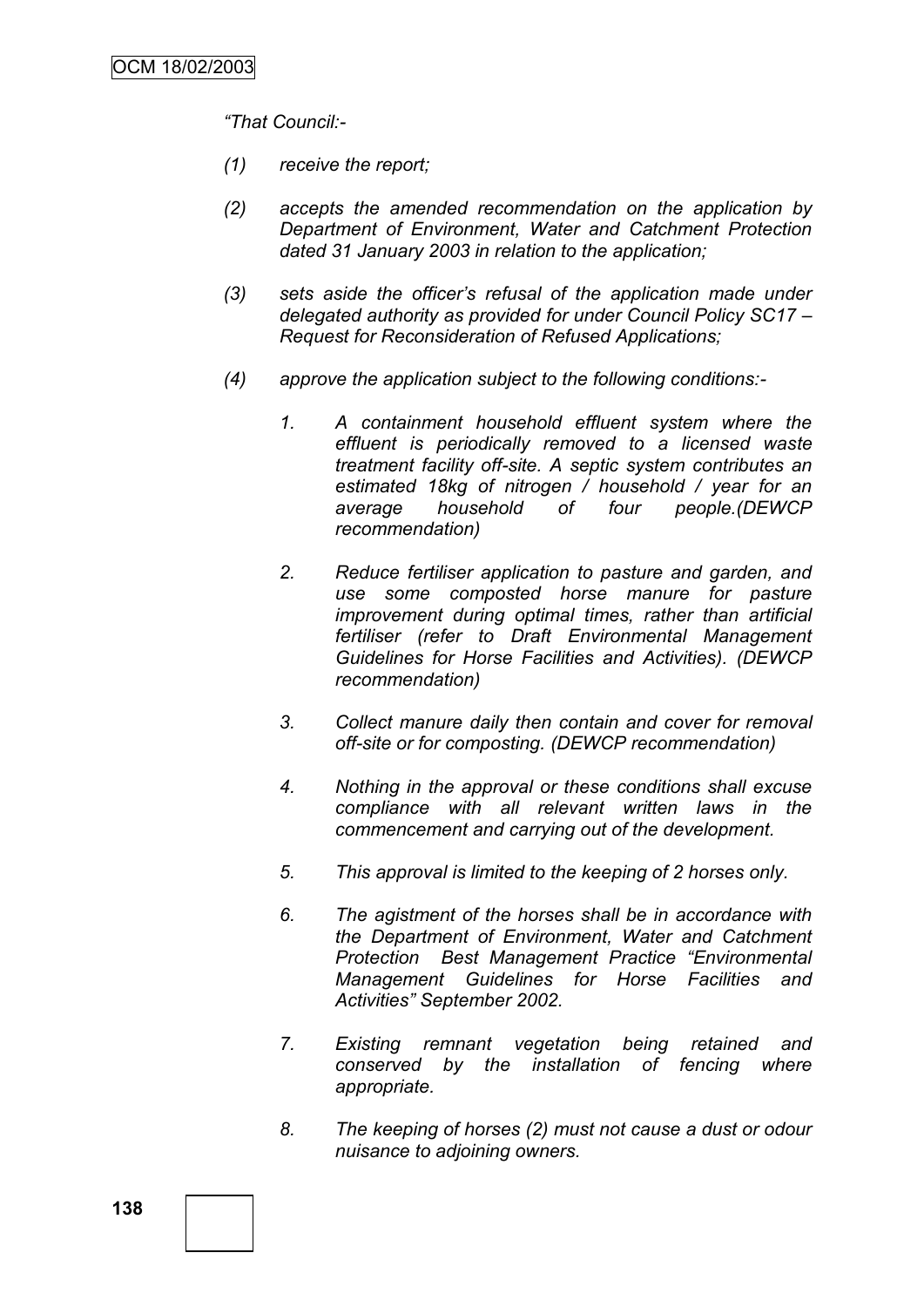# *Footnotes*

- *1. Conditions 1,2 and 3 are the recommendations made by Department of Environment, Water and Catchment Protection as provided for under Clause 11 of the Statement of Planning Policy No. 6 – Jandakot Groundwater Protection Policy and have been included as conditions as required under Clause 13.*
- *2. The City of Cockburn is not responsible for the imposition of Conditions 1, 2 and 3, and therefore the Department of Environment, Water and Catchment Protection is deemed the responsible authority in respect to ensuring compliance and enforcement of these conditions.*
- *3. In accordance with the Council's Local Laws 2000 – Standards for Stables:*
	- *―(3) any paddock or yard used for the keeping of any horse shall have a fence or railing at a distance of not less than 15 metres from any dwelling house.*

*Manure Receptacle*

*―The owner or occupier of premises shall:*

- *(a) provide in a convenient position, an impervious receptacle with a tight fitting lid, for the storage of manure and offensive litter;*
- *(b) keep the lid of the receptacle closed except when manure is being deposited or removed;*
- *(c) cause the receptacle to be emptied at least once a week and more often as necessary to prevent it becoming offensive or a breeding place for flies or other insects.‖*
- *(5) issue the approval for a period valid for 2 years and if the development is not substantially commenced within this period, a fresh application is required to be made;*
- *(6) issue a Schedule 9 and an MRS Form 2 setting out the Council decision;*
- *(7) advise the applicant and the Department of Environment, Water and Catchment Protection of the Council's decision accordingly.‖*

Should Council adopt Option 3 it will need to provide an explanation supporting its decision.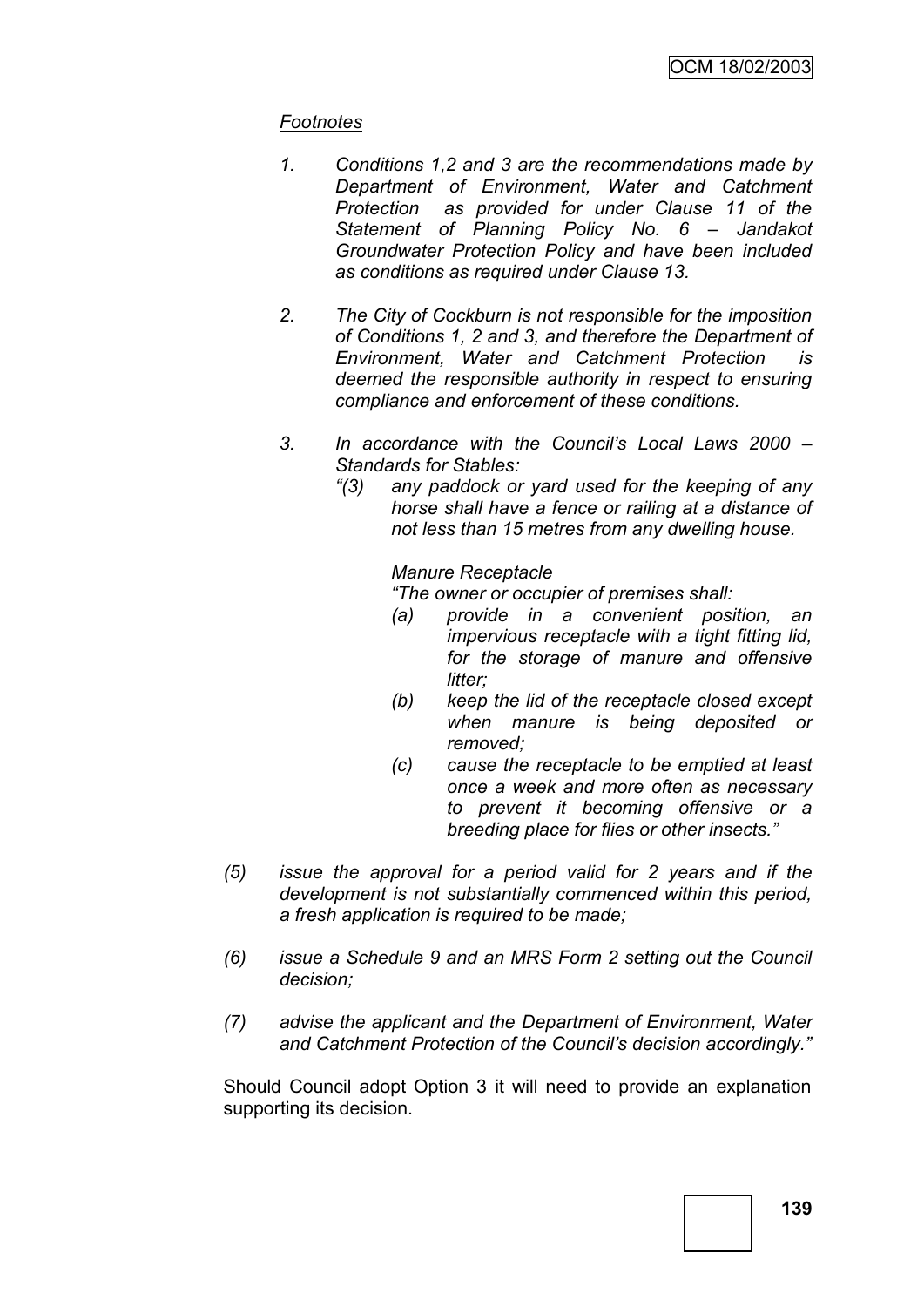The proposal is not supported due to the recommendations provided by the DEWCP, which have been used as the basis for refusal. It is recommended that the initial refusal be reaffirmed.

# **Strategic Plan/Policy Implications**

The Corporate Strategic Plan Key Result Areas which apply to this item are:-

2. Planning Your City *"To ensure that the planning of the City is based on an approach which has the potential to achieve high levels of convenience for its citizens."*

### **Budget/Financial Implications**

Council's decision is appealable. Legal representation may be required if an appeal is lodged with the Tribunal. The DEWCP would be requested to defend its recommendations and provide legal representation.

### **Legal Implications**

N/A

# **Community Consultation**

This application has been processed in accordance with Council Policy which was the subject of community consultation.

#### **Implications of Section 3.18(3) Local Government Act, 1995**

Nil

# **14.22 (MINUTE NO 1934) (OCM 18/02/2003) - RECONSIDERATION OF REFUSAL FOR 2 EXISTING DONKEYS - LOT 19 (NO. 29) BORONIA ROAD, BANJUP (5500115) (MR) (ATTACH)**

# **RECOMMENDATION**

That Council:

- (1) reaffirm the decision by delegated authority to issue an MRS Form 2 refusal for the proposed 2 Donkeys, in accordance with the application dated 17 July 2002 for the following reasons:-
	- 1. The land the subject of this proposal is located within the Jandakot Underground Water Pollution Control Area (UWPCA), which has been declared for Priority 2 (P2) source protection. Stables are a conditional land use in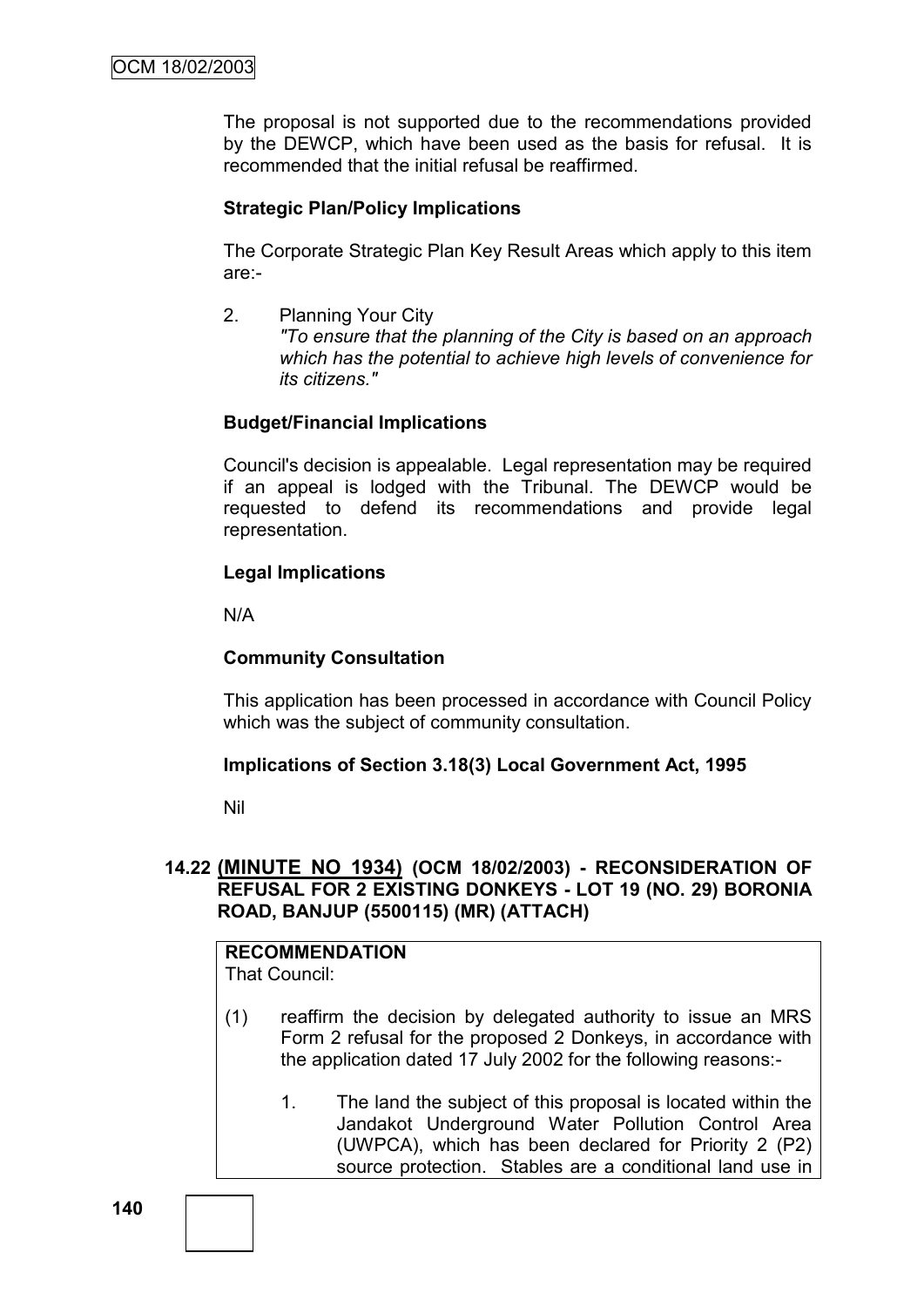P2 areas according to the Water Quality Protection Notes on Land Use Compatibility in Public Drinking Water Source Areas. On the basis of the soil type at this property, an acceptable stocking rate is 5ha per horse. Therefore the keeping of two donkeys is inappropriate.

- 2. The concentration of nitrogen recharging into the groundwater for P2 Jandakot UWPCA from this property exceeds the recommended concentration of the National Health and Medical Research Council's quidelines according to the Draft Environmental Guidelines for Horse Activities. Therefore, the keeping of two donkeys is inappropriate.
- 3. The proposal is inconsistent with the objectives of the Statement of Planning Policy No 6.

# Footnotes:

- (a) P2 source protection areas are defined to ensure that there is no increased risk of pollution to the water source. P2 areas are declared over land where low intensity development (such as rural) already exists. Protection of public water supply sources is a high priority in these areas.
- (b) The owner has up to 12 months from the date of this refusal to permanently remove the donkeys from the subject land.
- (c) Statement of Planning Policy No 6 was adopted under Section 5AA of the Town Planning and Development Act and gazetted on 12 June 1998.

# **COUNCIL DECISION**

MOVED Clr I Whitfield SECONDED Clr A Tilbury that Council:

- (1) receive the report;
- (2) accepts the amended recommendation on the application by Department of Environment, Water and Catchment Protection dated 31 January 2003 in relation to the application;
- (3) sets aside the officer"s refusal of the application made under delegated authority as provided for under Council Policy SC17 – *Request for Reconsideration of Refused Applications*;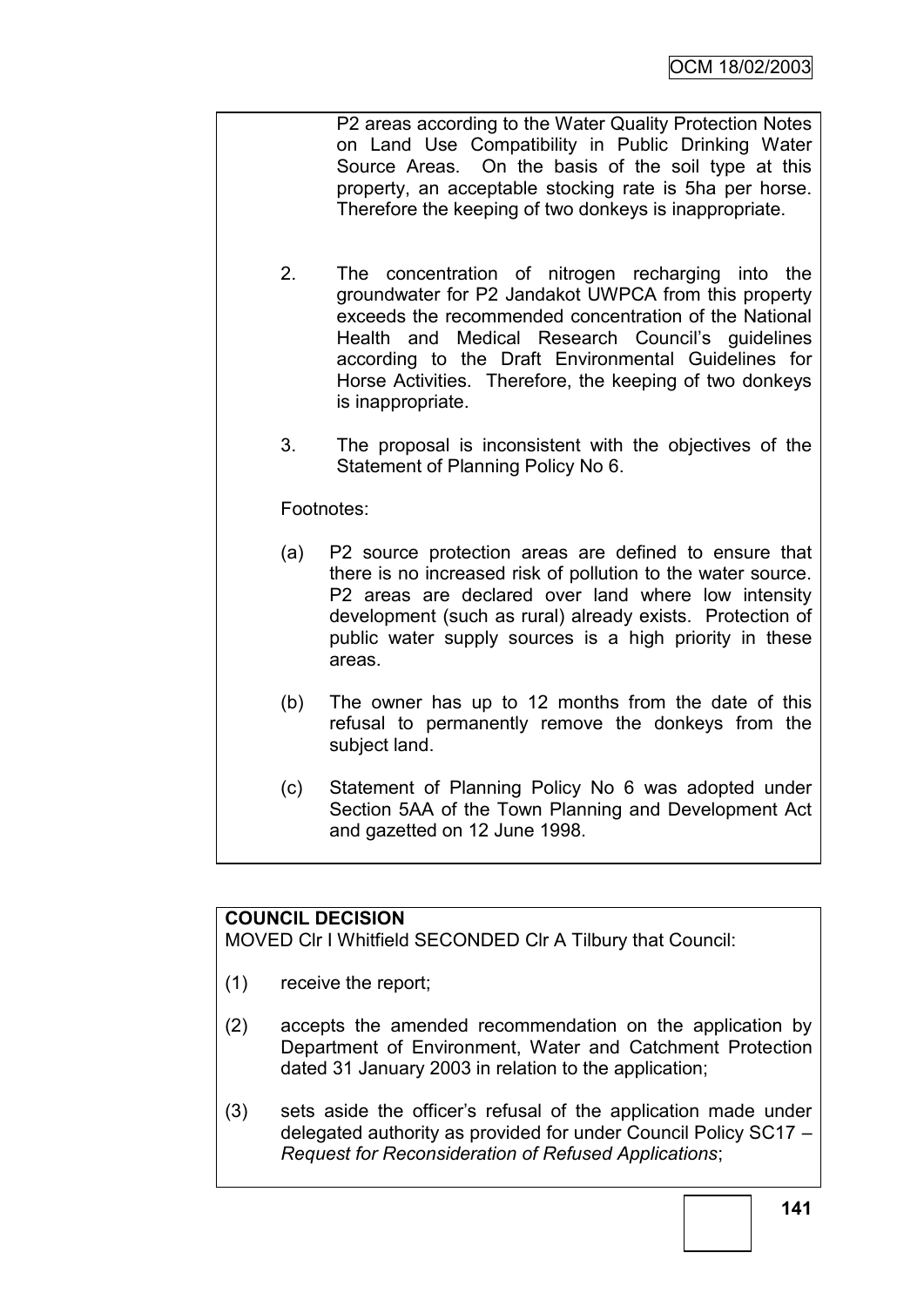- (4) approve the application subject to the following conditions:-
	- 1. A containment household effluent system where the effluent is periodically removed to a licensed waste treatment facility off-site. A septic system contributes an estimated 18kg of nitrogen / household / year for an average household of four people.(DEWCP recommendation)
	- 2. Reduce fertiliser application to pasture and garden, and use some composted horse manure for pasture improvement during optimal times, rather than artificial fertiliser (refer to Draft Environmental Management Guidelines for Horse Facilities and Activities). (DEWCP recommendation)
	- 3. Collect manure daily then contain and cover for removal off-site or for composting. (DEWCP recommendation)
	- 4. Nothing in the approval or these conditions shall excuse compliance with all relevant written laws in the commencement and carrying out of the development.
	- 5. This approval is limited to the keeping of 2 donkeys, 2 existing stables and float shelter only.
	- 6. The stabling and agistment of the horses shall be in accordance with the Department of Environment, Water and Catchment Protection Best Management Practice "Environmental Management Guidelines for Horse Facilities and Activities" September 2002.
	- 7. Existing remnant vegetation being retained and conserved by the installation of fencing where appropriate.
	- 8. The keeping of horses (2) must not cause a dust or odour nuisance to adjoining owners.
	- 9. The stable floor being constructed with a concrete impervious floor.
	- 10. No part of the dressage area shall be located any less than 10 metres from any lot boundary and shall be screened from the adjoining property by vegetation to minimise dust impacts on adjoining properties.
	- 11. Compliance with the City of Cockburn Local Laws 2000 relating to Stables.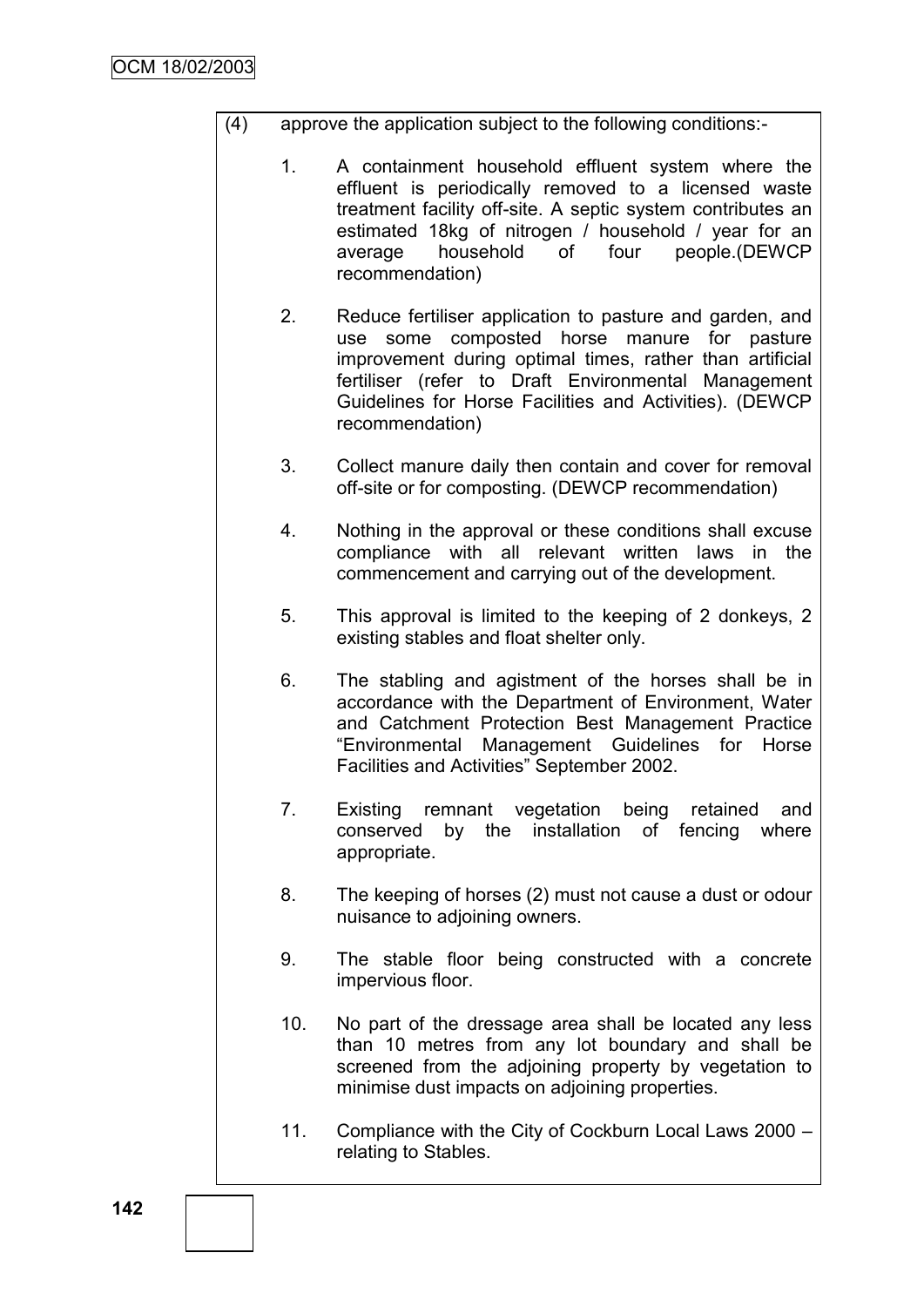### Footnotes

- 1. Conditions 1,2 and 3 are the recommendations made by Department of Environment, Water and Catchment Protection as provided for under Clause 11 of the Statement of Planning Policy No. 6 – Jandakot Groundwater Protection Policy and have been included as conditions as required under Clause 13.
- 2. The City of Cockburn is not responsible for the imposition of Conditions 1, 2 and 3, and therefore the Department of Environment, Water and Catchment Protection is deemed the responsible authority in respect to ensuring compliance and enforcement of these conditions.
- 3. Structural certification is required if a building licence has not been granted for the construction of the stables.
- 4. In accordance with the Council"s Local Laws 2000 Standards for Stables:
	- "(3) any paddock or yard used for the keeping of any horse shall have a fence or railing at a distance of not less than 15 metres from any dwelling house.

### Manure Receptacle

"The owner or occupier of premises shall:

- (a) provide in a convenient position, an impervious receptacle with a tight fitting lid, for the storage of manure and offensive litter;
- (b) keep the lid of the receptacle closed except when manure is being deposited or removed;
- (c) cause the receptacle to be emptied at least once a week and more often as necessary to prevent it becoming offensive or a breeding place for flies or other insects."
- (5) issue the approval for a period valid for 2 years and if the development is not substantially commenced within this period, a fresh application is required to be made;
- (6) issue a Schedule 9 and an MRS Form 2 setting out the Council decision; and
- (7) advise the applicant and the Department of Environment, Water and Catchment Protection of the Council"s decision accordingly.

# **CARRIED 9/0**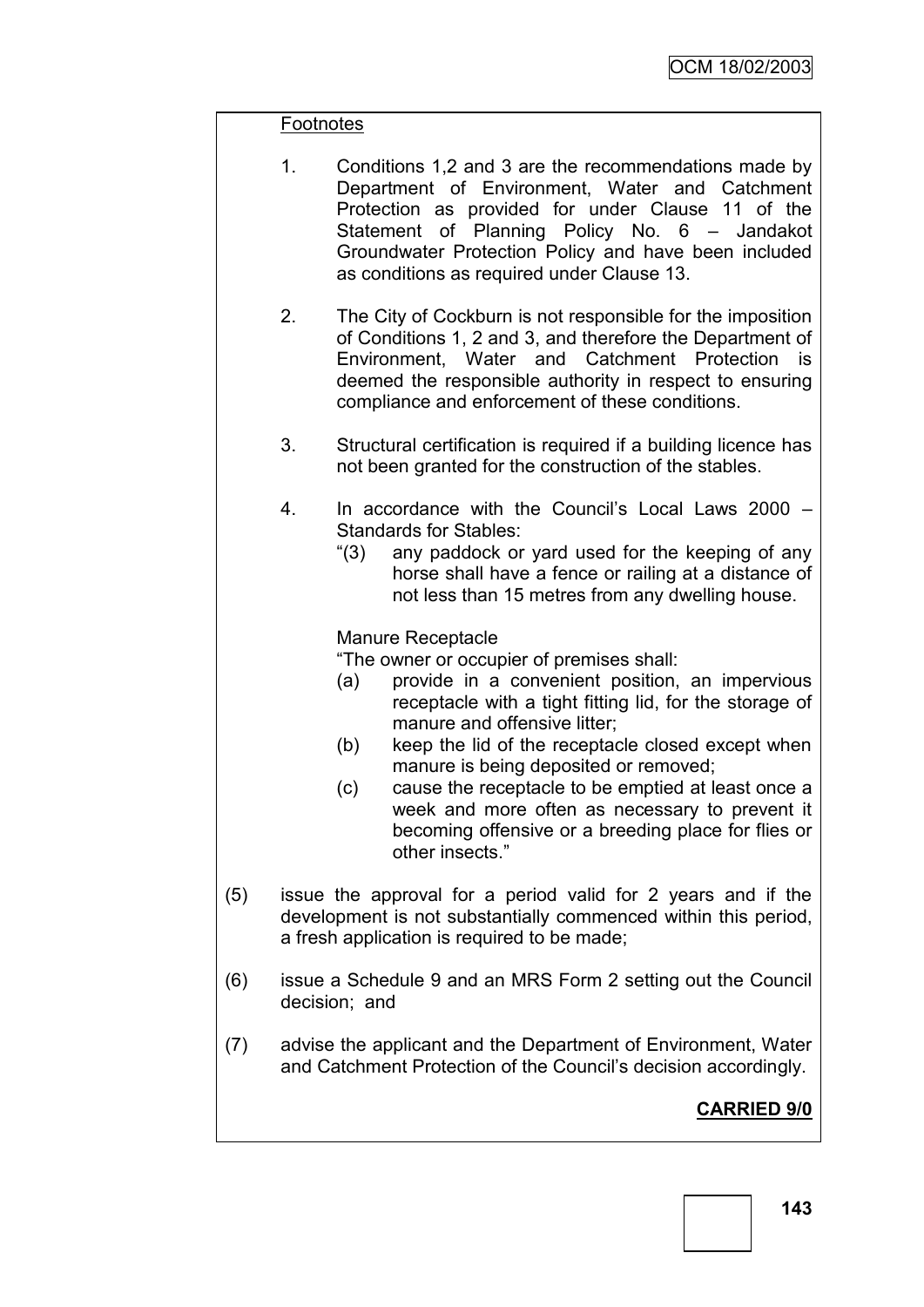# **Explanation**

The applicants sought reconsideration from DEWCP adding specific management guidelines. Consequently DEWCP now support the proposal subject to conditions relating to the containment of domestic effluent, reduced fertilizer use and the collection of donkey manure.

# **Background**

| <b>ZONING:</b> |                          | MRS:   Rural - Water Protection |
|----------------|--------------------------|---------------------------------|
|                |                          | DZS2: Resource                  |
| LAND USE:      | <b>Existing Dwelling</b> |                                 |
| APPLICANT:     | Peter Truphet            |                                 |
| OWNER:         | 'as above'               |                                 |
| LOT SIZE:      | 2.0 <sub>ha</sub>        |                                 |
| USE CLASS:     | SPP No 6 - Stable 'AA'   |                                 |

The Council may, at its discretion, after having due regard for the advice from the Department of Environment, Water and Catchment Protection ("DEWCP"), permit the keeping of two donkeys. Generally the responsibility for determination of development and use of land rests with the Council based on the Resource Zone provisions in Town Planning Scheme No 3. The procedure for dealing with discretionary uses is for the Council to refer development applications within the Resource Zone to the DEWCP for advice, before making a determination. The Council is required to incorporate the DEWCP"s recommendations into its decision on the application.

If the Council is not prepared to accept the advice of the DEWCP then the development application must be forwarded to the Western Australian Planning Commission for determination, together with the DEWCP"s recommendation.

The refusal decision for 2 donkeys was issued under delegated authority of Council. Pursuant to Policy SC17 *Requests for Reconsideration of Refused Applications* the opportunity was given to applicants to request their application be forwarded to the Council for determination upon a request in writing being lodged within 14 days.

It is recognised that historically the land was included in Special Rural Zone No 6 in District Zoning Scheme No 2 (gazetted in December 1992). The planning approval requirements in the Council's Scheme No 2 – Sixth Schedule Special Rural Zone relating to the keeping of horses were clearly specified as follows:-

*―6.2.3 The Council shall not give Planning Consent for the agistment or the stabling of horses on any lot unless the Department of Agriculture has formally advised that it is satisfied that the soil conditions and type of vegetation existing within the area defined in clause 6.1 of this*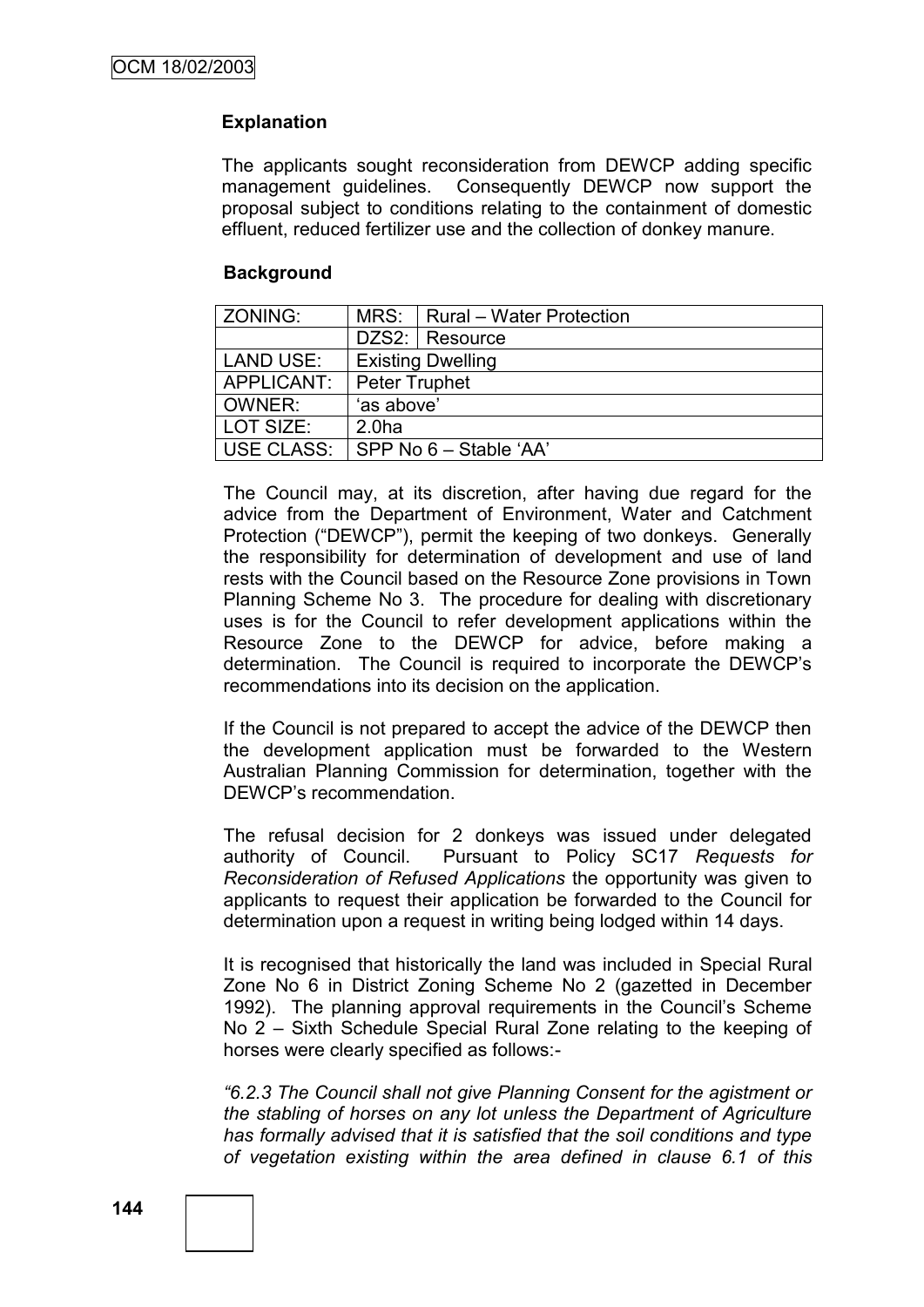*Schedule or a particular lot within the area so defined is capable of supporting such a use.‖*

The use of a Stable in Scheme 2 meant that land in that zone could not be used for the purpose indicated unless the Council has in its discretion granted Planning Consent after notice of the application has been given in accordance with Clause 6.2. Accordingly there is no question at law as to whether or not a planning approval was required, despite that the applicant seems to have asked the City earlier about the keeping of animals. Planning approval has and continues to be required under the City"s Town Planning Scheme No 3.

There is no record of a planning approval being granted for the keeping of horses on the property.

# **Submission**

The applicant has sought reconsideration of a refusal decision for 2 donkeys and raised the following additional points in support of their submission:-

- The property was purchased on the understanding that the keeping of two donkeys was permissible;
- The City of Cockburn advised upfront that the keeping of one pony was the equivalent to half of a horse in stock rating terms;
- **Prior to purchasing the property it already had a paddock and the** previous owners kept horses for many years without issue. This gave an assurance there wouldn"t be any problems;
- The property deed states the land is agricultural;
- The immediate properties are 5 acre lots granted for up to 7 horses, land poorly managed and grazed out, agistments and riding schools, all on the water mound;
- **The mother donkey is fully grown and with a foal. Their waste is** collected and disposed of;
- Attended "heavenly hectares" land and paddock management courses to facilitate the correct hygiene and land management techniques;
- It would be ridiculous for the Council not to consider the application but will allow these animals to be kept on another property 4 blocks away;
- **There is also the surrounding horticultural properties and pollution** caused by new land releases such as Harvest Lakes, which should be put into context with the keeping of 2 small animals; and
- Selling our animals is not an option and would cause too much heartache since the move to Banjup was made for the country lifestyle;

Because additional information was provided by the applicant as part of the request for reconsideration, the additional information was sent to DEWCP for consideration, prior to preparing the report to Council. The re-assessment by DEWCP resulted in there being no objection to the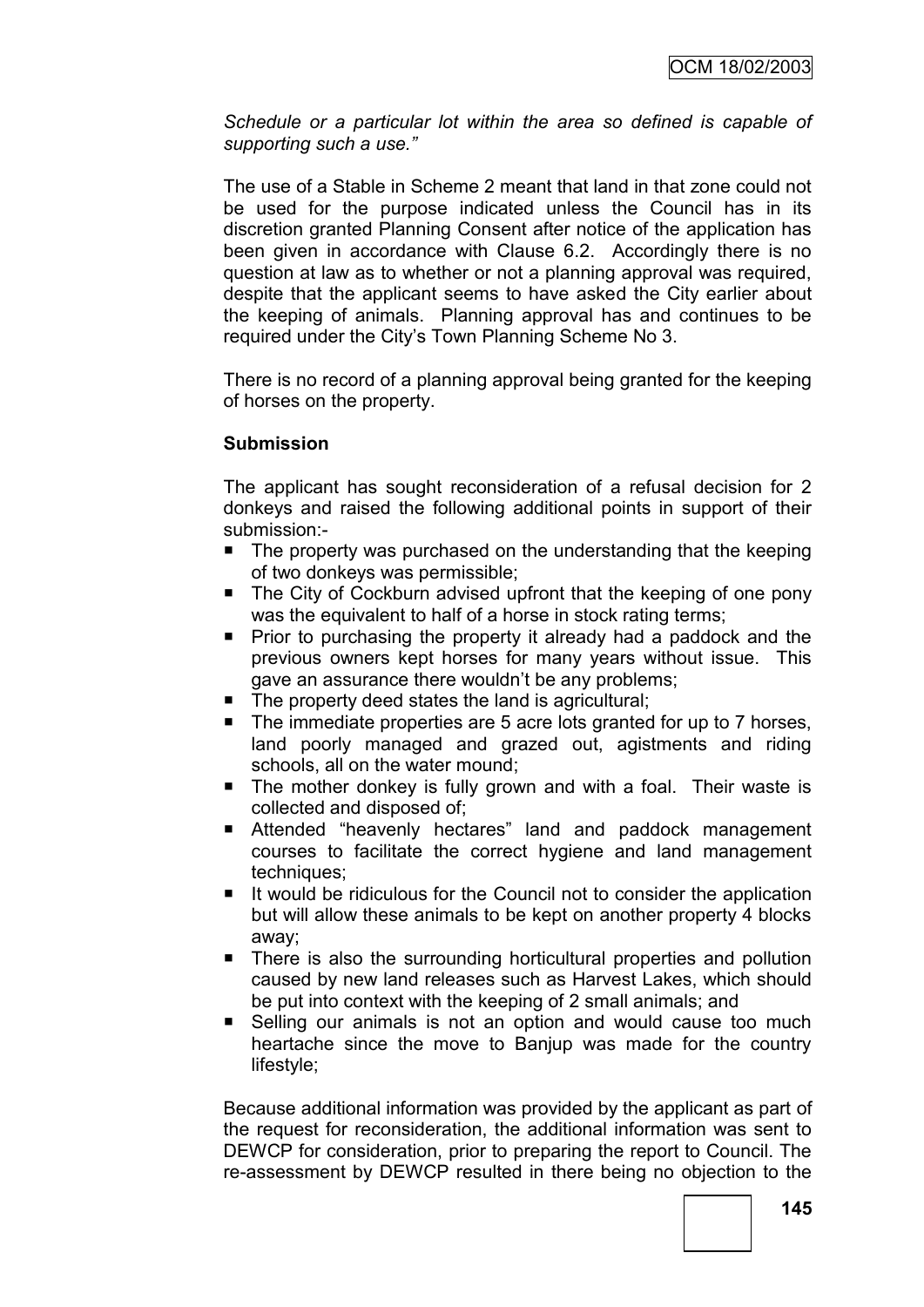proposal subject to the following conditions to minimise nitrogen contribution to the Jandakot Underground Water Pollution Control Area:-

- "A containment household effluent system where the effluent is *periodically removed to a licensed waste treatment facility off-site. A septic system contributes an estimated 18kg of nitrogen / household / year for an average household of four people.*
- *Reduce fertiliser application to pasture and garden, and use some composted horse manure for pasture improvement during optimal times, rather than artificial fertiliser (refer to Draft Environmental Management Guidelines for Horse Facilities and Activities).*
- *Collect manure daily then contain and cover for removal off-site or for composting.‖*

The first recommendation is totally irrelevant to the application and the other two are not enforceable. These are incompatible recommendations, which the Council should not take responsibility for.

The Statutory Planning Service received the revised position of DEWCP. Changes in the position by the referral authority is unacceptable and puts into doubt the reliability of the advice being provided.

### **Report**

The State Government"s objective in relation to land uses over the Jandakot water mound is to control and manage future land uses to achieve acceptable levels of risk for contamination. A Parliamentary Select Committee on Metropolitan Development and Groundwater Supplies in 1993 indicated that Perth"s groundwater systems constitute a significant regional resource of fresh water, which meets approximately 60 percent of combined domestic, irrigation, and industrial supply demands. It is believed for this reason the City"s planning scheme was amended to reflect the water protection policies and by-laws developed by the Water Authority (now Water Corporation and the Department of Environment and Water Catchment Protection DEWCP).

Land use and development controls in the Resource Zone are contained within the City"s Town Planning Scheme No 3 ("TPS3") and Statement of Planning Policy No 6 ("SPP6") – Jandakot Groundwater Protection Policy (gazetted June 1998). The Western Australian Planning Commission are responsible for establishing the land use controls that are applied by Council in TPS No 3.

The proposal while not specifically defined is generally included within the Stable land use class in SPP6 which is a discretionary use and is defined as follows:-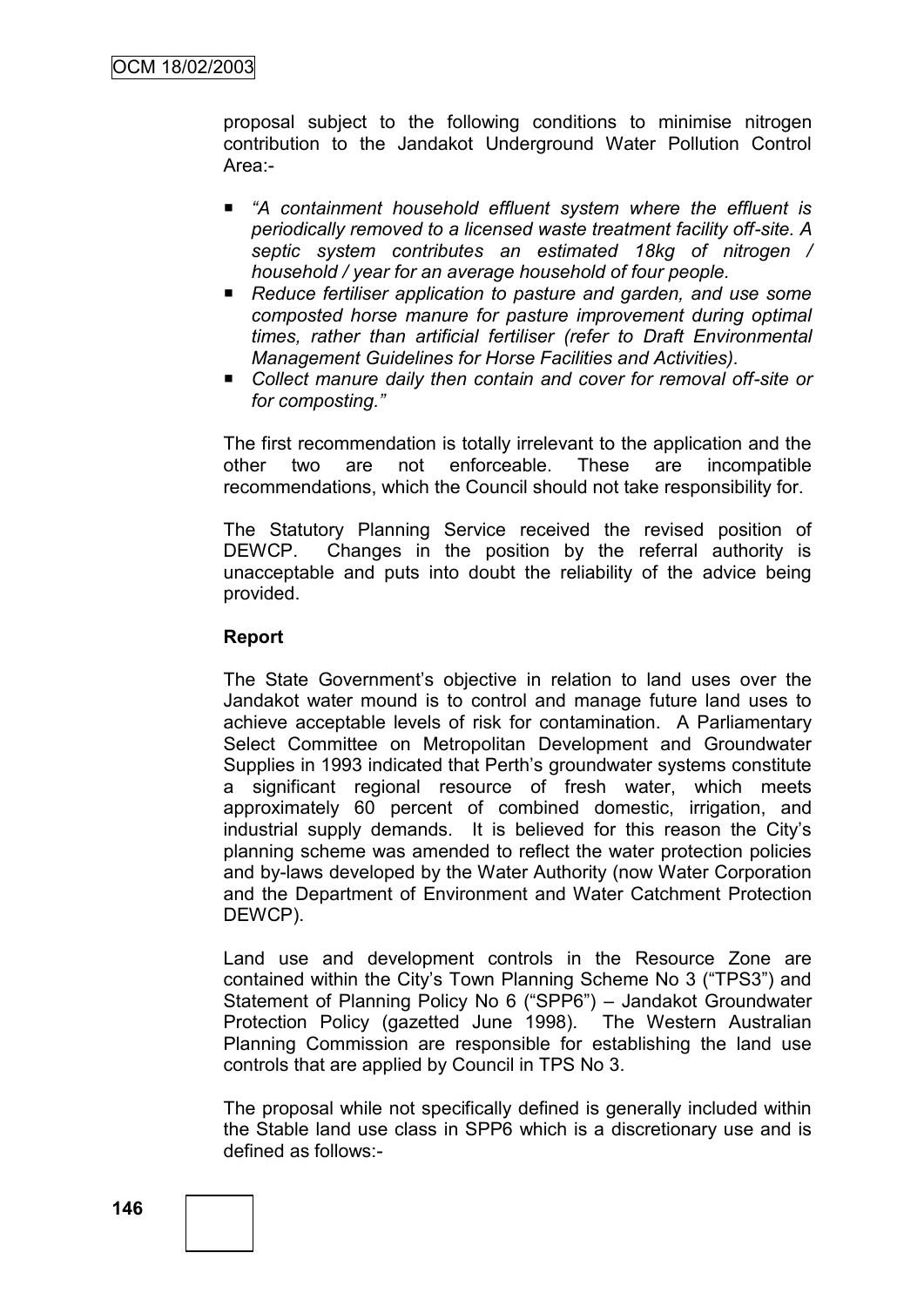*―..any land, building or structure used for the housing, keeping and feeding of horses, asses and mules and associated incidental activities;‖*

The proposal was assessed for conformity with Statement of Planning Policy No 6 – Jandakot Groundwater Protection Policy and the advice of the DEWCP. The initial reasons for refusing the proposal were based on the recommendations of the DEWCP. The DEWCP consider that the proposal was not acceptable based on the stocking rate proposed and the concentration of nitrogen recharging the groundwater.

The additional advice from the applicant was referred to the DEWCP who now support the proposal subject to conditions relating to the containment of domestic effluent, reduced fertiliser application and the collection of manure. This amended advice and conditions are impossible and impractical to apply. The DEWCP were contacted in this regard and since neither the Council nor the DEWCP would check these conditions for compliance it wasn"t considered appropriate to recommend approving the proposal. Accordingly the initial reasons for refusal are still appropriate.

Notwithstanding the above, the applicant has retained a substantial area of remnant vegetation on the property and managed to "fit the development into the landscape" rather than substantially modifying the environment to suit the development. Despite that this proposal is not supported on technical grounds, it is open for the Council to support the proposal if it considers that it is appropriate in this instance. Council cannot legally approve the proposal and must refer the application to the Western Australian Planning Commission for its determination.

The options available to the Council in respect to this application are:-

*Option One* – adopt the officer"s recommendation, consistent with the DEWCP advice.

*Option Two* – reject the officer"s recommendation and the DEWCP advice and resolve as follows:-

"*That Council:-*

- *(1) receive the report;*
- *(2) is not prepared to accept the recommendation of Department of Environment, Water and Catchment Protection as provided for under Clause 13 of the Statement of Planning Policy No. 6 – Jandakot Groundwater Protection Policy;*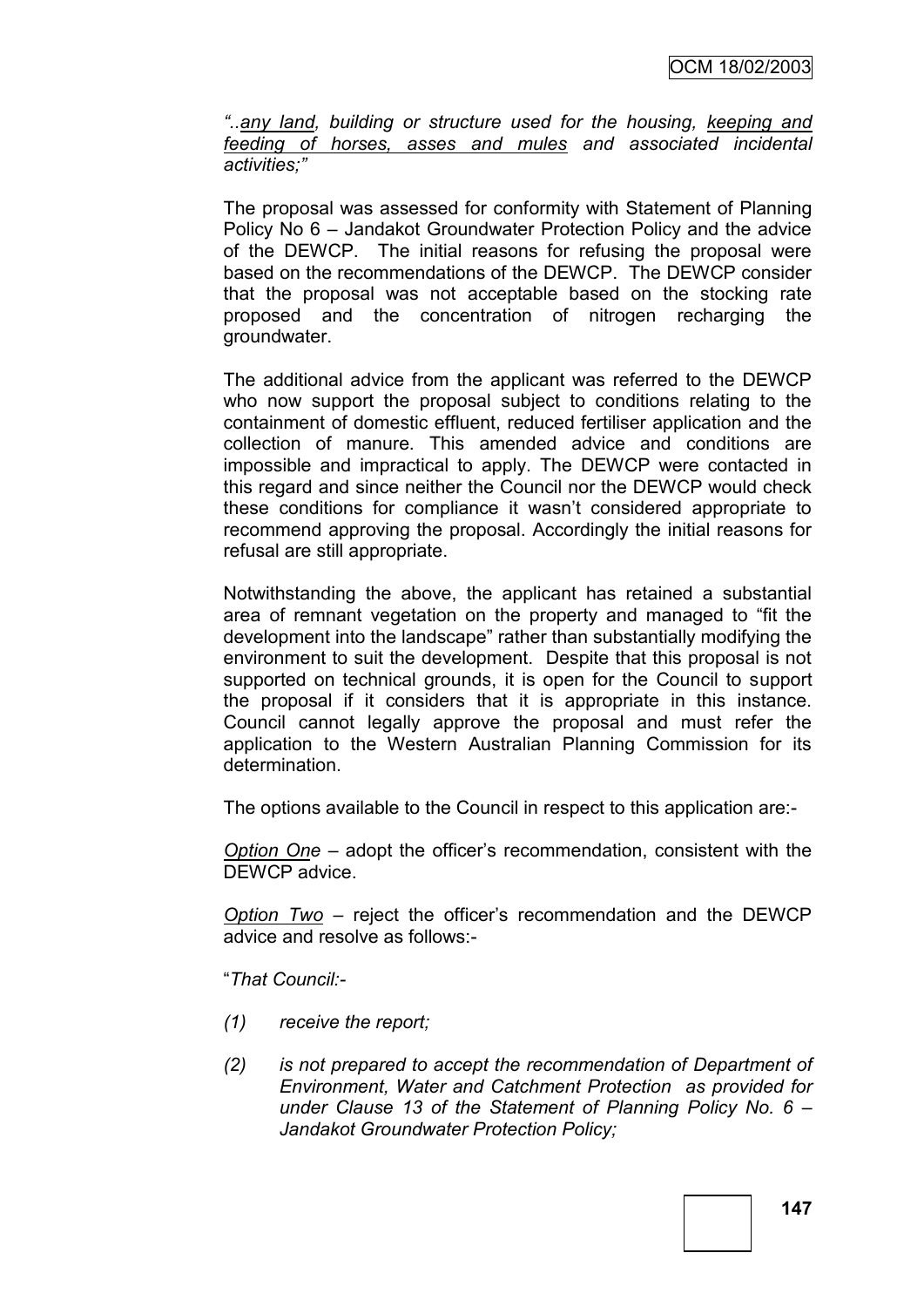- *(3) forward the application to the Western Australian Planning Commission for determination, together with the Department of Environment, Water and Catchment Protection recommendation;*
- *(4) advise the applicant and Department of Environment, Water and Catchment Protection of the Council's decision accordingly.‖*

Should Council adopt Option 2 it will need to provide an explanation supporting its decision.

*Option 3* – reject the officer"s recommendation and support the amended Department of Environment, Water and Catchment Protection advice and resolve as follows:-

*―That Council:-*

- *(1) receive the report;*
- *(2) accepts the amended recommendation on the application by Department of Environment, Water and Catchment Protection dated 31 January 2003 in relation to the application;*
- *(3) sets aside the officer's refusal of the application made under delegated authority as provided for under Council Policy SC17 – Request for Reconsideration of Refused Applications;*
- *(4) approve the application subject to the following conditions:-*
	- *1. A containment household effluent system where the effluent is periodically removed to a licensed waste treatment facility off-site. A septic system contributes an estimated 18kg of nitrogen / household / year for an average household of four people.(DEWCP recommendation)*
	- *2. Reduce fertiliser application to pasture and garden, and use some composted horse manure for pasture improvement during optimal times, rather than artificial fertiliser (refer to Draft Environmental Management Guidelines for Horse Facilities and Activities). (DEWCP recommendation)*
	- *3. Collect manure daily then contain and cover for removal off-site or for composting. (DEWCP recommendation)*
	- *4. Nothing in the approval or these conditions shall excuse compliance with all relevant written laws in the commencement and carrying out of the development.*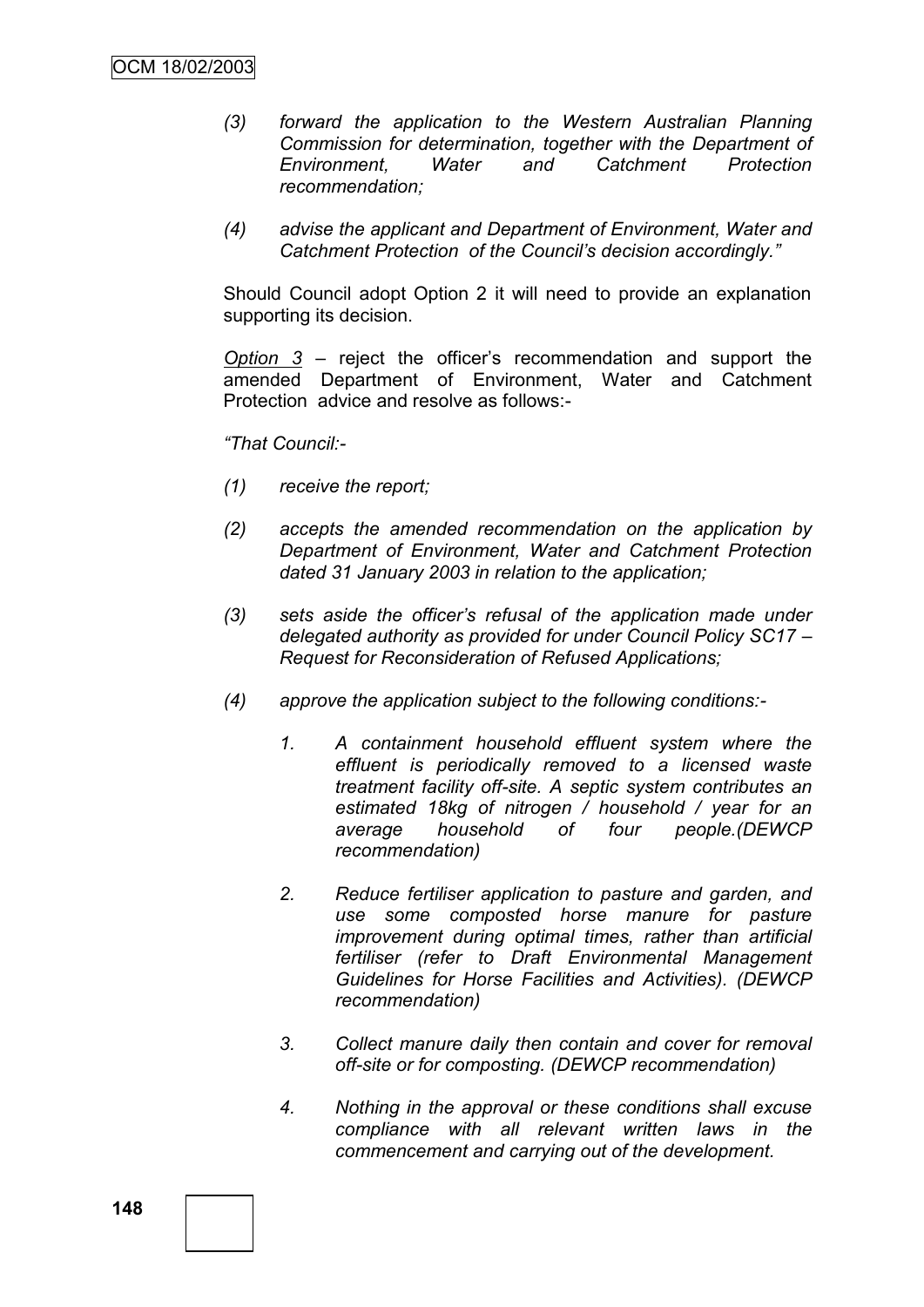- *5. This approval is limited to the keeping of 2 donkeys only.*
- *6. The agistment of the donkeys shall be in accordance with the Department of Environment, Water and Catchment Protection Best Management Practice ―Environmental Management Guidelines for Horse Facilities and Activities‖ September 2002.*
- *7. Existing remnant vegetation being retained and conserved by the installation of fencing where appropriate.*
- *8. The keeping of donkeys (2) must not cause a dust or odour nuisance to adjoining owners.*

### *Footnotes*

- *1. Conditions 1,2 and 3 are the recommendations made by Department of Environment, Water and Catchment Protection as provided for under Clause 11 of the Statement of Planning Policy No. 6 – Jandakot Groundwater Protection Policy and have been included as conditions as required under Clause 13.*
- *2. The City of Cockburn is not responsible for the imposition of Conditions 1, 2 and 3, and therefore the Department of Environment, Water and Catchment Protection is deemed the responsible authority in respect to ensuring compliance and enforcement of these conditions.*
- *3. In accordance with the Council's Local Laws 2000 – Standards for Stables:*
	- *―(3) any paddock or yard used for the keeping of any horse shall have a fence or railing at a distance of not less than 15 metres from any dwelling house.*

### *Manure Receptacle*

*―The owner or occupier of premises shall:*

- *(a) provide in a convenient position, an impervious receptacle with a tight fitting lid, for the storage of manure and offensive litter;*
- *(b) keep the lid of the receptacle closed except when manure is being deposited or removed;*
- *(c) cause the receptacle to be emptied at least once a week and more often as necessary to prevent it becoming offensive or a breeding place for flies or other insects.‖*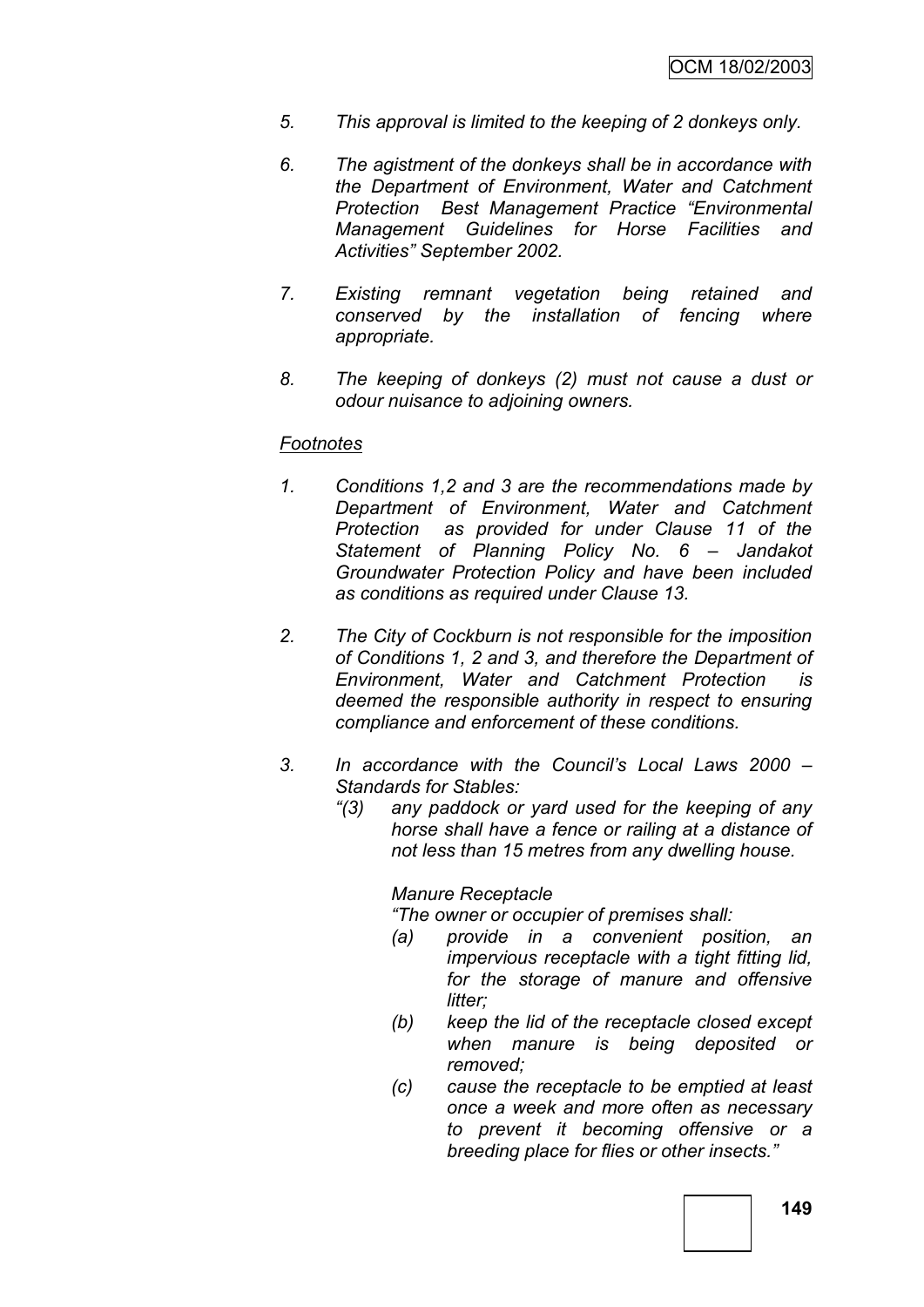- *(5) issue the approval for a period valid for 2 years and if the development is not substantially commenced within this period, a fresh application is required to be made;*
- *(6) issue a Schedule 9 and an MRS Form 2 setting out the Council decision;*
- *(7) advise the applicant and the Department of Environment, Water and Catchment Protection of the Council's decision accordingly.‖*

Should Council adopt Option 3 it will need to provide an explanation supporting its decision.

From a planning viewpoint the social implications of relocating the 2 donkeys does not outweigh the environmental implications. The proposal therefore is not supported due to the recommendations provided by the DEWCP, which have been used to outline reasons for refusal. It is recommended that the previous refusal be reaffirmed.

### **Strategic Plan/Policy Implications**

The Corporate Strategic Plan Key Result Areas which apply to this item are:-

2. Planning Your City *"To ensure that the planning of the City is based on an approach which has the potential to achieve high levels of convenience for its citizens."*

# **Budget/Financial Implications**

Council's decision is appealable. Legal representation may be required if an appeal is lodged with the Tribunal. The DEWCP would be requested to defend its recommendations and provide legal representation.

#### **Legal Implications**

N/A

# **Community Consultation**

This application has been processed in accordance with Council Policy which was the subject of community consultation.

#### **Implications of Section 3.18(3) Local Government Act, 1995**

Nil.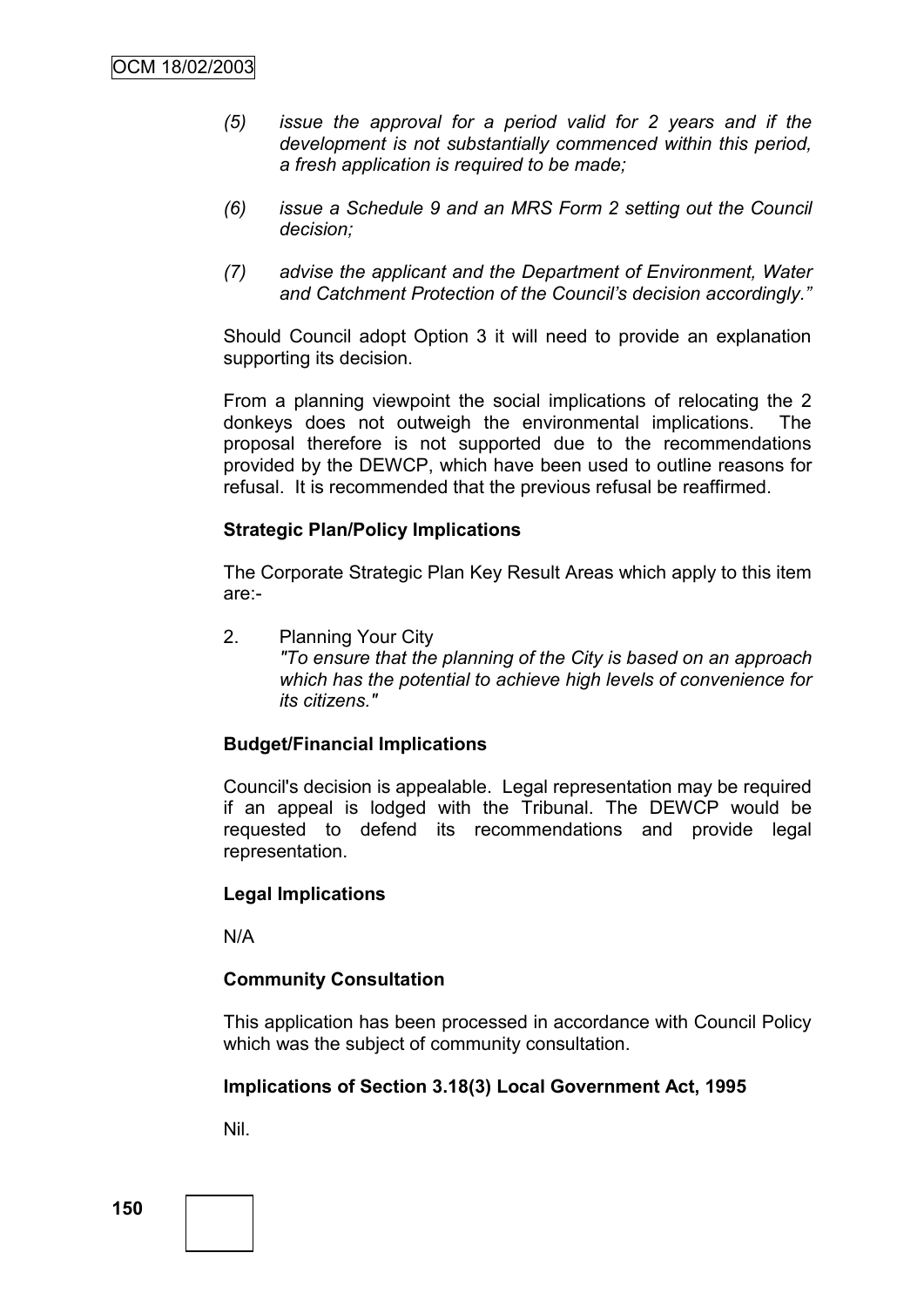# **(MINUTE NO 1935) (OCM 18/02/2003) - EXTENSION OF TIME**

# **COUNCIL DECISION**

MOVED Deputy Mayor R Graham SECONDED Clr L Humphreys that the meeting time be extended to 10.00pm or as necessary.

**CARRIED 9/0**

# **14.23 (MINUTE NO 1936) (OCM 18/02/2003) - PROPOSED AMENDMENT TO TOWN PLANNING SCHEME NO. 3 LOCAL RESERVE - LOCAL ROAD TO RESIDENTIAL (93005) (MR) (ATTACH)**

#### **RECOMMENDATION** That Council:-

(1) adopt the following amendment:-

TOWN PLANNING AND DEVELOPMENT ACT 1928 (AS AMENDED) RESOLUTION DECIDING TO AMEND A TOWN PLANNING SCHEME CITY OF COCKBURN - TOWN ZONING SCHEME NO. 3

AMENDMENT NO. 5

Resolved that Council, in pursuance of section 7 of the Town Planning and Development Act 1928 (as amended) to amend the above Town Planning Scheme by:-

- 1. Reclassifying a portion of Prout Way from Local Reserve – "Local Road, ROW, PAW" to Residential R25 and R20 and Local Reserve - Parks and Recreation.
- 2. Reclassifying portion of Prout Way from Residential R25 to Local Reserve – Local Road, ROW, PAW; and
- 3. Amending the scheme maps accordingly.
- (2) sign the amending documents, and forward a copy to the Environmental Protection Authority in accordance with Section 7A(1) of the Act.
- (3) subject to the advice of the Environmental Protection Authority under Section 48A of the Environmental Protection Act that the amendment not be assessed, advertise the amendment in accordance with the Town Planning Regulations for not less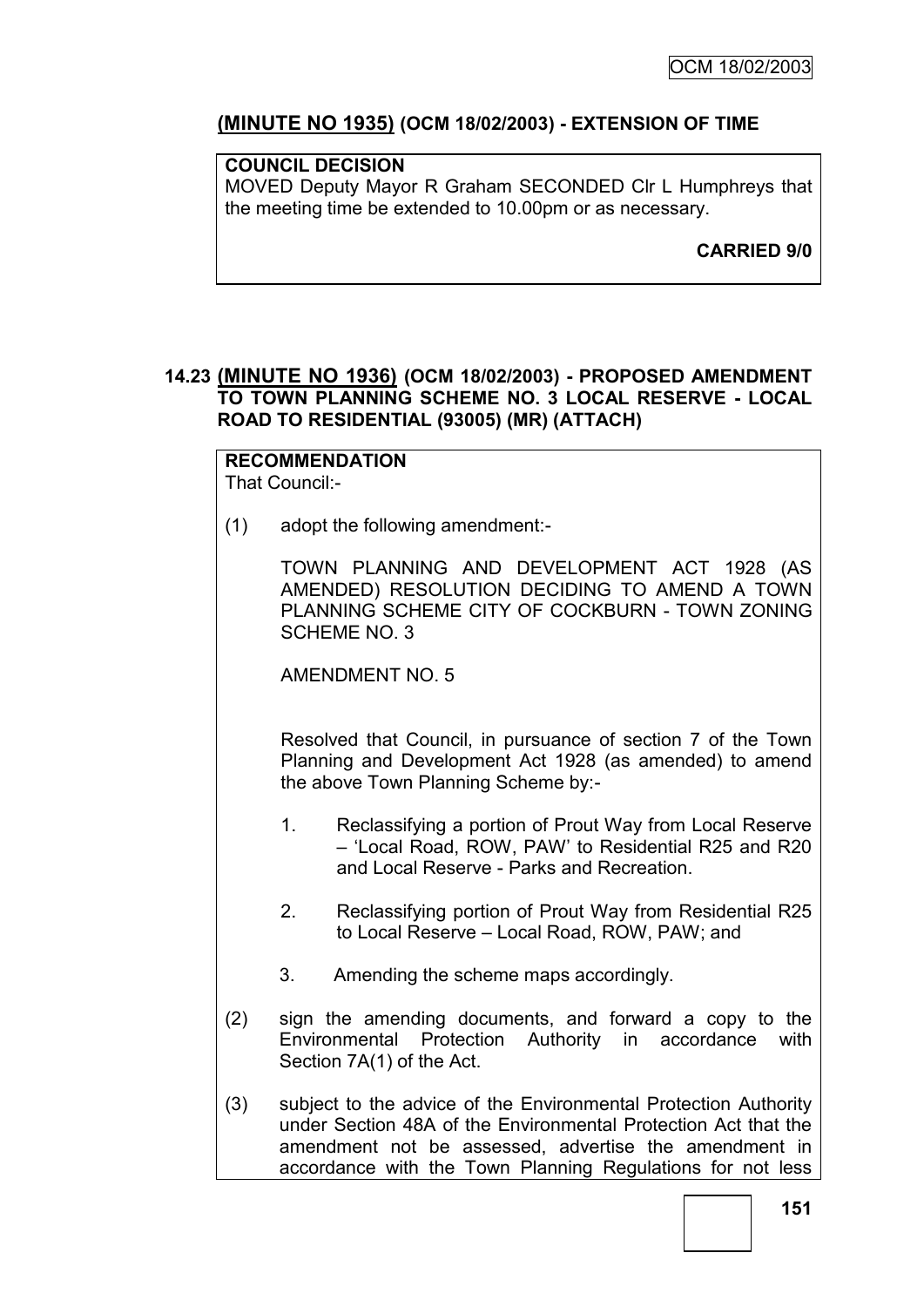than 42 days; and

(4) the applicant must acquire the surplus land and be responsible for relocating services such as reticulated water, reticulated sewer and power etc. into the reduced road reserve.

# **COUNCIL DECISION**

MOVED Clr I Whitfield SECONDED Clr V Oliver that the recommendation be adopted.

**CARRIED 9/0**

# **Background**

Council at its Ordinary Meeting on 8 December 1998 resolved to initiate an amendment to District Zoning Scheme No 2 in accordance with the recommendation. The amendment documents were never submitted by the applicant and the amendment itself didn't proceed. Peet & Co were under the impression that the amendment was to be incorporated into Town Planning Scheme No 3 and expressed concern when they discovered that this was not the case. There has been no further correspondence on record since the amendment was initiated to the DZS No. 2, three years ago. It was agreed to reconsider this proposal as an amendment under Town Planning Scheme No 3 to be considered by the Council.

Prout Way previously formed part of "Important Regional Roads" reservation for North Lake Road until North Lake Road"s realignment to the south.

Amendment 137 to District Zoning Scheme No 2 zoned a surplus portion of Prout Way to Residential R25 a zone consistent with the adjacent residential subdivision.

Consultants on behalf of the developer (Peet & Co) of the adjacent subdivision have requested a further reduction in the reserve of Prout Way to allow for additional land to be included in the adjacent subdivision. The reserve would be a minimum width of 20 metres.

Incidental is a proposal on the northern side of Prout Way to include surplus road reserve in Mears Park and in a residential lot.

#### **Submission**

The amendment proposal is as follows:-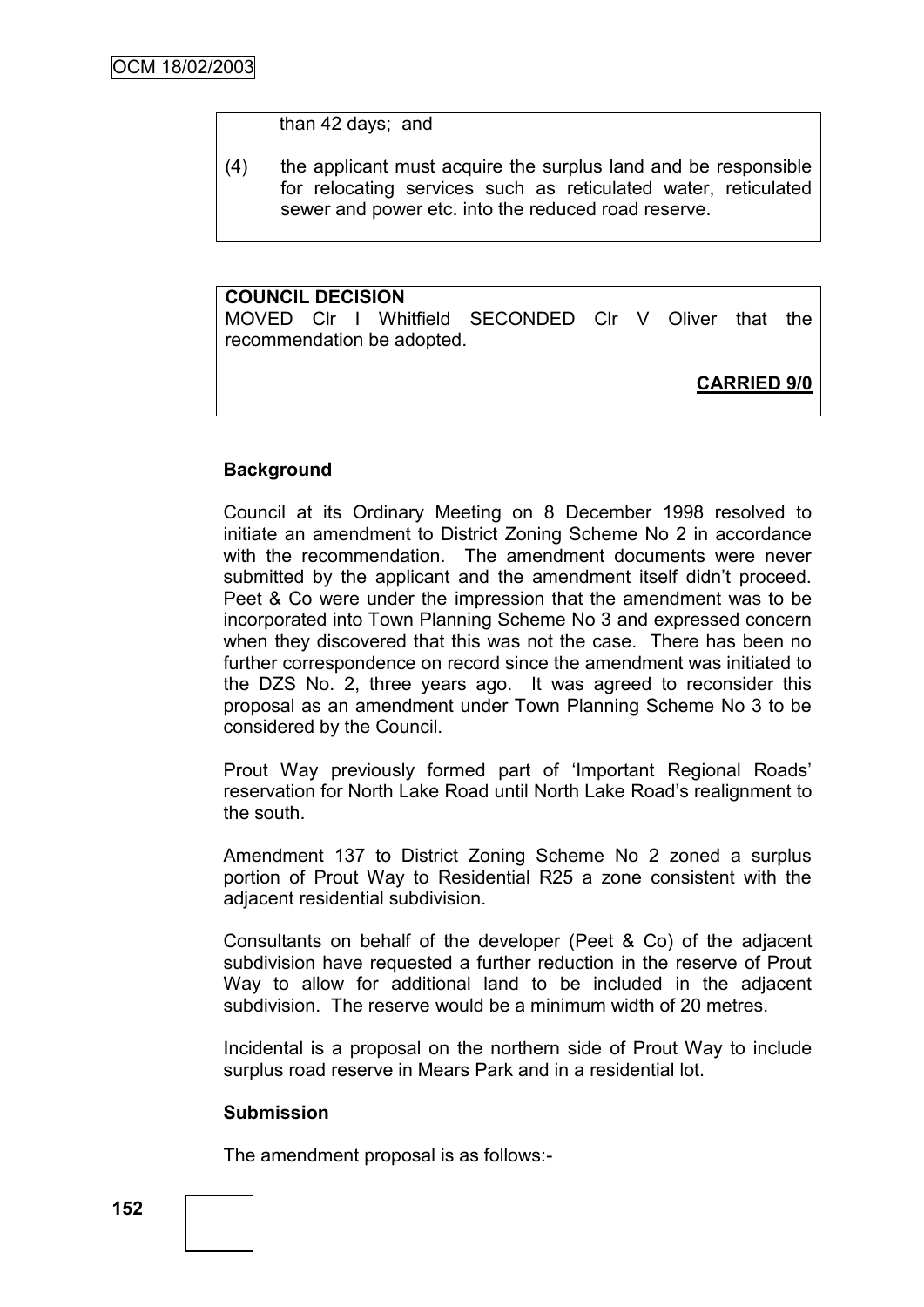- 1. Reclassifying a portion of Prout Way from Local Reserve "Local Road, ROW, PAW" to Residential R25 and R20 and Local Reserve - Parks and Recreation.
- 2. Reclassifying portion of Prout Way from Residential R25 to Local Reserve – Local Road, ROW, PAW; and
- 3. Amending the scheme maps accordingly

# **Report**

The use of surplus road reserve of Prout Way (former Forrest Road alignment) is consistent with orderly and proper planning and the new reserve is appropriate to Prout Way"s function as a local road.

The applicant has requested Council to initiate a road closure for the portion of Prout Way to be reclassified.

The applicant must acquire the surplus land and will be responsible for relocating services ie. Water and power into the reduced road reserve.

The main issue for Council is to ensure the drainage function of Prout Way is accommodated within the reduced road reserve.

### **Strategic Plan/Policy Implications**

The Corporate Strategic Plan Key Result Areas which apply to this item are:-

2. Planning Your City *"To ensure that the planning of the City is based on an approach which has the potential to achieve high levels of convenience for its citizens."*

# **Budget/Financial Implications**

The Scheme Amendment documents will be prepared by Statutory Planning Services where costs incurred relate to the administration. The applicant has agreed to pay for advertising of the documents.

#### **Legal Implications**

N/A

# **Community Consultation**

N/A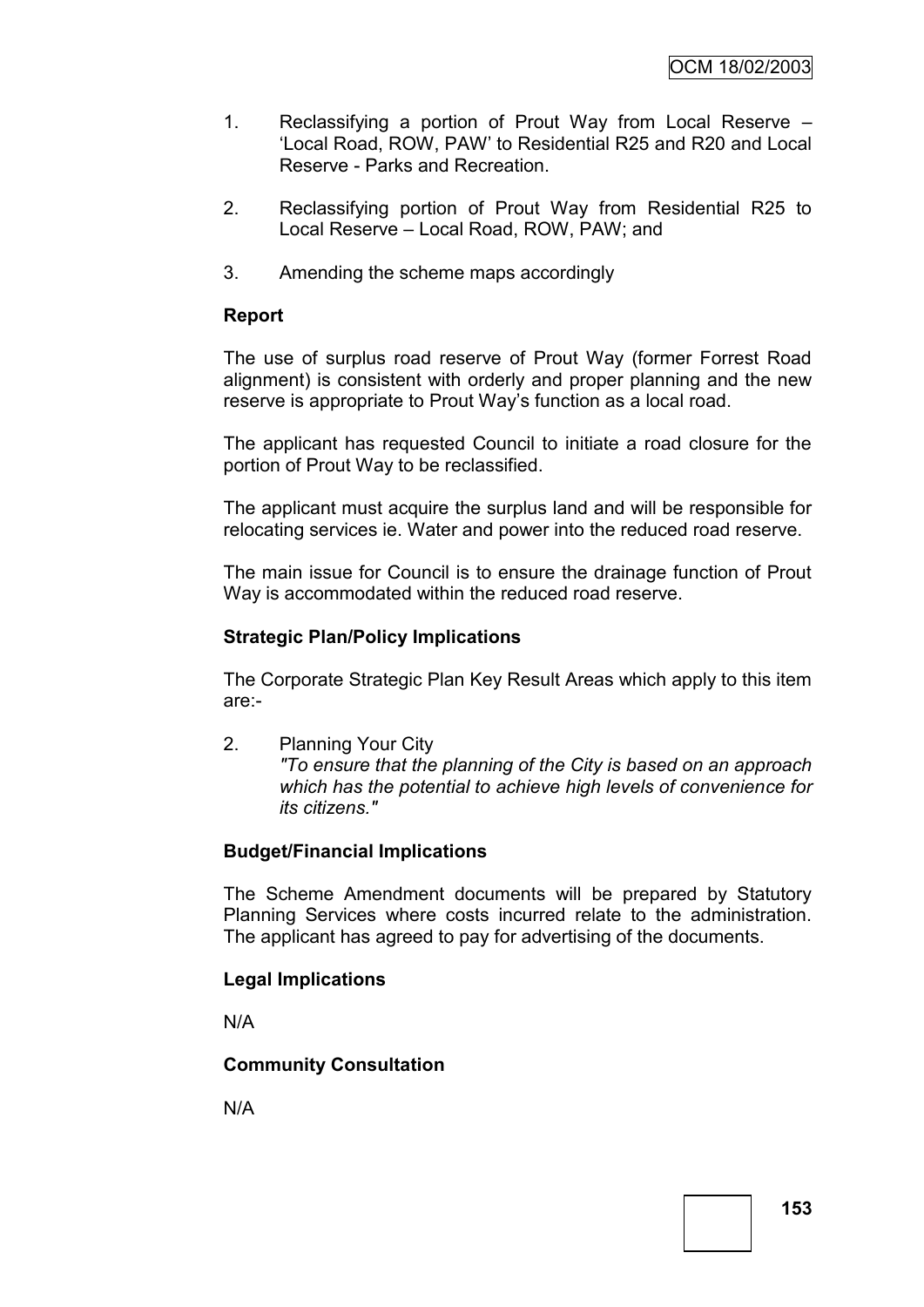# **Implications of Section 3.18(3) Local Government Act, 1995**

Nil.

# **14.24 (MINUTE NO 1937) (OCM 18/02/2003) - STRATEGIC POLICY - POLICY SC17 'REQUEST FOR RECONSIDERATION OF REFUSED APPLICATIONS' (9000) (SMH) (ATTACH)**

#### **RECOMMENDATION** That Council:

- (1) receive the report; and
- (2) rescind Policy SC17 "Request for Reconsideration of Refused Applications" and delete the Policy from the Council"s Policy Manual.

### **COUNCIL DECISION**

MOVED Deputy Mayor R Graham SECONDED Mayor S Lee that Council refer this item to the Delegated Authorities, Policies and Position Statements Committee for consideration.

**CARRIED 8/1**

# **Explanation**

Council has established the Delegated Authorities, Policies and Position Statements Committee to act as a recommendatory body to Council on delegated authorities, policies and position statements. It is considered this proposed deletion should therefore, be referred to the committee for review, prior to recommendation to Council.

#### **Background**

Deputy Mayor Richard Graham, brought administration's attention to the fact that the Council"s Strategic Policy – Policy SC17 – "Request for Reconsideration of Refused Applications" was not being conveyed to applicants.

This has been rectified and now the advice is a standard inclusion in letters where a notice of refusal is issued.

It is important to point out that few refusals are issued, every attempt is made to conditionally approve applications where possible.

The issue of not applying Policy SC17 primarily came to the attention of Deputy Mayor Graham when letters were sent out to landowners in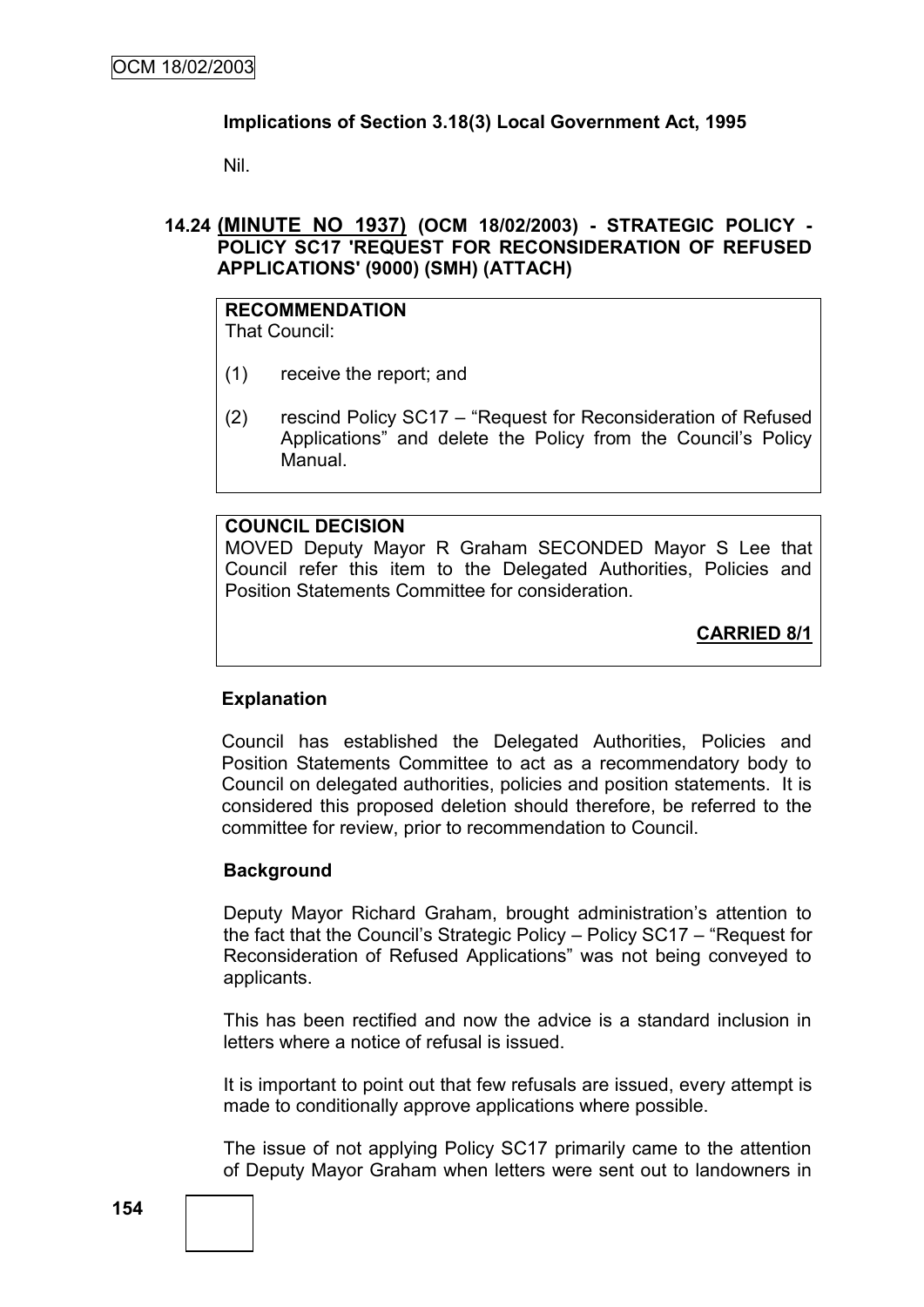the Resource Zone who had applied to keep stock on their land, but had been refused following advice from DEWCP.

The landowners received letters of refusal advising that they had a right of appeal, but were not advised that they could request reconsideration by Council of a refusal issued under delegated authority.

# **Submission**

There is no submission.

A copy of Policy SC17 "Request for Reconsideration of Refused Applications" is attached to the Agenda.

However, the Council"s Statutory Planning Service has received formal requests for Council to reconsider refusals recently issued in relation to the keeping of horses on land in the Resource Zone.

The submissions for reconsideration are dealt with separately in the Agenda.

Of the eleven (11) Notices of Refusal sent out by Council officers under delegated authority in accordance with Council Position Statement PSPD13, adopted by Council on 20 August 2002, nine (9) applicants have sought reconsideration of the application.

The reconsideration creates additional work by Council officers, it is inefficient and time consuming, which is not in the best interests of ratepayers, and is also contrary to the principle of implementing delegated decisions. If this trend was to become representative, then the administrative consequences would be unacceptable.

Despite the fact that Strategic Policy SC17 was adopted on 15 April 1997 and reviewed and re-adopted on 17 September 2002, the Policy needs to be reconsidered in the context of its purpose and appropriateness to the issuance of delegated decisions.

# **Report**

Since Deputy Mayor Graham brought this matter to the attention of the Director of Planning and Development, the policy has been reviewed and is considered to be an inappropriate policy.

The policy is inappropriate because Council officers are given the delegated authority to approve and refuse applications, all types of applications not just development applications, under a variety of policies, relevant to the Planning and Development Division. The Division includes Planning, Building, Environmental Health, Strategic Planning, Environmental Management and Land Administration.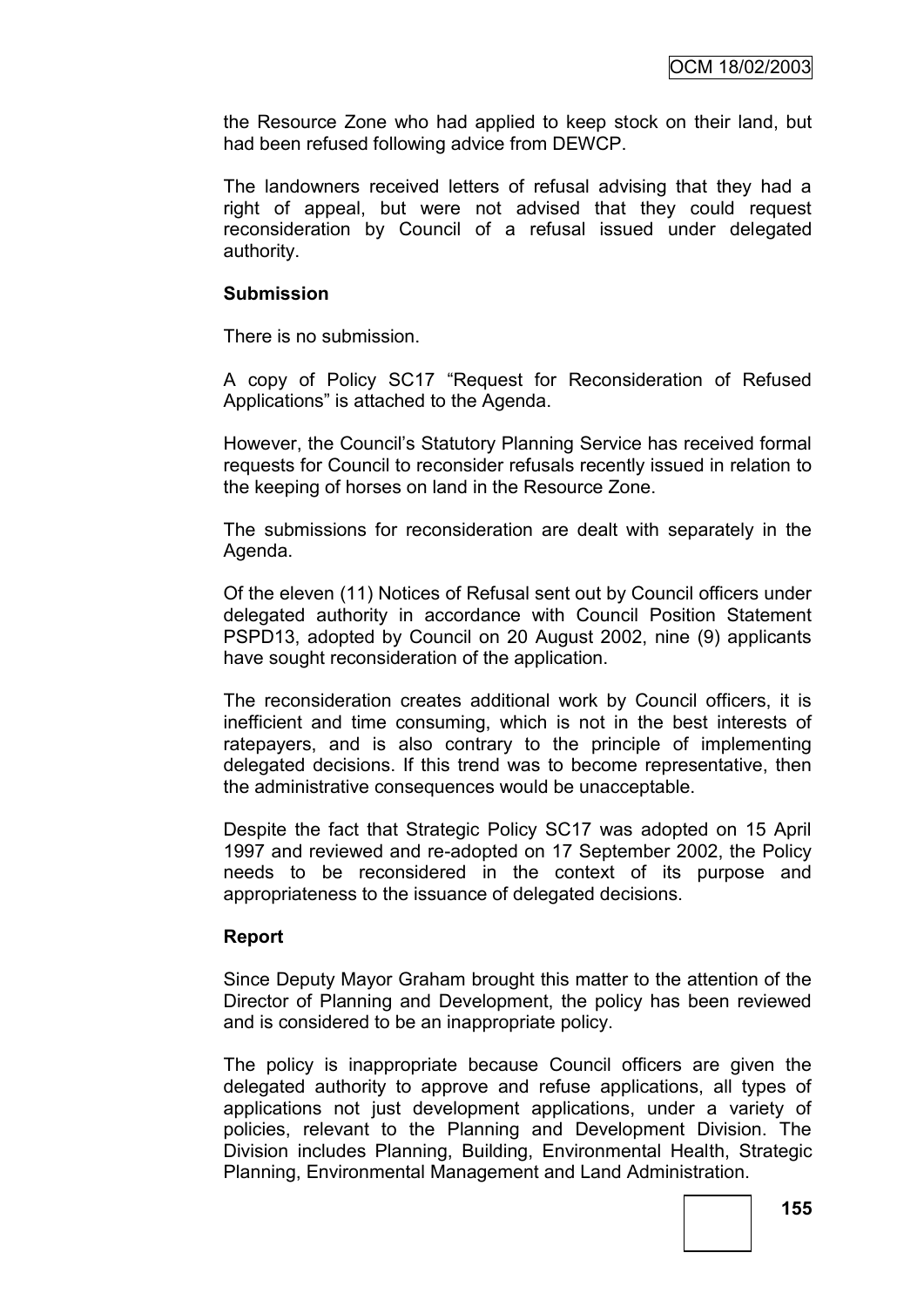Because the Policy applies to the Division, it means that septic tank refusals, building licence refusals or stallholders licence refusals will have the fourteen(14) day reconsideration period attached to them. Some of these applicants may request reconsideration. However, some of the delegated refusals may not be able to be approved in any event.

All delegation is prescribed by the Council, and is the basis upon which officers make decisions as if they were the Council.

The purpose of delegated authority is simply to achieve two things, namely:-

- to reduce the Council workload associated with Council Agendas; and
- to expedite decisions in response to applications made.

The reason why Policy SC17 is inappropriate is because in relation to delegated refusals, the decision made on behalf of Council is in effect being delayed for 14 days after the decision has been issued, because this period allows dissatisfied applicants to formally request the Council to reconsider the matter.

There is nothing illegal about this process, except to say that the Policy SC17 minimises the purpose of approving the delegation in the first place. Policy SC17 is quite unusual and does not reflect accepted practice.

The purpose of Policy SC17 is not clear, except that it provides a pseudo appeal to the Council against a delegated refusal made by an officer in accordance with Council Policy. So is the concern:-

- lack of confidence in the Council Policies; or
- lack of confidence in the Council officers.

The reasons for Council having adopted Policy SC17 can only be because of one or both of the above concerns.

The point is that most application processes have a formal right of appeal available to applicants where applications are refused or approvals have unacceptable conditions attached to them.

There is no difference in effect between a decision made by the Council and a decision made under delegated authority. They are the same. Despite this, it is unlikely that the Council would accept that where it refused an application, where a Council decision was also subject to a 14 day challenge. A delegated decision, is in essence the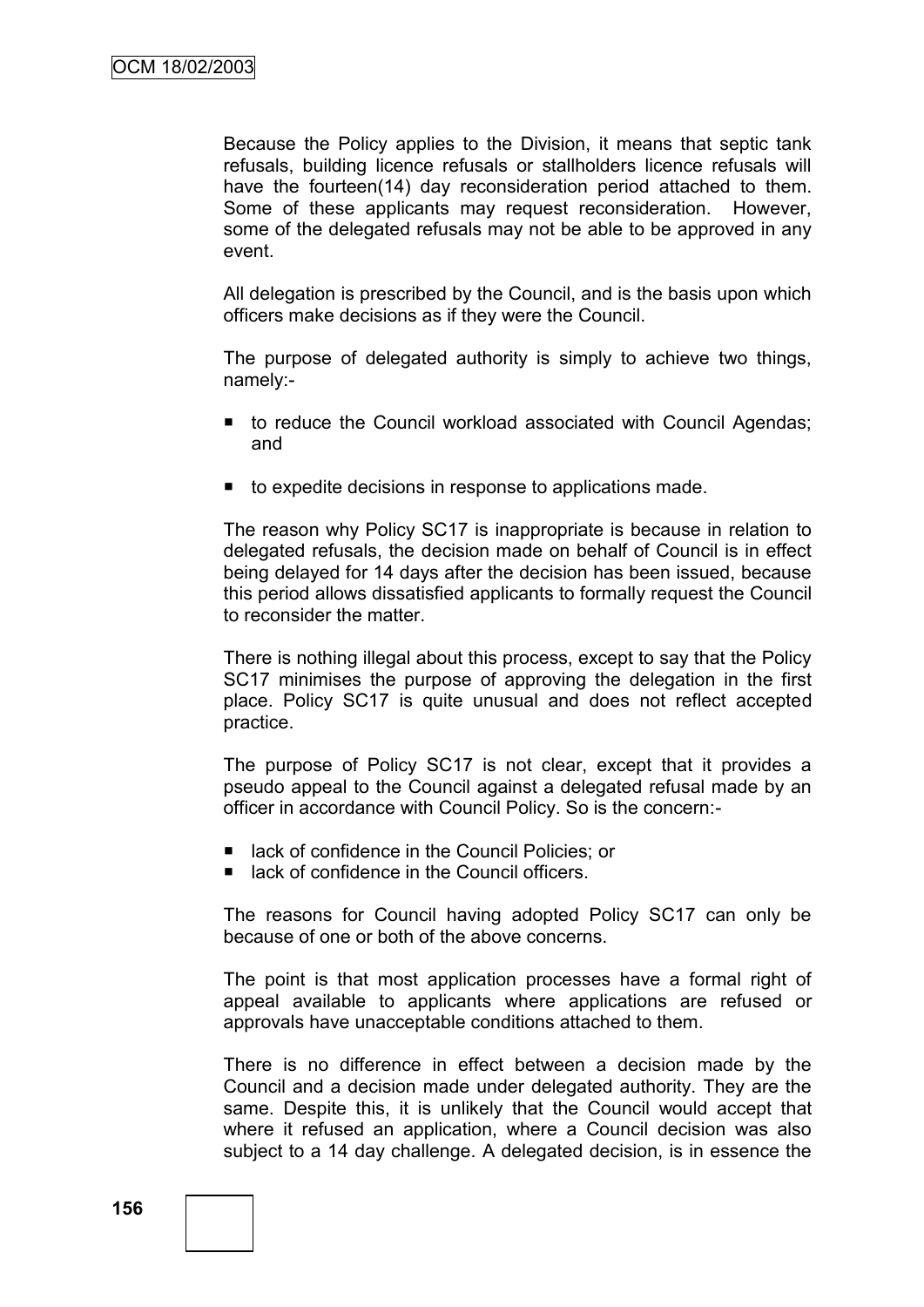implementation of a predetermined decision made by the Council, in accordance with Policy.

Given this, it is recommended that the Council consider rescinding Policy SC17 from the Policy Manual, and that any aggrieved applicant pursue the matter through an appeal.

If Policy SC17 is retained, then it would be in the best interests of the applicant, officers and the Council for applications that can be refused under delegated authority to be referred to Council for determination.

In the event that such applications are referred to the Council, then the Council will have to have due regard for its Policy in the same way as would the officers.

If the Council decides to make a decision not in accordance with its policy, then the policy should be reviewed.

Council is reminded that delegation is not an obligation, officers can refer any application to Council for its consideration regardless of whether or not the application can be processed under delegated authority.

### **Strategic Plan/Policy Implications**

The Corporate Strategic Plan Key Result Areas which apply to this item are:-

- 1. Managing Your City
	- *"To deliver services and to manage resources in a way that is cost effective without compromising quality."*
	- "To provide effective monitoring and regulatory services that *administer relevant legislation and local laws in a fair and impartial way.‖*

# **Budget/Financial Implications**

N/A.

# **Legal Implications**

Delegation of Council decision making powers to Council officers is made and implemented in accordance with the law.

The delegated powers of Council officers are contained in "The Register of Delegations" and is a public document.

Delegations are applied in accordance with Council Policy.

All delegated decisions are recorded.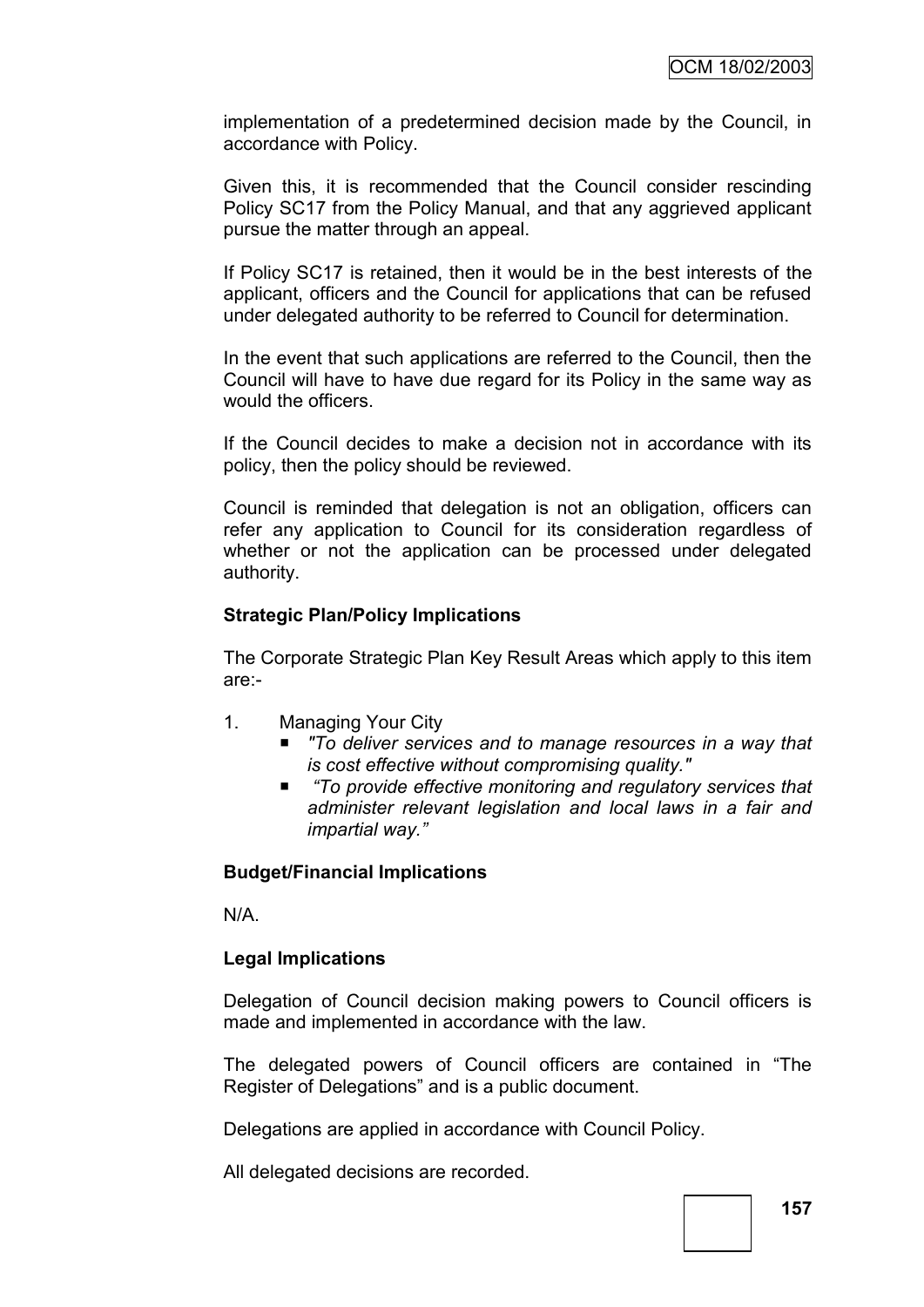# **Community Consultation**

However, any applicant aggrieved by a discretionary decision made by the Council or Council officers under delegated authority is made within a statutory process that provides for appeals.

# **Implications of Section 3.18(3) Local Government Act, 1995**

Nil.

# **15. FINANCE AND CORPORATE SERVICES DIVISION ISSUES**

# **15.1 (MINUTE NO 1938) (OCM 18/02/2003) - LIST OF CREDITORS PAID (5605) (KL) (ATTACH)**

### **RECOMMENDATION**

That Council receive the List of Creditors Paid for January 2003, as attached to the Agenda.

# **COUNCIL DECISION**

MOVED Clr M Reeve-Fowkes SECONDED Clr V Oliver that the recommendation be adopted.

**CARRIED 9/0**

# **Background**

It is a requirement of the Local Government (Financial Management) Regulations 1996, that a List of Creditors be compiled each month and provided to Council.

#### **Submission**

N/A

**Report**

N/A

# **Strategic Plan/Policy Implications**

N/A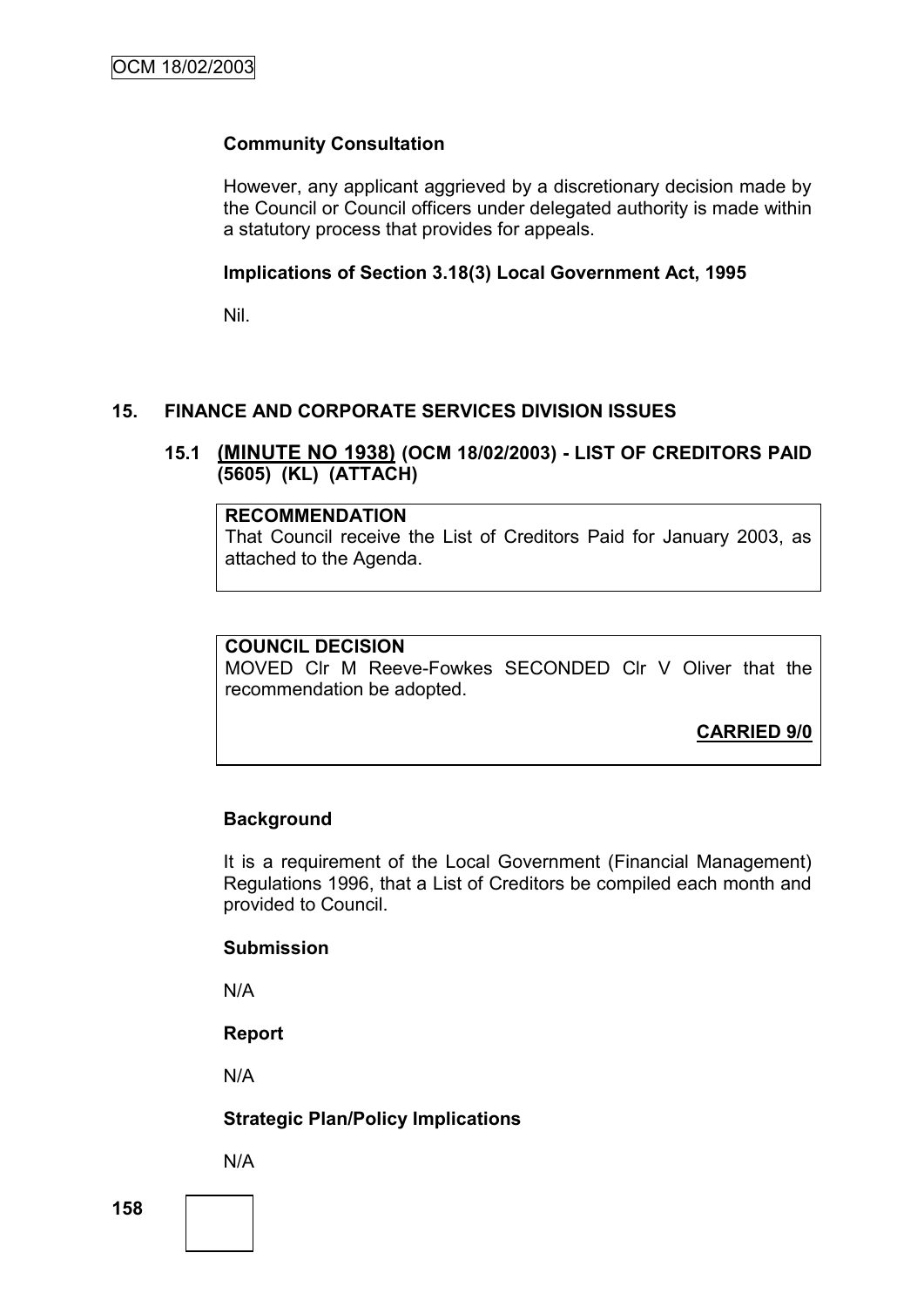# **Budget/Financial Implications**

N/A

**Legal Implications**

N/A

**Community Consultation**

N/A

**Implications of Section 3.18(3) Local Government Act, 1995**

Nil.

# **15.2 (MINUTE NO 1939) (OCM 18/02/2003) - SPEARWOOD DALMATINAC CLUB - WRITE OFF OF DEBT (2202281; 8026) (KL)**

# **RECOMMENDATION**

That Council advise the Spearwood Dalmatinac Club that it is not prepared to write off the outstanding debt of \$3,882.90 and requests payment of the debt within fourteen(14) days.

# **COUNCIL DECISION**

MOVED Clr M Reeve-Fowkes SECONDED Clr V Oliver that the recommendation be adopted.

**CARRIED 9/0**

# **Background**

In November 2001 emergency repairs were carried out to the bore pump at the Club grounds in Lucius Park, Spearwood. This was done to ensure that the turf grass on the Club"s Soccer Pitch and Bowling Grounds were not lost due to the failure of the pump.

At the time representatives of the Club on site contacted Parks officers at the City advising them that the pump had failed and appealing for the officers to arrange repairs as the Club was not in a position to do so. Club officials were concerned that if the pump was not immediately repaired there would be extensive disruption to the Club"s Bowling and Soccer activities and that the Club would incur severe future costs to re-establish the Bowling Greens and Soccer Pitch/Turf.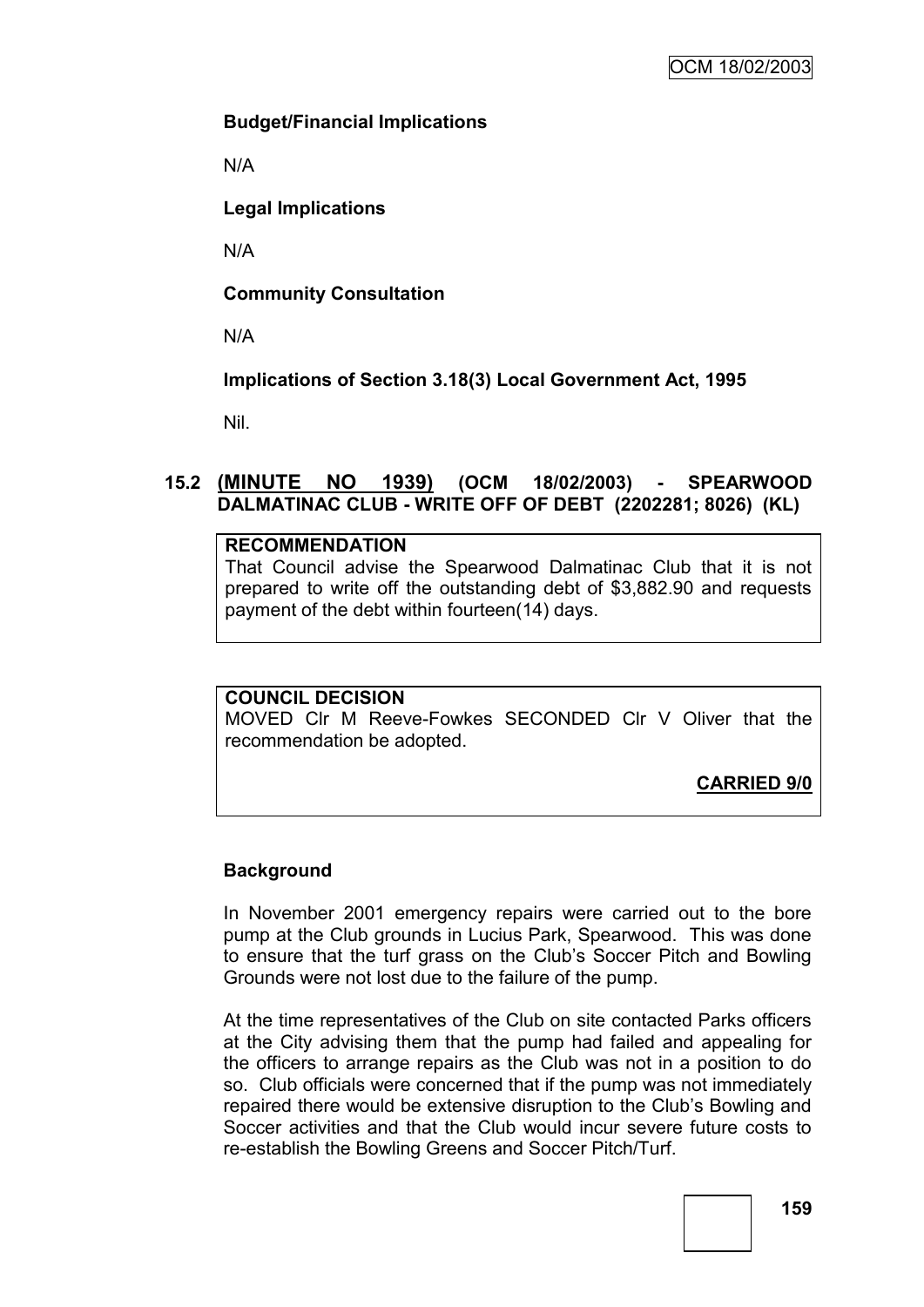Recognising the urgency of the matter and acting in good faith the City of Cockburn staff not only arranged for the pump to be repaired but also arranged for a temporary pipe to be laid and connected to the Club"s irrigation system from the Manning Park Bore. This kept the grass alive whilst repairs were being carried out to the Club"s bore.

An invoice for \$3,882.90 was sent to the Club in June 2002 for the cost of the repairs.

#### **Submission**

At a meeting which took place in December 2002 with the Mayor, Clr Allen and the Chief Executive Officer, the Club"s representatives were advised that the Club debt was due and payable and upon payment, the Club could seek a grant under the Council"s Community Grant Scheme which would be assessed along with other applications.

Correspondence has been received from the Spearwood Dalmatinac Club (Inc.) regarding the outstanding debt of \$3,882.90.

The Club mentions that a number of Committee Members attended the Council Chambers in December 2002 to discuss the issue. They advised that it would be necessary to correspond with Council in seeking relief of the debt.

The Club states that they acknowledge that they are legally liable for the payment of the debt for the bore repairs, but it is difficult for Clubs to make ends meet, given that operating costs are always on the increase, and revenues are limited.

#### **Report**

The Spearwood Dalmatinac Club operates lawn bowling, netball and soccer facilities on the corner of Hamilton and Azelia Roads, Spearwood. The Club owns the land and buildings on which their Club rooms are situated.

The Soccer Pitch, Bowling Greens and Netball Courts are on land leased from the City of Cockburn.

The Club pays normal Council rates on the building and pays Council \$100.00 p.a. for the leased areas. The lease on the grounds commenced in 1977 and is due to expire in 2007.

The Club also reimburses Council \$484.00 per quarter which represents development costs for the Soccer Pitch works. This agreement expires in 2007 as well. The total cost of this development was \$58,200. No interest was applied to this project.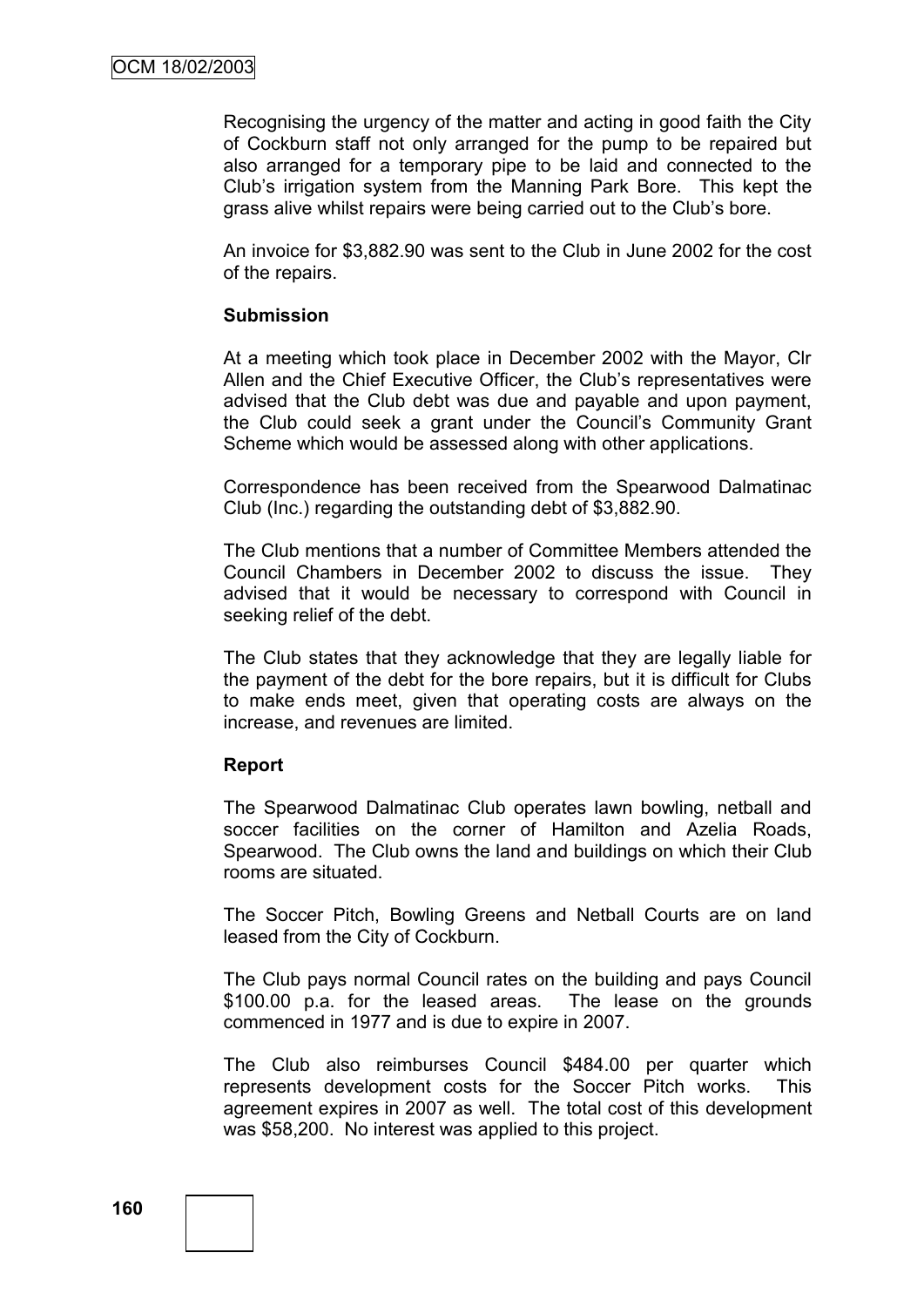Council has an agreement with the Spearwood Dalmatinac Club (Inc.) to maintain the Soccer Pitch at a cost of \$1,000.00 per month. The current agreement has been in place since 1999. Prior to this agreement, Council had an arrangement to mow the Club"s turfs, when required.

The agreement is limited to the turf area that constitutes the Soccer Pitch and its immediate surrounds only. Expressly excluded from the agreement is:

- 1. major irrigation repairs
- 2. garden bed or hedge maintenance
- 3. litter control

The agreement shall conclude at the agreed time or at the time that payment for service is more than sixty(60) days in arrears from receipt of an invoice.

# **Strategic Plan/Policy Implications**

1. Managing Your City *Managing the City in a competitive open and accountable manner*

# **Budget/Financial Implications**

Outstanding debt to Council of \$3,883.00

# **Legal Implications**

Debts which are non recoverable require Council"s Authorisation under the provisions of the Local Government Act Section 6.12(1)(c).

# **Community Consultation**

Representatives of the Club met with the Mayor, Chief Executive Officer and Clr Allen in December 2002.

# **Implications of Section 3.18(3) Local Government Act, 1995**

Nil.

# **16. ENGINEERING AND WORKS DIVISION ISSUES**

Nil

# **17. COMMUNITY SERVICES DIVISION ISSUES**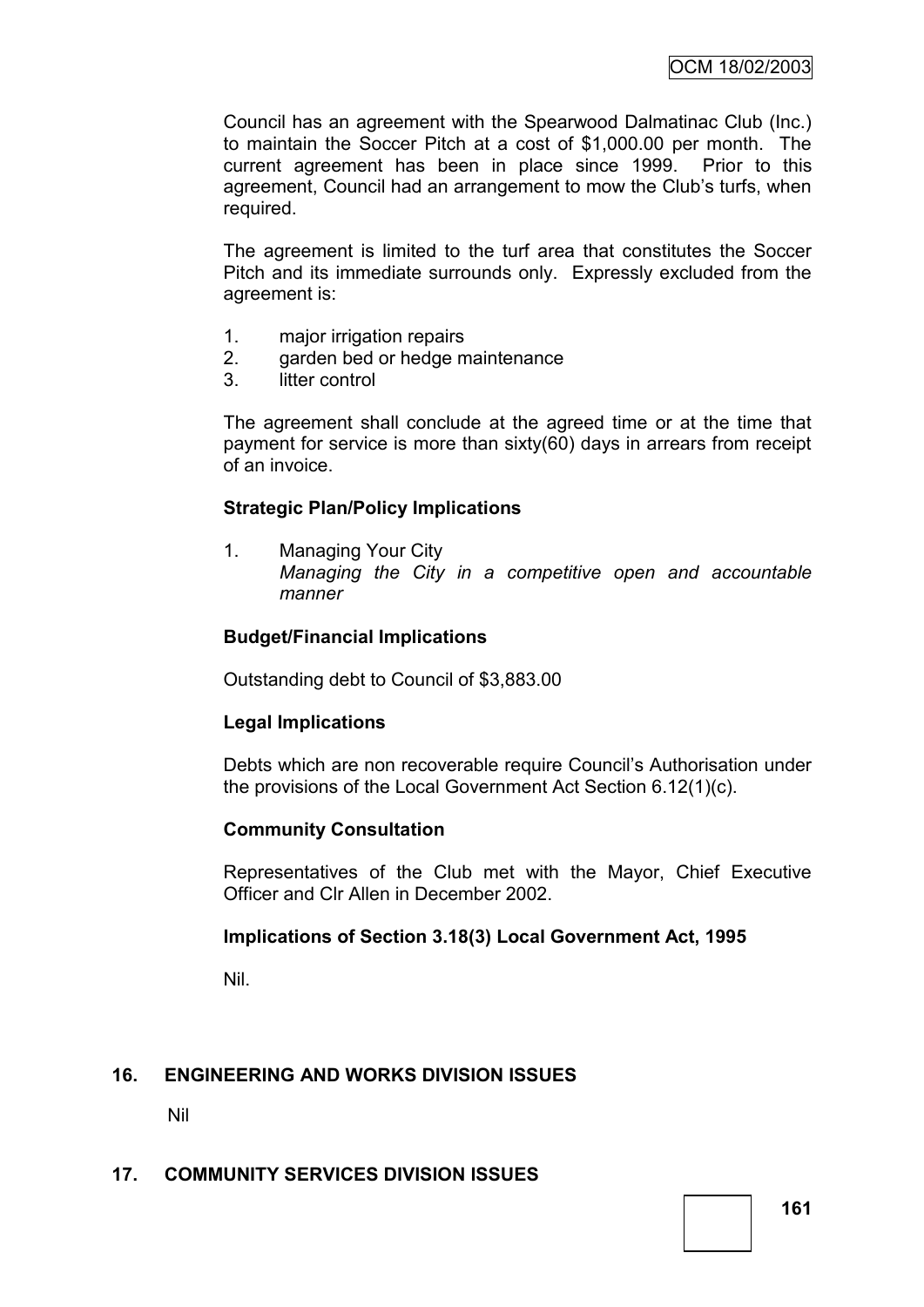Nil

# **18. EXECUTIVE DIVISION ISSUES**

**18.1 (MINUTE NO 1940) (OCM 18/02/2003) - MINUTES OF THE DELEGATED AUTHORITIES, POLICIES AND POSITION STATEMENTS COMMITTEE MEETING - 28 JANUARY, 2003 (1054) (DMG) (ATTACH)**

### **RECOMMENDATION**

That the Minutes of the Delegated Authorities, Policies and Position Statements Committee Meeting conducted on 28 January, 2003, be received and the recommendation contained therein be adopted.

# **COUNCIL DECISION**

MOVED Clr M Reeve-Fowkes SECONDED Clr V Oliver that the recommendation be adopted.

**CARRIED 9/0**

# **Background**

At the November, 2002, Meeting of Council it was resolved that the Delegated Authorities, Policy and Positions Statements Committee be authorised to convene meetings at any time throughout the year to review Council Policy or Delegated Authority. This replaced the previously established Council position that the Committee meet only for the purpose of conducting an annual review of Council"s Policy and Position Statements Manuals and Delegated Authorities Register.

# **Submission**

To receive the Minutes of a Committee Meeting conducted in January, 2003 and adopt its recommendations.

# **Report**

The process involved in reviewing Council Policy / Positions Statements Manual and Delegated Authorities (DA) Register in the past two years involved:-

- (1) Council establishing a Committee pursuant to Section 5.10 of the Local Government Act, 1995, to conduct the review;
- (2) The Committee meeting as necessary to review the documents in detail. This process usually involved conducting 3 or 4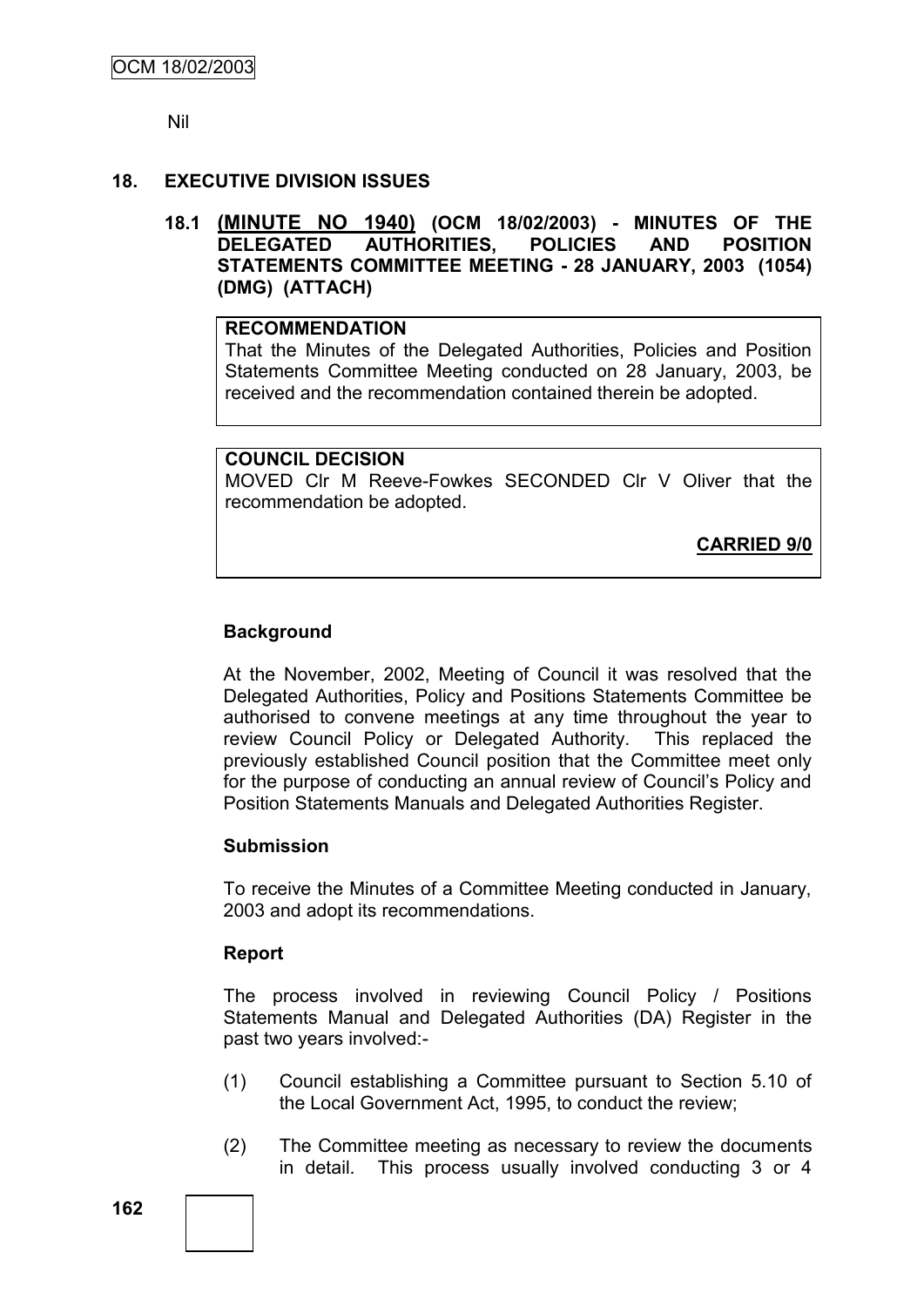Committee Meetings during which period the review was conducted; and

(3) Once the review was completed, providing all Committee Meeting Minutes to Council as the background information to the Draft Manuals and DA Register, which were submitted with individual Reports to Council for consideration, with a recommendation from the Committee that they be adopted.

The Committee"s work was then considered complete, until the following year"s review was due.

However, to allow greater flexibility for the Committee to meet on a more regular basis, Council resolved to enable the Committee to be convened on an as needs basis to conduct reviews on a less onerous scale.

As a result, the Committee will now meet as necessary to review and recommend changes to the Manuals and D.A. Register.

At the January, 28, 2003, Meeting, the Committee resolved to recommend that all proposals to amend these documents be initially referred to the Committee for its consideration and subsequent recommendation to Council. This will effectively require a regular meeting cycle to be established by the Committee to integrate with the monthly meeting timeframes of Council. Officer reports will then need to be considered by the Committee prior to being presented to the relevant Council Meeting.

In all other aspects, the Committee will continue to operate as it has in the past, with only recommendations requiring Council endorsement to be independently presented to Council.

#### **Strategic Plan/Policy Implications**

Key Result Area " Managing Your City" refers.

Proposed amendments to relevant Policies highlighted in attached **Minutes** 

#### **Budget/Financial Implications**

Increased expenditure as the result of changes to some Policies should be contained within the relevant sections of Council's Governance Budget.

#### **Legal Implications**

Proposed amendments conform with the requirements of the relevant sections of the Local Government Act, 1995.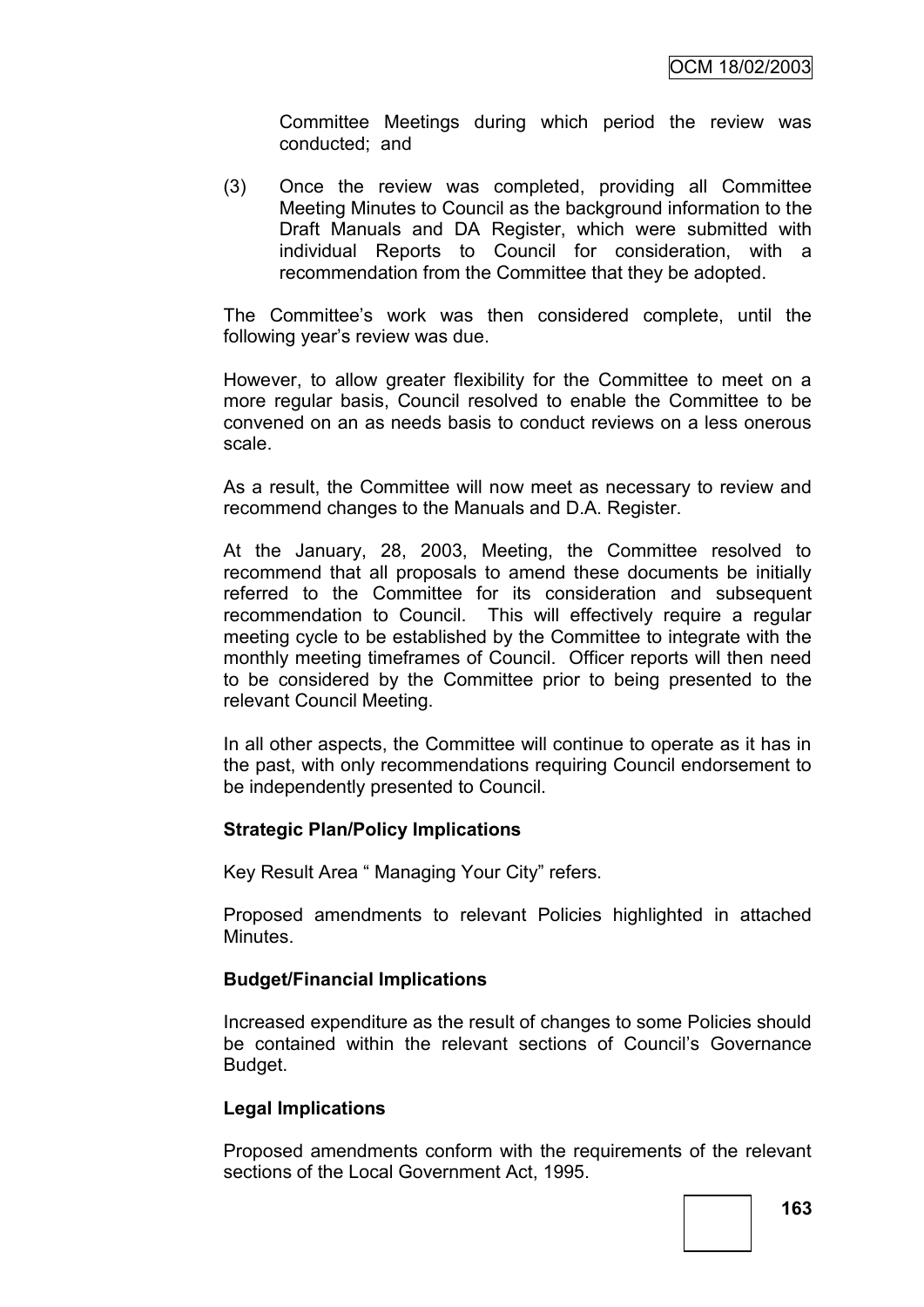# **Community Consultation**

Not considered necessary for proposed amendments.

**Implications of Section 3.18(3) Local Government Act, 1995**

Nil.

# **19. MOTIONS OF WHICH PREVIOUS NOTICE HAS BEEN GIVEN**

Nil

# **20. NOTICES OF MOTION GIVEN AT THE MEETING FOR CONSIDERATION AT NEXT MEETING**

Nil

# **21. NEW BUSINESS OF AN URGENT NATURE INTRODUCED BY DECISION OF MEETING BY COUNCILLORS OR OFFICERS**

Nil

# **22. MATTERS TO BE NOTED FOR INVESTIGATION, WITHOUT DEBATE**

- **22.1 (OCM 18/02/2003)** Clr A Tilbury requested that a report be provided that addresses the legality, cost and practicality of rehabilitating Lot 14 Progress Drive, Bibra Lake.
- **22.2 (OCM 18/02/2003)** Clr A Tilbury requested that an options paper be provided for upgrading and/or redeveloping the precinct consisting of South Lake Reserve and South Lake Shopping Centre. The paper should include short, medium and long-term options and should canvass the provision of improved lighting; a general cleanup; improved playground equipment; jetty/boardwalk; extra benches; additional trees and improved landscaping; and extra bins. Longer term options the paper should canvass include the provision of toilets and barbecue facilities.

# **23. CONFIDENTIAL BUSINESS**

Nil